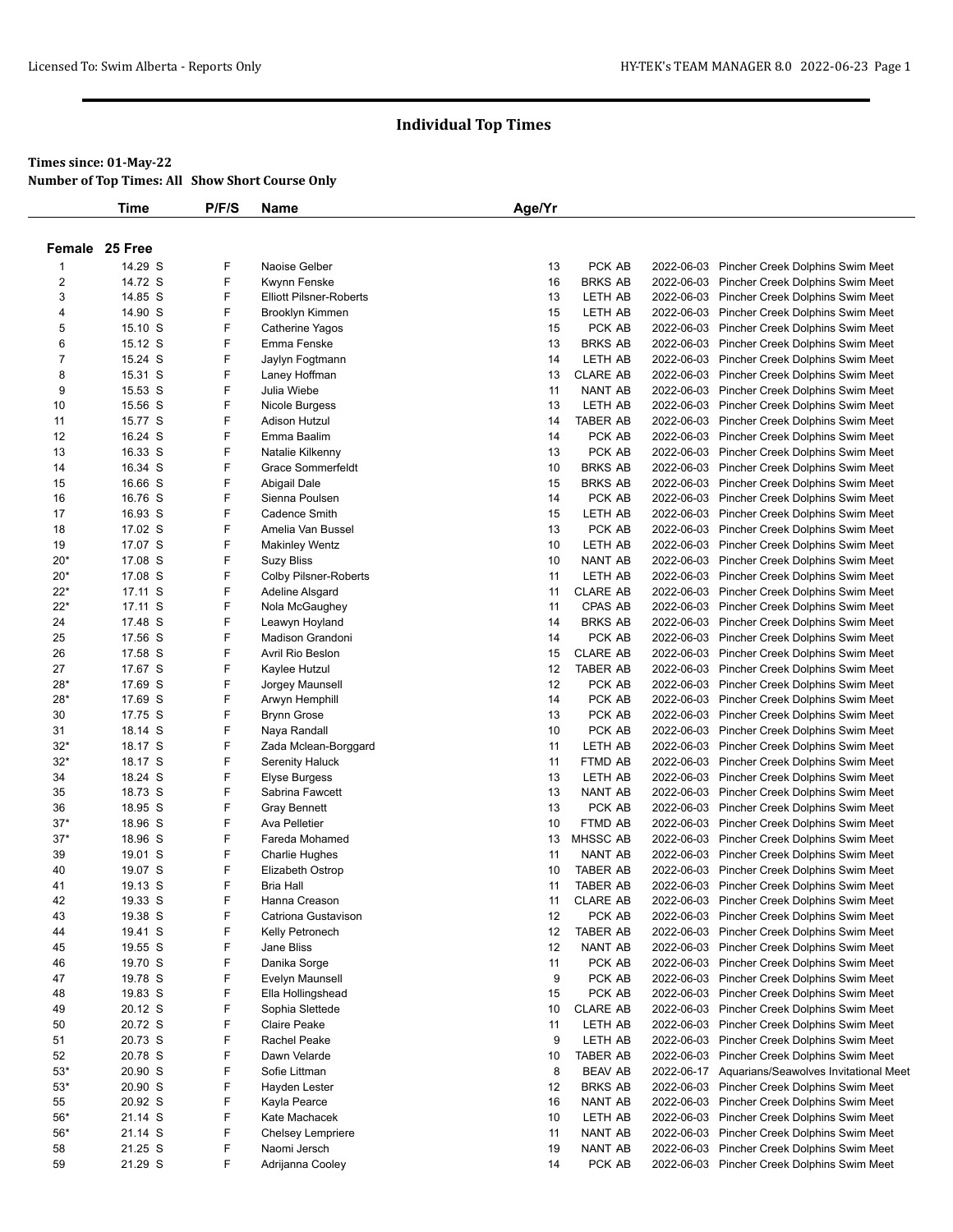|            | <b>Time</b>        | P/F/S  | Name                            | Age/Yr         |                           |            |                                                                                                    |
|------------|--------------------|--------|---------------------------------|----------------|---------------------------|------------|----------------------------------------------------------------------------------------------------|
|            |                    |        |                                 |                |                           |            |                                                                                                    |
| 60         | 21.70 S            | F      | Delainy Grose                   | 9              | PCK AB                    |            | 2022-06-03 Pincher Creek Dolphins Swim Meet                                                        |
| 61         | 21.95 S            | F      | <b>Emersyn Whipple</b>          | 10             | <b>TABER AB</b>           |            | 2022-06-03 Pincher Creek Dolphins Swim Meet                                                        |
| 62         | 22.07 S            | F      | Jonah Hesse                     | 8              | HIPR AB                   |            | 2022-06-11 2022 Fairview Olympians Invitational                                                    |
| 63         | 22.20 S            | F      | Adelynn Van Herk                | 11             | FTMD AB                   |            | 2022-06-03 Pincher Creek Dolphins Swim Meet                                                        |
| 64         | 22.44 S            | F      | Ashlyn Smith                    | 12             | <b>CLARE AB</b>           |            | 2022-06-03 Pincher Creek Dolphins Swim Meet                                                        |
| 65         | 22.57 S            | F      | <b>Emberly Hall</b>             | 9              | <b>TABER AB</b>           |            | 2022-06-03 Pincher Creek Dolphins Swim Meet                                                        |
| 66         | 22.85 S            | F      | Liliane Chandler                | 11             | PCK AB                    |            | 2022-06-03 Pincher Creek Dolphins Swim Meet                                                        |
| 67         | 22.98 S            | F      | Aspyn Siggelkow                 | 8              | HIRV AB                   |            | 2022-06-17 Okotoks Invitational Swim Meet 2022                                                     |
| 68         | 23.24 S            | F      | Kinley Hughes                   | 9              | <b>TABER AB</b>           |            | 2022-06-03 Pincher Creek Dolphins Swim Meet                                                        |
| 69         | 23.95 S            | F      | <b>Tegan Peebles</b>            | 9              | CPAS AB                   |            | 2022-06-03 Pincher Creek Dolphins Swim Meet                                                        |
| 70         | 24.03 S            | F      | Natalie Good                    | 7              | SHRPK AB                  |            | 2022-06-04 Devil Rays and Marlins Invitational                                                     |
| 71         | 24.10 S            | F      | Elena Smith                     | 17             | <b>NANT AB</b>            |            | 2022-06-03 Pincher Creek Dolphins Swim Meet                                                        |
| 72         | 24.13 S            | F      | Tameka Brough                   | 14             | <b>BRKS AB</b>            |            | 2022-06-03 Pincher Creek Dolphins Swim Meet                                                        |
| 73         | 24.34 S            | F<br>F | Avery Baldwin                   | $\overline{7}$ | OKOT AB                   |            | 2022-06-17 Okotoks Invitational Swim Meet 2022                                                     |
| 74         | 24.39 S            | F      | Elise Wilson                    | 8              | LDOL AB                   |            | 2022-06-18 Red Deer Marlins Invitational                                                           |
| 75<br>76   | 24.50 S<br>24.53 S | F      | <b>Rudy Barrios</b>             | 10<br>8        | PCK AB<br>WET AB          |            | 2022-06-03 Pincher Creek Dolphins Swim Meet                                                        |
| 77         | 24.57 S            | F      | Maryn Kuharski<br>Kateri Beaton | 6              | OKOT AB                   |            | 2022-05-28 Vermilion Vipers Swim<br>2022-06-17 Okotoks Invitational Swim Meet 2022                 |
| 78         | 24.60 S            | F      | Nevayah Fox                     | 10             | FTMD AB                   |            | 2022-06-03 Pincher Creek Dolphins Swim Meet                                                        |
| 79         | 24.64 S            | F      | <b>Isabelle Dean</b>            | 8              | STAL AB                   |            | 2022-06-11 Whitecourt Blue Dolphins Invitational                                                   |
| 80         | 24.78 S            | F      | Evelyn Rooke                    | 10             | <b>BRKS AB</b>            |            | 2022-06-03 Pincher Creek Dolphins Swim Meet                                                        |
| 81         | 24.96 S            | F      | Layla Souid                     | 10             | LETH AB                   |            | 2022-06-03 Pincher Creek Dolphins Swim Meet                                                        |
| 82         | 24.99 S            | F      | Zoe Miklos                      | 9              | <b>CPAS AB</b>            |            | 2022-06-03 Pincher Creek Dolphins Swim Meet                                                        |
| 83         | 25.20 S            | F      | Sadie Poitras                   | 8              | <b>SLLK AB</b>            |            | 2022-06-11 2022 Fairview Olympians Invitational                                                    |
| 84         | 25.67 S            | F      | Naomi Neudorf                   | 10             | CPAS AB                   |            | 2022-06-03 Pincher Creek Dolphins Swim Meet                                                        |
| 85         | 25.88 S            | F      | Allison Ren                     | 8              | CALT AB                   |            | 2022-06-17 Okotoks Invitational Swim Meet 2022                                                     |
| 86         | 25.98 S            | F      | Stella Ren                      | 8              | <b>CALSW AB</b>           |            | 2022-06-17 Okotoks Invitational Swim Meet 2022                                                     |
| 87         | 26.08 S            | F      | Emma Razeau                     | 8              | RDR AB                    |            | 2022-06-18 Red Deer Marlins Invitational                                                           |
| 88         | 26.18 S            | F      | Kate Ly                         | $\overline{7}$ | EDMD AB                   |            | 2022-06-04 Devil Rays and Marlins Invitational                                                     |
| 89         | 26.29 S            | F      | <b>Grace Hnatiuk</b>            | 8              | <b>HUMA AB</b>            | 2022-06-04 | Devil Rays and Marlins Invitational                                                                |
| 90         | 26.30 S            | F      | <b>Meadow MacPherson</b>        | 6              | COCH AB                   |            | 2022-06-17 Okotoks Invitational Swim Meet 2022                                                     |
| 91         | 26.43 S            | F      | Sophia Holmgren                 | 7              | <b>HUMA AB</b>            |            | 2022-06-04 Devil Rays and Marlins Invitational                                                     |
| 92         | 26.47 S            | F      | Myrah Slettede                  | 7              | <b>CLARE AB</b>           | 2022-06-11 | Medicine Hat - Brooks Summer Swim Me                                                               |
| 93         | 26.51 S            | F      | Kadence Lawton-Howland          | 8              | REBEL AB                  | 2022-06-11 | Battle on the Border                                                                               |
| 94         | 26.86 S            | F      | <b>Belle Young</b>              | 7              | <b>REBEL AB</b>           |            | 2022-05-28 Vermilion Vipers Swim                                                                   |
| 95         | 26.94 S            | F      | Zyanya Grande                   | 8              | <b>WTCT AB</b>            | 2022-06-11 | Whitecourt Blue Dolphins Invitational                                                              |
| 96         | 27.06 S            | F      | Eva Mensaghi                    | 10             | PCK AB                    |            | 2022-06-03 Pincher Creek Dolphins Swim Meet                                                        |
| 97         | 27.07 S            | F      | Emilia Lesko                    | $\overline{7}$ | EDMD AB                   |            | 2022-06-04 Devil Rays and Marlins Invitational                                                     |
| 98         | 27.27 S            | F      | Sadie Cox                       | 8              | HIPR AB                   |            | 2022-06-17 Aquarians/Seawolves Invitational Meet                                                   |
| 99         | 27.84 S            | F      | Madi Samson                     | $\overline{7}$ | SPGR AB                   |            | 2022-06-11 Whitecourt Blue Dolphins Invitational                                                   |
| 100<br>101 | 27.88 S            | F<br>F | Sadie Woolston                  | $\overline{7}$ | <b>SLLK AB</b><br>NANT AB |            | 2022-06-17 Aquarians/Seawolves Invitational Meet                                                   |
| 102        | 27.94 S<br>28.04 S | F      | Peyton Phillips                 | 10<br>8        |                           |            | 2022-06-03 Pincher Creek Dolphins Swim Meet                                                        |
| 103        | 28.05 S            | F      | Audrey Haine<br>Makenna Martin  | 8              | WAIN AB<br><b>HILV AB</b> |            | 2022-06-04 Devil Rays and Marlins Invitational<br>2022-06-17 Aquarians/Seawolves Invitational Meet |
| 104        | 28.44 S            | F      | Isla Wallace                    | 8              | RDR AB                    |            | 2022-06-18 Red Deer Marlins Invitational                                                           |
| 105        | 28.57 S            | F      | Ariya Pineda                    | 8              | OKOT AB                   |            | 2022-06-17 Okotoks Invitational Swim Meet 2022                                                     |
| 106*       | 28.86 S            | F      | Harlynn Fox                     | 8              | LDOL AB                   |            | 2022-06-18 Red Deer Marlins Invitational                                                           |
| 106*       | 28.86 S            | F      | Isabelle Dunn                   | 5              | STPL AB                   | 2022-06-11 | Whitecourt Blue Dolphins Invitational                                                              |
| 108        | 28.95 S            | F      | Evie Nguyen                     | $\overline{7}$ | CALT AB                   |            | 2022-06-17 Okotoks Invitational Swim Meet 2022                                                     |
| 109        | 29.14 S            | F      | Sarah Pawliuk                   | $\overline{7}$ | OKOT AB                   | 2022-06-04 | Didsbury Invitational 2022                                                                         |
| 110        | 29.16 S            | F      | Nova Dudas                      | 8              | <b>SPGR AB</b>            |            | 2022-06-11 Whitecourt Blue Dolphins Invitational                                                   |
| 111        | 29.20 S            | F      | Calleigh Schonken               | 8              | PNOKA AB                  |            | 2022-06-18 Red Deer Marlins Invitational                                                           |
| 112        | 29.27 S            | F      | Norah Peake                     | $\overline{7}$ | LETH AB                   |            | 2022-06-11 Medicine Hat - Brooks Summer Swim Me                                                    |
| 113        | 29.28 S            | F      | <b>Teeka Elliott</b>            | 8              | <b>GRIM AB</b>            |            | 2022-06-11 2022 Fairview Olympians Invitational                                                    |
| 114        | 29.37 S            | F      | Charli Labonte                  | 8              | LDOL AB                   |            | 2022-06-18 Red Deer Marlins Invitational                                                           |
| $115*$     | 29.43 S            | F      | <b>Charlotte Ausmus</b>         | 8              | TABER AB                  |            | 2022-06-03 Pincher Creek Dolphins Swim Meet                                                        |
| $115*$     | 29.43 S            | F      | Piper Burns                     | $\overline{7}$ | <b>VERM AB</b>            |            | 2022-06-11 Battle on the Border                                                                    |
| 117        | 29.44 S            | F      | <b>Chloe Perrin</b>             | $\overline{7}$ | BEAV AB                   |            | 2022-06-17 Aquarians/Seawolves Invitational Meet                                                   |
| 118        | 29.49 S            | F      | Saylee Mori                     | 7              | MHSSC AB                  | 2022-06-11 | Medicine Hat - Brooks Summer Swim Me                                                               |
| 119        | 29.50 S            | F      | Priya Caldwell                  | 8              | <b>GRPR AB</b>            |            | 2022-06-04 Beaverlodge Barracudas 2022 Invitationa                                                 |
|            |                    |        |                                 |                |                           |            |                                                                                                    |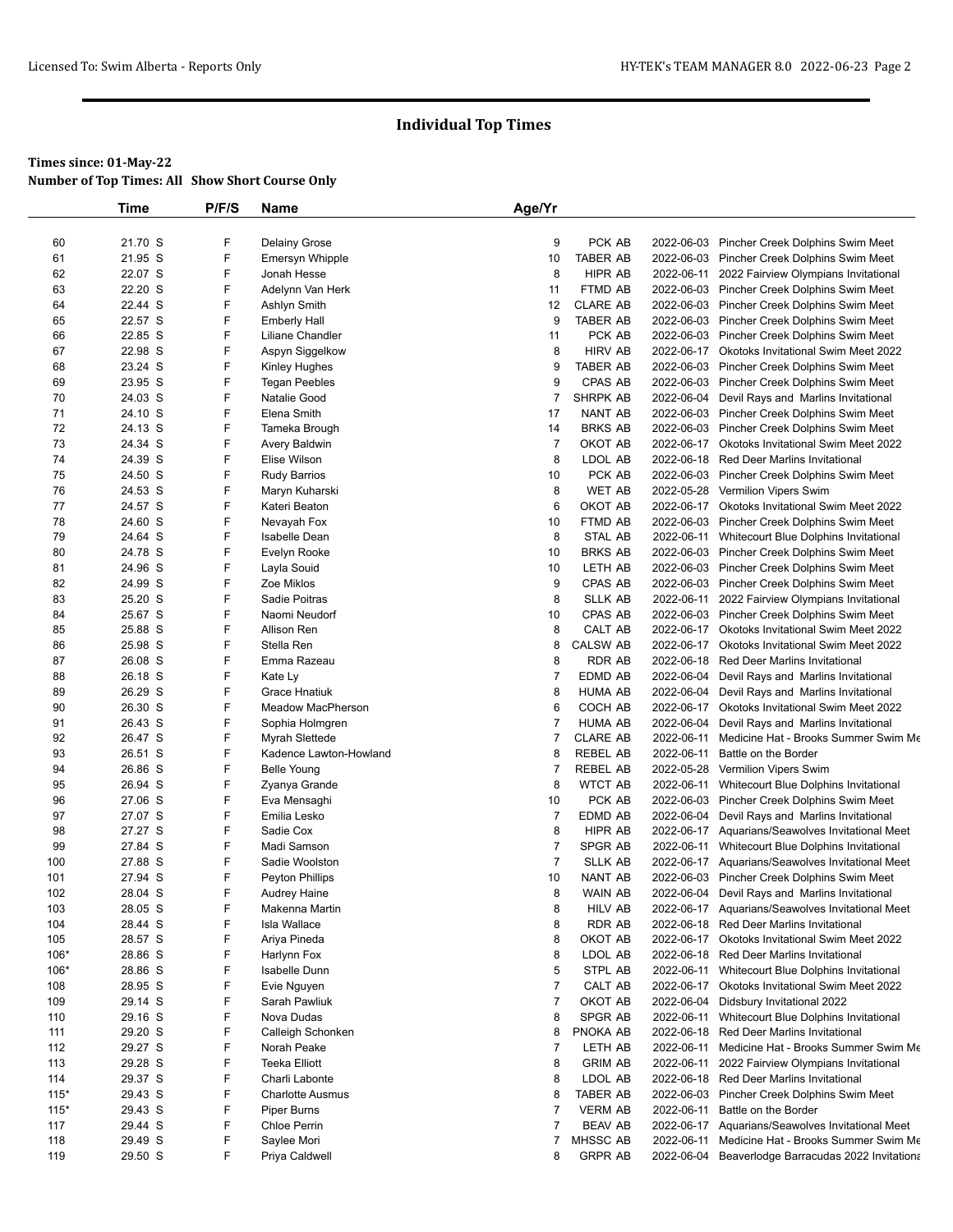|        | Time    | P/F/S | Name                       | Age/Yr         |                 |            |                                                    |
|--------|---------|-------|----------------------------|----------------|-----------------|------------|----------------------------------------------------|
|        |         |       |                            |                |                 |            |                                                    |
| 120    | 29.51 S | F     | Greta Denie                | 9              | PCK AB          |            | 2022-06-03 Pincher Creek Dolphins Swim Meet        |
| 121    | 29.64 S | F     | <b>Brittanae Jones</b>     | 8              | <b>FAIR AB</b>  |            | 2022-06-17 Aquarians/Seawolves Invitational Meet   |
| 122    | 29.67 S | F     | Zadie Swindells            | 8              | <b>STAL AB</b>  |            | 2022-06-11 Whitecourt Blue Dolphins Invitational   |
| 123    | 30.05 S | F     | Chloe Nielsen-Henschell    | $\overline{7}$ | <b>HIRV AB</b>  |            | 2022-06-17 Okotoks Invitational Swim Meet 2022     |
| 124    | 30.07 S | F     | Lennon Arsenault           | $\overline{7}$ | COCH AB         |            | 2022-06-17 Okotoks Invitational Swim Meet 2022     |
| 125    | 30.25 S | F     | Eyla Khuu                  | 8              | CALT AB         |            | 2022-06-17 Okotoks Invitational Swim Meet 2022     |
| 126    | 30.83 S | F     | Winnifred Udey             | 8              | <b>GRPR AB</b>  | 2022-06-11 | 2022 Fairview Olympians Invitational               |
| 127    | 30.91 S | F     | Allegra Dubrule            | 8              | HIPR AB         |            | 2022-06-11 2022 Fairview Olympians Invitational    |
| 128    | 31.00 S | F     | Alayna Giesbrecht          | 7              | <b>MHSSC AB</b> |            | 2022-06-03 Pincher Creek Dolphins Swim Meet        |
| 129    | 31.02 S | F     | <b>Isabelle McWilliams</b> | 7              | MHSSC AB        |            | 2022-06-03 Pincher Creek Dolphins Swim Meet        |
| 130    | 31.25 S | F     | Reegan Holly               | 6              | COCH AB         |            | 2022-06-17 Okotoks Invitational Swim Meet 2022     |
| 131    | 31.29 S | F     | Marsha Van der Merwe       | 7              | MHSSC AB        |            | 2022-06-03 Pincher Creek Dolphins Swim Meet        |
| 132    | 31.43 S | F     | Daniella Isemede           | 7              | <b>REBEL AB</b> | 2022-06-11 | Battle on the Border                               |
| 133    | 31.48 S | F     | <b>Skylar Menzies</b>      | 8              | OKOT AB         |            | 2022-06-17 Okotoks Invitational Swim Meet 2022     |
| 134    | 31.71 S | F     | Anica Liu                  | $\overline{7}$ | EDMD AB         |            | 2022-06-04 Devil Rays and Marlins Invitational     |
| 135    | 31.96 S | F     | Myra Kopp                  | $\overline{7}$ | STPL AB         |            | 2022-06-11 Whitecourt Blue Dolphins Invitational   |
| 136    | 32.13 S | F     | <b>Falon Gauchier</b>      | 8              | <b>SLLK AB</b>  |            | 2022-06-11 2022 Fairview Olympians Invitational    |
| 137    | 32.15 S | F     | Skori Sauve                | 6              | <b>HUMA AB</b>  |            | 2022-05-28 Vermilion Vipers Swim                   |
| 138    | 32.18 S | F     | <b>Claire Wilson</b>       | 6              | CALT AB         |            | 2022-06-17 Okotoks Invitational Swim Meet 2022     |
| 139    | 32.19 S | F     | Janna Jaber                | 8              | OKOT AB         |            | 2022-06-17 Okotoks Invitational Swim Meet 2022     |
| 140    | 32.25 S | F     | Anwyn Hauger               | 8              | <b>BEAV AB</b>  |            | 2022-06-17 Aquarians/Seawolves Invitational Meet   |
| 141    | 32.45 S | F     | Isabelle Roy               | $\overline{7}$ | <b>FAIR AB</b>  |            | 2022-06-11 2022 Fairview Olympians Invitational    |
| 142    | 32.46 S | F     | Isabelle Vany              | 7              | REBEL AB        |            | 2022-05-28 Vermilion Vipers Swim                   |
| 143    | 32.48 S | F     | Delayne Benjamin           | 6              | OKOT AB         |            | 2022-06-17 Okotoks Invitational Swim Meet 2022     |
| 144    | 32.53 S | F     | <b>Lily Stewart</b>        | 8              | CPAS AB         |            | 2022-06-03 Pincher Creek Dolphins Swim Meet        |
| 145    | 32.54 S | F     | Clara McLeod               | 8              | HIPR AB         |            |                                                    |
|        |         | F     |                            |                | <b>BRKS AB</b>  |            | 2022-06-17 Aquarians/Seawolves Invitational Meet   |
| 146    | 32.64 S | F     | Avery Lester               | 9              |                 |            | 2022-06-03 Pincher Creek Dolphins Swim Meet        |
| 147    | 32.82 S |       | Avery Bergeron             | $\overline{7}$ | <b>WTCT AB</b>  |            | 2022-06-11 Whitecourt Blue Dolphins Invitational   |
| 148    | 32.84 S | F     | <b>Miller Hipkins</b>      | 8              | <b>BEAV AB</b>  |            | 2022-06-04 Beaverlodge Barracudas 2022 Invitationa |
| 149    | 32.91 S | F     | Clara Fredette             | $\overline{7}$ | PCK AB          |            | 2022-06-03 Pincher Creek Dolphins Swim Meet        |
| 150    | 33.25 S | F     | Brianna Hiller             | 8              | <b>SHRPK AB</b> |            | 2022-05-21 Wetaskiwin Olympians Splash Invitationa |
| 151    | 33.28 S | F     | <b>Torie Pham</b>          | 7              | <b>REBEL AB</b> |            | 2022-05-28 Vermilion Vipers Swim                   |
| $152*$ | 33.32 S | F     | Sadie Croke                | $\overline{7}$ | <b>VERM AB</b>  | 2022-06-11 | Battle on the Border                               |
| $152*$ | 33.32 S | F     | Aurora Cockerill           | $\overline{7}$ | FTSK AB         |            | 2022-06-04 Devil Rays and Marlins Invitational     |
| 154    | 33.39 S | F     | Sawyer Kyle                | $\overline{7}$ | <b>BEAV AB</b>  |            | 2022-06-17 Aquarians/Seawolves Invitational Meet   |
| $155*$ | 33.49 S | F     | Gracie Sinclair            | 8              | <b>BRKS AB</b>  |            | 2022-06-03 Pincher Creek Dolphins Swim Meet        |
| $155*$ | 33.49 S | F     | Charlie Lindskog           | $\overline{7}$ | <b>REBEL AB</b> | 2022-06-11 | Battle on the Border                               |
| 157    | 33.55 S | F     | Julia Greenwood            | 7              | FTSK AB         |            | 2022-06-04 Devil Rays and Marlins Invitational     |
| 158    | 33.62 S | F     | Lea Rubey                  | 17             | <b>CLARE AB</b> |            | 2022-06-03 Pincher Creek Dolphins Swim Meet        |
| 159    | 33.64 S | F     | Bria Komarnicki            | 8              | <b>HILV AB</b>  |            | 2022-06-04 Beaverlodge Barracudas 2022 Invitationa |
| 160    | 33.65 S | F     | Seneca Paradis             | 6              | <b>BEAV AB</b>  |            | 2022-06-17 Aquarians/Seawolves Invitational Meet   |
| $161*$ | 33.68 S | F     | Lena E Spofford            | 7              | <b>GRPR AB</b>  |            | 2022-06-11 2022 Fairview Olympians Invitational    |
| $161*$ | 33.68 S | F     | Madelyn Gauthier           | 8              | VVW AB          |            | 2022-06-17 Aquarians/Seawolves Invitational Meet   |
| 163    | 33.82 S | F     | Rayna Remezoff             | 7              | <b>VERM AB</b>  |            | 2022-05-28 Vermilion Vipers Swim                   |
| 164    | 33.85 S | F     | Vanessa Reynolds           | 7              | SHRPK AB        |            | 2022-06-04 Devil Rays and Marlins Invitational     |
| 165    | 33.89 S | F     | <b>Felicity Kleiboer</b>   | 8              | <b>BRKS AB</b>  | 2022-06-11 | Medicine Hat - Brooks Summer Swim Me               |
| 166    | 33.97 S | F     | Lennon Mackenzie           | 7              | <b>BEAV AB</b>  |            | 2022-06-17 Aquarians/Seawolves Invitational Meet   |
| 167    | 34.02 S | F     | Myer Mazurek               | 8              | <b>SRSW AB</b>  |            | 2022-06-17 Aquarians/Seawolves Invitational Meet   |
|        | 34.22 S | F     | Keltie Clark               | 7              | <b>BEAV AB</b>  |            |                                                    |
| 168    |         | F     |                            |                |                 |            | 2022-06-04 Beaverlodge Barracudas 2022 Invitationa |
| 169    | 34.55 S |       | Josie MacPhail             | $\overline{7}$ | EDMD AB         |            | 2022-06-04 Devil Rays and Marlins Invitational     |
| 170    | 34.67 S | F     | Harper Wright              | $\overline{7}$ | PCK AB          |            | 2022-06-03 Pincher Creek Dolphins Swim Meet        |
| 171    | 34.71 S | F     | Adelyn Peters              | 8              | <b>HILV AB</b>  |            | 2022-06-11 2022 Fairview Olympians Invitational    |
| 172    | 34.74 S | F     | Anna Bodet                 | 6              | STAL AB         | 2022-06-11 | Whitecourt Blue Dolphins Invitational              |
| 173    | 34.88 S | F     | Kaitlyn McConnell          | $\overline{7}$ | EDMD AB         |            | 2022-06-04 Devil Rays and Marlins Invitational     |
| 174    | 34.97 S | F     | <b>Nelly Cockrell</b>      | 9              | CPAS AB         |            | 2022-06-03 Pincher Creek Dolphins Swim Meet        |
| 175    | 35.05 S | F     | Liezl Van Zyl              | 6              | <b>RDR AB</b>   | 2022-06-11 | Lacombe Dolphins Big Splash                        |
| 176    | 35.55 S | F     | Juliet Smith               | 7              | <b>SLLK AB</b>  |            | 2022-06-17 Aquarians/Seawolves Invitational Meet   |
| $177*$ | 35.61 S | F     | Georgia Baldwin            | 6              | OKOT AB         |            | 2022-06-17 Okotoks Invitational Swim Meet 2022     |
| $177*$ | 35.61 S | F     | Livia Hoyda                | $\overline{7}$ | <b>WTCT AB</b>  | 2022-06-11 | Whitecourt Blue Dolphins Invitational              |
| $179*$ | 35.73 S | F     | Campbell Jakeman           | 8              | <b>RDR AB</b>   |            | 2022-06-18 Red Deer Marlins Invitational           |
|        |         |       |                            |                |                 |            |                                                    |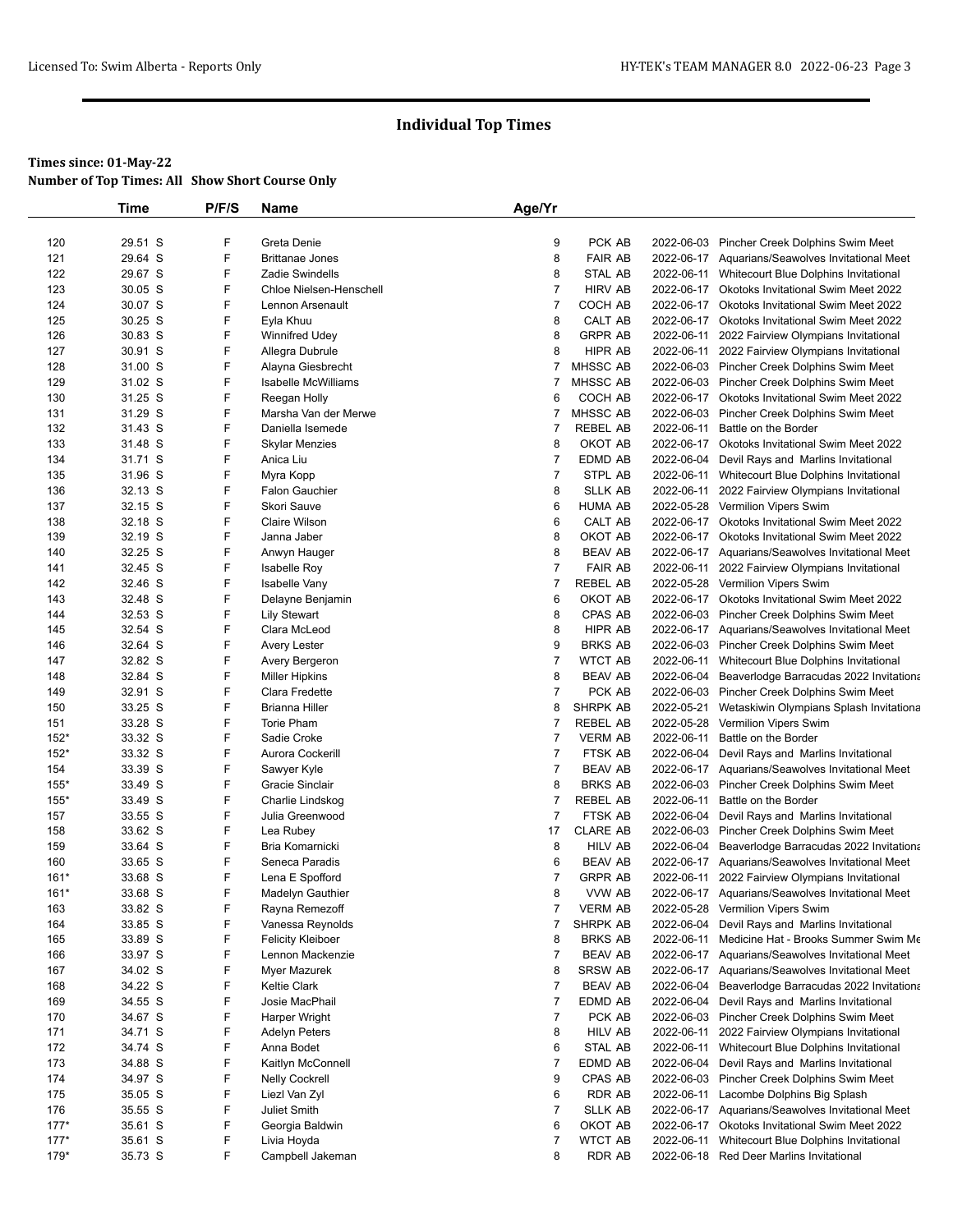|            | Time               | P/F/S  | Name                                        | Age/Yr                           |                                    |            |                                                                                           |
|------------|--------------------|--------|---------------------------------------------|----------------------------------|------------------------------------|------------|-------------------------------------------------------------------------------------------|
|            |                    |        |                                             |                                  |                                    |            |                                                                                           |
| 179*       | 35.73 S            | F      | Sloan Quinlan                               | $\overline{7}$                   | PCK AB                             |            | 2022-06-03 Pincher Creek Dolphins Swim Meet                                               |
| 181        | 35.86 S            | F      | Harper Boisvert                             | 8                                | <b>SLLK AB</b>                     | 2022-05-28 | Slave Lake / High Prairie 2022 Invitationa                                                |
| 182        | 36.04 S            | F      | Chelsea Clarke                              | 8                                | <b>BEAV AB</b>                     |            | 2022-06-04 Beaverlodge Barracudas 2022 Invitationa                                        |
| 183        | 36.11 S            | F      | Charlotte Castagna                          | 8                                | <b>WAIN AB</b>                     | 2022-05-21 | Wetaskiwin Olympians Splash Invitationa                                                   |
| 184        | 36.13 S            | F      | Shelby Wilson                               | 6                                | <b>SLLK AB</b>                     | 2022-05-28 | Slave Lake / High Prairie 2022 Invitationa                                                |
| 185        | 36.41 S            | F      | Piper Pollock                               | $\overline{7}$                   | <b>GRPR AB</b>                     |            | 2022-06-17 Aquarians/Seawolves Invitational Meet                                          |
| 186        | 36.49 S            | F      | Faye Gauchier                               | 8                                | <b>SLLK AB</b>                     | 2022-06-11 | 2022 Fairview Olympians Invitational                                                      |
| 187        | 36.50 S            | F      | Katherina Van Zyl                           | 6                                | <b>RDR AB</b>                      | 2022-06-11 | Lacombe Dolphins Big Splash                                                               |
| 188        | 36.85 S            | F      | Alina Y Venhola                             | $\overline{7}$                   | <b>GRPR AB</b>                     |            | 2022-06-11 2022 Fairview Olympians Invitational                                           |
| 189        | 36.90 S            | F      | <b>Madison Hider</b>                        | 8                                | <b>INNIS AB</b>                    |            | 2022-06-04 Didsbury Invitational 2022                                                     |
| 190*       | 37.16 S            | F<br>F | <b>Adley Hauger</b>                         | 6                                | <b>BEAV AB</b>                     |            | 2022-06-17 Aquarians/Seawolves Invitational Meet                                          |
| 190*       | 37.16 S            | F      | Mia Thauvette                               | $\overline{7}$<br>$\overline{7}$ | EDMD AB                            | 2022-06-04 | Devil Rays and Marlins Invitational                                                       |
| 192        | 37.23 S            |        | Eden Zahara                                 |                                  | <b>WET AB</b>                      |            | 2022-05-21 Wetaskiwin Olympians Splash Invitationa                                        |
| 193<br>194 | 37.28 S<br>37.53 S | F<br>F | Ranelle Beaver                              | 8<br>8                           | <b>SLLK AB</b><br>PCK AB           | 2022-05-28 | Slave Lake / High Prairie 2022 Invitationa<br>2022-06-03 Pincher Creek Dolphins Swim Meet |
|            |                    | F      | Philippa Tetzlaff                           |                                  |                                    |            |                                                                                           |
| 195        | 37.81 S            | F      | Anja Grigat                                 | 7                                | <b>MHSSC AB</b>                    | 2022-06-11 | Medicine Hat - Brooks Summer Swim Me                                                      |
| 196        | 37.96 S            | F      | Aurielle Swain                              | 7                                | MHSSC AB                           | 2022-06-11 | Medicine Hat - Brooks Summer Swim Me                                                      |
| 197*       | 38.01 S            | F      | Madalyn Little                              | 7<br>6                           | LDOL AB                            | 2022-06-11 | Lacombe Dolphins Big Splash                                                               |
| $197*$     | 38.01 S            |        | Everly Wilcox                               |                                  | <b>GRIM AB</b>                     |            | 2022-06-17 Aquarians/Seawolves Invitational Meet                                          |
| 199        | 38.27 S            | F<br>F | Jocelyn Erhardt                             | 8                                | <b>CALSW AB</b><br><b>SHRPK AB</b> |            | 2022-06-04 Didsbury Invitational 2022                                                     |
| 200        | 38.32 S            | F      | Amelia Chau                                 | 8                                |                                    | 2022-06-04 | Devil Rays and Marlins Invitational                                                       |
| 201<br>202 | 38.67 S<br>38.70 S | F      | Virginia Smith                              | 6<br>8                           | COCH AB<br><b>TABER AB</b>         | 2022-06-11 | 2022-06-04 Didsbury Invitational 2022                                                     |
| 203        | 38.71 S            | F      | Eisley Whipple                              | 6                                | <b>GRPR AB</b>                     | 2022-06-04 | Medicine Hat - Brooks Summer Swim Me                                                      |
| 204        | 38.77 S            | F      | <b>Harper Udey</b><br><b>Brielle Haslam</b> | 7                                | <b>TABER AB</b>                    | 2022-06-11 | Beaverlodge Barracudas 2022 Invitationa<br>Medicine Hat - Brooks Summer Swim Me           |
| 205        | 38.86 S            | F      |                                             | $\overline{7}$                   | LETH AB                            |            |                                                                                           |
| 206        | 38.98 S            | F      | Lynden Wentz<br>Omosede Ogbeide             | $\overline{7}$                   | <b>WET AB</b>                      | 2022-05-21 | 2022-06-03 Pincher Creek Dolphins Swim Meet<br>Wetaskiwin Olympians Splash Invitationa    |
| 207        | 39.03 S            | F      | Lily Eddy                                   | $\overline{7}$                   | OKOT AB                            |            | 2022-06-17 Okotoks Invitational Swim Meet 2022                                            |
| 208        | 39.06 S            | F      |                                             | 8                                | <b>HIPR AB</b>                     |            | 2022-05-28 Slave Lake / High Prairie 2022 Invitationa                                     |
| 209        | 39.40 S            | F      | Teegan Trimble<br>Addison Lavigne           | 8                                | PROV AB                            | 2022-06-11 | Battle on the Border                                                                      |
| 210        | 39.48 S            | F      | Arianna Mori                                | 5                                | MHSSC AB                           | 2022-06-11 | Medicine Hat - Brooks Summer Swim Me                                                      |
| 211        | 39.65 S            | F      | <b>Willow Good</b>                          | 5                                | <b>SHRPK AB</b>                    |            | 2022-06-04 Devil Rays and Marlins Invitational                                            |
| 212        | 39.71 S            | F      | Lucy Pattison                               | 6                                | MHSSC AB                           |            | 2022-06-03 Pincher Creek Dolphins Swim Meet                                               |
| 213        | 39.76 S            | F      | Everly Uhrbach                              | 7                                | OKOT AB                            |            | 2022-06-04 Didsbury Invitational 2022                                                     |
| 214        | 39.82 S            | F      | Sadie Aubin                                 | 7                                | <b>WTCT AB</b>                     | 2022-06-11 | Whitecourt Blue Dolphins Invitational                                                     |
| 215        | 40.20 S            | F      | Arabella Hughes                             | 7                                | <b>TABER AB</b>                    | 2022-06-11 | Medicine Hat - Brooks Summer Swim Me                                                      |
| 216        | 40.53 S            | F      | Jaelyn Thomas                               | 6                                | <b>WTCT AB</b>                     | 2022-06-11 | Whitecourt Blue Dolphins Invitational                                                     |
| 217        | 40.59 S            | F      | Eliza Summach                               | 8                                | <b>BRKS AB</b>                     | 2022-06-11 | Medicine Hat - Brooks Summer Swim Me                                                      |
| 218        | 40.66 S            | F      | Elsa Shang                                  | 8                                | <b>HUMA AB</b>                     | 2022-06-04 | Devil Rays and Marlins Invitational                                                       |
| 219        | 40.87 S            | F      | Ayla Johansen                               | 7                                | MHSSC AB                           | 2022-06-11 | Medicine Hat - Brooks Summer Swim Me                                                      |
| 220        | 41.40 S            | F      | Cersei Paradis                              | 8                                | <b>BEAV AB</b>                     | 2022-06-11 | 2022 Fairview Olympians Invitational                                                      |
| 221        | 41.75 S            | F      | Kacie Skrzekowski                           | 6                                | <b>WTCT AB</b>                     |            | 2022-06-11 Whitecourt Blue Dolphins Invitational                                          |
| 222        | 42.50 S            | F      | Annika Hall                                 | 6                                | TABER AB                           |            | 2022-06-03 Pincher Creek Dolphins Swim Meet                                               |
| 223        | 42.55 S            | F      | Brooklynn Wilson                            | 8                                | <b>WTCT AB</b>                     |            | 2022-06-11 Whitecourt Blue Dolphins Invitational                                          |
| 224        | 42.57 S            | F      | Julia Chatterton                            | 9                                | <b>CLARE AB</b>                    |            | 2022-06-03 Pincher Creek Dolphins Swim Meet                                               |
| 225        | 42.70 S            | F      | Harper Turcato                              | 6                                | TABER AB                           | 2022-06-11 | Medicine Hat - Brooks Summer Swim Me                                                      |
| 226        | 42.75 S            | F      | Julie Giesbrecht                            | 9                                | MHSSC AB                           |            | 2022-06-03 Pincher Creek Dolphins Swim Meet                                               |
| 227        | 42.90 S L          | F      | Cealey Herr                                 | 10                               | HIPR AB                            |            | 2022-06-17 Aquarians/Seawolves Invitational Meet                                          |
| 228        | 43.11 S            | F      | Zoey Smith                                  | 8                                | WTCT AB                            |            | 2022-06-11 Whitecourt Blue Dolphins Invitational                                          |
| 229        | 43.13 S            | F      | Sawyer Maunsell                             | $\overline{7}$                   | PCK AB                             | 2022-06-11 | Medicine Hat - Brooks Summer Swim Me                                                      |
| 230        | 43.27 S L          | F      | Kaydence Littman                            | 10                               | <b>BEAV AB</b>                     |            | 2022-06-17 Aquarians/Seawolves Invitational Meet                                          |
| 231        | 43.82 S            | F      | Jericho Zahara                              | $\overline{7}$                   | WET AB                             |            | 2022-06-04 Devil Rays and Marlins Invitational                                            |
| 232        | 43.96 S            | F      | Peyton McKenzie                             | 9                                | <b>CLARE AB</b>                    |            | 2022-06-03 Pincher Creek Dolphins Swim Meet                                               |
| 233        | 44.01 S            | F      | Ruby Boldt                                  | $\overline{7}$                   | NANT AB                            | 2022-06-11 | Medicine Hat - Brooks Summer Swim Me                                                      |
| 234        | 44.12 S            | F      | Inara Daw                                   | $\overline{7}$                   | SLLK AB                            |            | 2022-06-17 Aquarians/Seawolves Invitational Meet                                          |
| 235        | 44.45 S            | F      | Layne Weatherill                            | $\overline{7}$                   | WET AB                             | 2022-05-21 | Wetaskiwin Olympians Splash Invitationa                                                   |
| 236        | 44.56 S            | F      | Hazel Young                                 | 5                                | REBEL AB                           |            | 2022-05-28 Vermilion Vipers Swim                                                          |
| 237        | 44.70 S            | F      | Zoe Misick                                  | 6                                | <b>VERM AB</b>                     |            | 2022-05-28 Vermilion Vipers Swim                                                          |
| 238        | 45.18 S            | F      | Maelle Maisonneuve                          | 8                                | SMRV AB                            | 2022-06-11 | 2022 Fairview Olympians Invitational                                                      |
| 239        | 45.46 S            | F      | Lexi Davis                                  | 6                                | <b>REBEL AB</b>                    |            | 2022-06-11 Battle on the Border                                                           |
|            |                    |        |                                             |                                  |                                    |            |                                                                                           |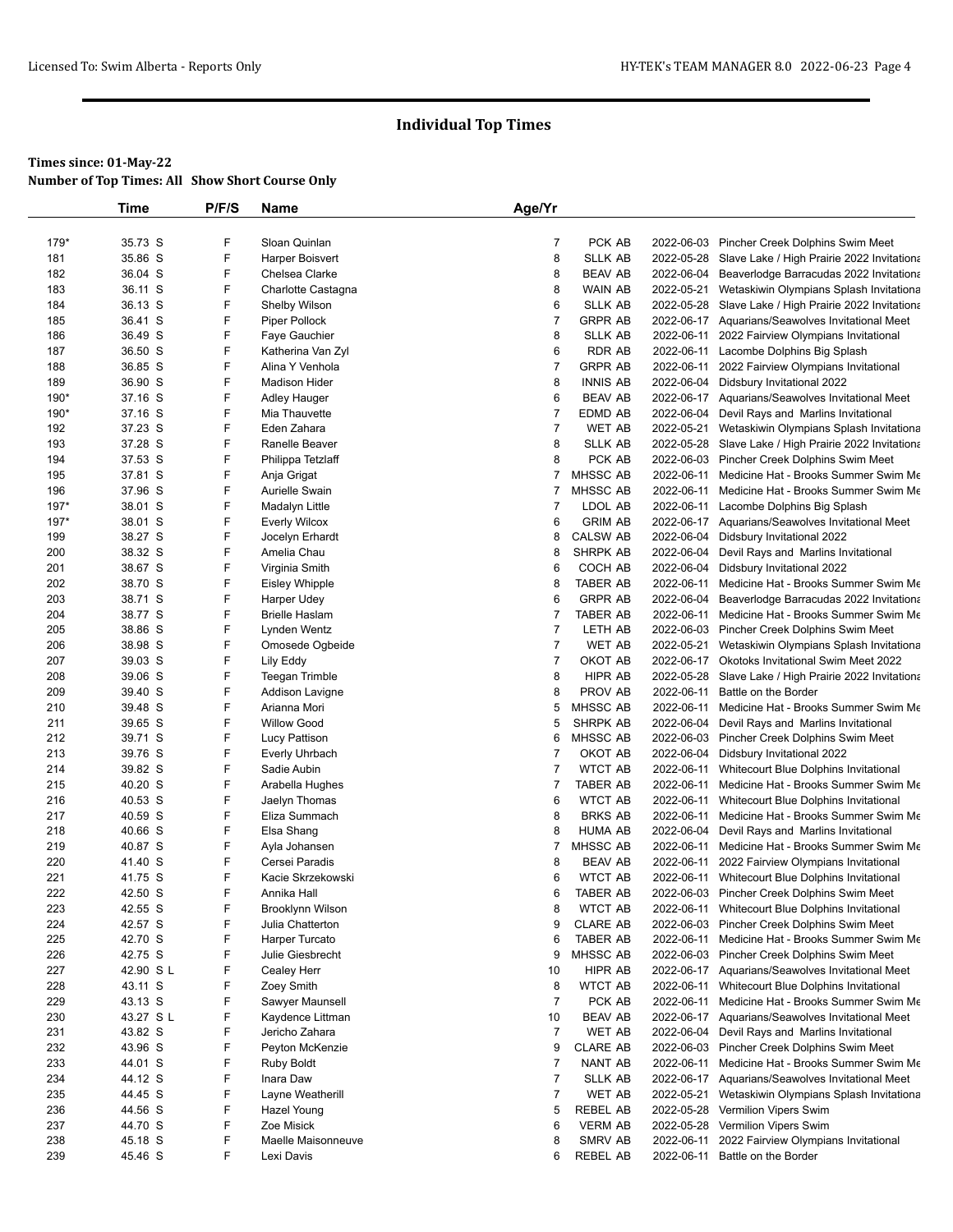|                | <b>Time</b>          | P/F/S  | <b>Name</b>                      | Age/Yr              |                                   |            |                                                                                                    |
|----------------|----------------------|--------|----------------------------------|---------------------|-----------------------------------|------------|----------------------------------------------------------------------------------------------------|
|                |                      |        |                                  |                     |                                   |            |                                                                                                    |
| 240            | 45.82 S              | F      | <b>Brielle Leslie</b>            | 8                   | <b>KLLM AB</b>                    | 2022-06-11 | Lacombe Dolphins Big Splash                                                                        |
| 241            | 46.20 S              | F      | Heidi Wilson                     | $\overline{7}$      | <b>WTCT AB</b>                    | 2022-06-11 | Whitecourt Blue Dolphins Invitational                                                              |
| 242            | 46.27 S              | F      | Atlee Hogberg                    | 6                   | <b>WTCT AB</b>                    |            | 2022-06-11 Whitecourt Blue Dolphins Invitational                                                   |
| 243            | 46.45 S              | F      | Greta Wagner                     | 6                   | MHSSC AB                          | 2022-06-11 | Medicine Hat - Brooks Summer Swim Me                                                               |
| 244            | 46.91 S              | F      | Samantha James                   | 6                   | HIPR AB                           |            | 2022-05-28 Slave Lake / High Prairie 2022 Invitationa                                              |
| 245            | 47.11 S              | F      | Elle Hanson                      | 6                   | OKOT AB                           | 2022-06-17 | Okotoks Invitational Swim Meet 2022                                                                |
| 246            | 47.42 S              | F      | <b>Collins Knibbs-Pike</b>       | $\overline{7}$      | <b>REBEL AB</b>                   | 2022-06-11 | Battle on the Border                                                                               |
| 247            | 47.65 S              | F      | Raleigha Ferguson                | 8                   | <b>KLLM AB</b>                    | 2022-06-11 | Lacombe Dolphins Big Splash                                                                        |
| 248            | 48.35 S              | F      | <b>Rhylee Monteith</b>           | $\overline{7}$      | <b>HIRV AB</b>                    | 2022-06-17 | Okotoks Invitational Swim Meet 2022                                                                |
| 249            | 48.51 S              | F      | Nicole Clark                     | $\overline{7}$      | <b>GRPR AB</b>                    |            | 2022-06-17 Aquarians/Seawolves Invitational Meet                                                   |
| 250            | 50.24 S              | F      | Marguerite Black                 | 8                   | COCH AB                           |            | 2022-06-17 Okotoks Invitational Swim Meet 2022                                                     |
| 251            | 50.60 S              | F      | Scottie Donaldson                | 6                   | OKOT AB                           |            | 2022-06-17 Okotoks Invitational Swim Meet 2022                                                     |
| 252            | 51.76 S              | F      | Hannah Gaultier                  | 6                   | <b>WTCT AB</b>                    |            | 2022-06-11 Whitecourt Blue Dolphins Invitational                                                   |
| 253            | 52.45 S              | F      | Abigail Misick                   | 8                   | <b>VERM AB</b>                    | 2022-05-28 | Vermilion Vipers Swim                                                                              |
| 254            | 53.28 S              | F      | Sierra Kallen                    | 6                   | <b>TABER AB</b>                   | 2022-06-03 | Pincher Creek Dolphins Swim Meet                                                                   |
| 255            | 53.64 S              | F      | Bronwyn Wiwchar                  | 6                   | OKOT AB                           |            | 2022-06-17 Okotoks Invitational Swim Meet 2022                                                     |
| 256            | 53.65 S              | F      | Aria Lamarche                    | 8                   | HIPR AB                           | 2022-05-28 | Slave Lake / High Prairie 2022 Invitationa                                                         |
| 257            | 54.10 S              | F      | Sloan Woolston                   | 5                   | <b>SLLK AB</b>                    |            | 2022-06-17 Aquarians/Seawolves Invitational Meet                                                   |
| 258            | 54.66 S              | F      | Samantha Pearson                 | 8                   | <b>CALSW AB</b>                   |            | 2022-06-17 Okotoks Invitational Swim Meet 2022                                                     |
| 259            | 55.23 S L            | F<br>F | Delta Bott                       | 10                  | <b>SLLK AB</b>                    |            | 2022-06-17 Aquarians/Seawolves Invitational Meet                                                   |
| 260            | 55.32 S              |        | Kate Longson                     | 6                   | <b>BEAV AB</b>                    |            | 2022-06-17 Aquarians/Seawolves Invitational Meet                                                   |
| 261            | 55.56 S              | F<br>F | <b>Brooklyn Gartly</b>           | 8                   | MHSSC AB                          |            | 2022-06-11 Medicine Hat - Brooks Summer Swim Me                                                    |
| 262            | 56.32 S L<br>56.43 S | F      | <b>Emma Matier</b>               | 9                   | <b>GRPR AB</b>                    | 2022-06-17 | Aquarians/Seawolves Invitational Meet                                                              |
| 263<br>264     | 59.07 S              | F      | Allison Lazaro<br>Quinn Baht     | $\overline{7}$<br>7 | <b>BRKS AB</b><br>MHSSC AB        | 2022-06-11 | Medicine Hat - Brooks Summer Swim Me<br>2022-06-11 Medicine Hat - Brooks Summer Swim Me            |
| 265            | 1:00.99 S            | F      | Ella Lewis                       | 6                   | <b>KLLM AB</b>                    | 2022-06-11 |                                                                                                    |
| 266            | x1:03.38 S           | F      | Isla Johnson                     | 6                   | MHSSC AB                          | 2022-06-11 | Lacombe Dolphins Big Splash<br>Medicine Hat - Brooks Summer Swim Me                                |
| 267            | 1:03.84 S            | F      | Staylee Sather                   | 8                   | <b>BEAV AB</b>                    | 2022-06-04 | Beaverlodge Barracudas 2022 Invitationa                                                            |
| 268            | 1:05.88 S            | F      | Scarlett Hansen                  | 6                   | <b>BEAV AB</b>                    |            | 2022-06-17 Aquarians/Seawolves Invitational Meet                                                   |
| 269            | 1:08.78 S L          | F      | <b>Chloe Mitchell</b>            | 10                  | <b>GRIM AB</b>                    |            | 2022-06-17 Aquarians/Seawolves Invitational Meet                                                   |
| 270            | $1:16.50$ S          | F      | Payton Newby                     | 4                   | <b>KLLM AB</b>                    | 2022-06-11 | Lacombe Dolphins Big Splash                                                                        |
| 271            | 1:19.44 S            | F      | Emrika Mburugu                   | 5                   | <b>INNIS AB</b>                   | 2022-06-18 | <b>Red Deer Marlins Invitational</b>                                                               |
| 272            | 1:33.20 S            | F      | Teresa Isemede                   | 5                   | <b>REBEL AB</b>                   | 2022-06-11 | Battle on the Border                                                                               |
|                |                      |        |                                  |                     |                                   |            |                                                                                                    |
| Female         | 50 Free              |        |                                  |                     |                                   |            |                                                                                                    |
| 1              | 29.19 S              | F      | Kendra Justice                   | 16                  | <b>HUMA AB</b>                    | 2022-06-04 | Devil Rays and Marlins Invitational                                                                |
| 2              | 29.40 S              | F      | Naoise Gelber                    | 13                  | PCK AB                            | 2022-06-11 | Medicine Hat - Brooks Summer Swim Me                                                               |
| 3              | 29.76 S              | F      | Lydianna O'Neil                  | 16                  | <b>CLARE AB</b>                   | 2022-06-11 | Medicine Hat - Brooks Summer Swim Me                                                               |
| 4              | 29.80 S              | F      | Kallie Lumbard                   | 18                  | <b>REBEL AB</b>                   | 2022-06-11 | Battle on the Border                                                                               |
| 5              | 29.94 S              | F      | <b>Chesney Parchment</b>         | 14                  | <b>SHRPK AB</b>                   |            | 2022-05-28 Vermilion Vipers Swim                                                                   |
| 6              | 30.07 S              | F      | Katherine Luken                  | 15                  | <b>FAIR AB</b>                    |            | 2022-06-17 Aquarians/Seawolves Invitational Meet                                                   |
| $\overline{7}$ | 30.40 S              | F      | Paxtyn Riehs                     | 16                  | CALT AB                           | 2022-06-17 | <b>Okotoks Invitational Swim Meet 2022</b>                                                         |
| 8              | 30.42 S              | F      | Lucy Hassett                     | 15                  | CALT AB                           |            | 2022-06-04 Didsbury Invitational 2022                                                              |
| 9              | 30.48 S              | F<br>F | Sydney Stevenson                 | 16<br>18            | REBEL AB                          | 2022-06-11 | 2022-06-11 Battle on the Border                                                                    |
| 10             | 30.55 S              | F      | Elizabeth Moore                  |                     | <b>EDMN AB</b>                    |            | Whitecourt Blue Dolphins Invitational                                                              |
| 11<br>12       | 30.56 S<br>30.59 S   | F      | Jaiva Bajema                     | 16<br>19            | <b>REBEL AB</b><br><b>WTCT AB</b> | 2022-06-04 | Devil Rays and Marlins Invitational                                                                |
| 13             | 30.78 S              | F      | Samia Davidson<br>Saydee Takatch | 16                  | CALT AB                           |            | 2022-06-11 Whitecourt Blue Dolphins Invitational<br>2022-06-17 Okotoks Invitational Swim Meet 2022 |
| 14             | 30.79 S              | F      | Georgia Stoddart                 | 16                  | <b>HIRV AB</b>                    |            | 2022-06-17 Okotoks Invitational Swim Meet 2022                                                     |
| 15             | 30.85 S              | F      | Julia Cavenagh                   | 15                  | <b>HANNA AB</b>                   | 2022-06-11 | Lacombe Dolphins Big Splash                                                                        |
| 16             | 31.05 S              | F      | Olivia Heal                      | 16                  | <b>BRKS AB</b>                    | 2022-06-11 | Medicine Hat - Brooks Summer Swim Me                                                               |
| 17             | 31.17 S              | F      | <b>Rylie Craddock</b>            | 14                  | LETH AB                           |            | 2022-06-11 Medicine Hat - Brooks Summer Swim Me                                                    |
| 18             | 31.25 S              | F      | Catherine Swedlo                 | 17                  | COCH AB                           |            | 2022-06-17 Okotoks Invitational Swim Meet 2022                                                     |
| 19             | 31.27 S              | F      | <b>Elliott Pilsner-Roberts</b>   | 13                  | LETH AB                           | 2022-06-11 | Medicine Hat - Brooks Summer Swim Me                                                               |
| 20             | 31.41 S              | F      | Cassidy Coolen                   | 18                  | LETH AB                           |            | 2022-06-03 Pincher Creek Dolphins Swim Meet                                                        |
| 21             | 31.42 S              | F      | Julianna Ferro                   | 12                  | SHRPK AB                          |            | 2022-06-04 Devil Rays and Marlins Invitational                                                     |
| 22             | 31.46 S              | F      | Sarah Sommerfeldt                | 15                  | <b>BRKS AB</b>                    | 2022-06-11 | Medicine Hat - Brooks Summer Swim Me                                                               |
| 23             | 31.47 S              | F      | Aubry Haldorson                  | 15                  | <b>INNIS AB</b>                   | 2022-06-18 | Red Deer Marlins Invitational                                                                      |
| 24             | 31.54 S              | F      | Danica Fisher                    | 14                  | COCH AB                           | 2022-06-04 | Didsbury Invitational 2022                                                                         |
| 25             | 31.55 S              | F      | Ella Deering                     | 18                  | HIPR AB                           |            | 2022-06-17 Aquarians/Seawolves Invitational Meet                                                   |
| 26             | 31.69 S              | F      | Akari Okada                      | 16                  | CASS AB                           |            | 2022-05-28 Vermilion Vipers Swim                                                                   |
|                |                      |        |                                  |                     |                                   |            |                                                                                                    |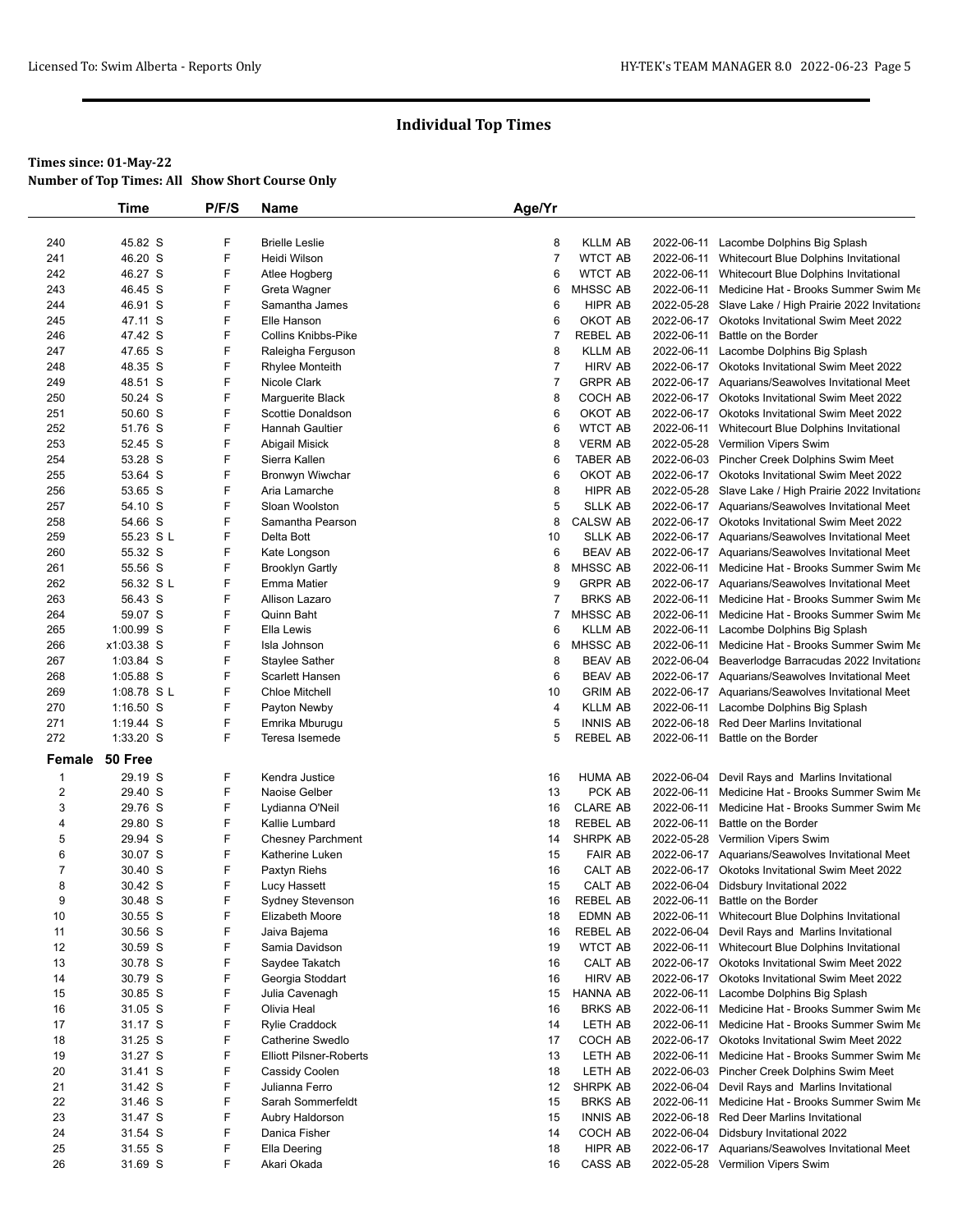|                | Time               | P/F/S  | Name                                  | Age/Yr   |                          |            |                                                                              |
|----------------|--------------------|--------|---------------------------------------|----------|--------------------------|------------|------------------------------------------------------------------------------|
|                |                    |        |                                       |          |                          |            |                                                                              |
| 27             | 31.73 S            | F      | Arianna Flory                         | 16       | CALT AB                  |            | 2022-06-17 Okotoks Invitational Swim Meet 2022                               |
| 28             | 31.76 S            | F      | Raelynn Hiller                        | 15       | <b>SHRPK AB</b>          | 2022-06-04 | Devil Rays and Marlins Invitational                                          |
| 29             | 31.84 S            | F      | Krista Fu                             | 14       | <b>CALSW AB</b>          | 2022-06-04 | Didsbury Invitational 2022                                                   |
| 30             | 31.86 S            | F      | <b>Briseis Wu</b>                     | 14       | <b>EDMN AB</b>           | 2022-06-11 | Whitecourt Blue Dolphins Invitational                                        |
| $31*$          | 32.13 S            | F      | <b>Serenity Kirlik</b>                | 16       | <b>GRIM AB</b>           |            | 2022-06-17 Aquarians/Seawolves Invitational Meet                             |
| $31*$          | 32.13 S            | F      | Hannah Spence                         | 14       | DEVON AB                 | 2022-06-11 | Whitecourt Blue Dolphins Invitational                                        |
| 33             | 32.16 S            | F      | Adelyn Kyfiuk                         | 13       | STPL AB                  | 2022-06-11 | Whitecourt Blue Dolphins Invitational                                        |
| 34             | 32.22 S            | F      | Emma Fenske                           | 13       | <b>BRKS AB</b>           |            | 2022-06-11 Medicine Hat - Brooks Summer Swim Me                              |
| 35             | 32.23 S            | F      | <b>Brie Harris</b>                    | 12       | <b>BEAV AB</b>           |            | 2022-06-17 Aquarians/Seawolves Invitational Meet                             |
| 36             | 32.28 S            | F      | Jaylyn Fogtmann                       | 14       | LETH AB                  | 2022-06-11 | Medicine Hat - Brooks Summer Swim Me                                         |
| 37             | 32.43 S            | F      | <b>Rylee Bashow</b>                   | 13       | COCH AB                  |            | 2022-06-17 Okotoks Invitational Swim Meet 2022                               |
| 38             | 32.55 S            | F      | Abbie Zheng                           | 12       | <b>HUMA AB</b>           | 2022-06-04 | Devil Rays and Marlins Invitational                                          |
| 39             | 32.59 S            | F      | <b>Brynn Lancaster</b>                | 14       | <b>GRPR AB</b>           |            | 2022-05-28 Slave Lake / High Prairie 2022 Invitationa                        |
| 40             | 32.69 S            | F      | MacLayne Kantor                       | 12       | EDMD AB                  |            | 2022-06-04 Devil Rays and Marlins Invitational                               |
| 41             | 32.78 S            | F      | <b>Chantel Gillison</b>               | 13       | SHRPK AB                 | 2022-06-04 | Devil Rays and Marlins Invitational                                          |
| 42             | 32.83 S            | F      | Sierra Higashi                        | 13       | CALT AB                  |            | 2022-06-17 Okotoks Invitational Swim Meet 2022                               |
| 43             | 32.93 S            | F      | Abby Whitbread                        | 15       | LDOL AB                  | 2022-06-18 | <b>Red Deer Marlins Invitational</b>                                         |
| 44             | 33.06 S            | F      | Ella Williams                         | 14       | <b>INNIS AB</b>          | 2022-06-11 | Lacombe Dolphins Big Splash                                                  |
| 45             | 33.07 S            | F      | Arianna Lisch                         | 12       | <b>REBEL AB</b>          | 2022-05-28 | Vermilion Vipers Swim                                                        |
| 46*            | 33.13 S            | F      | <b>Brynn Grose</b>                    | 13       | PCK AB                   | 2022-06-11 | Medicine Hat - Brooks Summer Swim Me                                         |
| 46*            | 33.13 S            | F      | <b>Sydney Penner</b>                  | 14       | EDMD AB                  |            | 2022-06-04 Devil Rays and Marlins Invitational                               |
| 48             | 33.16 S            | F      | Edua Malcolm-Teleky                   | 12       | <b>CALSW AB</b>          |            | 2022-06-17 Okotoks Invitational Swim Meet 2022                               |
| 49             | 33.17 S            | F      | <b>Madeline Bechard</b>               | 14       | <b>SPGR AB</b>           | 2022-06-11 | Whitecourt Blue Dolphins Invitational                                        |
| 50             | 33.19 S            | F      | Grace Auger                           | 14       | <b>SLLK AB</b>           |            | 2022-06-11 2022 Fairview Olympians Invitational                              |
| 51             | 33.30 S            | F      | Kwynn Fenske                          | 16       | <b>BRKS AB</b>           |            | 2022-06-03 Pincher Creek Dolphins Swim Meet                                  |
| $52*$          | 33.35 S            | F      | Sophie Heal                           | 14       | <b>BRKS AB</b>           | 2022-06-11 | Medicine Hat - Brooks Summer Swim Me                                         |
| $52*$          | 33.35 S            | F      | Olivia Barth                          | 15       | <b>HANNA AB</b>          |            | 2022-06-11 Lacombe Dolphins Big Splash                                       |
| $52*$          | 33.35 S            | F      | Hudson Greenhalgh                     | 13       | <b>RDR AB</b>            | 2022-06-11 | Lacombe Dolphins Big Splash                                                  |
| $55*$          | 33.44 S            | F      | Adria Thoresen                        | 15       | <b>REBEL AB</b>          | 2022-06-11 | Battle on the Border                                                         |
| $55*$          | 33.44 S            | F      | Jayda Robinson                        | 14       | <b>WTCT AB</b>           |            | 2022-06-11 Whitecourt Blue Dolphins Invitational                             |
| 57             | 33.46 S            | F<br>F | Brooklyn Kimmen                       | 15       | LETH AB                  | 2022-06-03 | Pincher Creek Dolphins Swim Meet                                             |
| $58*$          | 33.51 S            | F      | Aurora Hammond                        | 14       | <b>RDR AB</b>            | 2022-06-11 | Lacombe Dolphins Big Splash                                                  |
| $58*$<br>$60*$ | 33.51 S<br>33.59 S | F      | Sarah Raivio                          | 16<br>14 | <b>RDR AB</b><br>EDMD AB | 2022-05-21 | 2022-06-11 Lacombe Dolphins Big Splash                                       |
| $60*$          | 33.59 S            | F      | Abigail Taitinger                     | 13       | CPAS AB                  | 2022-06-03 | Wetaskiwin Olympians Splash Invitationa                                      |
| 62             | 33.62 S            | F      | Ruby Jamieson                         | 15       | <b>HANNA AB</b>          |            | Pincher Creek Dolphins Swim Meet<br>2022-06-18 Red Deer Marlins Invitational |
| 63             | 33.71 S            | F      | Emily Wright<br>Sonja Stucklschwaiger | 14       | <b>FAIR AB</b>           |            | 2022-06-11 2022 Fairview Olympians Invitational                              |
| 64             | 33.72 S            | F      | Saiya Miklos                          | 13       | CPAS AB                  |            | 2022-06-03 Pincher Creek Dolphins Swim Meet                                  |
| 65             | 33.88 S            | F      | Parker Laurie                         | 15       | <b>EDMN AB</b>           |            | 2022-06-11 Whitecourt Blue Dolphins Invitational                             |
| 66             | 33.96 S            | F      | <b>Ashley Dewald</b>                  | 16       | <b>WET AB</b>            | 2022-05-21 | Wetaskiwin Olympians Splash Invitationa                                      |
| 67             | 34.10 S            | F      | Maryn Barden                          | 15       | <b>SHRPK AB</b>          | 2022-05-21 | Wetaskiwin Olympians Splash Invitationa                                      |
| 68             | 34.12 S            | F      | Sarah Swanson                         | 15       | PROV AB                  | 2022-06-11 | Battle on the Border                                                         |
| 69             | 34.21 S            | F.     | <b>Emily Guo</b>                      | 15       | <b>HUMA AB</b>           | 2022-05-21 | Wetaskiwin Olympians Splash Invitationa                                      |
| 70             | 34.29 S            | F      | Jillian Hale                          | 14       | <b>FAIR AB</b>           |            | 2022-06-11 2022 Fairview Olympians Invitational                              |
| 71             | 34.32 S            | F      | Catherine Yagos                       | 15       | PCK AB                   | 2022-06-11 | Medicine Hat - Brooks Summer Swim Me                                         |
| 72             | 34.33 S            | F      | Katelyn Kuzik                         | 12       | EDMD AB                  |            | 2022-06-04 Devil Rays and Marlins Invitational                               |
| 73             | 34.37 S            | F      | Emma Harington                        | 16       | CPAS AB                  | 2022-06-11 | Medicine Hat - Brooks Summer Swim Me                                         |
| 74             | 34.40 S            | F      | Ryann Kirkness                        | 12       | <b>INNIS AB</b>          | 2022-06-18 | <b>Red Deer Marlins Invitational</b>                                         |
| 75             | 34.44 S            | F      | Rebecca Carver                        | 15       | <b>TABER AB</b>          |            | 2022-06-11 Medicine Hat - Brooks Summer Swim Me                              |
| 76             | 34.46 S            | F      | Julia Wiebe                           | 11       | NANT AB                  | 2022-06-11 | Medicine Hat - Brooks Summer Swim Me                                         |
| 77             | 34.52 S            | F      | Sadie Thebeau                         | 16       | <b>WTCT AB</b>           | 2022-06-11 | Whitecourt Blue Dolphins Invitational                                        |
| 78*            | 34.58 S            | F      | Eva Peterson                          | 13       | STPL AB                  | 2022-06-11 | Whitecourt Blue Dolphins Invitational                                        |
| 78*            | 34.58 S            | F      | <b>Madison Cook</b>                   | 15       | PROV AB                  | 2022-06-11 | Battle on the Border                                                         |
| 80             | 34.60 S            | F      | Natalie Kilkenny                      | 13       | PCK AB                   | 2022-06-11 | Medicine Hat - Brooks Summer Swim Me                                         |
| $81*$          | 34.61 S            | F      | Aspen Fetch                           | 15       | MHSSC AB                 |            | 2022-06-11 Medicine Hat - Brooks Summer Swim Me                              |
| $81*$          | 34.61 S            | F      | <b>Summer Seitz</b>                   | 17       | OKOT AB                  |            | 2022-06-17 Okotoks Invitational Swim Meet 2022                               |
| 83             | 34.66 S            | F      | Elle MacIntosh                        | 17       | HIPR AB                  |            | 2022-06-17 Aquarians/Seawolves Invitational Meet                             |
|                |                    | F      | Isabella Peters                       |          | <b>HILV AB</b>           |            | 2022-06-17 Aquarians/Seawolves Invitational Meet                             |
|                | 34.67 S L          |        |                                       | 14       |                          |            |                                                                              |
| 84<br>85       | 34.76 S            | F      | Kayleigh Klemen                       | 16       | <b>TABER AB</b>          | 2022-06-11 | Medicine Hat - Brooks Summer Swim Me                                         |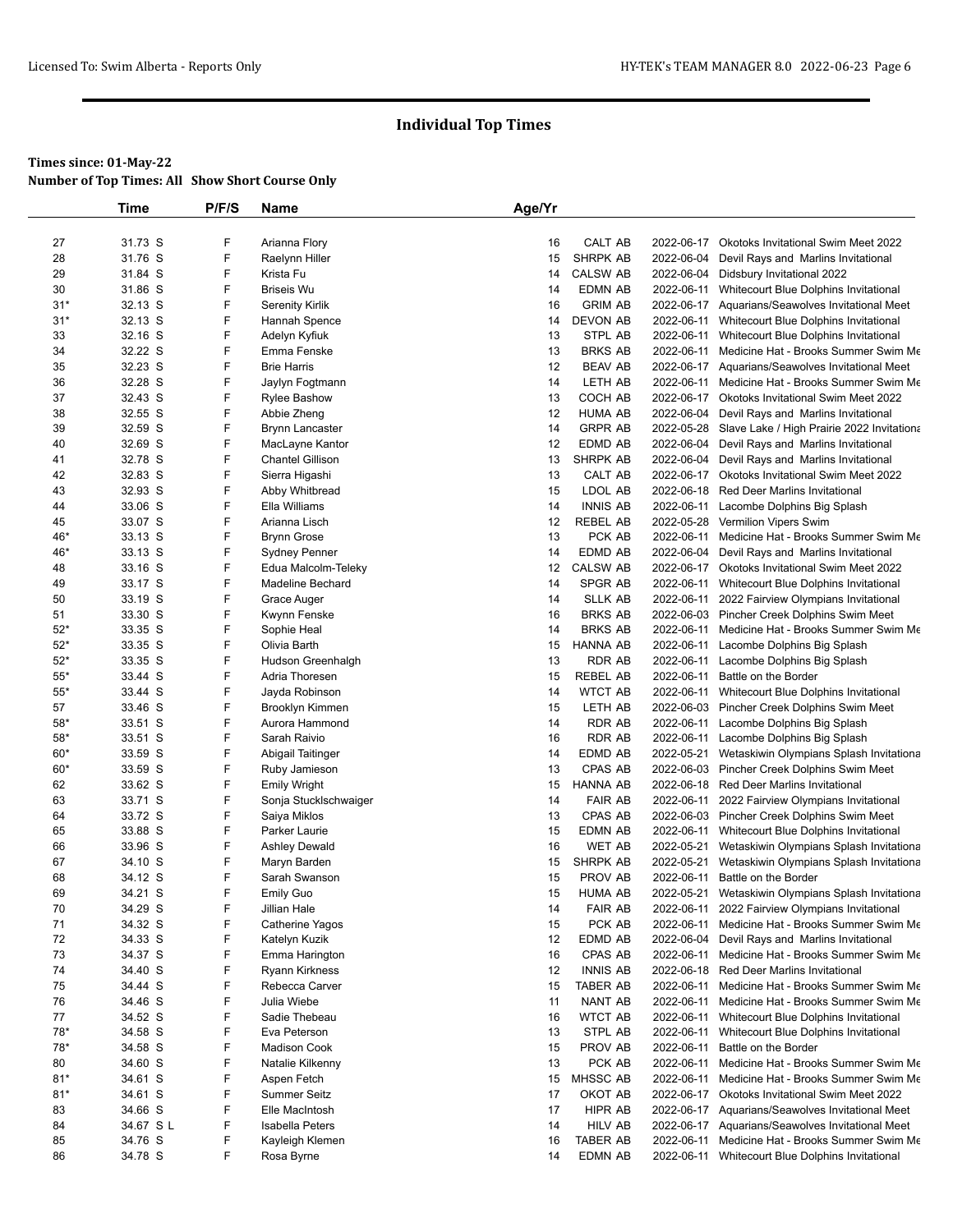|                  | Time               | P/F/S  | Name                                 | Age/Yr   |                   |                          |                                                                                        |
|------------------|--------------------|--------|--------------------------------------|----------|-------------------|--------------------------|----------------------------------------------------------------------------------------|
|                  |                    |        |                                      |          |                   |                          |                                                                                        |
| 87               | 34.79 S            | F      | Luka EckBerg                         | 14       | OKOT AB           | 2022-06-17               | <b>Okotoks Invitational Swim Meet 2022</b>                                             |
| 88               | 34.82 S            | F      | <b>Grace Sommerfeldt</b>             | 10       | <b>BRKS AB</b>    | 2022-06-11               | Medicine Hat - Brooks Summer Swim Me                                                   |
| 89               | 34.89 S            | F      | Tessa Vander Meulen                  | 12       | CALT AB           |                          | 2022-06-04 Didsbury Invitational 2022                                                  |
| 90               | 34.96 S            | F      | <b>Bethany Crisp</b>                 | 14       | <b>HUMA AB</b>    |                          | 2022-06-04 Devil Rays and Marlins Invitational                                         |
| 91               | 34.97 S            | F      | Erin Acheson                         | 14       | SPGR AB           | 2022-06-11               | Whitecourt Blue Dolphins Invitational                                                  |
| 92               | 35.03 S            | F      | <b>Ainsley Duell</b>                 | 16       | TABER AB          | 2022-06-11               | Medicine Hat - Brooks Summer Swim Me                                                   |
| 93               | 35.04 S            | F      | Anabelle Snell-Farnsworth            | 12       | CALT AB           |                          | 2022-06-17 Okotoks Invitational Swim Meet 2022                                         |
| 94               | 35.15 S            | F      | Laney Hoffman                        | 13       | <b>CLARE AB</b>   |                          | 2022-06-03 Pincher Creek Dolphins Swim Meet                                            |
| 95               | 35.16 S            | F      | Sienna Poulsen                       | 14       | PCK AB            |                          | 2022-06-03 Pincher Creek Dolphins Swim Meet                                            |
| 96               | 35.19 S L          | F      | Kyla Hartman                         | 15       | PRV AB            |                          | 2022-06-17 Aquarians/Seawolves Invitational Meet                                       |
| 97<br>98         | 35.21 S<br>35.22 S | F<br>F | Ella Boyd                            | 17<br>12 | CASS AB<br>VVW AB | 2022-05-21<br>2022-06-11 | Wetaskiwin Olympians Splash Invitationa<br>2022 Fairview Olympians Invitational        |
| 99               | 35.27 S            | F      | <b>Emmersyn Moore</b><br>Isla Kassam | 13       | <b>CALSW AB</b>   |                          | 2022-06-17 Okotoks Invitational Swim Meet 2022                                         |
| 100              | 35.31 S            | F      | Isabella Kell                        | 14       | SHRPK AB          |                          | 2022-06-04 Devil Rays and Marlins Invitational                                         |
| 101              | 35.33 S            | F      | <b>Adison Hewitt</b>                 | 15       | PRV AB            |                          | 2022-06-17 Aquarians/Seawolves Invitational Meet                                       |
| 102              | 35.37 S            | F      | Ashlyn Hague                         | 14       | <b>INNIS AB</b>   |                          | 2022-06-11 Lacombe Dolphins Big Splash                                                 |
| $103*$           | 35.41 S            | F      | Lauren Boyer                         | 12       | EDMD AB           |                          | 2022-06-04 Devil Rays and Marlins Invitational                                         |
| $103*$           | 35.41 S            | F      | Dakota Tizzard                       | 14       | PROV AB           |                          | 2022-06-04 Devil Rays and Marlins Invitational                                         |
| 105              | 35.45 S            | F      | <b>Taylor Friesen</b>                | 18       | <b>SLLK AB</b>    |                          | 2022-06-11 2022 Fairview Olympians Invitational                                        |
| 106*             | 35.46 S            | F      | <b>Emily Lancaster</b>               | 12       | <b>GRPR AB</b>    |                          | 2022-05-28 Slave Lake / High Prairie 2022 Invitationa                                  |
| $106*$           | 35.46 S            | F      | Anisa Segal                          | 15       | <b>HUMA AB</b>    |                          | 2022-06-04 Devil Rays and Marlins Invitational                                         |
| 108              | 35.47 S            | F      | Peyton Hammer                        | 14       | CPAS AB           |                          | 2022-06-03 Pincher Creek Dolphins Swim Meet                                            |
| 109              | 35.48 S            | F      | Adison Hutzul                        | 14       | TABER AB          |                          | 2022-06-03 Pincher Creek Dolphins Swim Meet                                            |
| 110              | 35.52 S            | F      | Madison Burridge                     | 16       | <b>HIRV AB</b>    |                          | 2022-06-17 Okotoks Invitational Swim Meet 2022                                         |
| 111              | 35.58 S            | F      | Rachel Yu                            | 14       | EDMN AB           | 2022-06-11               | Whitecourt Blue Dolphins Invitational                                                  |
| 112              | 35.62 S            | F      | Rebecca Wilson                       | 14       | LDOL AB           | 2022-06-11               | Lacombe Dolphins Big Splash                                                            |
| 113              | 35.67 S            | F      | <b>Hayley Willis</b>                 | 14       | REBEL AB          | 2022-05-21               | Wetaskiwin Olympians Splash Invitationa                                                |
| 114              | 35.68 S            | F      | Portia Seitz                         | 15       | OKOT AB           |                          | 2022-06-17 Okotoks Invitational Swim Meet 2022                                         |
| 115              | 35.70 S            | F      | Mikayla Kress                        | 12       | <b>TABER AB</b>   | 2022-06-11               | Medicine Hat - Brooks Summer Swim Me                                                   |
| 116              | 35.75 S            | F      | Mariah Mason                         | 14       | <b>WTCT AB</b>    | 2022-06-11               | Whitecourt Blue Dolphins Invitational                                                  |
| 117              | 35.83 S            | F      | Makenzie Dozeman                     | 14       | <b>CLARE AB</b>   | 2022-06-11               | Medicine Hat - Brooks Summer Swim Me                                                   |
| 118              | 35.84 S            | F      | Alice Frantz                         | 13       | LDOL AB           |                          | 2022-06-18 Red Deer Marlins Invitational                                               |
| 119              | 35.87 S            | F      | Erica Wong                           | 17       | EDMN AB           | 2022-06-11               | Whitecourt Blue Dolphins Invitational                                                  |
| $120*$           | 35.89 SL           | F      | Vera Caldwell                        | 12       | <b>GRPR AB</b>    |                          | 2022-06-17 Aquarians/Seawolves Invitational Meet                                       |
| $120*$           | 35.89 S            | F      | <b>Eleanor Nevin</b>                 | 13       | OKOT AB           |                          | 2022-06-17 Okotoks Invitational Swim Meet 2022                                         |
| 122              | 35.97 S            | F      | Danielle Koop                        | 36       | LETH AB           |                          | 2022-06-03 Pincher Creek Dolphins Swim Meet                                            |
| 123              | 35.99 S            | F<br>F | Kaylee Hutzul                        | 12       | TABER AB          | 2022-06-11               | Medicine Hat - Brooks Summer Swim Me                                                   |
| 124              | 36.03 S            | F      | Julia Hokanson                       | 15       | EDMD AB           |                          | 2022-06-04 Devil Rays and Marlins Invitational<br>Medicine Hat - Brooks Summer Swim Me |
| $125*$           | 36.04 S            | F      | Abigail Dale                         | 15<br>13 | <b>BRKS AB</b>    | 2022-06-11               |                                                                                        |
| $125*$<br>$125*$ | 36.04 S<br>36.04 S | F      | Kasey Matalski<br>Kayla Driesen      | 12       | DRVL AS<br>RDR AB | 2022-06-11<br>2022-06-11 | Whitecourt Blue Dolphins Invitational<br>Lacombe Dolphins Big Splash                   |
| $125*$           | 36.04 S            | F      | Anna Curley                          | 11       | <b>FTSK AB</b>    |                          | 2022-05-28 Vermilion Vipers Swim                                                       |
| 129              | 36.07 S            | F      | Samantha Monette                     | 16       | PRV AB            | 2022-06-11               | 2022 Fairview Olympians Invitational                                                   |
| 130*             | 36.10 S            | F      | Emily Hokanson                       | 12       | EDMD AB           |                          | 2022-06-04 Devil Rays and Marlins Invitational                                         |
| 130*             | 36.10 S            | F      | Sawyer Wilson                        | 12       | SPGR AB           | 2022-06-11               | Whitecourt Blue Dolphins Invitational                                                  |
| 132              | 36.13 SL           | F      | <b>Quinn Harris</b>                  | 10       | BEAV AB           |                          | 2022-06-17 Aquarians/Seawolves Invitational Meet                                       |
| 133              | 36.15 S            | F      | <b>Kolby Orriss</b>                  | 13       | RDR AB            |                          | 2022-06-18 Red Deer Marlins Invitational                                               |
| 134              | 36.19 S            | F      | Adeline Alsgard                      | 11       | <b>CLARE AB</b>   |                          | 2022-06-03 Pincher Creek Dolphins Swim Meet                                            |
| 135              | 36.20 S            | F      | Sara Martin                          | 15       | <b>GRPR AB</b>    |                          | 2022-05-28 Slave Lake / High Prairie 2022 Invitationa                                  |
| 136              | 36.22 S            | F      | Paige Moore                          | 14       | VVW AB            | 2022-06-11               | 2022 Fairview Olympians Invitational                                                   |
| 137              | 36.27 S            | F      | Quinn Daschuk                        | 10       | <b>REBEL AB</b>   | 2022-06-11               | Battle on the Border                                                                   |
| 138              | 36.29 S            | F      | Ava Ulmer                            | 14       | COCH AB           | 2022-06-17               | Okotoks Invitational Swim Meet 2022                                                    |
| 139              | 36.32 S            | F      | Mikenna Silzer                       | 11       | <b>WET AB</b>     | 2022-05-28               | Vermilion Vipers Swim                                                                  |
| $140*$           | 36.35 S            | F      | Leah Leatherland                     | 12       | STPL AB           | 2022-06-11               | Whitecourt Blue Dolphins Invitational                                                  |
| $140*$           | 36.35 S            | F      | Chloe Wu                             | 12       | <b>CALSW AB</b>   |                          | 2022-06-17 Okotoks Invitational Swim Meet 2022                                         |
| 142              | 36.41 S            | F      | Emma Lien                            | 14       | <b>INNIS AB</b>   |                          | 2022-06-04 Didsbury Invitational 2022                                                  |
| 143              | 36.43 S            | F      | Hedda Rookmaker                      | 11       | CASS AB           | 2022-05-21               | Wetaskiwin Olympians Splash Invitationa                                                |
| 144              | 36.45 S            | F      | Halle Hennig                         | 14       | SPGR AB           | 2022-06-11               | Whitecourt Blue Dolphins Invitational                                                  |
| 145              | 36.46 S            | F      | Sara Molly                           | 14       | <b>INNIS AB</b>   | 2022-06-18               | <b>Red Deer Marlins Invitational</b>                                                   |
| 146*             | 36.50 S            | F      | Gemma Livesey                        | 12       | HIRV AB           |                          | 2022-06-17 Okotoks Invitational Swim Meet 2022                                         |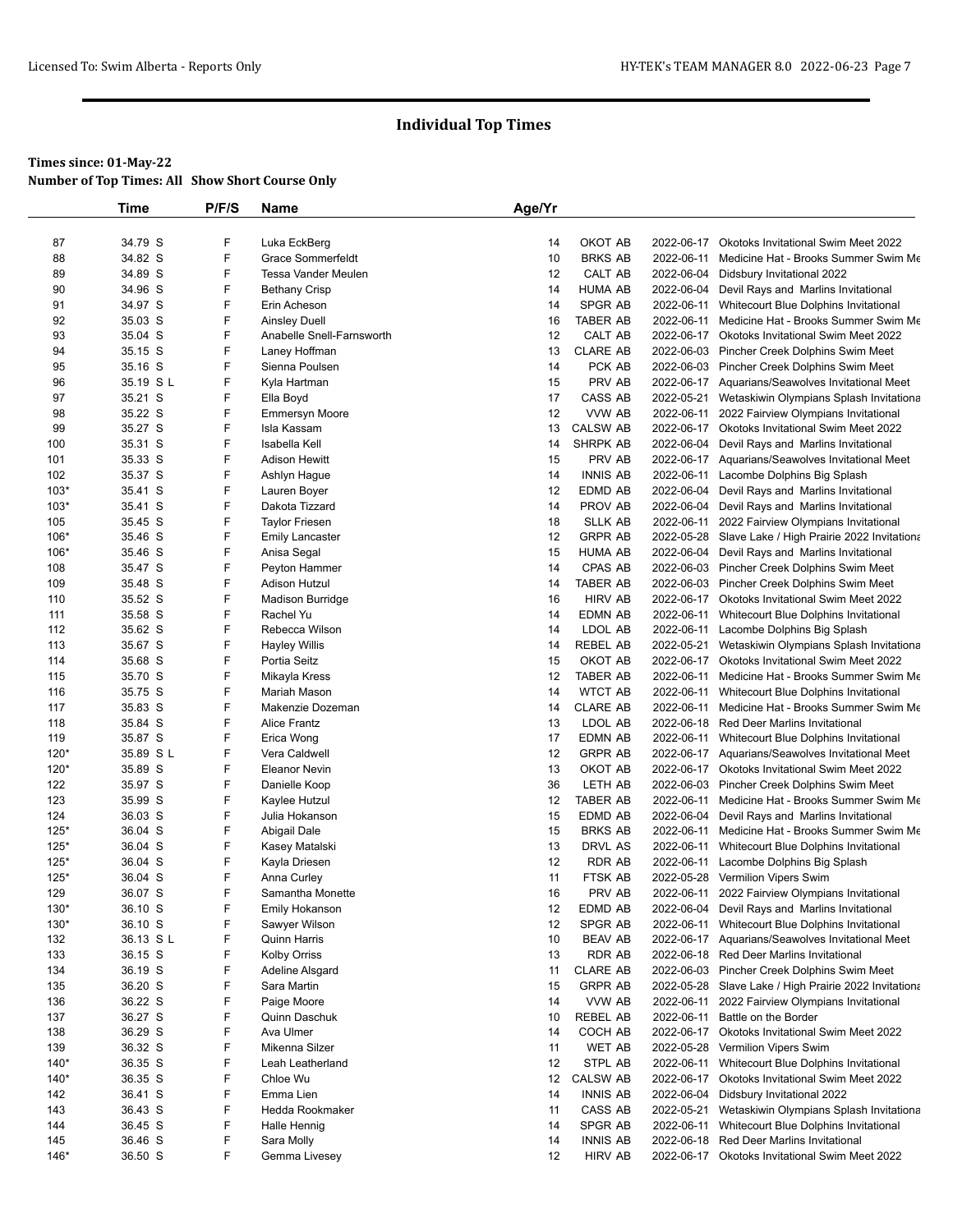|            | Time               | P/F/S  | Name                                     | Age/Yr   |                           |            |                                                                                 |
|------------|--------------------|--------|------------------------------------------|----------|---------------------------|------------|---------------------------------------------------------------------------------|
|            |                    |        |                                          |          |                           |            |                                                                                 |
| $146*$     | 36.50 S            | F      | Catriona Gustavison                      | 12       | PCK AB                    |            | 2022-06-03 Pincher Creek Dolphins Swim Meet                                     |
| 148        | 36.57 S            | F      | Arwyn Hemphill                           | 14       | PCK AB                    |            | 2022-06-03 Pincher Creek Dolphins Swim Meet                                     |
| 149        | 36.58 S            | F      | Jorgia Green                             | 11       | <b>SLLK AB</b>            |            | 2022-05-28 Slave Lake / High Prairie 2022 Invitationa                           |
| 150*       | 36.64 S            | F<br>F | Keilyn Rechlo                            | 14       | RDR AB                    |            | 2022-06-18 Red Deer Marlins Invitational                                        |
| 150*       | 36.64 S<br>36.65 S | F      | Madina Sharkawi<br><b>Heather Diesel</b> | 13<br>16 | HIPR AB<br><b>GRIM AB</b> |            | 2022-06-17 Aquarians/Seawolves Invitational Meet                                |
| 152<br>153 | 36.75 S            | F      | Emma Baalim                              | 14       | PCK AB                    |            | 2022-05-28 Slave Lake / High Prairie 2022 Invitationa                           |
| 154        | 36.77 S            | F      | Grace Laybourne                          | 12       | FTSK AB                   |            | 2022-06-03 Pincher Creek Dolphins Swim Meet<br>2022-05-28 Vermilion Vipers Swim |
| 155        | 36.82 S            | F      | <b>Pyper Martinson</b>                   | 11       | HIPR AB                   |            | 2022-06-11 2022 Fairview Olympians Invitational                                 |
| 156        | 36.86 S            | F      | Parker Greenhalgh                        | 15       | <b>RDR AB</b>             |            | 2022-06-11 Lacombe Dolphins Big Splash                                          |
| 157        | 36.88 S            | F      | Leanne McLeod                            | 13       | <b>SLLK AB</b>            |            | 2022-05-28 Slave Lake / High Prairie 2022 Invitationa                           |
| 158        | 36.89 S            | F      | Colby Pilsner-Roberts                    | 11       | LETH AB                   |            | 2022-06-11 Medicine Hat - Brooks Summer Swim Me                                 |
| 159        | 36.92 S            | F      | Mackenzie Moring                         | 12       | COCH AB                   |            | 2022-06-04 Didsbury Invitational 2022                                           |
| 160*       | 36.93 S            | F      | Amira Sharkawi                           | 18       | HIPR AB                   |            | 2022-06-17 Aquarians/Seawolves Invitational Meet                                |
| 160*       | 36.93 S            | F      | Olivia Ellefson                          | 15       | LDOL AB                   |            | 2022-06-18 Red Deer Marlins Invitational                                        |
| 160*       | 36.93 S            | F      | Dalyn Steinhauer                         | 13       | <b>REBEL AB</b>           |            | 2022-06-11 Battle on the Border                                                 |
| 163        | 37.02 S            | F      | Dylan Lockwood                           | 13       | RDR AB                    |            | 2022-06-11 Lacombe Dolphins Big Splash                                          |
| 164        | 37.03 S            | F      | Sage Pasman                              | 11       | <b>RDR AB</b>             |            | 2022-06-11 Lacombe Dolphins Big Splash                                          |
| 165        | 37.14 S            | F      | Cadence Smith                            | 15       | LETH AB                   |            | 2022-06-11 Medicine Hat - Brooks Summer Swim Me                                 |
| 166        | 37.35 S            | F      | Georgie Neylon                           | 37       | NANT AB                   |            | 2022-06-03 Pincher Creek Dolphins Swim Meet                                     |
| 167        | 37.39 S            | F      | Avery Lange                              | 13       | COCH AB                   |            | 2022-06-17 Okotoks Invitational Swim Meet 2022                                  |
| 168        | 37.43 S            | F      | Aubrey Viel-Hofstetter                   | 14       | <b>HUMA AB</b>            |            | 2022-06-11 Battle on the Border                                                 |
| 169*       | 37.44 S            | F      | Ella Hollingshead                        | 15       | PCK AB                    |            | 2022-06-03 Pincher Creek Dolphins Swim Meet                                     |
| 169*       | 37.44 S            | F      | Raina Oviatt                             | 12       | SHRPK AB                  |            | 2022-06-04 Devil Rays and Marlins Invitational                                  |
| $171*$     | 37.51 S            | F      | <b>Brittica Davis</b>                    | 10       | FTSK AB                   |            | 2022-05-28 Vermilion Vipers Swim                                                |
| $171*$     | 37.51 S            | F      | Hannah Garnier                           | 10       | <b>WTCT AB</b>            |            | 2022-06-11 Whitecourt Blue Dolphins Invitational                                |
| 173        | 37.53 S            | F      | <b>Ysabel Alvarez</b>                    | 12       | FTSK AB                   |            | 2022-06-04 Devil Rays and Marlins Invitational                                  |
| 174        | 37.57 S            | F      | Ariana Rotenburger                       | 15       | HIPR AB                   |            | 2022-05-28 Slave Lake / High Prairie 2022 Invitationa                           |
| 175        | 37.64 S            | F      | Kylie Hennig                             | 12       | SPGR AB                   |            | 2022-06-11 Whitecourt Blue Dolphins Invitational                                |
| 176        | 37.67 S            | F      | Naya Randall                             | 10       | PCK AB                    |            | 2022-06-03 Pincher Creek Dolphins Swim Meet                                     |
| 177        | 37.68 S            | F      | Haylee Creason                           | 14       | <b>CLARE AB</b>           |            | 2022-06-11 Medicine Hat - Brooks Summer Swim Me                                 |
| 178*       | 37.78 S            | F      | <b>Brooklynn Yorke</b>                   | 12       | COCH AB                   |            | 2022-06-17 Okotoks Invitational Swim Meet 2022                                  |
| 178*       | 37.78 S            | F      | Olivia Dunn                              | 10       | STPL AB                   | 2022-06-11 | Whitecourt Blue Dolphins Invitational                                           |
| 180*       | 37.81 S            | F      | <b>Birkley Timms</b>                     | 14       | RDR AB                    |            | 2022-06-11 Lacombe Dolphins Big Splash                                          |
| 180*       | 37.81 S            | F      | Nicola Thompson                          | 15       | PNOKA AB                  |            | 2022-06-11 Lacombe Dolphins Big Splash                                          |
| $182*$     | 37.82 S            | F      | Lauren Thibault                          | 19       | REBEL AB                  | 2022-06-11 | Battle on the Border                                                            |
| $182*$     | 37.82 S            | F      | Elin Kim                                 | 10       | <b>CALSW AB</b>           |            | 2022-06-17 Okotoks Invitational Swim Meet 2022                                  |
| 184        | 37.83 S            | F      | <b>Grace Pawliuk</b>                     | 12       | OKOT AB                   |            | 2022-06-04 Didsbury Invitational 2022                                           |
| $185*$     | 37.87 S            | F      | Leawyn Hoyland                           | 14       | <b>BRKS AB</b>            |            | 2022-06-03 Pincher Creek Dolphins Swim Meet                                     |
| 185*       | 37.87 S            | F      | Gillian Oster                            | 16       | SPGR AB                   |            | 2022-06-11 Whitecourt Blue Dolphins Invitational                                |
| 187        | 37.88 S            | F      | Neleta Crombie                           | 13       | CPAS AB                   |            | 2022-06-03 Pincher Creek Dolphins Swim Meet                                     |
| 188        | x37.88 S           | F      | <b>Isabelle Willis</b>                   | 11       | REBEL AB                  |            | 2022-05-21 Wetaskiwin Olympians Splash Invitationa                              |
| 189        | 37.89 S            | F      | Ashley Wilson                            | 12       | LDOL AB                   |            | 2022-06-18 Red Deer Marlins Invitational                                        |
| 190        | 38.14 S            | F      | Kenzie Stewart                           | 11       | CPAS AB                   |            | 2022-06-03 Pincher Creek Dolphins Swim Meet                                     |
| 191        | 38.15 S            | F      | Miranda Tegart                           | 11       | <b>FAIR AB</b>            | 2022-06-11 | 2022 Fairview Olympians Invitational                                            |
| 192        | 38.16 S            | F      | Ava Lien                                 | 13       | <b>INNIS AB</b>           |            | 2022-06-11 Lacombe Dolphins Big Splash                                          |
| 193        | 38.23 S            | F      | Mya Rodgers                              | 13       | SPGR AB                   |            | 2022-06-11 Whitecourt Blue Dolphins Invitational                                |
| 194        | 38.30 S            | F      | Angela Kinniburgh                        | 10       | EDMD AB                   | 2022-06-04 | Devil Rays and Marlins Invitational                                             |
| 195        | 38.33 S            | F      | Tatiana Cockwill                         | 9        | EDMD AB                   | 2022-06-04 | Devil Rays and Marlins Invitational                                             |
| 196        | 38.41 S            | F      | Sarah Liesemer                           | 13       | CALT AB                   |            | 2022-06-17 Okotoks Invitational Swim Meet 2022                                  |
| 197        | 38.45 S            | F      | Gracie Klein                             | 11       | EDMD AB                   | 2022-06-04 | Devil Rays and Marlins Invitational                                             |
| 198        | 38.48 S            | F      | Avril Rio Beslon                         | 15       | <b>CLARE AB</b>           |            | 2022-06-11 Medicine Hat - Brooks Summer Swim Me                                 |
| 199        | 38.49 S            | F      | Amelia Van Bussel                        | 13       | PCK AB                    |            | 2022-06-03 Pincher Creek Dolphins Swim Meet                                     |
| 200        | 38.50 S            | F      | Keeley Takatch                           | 10       | CALT AB                   |            | 2022-06-17 Okotoks Invitational Swim Meet 2022                                  |
| 201        | 38.53 S            | F      | <b>Madison Nugent</b>                    | 15       | COCH AB                   |            | 2022-06-17 Okotoks Invitational Swim Meet 2022                                  |
| 202        | 38.54 S            | F      | Jessie Weder                             | 18       | <b>WTLK AB</b>            | 2022-06-11 | Whitecourt Blue Dolphins Invitational                                           |
| 203        | 38.56 S            | F      | Autumn Bates-Gardiner                    | 15       | DIDS AB                   |            | 2022-06-17 Okotoks Invitational Swim Meet 2022                                  |
| 204        | 38.62 S            | F      | Josie Dunbar                             | 10       | <b>INNIS AB</b>           |            | 2022-06-18 Red Deer Marlins Invitational                                        |
| 205        | 38.67 S            | F      | Sophie Wasylenchuk-MacTagga              | 14       | FTSK AB                   |            | 2022-05-28 Vermilion Vipers Swim                                                |
| 206        | 38.72 S            | F      | Tara Clark                               | 12       | EDMN AB                   |            | 2022-06-11 Whitecourt Blue Dolphins Invitational                                |
|            |                    |        |                                          |          |                           |            |                                                                                 |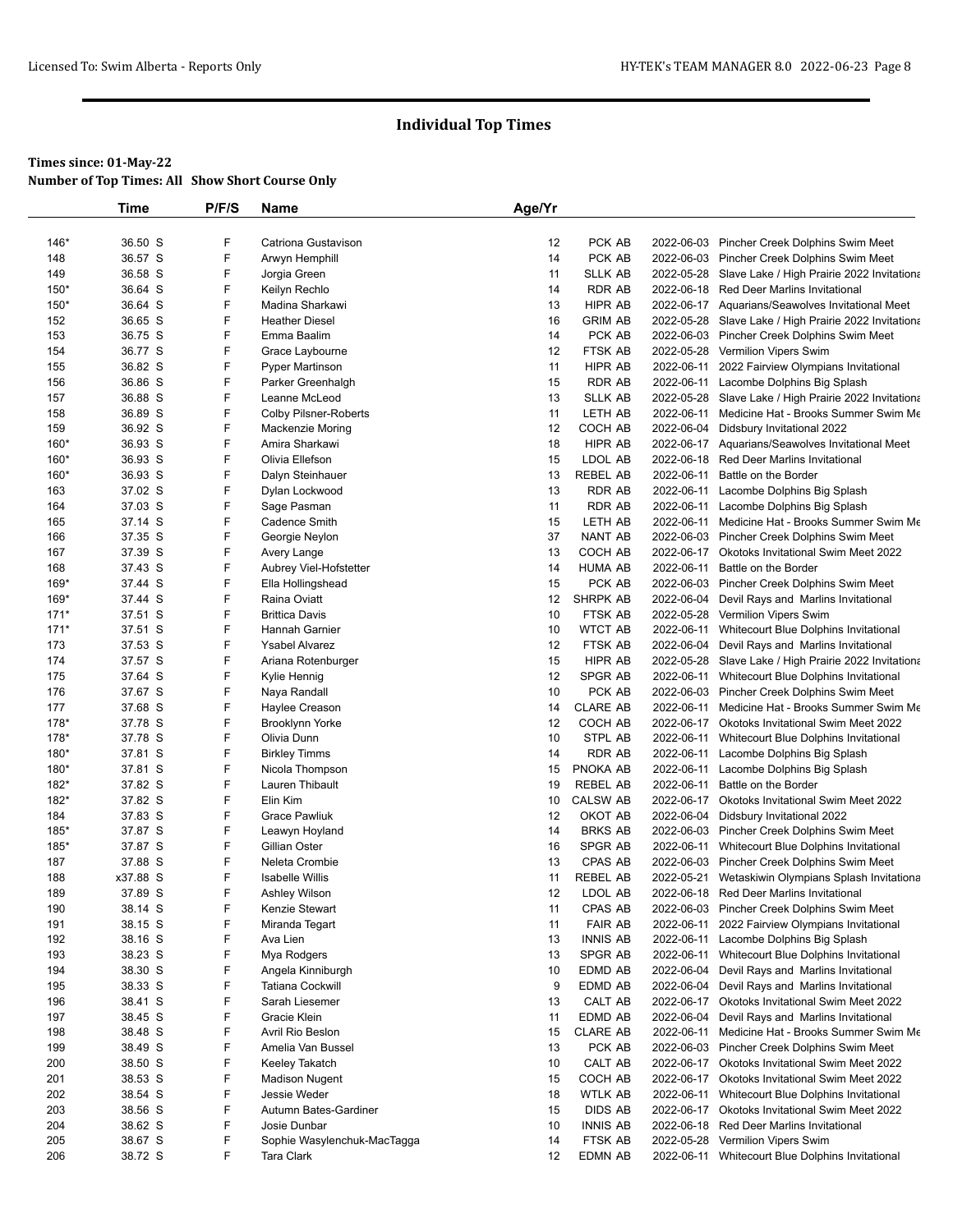|             | <b>Time</b>        | P/F/S  | Name                            | Age/Yr   |                    |                          |                                                                                                      |
|-------------|--------------------|--------|---------------------------------|----------|--------------------|--------------------------|------------------------------------------------------------------------------------------------------|
|             |                    |        |                                 |          |                    |                          |                                                                                                      |
| 207         | 38.77 S            | F      | Kamryn Lakusta                  | 11       | <b>SHRPK AB</b>    | 2022-06-04               | Devil Rays and Marlins Invitational                                                                  |
| 208         | 38.78 S            | F      | Makena Takatch                  | 12       | CALT AB            | 2022-06-17               | Okotoks Invitational Swim Meet 2022                                                                  |
| 209         | 38.83 S            | F      | Sophia Leyland                  | 12       | <b>HUMA AB</b>     | 2022-06-04               | Devil Rays and Marlins Invitational                                                                  |
| 210         | 38.84 S            | F      | Deborah Zitko                   | 14       | COCH AB            | 2022-06-04               | Didsbury Invitational 2022                                                                           |
| 211         | 38.85 S            | F      | Keira Reinhardt                 | 13       | DIDS AB            | 2022-06-04               | Didsbury Invitational 2022                                                                           |
| 212         | 38.86 S            | F      | Kayleigh Ross                   | 12       | <b>SLLK AB</b>     |                          | 2022-06-17 Aquarians/Seawolves Invitational Meet                                                     |
| 213         | 38.89 S            | F      | Elisa Santos                    | 15       | <b>WET AB</b>      |                          | 2022-05-21 Wetaskiwin Olympians Splash Invitationa                                                   |
| 214         | 38.97 S            | F      | Callie Calahasen                | 13       | HIPR AB            | 2022-06-04               | Beaverlodge Barracudas 2022 Invitationa                                                              |
| 215         | 39.26 S            | F      | Elise Dechant                   | 10       | OKOT AB            | 2022-06-17               | Okotoks Invitational Swim Meet 2022                                                                  |
| $216*$      | 39.29 S            | F      | Sophia Gilbert                  | 14       | CPAS AB            |                          | 2022-06-11 Medicine Hat - Brooks Summer Swim Me                                                      |
| $216*$      | 39.29 S            | F      | Kennedy Hoyle                   | 13       | LDOL AB            |                          | 2022-06-18 Red Deer Marlins Invitational                                                             |
| 218         | 39.33 S L          | F      | <b>Lily Monette</b>             | 14       | <b>GRPR AB</b>     |                          | 2022-06-17 Aquarians/Seawolves Invitational Meet                                                     |
| 219         | 39.37 S            | F      | Kara Robinson                   | 13       | EDMD AB            |                          | 2022-06-04 Devil Rays and Marlins Invitational                                                       |
| 220         | 39.39 S            | F      | Eniah Segal                     | 12       | <b>HUMA AB</b>     | 2022-06-04               | Devil Rays and Marlins Invitational                                                                  |
| 221         | 39.42 S            | F      | <b>Michelle Ramirez</b>         | 13       | <b>INNIS AB</b>    | 2022-06-18               | <b>Red Deer Marlins Invitational</b>                                                                 |
| 222         | 39.47 S            | F<br>F | <b>Claire Puchinger</b>         | 14<br>13 | LETH AB<br>HIPR AB |                          | 2022-06-11 Medicine Hat - Brooks Summer Swim Me                                                      |
| 223<br>224* | 39.48 S<br>39.55 S | F      | Keya Willier                    | 12       | <b>CALSW AB</b>    |                          | 2022-06-11 2022 Fairview Olympians Invitational                                                      |
| 224*        | 39.55 S            | F      | Evelyne Barber                  | 15       | HIPR AB            |                          | 2022-06-17 Okotoks Invitational Swim Meet 2022<br>2022-06-04 Beaverlodge Barracudas 2022 Invitationa |
| 226         | 39.56 S            | F      | Ashley Billings<br>Sage Verbaas | 11       | CASS AB            | 2022-05-21               | Wetaskiwin Olympians Splash Invitationa                                                              |
| 227         | 39.65 S            | F      | Mikaila Tabarangao              | 14       | CALT AB            | 2022-06-04               | Didsbury Invitational 2022                                                                           |
| 228         | 39.76 S            | F      | Annie Diesel                    | 14       | <b>GRIM AB</b>     |                          | 2022-06-17 Aquarians/Seawolves Invitational Meet                                                     |
| 229*        | 39.77 S            | F      | <b>Tatum Ferro</b>              | 12       | SHRPK AB           |                          | 2022-05-21 Wetaskiwin Olympians Splash Invitationa                                                   |
| 229*        | 39.77 S            | F      | Likhwezi Mtshabe                | 15       | OKOT AB            |                          | 2022-06-17 Okotoks Invitational Swim Meet 2022                                                       |
| 231         | 39.84 S            | F      | Kate Machacek                   | 10       | LETH AB            |                          | 2022-06-03 Pincher Creek Dolphins Swim Meet                                                          |
| 232         | 39.88 S            | F      | Lindsay Abraham                 | 12       | <b>CALSW AB</b>    |                          | 2022-06-04 Didsbury Invitational 2022                                                                |
| 233         | 39.90 S            | F      | Niya Mouallem                   | 12       | HIPR AB            | 2022-06-11               | 2022 Fairview Olympians Invitational                                                                 |
| 234         | 39.94 S            | F      | Angela Noullett                 | 11       | <b>BEAV AB</b>     | 2022-06-04               | Beaverlodge Barracudas 2022 Invitationa                                                              |
| 235         | 40.00 S            | F      | Jemma Hesse                     | 13       | HIPR AB            | 2022-06-11               | 2022 Fairview Olympians Invitational                                                                 |
| 236         | 40.01 S            | F      | <b>Brooklyn McIntyre</b>        | 12       | HIPR AB            |                          | 2022-06-17 Aquarians/Seawolves Invitational Meet                                                     |
| 237         | 40.03 S            | F      | Zoe Dean                        | 10       | <b>STAL AB</b>     |                          | 2022-06-11 Whitecourt Blue Dolphins Invitational                                                     |
| 238         | 40.08 S            | F      | Myla Mae Murphy                 | 12       | <b>WET AB</b>      |                          | 2022-06-04 Devil Rays and Marlins Invitational                                                       |
| 239         | 40.21 S            | F      | Avey Bergstrom                  | 11       | CASS AB            | 2022-05-21               | Wetaskiwin Olympians Splash Invitationa                                                              |
| 240         | 40.34 S            | F      | Peyton Kerswill                 | 11       | <b>CALSW AB</b>    | 2022-06-04               | Didsbury Invitational 2022                                                                           |
| 241         | 40.41 S            | F      | Estelle Bernhardt               | 12       | OKOT AB            |                          | 2022-06-17 Okotoks Invitational Swim Meet 2022                                                       |
| 242         | 40.49 S            | F      | Sabrina Fawcett                 | 13       | <b>NANT AB</b>     |                          | 2022-06-03 Pincher Creek Dolphins Swim Meet                                                          |
| 243         | 40.52 S            | F      | Mackinley Smith                 | 10       | COCH AB            |                          | 2022-06-17 Okotoks Invitational Swim Meet 2022                                                       |
| 244         | 40.56 S            | F      | Jewelz Peterson                 | 10       | FTSK AB            | 2022-06-04               | Devil Rays and Marlins Invitational                                                                  |
| 245         | 40.57 S            | F      | Georgia Ramirez                 | 13       | <b>INNIS AB</b>    |                          | 2022-06-18 Red Deer Marlins Invitational                                                             |
| 246         | 40.60 S            | F      | Jordann Medina                  | 12       | <b>SLLK AB</b>     |                          | 2022-06-17 Aquarians/Seawolves Invitational Meet                                                     |
| 247         | 40.63 S            | F      | Abigail Anderson                | 14       | MHSSC AB           |                          | 2022-06-11 Medicine Hat - Brooks Summer Swim Me                                                      |
| 248         | 40.72 S            | F<br>F | <b>Hailey Rommens</b>           | 15       | <b>BRKS AB</b>     |                          | 2022-06-11 Medicine Hat - Brooks Summer Swim Me                                                      |
| 249         | 40.73 S<br>40.75 S | F      | Morgan Oster                    | 14       | SPGR AB            |                          | 2022-06-11 Whitecourt Blue Dolphins Invitational                                                     |
| 250         |                    | F      | Jaedyn Dewald                   | 14       | <b>WET AB</b>      |                          | 2022-06-04 Devil Rays and Marlins Invitational                                                       |
| 251<br>252  | 40.84 S<br>40.87 S | F      | Sophia Nielsen<br>Mila Barlow   | 10<br>10 | EDMD AB<br>EDMD AB | 2022-06-04<br>2022-06-04 | Devil Rays and Marlins Invitational<br>Devil Rays and Marlins Invitational                           |
| 253         | 40.91 S            | F      | <b>Taylor Sisson</b>            | 15       | MHSSC AB           | 2022-06-11               | Medicine Hat - Brooks Summer Swim Me                                                                 |
| 254         | 40.94 S            | F      | Jaycee Hoffman                  | 10       | <b>CLARE AB</b>    |                          | 2022-06-03 Pincher Creek Dolphins Swim Meet                                                          |
| 255         | 40.98 S            | F      | Autumn Clark                    | 11       | CPAS AB            |                          | 2022-06-11 Medicine Hat - Brooks Summer Swim Me                                                      |
| 256         | 41.05 S            | F      | Kiana Johnston                  | 12       | CASS AB            | 2022-05-21               | Wetaskiwin Olympians Splash Invitationa                                                              |
| 257         | 41.20 S            | F      | Amyra Purchase                  | 11       | <b>KLLM AB</b>     |                          | 2022-06-11 Lacombe Dolphins Big Splash                                                               |
| 258         | 41.22 S            | F      | Hayden Robertson                | 13       | <b>WTCT AB</b>     |                          | 2022-06-11 Whitecourt Blue Dolphins Invitational                                                     |
| 259         | 41.23 S            | F      | Casey Billings                  | 13       | HIPR AB            |                          | 2022-06-17 Aquarians/Seawolves Invitational Meet                                                     |
| 260         | 41.30 S            | F      | Kayden Buchko                   | 16       | <b>WTLK AB</b>     |                          | 2022-06-11 Whitecourt Blue Dolphins Invitational                                                     |
| 261         | 41.36 S            | F      | Natalie Harrison                | 12       | <b>INNIS AB</b>    |                          | 2022-06-11 Lacombe Dolphins Big Splash                                                               |
| 262         | 41.39 S            | F      | Alexa Winters                   | 11       | PNOKA AB           |                          | 2022-06-11 Lacombe Dolphins Big Splash                                                               |
| 263         | 41.40 S            | F      | Adriana Velasquez               | 12       | <b>CALSW AB</b>    |                          | 2022-06-17 Okotoks Invitational Swim Meet 2022                                                       |
| 264         | 41.47 S            | F      | Claire Ferraro                  | 12       | <b>CALSW AB</b>    |                          | 2022-06-17 Okotoks Invitational Swim Meet 2022                                                       |
| 265         | 41.49 S            | F      | Ella Langley                    | 14       | <b>WTCT AB</b>     | 2022-06-11               | Whitecourt Blue Dolphins Invitational                                                                |
| 266         | 41.51 S            | F      | Molly Whitbread                 | 13       | LDOL AB            |                          | 2022-06-11 Lacombe Dolphins Big Splash                                                               |
|             |                    |        |                                 |          |                    |                          |                                                                                                      |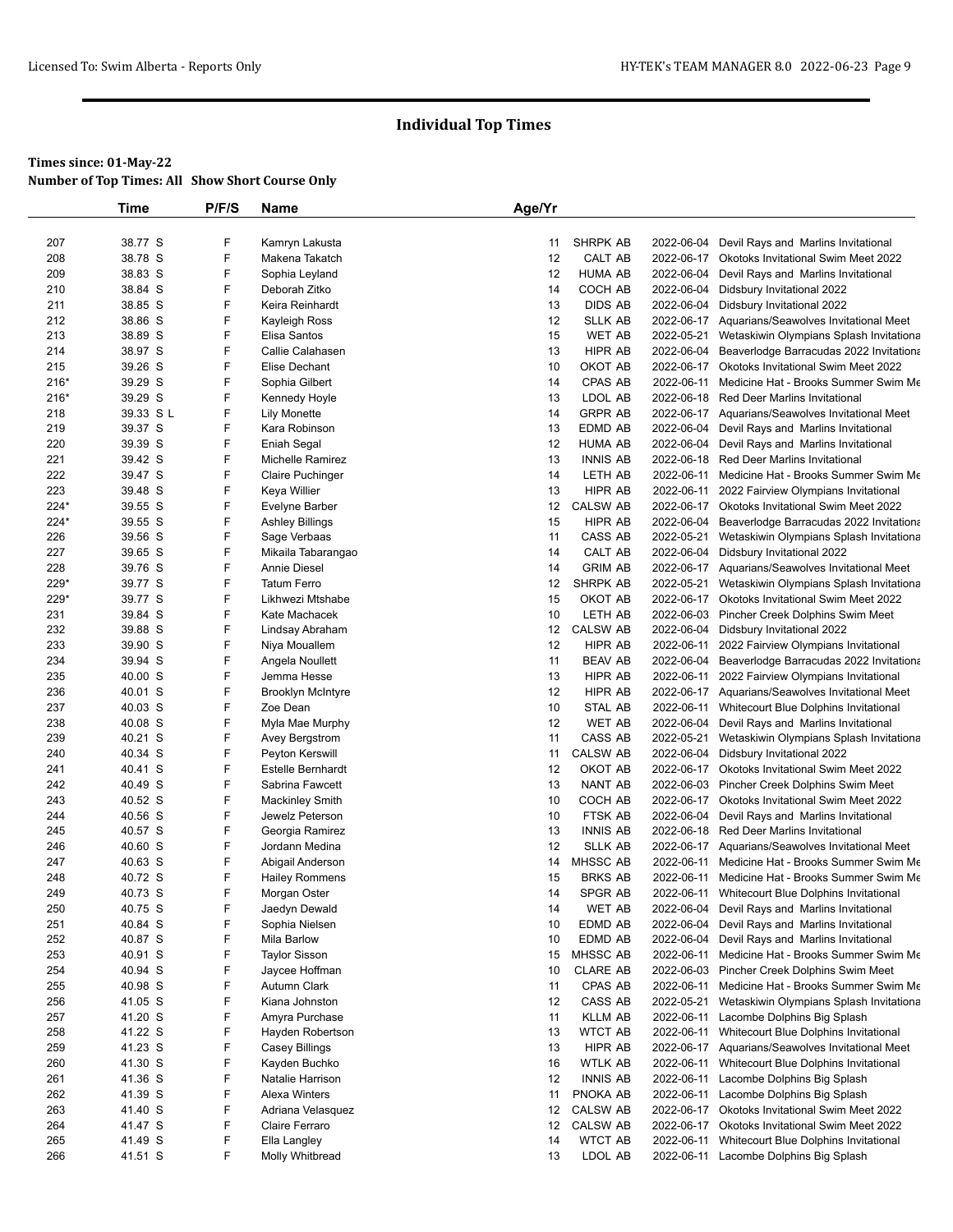|            | Time               | P/F/S  | Name                               | Age/Yr   |                             |                          |                                                                                           |
|------------|--------------------|--------|------------------------------------|----------|-----------------------------|--------------------------|-------------------------------------------------------------------------------------------|
|            |                    |        |                                    |          |                             |                          |                                                                                           |
| 267        | 41.54 S            | F      | Nora Denie                         | 11       | PCK AB                      |                          | 2022-06-03 Pincher Creek Dolphins Swim Meet                                               |
| 268        | 41.59 S            | F      | Dylan Hicks                        | 14       | HIPR AB                     | 2022-06-11               | 2022 Fairview Olympians Invitational                                                      |
| 269        | 41.66 S            | F      | Louise Johal                       | 13       | <b>REBEL AB</b>             |                          | 2022-05-28 Vermilion Vipers Swim                                                          |
| 270        | 41.68 S            | F      | Julia Castagna                     | 13       | WAIN AB                     |                          | 2022-05-28 Vermilion Vipers Swim                                                          |
| 271        | 41.73 S            | F      | Mackenzie Speth                    | 10       | <b>WET AB</b>               | 2022-05-21               | Wetaskiwin Olympians Splash Invitationa                                                   |
| 272        | 41.80 S            | F      | Myah Ruel                          | 13       | STPL AB                     | 2022-06-11               | Whitecourt Blue Dolphins Invitational                                                     |
| 273        | 41.81 S            | F      | Sarah Weimer                       | 15       | OKOT AB                     |                          | 2022-06-17 Okotoks Invitational Swim Meet 2022                                            |
| 274        | 41.91 S            | F      | Calli Kuharski                     | 10       | <b>WET AB</b>               |                          | 2022-06-04 Devil Rays and Marlins Invitational                                            |
| 275*       | 41.93 S            | F      | Jane Bliss                         | 12       | <b>NANT AB</b>              | 2022-06-11               | Medicine Hat - Brooks Summer Swim Me                                                      |
| 275*       | 41.93 S            | F      | Danika Samardzic                   | 13       | STPL AB                     |                          | 2022-06-11 Whitecourt Blue Dolphins Invitational                                          |
| 277        | 41.94 S            | F      | <b>Brynn Billings</b>              | 11       | HIPR AB                     | 2022-06-04               | Beaverlodge Barracudas 2022 Invitationa                                                   |
| 278        | 42.05 S            | F      | Jessica Stolte                     | 16       | LDOL AB                     | 2022-06-11               | Lacombe Dolphins Big Splash                                                               |
| 279        | 42.15 S            | F      | Abigail Leclerc                    | 13       | HIPR AB                     |                          | 2022-05-28 Slave Lake / High Prairie 2022 Invitationa                                     |
| 280        | 42.18 S            | F<br>F | Kassandra Booth                    | 14       | <b>WAIN AB</b>              |                          | 2022-05-28 Vermilion Vipers Swim                                                          |
| 281<br>282 | 42.25 S<br>42.30 S | F      | Annie Romanick                     | 12<br>10 | DEVON AB<br><b>TABER AB</b> | 2022-06-11<br>2022-06-11 | Whitecourt Blue Dolphins Invitational<br>Medicine Hat - Brooks Summer Swim Me             |
| 283        | 42.36 S            | F      | Elizabeth Ostrop<br>Fareda Mohamed | 13       | <b>MHSSC AB</b>             | 2022-06-11               | Medicine Hat - Brooks Summer Swim Me                                                      |
| 284        | 42.38 S            | F      | Luotong Shi                        | 13       | <b>CALSW AB</b>             | 2022-06-17               | Okotoks Invitational Swim Meet 2022                                                       |
| 285        | 42.40 S            | F      | <b>Faith Assen</b>                 | 11       | <b>HUMA AB</b>              | 2022-05-21               | Wetaskiwin Olympians Splash Invitationa                                                   |
| 286        | 42.46 S            | F      | Aurora Dewald                      | 11       | CASS AB                     | 2022-05-21               | Wetaskiwin Olympians Splash Invitationa                                                   |
| 287        | 42.57 S            | F      | Zoe Crampton                       | 13       | <b>DIDS AB</b>              | 2022-06-04               | Didsbury Invitational 2022                                                                |
| 288        | 42.58 S            | F      | Maya Paul                          | 12       | STPL AB                     |                          | 2022-06-11 Whitecourt Blue Dolphins Invitational                                          |
| 289        | 42.62 S            | F      | <b>Bria Hall</b>                   | 11       | <b>TABER AB</b>             |                          | 2022-06-03 Pincher Creek Dolphins Swim Meet                                               |
| 290        | 42.72 S            | F      | Emily Wang                         | 10       | <b>HUMA AB</b>              | 2022-05-21               | Wetaskiwin Olympians Splash Invitationa                                                   |
| 291        | 42.75 S            | F      | Abbi Coupland                      | 13       | <b>WTCT AB</b>              |                          | 2022-06-11 Whitecourt Blue Dolphins Invitational                                          |
| 292*       | 42.77 S            | F      | Dara Olagunju                      | 13       | FTSK AB                     |                          | 2022-06-04 Devil Rays and Marlins Invitational                                            |
| 292*       | 42.77 S            | F      | <b>Emilie Schmidt</b>              | 11       | <b>BEAV AB</b>              |                          | 2022-06-17 Aquarians/Seawolves Invitational Meet                                          |
| 294        | 42.79 S            | F      | Gray Bennett                       | 13       | PCK AB                      |                          | 2022-06-03 Pincher Creek Dolphins Swim Meet                                               |
| 295        | 43.01 S            | F      | Alice Nevin                        | 15       | OKOT AB                     |                          | 2022-06-17 Okotoks Invitational Swim Meet 2022                                            |
| 296        | 43.09 S            | F      | Jillian Williams                   | 21       | <b>SLLK AB</b>              |                          | 2022-05-28 Slave Lake / High Prairie 2022 Invitationa                                     |
| 297        | 43.11 S            | F      | <b>Finley Anderson</b>             | 11       | <b>BRKS AB</b>              | 2022-06-11               | Medicine Hat - Brooks Summer Swim Me                                                      |
| 298        | 43.14 S            | F      | Olivia Zilinski                    | 13       | CASS AB                     |                          | 2022-05-28 Vermilion Vipers Swim                                                          |
| 299        | 43.22 S            | F      | Isabella Reid                      | 11       | <b>HUMA AB</b>              |                          | 2022-06-04 Devil Rays and Marlins Invitational                                            |
| 300        | 43.24 S            | F      | Mikaela Silzer                     | 11       | <b>WET AB</b>               |                          | 2022-05-28 Vermilion Vipers Swim                                                          |
| $301*$     | 43.25 S            | F      | Eileen Zhang                       | 10       | <b>HUMA AB</b>              | 2022-05-21               | Wetaskiwin Olympians Splash Invitationa                                                   |
| $301*$     | 43.25 S            | F      | Karen Sun                          | 12       | <b>HUMA AB</b>              | 2022-05-21               | Wetaskiwin Olympians Splash Invitationa                                                   |
| 303        | 43.31 S            | F      | Jerzie Green                       | 13       | <b>SLLK AB</b>              | 2022-06-11               | 2022 Fairview Olympians Invitational                                                      |
| 304        | 43.41 S            | F      | Teryn Lewko                        | 11       | COCH AB                     |                          | 2022-06-17 Okotoks Invitational Swim Meet 2022                                            |
| 305        | 43.43 S            | F<br>F | Gabriella Hiebert                  | 15       | <b>WTLK AB</b>              | 2022-06-11               | Whitecourt Blue Dolphins Invitational                                                     |
| 306        | 43.44 S            | F      | Carli Ras                          | 12<br>13 | PRV AB<br><b>SPGR AB</b>    | 2022-06-11               | 2022 Fairview Olympians Invitational                                                      |
| 307<br>308 | 43.45 S<br>43.48 S | F      | Keeley Boyko<br>Anna Johnston      | 15       | EDMN AB                     | 2022-06-11               | Whitecourt Blue Dolphins Invitational<br>2022-06-11 Whitecourt Blue Dolphins Invitational |
| 309        | 43.49 S            | F      | Elena Smith                        | 17       | NANT AB                     |                          | 2022-06-03 Pincher Creek Dolphins Swim Meet                                               |
| 310        | 43.52 S            | F      | Risa Champion                      | 11       | EDMD AB                     |                          | 2022-06-04 Devil Rays and Marlins Invitational                                            |
| 311        | 43.57 S            | F      | <b>Bryce Martinson</b>             | 9        | HIPR AB                     |                          | 2022-05-28 Slave Lake / High Prairie 2022 Invitationa                                     |
| 312        | 43.63 S            | F      | Claire Boys                        | 13       | LDOL AB                     | 2022-06-11               | Lacombe Dolphins Big Splash                                                               |
| 313        | 43.78 S            | F      | Charlie Hughes                     | 11       | NANT AB                     |                          | 2022-06-03 Pincher Creek Dolphins Swim Meet                                               |
| 314        | 43.84 S            | F      | Kristen Imes                       | 18       | <b>SRSW AB</b>              | 2022-06-11               | 2022 Fairview Olympians Invitational                                                      |
| 315        | 43.86 S            | F      | Taylor Mathieu                     | 12       | LDOL AB                     | 2022-06-11               | Lacombe Dolphins Big Splash                                                               |
| 316        | 43.88 S            | F      | Elise Cavenagh                     | 9        | HANNA AB                    | 2022-06-11               | Lacombe Dolphins Big Splash                                                               |
| 317        | 43.90 S            | F      | Audrey Lemon                       | 11       | WET AB                      |                          | 2022-05-28 Vermilion Vipers Swim                                                          |
| 318        | 43.92 S            | F      | Abigail Sheehy                     | 12       | RDR AB                      | 2022-06-11               | Lacombe Dolphins Big Splash                                                               |
| 319        | 43.93 S            | F      | <b>Elsie Harty</b>                 | 12       | STAL AB                     | 2022-06-11               | Whitecourt Blue Dolphins Invitational                                                     |
| 320        | 43.96 S            | F      | Kelly Petronech                    | 12       | TABER AB                    |                          | 2022-06-03 Pincher Creek Dolphins Swim Meet                                               |
| 321        | 43.97 S            | F      | Hanna Creason                      | 11       | <b>CLARE AB</b>             |                          | 2022-06-03 Pincher Creek Dolphins Swim Meet                                               |
| 322        | 43.98 S            | F      | Elizabeth Wood                     | 12       | <b>SLLK AB</b>              |                          | 2022-06-17 Aquarians/Seawolves Invitational Meet                                          |
| 323        | 44.02 S            | F      | Brooklyn Grey                      | 12       | HIPR AB                     |                          | 2022-06-17 Aquarians/Seawolves Invitational Meet                                          |
| 324        | 44.06 S            | F      | Nika Wepener                       | 10       | STPL AB                     |                          | 2022-06-11 Whitecourt Blue Dolphins Invitational                                          |
| $325*$     | 44.08 S            | F      | Cealey Herr                        | 10       | HIPR AB                     | 2022-05-28               | Slave Lake / High Prairie 2022 Invitationa                                                |
| $325*$     | 44.08 S            | F      | Bayleigh Callahan                  | 13       | <b>GRIM AB</b>              | 2022-06-04               | Beaverlodge Barracudas 2022 Invitationa                                                   |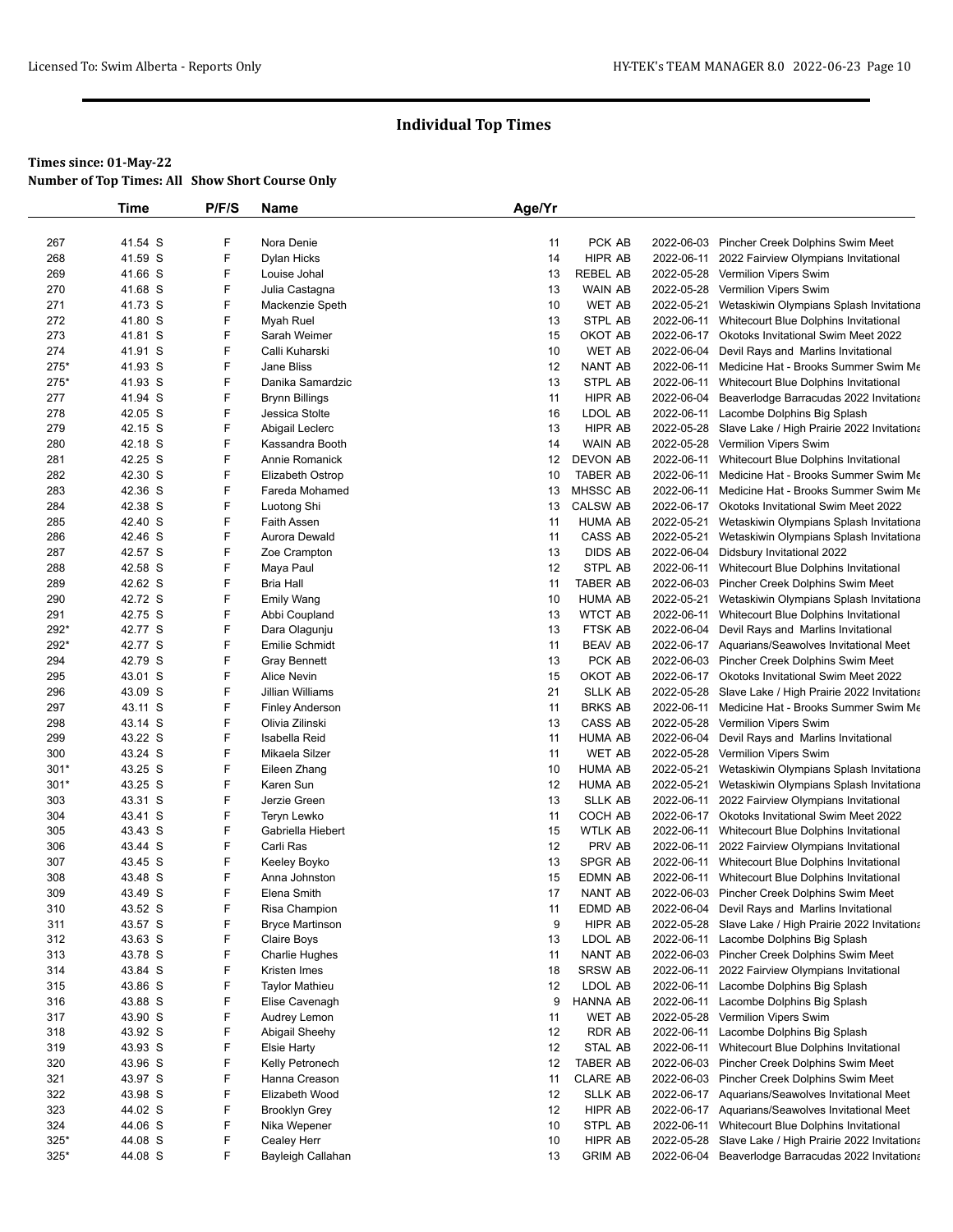|            | <b>Time</b>        | P/F/S  | Name                                           | Age/Yr   |                    |            |                                                                                                  |
|------------|--------------------|--------|------------------------------------------------|----------|--------------------|------------|--------------------------------------------------------------------------------------------------|
|            |                    |        |                                                |          |                    |            |                                                                                                  |
| 327        | 44.16 S            | F      | Evelyn Maunsell                                | 9        | PCK AB             |            | 2022-06-03 Pincher Creek Dolphins Swim Meet                                                      |
| 328        | 44.24 S            | F      | Jordyn Zahara                                  | 11       | <b>WET AB</b>      | 2022-06-04 | Devil Rays and Marlins Invitational                                                              |
| 329        | 44.26 S            | F      | Reece Tschritter                               | 11       | MHSSC AB           | 2022-06-11 | Medicine Hat - Brooks Summer Swim Me                                                             |
| 330*       | 44.53 S            | F      | Kirsten Skogstad                               | 15       | STAL AB            | 2022-06-11 | Whitecourt Blue Dolphins Invitational                                                            |
| 330*       | 44.53 S            | F      | Maya Wahlen                                    | 11       | SPGR AB            | 2022-06-11 | Whitecourt Blue Dolphins Invitational                                                            |
| 332        | 44.57 S            | F      | Hannah Rhodenizer                              | 16       | <b>SPGR AB</b>     | 2022-06-11 | Whitecourt Blue Dolphins Invitational                                                            |
| 333        | 44.66 S            | F      | Eliza Fraser                                   | 12       | <b>GRIM AB</b>     | 2022-06-11 | 2022 Fairview Olympians Invitational                                                             |
| 334        | 44.68 S            | F      | Darby Bissell                                  | 13       | <b>GRIM AB</b>     | 2022-06-04 | Beaverlodge Barracudas 2022 Invitationa                                                          |
| 335        | 44.71 S            | F      | Addison Brown                                  | 10       | <b>HILV AB</b>     |            | 2022-06-11 2022 Fairview Olympians Invitational                                                  |
| 336*       | 44.76 S            | F      | Jaylla Hesse                                   | 14       | HIPR AB<br>PCK AB  |            | 2022-05-28 Slave Lake / High Prairie 2022 Invitationa                                            |
| 336*       | 44.76 S<br>44.80 S | F<br>F | Danika Sorge                                   | 11<br>11 | <b>DIDS AB</b>     |            | 2022-06-03 Pincher Creek Dolphins Swim Meet<br>2022-06-04 Didsbury Invitational 2022             |
| 338<br>339 | 44.81 S            | F      | Madison Jardine<br>Sophia Slettede             | 10       | <b>CLARE AB</b>    |            |                                                                                                  |
| 340        | 44.89 S            | F      | Presley Charron                                | 10       | FTSK AB            | 2022-06-11 | 2022-06-03 Pincher Creek Dolphins Swim Meet<br>Battle on the Border                              |
| 341        | 44.96 S            | F      | Kaydence Littman                               | 10       | <b>BEAV AB</b>     |            | 2022-06-17 Aquarians/Seawolves Invitational Meet                                                 |
| 342        | 44.97 S            | F      | Nadia Hurta                                    | 11       | <b>GRPR AB</b>     |            | 2022-05-28 Slave Lake / High Prairie 2022 Invitationa                                            |
| $343*$     | 45.00 S            | F      | Nora Kassam                                    | 11       | <b>CALSW AB</b>    |            | 2022-06-17 Okotoks Invitational Swim Meet 2022                                                   |
| $343*$     | 45.00 S            | F      | Anushka Marvin                                 | 13       | <b>SHRPK AB</b>    |            | 2022-05-28 Vermilion Vipers Swim                                                                 |
| 345        | 45.09 S            | F      | Piper Meechan                                  | 11       | OKOT AB            |            | 2022-06-17 Okotoks Invitational Swim Meet 2022                                                   |
| 346        | 45.13 S            | F      | Laila Mattheis-Andreasen                       | 11       | <b>INNIS AB</b>    | 2022-06-11 | Lacombe Dolphins Big Splash                                                                      |
| 347        | 45.16 S            | F      | Eden Archibald                                 | 13       | CASS AB            | 2022-05-21 | Wetaskiwin Olympians Splash Invitationa                                                          |
| 348        | 45.19 S            | F      | <b>Isobel Knopf</b>                            | 12       | <b>FAIR AB</b>     | 2022-06-11 | 2022 Fairview Olympians Invitational                                                             |
| 349        | 45.22 S            | F      | <b>Tegan Malcolm</b>                           | 11       | <b>SLLK AB</b>     |            | 2022-06-17 Aquarians/Seawolves Invitational Meet                                                 |
| 350        | 45.30 S            | F      | Mia Vizcarra                                   | 11       | <b>SLLK AB</b>     |            | 2022-06-17 Aquarians/Seawolves Invitational Meet                                                 |
| 351        | 45.34 S            | F      | Emma Li                                        | 10       | <b>HUMA AB</b>     |            | 2022-06-04 Devil Rays and Marlins Invitational                                                   |
| 352        | 45.35 S            | F      | Rhonda Anderson                                | 40       | NANT AB            | 2022-06-11 | Medicine Hat - Brooks Summer Swim Me                                                             |
| 353        | 45.36 S            | F      | Lacy Thomsen                                   | 11       | <b>WTCT AB</b>     | 2022-06-11 | Whitecourt Blue Dolphins Invitational                                                            |
| 354        | 45.43 S            | F      | Kailyn Cook                                    | 13       | PROV AB            | 2022-06-11 | Battle on the Border                                                                             |
| 355        | 45.57 S            | F      | Ella Pederson                                  | 10       | CALT AB            |            | 2022-06-17 Okotoks Invitational Swim Meet 2022                                                   |
| 356        | 45.59 S            | F      | Luoying Shi                                    | 10       | <b>CALSW AB</b>    | 2022-06-04 | Didsbury Invitational 2022                                                                       |
| 357        | 45.60 S            | F      | Olivia Nemecek                                 | 11       | OKOT AB            |            | 2022-06-17 Okotoks Invitational Swim Meet 2022                                                   |
| 358        | 45.62 S            | F      | <b>Bailey Dunn</b>                             | 15       | STPL AB            | 2022-06-11 | Whitecourt Blue Dolphins Invitational                                                            |
| 359        | 45.69 S            | F      | Cadence Bashow                                 | 10       | COCH AB            | 2022-06-04 | Didsbury Invitational 2022                                                                       |
| 360        | 45.70 S            | F      | Sofie Littman                                  | 8        | <b>BEAV AB</b>     | 2022-06-04 | Beaverlodge Barracudas 2022 Invitationa                                                          |
| 361        | 45.77 S            | F      | Tyra Shantz                                    | 11       | HIPR AB            |            | 2022-05-28 Slave Lake / High Prairie 2022 Invitationa                                            |
| 362        | 45.86 S            | F      | Selah Hoekstra                                 | 10       | <b>TABER AB</b>    | 2022-06-11 | Medicine Hat - Brooks Summer Swim Me                                                             |
| 363        | 45.92 S            | F      | Alecia Liu                                     | 9        | EDMD AB            | 2022-06-04 | Devil Rays and Marlins Invitational                                                              |
| 364        | 46.03 S            | F      | Ella Coupland                                  | 12       | <b>WTCT AB</b>     |            | 2022-06-11 Whitecourt Blue Dolphins Invitational                                                 |
| 365        | 46.10 S            | F      | Janessa Jackson                                | 12       | <b>MHSSC AB</b>    |            | 2022-06-03 Pincher Creek Dolphins Swim Meet                                                      |
| 366        | 46.15 S            | F<br>F | Eastin Hubbard<br><b>Madison Fisher Boroff</b> | 11<br>12 | COCH AB<br>COCH AB |            | 2022-06-17 Okotoks Invitational Swim Meet 2022<br>2022-06-17 Okotoks Invitational Swim Meet 2022 |
| 367<br>368 | 46.26 S<br>46.42 S | F      | Lailati Gunda                                  | 12       | DEVON AB           |            | 2022-06-11 Whitecourt Blue Dolphins Invitational                                                 |
| 369        | 46.47 S            | F      | Natalie Skrzekowski                            | 12       | <b>WTCT AB</b>     |            | 2022-06-11 Whitecourt Blue Dolphins Invitational                                                 |
| 370        | 46.50 S            | F      | Delainy Grose                                  | 9        | PCK AB             |            | 2022-06-03 Pincher Creek Dolphins Swim Meet                                                      |
| $371*$     | 46.59 S            | F      | Lily Millington                                | 9        | CASS AB            | 2022-05-28 | Vermilion Vipers Swim                                                                            |
| 371*       | 46.59 S            | F      | <b>Makinley Wentz</b>                          | 10       | LETH AB            | 2022-06-11 | Medicine Hat - Brooks Summer Swim Me                                                             |
| 373        | 46.62 S            | F      | Addison Rittwage                               | 12       | MHSSC AB           | 2022-06-11 | Medicine Hat - Brooks Summer Swim Me                                                             |
| 374*       | 46.65 S            | F      | Paschia Chithiya                               | 12       | OKOT AB            |            | 2022-06-17 Okotoks Invitational Swim Meet 2022                                                   |
| 374*       | 46.65 S            | F      | Adrijanna Cooley                               | 14       | PCK AB             | 2022-06-11 | Medicine Hat - Brooks Summer Swim Me                                                             |
| 376        | 46.68 S            | F      | Kaitlyn Laarman                                | 11       | CALT AB            | 2022-06-17 | <b>Okotoks Invitational Swim Meet 2022</b>                                                       |
| 377        | 46.69 S            | F      | Alexandra Coleman                              | 9        | <b>HUMA AB</b>     | 2022-05-21 | Wetaskiwin Olympians Splash Invitationa                                                          |
| 378        | 46.73 S            | F      | Sophia Klassen                                 | 12       | EDMN AB            | 2022-06-11 | Whitecourt Blue Dolphins Invitational                                                            |
| 379        | 46.75 S            | F      | Kayla Pearce                                   | 16       | NANT AB            | 2022-06-03 | Pincher Creek Dolphins Swim Meet                                                                 |
| 380        | 46.83 S            | F      | Norah Good                                     | 9        | SHRPK AB           | 2022-06-04 | Devil Rays and Marlins Invitational                                                              |
| 381        | 47.03 S            | F      | Heidi EckBerg                                  | 10       | OKOT AB            | 2022-06-17 | Okotoks Invitational Swim Meet 2022                                                              |
| 382        | 47.07 S            | F      | Paige Claughton                                | 10       | STPL AB            | 2022-06-11 | Whitecourt Blue Dolphins Invitational                                                            |
| 383        | 47.08 S            | F      | Dawn Velarde                                   | 10       | TABER AB           |            | 2022-06-03 Pincher Creek Dolphins Swim Meet                                                      |
| 384*       | 47.39 S            | F      | Ashlyn Smith                                   | 12       | <b>CLARE AB</b>    | 2022-06-11 | Medicine Hat - Brooks Summer Swim Me                                                             |
| 384*       | 47.39 S            | F      | Lela Turnquist                                 | 11       | CASS AB            | 2022-05-21 | Wetaskiwin Olympians Splash Invitationa                                                          |
| 386*       | 47.41 S            | F      | Morgan Duff                                    | 15       | CPAS AB            |            | 2022-06-11 Medicine Hat - Brooks Summer Swim Me                                                  |
|            |                    |        |                                                |          |                    |            |                                                                                                  |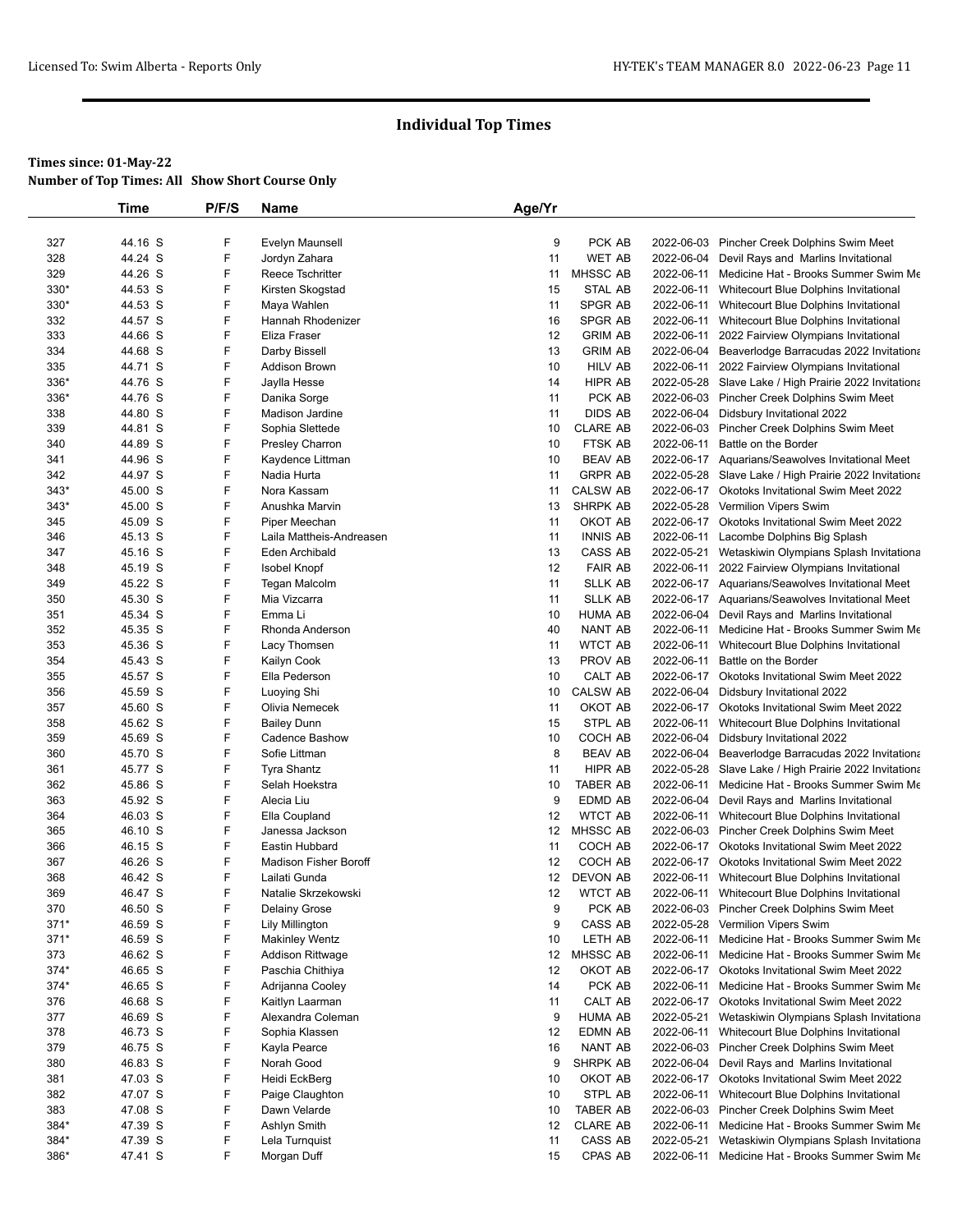|            | Time               | P/F/S  | <b>Name</b>                            | Age/Yr   |                           |            |                                                                          |
|------------|--------------------|--------|----------------------------------------|----------|---------------------------|------------|--------------------------------------------------------------------------|
|            |                    |        |                                        |          |                           |            |                                                                          |
| 386*       | 47.41 S            | F      | <b>Skyler Sveinson</b>                 | 11       | <b>INNIS AB</b>           | 2022-06-18 | <b>Red Deer Marlins Invitational</b>                                     |
| 388        | 47.58 S            | F      | Estelle Van Zyl                        | 10       | <b>RDR AB</b>             |            | 2022-06-11 Lacombe Dolphins Big Splash                                   |
| 389        | 47.61 S            | F<br>F | Maisie Boyden<br>Sabrina Maennchen     | 12       | FTSK AB                   |            | 2022-06-04 Devil Rays and Marlins Invitational                           |
| 390        | 47.78 S            | F      | <b>Scarlett Featherstone</b>           | 12<br>10 | <b>DIDS AB</b><br>EDMD AB |            | 2022-06-04 Didsbury Invitational 2022                                    |
| 391        | 47.84 S            | F      |                                        |          |                           |            | 2022-06-04 Devil Rays and Marlins Invitational                           |
| 392        | 47.94 S            |        | Olivia Wilson                          | 10       | LDOL AB                   |            | 2022-06-18 Red Deer Marlins Invitational                                 |
| 393<br>394 | 47.97 S<br>48.03 S | F<br>F | Darby Lancaster<br><b>Claire Peake</b> | 9<br>11  | <b>GRPR AB</b><br>LETH AB |            | 2022-06-11 2022 Fairview Olympians Invitational                          |
| 395        | 48.20 S            | F      | Javannah Maganes                       | 11       | <b>SLLK AB</b>            |            | 2022-06-03 Pincher Creek Dolphins Swim Meet                              |
| 396*       | 48.22 S            | F      | Cecelia Brewer                         | 11       | REBEL AB                  | 2022-06-11 | 2022-06-17 Aquarians/Seawolves Invitational Meet<br>Battle on the Border |
| 396*       | 48.22 S            | F      | Valerie Rollheiser                     | 14       | <b>REBEL AB</b>           | 2022-06-11 | Battle on the Border                                                     |
| 398        | 48.34 S            | F      | Meia McNeil                            | 11       | SMRV AB                   | 2022-06-11 | 2022 Fairview Olympians Invitational                                     |
| $399*$     | 48.43 S            | F      | Chase Mackenzie                        | 10       | <b>BEAV AB</b>            |            | 2022-06-04 Beaverlodge Barracudas 2022 Invitationa                       |
| 399*       | 48.43 S            | F      | Zlata Haivoronska                      | 14       | CALT AB                   |            | 2022-06-17 Okotoks Invitational Swim Meet 2022                           |
| 401        | 48.44 S            | F      | <b>Beth Kotylak</b>                    | 10       | EDMD AB                   |            | 2022-05-28 Vermilion Vipers Swim                                         |
| 402        | 48.56 S            | F      | Dylann Elliot                          | 10       | WET AB                    |            | 2022-06-04 Devil Rays and Marlins Invitational                           |
| 403        | 48.58 S            | F      | Ashley Kuzik                           | 10       | EDMD AB                   | 2022-06-04 | Devil Rays and Marlins Invitational                                      |
| 404        | 48.64 S            | F      | <b>Marion Primrose</b>                 | 10       | <b>STAL AB</b>            |            | 2022-06-11 Whitecourt Blue Dolphins Invitational                         |
| 405        | 48.68 S            | F      | Morgan Gage                            | 11       | MHSSC AB                  |            | 2022-06-11 Medicine Hat - Brooks Summer Swim Me                          |
| 406        | 48.89 S            | F      | Rachel Peake                           | 9        | LETH AB                   |            | 2022-06-03 Pincher Creek Dolphins Swim Meet                              |
| 407        | 48.92 S            | F      | <b>Alexis Goffinet</b>                 | 11       | MHSSC AB                  |            | 2022-06-11 Medicine Hat - Brooks Summer Swim Me                          |
| 408        | 48.95 S            | F      | <b>Aubrey Falk</b>                     | 9        | <b>INNIS AB</b>           |            | 2022-06-11 Lacombe Dolphins Big Splash                                   |
| 409        | 49.01 S            | F      | Raelle Hoover                          | 11       | SLLK AB                   |            | 2022-06-17 Aquarians/Seawolves Invitational Meet                         |
| 410        | 49.03 S            | F      | Alexis Gutmann                         | 11       | CASS AB                   |            | 2022-06-04 Devil Rays and Marlins Invitational                           |
| 411        | 49.15 S            | F      | <b>Torron Chambers</b>                 | 11       | DRVL AS                   |            | 2022-06-11 Whitecourt Blue Dolphins Invitational                         |
| 412        | 49.17 S            | F      | <b>Emelle Conrad</b>                   | 10       | <b>BRKS AB</b>            | 2022-06-11 | Medicine Hat - Brooks Summer Swim Me                                     |
| 413        | 49.19 S            | F      | Mia Myburgh                            | 13       | <b>RDR AB</b>             |            | 2022-06-18 Red Deer Marlins Invitational                                 |
| 414        | 49.33 S            | F      | Mia Moulder                            | 12       | COCH AB                   |            | 2022-06-17 Okotoks Invitational Swim Meet 2022                           |
| 415        | 49.45 S            | F      | Sydney Verkerk_S14SB14SM14             | 23       | STAL AB                   |            | 2022-06-11 Whitecourt Blue Dolphins Invitational                         |
| 416        | 49.52 S            | F      | Isabella Gow                           | 12       | <b>HIRV AB</b>            |            | 2022-06-17 Okotoks Invitational Swim Meet 2022                           |
| 417        | 49.60 S            | F      | <b>Emberly Hall</b>                    | 9        | TABER AB                  |            | 2022-06-03 Pincher Creek Dolphins Swim Meet                              |
| 418        | 49.68 S            | F      | Pearl Young                            | 9        | REBEL AB                  |            | 2022-05-28 Vermilion Vipers Swim                                         |
| 419        | 49.69 S            | F      | Brynn Archibald                        | 11       | CASS AB                   |            | 2022-05-21 Wetaskiwin Olympians Splash Invitationa                       |
| 420        | 49.71 S            | F      | Elsa Andersen                          | 10       | <b>CALSW AB</b>           |            | 2022-06-04 Didsbury Invitational 2022                                    |
| 421        | x49.74 S           | F      | Brooklynn Lundberg                     | 9        | <b>HIRV AB</b>            |            | 2022-06-17 Okotoks Invitational Swim Meet 2022                           |
| 422        | 49.76 S            | F      | Keira Lee                              | 9        | OKOT AB                   |            | 2022-06-17 Okotoks Invitational Swim Meet 2022                           |
| 423*       | 49.92 S            | F      | Kaida Riddiough                        | 16       | <b>GRIM AB</b>            |            | 2022-06-11 2022 Fairview Olympians Invitational                          |
| $423*$     | 49.92 S            | F      | Kate Bennett                           | 11       | PCK AB                    |            | 2022-06-03 Pincher Creek Dolphins Swim Meet                              |
| 423*       | 49.92 S            | F      | <b>Ruby Grove</b>                      | 10       | <b>BRKS AB</b>            |            | 2022-06-11 Medicine Hat - Brooks Summer Swim Me                          |
| 426        | 49.94 S            | F      | Whitney Zilinski                       | 11       | CASS AB                   |            | 2022-05-21 Wetaskiwin Olympians Splash Invitationa                       |
| 427        | 49.99 S            | F      | Emma Lee                               | 12       | <b>WTCT AB</b>            | 2022-06-11 | Whitecourt Blue Dolphins Invitational                                    |
| 428*       | 50.09 S            | F      | <b>Blake Buchanan</b>                  | 9        | EDMD AB                   |            | 2022-05-28 Vermilion Vipers Swim                                         |
| 428*       | 50.09 S            | F      | <b>Chanel Cloutier</b>                 | 11       | OKOT AB                   |            | 2022-06-17 Okotoks Invitational Swim Meet 2022                           |
| 430        | 50.11 S            | F      | Sophie Baht                            | 10       | MHSSC AB                  |            | 2022-06-11 Medicine Hat - Brooks Summer Swim Me                          |
| 431*       | 50.33 S            | F      | Norah Ertman                           | 11       | CALT AB                   | 2022-06-04 | Didsbury Invitational 2022                                               |
| 431*       | 50.33 S            | F      | Jaylyn Elford                          | 9        | REBEL AB                  | 2022-06-11 | Battle on the Border                                                     |
| 433        | 50.34 S            | F      | <b>Halle Newsted</b>                   | 10       | REBEL AB                  |            | 2022-05-28 Vermilion Vipers Swim                                         |
| 434        | 50.39 S            | F      | Alexa Kaziechko                        | 9        | DRVL AS                   | 2022-06-11 | Whitecourt Blue Dolphins Invitational                                    |
| 435        | 50.43 S            | F      | Alexis Chia                            | 9        | EDMD AB                   | 2022-06-04 | Devil Rays and Marlins Invitational                                      |
| 436        | 50.52 S            | F      | Tameka Brough                          | 14       | <b>BRKS AB</b>            | 2022-06-11 | Medicine Hat - Brooks Summer Swim Me                                     |
| 437        | 50.53 S            | F      | <b>Suzy Bliss</b>                      | 10       | NANT AB                   | 2022-06-11 | Medicine Hat - Brooks Summer Swim Me                                     |
| 438        | 50.63 S            | F      | Mya Perrin                             | 10       | <b>WTCT AB</b>            |            | 2022-06-11 Whitecourt Blue Dolphins Invitational                         |
| 439        | 50.66 S            | F      | Reegan Folkerts                        | 18       | <b>BRKS AB</b>            |            | 2022-06-11 Medicine Hat - Brooks Summer Swim Me                          |
| 440        | 50.74 S            | F      | Angelina Hiebert                       | 18       | <b>WTLK AB</b>            | 2022-06-11 | Whitecourt Blue Dolphins Invitational                                    |
| 441        | 50.76 S            | F      | Anja Myburgh                           | 11       | RDR AB                    |            | 2022-06-18 Red Deer Marlins Invitational                                 |
| 442        | 50.79 S            | F      | Valerie Jones                          | 10       | CALT AB                   |            | 2022-06-17 Okotoks Invitational Swim Meet 2022                           |
| 443        | 50.80 S            | F      | Sawyer Heichert                        | 10       | WET AB                    | 2022-06-04 | Devil Rays and Marlins Invitational                                      |
| 444        | 50.81 S            | F      | Iris Roper                             | 9        | REBEL AB                  | 2022-06-11 | Battle on the Border                                                     |
| 445        | 50.89 S            | F      | Aadya Kathait                          | 11       | MHSSC AB                  | 2022-06-11 | Medicine Hat - Brooks Summer Swim Me                                     |
| 446        | 51.04 S            | F      | Kensi Samson                           | 10       | SPGR AB                   | 2022-06-11 | Whitecourt Blue Dolphins Invitational                                    |
|            |                    |        |                                        |          |                           |            |                                                                          |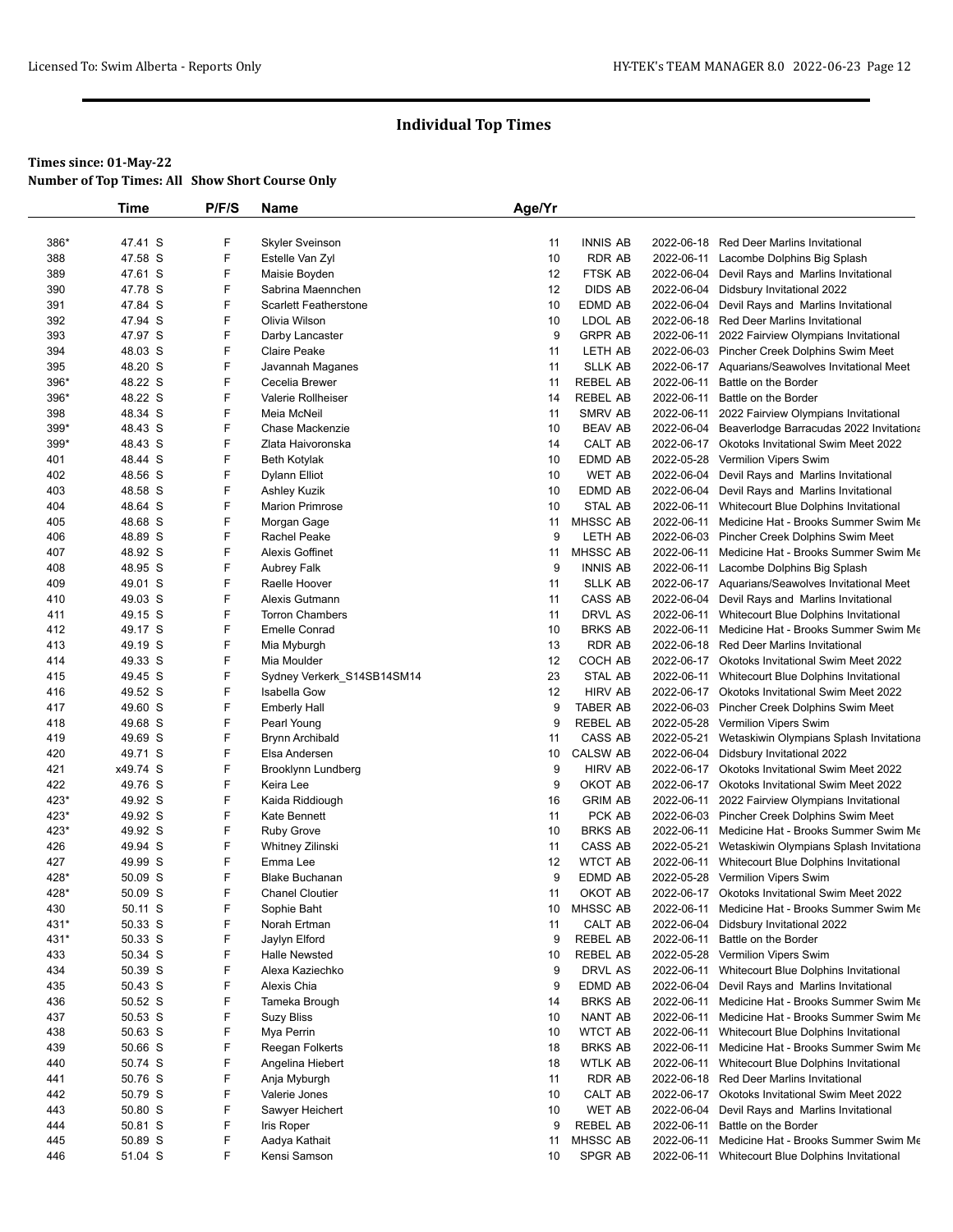# **Times since: 01-May-22**

| <b>Number of Top Times: All Show Short Course Only</b> |  |
|--------------------------------------------------------|--|
|--------------------------------------------------------|--|

| 447<br>51.17 S<br>F<br>12<br>Emilia Flanagan<br><b>HUMA AB</b><br>F<br>51.25 S<br>WAIN AB<br>448<br>Natalie Petersen<br>11<br>F<br>449<br>51.33 S<br>9<br><b>FAIR AB</b><br>Georgia Kerschbaumer<br>F<br>FTMD AB<br>450<br>51.44 S<br>Adelynn Van Herk<br>11<br>F<br>9<br><b>EDMD AB</b><br>451<br>51.50 S<br>Sarah Zhang<br>F<br>CASS AB<br>452<br>51.51 S<br><b>Scarlett Pearson</b><br>11<br>F<br>453<br>51.62 S<br><b>HUMA AB</b><br>Cathy Zhang<br>11<br>F<br><b>GRPR AB</b><br>454<br>51.67 S<br>10<br>Sevilay Ebadi<br>F<br>455<br>51.75 S<br>9<br><b>VERM AB</b><br>Teagan Burns<br>F<br>HIPR AB<br>456<br>51.78 S<br>Sloan Chapman<br>10<br>F<br>PCK AB<br>457<br>51.84 S<br>Liliane Chandler<br>11<br>F<br>51.95 S<br>11<br>LDOL AB<br>458<br>Quinn Pobuda<br>F<br>11<br>CASS AB<br>459<br>51.96 S<br><b>Brook McCarroll</b><br>F<br><b>SLLK AB</b><br>51.98 S<br>460<br>Darcy Hoover<br>41<br>F<br>52.00 S<br><b>CALSW AB</b><br>461<br>Sofie Nguyen<br>10<br>F<br>9<br><b>INNIS AB</b><br>462<br>52.08 S<br><b>Summer Sveinson</b><br>F<br>463<br>52.10 S<br>9<br><b>INNIS AB</b><br>Sophie Hallman<br>F<br>52.11 S<br><b>HUMA AB</b><br>464<br>Cynthia Zhang<br>14<br>F<br>52.15 S<br>10<br>OKOT AB<br>465<br>Vanna Tidmarsh<br>F<br>466*<br>52.24 S<br>10<br><b>BEAV AB</b><br>Victoria Noullett<br>F<br>10<br>OKOT AB<br>466*<br>52.24 S<br>Annalyn Keller<br>F<br>52.30 S<br>12<br><b>FAIR AB</b><br>468<br>Hazel Gray<br>F<br>52.32 S<br>11<br><b>WTCT AB</b><br>469<br>Alyssa Wilson<br>F<br>52.33 S<br>11<br><b>WAIN AB</b><br>470*<br>Caroline Haine<br>F<br>470*<br>52.33 S<br>11<br>HIPR AB<br>Danica Haire<br>F<br>52.55 S<br>11<br><b>EDMD AB</b><br>2022-06-04<br>472<br>Elsa Fodchuk<br>F<br>9<br>473<br>52.67 S<br>CALT AB<br>2022-06-04<br><b>Evangeline Tardif</b><br>F<br>474<br>52.75 S<br>12<br><b>WAIN AB</b><br>2022-06-04<br>Randi Doyle<br>F<br>475<br>52.79 S<br>8<br><b>STAL AB</b><br>2022-06-11<br>Isabelle Dean<br>F<br>476<br>52.96 S<br>14<br>FTSK AB<br>Brenna Lynds<br>2022-06-04<br>F<br>477<br>52.99 S<br>10<br><b>HIRV AB</b><br>Kenzie Siggelkow<br>F<br>10<br><b>SLLK AB</b><br>478<br>53.09 S<br>Mitsi Shambare<br>2022-05-28<br>F<br>479<br>53.16 S<br>Layla Souid<br>10<br>LETH AB<br>F<br>480<br>53.17 S<br>10<br>HIPR AB<br>Lexi Flett<br>F<br>14<br><b>RDR AB</b><br>481<br>53.20 S<br><b>Aubrey Ruppert</b><br>2022-06-18<br>482<br>53.46 S<br>F<br>12<br>LDOL AB<br>Addyson Hunter<br>F<br>483<br>8<br><b>HIRV AB</b><br>53.55 S<br>Aspyn Siggelkow<br>F<br>53.77 S<br>11<br>CALT AB<br>484<br><b>Halle Trieu</b><br>2022-06-17<br>F<br>485<br>53.94 S<br>12<br><b>GRIM AB</b><br>Lauren Smith<br>F<br>53.96 S<br>9<br><b>CALSW AB</b><br>486<br>Aspen English<br>F<br>53.97 S<br>8<br><b>HIPR AB</b><br>487<br>Jonah Hesse<br>F<br>54.02 S<br>488<br><b>Serenity Haluck</b><br>11<br>FTMD AB<br>F<br>54.03 S<br>Peyton Cox<br><b>FAIR AB</b><br>489<br>11<br>F<br>490<br>54.07 S<br><b>SLLK AB</b><br>Myka Hoover<br>13<br>F<br>491<br>54.12 S<br>8<br><b>WET AB</b><br>Maryn Kuharski<br>F<br>54.35 S<br>10<br>PCK AB<br>492<br><b>Rudy Barrios</b><br>F<br>493*<br>54.38 S<br><b>INNIS AB</b><br>Julianna Hallman<br>10<br>F<br>493*<br>54.38 S<br>9<br><b>GRIM AB</b><br>Khari Elliott<br>F<br>495<br>54.53 S<br>9<br>COCH AB<br><b>Brooke Kubik</b><br>F<br>496<br>54.61 S<br>9<br>CPAS AB<br>Zoe Miklos<br>F<br>497<br>54.75 S<br>Alivia Curran<br>9<br>FTSK AB<br>F<br>54.79 S<br>9<br>OKOT AB<br>498<br>Blayke Babineau<br>F<br>499<br>54.87 S<br>SPGR AB<br><b>Taylor Chandler</b><br>11<br>F<br>500<br>54.90 S<br>Mya Fisher<br>11<br>WTCT AB<br>F<br>501*<br>55.06 S<br>10<br>HIPR AB<br>Georgia Haas<br>F<br>501*<br>55.06 S<br>9<br>DRVL AS<br>Addie Matalski<br>F<br><b>GRIM AB</b><br>503<br>55.18 S<br>Diamond Kirlik<br>10<br>F<br>504<br>55.38 S<br><b>VERM AB</b> |                                                          |
|------------------------------------------------------------------------------------------------------------------------------------------------------------------------------------------------------------------------------------------------------------------------------------------------------------------------------------------------------------------------------------------------------------------------------------------------------------------------------------------------------------------------------------------------------------------------------------------------------------------------------------------------------------------------------------------------------------------------------------------------------------------------------------------------------------------------------------------------------------------------------------------------------------------------------------------------------------------------------------------------------------------------------------------------------------------------------------------------------------------------------------------------------------------------------------------------------------------------------------------------------------------------------------------------------------------------------------------------------------------------------------------------------------------------------------------------------------------------------------------------------------------------------------------------------------------------------------------------------------------------------------------------------------------------------------------------------------------------------------------------------------------------------------------------------------------------------------------------------------------------------------------------------------------------------------------------------------------------------------------------------------------------------------------------------------------------------------------------------------------------------------------------------------------------------------------------------------------------------------------------------------------------------------------------------------------------------------------------------------------------------------------------------------------------------------------------------------------------------------------------------------------------------------------------------------------------------------------------------------------------------------------------------------------------------------------------------------------------------------------------------------------------------------------------------------------------------------------------------------------------------------------------------------------------------------------------------------------------------------------------------------------------------------------------------------------------------------------------------------------------------------------------------------------------------------------------------------------------------------------------------------------------------------------------------------------------------------------------------------------------------------------------------------------------------------------------------------------------------------------------------------------------------------------------------------------------------------------------------------------------------------------------------------------------------------------------------------------------------------------------------------------------------------------------------------------------------------------------|----------------------------------------------------------|
|                                                                                                                                                                                                                                                                                                                                                                                                                                                                                                                                                                                                                                                                                                                                                                                                                                                                                                                                                                                                                                                                                                                                                                                                                                                                                                                                                                                                                                                                                                                                                                                                                                                                                                                                                                                                                                                                                                                                                                                                                                                                                                                                                                                                                                                                                                                                                                                                                                                                                                                                                                                                                                                                                                                                                                                                                                                                                                                                                                                                                                                                                                                                                                                                                                                                                                                                                                                                                                                                                                                                                                                                                                                                                                                                                                                                                                                |                                                          |
|                                                                                                                                                                                                                                                                                                                                                                                                                                                                                                                                                                                                                                                                                                                                                                                                                                                                                                                                                                                                                                                                                                                                                                                                                                                                                                                                                                                                                                                                                                                                                                                                                                                                                                                                                                                                                                                                                                                                                                                                                                                                                                                                                                                                                                                                                                                                                                                                                                                                                                                                                                                                                                                                                                                                                                                                                                                                                                                                                                                                                                                                                                                                                                                                                                                                                                                                                                                                                                                                                                                                                                                                                                                                                                                                                                                                                                                | 2022-06-04<br>Devil Rays and Marlins Invitational        |
|                                                                                                                                                                                                                                                                                                                                                                                                                                                                                                                                                                                                                                                                                                                                                                                                                                                                                                                                                                                                                                                                                                                                                                                                                                                                                                                                                                                                                                                                                                                                                                                                                                                                                                                                                                                                                                                                                                                                                                                                                                                                                                                                                                                                                                                                                                                                                                                                                                                                                                                                                                                                                                                                                                                                                                                                                                                                                                                                                                                                                                                                                                                                                                                                                                                                                                                                                                                                                                                                                                                                                                                                                                                                                                                                                                                                                                                | 2022-05-21<br>Wetaskiwin Olympians Splash Invitationa    |
|                                                                                                                                                                                                                                                                                                                                                                                                                                                                                                                                                                                                                                                                                                                                                                                                                                                                                                                                                                                                                                                                                                                                                                                                                                                                                                                                                                                                                                                                                                                                                                                                                                                                                                                                                                                                                                                                                                                                                                                                                                                                                                                                                                                                                                                                                                                                                                                                                                                                                                                                                                                                                                                                                                                                                                                                                                                                                                                                                                                                                                                                                                                                                                                                                                                                                                                                                                                                                                                                                                                                                                                                                                                                                                                                                                                                                                                | 2022-06-04<br>Beaverlodge Barracudas 2022 Invitationa    |
|                                                                                                                                                                                                                                                                                                                                                                                                                                                                                                                                                                                                                                                                                                                                                                                                                                                                                                                                                                                                                                                                                                                                                                                                                                                                                                                                                                                                                                                                                                                                                                                                                                                                                                                                                                                                                                                                                                                                                                                                                                                                                                                                                                                                                                                                                                                                                                                                                                                                                                                                                                                                                                                                                                                                                                                                                                                                                                                                                                                                                                                                                                                                                                                                                                                                                                                                                                                                                                                                                                                                                                                                                                                                                                                                                                                                                                                | 2022-06-03<br>Pincher Creek Dolphins Swim Meet           |
|                                                                                                                                                                                                                                                                                                                                                                                                                                                                                                                                                                                                                                                                                                                                                                                                                                                                                                                                                                                                                                                                                                                                                                                                                                                                                                                                                                                                                                                                                                                                                                                                                                                                                                                                                                                                                                                                                                                                                                                                                                                                                                                                                                                                                                                                                                                                                                                                                                                                                                                                                                                                                                                                                                                                                                                                                                                                                                                                                                                                                                                                                                                                                                                                                                                                                                                                                                                                                                                                                                                                                                                                                                                                                                                                                                                                                                                | 2022-06-04<br>Devil Rays and Marlins Invitational        |
|                                                                                                                                                                                                                                                                                                                                                                                                                                                                                                                                                                                                                                                                                                                                                                                                                                                                                                                                                                                                                                                                                                                                                                                                                                                                                                                                                                                                                                                                                                                                                                                                                                                                                                                                                                                                                                                                                                                                                                                                                                                                                                                                                                                                                                                                                                                                                                                                                                                                                                                                                                                                                                                                                                                                                                                                                                                                                                                                                                                                                                                                                                                                                                                                                                                                                                                                                                                                                                                                                                                                                                                                                                                                                                                                                                                                                                                | 2022-05-28 Vermilion Vipers Swim                         |
|                                                                                                                                                                                                                                                                                                                                                                                                                                                                                                                                                                                                                                                                                                                                                                                                                                                                                                                                                                                                                                                                                                                                                                                                                                                                                                                                                                                                                                                                                                                                                                                                                                                                                                                                                                                                                                                                                                                                                                                                                                                                                                                                                                                                                                                                                                                                                                                                                                                                                                                                                                                                                                                                                                                                                                                                                                                                                                                                                                                                                                                                                                                                                                                                                                                                                                                                                                                                                                                                                                                                                                                                                                                                                                                                                                                                                                                | 2022-06-04<br>Devil Rays and Marlins Invitational        |
|                                                                                                                                                                                                                                                                                                                                                                                                                                                                                                                                                                                                                                                                                                                                                                                                                                                                                                                                                                                                                                                                                                                                                                                                                                                                                                                                                                                                                                                                                                                                                                                                                                                                                                                                                                                                                                                                                                                                                                                                                                                                                                                                                                                                                                                                                                                                                                                                                                                                                                                                                                                                                                                                                                                                                                                                                                                                                                                                                                                                                                                                                                                                                                                                                                                                                                                                                                                                                                                                                                                                                                                                                                                                                                                                                                                                                                                | 2022-06-17 Aquarians/Seawolves Invitational Meet         |
|                                                                                                                                                                                                                                                                                                                                                                                                                                                                                                                                                                                                                                                                                                                                                                                                                                                                                                                                                                                                                                                                                                                                                                                                                                                                                                                                                                                                                                                                                                                                                                                                                                                                                                                                                                                                                                                                                                                                                                                                                                                                                                                                                                                                                                                                                                                                                                                                                                                                                                                                                                                                                                                                                                                                                                                                                                                                                                                                                                                                                                                                                                                                                                                                                                                                                                                                                                                                                                                                                                                                                                                                                                                                                                                                                                                                                                                | 2022-05-28 Vermilion Vipers Swim                         |
|                                                                                                                                                                                                                                                                                                                                                                                                                                                                                                                                                                                                                                                                                                                                                                                                                                                                                                                                                                                                                                                                                                                                                                                                                                                                                                                                                                                                                                                                                                                                                                                                                                                                                                                                                                                                                                                                                                                                                                                                                                                                                                                                                                                                                                                                                                                                                                                                                                                                                                                                                                                                                                                                                                                                                                                                                                                                                                                                                                                                                                                                                                                                                                                                                                                                                                                                                                                                                                                                                                                                                                                                                                                                                                                                                                                                                                                | 2022-05-28 Slave Lake / High Prairie 2022 Invitationa    |
|                                                                                                                                                                                                                                                                                                                                                                                                                                                                                                                                                                                                                                                                                                                                                                                                                                                                                                                                                                                                                                                                                                                                                                                                                                                                                                                                                                                                                                                                                                                                                                                                                                                                                                                                                                                                                                                                                                                                                                                                                                                                                                                                                                                                                                                                                                                                                                                                                                                                                                                                                                                                                                                                                                                                                                                                                                                                                                                                                                                                                                                                                                                                                                                                                                                                                                                                                                                                                                                                                                                                                                                                                                                                                                                                                                                                                                                | 2022-06-03 Pincher Creek Dolphins Swim Meet              |
|                                                                                                                                                                                                                                                                                                                                                                                                                                                                                                                                                                                                                                                                                                                                                                                                                                                                                                                                                                                                                                                                                                                                                                                                                                                                                                                                                                                                                                                                                                                                                                                                                                                                                                                                                                                                                                                                                                                                                                                                                                                                                                                                                                                                                                                                                                                                                                                                                                                                                                                                                                                                                                                                                                                                                                                                                                                                                                                                                                                                                                                                                                                                                                                                                                                                                                                                                                                                                                                                                                                                                                                                                                                                                                                                                                                                                                                | 2022-06-11<br>Lacombe Dolphins Big Splash                |
|                                                                                                                                                                                                                                                                                                                                                                                                                                                                                                                                                                                                                                                                                                                                                                                                                                                                                                                                                                                                                                                                                                                                                                                                                                                                                                                                                                                                                                                                                                                                                                                                                                                                                                                                                                                                                                                                                                                                                                                                                                                                                                                                                                                                                                                                                                                                                                                                                                                                                                                                                                                                                                                                                                                                                                                                                                                                                                                                                                                                                                                                                                                                                                                                                                                                                                                                                                                                                                                                                                                                                                                                                                                                                                                                                                                                                                                | 2022-05-28<br><b>Vermilion Vipers Swim</b>               |
|                                                                                                                                                                                                                                                                                                                                                                                                                                                                                                                                                                                                                                                                                                                                                                                                                                                                                                                                                                                                                                                                                                                                                                                                                                                                                                                                                                                                                                                                                                                                                                                                                                                                                                                                                                                                                                                                                                                                                                                                                                                                                                                                                                                                                                                                                                                                                                                                                                                                                                                                                                                                                                                                                                                                                                                                                                                                                                                                                                                                                                                                                                                                                                                                                                                                                                                                                                                                                                                                                                                                                                                                                                                                                                                                                                                                                                                | 2022-06-17 Aquarians/Seawolves Invitational Meet         |
|                                                                                                                                                                                                                                                                                                                                                                                                                                                                                                                                                                                                                                                                                                                                                                                                                                                                                                                                                                                                                                                                                                                                                                                                                                                                                                                                                                                                                                                                                                                                                                                                                                                                                                                                                                                                                                                                                                                                                                                                                                                                                                                                                                                                                                                                                                                                                                                                                                                                                                                                                                                                                                                                                                                                                                                                                                                                                                                                                                                                                                                                                                                                                                                                                                                                                                                                                                                                                                                                                                                                                                                                                                                                                                                                                                                                                                                | 2022-06-04<br>Didsbury Invitational 2022                 |
|                                                                                                                                                                                                                                                                                                                                                                                                                                                                                                                                                                                                                                                                                                                                                                                                                                                                                                                                                                                                                                                                                                                                                                                                                                                                                                                                                                                                                                                                                                                                                                                                                                                                                                                                                                                                                                                                                                                                                                                                                                                                                                                                                                                                                                                                                                                                                                                                                                                                                                                                                                                                                                                                                                                                                                                                                                                                                                                                                                                                                                                                                                                                                                                                                                                                                                                                                                                                                                                                                                                                                                                                                                                                                                                                                                                                                                                | 2022-06-18<br><b>Red Deer Marlins Invitational</b>       |
|                                                                                                                                                                                                                                                                                                                                                                                                                                                                                                                                                                                                                                                                                                                                                                                                                                                                                                                                                                                                                                                                                                                                                                                                                                                                                                                                                                                                                                                                                                                                                                                                                                                                                                                                                                                                                                                                                                                                                                                                                                                                                                                                                                                                                                                                                                                                                                                                                                                                                                                                                                                                                                                                                                                                                                                                                                                                                                                                                                                                                                                                                                                                                                                                                                                                                                                                                                                                                                                                                                                                                                                                                                                                                                                                                                                                                                                | 2022-06-11<br>Lacombe Dolphins Big Splash                |
|                                                                                                                                                                                                                                                                                                                                                                                                                                                                                                                                                                                                                                                                                                                                                                                                                                                                                                                                                                                                                                                                                                                                                                                                                                                                                                                                                                                                                                                                                                                                                                                                                                                                                                                                                                                                                                                                                                                                                                                                                                                                                                                                                                                                                                                                                                                                                                                                                                                                                                                                                                                                                                                                                                                                                                                                                                                                                                                                                                                                                                                                                                                                                                                                                                                                                                                                                                                                                                                                                                                                                                                                                                                                                                                                                                                                                                                | 2022-05-21<br>Wetaskiwin Olympians Splash Invitationa    |
|                                                                                                                                                                                                                                                                                                                                                                                                                                                                                                                                                                                                                                                                                                                                                                                                                                                                                                                                                                                                                                                                                                                                                                                                                                                                                                                                                                                                                                                                                                                                                                                                                                                                                                                                                                                                                                                                                                                                                                                                                                                                                                                                                                                                                                                                                                                                                                                                                                                                                                                                                                                                                                                                                                                                                                                                                                                                                                                                                                                                                                                                                                                                                                                                                                                                                                                                                                                                                                                                                                                                                                                                                                                                                                                                                                                                                                                | 2022-06-17<br><b>Okotoks Invitational Swim Meet 2022</b> |
|                                                                                                                                                                                                                                                                                                                                                                                                                                                                                                                                                                                                                                                                                                                                                                                                                                                                                                                                                                                                                                                                                                                                                                                                                                                                                                                                                                                                                                                                                                                                                                                                                                                                                                                                                                                                                                                                                                                                                                                                                                                                                                                                                                                                                                                                                                                                                                                                                                                                                                                                                                                                                                                                                                                                                                                                                                                                                                                                                                                                                                                                                                                                                                                                                                                                                                                                                                                                                                                                                                                                                                                                                                                                                                                                                                                                                                                | 2022-06-04<br>Beaverlodge Barracudas 2022 Invitationa    |
|                                                                                                                                                                                                                                                                                                                                                                                                                                                                                                                                                                                                                                                                                                                                                                                                                                                                                                                                                                                                                                                                                                                                                                                                                                                                                                                                                                                                                                                                                                                                                                                                                                                                                                                                                                                                                                                                                                                                                                                                                                                                                                                                                                                                                                                                                                                                                                                                                                                                                                                                                                                                                                                                                                                                                                                                                                                                                                                                                                                                                                                                                                                                                                                                                                                                                                                                                                                                                                                                                                                                                                                                                                                                                                                                                                                                                                                | 2022-06-04<br>Didsbury Invitational 2022                 |
|                                                                                                                                                                                                                                                                                                                                                                                                                                                                                                                                                                                                                                                                                                                                                                                                                                                                                                                                                                                                                                                                                                                                                                                                                                                                                                                                                                                                                                                                                                                                                                                                                                                                                                                                                                                                                                                                                                                                                                                                                                                                                                                                                                                                                                                                                                                                                                                                                                                                                                                                                                                                                                                                                                                                                                                                                                                                                                                                                                                                                                                                                                                                                                                                                                                                                                                                                                                                                                                                                                                                                                                                                                                                                                                                                                                                                                                | 2022-06-11<br>2022 Fairview Olympians Invitational       |
|                                                                                                                                                                                                                                                                                                                                                                                                                                                                                                                                                                                                                                                                                                                                                                                                                                                                                                                                                                                                                                                                                                                                                                                                                                                                                                                                                                                                                                                                                                                                                                                                                                                                                                                                                                                                                                                                                                                                                                                                                                                                                                                                                                                                                                                                                                                                                                                                                                                                                                                                                                                                                                                                                                                                                                                                                                                                                                                                                                                                                                                                                                                                                                                                                                                                                                                                                                                                                                                                                                                                                                                                                                                                                                                                                                                                                                                | 2022-06-11<br>Whitecourt Blue Dolphins Invitational      |
|                                                                                                                                                                                                                                                                                                                                                                                                                                                                                                                                                                                                                                                                                                                                                                                                                                                                                                                                                                                                                                                                                                                                                                                                                                                                                                                                                                                                                                                                                                                                                                                                                                                                                                                                                                                                                                                                                                                                                                                                                                                                                                                                                                                                                                                                                                                                                                                                                                                                                                                                                                                                                                                                                                                                                                                                                                                                                                                                                                                                                                                                                                                                                                                                                                                                                                                                                                                                                                                                                                                                                                                                                                                                                                                                                                                                                                                | 2022-06-04 Devil Rays and Marlins Invitational           |
|                                                                                                                                                                                                                                                                                                                                                                                                                                                                                                                                                                                                                                                                                                                                                                                                                                                                                                                                                                                                                                                                                                                                                                                                                                                                                                                                                                                                                                                                                                                                                                                                                                                                                                                                                                                                                                                                                                                                                                                                                                                                                                                                                                                                                                                                                                                                                                                                                                                                                                                                                                                                                                                                                                                                                                                                                                                                                                                                                                                                                                                                                                                                                                                                                                                                                                                                                                                                                                                                                                                                                                                                                                                                                                                                                                                                                                                | 2022-05-28 Slave Lake / High Prairie 2022 Invitationa    |
|                                                                                                                                                                                                                                                                                                                                                                                                                                                                                                                                                                                                                                                                                                                                                                                                                                                                                                                                                                                                                                                                                                                                                                                                                                                                                                                                                                                                                                                                                                                                                                                                                                                                                                                                                                                                                                                                                                                                                                                                                                                                                                                                                                                                                                                                                                                                                                                                                                                                                                                                                                                                                                                                                                                                                                                                                                                                                                                                                                                                                                                                                                                                                                                                                                                                                                                                                                                                                                                                                                                                                                                                                                                                                                                                                                                                                                                | Devil Rays and Marlins Invitational                      |
|                                                                                                                                                                                                                                                                                                                                                                                                                                                                                                                                                                                                                                                                                                                                                                                                                                                                                                                                                                                                                                                                                                                                                                                                                                                                                                                                                                                                                                                                                                                                                                                                                                                                                                                                                                                                                                                                                                                                                                                                                                                                                                                                                                                                                                                                                                                                                                                                                                                                                                                                                                                                                                                                                                                                                                                                                                                                                                                                                                                                                                                                                                                                                                                                                                                                                                                                                                                                                                                                                                                                                                                                                                                                                                                                                                                                                                                | Didsbury Invitational 2022                               |
|                                                                                                                                                                                                                                                                                                                                                                                                                                                                                                                                                                                                                                                                                                                                                                                                                                                                                                                                                                                                                                                                                                                                                                                                                                                                                                                                                                                                                                                                                                                                                                                                                                                                                                                                                                                                                                                                                                                                                                                                                                                                                                                                                                                                                                                                                                                                                                                                                                                                                                                                                                                                                                                                                                                                                                                                                                                                                                                                                                                                                                                                                                                                                                                                                                                                                                                                                                                                                                                                                                                                                                                                                                                                                                                                                                                                                                                | Devil Rays and Marlins Invitational                      |
|                                                                                                                                                                                                                                                                                                                                                                                                                                                                                                                                                                                                                                                                                                                                                                                                                                                                                                                                                                                                                                                                                                                                                                                                                                                                                                                                                                                                                                                                                                                                                                                                                                                                                                                                                                                                                                                                                                                                                                                                                                                                                                                                                                                                                                                                                                                                                                                                                                                                                                                                                                                                                                                                                                                                                                                                                                                                                                                                                                                                                                                                                                                                                                                                                                                                                                                                                                                                                                                                                                                                                                                                                                                                                                                                                                                                                                                |                                                          |
|                                                                                                                                                                                                                                                                                                                                                                                                                                                                                                                                                                                                                                                                                                                                                                                                                                                                                                                                                                                                                                                                                                                                                                                                                                                                                                                                                                                                                                                                                                                                                                                                                                                                                                                                                                                                                                                                                                                                                                                                                                                                                                                                                                                                                                                                                                                                                                                                                                                                                                                                                                                                                                                                                                                                                                                                                                                                                                                                                                                                                                                                                                                                                                                                                                                                                                                                                                                                                                                                                                                                                                                                                                                                                                                                                                                                                                                | Whitecourt Blue Dolphins Invitational                    |
|                                                                                                                                                                                                                                                                                                                                                                                                                                                                                                                                                                                                                                                                                                                                                                                                                                                                                                                                                                                                                                                                                                                                                                                                                                                                                                                                                                                                                                                                                                                                                                                                                                                                                                                                                                                                                                                                                                                                                                                                                                                                                                                                                                                                                                                                                                                                                                                                                                                                                                                                                                                                                                                                                                                                                                                                                                                                                                                                                                                                                                                                                                                                                                                                                                                                                                                                                                                                                                                                                                                                                                                                                                                                                                                                                                                                                                                | Devil Rays and Marlins Invitational                      |
|                                                                                                                                                                                                                                                                                                                                                                                                                                                                                                                                                                                                                                                                                                                                                                                                                                                                                                                                                                                                                                                                                                                                                                                                                                                                                                                                                                                                                                                                                                                                                                                                                                                                                                                                                                                                                                                                                                                                                                                                                                                                                                                                                                                                                                                                                                                                                                                                                                                                                                                                                                                                                                                                                                                                                                                                                                                                                                                                                                                                                                                                                                                                                                                                                                                                                                                                                                                                                                                                                                                                                                                                                                                                                                                                                                                                                                                | 2022-06-17 Okotoks Invitational Swim Meet 2022           |
|                                                                                                                                                                                                                                                                                                                                                                                                                                                                                                                                                                                                                                                                                                                                                                                                                                                                                                                                                                                                                                                                                                                                                                                                                                                                                                                                                                                                                                                                                                                                                                                                                                                                                                                                                                                                                                                                                                                                                                                                                                                                                                                                                                                                                                                                                                                                                                                                                                                                                                                                                                                                                                                                                                                                                                                                                                                                                                                                                                                                                                                                                                                                                                                                                                                                                                                                                                                                                                                                                                                                                                                                                                                                                                                                                                                                                                                | Slave Lake / High Prairie 2022 Invitationa               |
|                                                                                                                                                                                                                                                                                                                                                                                                                                                                                                                                                                                                                                                                                                                                                                                                                                                                                                                                                                                                                                                                                                                                                                                                                                                                                                                                                                                                                                                                                                                                                                                                                                                                                                                                                                                                                                                                                                                                                                                                                                                                                                                                                                                                                                                                                                                                                                                                                                                                                                                                                                                                                                                                                                                                                                                                                                                                                                                                                                                                                                                                                                                                                                                                                                                                                                                                                                                                                                                                                                                                                                                                                                                                                                                                                                                                                                                | 2022-06-03 Pincher Creek Dolphins Swim Meet              |
|                                                                                                                                                                                                                                                                                                                                                                                                                                                                                                                                                                                                                                                                                                                                                                                                                                                                                                                                                                                                                                                                                                                                                                                                                                                                                                                                                                                                                                                                                                                                                                                                                                                                                                                                                                                                                                                                                                                                                                                                                                                                                                                                                                                                                                                                                                                                                                                                                                                                                                                                                                                                                                                                                                                                                                                                                                                                                                                                                                                                                                                                                                                                                                                                                                                                                                                                                                                                                                                                                                                                                                                                                                                                                                                                                                                                                                                | 2022-05-28 Slave Lake / High Prairie 2022 Invitationa    |
|                                                                                                                                                                                                                                                                                                                                                                                                                                                                                                                                                                                                                                                                                                                                                                                                                                                                                                                                                                                                                                                                                                                                                                                                                                                                                                                                                                                                                                                                                                                                                                                                                                                                                                                                                                                                                                                                                                                                                                                                                                                                                                                                                                                                                                                                                                                                                                                                                                                                                                                                                                                                                                                                                                                                                                                                                                                                                                                                                                                                                                                                                                                                                                                                                                                                                                                                                                                                                                                                                                                                                                                                                                                                                                                                                                                                                                                | Red Deer Marlins Invitational                            |
|                                                                                                                                                                                                                                                                                                                                                                                                                                                                                                                                                                                                                                                                                                                                                                                                                                                                                                                                                                                                                                                                                                                                                                                                                                                                                                                                                                                                                                                                                                                                                                                                                                                                                                                                                                                                                                                                                                                                                                                                                                                                                                                                                                                                                                                                                                                                                                                                                                                                                                                                                                                                                                                                                                                                                                                                                                                                                                                                                                                                                                                                                                                                                                                                                                                                                                                                                                                                                                                                                                                                                                                                                                                                                                                                                                                                                                                | 2022-06-11 Lacombe Dolphins Big Splash                   |
|                                                                                                                                                                                                                                                                                                                                                                                                                                                                                                                                                                                                                                                                                                                                                                                                                                                                                                                                                                                                                                                                                                                                                                                                                                                                                                                                                                                                                                                                                                                                                                                                                                                                                                                                                                                                                                                                                                                                                                                                                                                                                                                                                                                                                                                                                                                                                                                                                                                                                                                                                                                                                                                                                                                                                                                                                                                                                                                                                                                                                                                                                                                                                                                                                                                                                                                                                                                                                                                                                                                                                                                                                                                                                                                                                                                                                                                | 2022-06-17 Okotoks Invitational Swim Meet 2022           |
|                                                                                                                                                                                                                                                                                                                                                                                                                                                                                                                                                                                                                                                                                                                                                                                                                                                                                                                                                                                                                                                                                                                                                                                                                                                                                                                                                                                                                                                                                                                                                                                                                                                                                                                                                                                                                                                                                                                                                                                                                                                                                                                                                                                                                                                                                                                                                                                                                                                                                                                                                                                                                                                                                                                                                                                                                                                                                                                                                                                                                                                                                                                                                                                                                                                                                                                                                                                                                                                                                                                                                                                                                                                                                                                                                                                                                                                | <b>Okotoks Invitational Swim Meet 2022</b>               |
|                                                                                                                                                                                                                                                                                                                                                                                                                                                                                                                                                                                                                                                                                                                                                                                                                                                                                                                                                                                                                                                                                                                                                                                                                                                                                                                                                                                                                                                                                                                                                                                                                                                                                                                                                                                                                                                                                                                                                                                                                                                                                                                                                                                                                                                                                                                                                                                                                                                                                                                                                                                                                                                                                                                                                                                                                                                                                                                                                                                                                                                                                                                                                                                                                                                                                                                                                                                                                                                                                                                                                                                                                                                                                                                                                                                                                                                | 2022-06-17 Aquarians/Seawolves Invitational Meet         |
|                                                                                                                                                                                                                                                                                                                                                                                                                                                                                                                                                                                                                                                                                                                                                                                                                                                                                                                                                                                                                                                                                                                                                                                                                                                                                                                                                                                                                                                                                                                                                                                                                                                                                                                                                                                                                                                                                                                                                                                                                                                                                                                                                                                                                                                                                                                                                                                                                                                                                                                                                                                                                                                                                                                                                                                                                                                                                                                                                                                                                                                                                                                                                                                                                                                                                                                                                                                                                                                                                                                                                                                                                                                                                                                                                                                                                                                | 2022-06-04<br>Didsbury Invitational 2022                 |
|                                                                                                                                                                                                                                                                                                                                                                                                                                                                                                                                                                                                                                                                                                                                                                                                                                                                                                                                                                                                                                                                                                                                                                                                                                                                                                                                                                                                                                                                                                                                                                                                                                                                                                                                                                                                                                                                                                                                                                                                                                                                                                                                                                                                                                                                                                                                                                                                                                                                                                                                                                                                                                                                                                                                                                                                                                                                                                                                                                                                                                                                                                                                                                                                                                                                                                                                                                                                                                                                                                                                                                                                                                                                                                                                                                                                                                                | 2022-06-11<br>2022 Fairview Olympians Invitational       |
|                                                                                                                                                                                                                                                                                                                                                                                                                                                                                                                                                                                                                                                                                                                                                                                                                                                                                                                                                                                                                                                                                                                                                                                                                                                                                                                                                                                                                                                                                                                                                                                                                                                                                                                                                                                                                                                                                                                                                                                                                                                                                                                                                                                                                                                                                                                                                                                                                                                                                                                                                                                                                                                                                                                                                                                                                                                                                                                                                                                                                                                                                                                                                                                                                                                                                                                                                                                                                                                                                                                                                                                                                                                                                                                                                                                                                                                | 2022-06-03<br>Pincher Creek Dolphins Swim Meet           |
|                                                                                                                                                                                                                                                                                                                                                                                                                                                                                                                                                                                                                                                                                                                                                                                                                                                                                                                                                                                                                                                                                                                                                                                                                                                                                                                                                                                                                                                                                                                                                                                                                                                                                                                                                                                                                                                                                                                                                                                                                                                                                                                                                                                                                                                                                                                                                                                                                                                                                                                                                                                                                                                                                                                                                                                                                                                                                                                                                                                                                                                                                                                                                                                                                                                                                                                                                                                                                                                                                                                                                                                                                                                                                                                                                                                                                                                | 2022-06-11 2022 Fairview Olympians Invitational          |
|                                                                                                                                                                                                                                                                                                                                                                                                                                                                                                                                                                                                                                                                                                                                                                                                                                                                                                                                                                                                                                                                                                                                                                                                                                                                                                                                                                                                                                                                                                                                                                                                                                                                                                                                                                                                                                                                                                                                                                                                                                                                                                                                                                                                                                                                                                                                                                                                                                                                                                                                                                                                                                                                                                                                                                                                                                                                                                                                                                                                                                                                                                                                                                                                                                                                                                                                                                                                                                                                                                                                                                                                                                                                                                                                                                                                                                                | Slave Lake / High Prairie 2022 Invitationa<br>2022-05-28 |
|                                                                                                                                                                                                                                                                                                                                                                                                                                                                                                                                                                                                                                                                                                                                                                                                                                                                                                                                                                                                                                                                                                                                                                                                                                                                                                                                                                                                                                                                                                                                                                                                                                                                                                                                                                                                                                                                                                                                                                                                                                                                                                                                                                                                                                                                                                                                                                                                                                                                                                                                                                                                                                                                                                                                                                                                                                                                                                                                                                                                                                                                                                                                                                                                                                                                                                                                                                                                                                                                                                                                                                                                                                                                                                                                                                                                                                                | 2022-05-28<br>Vermilion Vipers Swim                      |
|                                                                                                                                                                                                                                                                                                                                                                                                                                                                                                                                                                                                                                                                                                                                                                                                                                                                                                                                                                                                                                                                                                                                                                                                                                                                                                                                                                                                                                                                                                                                                                                                                                                                                                                                                                                                                                                                                                                                                                                                                                                                                                                                                                                                                                                                                                                                                                                                                                                                                                                                                                                                                                                                                                                                                                                                                                                                                                                                                                                                                                                                                                                                                                                                                                                                                                                                                                                                                                                                                                                                                                                                                                                                                                                                                                                                                                                | 2022-06-03<br>Pincher Creek Dolphins Swim Meet           |
|                                                                                                                                                                                                                                                                                                                                                                                                                                                                                                                                                                                                                                                                                                                                                                                                                                                                                                                                                                                                                                                                                                                                                                                                                                                                                                                                                                                                                                                                                                                                                                                                                                                                                                                                                                                                                                                                                                                                                                                                                                                                                                                                                                                                                                                                                                                                                                                                                                                                                                                                                                                                                                                                                                                                                                                                                                                                                                                                                                                                                                                                                                                                                                                                                                                                                                                                                                                                                                                                                                                                                                                                                                                                                                                                                                                                                                                | 2022-06-18<br><b>Red Deer Marlins Invitational</b>       |
|                                                                                                                                                                                                                                                                                                                                                                                                                                                                                                                                                                                                                                                                                                                                                                                                                                                                                                                                                                                                                                                                                                                                                                                                                                                                                                                                                                                                                                                                                                                                                                                                                                                                                                                                                                                                                                                                                                                                                                                                                                                                                                                                                                                                                                                                                                                                                                                                                                                                                                                                                                                                                                                                                                                                                                                                                                                                                                                                                                                                                                                                                                                                                                                                                                                                                                                                                                                                                                                                                                                                                                                                                                                                                                                                                                                                                                                | 2022-06-11<br>2022 Fairview Olympians Invitational       |
|                                                                                                                                                                                                                                                                                                                                                                                                                                                                                                                                                                                                                                                                                                                                                                                                                                                                                                                                                                                                                                                                                                                                                                                                                                                                                                                                                                                                                                                                                                                                                                                                                                                                                                                                                                                                                                                                                                                                                                                                                                                                                                                                                                                                                                                                                                                                                                                                                                                                                                                                                                                                                                                                                                                                                                                                                                                                                                                                                                                                                                                                                                                                                                                                                                                                                                                                                                                                                                                                                                                                                                                                                                                                                                                                                                                                                                                | 2022-06-17<br>Okotoks Invitational Swim Meet 2022        |
|                                                                                                                                                                                                                                                                                                                                                                                                                                                                                                                                                                                                                                                                                                                                                                                                                                                                                                                                                                                                                                                                                                                                                                                                                                                                                                                                                                                                                                                                                                                                                                                                                                                                                                                                                                                                                                                                                                                                                                                                                                                                                                                                                                                                                                                                                                                                                                                                                                                                                                                                                                                                                                                                                                                                                                                                                                                                                                                                                                                                                                                                                                                                                                                                                                                                                                                                                                                                                                                                                                                                                                                                                                                                                                                                                                                                                                                | 2022-06-11<br>Medicine Hat - Brooks Summer Swim Me       |
|                                                                                                                                                                                                                                                                                                                                                                                                                                                                                                                                                                                                                                                                                                                                                                                                                                                                                                                                                                                                                                                                                                                                                                                                                                                                                                                                                                                                                                                                                                                                                                                                                                                                                                                                                                                                                                                                                                                                                                                                                                                                                                                                                                                                                                                                                                                                                                                                                                                                                                                                                                                                                                                                                                                                                                                                                                                                                                                                                                                                                                                                                                                                                                                                                                                                                                                                                                                                                                                                                                                                                                                                                                                                                                                                                                                                                                                | 2022-06-04<br>Devil Rays and Marlins Invitational        |
|                                                                                                                                                                                                                                                                                                                                                                                                                                                                                                                                                                                                                                                                                                                                                                                                                                                                                                                                                                                                                                                                                                                                                                                                                                                                                                                                                                                                                                                                                                                                                                                                                                                                                                                                                                                                                                                                                                                                                                                                                                                                                                                                                                                                                                                                                                                                                                                                                                                                                                                                                                                                                                                                                                                                                                                                                                                                                                                                                                                                                                                                                                                                                                                                                                                                                                                                                                                                                                                                                                                                                                                                                                                                                                                                                                                                                                                | 2022-06-17<br>Okotoks Invitational Swim Meet 2022        |
|                                                                                                                                                                                                                                                                                                                                                                                                                                                                                                                                                                                                                                                                                                                                                                                                                                                                                                                                                                                                                                                                                                                                                                                                                                                                                                                                                                                                                                                                                                                                                                                                                                                                                                                                                                                                                                                                                                                                                                                                                                                                                                                                                                                                                                                                                                                                                                                                                                                                                                                                                                                                                                                                                                                                                                                                                                                                                                                                                                                                                                                                                                                                                                                                                                                                                                                                                                                                                                                                                                                                                                                                                                                                                                                                                                                                                                                | 2022-06-11<br>Whitecourt Blue Dolphins Invitational      |
|                                                                                                                                                                                                                                                                                                                                                                                                                                                                                                                                                                                                                                                                                                                                                                                                                                                                                                                                                                                                                                                                                                                                                                                                                                                                                                                                                                                                                                                                                                                                                                                                                                                                                                                                                                                                                                                                                                                                                                                                                                                                                                                                                                                                                                                                                                                                                                                                                                                                                                                                                                                                                                                                                                                                                                                                                                                                                                                                                                                                                                                                                                                                                                                                                                                                                                                                                                                                                                                                                                                                                                                                                                                                                                                                                                                                                                                | 2022-06-11<br>Whitecourt Blue Dolphins Invitational      |
|                                                                                                                                                                                                                                                                                                                                                                                                                                                                                                                                                                                                                                                                                                                                                                                                                                                                                                                                                                                                                                                                                                                                                                                                                                                                                                                                                                                                                                                                                                                                                                                                                                                                                                                                                                                                                                                                                                                                                                                                                                                                                                                                                                                                                                                                                                                                                                                                                                                                                                                                                                                                                                                                                                                                                                                                                                                                                                                                                                                                                                                                                                                                                                                                                                                                                                                                                                                                                                                                                                                                                                                                                                                                                                                                                                                                                                                | 2022-06-04<br>Beaverlodge Barracudas 2022 Invitationa    |
|                                                                                                                                                                                                                                                                                                                                                                                                                                                                                                                                                                                                                                                                                                                                                                                                                                                                                                                                                                                                                                                                                                                                                                                                                                                                                                                                                                                                                                                                                                                                                                                                                                                                                                                                                                                                                                                                                                                                                                                                                                                                                                                                                                                                                                                                                                                                                                                                                                                                                                                                                                                                                                                                                                                                                                                                                                                                                                                                                                                                                                                                                                                                                                                                                                                                                                                                                                                                                                                                                                                                                                                                                                                                                                                                                                                                                                                | 2022-06-11<br>Whitecourt Blue Dolphins Invitational      |
|                                                                                                                                                                                                                                                                                                                                                                                                                                                                                                                                                                                                                                                                                                                                                                                                                                                                                                                                                                                                                                                                                                                                                                                                                                                                                                                                                                                                                                                                                                                                                                                                                                                                                                                                                                                                                                                                                                                                                                                                                                                                                                                                                                                                                                                                                                                                                                                                                                                                                                                                                                                                                                                                                                                                                                                                                                                                                                                                                                                                                                                                                                                                                                                                                                                                                                                                                                                                                                                                                                                                                                                                                                                                                                                                                                                                                                                | 2022-06-17<br>Aquarians/Seawolves Invitational Meet      |
| Fiala Ostropolski<br>11                                                                                                                                                                                                                                                                                                                                                                                                                                                                                                                                                                                                                                                                                                                                                                                                                                                                                                                                                                                                                                                                                                                                                                                                                                                                                                                                                                                                                                                                                                                                                                                                                                                                                                                                                                                                                                                                                                                                                                                                                                                                                                                                                                                                                                                                                                                                                                                                                                                                                                                                                                                                                                                                                                                                                                                                                                                                                                                                                                                                                                                                                                                                                                                                                                                                                                                                                                                                                                                                                                                                                                                                                                                                                                                                                                                                                        | 2022-05-28<br>Vermilion Vipers Swim                      |
| F<br>505<br>55.48 S<br>9<br>TABER AB<br>Kinley Hughes                                                                                                                                                                                                                                                                                                                                                                                                                                                                                                                                                                                                                                                                                                                                                                                                                                                                                                                                                                                                                                                                                                                                                                                                                                                                                                                                                                                                                                                                                                                                                                                                                                                                                                                                                                                                                                                                                                                                                                                                                                                                                                                                                                                                                                                                                                                                                                                                                                                                                                                                                                                                                                                                                                                                                                                                                                                                                                                                                                                                                                                                                                                                                                                                                                                                                                                                                                                                                                                                                                                                                                                                                                                                                                                                                                                          | Pincher Creek Dolphins Swim Meet<br>2022-06-03           |
| F<br><b>WTCT AB</b><br>506<br>55.51 S<br><b>Madison Schulte</b><br>12                                                                                                                                                                                                                                                                                                                                                                                                                                                                                                                                                                                                                                                                                                                                                                                                                                                                                                                                                                                                                                                                                                                                                                                                                                                                                                                                                                                                                                                                                                                                                                                                                                                                                                                                                                                                                                                                                                                                                                                                                                                                                                                                                                                                                                                                                                                                                                                                                                                                                                                                                                                                                                                                                                                                                                                                                                                                                                                                                                                                                                                                                                                                                                                                                                                                                                                                                                                                                                                                                                                                                                                                                                                                                                                                                                          | 2022-06-11 Whitecourt Blue Dolphins Invitational         |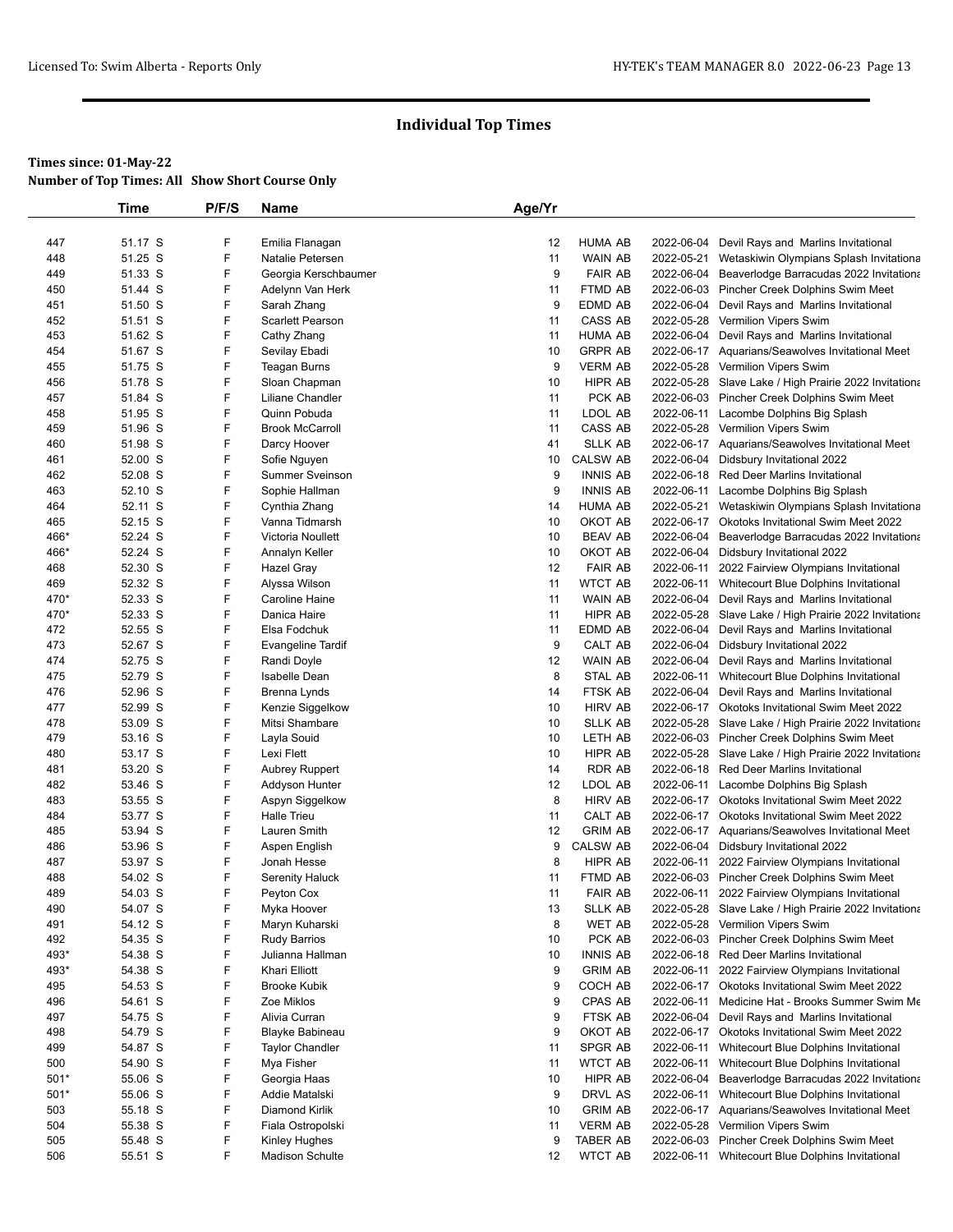|             | Time               | P/F/S  | Name                                   | Age/Yr               |                     |            |                                                                                                  |
|-------------|--------------------|--------|----------------------------------------|----------------------|---------------------|------------|--------------------------------------------------------------------------------------------------|
|             |                    |        |                                        |                      |                     |            |                                                                                                  |
| 507         | 55.63 S            | F      | Sophie Delorme                         | 11                   | HIPR AB             |            | 2022-05-28 Slave Lake / High Prairie 2022 Invitationa                                            |
| 508         | 55.64 S            | F      | Kate Wood                              | 12                   | <b>STAL AB</b>      | 2022-06-11 | Whitecourt Blue Dolphins Invitational                                                            |
| 509         | 55.65 S            | F      | Alexa Briones                          | 10                   | <b>SLLK AB</b>      |            | 2022-06-17 Aquarians/Seawolves Invitational Meet                                                 |
| 510         | 55.71 S            | F      | Sadie Poitras                          | 8                    | <b>SLLK AB</b>      | 2022-06-11 | 2022 Fairview Olympians Invitational                                                             |
| 511         | 55.81 S            | F      | Mara Stefaniuk                         | 10                   | <b>HUMA AB</b>      | 2022-05-21 | Wetaskiwin Olympians Splash Invitationa                                                          |
| 512         | 55.87 S            | F      | Adeline Kramer                         | 10                   | <b>WTLK AB</b>      |            | 2022-06-11 Whitecourt Blue Dolphins Invitational                                                 |
| 513         | 56.01 S            | F      | Kali Borst                             | 10                   | <b>WTLK AB</b>      |            | 2022-06-11 Whitecourt Blue Dolphins Invitational                                                 |
| 514         | 56.11 S            | F      | Nevayah Fox                            | 10                   | FTMD AB             |            | 2022-06-03 Pincher Creek Dolphins Swim Meet                                                      |
| 515         | 56.17 S            | F      | Natalie Johal                          | 10                   | <b>REBEL AB</b>     |            | 2022-05-28 Vermilion Vipers Swim                                                                 |
| 516*        | 56.19 S            | F      | Dana Pham                              | 10                   | <b>REBEL AB</b>     |            | 2022-05-28 Vermilion Vipers Swim                                                                 |
| 516*        | 56.19 S            | F      | Kadence Lawton-Howland                 | 8                    | REBEL AB            |            | 2022-05-28 Vermilion Vipers Swim                                                                 |
| 518         | 56.23 S            | F      | Layla Sveinson                         | 9                    | <b>INNIS AB</b>     |            | 2022-06-18 Red Deer Marlins Invitational                                                         |
| 519         | 56.35 S            | F      | Peyton Howes                           | 9                    | MHSSC AB            | 2022-06-11 | Medicine Hat - Brooks Summer Swim Me                                                             |
| 520*        | 56.39 S            | F      | Leila Diebold                          | 9                    | PRV AB              |            | 2022-06-17 Aquarians/Seawolves Invitational Meet                                                 |
| 520*        | 56.39 S            | F<br>F | Sophia Maier                           | 10                   | <b>VERM AB</b>      |            | 2022-05-28 Vermilion Vipers Swim                                                                 |
| 522<br>523  | 56.47 S            | F      | Emersyn Whipple                        | 10<br>$\overline{7}$ | TABER AB<br>OKOT AB |            | 2022-06-03 Pincher Creek Dolphins Swim Meet                                                      |
| 524         | 56.60 S<br>56.64 S | F      | Avery Baldwin<br><b>Brielle Josiak</b> | 9                    | COCH AB             |            | 2022-06-17 Okotoks Invitational Swim Meet 2022<br>2022-06-17 Okotoks Invitational Swim Meet 2022 |
| 525         | 56.65 S            | F      | Nora Smith                             | 10                   | <b>SLLK AB</b>      |            | 2022-05-28 Slave Lake / High Prairie 2022 Invitationa                                            |
| 526         | 56.66 S            | F      | Peyton Phillips                        | 10                   | NANT AB             | 2022-06-11 | Medicine Hat - Brooks Summer Swim Me                                                             |
| 527         | 56.72 S            | F      | Angela Li                              | 9                    | <b>CALSW AB</b>     |            | 2022-06-04 Didsbury Invitational 2022                                                            |
| 528         | 56.91 S            | F      | Avery Kronewitt                        | 10                   | STPL AB             |            | 2022-06-11 Whitecourt Blue Dolphins Invitational                                                 |
| 529         | 57.09 S            | F      | <b>Hailey Blurton</b>                  | 9                    | RDR AB              | 2022-06-11 | Lacombe Dolphins Big Splash                                                                      |
| 530*        | 57.17 S            | F      | <b>Madison MacPherson</b>              | 9                    | COCH AB             |            | 2022-06-17 Okotoks Invitational Swim Meet 2022                                                   |
| 530*        | 57.17 S            | F      | Jessa Pelech                           | 9                    | <b>INNIS AB</b>     |            | 2022-06-11 Lacombe Dolphins Big Splash                                                           |
| 532         | 57.24 S            | F      | Poppy Anne Moland                      | 9                    | EDMD AB             |            | 2022-06-04 Devil Rays and Marlins Invitational                                                   |
| 533         | 57.26 S            | F      | Cyra Breeze                            | 10                   | COCH AB             |            | 2022-06-17 Okotoks Invitational Swim Meet 2022                                                   |
| 534         | 57.43 S            | F      | <b>Ivy Hughes</b>                      | 10                   | TABER AB            | 2022-06-11 | Medicine Hat - Brooks Summer Swim Me                                                             |
| 535         | 57.44 S            | F      | <b>Ester Dionne</b>                    | 10                   | LDOL AB             | 2022-06-11 | Lacombe Dolphins Big Splash                                                                      |
| 536         | 57.51 S            | F      | Dylan Blanchette                       | 9                    | <b>REBEL AB</b>     | 2022-06-11 | Battle on the Border                                                                             |
| 537         | 57.53 S            | F      | Elizabeth Wallebeck                    | 11                   | FTSK AB             | 2022-06-04 | Devil Rays and Marlins Invitational                                                              |
| 538         | 57.65 S            | F      | Claire Holmgren                        | 10                   | <b>HUMA AB</b>      |            | 2022-06-04 Devil Rays and Marlins Invitational                                                   |
| 539*        | 57.77 S            | F      | Jane Roth                              | 10                   | <b>HUMA AB</b>      | 2022-06-11 | Battle on the Border                                                                             |
| 539*        | 57.77 S            | F      | Ava Ly                                 | 9                    | EDMD AB             | 2022-06-04 | Devil Rays and Marlins Invitational                                                              |
| 541         | 57.87 S            | F      | Emma Razeau                            | 8                    | RDR AB              |            | 2022-06-18 Red Deer Marlins Invitational                                                         |
| 542         | 57.93 S            | F      | <b>Brooke Altwasser</b>                | 10                   | <b>BRKS AB</b>      | 2022-06-11 | Medicine Hat - Brooks Summer Swim Me                                                             |
| 543         | 57.96 S            | F      | Lola Riendeau                          | 9                    | <b>BEAV AB</b>      | 2022-06-04 | Beaverlodge Barracudas 2022 Invitationa                                                          |
| 544         | 58.04 S            | F      | Tehya Laboucan                         | 11                   | HIPR AB             |            | 2022-06-04 Beaverlodge Barracudas 2022 Invitationa                                               |
| 545         | 58.05 S            | F      | Ariyah Lohnes                          | 9                    | LDOL AB             | 2022-06-11 | Lacombe Dolphins Big Splash                                                                      |
| 546*        | 58.24 S            | F      | Farrah Ciona                           | 10                   | STAL AB             | 2022-06-11 | Whitecourt Blue Dolphins Invitational                                                            |
| 546*        | 58.24 S            | F      | Divya Gibson                           | 9                    | WET AB              | 2022-05-21 | Wetaskiwin Olympians Splash Invitationa                                                          |
| 548         | 58.34 S            | F      | <b>Holly Hervey</b>                    | 34                   | NANT AB             | 2022-06-11 | Medicine Hat - Brooks Summer Swim Me                                                             |
| 549         | 58.44 S            | F      | Elise Wilson                           | 8                    | LDOL AB             |            | 2022-06-18 Red Deer Marlins Invitational                                                         |
| 550<br>551* | 58.56 S<br>58.70 S | F<br>F | Sophia Gartner<br>Kateri Beaton        | 12<br>6              | FTSK AB<br>OKOT AB  |            | 2022-06-11 Battle on the Border<br>2022-06-17 Okotoks Invitational Swim Meet 2022                |
| 551*        | 58.70 S            | F      | <b>Tayler Merriam</b>                  | 10                   | <b>BEAV AB</b>      |            | 2022-06-17 Aquarians/Seawolves Invitational Meet                                                 |
| 553         | 58.74 S            | F      | Samantha Evans                         | 14                   | <b>BRKS AB</b>      | 2022-06-11 | Medicine Hat - Brooks Summer Swim Me                                                             |
| 554         | 58.76 S            | F      | Lacey Letawsky                         | 11                   | FTSK AB             |            | 2022-05-28 Vermilion Vipers Swim                                                                 |
| 555         | 58.93 S            | F      | <b>Brinn Beaulieu</b>                  | 10                   | <b>FAIR AB</b>      | 2022-06-11 | 2022 Fairview Olympians Invitational                                                             |
| 556         | 59.06 S            | F      | <b>Emma Matier</b>                     | 9                    | <b>GRPR AB</b>      |            | 2022-06-17 Aquarians/Seawolves Invitational Meet                                                 |
| 557         | 59.07 S            | F      | Nyima Hodel                            | 9                    | <b>CALSW AB</b>     |            | 2022-06-17 Okotoks Invitational Swim Meet 2022                                                   |
| 558*        | 59.30 S            | F      | Kakisa Elliott                         | 9                    | <b>GRIM AB</b>      | 2022-06-11 | 2022 Fairview Olympians Invitational                                                             |
| 558*        | 59.30 S            | F      | Evelyn Rooke                           | 10                   | <b>BRKS AB</b>      | 2022-06-11 | Medicine Hat - Brooks Summer Swim Me                                                             |
| 560         | 59.31 S            | F      | Quinn Willis                           | 9                    | <b>REBEL AB</b>     |            | 2022-05-28 Vermilion Vipers Swim                                                                 |
| 561         | 59.53 S            | F      | Sophia Holmgren                        | $\overline{7}$       | <b>HUMA AB</b>      | 2022-06-04 | Devil Rays and Marlins Invitational                                                              |
| 562         | 59.78 S            | F      | McKenzie Samardzic                     | 11                   | STPL AB             | 2022-06-11 | Whitecourt Blue Dolphins Invitational                                                            |
| 563         | 59.82 S            | F      | Priya Caldwell                         | 8                    | <b>GRPR AB</b>      |            | 2022-06-04 Beaverlodge Barracudas 2022 Invitationa                                               |
| 564         | 59.86 S            | F      | Keltie Rutherford                      | 10                   | <b>GRPR AB</b>      | 2022-06-11 | 2022 Fairview Olympians Invitational                                                             |
| 565         | 59.90 S            | F      | <b>Isabelle Sawers</b>                 | 11                   | <b>SRSW AB</b>      | 2022-06-17 | Aquarians/Seawolves Invitational Meet                                                            |
| 566         | $1:00.01$ S        | F      | Kamila Garcia                          | 11                   | <b>VERM AB</b>      |            | 2022-06-11 Battle on the Border                                                                  |
|             |                    |        |                                        |                      |                     |            |                                                                                                  |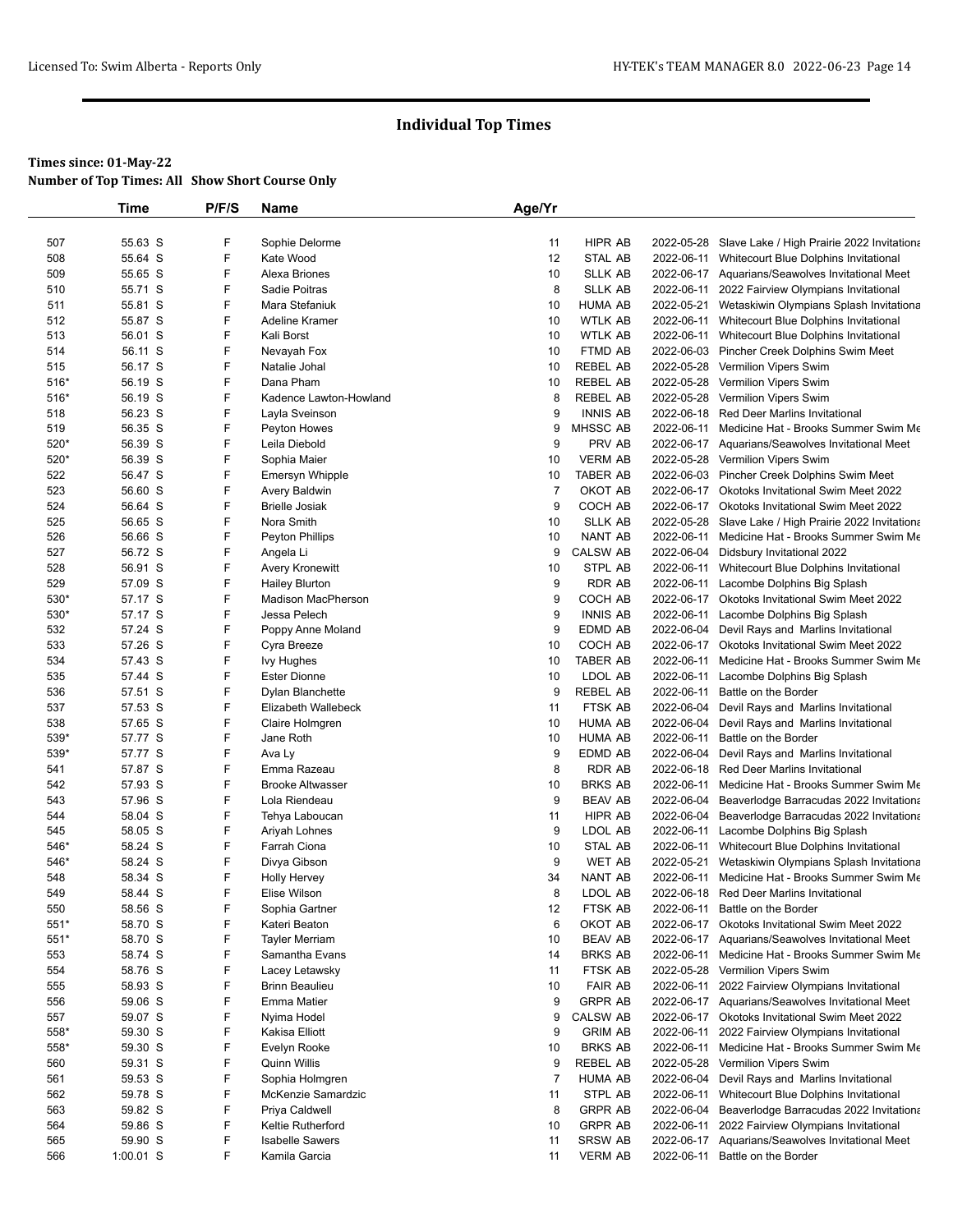|        | Time        | P/F/S | Name                     | Age/Yr         |                 |            |                                                       |
|--------|-------------|-------|--------------------------|----------------|-----------------|------------|-------------------------------------------------------|
|        |             |       |                          |                |                 |            |                                                       |
| 567    | 1:00.04 S   | F     | Kayla Lee                | 9              | <b>WTCT AB</b>  |            | 2022-06-11 Whitecourt Blue Dolphins Invitational      |
| 568    | $1:00.10$ S | F     | Carys Graham             | 10             | <b>HIPR AB</b>  |            | 2022-05-28 Slave Lake / High Prairie 2022 Invitationa |
| 569    | 1:00.51 S   | F     | Emily Shumka             | 10             | COCH AB         |            | 2022-06-04 Didsbury Invitational 2022                 |
| 570    | 1:00.55 S   | F     | Avery Possberg           | 9              | FTSK AB         |            | 2022-05-28 Vermilion Vipers Swim                      |
| $571*$ | 1:00.89 S   | F     | Stella Ren               | 8              | <b>CALSW AB</b> |            | 2022-06-17 Okotoks Invitational Swim Meet 2022        |
| $571*$ | 1:00.89 S   | F     | Annalise Arbib           | 9              | OKOT AB         | 2022-06-17 | <b>Okotoks Invitational Swim Meet 2022</b>            |
| 573    | 1:00.93 S   | F     | <b>Meadow MacPherson</b> | 6              | COCH AB         |            | 2022-06-17 Okotoks Invitational Swim Meet 2022        |
| 574    | 1:01.19 S   | F     | Madi Samson              | $\overline{7}$ | SPGR AB         | 2022-06-11 | Whitecourt Blue Dolphins Invitational                 |
| 575    | 1:01.39 S   | F     | Sadie Anderton           | 10             | <b>RDR AB</b>   |            | 2022-06-18 Red Deer Marlins Invitational              |
| 576    | 1:01.53 S   | F     | Savannah McNabb          | 9              | CASS AB         | 2022-05-21 | Wetaskiwin Olympians Splash Invitationa               |
| 577*   | 1:01.90 S   | F     | Naomi Neudorf            | 10             | CPAS AB         |            | 2022-06-03 Pincher Creek Dolphins Swim Meet           |
| 577*   | 1:01.90 S   | F     | Isabella Anastasiadis    | 10             | CALT AB         | 2022-06-04 | Didsbury Invitational 2022                            |
| 579    | 1:02.00 S   | F     | Olivia Dawson            | 10             | REBEL AB        | 2022-06-11 | Battle on the Border                                  |
| 580    | 1:02.14 S   | F     | Zoe Dubrule              | 10             | SMRV AB         | 2022-06-11 | 2022 Fairview Olympians Invitational                  |
| 581    | 1:02.28 S   | F     | Mina Blackie             | 10             | <b>WTLK AB</b>  | 2022-06-11 | Whitecourt Blue Dolphins Invitational                 |
| 582    | 1:02.36 S   | F     | Gracyn Weatherill        | 9              | WET AB          | 2022-05-21 | Wetaskiwin Olympians Splash Invitationa               |
| 583    | 1:02.45 S   | F     | Norah Alobaidi           | 9              | <b>HUMA AB</b>  |            | 2022-06-04 Devil Rays and Marlins Invitational        |
| 584    | 1:02.88 S   | F     | Callie Kroschel          | 11             | <b>BRKS AB</b>  | 2022-06-11 | Medicine Hat - Brooks Summer Swim Me                  |
| 585    | 1:02.91 S   | F     | <b>Belle Young</b>       | $\overline{7}$ | <b>REBEL AB</b> | 2022-05-28 | Vermilion Vipers Swim                                 |
| 586    | $1:03.30$ S | F     | Emma Green               | 11             | <b>WTCT AB</b>  | 2022-06-11 | Whitecourt Blue Dolphins Invitational                 |
| 587    | 1:03.42 S   | F     | Julie Giesbrecht         | 9              | MHSSC AB        |            | 2022-06-03 Pincher Creek Dolphins Swim Meet           |
| 588    | 1:03.45 S   | F     | <b>Blair Kassam</b>      | 9              | <b>CALSW AB</b> |            | 2022-06-17 Okotoks Invitational Swim Meet 2022        |
| 589    | 1:03.51 S   | F     | Millie Flora             | 10             | OKOT AB         |            | 2022-06-17 Okotoks Invitational Swim Meet 2022        |
| 590    | 1:03.57 S   | F     | <b>Finlie Strong</b>     | 9              | SMRV AB         | 2022-06-11 | 2022 Fairview Olympians Invitational                  |
| 591    | $1:03.62$ S | F     | Georgette Voros          | 9              | <b>GRIM AB</b>  |            | 2022-05-28 Slave Lake / High Prairie 2022 Invitationa |
| 592    | 1:03.84 S   | F     | <b>Lindsay Messner</b>   | 10             | <b>GRIM AB</b>  |            | 2022-06-17 Aquarians/Seawolves Invitational Meet      |
| 593    | 1:03.85 S   | F     | <b>Frankee Smith</b>     | 9              | HIRV AB         |            | 2022-06-17 Okotoks Invitational Swim Meet 2022        |
| 594    | $1:03.91$ S | F     | Myra Kopp                | $\overline{7}$ | STPL AB         | 2022-06-11 | Whitecourt Blue Dolphins Invitational                 |
| 595    | 1:04.02 S   | F     | Emilia Lesko             | $\overline{7}$ | EDMD AB         | 2022-06-04 | Devil Rays and Marlins Invitational                   |
|        | $1:04.10$ S | F     | Denae Gaultier           | 12             | <b>WTCT AB</b>  | 2022-06-11 |                                                       |
| 596    |             |       |                          |                |                 |            | Whitecourt Blue Dolphins Invitational                 |
| 597    | $1:04.26$ S | F     | Kate Ly                  | $\overline{7}$ | EDMD AB         | 2022-06-04 | Devil Rays and Marlins Invitational                   |
| 598    | 1:04.30 S   | F     | Kylie Gagnon             | 9              | WTCT AB         | 2022-06-11 | Whitecourt Blue Dolphins Invitational                 |
| 599    | 1:04.72 S   | F     | Zadie Swindells          | 8              | STAL AB         | 2022-06-11 | Whitecourt Blue Dolphins Invitational                 |
| 600    | 1:04.77 S   | F     | Quinn Richardson         | 9              | <b>GRIM AB</b>  |            | 2022-06-17 Aquarians/Seawolves Invitational Meet      |
| 601    | 1:04.92 S   | F     | Myrah Slettede           | $\overline{7}$ | <b>CLARE AB</b> |            | 2022-06-03 Pincher Creek Dolphins Swim Meet           |
| 602    | 1:05.16 S   | F     | Zyanya Grande            | 8              | <b>WTCT AB</b>  |            | 2022-06-11 Whitecourt Blue Dolphins Invitational      |
| 603    | $1:05.30$ S | F     | Delta Bott               | 10             | <b>SLLK AB</b>  |            | 2022-06-17 Aquarians/Seawolves Invitational Meet      |
| 604    | 1:05.31 S   | F     | Kali Volden              | 10             | WTCT AB         | 2022-06-11 | Whitecourt Blue Dolphins Invitational                 |
| 605    | $1:05.34$ S | F     | Nola McGaughey           | 11             | CPAS AB         |            | 2022-06-03 Pincher Creek Dolphins Swim Meet           |
| 606    | 1:05.35 S   | F     | Charli Labonte           | 8              | LDOL AB         |            | 2022-06-18 Red Deer Marlins Invitational              |
| 607    | 1:05.42 S   | F     | Nova Dudas               | 8              | <b>SPGR AB</b>  | 2022-06-11 | Whitecourt Blue Dolphins Invitational                 |
| 608    | 1:05.67 S   | F     | Kaylee Komarnicki        | 11             | HILV AB         | 2022-06-04 | Beaverlodge Barracudas 2022 Invitationa               |
| 609    | 1:05.91 S   | F     | Nicola Abraham           | 9              | <b>CALSW AB</b> |            | 2022-06-04 Didsbury Invitational 2022                 |
| 610    | 1:06.34 S   | F     | <b>Bentley Botting</b>   | 11             | PROV AB         | 2022-06-11 | Battle on the Border                                  |
| 611*   | $1:06.51$ S | F     | Chloe Stang              | 11             | MHSSC AB        | 2022-06-11 | Medicine Hat - Brooks Summer Swim Me                  |
| 611*   | $1:06.51$ S | F     | <b>Ellie Sterr</b>       | 11             | <b>SRSW AB</b>  | 2022-06-11 | 2022 Fairview Olympians Invitational                  |
| 613    | $1:06.66$ S | F     | Sadie Cox                | 8              | HIPR AB         |            | 2022-06-17 Aquarians/Seawolves Invitational Meet      |
| 614    | $1:06.67$ S | F     | Amity Kramer             | 9              | <b>WTLK AB</b>  |            | 2022-06-11 Whitecourt Blue Dolphins Invitational      |
| 615    | $1:06.73$ S | F     | Evelyn Wilhelm           | 10             | FTSK AB         |            | 2022-06-04 Devil Rays and Marlins Invitational        |
| 616    | $1:07.02$ S | F     | Payton Hegedus           | 9              | WET AB          | 2022-05-21 | Wetaskiwin Olympians Splash Invitationa               |
| 617    | 1:07.08 S   | F     | Claire Boulay            | 9              | VERM AB         |            | 2022-05-28 Vermilion Vipers Swim                      |
| 618    | $1:07.22$ S | F     | Julianna Skappak         | 9              | RDR AB          |            | 2022-06-18 Red Deer Marlins Invitational              |
| 619    | x1:07.32 S  | F     | Marsha Van der Merwe     | $\overline{7}$ | MHSSC AB        | 2022-06-11 | Medicine Hat - Brooks Summer Swim Me                  |
| 620    | 1:07.37 S   | F     | Isabelle Dunn            | 5              | STPL AB         | 2022-06-11 | Whitecourt Blue Dolphins Invitational                 |
| 621    | 1:07.47 S   | F     | Harlynn Fox              | 8              | LDOL AB         |            | 2022-06-18 Red Deer Marlins Invitational              |
| 622    | 1:07.52 S   | F     | Mariana Laurence         | 11             | <b>VERM AB</b>  | 2022-06-11 | Battle on the Border                                  |
| 623    | $1:07.53$ S | F     | Julia Chavez-Arroyo      | 9              | <b>VERM AB</b>  | 2022-05-28 | Vermilion Vipers Swim                                 |
| 624    | 1:07.59 S   | F     | Jessica Skappak          | 10             | RDR AB          |            | 2022-06-18 Red Deer Marlins Invitational              |
| 625    | 1:07.63 S   | F     | Danica Skrzekowski       | 9              | <b>WTCT AB</b>  | 2022-06-11 | Whitecourt Blue Dolphins Invitational                 |
| 626    | 1:07.88 S   | F     | Lucia Neron              | 10             | REBEL AB        | 2022-06-11 | Battle on the Border                                  |
|        |             |       |                          |                |                 |            |                                                       |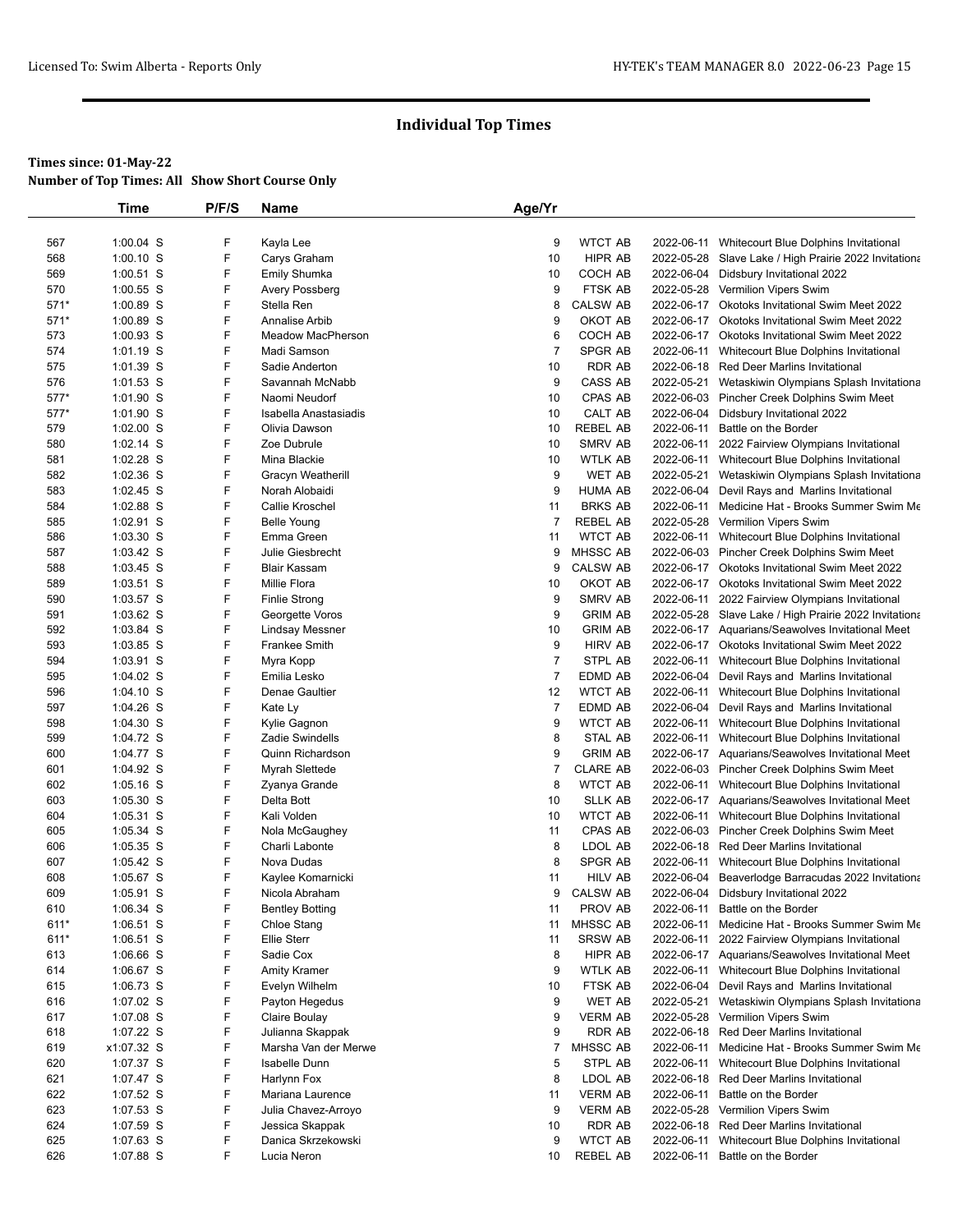|            | Time                     | P/F/S  | Name                                        | Age/Yr         |                            |                          |                                                                                        |
|------------|--------------------------|--------|---------------------------------------------|----------------|----------------------------|--------------------------|----------------------------------------------------------------------------------------|
|            |                          |        |                                             |                |                            |                          |                                                                                        |
| 627        | 1:07.99 S                | F      | Olivia Thompson                             | 11             | PNOKA AB                   | 2022-06-11               | Lacombe Dolphins Big Splash                                                            |
| 628        | 1:08.12 S                | F      | Natalie Clarke_PSPI                         | 11             | <b>BEAV AB</b>             |                          | 2022-06-17 Aquarians/Seawolves Invitational Meet                                       |
| 629        | 1:08.65 S                | F      | Allegra Dubrule                             | 8              | HIPR AB                    | 2022-06-11               | 2022 Fairview Olympians Invitational                                                   |
| 630        | 1:08.71 S                | F      | Alana Teasdale                              | 9              | <b>BEAV AB</b>             |                          | 2022-06-17 Aquarians/Seawolves Invitational Meet                                       |
| 631        | 1:09.11 S                | F      | Sarah Pawliuk                               | $\overline{7}$ | OKOT AB                    |                          | 2022-06-04 Didsbury Invitational 2022                                                  |
| 632        | 1:09.17 S                | F      | <b>Chloe Mitchell</b>                       | 10             | <b>GRIM AB</b>             |                          | 2022-06-17 Aquarians/Seawolves Invitational Meet                                       |
| 633        | 1:09.30 S                | F      | Lennon Arsenault                            | $\overline{7}$ | COCH AB                    |                          | 2022-06-17 Okotoks Invitational Swim Meet 2022                                         |
| 634        | $1:09.36$ S              | F      | <b>Grace Hnatiuk</b>                        | 8              | HUMA AB                    | 2022-06-04               | Devil Rays and Marlins Invitational                                                    |
| 635        | 1:09.37 S                | F      | Sydney Ray Blackwood                        | 10             | <b>KLLM AB</b>             |                          | 2022-06-11 Lacombe Dolphins Big Splash                                                 |
| 636        | $1:09.47$ S              | F      | Brianna Dux                                 | 10             | CASS AB                    | 2022-05-21               | Wetaskiwin Olympians Splash Invitationa                                                |
| 637        | 1:09.67 S                | F      | Charlene Caudron                            | 10             | SMRV AB                    | 2022-06-11               | 2022 Fairview Olympians Invitational                                                   |
| 638        | $1:10.23$ S              | F      | <b>Torie Pham</b>                           | $\overline{7}$ | <b>REBEL AB</b>            |                          | 2022-05-28 Vermilion Vipers Swim                                                       |
| 639        | $1:10.43$ S              | F      | <b>Winnifred Udey</b>                       | 8              | <b>GRPR AB</b>             | 2022-06-11               | 2022 Fairview Olympians Invitational                                                   |
| 640        | $1:10.51$ S              | F      | Sylvie Stang                                | 9              | MHSSC AB                   | 2022-06-11               | Medicine Hat - Brooks Summer Swim Me                                                   |
| 641        | 1:10.61 S                | F<br>F | Amani Hassen                                | 9              | OKOT AB                    |                          | 2022-06-04 Didsbury Invitational 2022                                                  |
| 642        | 1:10.65 S                | F      | <b>Audrey Haine</b>                         | 8<br>9         | WAIN AB                    |                          | 2022-06-04 Devil Rays and Marlins Invitational                                         |
| 643<br>644 | $1:11.01$ S<br>1:11.02 S | F      | Mackenzie Lemon<br>Piper Burns              | $\overline{7}$ | WET AB<br><b>VERM AB</b>   | 2022-05-21<br>2022-06-11 | Wetaskiwin Olympians Splash Invitationa<br>Battle on the Border                        |
| 645        | $1:11.58$ S              | F      | <b>Emily Thorsen</b>                        | 9              | <b>INNIS AB</b>            | 2022-06-11               | Lacombe Dolphins Big Splash                                                            |
| 646        | $1:11.75$ S              | F      | Eyla Khuu                                   | 8              | CALT AB                    |                          | 2022-06-17 Okotoks Invitational Swim Meet 2022                                         |
| 647        | 1:11.77 S                | F      | <b>Brityn Sznerch</b>                       | 9              | LETH AB                    | 2022-06-11               | Medicine Hat - Brooks Summer Swim Me                                                   |
| 648        | $1:11.86$ S              | F      | Janna Jaber                                 | 8              | OKOT AB                    |                          | 2022-06-17 Okotoks Invitational Swim Meet 2022                                         |
| 649        | 1:11.99 S                | F      | Peyton McKenzie                             | 9              | <b>CLARE AB</b>            | 2022-06-11               | Medicine Hat - Brooks Summer Swim Me                                                   |
| 650        | 1:12.24 S                | F      | <b>Brielle Malimas</b>                      | 11             | <b>REBEL AB</b>            | 2022-06-11               | Battle on the Border                                                                   |
| 651        | 1:12.26 S                | F      | Anica Liu                                   | $\overline{7}$ | EDMD AB                    |                          | 2022-06-04 Devil Rays and Marlins Invitational                                         |
| 652        | 1:12.59 S                | F      | Saylee Mori                                 | $\overline{7}$ | MHSSC AB                   |                          | 2022-06-03 Pincher Creek Dolphins Swim Meet                                            |
| 653        | $1:12.74$ S              | F      | Jayleen Havanka                             | 11             | LDOL AB                    | 2022-06-11               | Lacombe Dolphins Big Splash                                                            |
| 654        | $1:12.87$ S              | F      | Madelyn Gauthier                            | 8              | VVW AB                     |                          | 2022-06-17 Aquarians/Seawolves Invitational Meet                                       |
| 655        | 1:13.01 S                | F      | <b>Miller Hipkins</b>                       | 8              | <b>BEAV AB</b>             |                          | 2022-06-04 Beaverlodge Barracudas 2022 Invitationa                                     |
| 656*       | $1:13.23$ S              | F      | <b>Claire Wilson</b>                        | 6              | CALT AB                    |                          | 2022-06-17 Okotoks Invitational Swim Meet 2022                                         |
| 656*       | $1:13.23$ S              | F      | <b>Madison Hider</b>                        | 8              | <b>INNIS AB</b>            | 2022-06-11               | Lacombe Dolphins Big Splash                                                            |
| 658        | 1:13.27 S                | F      | Lea Rubey                                   | 17             | <b>CLARE AB</b>            | 2022-06-11               | Medicine Hat - Brooks Summer Swim Me                                                   |
| 659        | $1:13.48$ S              | F      | Amrie Camps                                 | 11             | <b>WTCT AB</b>             | 2022-06-11               | Whitecourt Blue Dolphins Invitational                                                  |
| 660        | 1:13.60 S                | F      | <b>Isabelle Roy</b>                         | $\overline{7}$ | <b>FAIR AB</b>             | 2022-06-11               | 2022 Fairview Olympians Invitational                                                   |
| 661        | 1:13.73 S                | F      | Paisley Kyle                                | 9              | <b>BEAV AB</b>             |                          | 2022-06-17 Aquarians/Seawolves Invitational Meet                                       |
| 662        | $1:13.86$ S              | F      | Ella Shumka                                 | 9              | COCH AB                    |                          | 2022-06-04 Didsbury Invitational 2022                                                  |
| 663        | 1:14.19 S                | F      | <b>Brookelyn Armsworthy</b>                 | 9              | OKOT AB                    |                          | 2022-06-17 Okotoks Invitational Swim Meet 2022                                         |
| 664        | $1:14.80$ S              | F      | Maci Senyk                                  | 9              | VVW AB                     |                          | 2022-06-17 Aquarians/Seawolves Invitational Meet                                       |
| 665        | $1:15.03$ S              | F      | <b>Falon Gauchier</b>                       | 8              | <b>SLLK AB</b>             | 2022-06-11               | 2022 Fairview Olympians Invitational                                                   |
| 666        | $1:15.11$ S              | F      | Avery Lester                                | 9              | <b>BRKS AB</b>             |                          | 2022-06-03 Pincher Creek Dolphins Swim Meet                                            |
| 667        | 1:15.46 S                | F      | <b>Skylar Menzies</b>                       | 8              | OKOT AB                    |                          | 2022-06-17 Okotoks Invitational Swim Meet 2022                                         |
| 668        | $1:15.48$ S              | F<br>F | Norah Peake                                 | 7<br>8         | LETH AB                    | 2022-06-11               | Medicine Hat - Brooks Summer Swim Me                                                   |
| 669        | 1:15.54 S<br>1:15.71 S   | F      | <b>Charlotte Ausmus</b>                     |                | TABER AB                   |                          | 2022-06-11 Medicine Hat - Brooks Summer Swim Me                                        |
| 670<br>671 | $1:15.75$ S              | F      | Carmel McAllister<br><b>Brittanae Jones</b> | 10<br>8        | SHRPK AB<br><b>FAIR AB</b> | 2022-06-11               | 2022-06-04 Devil Rays and Marlins Invitational<br>2022 Fairview Olympians Invitational |
| 672        | 1:15.83 S                | F      | Daniella Isemede                            | $\overline{7}$ | <b>REBEL AB</b>            | 2022-06-11               | Battle on the Border                                                                   |
| 673        | $1:16.08$ S              | F      | Faye Gauchier                               | 8              | <b>SLLK AB</b>             | 2022-06-11               | 2022 Fairview Olympians Invitational                                                   |
| 674        | $1:16.12$ S              | F      | Avery Bergeron                              | $\overline{7}$ | <b>WTCT AB</b>             | 2022-06-11               | Whitecourt Blue Dolphins Invitational                                                  |
| 675        | $1:16.14$ S              | F      | Kelly Garcia                                | 9              | <b>VERM AB</b>             | 2022-06-11               | Battle on the Border                                                                   |
| 676        | 1:16.37 S                | F      | Sadie Woolston                              | $\overline{7}$ | <b>SLLK AB</b>             |                          | 2022-06-17 Aquarians/Seawolves Invitational Meet                                       |
| 677        | $1:16.46$ S              | F      | Myer Mazurek                                | 8              | <b>SRSW AB</b>             |                          | 2022-06-17 Aquarians/Seawolves Invitational Meet                                       |
| 678        | 1:16.77 $S$              | F      | Isabelle Vany                               | $\overline{7}$ | <b>REBEL AB</b>            | 2022-06-11               | Battle on the Border                                                                   |
| 679        | 1:16.82 S                | F      | Delayne Benjamin                            | 6              | OKOT AB                    |                          | 2022-06-17 Okotoks Invitational Swim Meet 2022                                         |
| 680        | 1:17.39 S                | F      | Katherine Wallebeck                         | 9              | FTSK AB                    |                          | 2022-06-04 Devil Rays and Marlins Invitational                                         |
| 681        | 1:17.80 S                | F      | Olivia Shaw                                 | 11             | FTSK AB                    |                          | 2022-06-04 Devil Rays and Marlins Invitational                                         |
| 682        | $1:18.06$ S              | F      | Georgia Baldwin                             | 6              | OKOT AB                    |                          | 2022-06-17 Okotoks Invitational Swim Meet 2022                                         |
| 683        | $1:18.09$ S              | F      | Melody Maisonneuve                          | 9              | SMRV AB                    |                          | 2022-06-11 2022 Fairview Olympians Invitational                                        |
| 684        | $1:18.27$ S              | F      | Chloe Perrin                                | $\overline{7}$ | BEAV AB                    |                          | 2022-06-17 Aquarians/Seawolves Invitational Meet                                       |
| 685        | $1:18.51$ S              | F      | Ellie Soper                                 | 9              | HIRV AB                    | 2022-06-17               | <b>Okotoks Invitational Swim Meet 2022</b>                                             |
| 686        | 1:18.88 S                | F      | Ayla Johansen                               |                | 7 MHSSC AB                 |                          | 2022-06-11 Medicine Hat - Brooks Summer Swim Me                                        |
|            |                          |        |                                             |                |                            |                          |                                                                                        |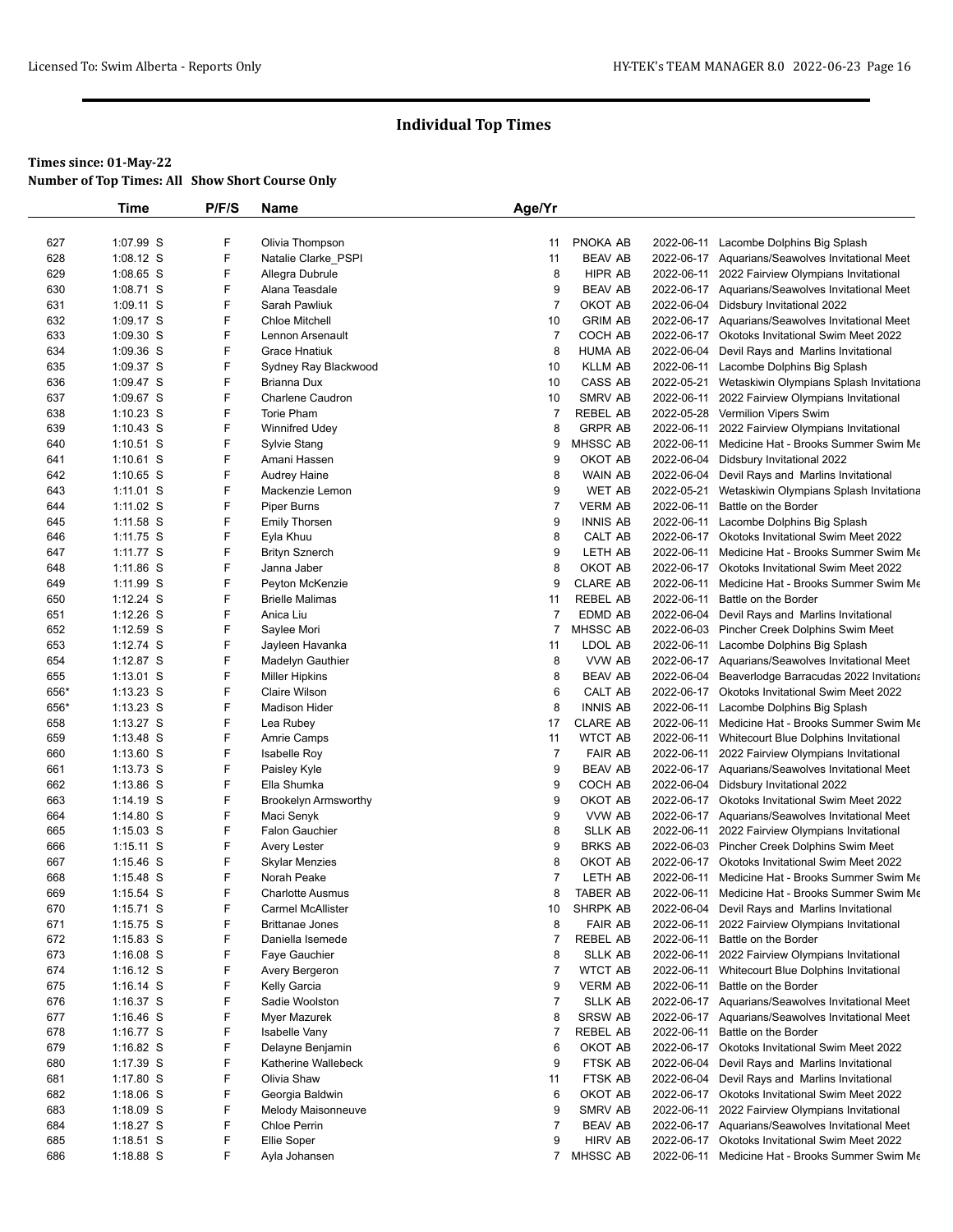|            | Time                     | P/F/S  | Name                                  | Age/Yr                           |                            |                          |                                                                                          |
|------------|--------------------------|--------|---------------------------------------|----------------------------------|----------------------------|--------------------------|------------------------------------------------------------------------------------------|
|            |                          |        |                                       |                                  |                            |                          |                                                                                          |
| 687        | 1:18.98 S                | F      | Autumn Gray                           | 10                               | <b>FAIR AB</b>             | 2022-06-11               | 2022 Fairview Olympians Invitational                                                     |
| 688        | 1:19.08 S                | F      | Seneca Paradis                        | 6                                | <b>BEAV AB</b>             |                          | 2022-06-17 Aquarians/Seawolves Invitational Meet                                         |
| 689        | 1:19.95 S                | F      | Evie Nguyen                           | $\overline{7}$                   | CALT AB                    |                          | 2022-06-17 Okotoks Invitational Swim Meet 2022                                           |
| 690        | 1:19.96 S                | F      | Skori Sauve                           | 6                                | HUMA AB                    |                          | 2022-05-28 Vermilion Vipers Swim                                                         |
| 691        | $1:20.08$ S              | F      | Chelsea Clarke                        | 8                                | <b>BEAV AB</b>             |                          | 2022-06-17 Aquarians/Seawolves Invitational Meet                                         |
| 692        | 1:20.75 S                | F      | <b>Keltie Clark</b>                   | $\overline{7}$                   | <b>BEAV AB</b>             |                          | 2022-06-11 2022 Fairview Olympians Invitational                                          |
| 693        | 1:20.89 S                | F      | Prezlie Acker                         | 11                               | <b>WTCT AB</b>             |                          | 2022-06-11 Whitecourt Blue Dolphins Invitational                                         |
| 694        | 1:20.95 S                | F      | <b>Allison Green</b>                  | 10                               | WTCT AB                    |                          | 2022-06-11 Whitecourt Blue Dolphins Invitational                                         |
| 695        | 1:21.06 S                | F<br>F | Saijel Ulmer                          | 9                                | COCH AB                    |                          | 2022-06-17 Okotoks Invitational Swim Meet 2022                                           |
| 696        | $1:21.25$ S              | F      | Clara McLeod<br><b>Brianna Hiller</b> | 8                                | HIPR AB<br>SHRPK AB        |                          | 2022-05-28 Slave Lake / High Prairie 2022 Invitationa                                    |
| 697<br>698 | 1:21.27 S<br>1:21.96 S   | F      | Piper Pollock                         | 8<br>7                           | <b>GRPR AB</b>             | 2022-06-11               | 2022-06-04 Devil Rays and Marlins Invitational<br>2022 Fairview Olympians Invitational   |
| 699        | 1:22.50 S                | F      | Kayanna Havanka                       | 11                               | LDOL AB                    | 2022-06-11               | Lacombe Dolphins Big Splash                                                              |
| 700        | 1:22.54 S                | F      | Gwen Disney-Young                     | 11                               | <b>WTCT AB</b>             |                          | 2022-06-11 Whitecourt Blue Dolphins Invitational                                         |
| 701        | 1:22.99 S                | F      | Letti Sharkey                         | 9                                | <b>GRPR AB</b>             |                          | 2022-06-17 Aquarians/Seawolves Invitational Meet                                         |
| 702        | $1:23.16$ S              | F      | Alayna Giesbrecht                     | 7                                | MHSSC AB                   |                          | 2022-06-03 Pincher Creek Dolphins Swim Meet                                              |
| 703        | 1:23.27 S                | F      | <b>Isabelle McWilliams</b>            | 7                                | MHSSC AB                   |                          | 2022-06-03 Pincher Creek Dolphins Swim Meet                                              |
| 704        | $1:23.33$ S              | F      | Omosede Ogbeide                       | 7                                | <b>WET AB</b>              |                          | 2022-06-04 Devil Rays and Marlins Invitational                                           |
| 705        | 1:23.48 S                | F      | Anna Bodet                            | 6                                | STAL AB                    |                          | 2022-06-11 Whitecourt Blue Dolphins Invitational                                         |
| 706        | 1:23.58 S                | F      | Malaya Habte                          | 9                                | <b>VERM AB</b>             |                          | 2022-05-28 Vermilion Vipers Swim                                                         |
| 707        | 1:25.22 S                | F      | Alexia Thomsen                        | 9                                | <b>WTCT AB</b>             | 2022-06-11               | Whitecourt Blue Dolphins Invitational                                                    |
| 708        | 1:25.26 S                | F      | Kaitlyn McConnell                     | $\overline{7}$                   | EDMD AB                    |                          | 2022-06-04 Devil Rays and Marlins Invitational                                           |
| 709        | 1:25.64 S                | F      | Madalyn Little                        | $\overline{7}$                   | LDOL AB                    | 2022-06-11               | Lacombe Dolphins Big Splash                                                              |
| 710        | 1:25.66 S                | F      | Katie Kroschel                        | 9                                | <b>BRKS AB</b>             |                          | 2022-06-11 Medicine Hat - Brooks Summer Swim Me                                          |
| 711        | 1:25.94 S                | F      | <b>Jillian Lees</b>                   | 9                                | <b>GRPR AB</b>             |                          | 2022-06-17 Aquarians/Seawolves Invitational Meet                                         |
| 712        | 1:26.32 S                | F      | Olivia Beauchesne                     | 12                               | <b>WTCT AB</b>             |                          | 2022-06-11 Whitecourt Blue Dolphins Invitational                                         |
| 713        | 1:27.07 S                | F      | Tha-landa Mtshabe                     | 10                               | OKOT AB                    |                          | 2022-06-17 Okotoks Invitational Swim Meet 2022                                           |
| 714        | 1:27.11 S                | F      | Anwyn Hauger                          | 8                                | <b>BEAV AB</b>             |                          | 2022-06-17 Aquarians/Seawolves Invitational Meet                                         |
| 715        | 1:27.38 S                | F      | Livia Hoyda                           | $\overline{7}$                   | <b>WTCT AB</b>             | 2022-06-11               | Whitecourt Blue Dolphins Invitational                                                    |
| 716        | 1:27.58 S                | F      | Addison Lavigne                       | 8                                | PROV AB                    | 2022-06-11               | Battle on the Border                                                                     |
| 717<br>718 | $1:28.40$ S<br>1:28.57 S | F<br>F | Juliet Smith                          | $\overline{7}$<br>8              | <b>SLLK AB</b><br>TABER AB | 2022-06-11               | 2022-06-17 Aquarians/Seawolves Invitational Meet<br>Medicine Hat - Brooks Summer Swim Me |
| 719        | 1:28.72 S                | F      | Eisley Whipple<br>Gracie Sinclair     | 8                                | <b>BRKS AB</b>             |                          | 2022-06-03 Pincher Creek Dolphins Swim Meet                                              |
| 720        | 1:28.89 S                | F      | Lily Eddy                             | $\overline{7}$                   | OKOT AB                    |                          | 2022-06-17 Okotoks Invitational Swim Meet 2022                                           |
| 721        | 1:29.99 S                | F      | <b>Felicity Kleiboer</b>              | 8                                | <b>BRKS AB</b>             | 2022-06-11               | Medicine Hat - Brooks Summer Swim Me                                                     |
| 722        | 1:30.59 S                | F      | Lena E Spofford                       | $\overline{7}$                   | <b>GRPR AB</b>             |                          | 2022-06-17 Aquarians/Seawolves Invitational Meet                                         |
| 723        | 1:30.64 S                | F      | Zoey Smith                            | 8                                | WTCT AB                    |                          | 2022-06-11 Whitecourt Blue Dolphins Invitational                                         |
| 724        | $1:30.69$ S              | F      | Sawyer Kyle                           | $\overline{7}$                   | BEAV AB                    |                          | 2022-06-17 Aquarians/Seawolves Invitational Meet                                         |
| 725        | 1:30.78 S                | F      | Willow Johnson                        | 9                                | HIRV AB                    |                          | 2022-06-17 Okotoks Invitational Swim Meet 2022                                           |
| 726        | $1:31.05$ S              | F      | Campbell Jakeman                      | 8                                | RDR AB                     |                          | 2022-06-18 Red Deer Marlins Invitational                                                 |
| 727        | 1:31.10 S                | F      | Harper Udey                           | 6                                | <b>GRPR AB</b>             | 2022-06-11               | 2022 Fairview Olympians Invitational                                                     |
| 728        | 1:31.98 S                | F      | Eva Mensaghi                          | 10                               | PCK AB                     |                          | 2022-06-03 Pincher Creek Dolphins Swim Meet                                              |
| 729        | 1:32.98 S                | F      | <b>Rylee Richards</b>                 | 9                                | <b>VERM AB</b>             |                          | 2022-05-28 Vermilion Vipers Swim                                                         |
| 730        | 1:33.50 S                | F      | Alina Y Venhola                       | 7                                | <b>GRPR AB</b>             |                          | 2022-06-17 Aquarians/Seawolves Invitational Meet                                         |
| 731        | 1:33.56 S                | F      | Charlie Lindskog                      | 7                                | <b>REBEL AB</b>            | 2022-06-11               | Battle on the Border                                                                     |
| 732        | 1:34.84 S                | F      | Julia Chatterton                      | 9                                | <b>CLARE AB</b>            |                          | 2022-06-03 Pincher Creek Dolphins Swim Meet                                              |
| 733        | 1:34.88 S                | F      | Harper Boisvert                       | 8                                | <b>SLLK AB</b>             |                          | 2022-05-28 Slave Lake / High Prairie 2022 Invitationa                                    |
| 734        | 1:35.78 S                | F      | Adley Hauger                          | 6                                | <b>BEAV AB</b>             |                          | 2022-06-17 Aquarians/Seawolves Invitational Meet                                         |
| 735        | $1:36.29$ S              | F      | Faye Fitt                             | 9                                | <b>GRIM AB</b>             | 2022-06-11               | 2022 Fairview Olympians Invitational                                                     |
| 736        | 1:36.38 S                | F<br>F | Lennon Mackenzie                      | $\overline{7}$                   | <b>BEAV AB</b>             |                          | 2022-06-17 Aquarians/Seawolves Invitational Meet                                         |
| 737<br>738 | $1:36.71$ S              | F      | Everly Uhrbach                        | $\overline{7}$<br>$\overline{7}$ | OKOT AB<br><b>WTCT AB</b>  |                          | 2022-06-17 Okotoks Invitational Swim Meet 2022<br>Whitecourt Blue Dolphins Invitational  |
| 739        | 1:37.36 S<br>x1:38.37 S  | F      | Sadie Aubin<br>Lucy Pattison          | 6                                | MHSSC AB                   | 2022-06-11<br>2022-06-11 | Medicine Hat - Brooks Summer Swim Me                                                     |
| 740        | $1:38.54$ S              | F      | Elle Hanson                           | 6                                | OKOT AB                    |                          | 2022-06-17 Okotoks Invitational Swim Meet 2022                                           |
| 741        | $1:39.63$ S              | F      | Brooklynn Wilson                      | 8                                | <b>WTCT AB</b>             | 2022-06-11               | Whitecourt Blue Dolphins Invitational                                                    |
| 742        | 1:41.13 S                | F      | Lynden Wentz                          | $\overline{7}$                   | LETH AB                    |                          | 2022-06-03 Pincher Creek Dolphins Swim Meet                                              |
| 743        | 1:42.66 S                | F      | Heidi Wilson                          | $\overline{7}$                   | <b>WTCT AB</b>             |                          | 2022-06-11 Whitecourt Blue Dolphins Invitational                                         |
| 744        | 1:44.27 S                | F      | Raleigha Ferguson                     | 8                                | KLLM AB                    | 2022-06-11               | Lacombe Dolphins Big Splash                                                              |
| 745        | $1:45.05$ S              | F      | Hazel Young                           | 5                                | REBEL AB                   | 2022-05-28               | Vermilion Vipers Swim                                                                    |
| 746        | 1:53.91 S                | F      | Alivia Buxcey                         | 10                               | LDOL AB                    |                          | 2022-06-11 Lacombe Dolphins Big Splash                                                   |
|            |                          |        |                                       |                                  |                            |                          |                                                                                          |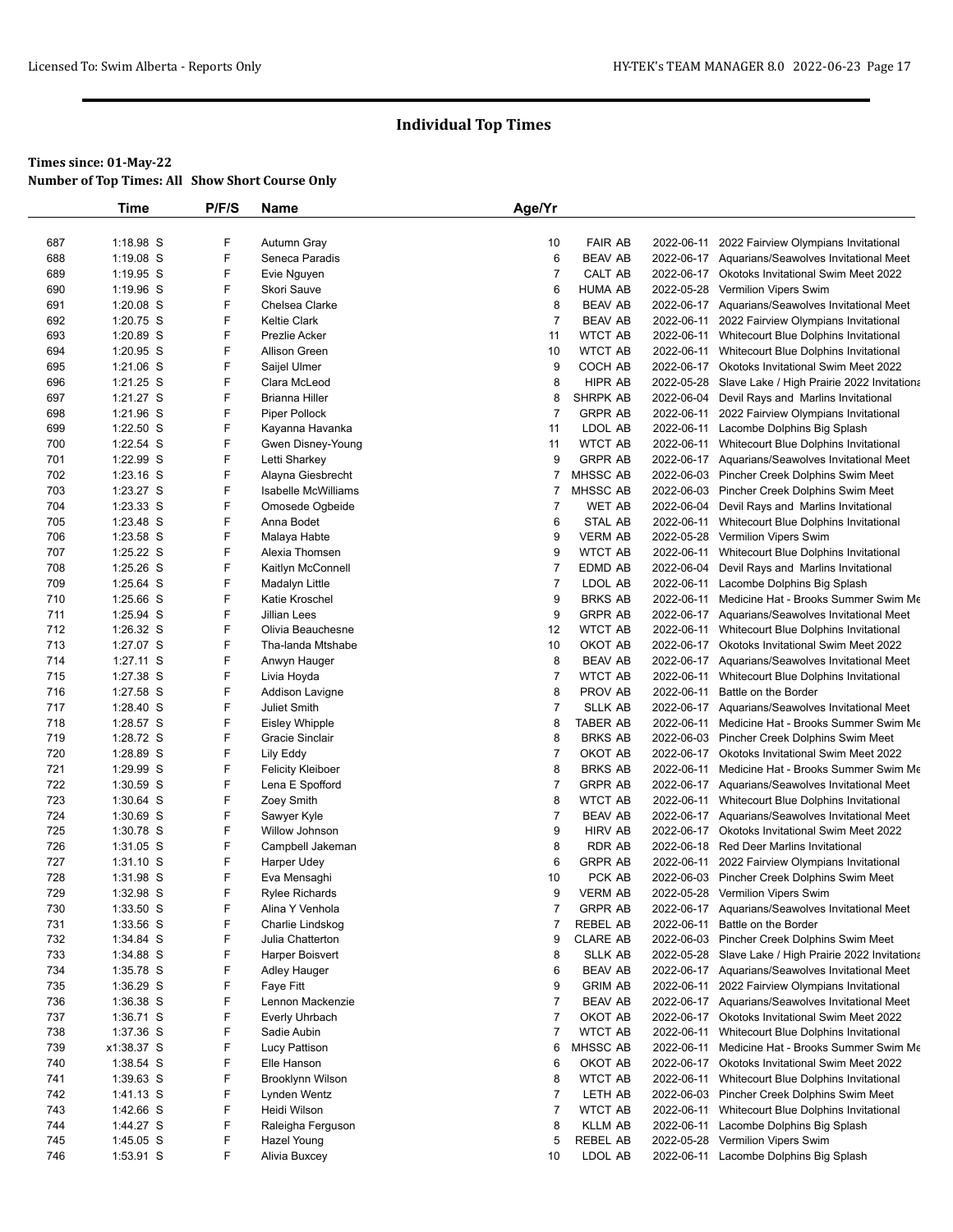## **Times since: 01-May-22**

**Number of Top Times: All Show Short Course Only**

|                | Time        | P/F/S  | Name                           | Age/Yr |                 |            |                                                    |
|----------------|-------------|--------|--------------------------------|--------|-----------------|------------|----------------------------------------------------|
| 747            | 2:04.09 S   | F      | Lexi Davis                     | 6      | REBEL AB        |            | 2022-06-11 Battle on the Border                    |
| 748            | 2:10.42 S   | F      | Nicole Clark                   | 7      | <b>GRPR AB</b>  |            | 2022-06-17 Aquarians/Seawolves Invitational Meet   |
| 749            | 2:21.40 S   | F      | <b>Collins Knibbs-Pike</b>     | 7      | <b>REBEL AB</b> |            | 2022-06-11 Battle on the Border                    |
| 750            | 2:23.24 S   | F      | <b>Staylee Sather</b>          | 8      | <b>BEAV AB</b>  |            | 2022-06-17 Aquarians/Seawolves Invitational Meet   |
| Female         | 100 Free    |        |                                |        |                 |            |                                                    |
| $\mathbf{1}$   | 1:03.55 S   | F      | Kyla Nelson                    | 19     | <b>EDMN AB</b>  |            | 2022-06-11 Whitecourt Blue Dolphins Invitational   |
| $\overline{2}$ | 1:05.46 S   | F      | Kendra Justice                 | 16     | <b>HUMA AB</b>  |            | 2022-06-04 Devil Rays and Marlins Invitational     |
| $\mathbf{3}$   | 1:06.95 S   | F      | Lucy Hassett                   | 15     | CALT AB         |            | 2022-06-17 Okotoks Invitational Swim Meet 2022     |
| 4              | 1:07.24 S   | F      | Paxtyn Riehs                   | 16     | CALT AB         |            | 2022-06-17 Okotoks Invitational Swim Meet 2022     |
| 5              | $1:08.08$ S | F      | Sydney Stevenson               | 16     | <b>REBEL AB</b> | 2022-06-11 | Battle on the Border                               |
| 6              | $1:08.25$ S | F      | Julianna Ferro                 | 12     | SHRPK AB        | 2022-05-21 | Wetaskiwin Olympians Splash Invitationa            |
| $\overline{7}$ | 1:08.60 S   | F      | Jaiva Bajema                   | 16     | <b>REBEL AB</b> | 2022-06-11 | Battle on the Border                               |
| 8              | 1:09.16 S   | F      | Cassidy Coolen                 | 18     | LETH AB         |            | 2022-06-03 Pincher Creek Dolphins Swim Meet        |
| 9              | $1:10.01$ S | F      | Erin Hoveland                  | 17     | <b>GRPR AB</b>  |            | 2022-06-17 Aquarians/Seawolves Invitational Meet   |
| 10             | 1:10.37 S   | F      | Catherine Swedlo               | 17     | COCH AB         |            | 2022-06-17 Okotoks Invitational Swim Meet 2022     |
| 11             | $1:10.40$ S | F      | Arianna Flory                  | 16     | CALT AB         |            | 2022-06-17 Okotoks Invitational Swim Meet 2022     |
| 12             | $1:10.81$ S | F      | Elizabeth Moore                | 18     | EDMN AB         |            | 2022-06-11 Whitecourt Blue Dolphins Invitational   |
| 13             | $1:11.18$ S | F      | Arianna Lisch                  | 12     | REBEL AB        | 2022-06-04 | Devil Rays and Marlins Invitational                |
| 14             | 1:11.32 S   | F      | Krista Fu                      | 14     | <b>CALSW AB</b> | 2022-06-04 | Didsbury Invitational 2022                         |
| 15             | 1:11.57 S   | F      | Haley Puhalski                 | 15     | CALT AB         |            | 2022-06-04 Didsbury Invitational 2022              |
| 16             | $1:12.09$ S | F      | Ella Williams                  | 14     | <b>INNIS AB</b> |            | 2022-06-18 Red Deer Marlins Invitational           |
| 17             | $1:12.10$ S | F      | Danica Fisher                  | 14     | COCH AB         |            | 2022-06-17 Okotoks Invitational Swim Meet 2022     |
| 18             | $1:12.36$ S | F      | <b>Elliott Pilsner-Roberts</b> | 13     | LETH AB         |            | 2022-06-11 Medicine Hat - Brooks Summer Swim Me    |
| 19             | $1:12.42$ S | F      | <b>Brynn Lancaster</b>         | 14     | <b>GRPR AB</b>  |            | 2022-06-17 Aquarians/Seawolves Invitational Meet   |
| 20             | 1:12.78 S   | F      | Abbie Zheng                    | 12     | <b>HUMA AB</b>  |            | 2022-05-21 Wetaskiwin Olympians Splash Invitationa |
| 21             | $1:13.07$ S | F      | <b>Emily Wright</b>            | 15     | <b>HANNA AB</b> |            | 2022-06-18 Red Deer Marlins Invitational           |
| 22             | $1:13.11$ S | F      | <b>Brynn Grose</b>             | 13     | PCK AB          | 2022-06-11 | Medicine Hat - Brooks Summer Swim Me               |
| 23             | 1:13.31 S   | F      | Julia Cavenagh                 | 15     | <b>HANNA AB</b> |            | 2022-06-18 Red Deer Marlins Invitational           |
| 24             | 1:13.36 S   | F      | Abigail Taitinger              | 14     | EDMD AB         |            | 2022-06-04 Devil Rays and Marlins Invitational     |
| 25             | $1:13.61$ S | F      | MacLayne Kantor                | 12     | EDMD AB         | 2022-06-04 | Devil Rays and Marlins Invitational                |
| 26             | 1:13.67 S   | F      | Jaylyn Fogtmann                | 14     | LETH AB         |            | 2022-06-11 Medicine Hat - Brooks Summer Swim Me    |
| 27             | $1:14.04$ S | F      | Grace Auger                    | 14     | <b>SLLK AB</b>  |            | 2022-06-17 Aquarians/Seawolves Invitational Meet   |
| 28             | 1:14.29 S   | F      | <b>Chantel Gillison</b>        | 13     | <b>SHRPK AB</b> |            | 2022-06-04 Devil Rays and Marlins Invitational     |
| 29             | 1:14.32 S   | F      | Sonja Stucklschwaiger          | 14     | <b>FAIR AB</b>  |            | 2022-06-17 Aquarians/Seawolves Invitational Meet   |
| 30             | 1:14.57 S   | F      | <b>Sydney Penner</b>           | 14     | EDMD AB         |            | 2022-06-04 Devil Rays and Marlins Invitational     |
| 31             | $1:14.60$ S | F      | Lunay Wepener                  | 15     | STPL AB         |            | 2022-06-11 Whitecourt Blue Dolphins Invitational   |
| 32             | $1:14.83$ S | F      | Adria Thoresen                 | 15     | <b>REBEL AB</b> | 2022-06-11 | Battle on the Border                               |
| 33             | 1:14.85 S   | F      | Abby Whitbread                 | 15     | LDOL AB         |            | 2022-06-18 Red Deer Marlins Invitational           |
| 34             | $1:15.46$ S | F      | Katelyn Kuzik                  | 12     | EDMD AB         |            | 2022-06-04 Devil Rays and Marlins Invitational     |
| 35             | $1:15.68$ S | F      | Olivia Barth                   | 15     | <b>HANNA AB</b> | 2022-06-11 | Lacombe Dolphins Big Splash                        |
| 36             | 1:15.69 S   | F      | Anika Zelinka-Miller           | 12     | <b>CALSW AB</b> | 2022-06-04 | Didsbury Invitational 2022                         |
| 37             | 1:15.84 S   | F      | <b>Rylee Bashow</b>            | 13     | COCH AB         |            | 2022-06-17 Okotoks Invitational Swim Meet 2022     |
| 38             | $1:16.06$ S | F      | <b>Brie Harris</b>             | 12     | <b>BEAV AB</b>  |            | 2022-06-11 2022 Fairview Olympians Invitational    |
| 39             | $1:16.13$ S | F      | Edua Malcolm-Teleky            | 12     | <b>CALSW AB</b> | 2022-06-04 | Didsbury Invitational 2022                         |
| 40             | $1:16.16$ S | F      | Avery Takatch                  | 17     | CALT AB         |            | 2022-06-04 Didsbury Invitational 2022              |
| 41             | $1:16.39$ S | F      | Brooklyn Kimmen                | 15     | LETH AB         |            | 2022-06-03 Pincher Creek Dolphins Swim Meet        |
| 42             | $1:16.55$ S | F      | Jillian Hale                   | 14     | <b>FAIR AB</b>  |            | 2022-06-11 2022 Fairview Olympians Invitational    |
| 43             | 1:16.64 S   | F      | Maryn Barden                   | 15     | SHRPK AB        |            | 2022-06-04 Devil Rays and Marlins Invitational     |
| 44             | 1:16.78 S   | F      | Sierra Higashi                 | 13     | CALT AB         |            | 2022-06-04 Didsbury Invitational 2022              |
| 45             | 1:16.82 S   | F      | <b>Tessa Vander Meulen</b>     | 12     | CALT AB         |            | 2022-06-17 Okotoks Invitational Swim Meet 2022     |
| 46             | $1:17.53$ S | F      | Kate Bishop                    | 13     | CALT AB         |            | 2022-06-04 Didsbury Invitational 2022              |
| 47             | 1:17.60 S   | F<br>F | <b>Adison Hewitt</b>           | 15     | PRV AB          |            | 2022-06-17 Aquarians/Seawolves Invitational Meet   |
| 48             | 1:17.81 S   | F      | Ryann Kirkness                 | 12     | <b>INNIS AB</b> |            | 2022-06-18 Red Deer Marlins Invitational           |
| 49             | 1:17.87 S   |        | <b>Ashley Dewald</b>           | 16     | WET AB          |            | 2022-05-21 Wetaskiwin Olympians Splash Invitationa |
| 50             | $1:18.10$ S | F      | Parker Laurie                  | 15     | EDMN AB         |            | 2022-06-11 Whitecourt Blue Dolphins Invitational   |
| 51             | $1:18.15$ S | F<br>F | Ruby Jamieson                  | 13     | CPAS AB         |            | 2022-06-03 Pincher Creek Dolphins Swim Meet        |
| 52             | 1:18.22 S   | F      | Emma-Leigh Dziurzynski         | 15     | REBEL AB        | 2022-06-11 | Battle on the Border                               |
| 53             | 1:18.32 S   |        | Natalie Kilkenny               | 13     | PCK AB          |            | 2022-06-11 Medicine Hat - Brooks Summer Swim Me    |
| 54             | $1:18.46$ S | F      | Alice Frantz                   | 13     | LDOL AB         | 2022-06-18 | Red Deer Marlins Invitational                      |
| 55             | 1:18.64 S   | F      | Julia Wiebe                    | 11     | NANT AB         |            | 2022-06-11 Medicine Hat - Brooks Summer Swim Me    |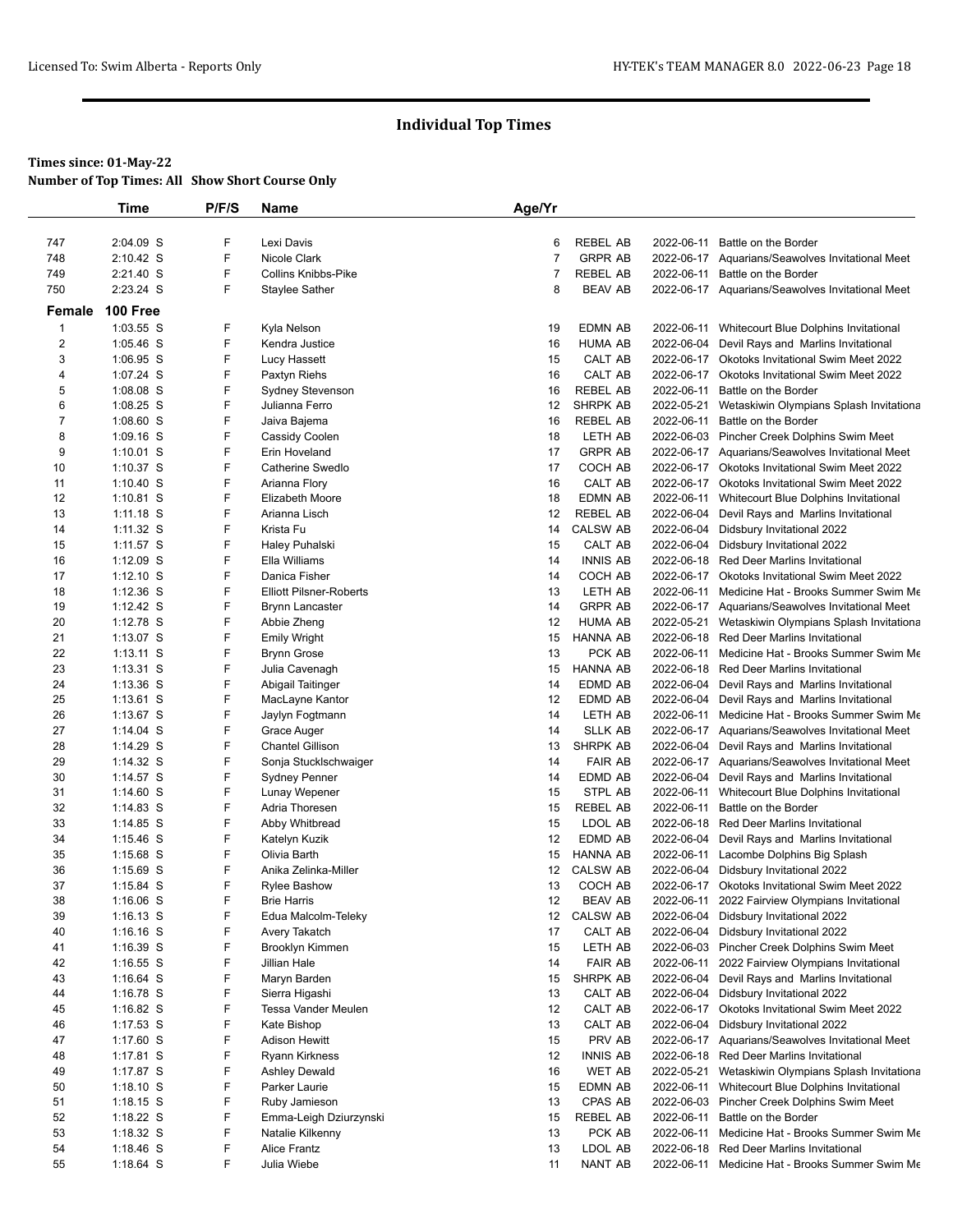|          | <b>Time</b>              | P/F/S  | Name                           | Age/Yr   |                            |            |                                                                                                   |
|----------|--------------------------|--------|--------------------------------|----------|----------------------------|------------|---------------------------------------------------------------------------------------------------|
|          |                          |        |                                |          |                            |            |                                                                                                   |
| 56       | 1:19.05 S                | F      | Elle MacIntosh                 | 17       | HIPR AB                    |            | 2022-06-17 Aquarians/Seawolves Invitational Meet                                                  |
| 57       | 1:19.06 S                | F      | Vera Caldwell                  | 12       | <b>GRPR AB</b>             |            | 2022-06-17 Aquarians/Seawolves Invitational Meet                                                  |
| 58       | 1:19.39 S                | F      | <b>Hayley Willis</b>           | 14       | <b>REBEL AB</b>            |            | 2022-05-28 Vermilion Vipers Swim                                                                  |
| 59       | 1:19.57 S                | F      | Catriona Gustavison            | 12       | PCK AB                     |            | 2022-06-11 Medicine Hat - Brooks Summer Swim Me                                                   |
| 60       | 1:19.74 S                | F      | Leah Leatherland               | 12       | STPL AB                    |            | 2022-06-11 Whitecourt Blue Dolphins Invitational                                                  |
| 61       | 1:19.78 S                | F      | <b>Emily Lancaster</b>         | 12       | <b>GRPR AB</b>             |            | 2022-06-11 2022 Fairview Olympians Invitational                                                   |
| 62       | 1:19.90 S                | F      | <b>Summer Seitz</b>            | 17       | OKOT AB                    |            | 2022-06-17 Okotoks Invitational Swim Meet 2022                                                    |
| 63       | $1:19.92$ S              | F      | Sawyer Wilson                  | 12       | SPGR AB                    |            | 2022-06-11 Whitecourt Blue Dolphins Invitational                                                  |
| 64       | 1:20.17 S                | F      | Grace Laybourne                | 12       | FTSK AB                    | 2022-05-21 | Wetaskiwin Olympians Splash Invitationa                                                           |
| 65       | $1:20.21$ S              | F      | Rebecca Wilson                 | 14       | LDOL AB                    |            | 2022-06-18 Red Deer Marlins Invitational                                                          |
| 66       | $1:20.22$ S              | F<br>F | Lauren Boyer                   | 12<br>14 | EDMD AB<br>OKOT AB         |            | 2022-06-04 Devil Rays and Marlins Invitational                                                    |
| 67<br>68 | 1:20.24 S<br>1:20.31 S   | F      | Luka EckBerg                   | 11       | <b>SLLK AB</b>             |            | 2022-06-17 Okotoks Invitational Swim Meet 2022                                                    |
| 69       | 1:20.51 S                | F      | Jorgia Green<br>Dylan Lockwood | 13       | RDR AB                     |            | 2022-05-28 Slave Lake / High Prairie 2022 Invitationa<br>2022-06-18 Red Deer Marlins Invitational |
| 70       | 1:20.62 S                | F      | Catherine Yagos                | 15       | PCK AB                     |            | 2022-06-03 Pincher Creek Dolphins Swim Meet                                                       |
| 71       | 1:20.67 S                | F      | Morgan Bruce                   | 12       | <b>TABER AB</b>            |            | 2022-06-11 Medicine Hat - Brooks Summer Swim Me                                                   |
| 72       | 1:20.72 S                | F      | Emma Baalim                    | 14       | PCK AB                     |            | 2022-06-03 Pincher Creek Dolphins Swim Meet                                                       |
| 73       | 1:20.82 S                | F      | Quinn Harris                   | 10       | <b>BEAV AB</b>             |            | 2022-06-11 2022 Fairview Olympians Invitational                                                   |
| 74       | $1:20.92$ S              | F      | <b>Kolby Orriss</b>            | 13       | <b>RDR AB</b>              |            | 2022-06-18 Red Deer Marlins Invitational                                                          |
| 75       | $1:21.00$ S              | F      | Thea Moss                      | 14       | EDMN AB                    |            | 2022-06-11 Whitecourt Blue Dolphins Invitational                                                  |
| 76       | 1:21.10 S                | F      | Hedda Rookmaker                | 11       | CASS AB                    | 2022-05-21 | Wetaskiwin Olympians Splash Invitationa                                                           |
| 77       | $1:21.37$ S              | F      | Sarah Liesemer                 | 13       | CALT AB                    |            | 2022-06-04 Didsbury Invitational 2022                                                             |
| 78*      | 1:21.40 S                | F      | Mikenna Silzer                 | 11       | <b>WET AB</b>              |            | 2022-06-04 Devil Rays and Marlins Invitational                                                    |
| 78*      | 1:21.40 S                | F      | Sage Pasman                    | 11       | <b>RDR AB</b>              |            | 2022-06-18 Red Deer Marlins Invitational                                                          |
| 80       | 1:21.48 S                | F      | Erica Wong                     | 17       | EDMN AB                    |            | 2022-06-11 Whitecourt Blue Dolphins Invitational                                                  |
| 81       | 1:21.53 S                | F      | Anna Curley                    | 11       | FTSK AB                    |            | 2022-05-21 Wetaskiwin Olympians Splash Invitationa                                                |
| 82       | $1:21.56$ S              | F      | Sienna Poulsen                 | 14       | PCK AB                     |            | 2022-06-03 Pincher Creek Dolphins Swim Meet                                                       |
| $83*$    | 1:21.70 S                | F      | Dakota Tizzard                 | 14       | PROV AB                    |            | 2022-06-11 Battle on the Border                                                                   |
| $83*$    | 1:21.70 S                | F      | Mariah Mason                   | 14       | <b>WTCT AB</b>             |            | 2022-06-11 Whitecourt Blue Dolphins Invitational                                                  |
| 85       | 1:21.77 S                | F      | Adeline Alsgard                | 11       | <b>CLARE AB</b>            |            | 2022-06-03 Pincher Creek Dolphins Swim Meet                                                       |
| 86       | 1:21.82 S                | F      | Ava Miller                     | 15       | CALT AB                    |            | 2022-06-17 Okotoks Invitational Swim Meet 2022                                                    |
| 87       | 1:21.88 S                | F      | Gemma Livesey                  | 12       | <b>HIRV AB</b>             |            | 2022-06-17 Okotoks Invitational Swim Meet 2022                                                    |
| 88       | 1:21.94 S                | F      | Emma Harington                 | 16       | CPAS AB                    |            | 2022-06-11 Medicine Hat - Brooks Summer Swim Me                                                   |
| 89       | 1:21.97 S                | F      | Sara Martin                    | 15       | <b>GRPR AB</b>             |            | 2022-05-28 Slave Lake / High Prairie 2022 Invitationa                                             |
| 90       | 1:22.03 S                | F      | Kayla Driesen                  | 12       | <b>RDR AB</b>              |            | 2022-06-11 Lacombe Dolphins Big Splash                                                            |
| 91       | 1:22.04 S                | F<br>F | Halle Hennig                   | 14       | SPGR AB                    |            | 2022-06-11 Whitecourt Blue Dolphins Invitational                                                  |
| 92<br>93 | 1:22.19 S<br>$1:22.20$ S | F      | Sara Molly<br>Malina Zawaduk   | 14<br>18 | <b>INNIS AB</b><br>EDMN AB |            | 2022-06-18 Red Deer Marlins Invitational                                                          |
| 94       | 1:22.27 S                | F      | Mackenzie Moring               | 12       | COCH AB                    |            | 2022-06-11 Whitecourt Blue Dolphins Invitational<br>2022-06-04 Didsbury Invitational 2022         |
| 95       | 1:22.31 S                | F      | Jorja Amiot                    | 15       | WTCT AB                    | 2022-06-11 | Whitecourt Blue Dolphins Invitational                                                             |
| 96       | 1:22.37 S                | F      | <b>Emily Zhou</b>              | 13       | CALT AB                    |            | 2022-06-17 Okotoks Invitational Swim Meet 2022                                                    |
| 97       | 1:22.50 S                | F      | Quinn Daschuk                  | 10       | REBEL AB                   | 2022-06-11 | Battle on the Border                                                                              |
| 98       | 1:22.61 S                | F      | Kyla Hartman                   | 15       | PRV AB                     |            | 2022-06-11 2022 Fairview Olympians Invitational                                                   |
| 99       | 1:22.70 S                | F      | Pyper Martinson                | 11       | <b>HIPR AB</b>             |            | 2022-06-17 Aquarians/Seawolves Invitational Meet                                                  |
| 100      | 1:22.74 S                | F      | Leanne McLeod                  | 13       | <b>SLLK AB</b>             |            | 2022-05-28 Slave Lake / High Prairie 2022 Invitationa                                             |
| 101      | 1:22.85 S                | F      | Cadence Smith                  | 15       | LETH AB                    |            | 2022-06-11 Medicine Hat - Brooks Summer Swim Me                                                   |
| 102      | 1:22.88 S                | F      | Kendra Hiller                  | 12       | SHRPK AB                   |            | 2022-05-21 Wetaskiwin Olympians Splash Invitationa                                                |
| 103      | 1:22.98 S                | F      | <b>Brie Hoover</b>             | 15       | <b>SLLK AB</b>             |            | 2022-05-28 Slave Lake / High Prairie 2022 Invitationa                                             |
| 104      | 1:23.02 S                | F      | Emma Lien                      | 14       | <b>INNIS AB</b>            |            | 2022-06-11 Lacombe Dolphins Big Splash                                                            |
| 105      | 1:23.05 S                | F      | Keilyn Rechlo                  | 14       | RDR AB                     |            | 2022-06-11 Lacombe Dolphins Big Splash                                                            |
| 106      | 1:23.38 S                | F      | Grace Sommerfeldt              | 10       | <b>BRKS AB</b>             |            | 2022-06-11 Medicine Hat - Brooks Summer Swim Me                                                   |
| 107      | 1:23.76 S                | F      | Jessica White                  | 17       | <b>CLARE AB</b>            | 2022-06-11 | Medicine Hat - Brooks Summer Swim Me                                                              |
| 108      | 1:23.83 S                | F      | Ashley Wilson                  | 12       | LDOL AB                    |            | 2022-06-18 Red Deer Marlins Invitational                                                          |
| 109      | 1:23.87 S                | F      | Josie Dunbar                   | 10       | <b>INNIS AB</b>            |            | 2022-06-18 Red Deer Marlins Invitational                                                          |
| 110      | 1:23.89 S                | F      | Avery Lange                    | 13       | COCH AB                    |            | 2022-06-17 Okotoks Invitational Swim Meet 2022                                                    |
| 111      | 1:23.99 S                | F      | Ava Ulmer                      | 14       | COCH AB                    |            | 2022-06-17 Okotoks Invitational Swim Meet 2022                                                    |
| 112      | 1:24.03 S                | F      | Dalyn Steinhauer               | 13       | REBEL AB                   |            | 2022-06-11 Battle on the Border                                                                   |
| 113      | 1:24.04 S                | F      | Emma Jin                       | 13       | <b>GRPR AB</b>             |            | 2022-06-17 Aquarians/Seawolves Invitational Meet                                                  |
| 114      | 1:24.09 S                | F      | <b>Tatum Ferro</b>             | 12       | SHRPK AB                   | 2022-05-21 | Wetaskiwin Olympians Splash Invitationa                                                           |
| 115      | $1:24.15$ S              | F      | Ava Lien                       | 13       | <b>INNIS AB</b>            |            | 2022-06-11 Lacombe Dolphins Big Splash                                                            |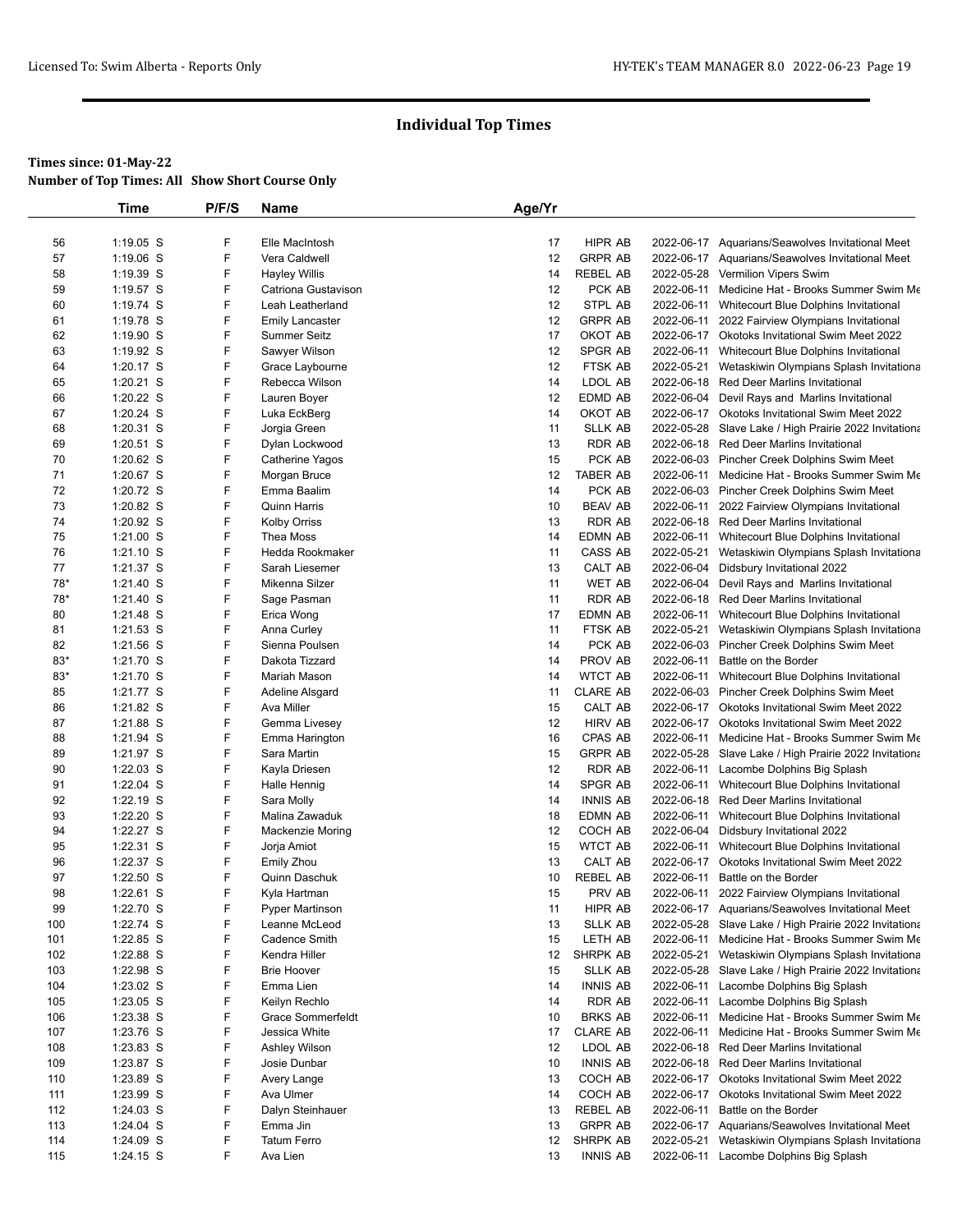|        | <b>Time</b> | P/F/S | Name                        | Age/Yr |                 |            |                                                       |
|--------|-------------|-------|-----------------------------|--------|-----------------|------------|-------------------------------------------------------|
|        |             |       |                             |        |                 |            |                                                       |
| 116    | 1:24.35 S   | F     | <b>Estelle Bernhardt</b>    | 12     | OKOT AB         | 2022-06-17 | <b>Okotoks Invitational Swim Meet 2022</b>            |
| 117    | 1:24.41 S   | F     | Gracie Klein                | 11     | EDMD AB         | 2022-06-04 | Devil Rays and Marlins Invitational                   |
| 118    | 1:24.56 S   | F     | Lauren Thibault             | 19     | <b>REBEL AB</b> | 2022-06-11 | Battle on the Border                                  |
| 119    | 1:24.59 S   | F     | Mikayla Kress               | 12     | <b>TABER AB</b> | 2022-06-11 | Medicine Hat - Brooks Summer Swim Me                  |
| 120    | 1:24.74 S   | F     | <b>Madison Cook</b>         | 15     | PROV AB         | 2022-06-11 | Battle on the Border                                  |
| 121    | 1:24.88 S   | F     | <b>Emily Short</b>          | 14     | <b>GRPR AB</b>  |            | 2022-06-11 2022 Fairview Olympians Invitational       |
| 122    | 1:25.59 S   | F     | Abigail Dale                | 15     | <b>BRKS AB</b>  |            | 2022-06-03 Pincher Creek Dolphins Swim Meet           |
| 123    | $1:26.00$ S | F     | Kasey Matalski              | 13     | DRVL AS         |            | 2022-06-11 Whitecourt Blue Dolphins Invitational      |
| 124    | 1:26.12 S   | F     | Isla Kassam                 | 13     | <b>CALSW AB</b> |            | 2022-06-04 Didsbury Invitational 2022                 |
| 125    | 1:26.30 S   | F     | Nicola Thompson             | 15     | PNOKA AB        |            | 2022-06-11 Lacombe Dolphins Big Splash                |
| 126    | $1:26.35$ S | F     | Keeley Takatch              | 10     | CALT AB         |            | 2022-06-04 Didsbury Invitational 2022                 |
| 127    | 1:26.46 S   | F     | Isabella Kell               | 14     | <b>SHRPK AB</b> | 2022-06-04 | Devil Rays and Marlins Invitational                   |
| 128    | 1:26.49 S   | F     | Arwyn Hemphill              | 14     | PCK AB          |            | 2022-06-03 Pincher Creek Dolphins Swim Meet           |
| 129    | $1:26.56$ S | F     | Myla Mae Murphy             | 12     | WET AB          | 2022-05-21 | Wetaskiwin Olympians Splash Invitationa               |
| 130    | 1:26.61 S   | F     | Sophia Beach                | 13     | CASS AB         | 2022-06-04 | Devil Rays and Marlins Invitational                   |
| 131    | 1:26.87 S   | F     | Kamryn Lakusta              | 11     | SHRPK AB        | 2022-05-21 | Wetaskiwin Olympians Splash Invitationa               |
| 132    | 1:26.93 S   | F     | Kennedy Hoyle               | 13     | LDOL AB         |            | 2022-06-18 Red Deer Marlins Invitational              |
| 133    | 1:27.12 S   | F     | Portia Seitz                | 15     | OKOT AB         |            | 2022-06-17 Okotoks Invitational Swim Meet 2022        |
| 134    | 1:27.14 S   | F     | Chloe Wu                    | 12     | <b>CALSW AB</b> |            | 2022-06-17 Okotoks Invitational Swim Meet 2022        |
| 135    | 1:27.34 S   | F     | Aubrey Viel-Hofstetter      | 14     | <b>HUMA AB</b>  | 2022-06-11 | Battle on the Border                                  |
| 136    | 1:27.41 S   | F     | Hudson Greenhalgh           | 13     | <b>RDR AB</b>   | 2022-06-11 | Lacombe Dolphins Big Splash                           |
| 137    | $1:27.45$ S | F     | <b>Brooklynn Yorke</b>      | 12     | COCH AB         |            | 2022-06-17 Okotoks Invitational Swim Meet 2022        |
| 138    | 1:27.46 S   | F     | Anabelle Snell-Farnsworth   | 12     | CALT AB         |            | 2022-06-17 Okotoks Invitational Swim Meet 2022        |
| 139    | 1:27.80 S   | F     | <b>Brittica Davis</b>       | 10     | FTSK AB         | 2022-05-21 | Wetaskiwin Olympians Splash Invitationa               |
| 140    | 1:27.82 S   | F     | Elisa Santos                | 15     | <b>WET AB</b>   |            | 2022-05-21 Wetaskiwin Olympians Splash Invitationa    |
| 141    | 1:27.85 S   | F     | Miranda Tegart              | 11     | <b>FAIR AB</b>  |            | 2022-06-17 Aquarians/Seawolves Invitational Meet      |
| 142    | 1:27.87 S   | F     | Olivia Ellefson             | 15     | LDOL AB         |            | 2022-06-18 Red Deer Marlins Invitational              |
| 143    | 1:27.93 S   | F     | Sage Verbaas                | 11     | CASS AB         |            | 2022-05-28 Vermilion Vipers Swim                      |
| 144    | $1:28.13$ S | F     | Sophie Wasylenchuk-MacTagga | 14     | FTSK AB         |            | 2022-06-04 Devil Rays and Marlins Invitational        |
| 145    | 1:28.18 S   | F     | Callie Calahasen            | 13     | HIPR AB         | 2022-06-04 | Beaverlodge Barracudas 2022 Invitationa               |
| 146    | 1:28.63 S   | F     | Madina Sharkawi             | 13     | HIPR AB         | 2022-06-04 | Beaverlodge Barracudas 2022 Invitationa               |
| 147    | 1:28.86 S   | F     | Angela Kinniburgh           | 10     | EDMD AB         |            | 2022-06-04 Devil Rays and Marlins Invitational        |
| 148    | 1:28.90 S   | F     | Keya Willier                | 13     | HIPR AB         | 2022-06-11 | 2022 Fairview Olympians Invitational                  |
| 149    | 1:28.95 S   | F     | Sophia Gilbert              | 14     | CPAS AB         |            | 2022-06-11 Medicine Hat - Brooks Summer Swim Me       |
| 150    | 1:29.18 S   | F     | Sabrina Fawcett             | 13     | NANT AB         | 2022-06-11 | Medicine Hat - Brooks Summer Swim Me                  |
| 151    | 1:29.23 S   | F     | Keira Reinhardt             | 13     | <b>DIDS AB</b>  | 2022-06-04 | Didsbury Invitational 2022                            |
| 152    | 1:29.32 S   | F     | Michelle Ramirez            | 13     | <b>INNIS AB</b> |            | 2022-06-18 Red Deer Marlins Invitational              |
| $153*$ | 1:29.94 S   | F     | Makena Takatch              | 12     | CALT AB         |            | 2022-06-17 Okotoks Invitational Swim Meet 2022        |
| $153*$ | 1:29.94 S   | F     | <b>Ashley Billings</b>      | 15     | HIPR AB         |            | 2022-06-04 Beaverlodge Barracudas 2022 Invitationa    |
| 155    | 1:30.15 S   | F     | Zoe Dean                    | 10     | STAL AB         | 2022-06-11 | Whitecourt Blue Dolphins Invitational                 |
| 156    | 1:30.28 S   | F     | <b>Tara Clark</b>           | 12     | EDMN AB         |            | 2022-06-11 Whitecourt Blue Dolphins Invitational      |
| 157    | 1:30.29 S   | F     | Oceane Simon                | 13     | SMRV AB         |            | 2022-06-11 2022 Fairview Olympians Invitational       |
| 158    | 1:30.37 S   | F     | Kara Robinson               | 13     | EDMD AB         |            | 2022-06-04 Devil Rays and Marlins Invitational        |
| 159    | 1:30.39 S   | F     | Lindsay Abraham             |        | 12 CALSW AB     |            | 2022-06-04 Didsbury Invitational 2022                 |
| 160    | 1:30.41 S   | F     | Elin Kim                    | 10     | <b>CALSW AB</b> |            | 2022-06-17 Okotoks Invitational Swim Meet 2022        |
| 161    | $1:30.42$ S | F     | Autumn Bates-Gardiner       | 15     | <b>DIDS AB</b>  |            | 2022-06-17 Okotoks Invitational Swim Meet 2022        |
| 162    | 1:30.58 S   | F     | Anya Smit                   | 14     | SMRV AB         |            | 2022-06-11 2022 Fairview Olympians Invitational       |
| 163    | 1:30.95 S   | F     | Jaedyn Dewald               | 14     | <b>WET AB</b>   |            | 2022-06-04 Devil Rays and Marlins Invitational        |
| 164    | $1:31.11$ S | F     | Molly Whitbread             | 13     | LDOL AB         |            | 2022-06-18 Red Deer Marlins Invitational              |
| 165    | 1:31.32 S   | F     | Jewelz Peterson             | 10     | FTSK AB         | 2022-06-04 | Devil Rays and Marlins Invitational                   |
| 166    | 1:31.45 S   | F     | Ariana Rotenburger          | 15     | HIPR AB         |            | 2022-05-28 Slave Lake / High Prairie 2022 Invitationa |
| 167    | 1:31.65 S   | F     | Avey Bergstrom              | 11     | CASS AB         | 2022-05-21 | Wetaskiwin Olympians Splash Invitationa               |
| 168    | 1:31.80 S   | F     | Kayleigh Ross               | 12     | <b>SLLK AB</b>  |            | 2022-06-17 Aquarians/Seawolves Invitational Meet      |
| 169    | $1:31.83$ S | F     | Jemma Hesse                 | 13     | HIPR AB         |            | 2022-06-11 2022 Fairview Olympians Invitational       |
| 170*   | 1:31.92 S   | F     | Jordann Medina              | 12     | SLLK AB         |            | 2022-06-17 Aquarians/Seawolves Invitational Meet      |
| 170*   | 1:31.92 S   | F     | Kenzie Stewart              | 11     | CPAS AB         |            | 2022-06-03 Pincher Creek Dolphins Swim Meet           |
| 172    | $1:32.05$ S | F     | <b>Brielle Maisonneuve</b>  | 12     | SMRV AB         |            | 2022-06-11 2022 Fairview Olympians Invitational       |
| 173    | $1:32.10$ S | F     | Adriana Velasquez           | 12     | <b>CALSW AB</b> |            | 2022-06-17 Okotoks Invitational Swim Meet 2022        |
| 174    | 1:32.22 S   | F     | Myah Ruel                   | 13     | STPL AB         | 2022-06-11 | Whitecourt Blue Dolphins Invitational                 |
| 175    | 1:32.26 S   | F     | Kassandra Booth             | 14     | WAIN AB         |            | 2022-06-11 Battle on the Border                       |
|        |             |       |                             |        |                 |            |                                                       |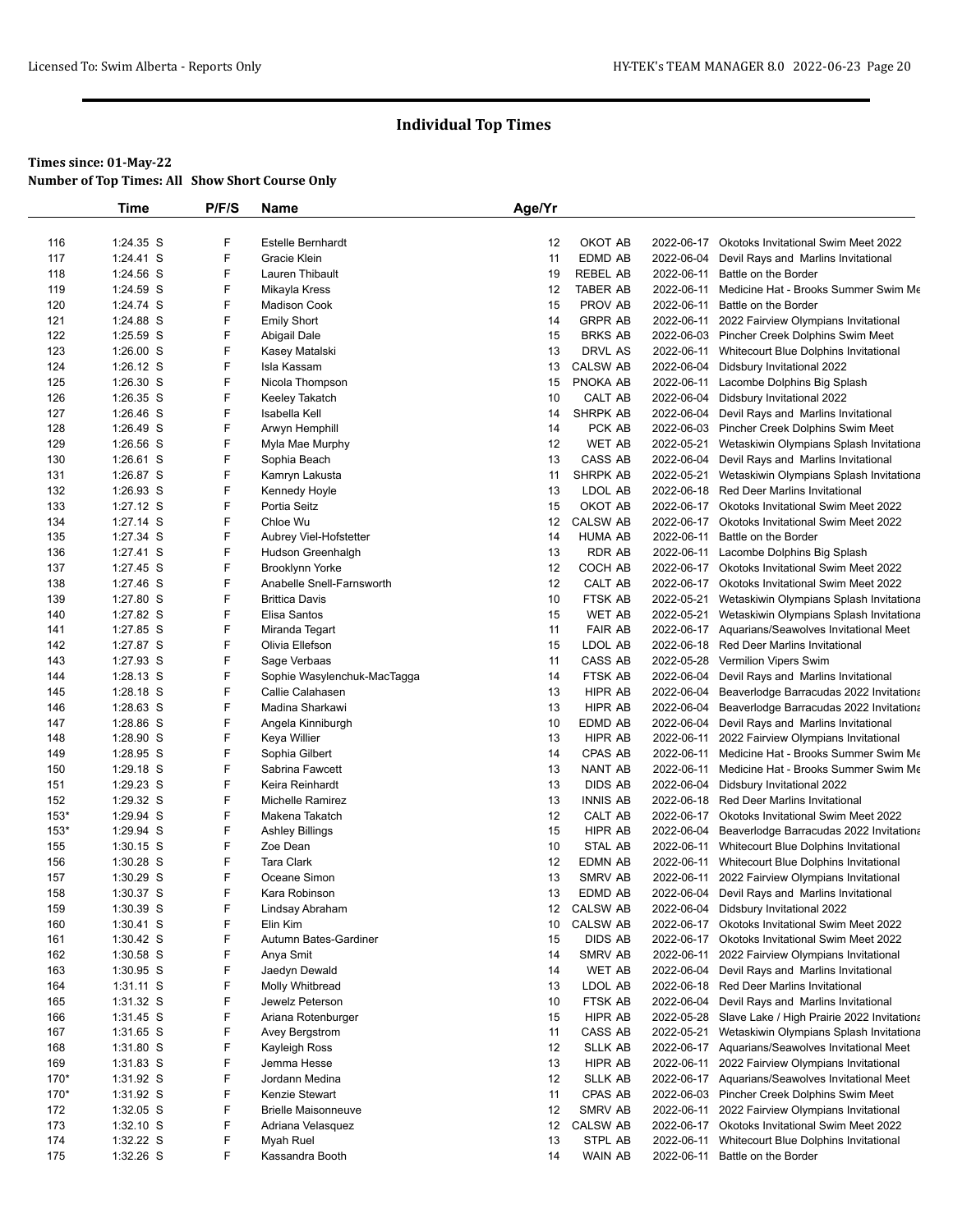|            | Time                   | P/F/S  | Name                                       | Age/Yr   |                     |            |                                                                                                          |
|------------|------------------------|--------|--------------------------------------------|----------|---------------------|------------|----------------------------------------------------------------------------------------------------------|
|            |                        |        |                                            |          |                     |            |                                                                                                          |
| 176        | 1:32.33 S              | F      | Ysabel Alvarez                             | 12       | <b>FTSK AB</b>      | 2022-05-21 | Wetaskiwin Olympians Splash Invitationa                                                                  |
| 177        | 1:32.42 S              | F      | Jorgey Maunsell                            | 12       | PCK AB              | 2022-06-11 | Medicine Hat - Brooks Summer Swim Me                                                                     |
| 178        | 1:32.47 S              | F      | Jaycee Hoffman                             | 10       | <b>CLARE AB</b>     | 2022-06-11 | Medicine Hat - Brooks Summer Swim Me                                                                     |
| 179        | 1:32.58 S              | F      | Casey Billings                             | 13       | <b>HIPR AB</b>      |            | 2022-06-17 Aquarians/Seawolves Invitational Meet                                                         |
| 180        | 1:32.71 S              | F      | <b>Tatiana Cockwill</b>                    | 9        | EDMD AB             |            | 2022-05-28 Vermilion Vipers Swim                                                                         |
| $181*$     | 1:32.72 S              | F      | <b>Annie Diesel</b>                        | 14       | <b>GRIM AB</b>      |            | 2022-06-17 Aquarians/Seawolves Invitational Meet                                                         |
| $181*$     | 1:32.72 S              | F      | <b>Lily Monette</b>                        | 14       | <b>GRPR AB</b>      | 2022-06-11 | 2022 Fairview Olympians Invitational                                                                     |
| 183        | 1:32.96 S              | F      | Claire Puchinger                           | 14       | LETH AB             | 2022-06-11 | Medicine Hat - Brooks Summer Swim Me                                                                     |
| 184        | 1:32.99 S              | F      | Amyra Purchase                             | 11       | <b>KLLM AB</b>      |            | 2022-06-11 Lacombe Dolphins Big Splash                                                                   |
| 185        | 1:33.02 S              | F      | Jerzie Green                               | 13       | <b>SLLK AB</b>      |            | 2022-06-11 2022 Fairview Olympians Invitational                                                          |
| 186        | 1:33.26 S              | F      | Hayden Robertson                           | 13       | <b>WTCT AB</b>      | 2022-06-11 | Whitecourt Blue Dolphins Invitational                                                                    |
| 187        | 1:33.28 S              | F      | Sophia Nielsen                             | 10       | EDMD AB             |            | 2022-05-28 Vermilion Vipers Swim                                                                         |
| 188        | 1:33.42 S              | F      | Angela Noullett                            | 11       | <b>BEAV AB</b>      |            | 2022-06-04 Beaverlodge Barracudas 2022 Invitationa                                                       |
| 189        | 1:33.85 S              | F      | Teryn Lewko                                | 11       | COCH AB             |            | 2022-06-17 Okotoks Invitational Swim Meet 2022                                                           |
| 190        | 1:33.95 S              | F<br>F | <b>Mackinley Smith</b>                     | 10       | COCH AB             |            | 2022-06-17 Okotoks Invitational Swim Meet 2022                                                           |
| 191        | 1:34.35 S              |        | Hannah Garnier                             | 10       | <b>WTCT AB</b>      | 2022-06-11 | Whitecourt Blue Dolphins Invitational                                                                    |
| 192<br>193 | 1:34.63 S<br>1:34.80 S | F<br>F | Kayden Buchko                              | 16<br>12 | WTLK AB<br>HIPR AB  |            | 2022-06-11 Whitecourt Blue Dolphins Invitational<br>2022-06-11 2022 Fairview Olympians Invitational      |
| 194        | $1:35.05$ S            | F      | <b>Brooklyn McIntyre</b><br>Calli Kuharski | 10       | <b>WET AB</b>       |            | 2022-05-28 Vermilion Vipers Swim                                                                         |
| 195        | $1:35.12$ S            | F      | Kiana Johnston                             | 12       | CASS AB             | 2022-05-21 | Wetaskiwin Olympians Splash Invitationa                                                                  |
| 196        | $1:35.18$ S            | F      | <b>Taylor Sisson</b>                       | 15       | <b>MHSSC AB</b>     | 2022-06-11 | Medicine Hat - Brooks Summer Swim Me                                                                     |
| 197        | 1:35.39 S              | F      | Carli Ras                                  | 12       | PRV AB              | 2022-06-11 | 2022 Fairview Olympians Invitational                                                                     |
| 198        | 1:35.40 S              | F      | <b>Brooklyn Grey</b>                       | 12       | HIPR AB             |            | 2022-06-17 Aquarians/Seawolves Invitational Meet                                                         |
| 199        | 1:35.51 S              | F      | Danika Samardzic                           | 13       | <b>STPL AB</b>      | 2022-06-11 | Whitecourt Blue Dolphins Invitational                                                                    |
| 200        | 1:35.54 S              | F      | Mikaela Silzer                             | 11       | <b>WET AB</b>       |            | 2022-06-04 Devil Rays and Marlins Invitational                                                           |
| 201        | 1:35.66 S              | F      | Yuki Maeda                                 | 13       | <b>HUMA AB</b>      |            | 2022-06-04 Devil Rays and Marlins Invitational                                                           |
| 202        | 1:35.69 S              | F      | <b>Faith Assen</b>                         | 11       | HUMA AB             | 2022-06-04 | Devil Rays and Marlins Invitational                                                                      |
| 203        | 1:35.83 S              | F      | Julia Castagna                             | 13       | WAIN AB             | 2022-06-11 | Battle on the Border                                                                                     |
| 204        | 1:35.87 S              | F      | Sarah Weimer                               | 15       | OKOT AB             |            | 2022-06-17 Okotoks Invitational Swim Meet 2022                                                           |
| 205        | 1:35.93 S              | F      | Jessie Weder                               | 18       | <b>WTLK AB</b>      | 2022-06-11 | Whitecourt Blue Dolphins Invitational                                                                    |
| 206        | 1:35.97 S              | F      | Brynn Billings                             | 11       | HIPR AB             |            | 2022-06-17 Aquarians/Seawolves Invitational Meet                                                         |
| 207        | 1:36.08 S              | F      | Eileen Zhang                               | 10       | <b>HUMA AB</b>      |            | 2022-06-04 Devil Rays and Marlins Invitational                                                           |
| 208        | 1:36.87 S              | F      | Mackenzie Speth                            | 10       | <b>WET AB</b>       |            | 2022-05-28 Vermilion Vipers Swim                                                                         |
| 209        | 1:37.04 S              | F      | Ella Langley                               | 14       | <b>WTCT AB</b>      |            | 2022-06-11 Whitecourt Blue Dolphins Invitational                                                         |
| 210        | 1:37.34 S              | F      | Abbi Coupland                              | 13       | <b>WTCT AB</b>      | 2022-06-11 | Whitecourt Blue Dolphins Invitational                                                                    |
| 211        | 1:37.38 S              | F      | <b>Taylor Mathieu</b>                      | 12       | LDOL AB             | 2022-06-11 | Lacombe Dolphins Big Splash                                                                              |
| 212        | 1:37.49 S              | F      | Annie Romanick                             | 12       | DEVON AB            |            | 2022-06-11 Whitecourt Blue Dolphins Invitational                                                         |
| 213        | 1:37.54 S              | F      | Niya Mouallem                              | 12       | HIPR AB             |            | 2022-06-11 2022 Fairview Olympians Invitational                                                          |
| 214        | 1:37.61 S              | F      | <b>Colby Pilsner-Roberts</b>               | 11       | LETH AB             |            | 2022-06-03 Pincher Creek Dolphins Swim Meet                                                              |
| 215        | 1:37.69 S              | F      | Karen Sun                                  | 12       | HUMA AB             |            | 2022-06-04 Devil Rays and Marlins Invitational                                                           |
| 216        | 1:37.87 S              | F      | Aurora Dewald                              | 11       | CASS AB             | 2022-05-21 | Wetaskiwin Olympians Splash Invitationa                                                                  |
| 217        | 1:37.91 S              | F      | Keeley Boyko                               | 13       | <b>SPGR AB</b>      |            | 2022-06-11 Whitecourt Blue Dolphins Invitational                                                         |
| 218        | 1:38.01 S              | F      | Jillian Williams                           | 21       | SLLK AB             |            | 2022-05-28 Slave Lake / High Prairie 2022 Invitationa                                                    |
| 219        | 1:38.41 S              | F      | Kaydence Littman                           | 10       | <b>BEAV AB</b>      |            | 2022-06-17 Aquarians/Seawolves Invitational Meet                                                         |
| 220        | 1:38.46 S              | F<br>F | Nina Bernhardt                             | 10       | OKOT AB             | 2022-06-11 | 2022-06-17 Okotoks Invitational Swim Meet 2022<br>Battle on the Border                                   |
| 221<br>222 | 1:38.55 S              | F      | Louise Johal                               | 13       | REBEL AB<br>OKOT AB |            | 2022-06-17 Okotoks Invitational Swim Meet 2022                                                           |
| 223        | 1:38.57 S<br>1:38.66 S | F      | Likhwezi Mtshabe                           | 15<br>13 | LDOL AB             |            | 2022-06-18 Red Deer Marlins Invitational                                                                 |
| 224        |                        | F      | Claire Boys<br>Abigail Leclerc             |          | HIPR AB             |            |                                                                                                          |
| 225        | 1:38.82 S<br>1:38.92 S | F      | Nadia Hurta                                | 13<br>11 | <b>GRPR AB</b>      |            | 2022-05-28 Slave Lake / High Prairie 2022 Invitationa<br>2022-06-11 2022 Fairview Olympians Invitational |
| 226        | 1:39.21 S              | F      | Aurora Hammond                             | 14       | RDR AB              |            | 2022-06-11 Lacombe Dolphins Big Splash                                                                   |
| 227        | 1:39.38 S              | F      | Anna Johnston                              | 15       | EDMN AB             |            | 2022-06-11 Whitecourt Blue Dolphins Invitational                                                         |
| 228        | 1:39.48 S              | F      | Claire Ferraro                             | 12       | <b>CALSW AB</b>     |            | 2022-06-17 Okotoks Invitational Swim Meet 2022                                                           |
| 229        | 1:39.74 S              | F      | Abigail Sheehy                             | 12       | <b>RDR AB</b>       |            | 2022-06-18 Red Deer Marlins Invitational                                                                 |
| 230        | 1:39.86 S              | F      | Maya Wahlen                                | 11       | SPGR AB             |            | 2022-06-11 Whitecourt Blue Dolphins Invitational                                                         |
| 231        | 1:39.92 S              | F      | Tegan Malcolm                              | 11       | <b>SLLK AB</b>      |            | 2022-06-17 Aquarians/Seawolves Invitational Meet                                                         |
| 232        | $1:39.93$ S            | F      | Fareda Mohamed                             | 13       | MHSSC AB            | 2022-06-11 | Medicine Hat - Brooks Summer Swim Me                                                                     |
| 233        | 1:40.09 S              | F      | <b>Elsie Harty</b>                         | 12       | STAL AB             |            | 2022-06-11 Whitecourt Blue Dolphins Invitational                                                         |
| 234        | $1:40.12$ S            | F      | Samantha Laarman                           | 11       | CALT AB             |            | 2022-06-17 Okotoks Invitational Swim Meet 2022                                                           |
| 235        | 1:40.34 S              | F      | Dara Olagunju                              | 13       | FTSK AB             |            | 2022-06-04 Devil Rays and Marlins Invitational                                                           |
|            |                        |        |                                            |          |                     |            |                                                                                                          |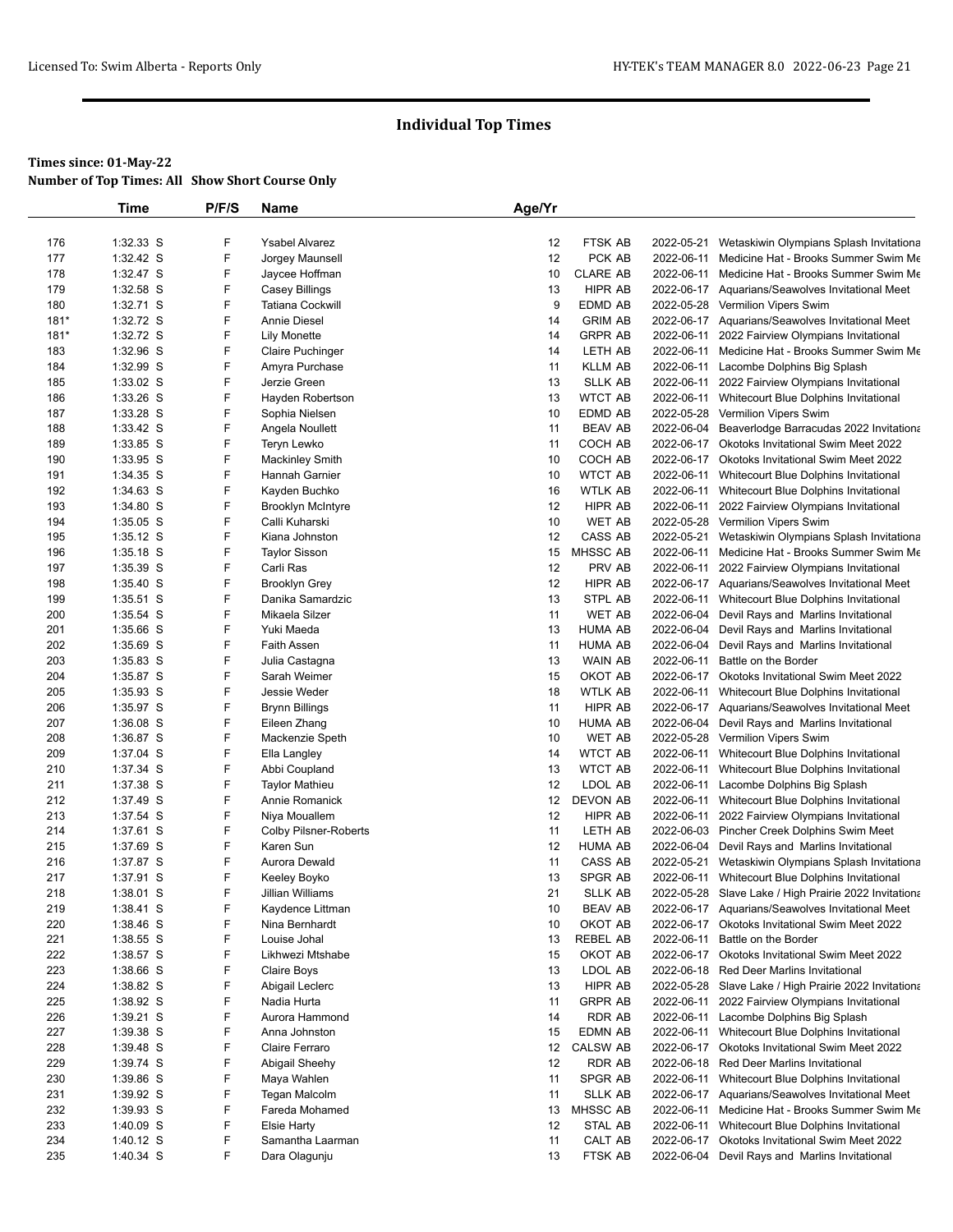## **Times since: 01-May-22**

**Number of Top Times: All Show Short Course Only**

|            | Time                   | P/F/S  | <b>Name</b>                         | Age/Yr   |                   |            |                                                                                        |
|------------|------------------------|--------|-------------------------------------|----------|-------------------|------------|----------------------------------------------------------------------------------------|
|            |                        |        |                                     |          |                   |            |                                                                                        |
| 236        | 1:40.44 S              | F      | Carleigh Patterson                  | 13       | DRVL AS           |            | 2022-06-11 Whitecourt Blue Dolphins Invitational                                       |
| 237        | 1:40.48 S              | F      | Elena Smith                         | 17       | <b>NANT AB</b>    |            | 2022-06-11 Medicine Hat - Brooks Summer Swim Me                                        |
| 238        | $1:40.60$ S            | F      | Sabrina Maennchen                   | 12       | <b>DIDS AB</b>    |            | 2022-06-17 Okotoks Invitational Swim Meet 2022                                         |
| 239        | 1:40.93 S              | F      | Emma Li                             | 10       | <b>HUMA AB</b>    | 2022-06-04 | Devil Rays and Marlins Invitational                                                    |
| 240*       | 1:40.96 S              | F      | Kirsten Skogstad                    | 15       | <b>STAL AB</b>    |            | 2022-06-11 Whitecourt Blue Dolphins Invitational                                       |
| 240*       | 1:40.96 S              | F      | Hannah Rhodenizer                   | 16       | SPGR AB           |            | 2022-06-11 Whitecourt Blue Dolphins Invitational                                       |
| 242        | 1:40.97 S              | F      | Eden Archibald                      | 13       | CASS AB           | 2022-05-21 | Wetaskiwin Olympians Splash Invitationa                                                |
| 243        | 1:41.25 S              | F      | Luoying Shi                         | 10       | <b>CALSW AB</b>   |            | 2022-06-17 Okotoks Invitational Swim Meet 2022                                         |
| 244        | 1:41.55 S              | F      | Olivia Nemecek                      | 11       | OKOT AB           |            | 2022-06-17 Okotoks Invitational Swim Meet 2022                                         |
| 245        | 1:41.96 S              | F<br>F | Autumn Clark                        | 11       | CPAS AB<br>PCK AB |            | 2022-06-11 Medicine Hat - Brooks Summer Swim Me                                        |
| 246        | 1:42.30 S<br>1:42.31 S | F      | <b>Gray Bennett</b><br>Lacy Thomsen | 13<br>11 | <b>WTCT AB</b>    |            | 2022-06-03 Pincher Creek Dolphins Swim Meet                                            |
| 247<br>248 | 1:42.65 S              | F      |                                     | 9        | EDMD AB           | 2022-06-04 | 2022-06-11 Whitecourt Blue Dolphins Invitational                                       |
| 249        | 1:42.80 S              | F      | Alecia Liu                          | 14       | PCK AB            |            | Devil Rays and Marlins Invitational<br>2022-06-11 Medicine Hat - Brooks Summer Swim Me |
| 250        | 1:42.88 S              | F      | Adrijanna Cooley<br>Luotong Shi     | 13       | <b>CALSW AB</b>   |            | 2022-06-17 Okotoks Invitational Swim Meet 2022                                         |
| 251        | 1:43.65 S              | F      | Olivia Zilinski                     | 13       | CASS AB           | 2022-05-21 | Wetaskiwin Olympians Splash Invitationa                                                |
| 252        | 1:44.13 S              | F      | Jane Bliss                          | 12       | <b>NANT AB</b>    |            | 2022-06-03 Pincher Creek Dolphins Swim Meet                                            |
| 253        | 1:44.37 S              | F      | Lela Turnquist                      | 11       | CASS AB           |            | 2022-06-11 Battle on the Border                                                        |
| 254        | 1:44.52 S              | F      | Zoe Ras                             | 10       | PRV AB            |            | 2022-06-17 Aquarians/Seawolves Invitational Meet                                       |
| 255        | 1:44.57 S              | F      | Kelly Petronech                     | 12       | <b>TABER AB</b>   |            | 2022-06-03 Pincher Creek Dolphins Swim Meet                                            |
| 256        | 1:44.73 S              | F      | Valerie Rollheiser                  | 14       | <b>REBEL AB</b>   |            | 2022-05-28 Vermilion Vipers Swim                                                       |
| 257        | 1:44.91 S              | F      | <b>Marion Primrose</b>              | 10       | <b>STAL AB</b>    |            | 2022-06-11 Whitecourt Blue Dolphins Invitational                                       |
| 258        | 1:45.11 S              | F      | <b>Finley Anderson</b>              | 11       | <b>BRKS AB</b>    |            | 2022-06-11 Medicine Hat - Brooks Summer Swim Me                                        |
| 259        | 1:45.15 S              | F      | <b>Emilie Schmidt</b>               | 11       | <b>BEAV AB</b>    | 2022-06-04 | Beaverlodge Barracudas 2022 Invitationa                                                |
| 260        | 1:45.21 S              | F      | <b>Skyler Sveinson</b>              | 11       | <b>INNIS AB</b>   |            | 2022-06-18 Red Deer Marlins Invitational                                               |
| 261        | 1:45.54 S              | F      | <b>Brooklyn Wills</b>               | 13       | <b>GRPR AB</b>    |            | 2022-06-17 Aquarians/Seawolves Invitational Meet                                       |
| 262        | 1:45.82 S              | F      | Gabriella Hiebert                   | 15       | <b>WTLK AB</b>    |            | 2022-06-11 Whitecourt Blue Dolphins Invitational                                       |
| 263        | 1:45.98 S              | F      | Raelle Hoover                       | 11       | <b>SLLK AB</b>    |            | 2022-06-17 Aquarians/Seawolves Invitational Meet                                       |
| 264        | 1:46.02 S              | F      | <b>Delainy Grose</b>                | 9        | PCK AB            |            | 2022-06-11 Medicine Hat - Brooks Summer Swim Me                                        |
| 265        | 1:46.10 S              | F      | Sophia Slettede                     | 10       | <b>CLARE AB</b>   |            | 2022-06-11 Medicine Hat - Brooks Summer Swim Me                                        |
| 266        | 1:46.21 S              | F      | Cadence Bashow                      | 10       | COCH AB           |            | 2022-06-17 Okotoks Invitational Swim Meet 2022                                         |
| 267        | 1:46.33 S              | F      | <b>Bryce Martinson</b>              | 9        | HIPR AB           | 2022-06-04 | Beaverlodge Barracudas 2022 Invitationa                                                |
| 268        | 1:46.54 S              | F      | Isabella Reid                       | 11       | <b>HUMA AB</b>    | 2022-06-04 | Devil Rays and Marlins Invitational                                                    |
| 269        | 1:46.64 S              | F      | Piper Meechan                       | 11       | OKOT AB           |            | 2022-06-17 Okotoks Invitational Swim Meet 2022                                         |
| 270        | 1:46.81 S              | F      | Eastin Hubbard                      | 11       | COCH AB           | 2022-06-17 | Okotoks Invitational Swim Meet 2022                                                    |
| 271        | 1:47.17 S              | F      | Anushka Marvin                      | 13       | SHRPK AB          | 2022-05-21 | Wetaskiwin Olympians Splash Invitationa                                                |
| 272        | 1:47.22 S              | F      | <b>Isobel Knopf</b>                 | 12       | <b>FAIR AB</b>    |            | 2022-06-17 Aquarians/Seawolves Invitational Meet                                       |
| 273        | 1:47.41 S              | F      | Eliza Fraser                        | 12       | <b>GRIM AB</b>    | 2022-06-11 | 2022 Fairview Olympians Invitational                                                   |
| 274        | 1:47.66 S              | F      | Javannah Maganes                    | 11       | <b>SLLK AB</b>    |            | 2022-06-17 Aquarians/Seawolves Invitational Meet                                       |
| 275        | 1:47.71 S              | F      | <b>Harlow Kopp</b>                  | 9        | STPL AB           |            | 2022-06-11 Whitecourt Blue Dolphins Invitational                                       |
| 276        | 1:47.84 S              | F      | Elizabeth Wood                      | 12       | <b>SLLK AB</b>    |            | 2022-06-17 Aquarians/Seawolves Invitational Meet                                       |
| 277        | 1:48.07 S              | F      | Chase Mackenzie                     | 10       | <b>BEAV AB</b>    | 2022-06-04 | Beaverlodge Barracudas 2022 Invitationa                                                |
| 278        | 1:48.27 S              | F      | Mia Vizcarra                        | 11       | <b>SLLK AB</b>    |            | 2022-05-28 Slave Lake / High Prairie 2022 Invitationa                                  |
| 279        | 1:48.29 S              | F      | Ella Coupland                       | 12       | <b>WTCT AB</b>    |            | 2022-06-11 Whitecourt Blue Dolphins Invitational                                       |
| 280        | 1:48.34 S              | F      | Mia Myburgh                         | 13       | RDR AB            |            | 2022-06-18 Red Deer Marlins Invitational                                               |
| 281        | 1:48.35 S              | F      | <b>Emelle Conrad</b>                | 10       | <b>BRKS AB</b>    | 2022-06-11 | Medicine Hat - Brooks Summer Swim Me                                                   |
| 282        | 1:48.56 S              | F      | <b>Lily Millington</b>              | 9        | CASS AB           | 2022-05-21 | Wetaskiwin Olympians Splash Invitationa                                                |
| 283        | 1:48.84 S              | F      | Kaida Riddiough                     | 16       | <b>GRIM AB</b>    | 2022-06-11 | 2022 Fairview Olympians Invitational                                                   |
| 284        | 1:48.96 S              | F      | Natalie Skrzekowski                 | 12       | <b>WTCT AB</b>    |            | 2022-06-11 Whitecourt Blue Dolphins Invitational                                       |
| 285        | 1:49.31 S              | F      | <b>Charlie Hughes</b>               | 11       | NANT AB           |            | 2022-06-03 Pincher Creek Dolphins Swim Meet                                            |
| 286        | 1:49.40 S              | F      | Kaitlyn Laarman                     | 11       | CALT AB           |            | 2022-06-17 Okotoks Invitational Swim Meet 2022                                         |
| 287        | 1:49.49 S              | F      | Isabella Gow                        | 12       | <b>HIRV AB</b>    |            | 2022-06-17 Okotoks Invitational Swim Meet 2022                                         |
| 288        | 1:49.60 S              | F      | <b>Brynn Archibald</b>              | 11       | CASS AB           | 2022-05-21 | Wetaskiwin Olympians Splash Invitationa                                                |
| 289        | 1:49.96 S              | F<br>F | Cealey Herr                         | 10       | HIPR AB           |            | 2022-06-17 Aquarians/Seawolves Invitational Meet                                       |
| 290        | 1:50.05 S              |        | Lailati Gunda                       | 12       | DEVON AB          | 2022-06-11 | Whitecourt Blue Dolphins Invitational                                                  |
| 291        | $1:50.19$ S            | F      | Nora Kassam                         | 11       | <b>CALSW AB</b>   |            | 2022-06-04 Didsbury Invitational 2022                                                  |
| 292        | $1:50.41$ S            | F<br>F | <b>Madison Fisher Boroff</b>        | 12       | COCH AB           | 2022-06-17 | Okotoks Invitational Swim Meet 2022                                                    |
| 293        | 1:50.73 S              |        | Sophia Klassen                      | 12       | EDMN AB           | 2022-06-11 | Whitecourt Blue Dolphins Invitational                                                  |
| 294        | $1:51.00$ S            | F<br>F | Darby Lancaster                     | 9        | <b>GRPR AB</b>    | 2022-06-04 | Beaverlodge Barracudas 2022 Invitationa                                                |
| 295        | 1:51.70 S              |        | Emilia Flanagan                     | 12       | <b>HUMA AB</b>    | 2022-06-04 | Devil Rays and Marlins Invitational                                                    |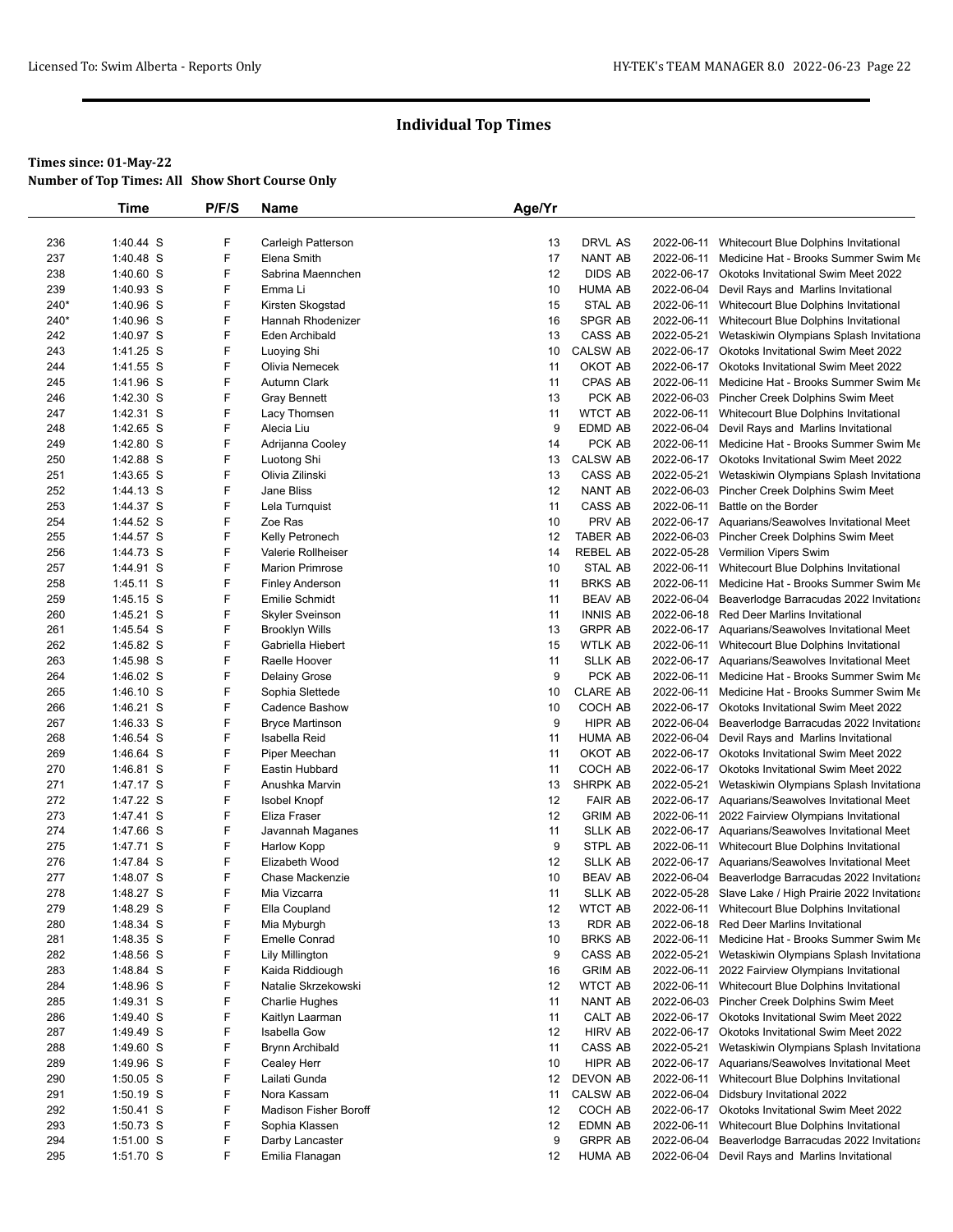# **Times since: 01-May-22**

| <b>Number of Top Times: All Show Short Course Only</b> |  |
|--------------------------------------------------------|--|
|--------------------------------------------------------|--|

|            | Time                     | P/F/S  | <b>Name</b>                          | Age/Yr  |                                   |            |                                                                                                    |
|------------|--------------------------|--------|--------------------------------------|---------|-----------------------------------|------------|----------------------------------------------------------------------------------------------------|
|            |                          |        |                                      |         |                                   |            |                                                                                                    |
| 296        | 1:51.98 S                | F      | Rebecca Laarman                      | 9       | CALT AB                           | 2022-06-04 | Didsbury Invitational 2022                                                                         |
| 297        | $1:52.16$ S              | F      | Ella Pederson                        | 10      | CALT AB                           |            | 2022-06-04 Didsbury Invitational 2022                                                              |
| 298        | 1:52.40 S                | F      | Maisie Boyden                        | 12      | <b>FTSK AB</b>                    | 2022-06-04 | Devil Rays and Marlins Invitational                                                                |
| 299        | 1:52.53 S                | F      | Alexis Gutmann                       | 11      | CASS AB                           | 2022-06-04 | Devil Rays and Marlins Invitational                                                                |
| 300        | 1:52.72 S                | F      | Pearl Young                          | 9       | <b>REBEL AB</b>                   |            | 2022-05-28 Vermilion Vipers Swim                                                                   |
| 301        | 1:52.87 S                | F      | Zlata Haivoronska                    | 14      | CALT AB                           |            | 2022-06-17 Okotoks Invitational Swim Meet 2022                                                     |
| 302        | 1:52.97 S                | F      | <b>Chanel Cloutier</b>               | 11      | OKOT AB                           |            | 2022-06-17 Okotoks Invitational Swim Meet 2022                                                     |
| 303        | $1:53.10$ S              | F      | Dana Pham                            | 10      | <b>REBEL AB</b>                   | 2022-06-11 | Battle on the Border                                                                               |
| 304        | 1:53.18 S                | F      | Victoria Noullett                    | 10      | <b>BEAV AB</b>                    | 2022-06-11 | 2022 Fairview Olympians Invitational                                                               |
| 305        | $1:53.44$ S              | F      | Sawyer Heichert                      | 10      | WET AB                            | 2022-05-21 | Wetaskiwin Olympians Splash Invitationa                                                            |
| 306        | 1:53.48 S                | F      | <b>Halle Newsted</b>                 | 10      | <b>REBEL AB</b>                   | 2022-06-11 | Battle on the Border                                                                               |
| 307*       | 1:54.00 S                | F      | Kinsley Galbraith                    | 13      | <b>STAL AB</b>                    |            | 2022-06-11 Whitecourt Blue Dolphins Invitational                                                   |
| 307*       | 1:54.00 S                | F      | Olivia Wilson                        | 10      | LDOL AB                           | 2022-06-11 | Lacombe Dolphins Big Splash                                                                        |
| 309*       | 1:54.03 S                | F<br>F | <b>Brook McCarroll</b>               | 11      | CASS AB                           |            | 2022-05-28 Vermilion Vipers Swim                                                                   |
| 309*       | 1:54.03 S                |        | Leila Diebold                        | 9       | PRV AB                            |            | 2022-06-17 Aquarians/Seawolves Invitational Meet                                                   |
| 311        | 1:54.39 S                | F<br>F | Emma Lee                             | 12      | <b>WTCT AB</b>                    | 2022-06-11 | Whitecourt Blue Dolphins Invitational                                                              |
| 312        | 1:54.64 S                |        | Addyson Hunter                       | 12      | LDOL AB                           |            | 2022-06-11 Lacombe Dolphins Big Splash                                                             |
| 313        | 1:54.92 S                | F<br>F | Mia Moulder                          | 12      | COCH AB                           |            | 2022-06-17 Okotoks Invitational Swim Meet 2022                                                     |
| 314        | $1:55.03$ S<br>1:55.47 S | F      | Suzy Bliss                           | 10      | NANT AB<br>CASS AB                |            | 2022-06-03 Pincher Creek Dolphins Swim Meet<br>2022-05-28 Vermilion Vipers Swim                    |
| 315        |                          | F      | <b>Scarlett Pearson</b>              | 11<br>9 |                                   |            |                                                                                                    |
| 316        | 1:55.55 S                | F      | Sophie Hallman<br>Diamond Kirlik     |         | <b>INNIS AB</b><br><b>GRIM AB</b> |            | 2022-06-11 Lacombe Dolphins Big Splash                                                             |
| 317<br>318 | 1:55.83 S<br>1:55.98 S   | F      |                                      | 10<br>9 | OKOT AB                           |            | 2022-06-17 Aquarians/Seawolves Invitational Meet<br>2022-06-17 Okotoks Invitational Swim Meet 2022 |
|            | 1:56.26 S                | F      | Adelaide Thompson<br>Quinn Pobuda    |         | LDOL AB                           |            | 2022-06-11 Lacombe Dolphins Big Splash                                                             |
| 319<br>320 | 1:56.33 S                | F      |                                      | 11<br>9 | CALT AB                           | 2022-06-04 | Didsbury Invitational 2022                                                                         |
| 321        | 1:56.47 S                | F      | Evangeline Tardif<br>Estelle Van Zyl | 10      | <b>RDR AB</b>                     | 2022-06-18 | <b>Red Deer Marlins Invitational</b>                                                               |
| 322        | 1:56.61 S                | F      | Sydney Verkerk_S14SB14SM14           | 23      | STAL AB                           |            | 2022-06-11 Whitecourt Blue Dolphins Invitational                                                   |
| 323        | 1:56.67 S                | F      | <b>Makinley Wentz</b>                | 10      | LETH AB                           | 2022-06-11 | Medicine Hat - Brooks Summer Swim Me                                                               |
| 324        | 1:56.68 S                | F      | Keira Lee                            | 9       | OKOT AB                           | 2022-06-04 | Didsbury Invitational 2022                                                                         |
| 325*       | 1:56.76 S                | F      | Rachel Peake                         | 9       | LETH AB                           |            | 2022-06-03 Pincher Creek Dolphins Swim Meet                                                        |
| 325*       | 1:56.76 S                | F      | <b>Halle Trieu</b>                   | 11      | CALT AB                           |            | 2022-06-17 Okotoks Invitational Swim Meet 2022                                                     |
| 327        | $1:56.90$ S              | F      | Alyssa Wilson                        | 11      | <b>WTCT AB</b>                    | 2022-06-11 | Whitecourt Blue Dolphins Invitational                                                              |
| 328        | 1:57.06 S                | F      | Angelina Hiebert                     | 18      | <b>WTLK AB</b>                    |            | 2022-06-11 Whitecourt Blue Dolphins Invitational                                                   |
| 329        | 1:57.11 S                | F      | Cynthia Zhang                        | 14      | <b>HUMA AB</b>                    | 2022-05-21 | Wetaskiwin Olympians Splash Invitationa                                                            |
| 330        | 1:58.35 S                | F      | Danica Haire                         | 11      | HIPR AB                           | 2022-06-04 | Beaverlodge Barracudas 2022 Invitationa                                                            |
| 331        | 1:58.36 S                | F      | Iris Roper                           | 9       | <b>REBEL AB</b>                   | 2022-05-28 | Vermilion Vipers Swim                                                                              |
| 332        | 1:58.74 S                | F      | Brenna Lynds                         | 14      | FTSK AB                           |            | 2022-06-04 Devil Rays and Marlins Invitational                                                     |
| 333        | 1:58.79 S                | F      | Mya Perrin                           | 10      | <b>WTCT AB</b>                    | 2022-06-11 | Whitecourt Blue Dolphins Invitational                                                              |
| 334*       | 1:58.80 S                | F      | Kensi Samson                         | 10      | <b>SPGR AB</b>                    | 2022-06-11 | Whitecourt Blue Dolphins Invitational                                                              |
| 334*       | 1:58.80 S                | F      | Elsa Fodchuk                         | 11      | EDMD AB                           |            | 2022-06-04 Devil Rays and Marlins Invitational                                                     |
| 336        | 1:59.59 S                | F      | Lexi Flett                           | 10      | <b>HIPR AB</b>                    | 2022-06-11 | 2022 Fairview Olympians Invitational                                                               |
| 337        | 1:59.94 S                | F      | Anja Myburgh                         | 11      | <b>RDR AB</b>                     | 2022-06-18 | <b>Red Deer Marlins Invitational</b>                                                               |
| 338        | 2:00.08 S                | F      | Georgia Haas                         | 10      | <b>HIPR AB</b>                    |            | 2022-06-17 Aquarians/Seawolves Invitational Meet                                                   |
| 339        | 2:00.09 S                | F      | Morgan Duff                          | 15      | CPAS AB                           | 2022-06-11 | Medicine Hat - Brooks Summer Swim Me                                                               |
| 340        | $2:00.10$ S              | F      | <b>Taylor Chandler</b>               | 11      | SPGR AB                           | 2022-06-11 | Whitecourt Blue Dolphins Invitational                                                              |
| $341*$     | 2:00.17 S                | F      | Ava Pelletier                        | 10      | FTMD AB                           | 2022-06-03 | Pincher Creek Dolphins Swim Meet                                                                   |
| $341*$     | 2:00.17 S                | F      | Randi Doyle                          | 12      | WAIN AB                           | 2022-06-11 | Battle on the Border                                                                               |
| 343        | 2:00.28 S                | F      | Valerie Jones                        | 10      | CALT AB                           |            | 2022-06-17 Okotoks Invitational Swim Meet 2022                                                     |
| 344        | 2:00.37 S                | F      | <b>Alexis Goffinet</b>               | 11      | MHSSC AB                          | 2022-06-11 | Medicine Hat - Brooks Summer Swim Me                                                               |
| 345*       | 2:00.54 S                | F      | Whitney Zilinski                     | 11      | CASS AB                           | 2022-05-21 | Wetaskiwin Olympians Splash Invitationa                                                            |
| $345*$     | 2:00.54 S                | F      | Jaylyn Elford                        | 9       | <b>REBEL AB</b>                   | 2022-05-28 | Vermilion Vipers Swim                                                                              |
| 347        | 2:01.12 S                | F      | Georgia Kerschbaumer                 | 9       | <b>FAIR AB</b>                    | 2022-06-04 | Beaverlodge Barracudas 2022 Invitationa                                                            |
| 348        | 2:01.62 S                | F      | Nora Smith                           | 10      | <b>SLLK AB</b>                    |            | 2022-06-17 Aquarians/Seawolves Invitational Meet                                                   |
| 349        | 2:01.88 S                | F      | Layla Souid                          | 10      | LETH AB                           |            | 2022-06-03 Pincher Creek Dolphins Swim Meet                                                        |
| 350        | 2:02.11 S                | F      | Chelsey Lempriere                    | 11      | NANT AB                           |            | 2022-06-03 Pincher Creek Dolphins Swim Meet                                                        |
| 351        | 2:02.13 S                | F      | Teagan Burns                         | 9       | <b>VERM AB</b>                    | 2022-06-11 | Battle on the Border                                                                               |
| 352        | 2:02.14 S                | F      | <b>Tayler Merriam</b>                | 10      | <b>BEAV AB</b>                    |            | 2022-06-17 Aquarians/Seawolves Invitational Meet                                                   |
| 353        | 2:02.27 S                | F.     | Vanna Tidmarsh                       | 10      | OKOT AB                           |            | 2022-06-17 Okotoks Invitational Swim Meet 2022                                                     |
| 354        | 2:02.46 S                | F      | <b>Blayke Babineau</b>               | 9       | OKOT AB                           |            | 2022-06-17 Okotoks Invitational Swim Meet 2022                                                     |
| 355        | 2:02.86 S                | F      | Mitsi Shambare                       | 10      | <b>SLLK AB</b>                    |            | 2022-05-28 Slave Lake / High Prairie 2022 Invitationa                                              |
|            |                          |        |                                      |         |                                   |            |                                                                                                    |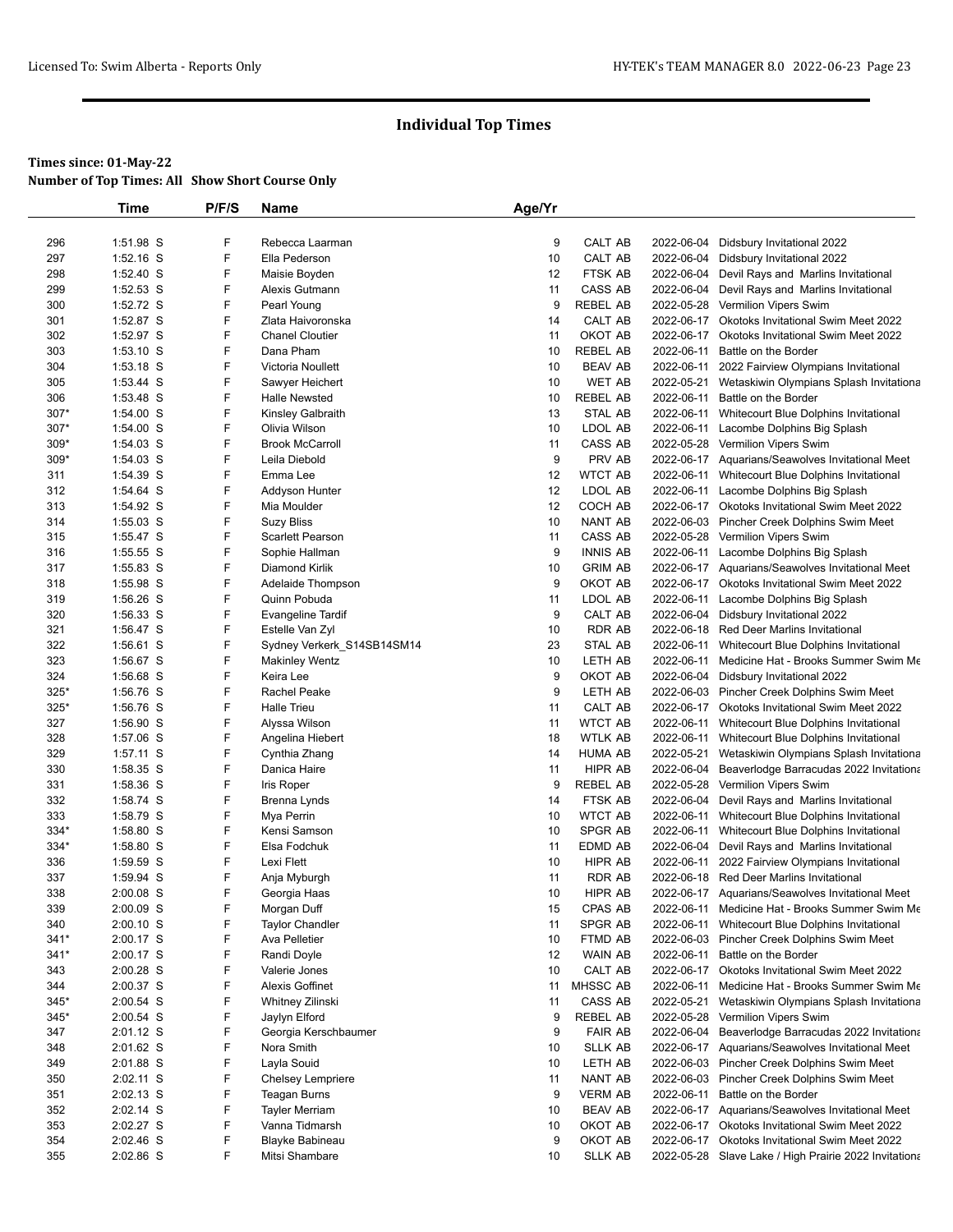|     | Time        | P/F/S | Name                      | Age/Yr |                 |            |                                                       |
|-----|-------------|-------|---------------------------|--------|-----------------|------------|-------------------------------------------------------|
|     |             |       |                           |        |                 |            |                                                       |
| 356 | 2:03.07 S   | F     | Julianna Hallman          | 10     | <b>INNIS AB</b> | 2022-06-11 | Lacombe Dolphins Big Splash                           |
| 357 | 2:03.28 S   | F     | <b>Aubrey Ruppert</b>     | 14     | <b>RDR AB</b>   |            | 2022-06-18 Red Deer Marlins Invitational              |
| 358 | 2:03.66 S   | F     | <b>Brooke Altwasser</b>   | 10     | <b>BRKS AB</b>  | 2022-06-11 | Medicine Hat - Brooks Summer Swim Me                  |
| 359 | 2:04.55 S   | F     | <b>Isabelle Sawers</b>    | 11     | <b>SRSW AB</b>  |            | 2022-06-17 Aquarians/Seawolves Invitational Meet      |
| 360 | 2:05.31 S   | F     | Ella Peebles              | 11     | CPAS AB         |            | 2022-06-03 Pincher Creek Dolphins Swim Meet           |
| 361 | 2:05.85 S   | F     | Jocelyn Yeo               | 10     | <b>CALSW AB</b> |            | 2022-06-04 Didsbury Invitational 2022                 |
| 362 | 2:05.96 S   | F     | Avery Kronewitt           | 10     | STPL AB         | 2022-06-11 | Whitecourt Blue Dolphins Invitational                 |
| 363 | $2:06.05$ S | F     | Kate Wood                 | 12     | STAL AB         | 2022-06-11 | Whitecourt Blue Dolphins Invitational                 |
| 364 | 2:06.34 S   | F     | Divya Gibson              | 9      | WET AB          | 2022-05-21 | Wetaskiwin Olympians Splash Invitationa               |
| 365 | 2:06.35 S   | F     | <b>Madison Schulte</b>    | 12     | <b>WTCT AB</b>  |            | 2022-06-11 Whitecourt Blue Dolphins Invitational      |
| 366 | 2:06.41 S   | F     | Nevayah Fox               | 10     | FTMD AB         |            | 2022-06-03 Pincher Creek Dolphins Swim Meet           |
| 367 | 2:06.74 S   | F     | Quinn Willis              | 9      | REBEL AB        |            | 2022-05-28 Vermilion Vipers Swim                      |
| 368 | 2:06.91 S   | F     | Cathy Zhang               | 11     | <b>HUMA AB</b>  |            | 2022-06-04 Devil Rays and Marlins Invitational        |
| 369 | 2:07.68 S   | F     | Alexa Briones             | 10     | <b>SLLK AB</b>  |            | 2022-06-17 Aquarians/Seawolves Invitational Meet      |
| 370 | 2:08.22 S   | F     | <b>Brooke Kubik</b>       | 9      | COCH AB         |            | 2022-06-17 Okotoks Invitational Swim Meet 2022        |
| 371 | 2:08.26 S   | F     | Isabella Anastasiadis     | 10     | CALT AB         |            | 2022-06-04 Didsbury Invitational 2022                 |
| 372 | 2:08.38 S   | F     | Mya Fisher                | 11     | WTCT AB         |            | 2022-06-11 Whitecourt Blue Dolphins Invitational      |
| 373 | 2:08.60 S   | F     | <b>Summer Sveinson</b>    | 9      | <b>INNIS AB</b> |            | 2022-06-11 Lacombe Dolphins Big Splash                |
| 374 | 2:08.95 S   | F     | <b>Madison MacPherson</b> | 9      | COCH AB         |            | 2022-06-17 Okotoks Invitational Swim Meet 2022        |
| 375 | 2:09.29 S   | F     | <b>Ester Dionne</b>       | 10     | LDOL AB         | 2022-06-11 | Lacombe Dolphins Big Splash                           |
| 376 | 2:09.70 S   | F     | Ariyah Lohnes             | 9      | LDOL AB         | 2022-06-11 | Lacombe Dolphins Big Splash                           |
| 377 | 2:09.88 S   | F     | Adeline Kramer            | 10     | <b>WTLK AB</b>  |            | 2022-06-11 Whitecourt Blue Dolphins Invitational      |
| 378 | 2:11.16 S   | F     | Elizabeth Wallebeck       | 11     | FTSK AB         |            | 2022-06-04 Devil Rays and Marlins Invitational        |
| 379 | 2:11.19 S   | F     | Adelynn Van Herk          | 11     | FTMD AB         |            | 2022-06-03 Pincher Creek Dolphins Swim Meet           |
| 380 | 2:11.37 S   | F     | Sophie Delorme            | 11     | HIPR AB         |            | 2022-05-28 Slave Lake / High Prairie 2022 Invitationa |
| 381 | 2:11.83 S   | F     | Angela Li                 | 9      | <b>CALSW AB</b> |            | 2022-06-17 Okotoks Invitational Swim Meet 2022        |
| 382 | 2:11.98 S   | F     | Millie Flora              | 10     | OKOT AB         |            | 2022-06-17 Okotoks Invitational Swim Meet 2022        |
| 383 | 2:12.72 S   | F     | Tehya Laboucan            | 11     | HIPR AB         |            | 2022-06-17 Aquarians/Seawolves Invitational Meet      |
| 384 | 2:12.75 S   | F     | Mina Blackie              | 10     | <b>WTLK AB</b>  |            | 2022-06-11 Whitecourt Blue Dolphins Invitational      |
| 385 | 2:13.09 S   | F     | Mara Stefaniuk            | 10     | <b>HUMA AB</b>  | 2022-05-21 | Wetaskiwin Olympians Splash Invitationa               |
| 386 | 2:13.28 S   | F     | Evelyn Rooke              | 10     | <b>BRKS AB</b>  | 2022-06-11 | Medicine Hat - Brooks Summer Swim Me                  |
| 387 | 2:13.74 S   | F     | Gracyn Weatherill         | 9      | WET AB          | 2022-05-21 | Wetaskiwin Olympians Splash Invitationa               |
| 388 | 2:13.80 S   | F     | Hazel Gray                | 12     | <b>FAIR AB</b>  | 2022-06-11 | 2022 Fairview Olympians Invitational                  |
| 389 | 2:13.90 S   | F     | Lacey Letawsky            | 11     | FTSK AB         |            | 2022-05-28 Vermilion Vipers Swim                      |
| 390 | 2:14.34 S   | F     | <b>Brielle Josiak</b>     | 9      | COCH AB         |            | 2022-06-17 Okotoks Invitational Swim Meet 2022        |
| 391 | 2:14.73 S   | F     | <b>Hailey Blurton</b>     | 9      | RDR AB          | 2022-06-11 | Lacombe Dolphins Big Splash                           |
| 392 | 2:15.52 S   | F     | Sophia Gartner            | 12     | FTSK AB         | 2022-06-11 | Battle on the Border                                  |
| 393 | 2:15.78 S   | F     | Lola Riendeau             | 9      | <b>BEAV AB</b>  |            | 2022-06-04 Beaverlodge Barracudas 2022 Invitationa    |
| 394 | 2:17.00 S   | F     | Serenity Haluck           | 11     | FTMD AB         |            | 2022-06-03 Pincher Creek Dolphins Swim Meet           |
| 395 | 2:17.10 S   | F     | Sevilay Ebadi             | 10     | <b>GRPR AB</b>  | 2022-05-28 | Slave Lake / High Prairie 2022 Invitationa            |
| 396 | 2:18.20 S   | F     | Denae Gaultier            | 12     | <b>WTCT AB</b>  | 2022-06-11 | Whitecourt Blue Dolphins Invitational                 |
| 397 | 2:18.21 S   | F     | Savannah McNabb           | 9      | CASS AB         | 2022-06-11 | Battle on the Border                                  |
| 398 | 2:18.41 S   | F     | Dylan Blanchette          | 9      | <b>REBEL AB</b> | 2022-06-11 | Battle on the Border                                  |
| 399 | 2:18.77 S   | F     | Delta Bott                | 10     | <b>SLLK AB</b>  |            | 2022-06-17 Aquarians/Seawolves Invitational Meet      |
| 400 | 2:20.78 S   | F     | Cyra Breeze               | 10     | COCH AB         |            | 2022-06-17 Okotoks Invitational Swim Meet 2022        |
| 401 | 2:21.91 S   | F     | Kayla Lee                 | 9      | <b>WTCT AB</b>  | 2022-06-11 | Whitecourt Blue Dolphins Invitational                 |
| 402 | 2:22.98 S   | F     | Nyima Hodel               | 9      | <b>CALSW AB</b> |            | 2022-06-17 Okotoks Invitational Swim Meet 2022        |
| 403 | 2:23.93 S   | F     | Payton Hegedus            | 9      | WET AB          | 2022-05-21 | Wetaskiwin Olympians Splash Invitationa               |
| 404 | 2:23.98 S   | F     | <b>Brinn Beaulieu</b>     | 10     | <b>FAIR AB</b>  | 2022-06-11 | 2022 Fairview Olympians Invitational                  |
| 405 | 2:24.38 S   | F     | Keltie Rutherford         | 10     | <b>GRPR AB</b>  | 2022-06-04 | Beaverlodge Barracudas 2022 Invitationa               |
| 406 | 2:24.98 S   | F     | Brianna Dux               | 10     | CASS AB         | 2022-05-21 | Wetaskiwin Olympians Splash Invitationa               |
| 407 | $2:25.00$ S | F     | Emma Green                | 11     | <b>WTCT AB</b>  | 2022-06-11 | Whitecourt Blue Dolphins Invitational                 |
| 408 | 2:25.27 S   | F     | Kali Volden               | 10     | <b>WTCT AB</b>  | 2022-06-11 | Whitecourt Blue Dolphins Invitational                 |
| 409 | $2:25.48$ S | F     | Nicolette Seppola-Cyr     | 55     | <b>SLLK AB</b>  |            | 2022-05-28 Slave Lake / High Prairie 2022 Invitationa |
| 410 | 2:25.58 S   | F     | Farrah Ciona              | 10     | STAL AB         | 2022-06-11 | Whitecourt Blue Dolphins Invitational                 |
| 411 | 2:26.13 S   | F     | <b>Bentley Botting</b>    | 11     | PROV AB         | 2022-06-11 | Battle on the Border                                  |
| 412 | 2:26.39 S   | F     | <b>Ellie Sterr</b>        | 11     | <b>SRSW AB</b>  | 2022-06-11 | 2022 Fairview Olympians Invitational                  |
| 413 | 2:26.42 S   | F     | <b>Amity Kramer</b>       | 9      | <b>WTLK AB</b>  | 2022-06-11 | Whitecourt Blue Dolphins Invitational                 |
| 414 | 2:27.02 S   | F     | Avery Possberg            | 9      | FTSK AB         | 2022-06-04 | Devil Rays and Marlins Invitational                   |
| 415 | 2:27.84 S   | F     | Kaylee Komarnicki         | 11     | <b>HILV AB</b>  |            | 2022-06-04 Beaverlodge Barracudas 2022 Invitationa    |
|     |             |       |                           |        |                 |            |                                                       |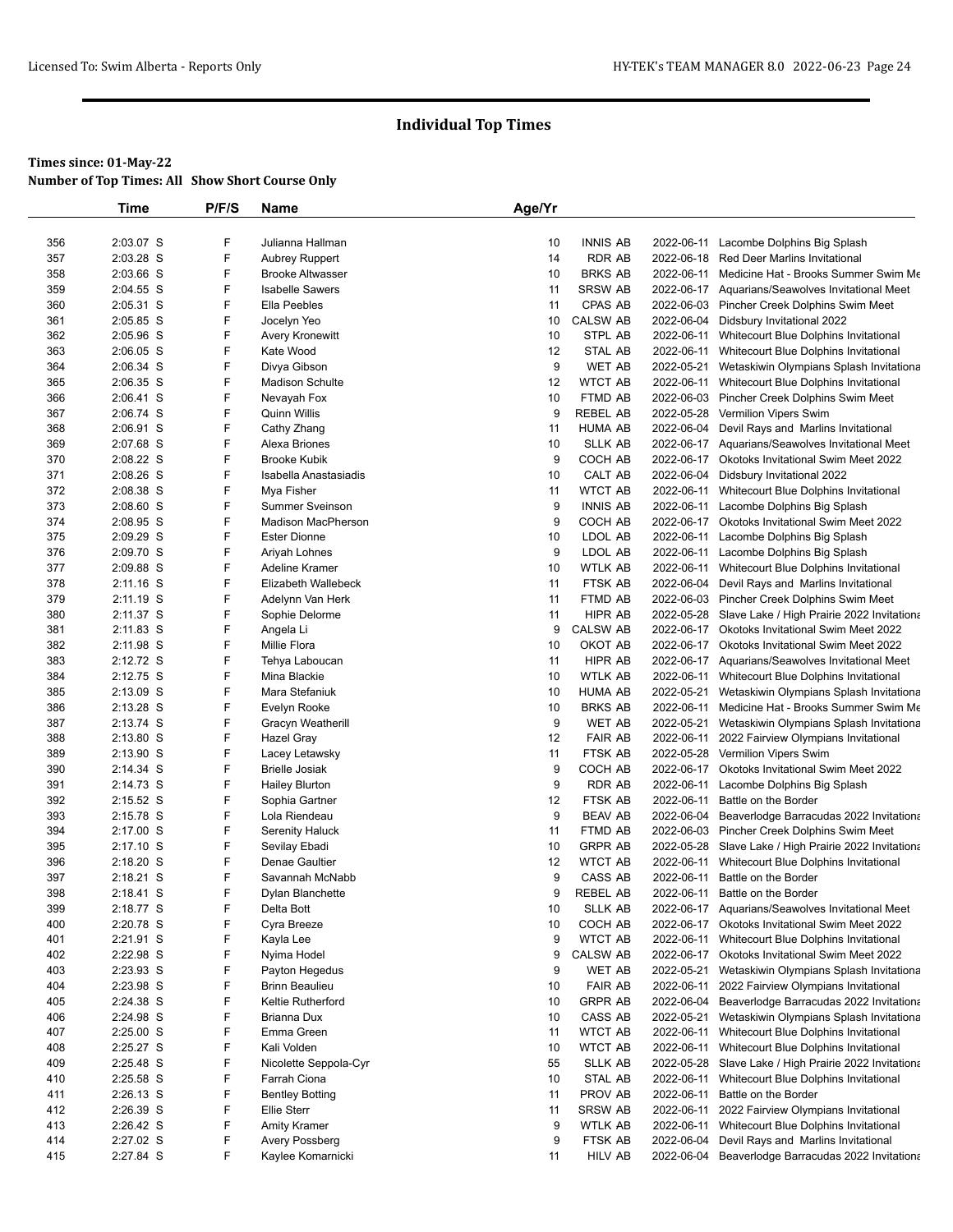# **Times since: 01-May-22**

| <b>Number of Top Times: All Show Short Course Only</b> |  |
|--------------------------------------------------------|--|
|--------------------------------------------------------|--|

|                  | Time                   | P/F/S | Name                     | Age/Yr |                           |            |                                                       |
|------------------|------------------------|-------|--------------------------|--------|---------------------------|------------|-------------------------------------------------------|
|                  |                        |       |                          |        |                           |            |                                                       |
| 416              | 2:28.53 S              | F     | Sadie Anderton           | 10     | RDR AB                    | 2022-06-18 | Red Deer Marlins Invitational                         |
| 417              | 2:32.81 S              | F     | Natalie Clarke_PSPI      | 11     | <b>BEAV AB</b>            |            | 2022-06-17 Aquarians/Seawolves Invitational Meet      |
| 418              | 2:33.10 S              | F     | Blair Kassam             | 9      | <b>CALSW AB</b>           |            | 2022-06-17 Okotoks Invitational Swim Meet 2022        |
| 419              | 2:33.24 S              | F     | Kylie Gagnon             | 9      | <b>WTCT AB</b>            | 2022-06-11 | Whitecourt Blue Dolphins Invitational                 |
| 420              | 2:35.17 S              | F     | Danica Skrzekowski       | 9      | <b>WTCT AB</b>            | 2022-06-11 | Whitecourt Blue Dolphins Invitational                 |
| 421              | 2:35.48 S              | F     | Lucia Neron              | 10     | <b>REBEL AB</b>           | 2022-06-11 | Battle on the Border                                  |
| 422              | 2:37.40 S              | F     | Alana Teasdale           | 9      | <b>BEAV AB</b>            | 2022-06-04 | Beaverlodge Barracudas 2022 Invitationa               |
| 423              | 2:37.96 S              | F     | Jayleen Havanka          | 11     | LDOL AB                   |            | 2022-06-11 Lacombe Dolphins Big Splash                |
| 424              | 2:38.74 S              | F     | Mackenzie Lemon          | 9      | <b>WET AB</b>             | 2022-05-21 | Wetaskiwin Olympians Splash Invitationa               |
| 425              | 2:40.50 S              | F     | <b>Brielle Malimas</b>   | 11     | REBEL AB                  | 2022-06-11 | Battle on the Border                                  |
| 426              | 2:44.95 S              | F     | Sylvie Stang             | 9      | MHSSC AB                  |            | 2022-06-11 Medicine Hat - Brooks Summer Swim Me       |
| 427              | 2:47.17 S              | F     | Gwen Disney-Young        | 11     | <b>WTCT AB</b>            |            | 2022-06-11 Whitecourt Blue Dolphins Invitational      |
| 428              | 2:47.88 S              | F     | <b>Prezlie Acker</b>     | 11     | <b>WTCT AB</b>            | 2022-06-11 | Whitecourt Blue Dolphins Invitational                 |
| 429              | 2:48.67 S              | F     | <b>Carmel McAllister</b> | 10     | <b>SHRPK AB</b>           |            | 2022-06-04 Devil Rays and Marlins Invitational        |
| 430              | 2:50.08 S              | F     | Amrie Camps              | 11     | <b>WTCT AB</b>            |            | 2022-06-11 Whitecourt Blue Dolphins Invitational      |
| 431              | $2:55.03$ S            | F     | Julianna Skappak         | 9      | RDR AB                    |            | 2022-06-18 Red Deer Marlins Invitational              |
| 432              | 2:59.52 S              | F     | <b>Allison Green</b>     | 10     | <b>WTCT AB</b>            |            | 2022-06-11 Whitecourt Blue Dolphins Invitational      |
| 433              | $3:11.04$ S            | F     | Olivia Beauchesne        | 12     | <b>WTCT AB</b>            |            | 2022-06-11 Whitecourt Blue Dolphins Invitational      |
| 434              | 3:15.66 S              | F     | Paisley Kyle             | 9      | <b>BEAV AB</b>            | 2022-06-04 | Beaverlodge Barracudas 2022 Invitationa               |
| 435              | $3:53.71$ S            | F     | Alivia Buxcey            | 10     | LDOL AB                   |            | 2022-06-11 Lacombe Dolphins Big Splash                |
| Female           | 200 Free               |       |                          |        |                           |            |                                                       |
| $\mathbf{1}$     | 2:22.51 S              | F     | Kyla Nelson              | 19     | EDMN AB                   |            | 2022-06-11 Whitecourt Blue Dolphins Invitational      |
| $\overline{c}$   | 2:28.47 S              | F     | Kendra Justice           | 16     | HUMA AB                   |            | 2022-05-28 Vermilion Vipers Swim                      |
| 3                | 2:31.38 S              | F     | Lucy Hassett             | 15     | CALT AB                   |            | 2022-06-17 Okotoks Invitational Swim Meet 2022        |
| 4                | 2:32.23 S              | F     | <b>Chesney Parchment</b> | 14     | <b>SHRPK AB</b>           |            | 2022-05-28 Vermilion Vipers Swim                      |
| 5                | 2:32.79 S              | F     | Saydee Takatch           | 16     | CALT AB                   |            | 2022-06-17 Okotoks Invitational Swim Meet 2022        |
| 6                | 2:32.97 S              | F     | Julianna Ferro           | 12     | <b>SHRPK AB</b>           | 2022-05-21 | Wetaskiwin Olympians Splash Invitationa               |
| $\boldsymbol{7}$ | 2:33.65 S              | F     | Georgia Stoddart         | 16     | <b>HIRV AB</b>            |            | 2022-06-17 Okotoks Invitational Swim Meet 2022        |
| 8                | 2:33.95 S              | F     | Catherine Swedlo         | 17     | COCH AB                   |            | 2022-06-17 Okotoks Invitational Swim Meet 2022        |
| 9                | 2:34.06 S              | F     | Haley Puhalski           | 15     | CALT AB                   | 2022-06-04 | Didsbury Invitational 2022                            |
| 10               | 2:34.50 S              | F     | Sydney Stevenson         | 16     | <b>REBEL AB</b>           | 2022-06-11 | Battle on the Border                                  |
| 11               | 2:34.62 S              | F     | <b>Eleanor Friesen</b>   | 16     | <b>SLLK AB</b>            | 2022-06-11 | 2022 Fairview Olympians Invitational                  |
| 12               | 2:34.86 S              | F     | Ava Kyfiuk               | 13     | STPL AB                   | 2022-06-11 | Whitecourt Blue Dolphins Invitational                 |
| 13               | 2:35.16 S              | F     | Jaiva Bajema             | 16     | <b>REBEL AB</b>           |            | 2022-05-28 Vermilion Vipers Swim                      |
| 14               | 2:36.31 S              | F     | Arianna Lisch            | 12     | <b>REBEL AB</b>           |            | 2022-06-04 Devil Rays and Marlins Invitational        |
| 15               | 2:36.87 S              | F     | Elizabeth Moore          | 18     | EDMN AB                   |            | 2022-06-11 Whitecourt Blue Dolphins Invitational      |
| 16               | 2:36.96 S              | F     | Margot Coleman           | 14     | <b>HUMA AB</b>            | 2022-05-21 | Wetaskiwin Olympians Splash Invitationa               |
| 17               | 2:37.34 S              | F     | Rylie Craddock           | 14     | LETH AB                   |            | 2022-06-11 Medicine Hat - Brooks Summer Swim Me       |
| 18               | 2:37.45 S              | F     | Raelynn Hiller           | 15     | <b>SHRPK AB</b>           |            | 2022-06-04 Devil Rays and Marlins Invitational        |
| 19               | 2:37.46 S              | F     | Elaine Clark             | 15     | EDMN AB                   |            | 2022-06-11 Whitecourt Blue Dolphins Invitational      |
| 20               | 2:38.02 S              | F     | Ella Williams            | 14     | <b>INNIS AB</b>           |            | 2022-06-18 Red Deer Marlins Invitational              |
| 21               | 2:39.46 S              | F     | Katherine Luken          | 15     | <b>FAIR AB</b>            |            | 2022-06-04 Beaverlodge Barracudas 2022 Invitationa    |
| 22               | 2:39.75 S              | F     | <b>Brynn Grose</b>       | 13     | PCK AB                    |            | 2022-06-03 Pincher Creek Dolphins Swim Meet           |
| 23               | 2:39.89 S              | F     | Camille Sher             | 15     | HUMA AB                   |            | 2022-05-21 Wetaskiwin Olympians Splash Invitationa    |
|                  |                        | F     | Danica Fisher            |        |                           |            | Didsbury Invitational 2022                            |
| 24<br>25         | 2:40.44 S<br>2:40.94 S | F     |                          | 14     | COCH AB<br><b>HUMA AB</b> | 2022-06-04 | 2022-06-04 Devil Rays and Marlins Invitational        |
|                  | 2:42.24 S              | F     | Abbie Zheng              | 12     |                           |            |                                                       |
| 26               |                        | F     | Lara Ball                | 15     | <b>GRPR AB</b>            |            | 2022-06-04 Beaverlodge Barracudas 2022 Invitationa    |
| 27               | 2:42.36 S              |       | Katelyn Kuzik            | 12     | EDMD AB                   | 2022-06-04 | Devil Rays and Marlins Invitational                   |
| 28               | 2:42.40 S              | F     | Jaylyn Fogtmann          | 14     | LETH AB                   | 2022-06-11 | Medicine Hat - Brooks Summer Swim Me                  |
| 29               | 2:42.43 S              | F     | Brynn Lancaster          | 14     | <b>GRPR AB</b>            |            | 2022-06-04 Beaverlodge Barracudas 2022 Invitationa    |
| 30               | 2:44.47 S              | F     | Natalie Kilkenny         | 13     | PCK AB                    |            | 2022-06-11 Medicine Hat - Brooks Summer Swim Me       |
| 31               | 2:45.50 S              | F     | Grace Auger              | 14     | SLLK AB                   |            | 2022-05-28 Slave Lake / High Prairie 2022 Invitationa |
| 32               | 2:45.77 S              | F     | <b>Adison Hutzul</b>     | 14     | <b>TABER AB</b>           |            | 2022-06-11 Medicine Hat - Brooks Summer Swim Me       |
| 33               | 2:45.85 S              | F     | <b>Brinn Cutler</b>      | 12     | <b>CLARE AB</b>           |            | 2022-06-03 Pincher Creek Dolphins Swim Meet           |
| 34               | 2:46.14 S              | F     | Sydney Heichert          | 17     | WET AB                    | 2022-05-21 | Wetaskiwin Olympians Splash Invitationa               |
| 35               | 2:46.17 S              | F     | Rylee Bashow             | 13     | COCH AB                   | 2022-06-04 | Didsbury Invitational 2022                            |
| 36               | 2:46.76 S              | F     | Brooklyn Kimmen          | 15     | LETH AB                   | 2022-06-11 | Medicine Hat - Brooks Summer Swim Me                  |
| 37               | 2:47.87 S              | F     | Abby Whitbread           | 15     | LDOL AB                   | 2022-06-18 | Red Deer Marlins Invitational                         |
| 38               | 2:47.99 S              | F     | Maryn Barden             | 15     | SHRPK AB                  | 2022-06-04 | Devil Rays and Marlins Invitational                   |
| 39               | 2:48.88 S              | F.    | <b>Brie Harris</b>       | 12     | BEAV AB                   |            | 2022-05-28 Slave Lake / High Prairie 2022 Invitationa |
|                  |                        |       |                          |        |                           |            |                                                       |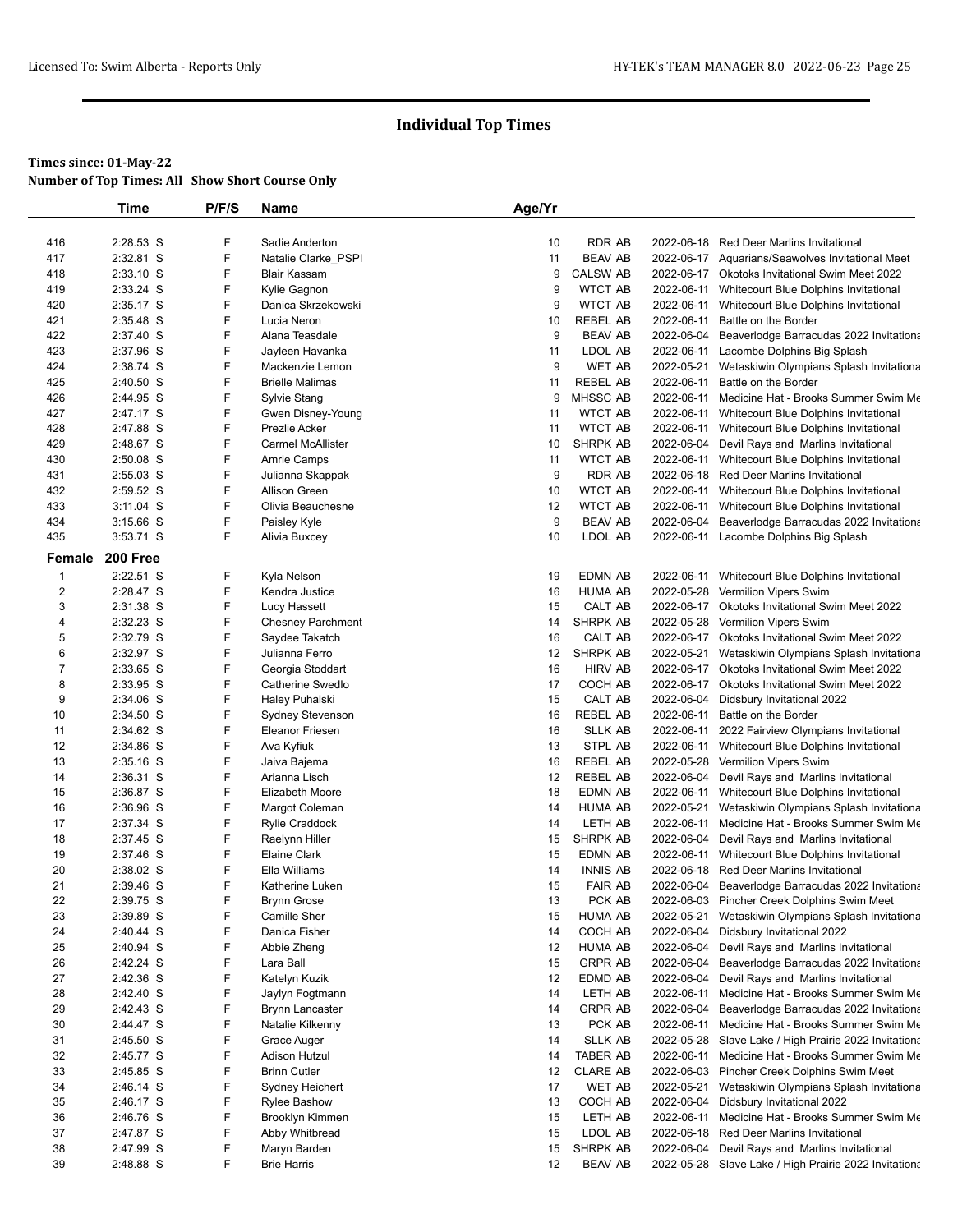|          | Time                     | P/F/S  | Name                                    | Age/Yr   |                           |                          |                                                                                                         |
|----------|--------------------------|--------|-----------------------------------------|----------|---------------------------|--------------------------|---------------------------------------------------------------------------------------------------------|
|          |                          |        |                                         |          |                           |                          |                                                                                                         |
| 40       | 2:50.52 S                | F      | Emma Fenske                             | 13       | <b>BRKS AB</b>            | 2022-06-11               | Medicine Hat - Brooks Summer Swim Me                                                                    |
| 41       | 2:51.85 S                | F      | <b>Bethany Crisp</b>                    | 14       | <b>HUMA AB</b>            | 2022-06-11               | Battle on the Border                                                                                    |
| 42       | 2:52.32 S                | F      | <b>Chantel Gillison</b>                 | 13       | <b>SHRPK AB</b>           |                          | 2022-06-04 Devil Rays and Marlins Invitational                                                          |
| 43       | 2:52.49 S                | F      | Emma-Leigh Dziurzynski                  | 15       | <b>REBEL AB</b>           | 2022-06-11               | Battle on the Border                                                                                    |
| 44       | $2:53.14$ S              | F      | Avery Takatch                           | 17       | CALT AB                   |                          | 2022-06-17 Okotoks Invitational Swim Meet 2022                                                          |
| 45       | 2:54.80 S                | F      | Kate Bishop                             | 13       | CALT AB                   |                          | 2022-06-17 Okotoks Invitational Swim Meet 2022                                                          |
| 46       | $2:55.10$ S<br>2:55.44 S | F<br>F | <b>Hayley Willis</b><br>Hedda Rookmaker | 14<br>11 | REBEL AB<br>CASS AB       | 2022-06-11<br>2022-06-04 | Battle on the Border                                                                                    |
| 47<br>48 | 2:55.45 S                | F      | Laney Hoffman                           | 13       | <b>CLARE AB</b>           |                          | Devil Rays and Marlins Invitational<br>2022-06-11 Medicine Hat - Brooks Summer Swim Me                  |
| 49       | 2:55.56 S                | F      | Rebecca Carver                          | 15       | TABER AB                  |                          | 2022-06-11 Medicine Hat - Brooks Summer Swim Me                                                         |
| 50       | 2:55.78 S                | F      | Jillian Hale                            | 14       | <b>FAIR AB</b>            |                          | 2022-05-28 Slave Lake / High Prairie 2022 Invitationa                                                   |
| 51       | $2:56.05$ S              | F      | <b>Emily Guo</b>                        | 15       | <b>HUMA AB</b>            |                          | 2022-05-21 Wetaskiwin Olympians Splash Invitationa                                                      |
| 52       | 2:56.31 S                | F      | Edua Malcolm-Teleky                     | 12       | <b>CALSW AB</b>           |                          | 2022-06-04 Didsbury Invitational 2022                                                                   |
| 53       | 2:56.83 S                | F      | Sage Pasman                             | 11       | <b>RDR AB</b>             |                          | 2022-06-18 Red Deer Marlins Invitational                                                                |
| 54       | 2:57.79 S                | F      | Grace Laybourne                         | 12       | FTSK AB                   |                          | 2022-05-28 Vermilion Vipers Swim                                                                        |
| 55       | 2:57.86 S                | F      | Anisa Segal                             | 15       | <b>HUMA AB</b>            |                          | 2022-06-04 Devil Rays and Marlins Invitational                                                          |
| 56       | 2:58.55 S                | F      | Sarah Liesemer                          | 13       | CALT AB                   |                          | 2022-06-04 Didsbury Invitational 2022                                                                   |
| 57       | 2:58.61 S                | F      | <b>Emily Lancaster</b>                  | 12       | <b>GRPR AB</b>            |                          | 2022-06-17 Aquarians/Seawolves Invitational Meet                                                        |
| 58       | 2:58.84 S                | F      | Morgan Bruce                            | 12       | TABER AB                  |                          | 2022-06-11 Medicine Hat - Brooks Summer Swim Me                                                         |
| 59       | 2:59.33 S                | F      | Ella Boyd                               | 17       | CASS AB                   |                          | 2022-05-21 Wetaskiwin Olympians Splash Invitationa                                                      |
| 60       | 2:59.36 S                | F      | Jorgia Green                            | 11       | <b>SLLK AB</b>            |                          | 2022-05-28 Slave Lake / High Prairie 2022 Invitationa                                                   |
| 61       | $3:00.18$ S              | F      | Mackenzie Moring                        | 12       | COCH AB                   |                          | 2022-06-04 Didsbury Invitational 2022                                                                   |
| 62       | $3:00.68$ S              | F      | Kaitlyn McTavish                        | 24       | EDMN AB                   |                          | 2022-06-11 Whitecourt Blue Dolphins Invitational                                                        |
| 63       | $3:00.98$ S              | F      | Nicole Burgess                          | 13       | LETH AB                   |                          | 2022-06-03 Pincher Creek Dolphins Swim Meet                                                             |
| 64       | $3:02.76$ S              | F      | Gracie Klein                            | 11       | EDMD AB                   |                          | 2022-06-04 Devil Rays and Marlins Invitational                                                          |
| 65       | 3:02.77 S                | F      | Keilyn Rechlo                           | 14       | RDR AB                    |                          | 2022-06-18 Red Deer Marlins Invitational                                                                |
| 66       | 3:03.04 S                | F      | Leah Leatherland                        | 12       | STPL AB                   |                          | 2022-06-11 Whitecourt Blue Dolphins Invitational                                                        |
| 67       | $3:03.12$ S              | F      | Anna Curley                             | 11       | FTSK AB                   |                          | 2022-05-28 Vermilion Vipers Swim                                                                        |
| 68       | $3:03.15$ S              | F      | Kaitlyn Payeur                          | 16       | <b>SRSW AB</b>            |                          | 2022-06-11 2022 Fairview Olympians Invitational                                                         |
| 69       | 3:03.75 S                | F<br>F | <b>Brie Hoover</b>                      | 15       | <b>SLLK AB</b>            |                          | 2022-06-17 Aquarians/Seawolves Invitational Meet                                                        |
| 70       | $3:03.86$ S              | F      | Vera Caldwell                           | 12       | <b>GRPR AB</b>            |                          | 2022-06-04 Beaverlodge Barracudas 2022 Invitationa                                                      |
| 71<br>72 | 3:03.97 S<br>3:04.28 S   | F      | Ava Miller<br><b>Isabella Peters</b>    | 15<br>14 | CALT AB<br><b>HILV AB</b> |                          | 2022-06-17 Okotoks Invitational Swim Meet 2022                                                          |
| 73       | $3:04.58$ S              | F      | Mattea Fazio                            | 16       | CALT AB                   |                          | 2022-05-28 Slave Lake / High Prairie 2022 Invitationa<br>2022-06-17 Okotoks Invitational Swim Meet 2022 |
| 74       | $3:05.05$ S              | F      | <b>Madison Cook</b>                     | 15       | PROV AB                   | 2022-06-11               | Battle on the Border                                                                                    |
| 75       | $3:05.33$ S              | F      | Kyla Hartman                            | 15       | PRV AB                    |                          | 2022-06-11 2022 Fairview Olympians Invitational                                                         |
| 76       | $3:06.46$ S              | F      | Adria Thoresen                          | 15       | <b>REBEL AB</b>           |                          | 2022-05-28 Vermilion Vipers Swim                                                                        |
| 77       | $3:06.73$ S              | F      | Gemma Livesey                           | 12       | <b>HIRV AB</b>            |                          | 2022-06-17 Okotoks Invitational Swim Meet 2022                                                          |
| 78       | 3:07.11 S                | F      | <b>Quinn Harris</b>                     | 10       | <b>BEAV AB</b>            |                          | 2022-05-28 Slave Lake / High Prairie 2022 Invitationa                                                   |
| 79       | $3:07.31$ S              | F      | Sara Martin                             | 15       | <b>GRPR AB</b>            |                          | 2022-06-17 Aquarians/Seawolves Invitational Meet                                                        |
| 80       | 3:07.65 S                | F      | Dylan Lockwood                          | 13       | <b>RDR AB</b>             |                          | 2022-06-18 Red Deer Marlins Invitational                                                                |
| 81       | $3:08.49$ S              | F      | Myla Mae Murphy                         | 12       | WET AB                    |                          | 2022-05-28 Vermilion Vipers Swim                                                                        |
| 82       | $3:09.14$ S              | F      | Leanne McLeod                           | 13       | <b>SLLK AB</b>            |                          | 2022-05-28 Slave Lake / High Prairie 2022 Invitationa                                                   |
| 83       | 3:09.26 S                | F      | Kolby Orriss                            | 13       | <b>RDR AB</b>             |                          | 2022-06-18 Red Deer Marlins Invitational                                                                |
| 84       | $3:09.98$ S              | F      | <b>Brittica Davis</b>                   | 10       | FTSK AB                   |                          | 2022-05-28 Vermilion Vipers Swim                                                                        |
| 85       | $3:10.48$ S              | F      | Avery Lange                             | 13       | COCH AB                   |                          | 2022-06-04 Didsbury Invitational 2022                                                                   |
| 86       | $3:10.75$ S              | F      | Emily Zhou                              | 13       | CALT AB                   |                          | 2022-06-17 Okotoks Invitational Swim Meet 2022                                                          |
| 87       | $3:11.77$ S              | F      | Isla Kassam                             | 13       | <b>CALSW AB</b>           | 2022-06-04               | Didsbury Invitational 2022                                                                              |
| 88       | $3:12.54$ S              | F      | Sage Verbaas                            | 11       | CASS AB                   | 2022-05-21               | Wetaskiwin Olympians Splash Invitationa                                                                 |
| 89       | $3:12.66$ S              | F      | Keira Reinhardt                         | 13       | DIDS AB                   |                          | 2022-06-04 Didsbury Invitational 2022                                                                   |
| 90       | $3:12.80$ S              | F      | Ava Ulmer                               | 14       | COCH AB                   | 2022-06-04               | Didsbury Invitational 2022                                                                              |
| 91       | $3:13.40$ S              | F      | <b>Ysabel Alvarez</b>                   | 12       | FTSK AB                   | 2022-05-28               | Vermilion Vipers Swim                                                                                   |
| 92       | $3:13.89$ S              | F      | <b>Emily Short</b>                      | 14       | <b>GRPR AB</b>            |                          | 2022-06-04 Beaverlodge Barracudas 2022 Invitationa                                                      |
| 93       | $3:16.27$ S              | F      | Olivia Ellefson                         | 15       | LDOL AB                   | 2022-06-11               | Lacombe Dolphins Big Splash                                                                             |
| 94       | $3:17.79$ S              | F      | Kara Robinson                           | 13       | EDMD AB                   | 2022-06-04               | Devil Rays and Marlins Invitational                                                                     |
| 95       | $3:20.67$ S              | F      | Brooklynn Yorke                         | 12       | COCH AB                   |                          | 2022-06-04 Didsbury Invitational 2022                                                                   |
| 96       | 3:20.81 S                | F      | Michelle Ramirez                        | 13       | <b>INNIS AB</b>           |                          | 2022-06-18 Red Deer Marlins Invitational                                                                |
| 97       | 3:22.29 S                | F      | Deborah Zitko                           | 14       | COCH AB                   | 2022-06-04               | Didsbury Invitational 2022                                                                              |
| 98       | $3:22.37$ S              | F      | Sophie Wasylenchuk-MacTagga             | 14       | FTSK AB                   | 2022-05-28               | Vermilion Vipers Swim                                                                                   |
| 99       | 3:24.65 S                | F      | Georgie Neylon                          | 37       | NANT AB                   |                          | 2022-06-03 Pincher Creek Dolphins Swim Meet                                                             |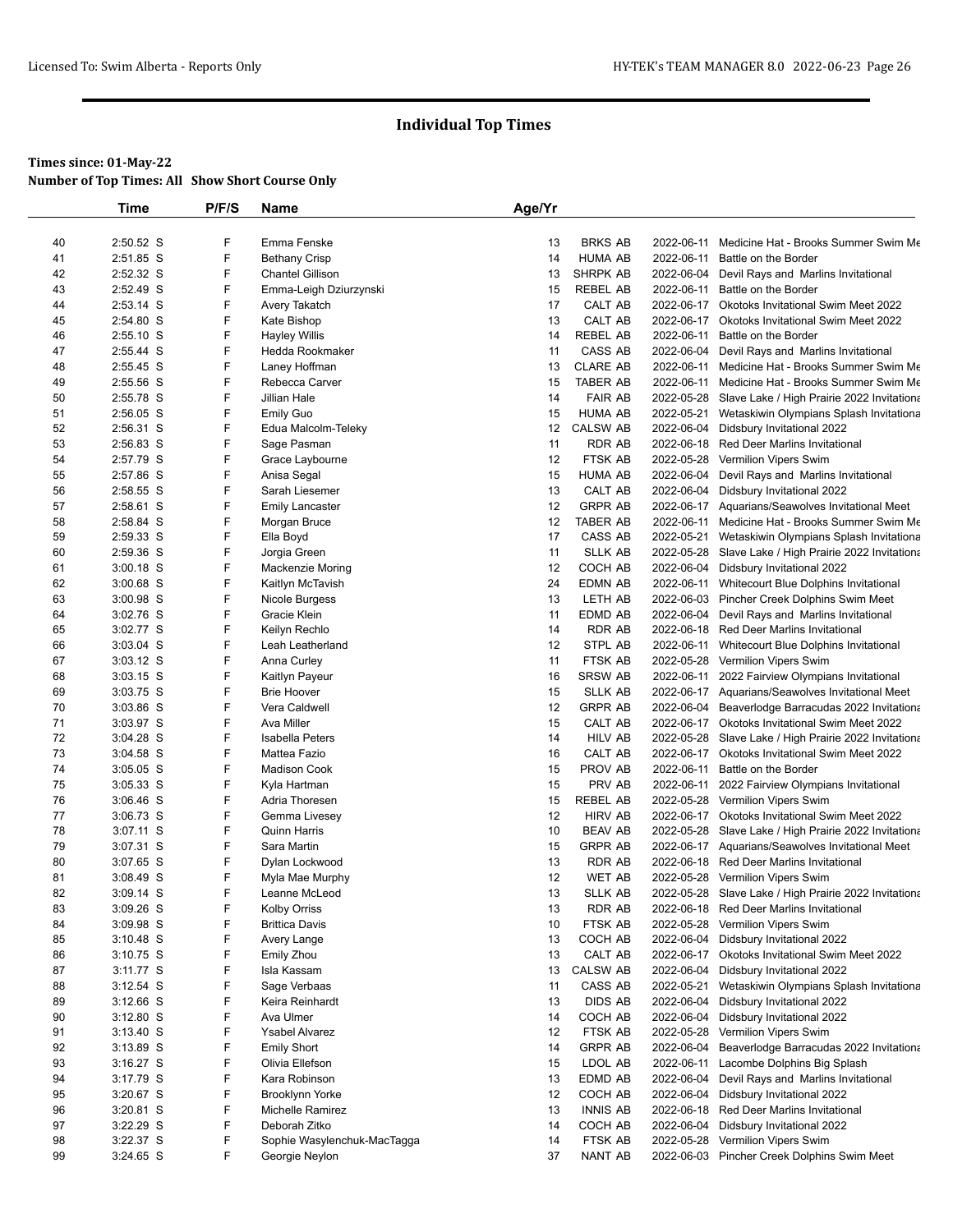# **Times since: 01-May-22**

| <b>Number of Top Times: All Show Short Course Only</b> |  |
|--------------------------------------------------------|--|
|--------------------------------------------------------|--|

|                | Time        | P/F/S  | <b>Name</b>                  | Age/Yr |                                 |            |                                                                                              |
|----------------|-------------|--------|------------------------------|--------|---------------------------------|------------|----------------------------------------------------------------------------------------------|
|                |             |        |                              |        |                                 |            |                                                                                              |
| 100            | 3:27.05 S   | F      | Miranda Tegart               | 11     | <b>FAIR AB</b>                  |            | 2022-05-28 Slave Lake / High Prairie 2022 Invitationa                                        |
| 101            | 3:27.92 S   | F      | Mackenzie Speth              | 10     | <b>WET AB</b>                   |            | 2022-06-04 Devil Rays and Marlins Invitational                                               |
| 102            | 3:28.92 S   | F      | Aurora Hammond               | 14     | <b>RDR AB</b>                   |            | 2022-06-18 Red Deer Marlins Invitational                                                     |
| 103            | $3:29.75$ S | F      | Elyse Burgess                | 13     | LETH AB                         |            | 2022-06-03 Pincher Creek Dolphins Swim Meet                                                  |
| 104            | 3:30.88 S   | F      | Jorja Kappo                  | 12     | VVW AB                          | 2022-06-11 | 2022 Fairview Olympians Invitational                                                         |
| 105            | 3:31.29 S   | F      | Dalyn Steinhauer             | 13     | <b>REBEL AB</b>                 |            | 2022-05-28 Vermilion Vipers Swim                                                             |
| 106            | 3:31.58 S   | F      | Eileen Zhang                 | 10     | HUMA AB                         | 2022-06-04 | Devil Rays and Marlins Invitational                                                          |
| 107            | 3:32.79 S   | F      | <b>Faith Assen</b>           | 11     | <b>HUMA AB</b>                  | 2022-06-04 | Devil Rays and Marlins Invitational                                                          |
| 108            | 3:33.81 S   | F      | <b>Mackinley Smith</b>       | 10     | COCH AB                         | 2022-06-04 | Didsbury Invitational 2022                                                                   |
| 109            | $3:34.53$ S | F      | Julia Castagna               | 13     | <b>WAIN AB</b>                  | 2022-06-11 | Battle on the Border                                                                         |
| 110            | 3:34.68 S   | F      | Jerzie Green                 | 13     | <b>SLLK AB</b>                  |            | 2022-06-17 Aquarians/Seawolves Invitational Meet                                             |
| 111            | $3:36.20$ S | F      | Mikaela Silzer               | 11     | <b>WET AB</b>                   |            | 2022-06-04 Devil Rays and Marlins Invitational                                               |
| 112            | 3:37.64 S   | F      | Nadia Hurta                  | 11     | <b>GRPR AB</b>                  |            | 2022-06-17 Aquarians/Seawolves Invitational Meet                                             |
| 113            | 3:41.46 S   | F      | Hayden Lester                | 12     | <b>BRKS AB</b>                  | 2022-06-11 | Medicine Hat - Brooks Summer Swim Me                                                         |
| 114            | 3:45.76 S   | F      | <b>Lily Monette</b>          | 14     | <b>GRPR AB</b>                  |            | 2022-05-28 Slave Lake / High Prairie 2022 Invitationa                                        |
| 115            | $3:46.45$ S | F      | Adrijanna Cooley             | 14     | PCK AB                          | 2022-06-11 | Medicine Hat - Brooks Summer Swim Me                                                         |
| 116            | 3:48.17 S   | F      | <b>Cadence Bashow</b>        | 10     | COCH AB                         | 2022-06-04 | Didsbury Invitational 2022                                                                   |
| 117            | 3:48.52 S   | F      | <b>Madison Fisher Boroff</b> | 12     | COCH AB                         | 2022-06-04 | Didsbury Invitational 2022                                                                   |
| 118            | 3:48.87 S   | F      | Eastin Hubbard               | 11     | COCH AB                         | 2022-06-04 | Didsbury Invitational 2022                                                                   |
| 119            | 3:49.34 S   | F      | Alecia Liu                   | 9      | EDMD AB                         | 2022-06-04 | Devil Rays and Marlins Invitational                                                          |
| 120            | $3:50.69$ S | F      | Teryn Lewko                  | 11     | COCH AB                         | 2022-06-04 | Didsbury Invitational 2022                                                                   |
| 121            | 3:54.05 S   | F      | Dara Olagunju                | 13     | <b>FTSK AB</b>                  | 2022-06-11 | Battle on the Border                                                                         |
| 122            | $3:56.43$ S | F      | Lela Turnquist               | 11     | CASS AB                         | 2022-05-28 | Vermilion Vipers Swim                                                                        |
| 123            | $3:57.19$ S | F      | Autumn Clark                 | 11     | <b>CPAS AB</b>                  |            | 2022-06-03 Pincher Creek Dolphins Swim Meet                                                  |
| 124            | 3:59.89 S   | F      | Darby Bissell                | 13     | <b>GRIM AB</b>                  | 2022-06-04 | Beaverlodge Barracudas 2022 Invitationa                                                      |
| 125            | 4:03.36 S   | F      | Rebecca Laarman              | 9      | CALT AB                         | 2022-06-17 | <b>Okotoks Invitational Swim Meet 2022</b>                                                   |
| 126            | 4:18.82 S   | F      | Mia Moulder                  | 12     | COCH AB                         |            | 2022-06-04 Didsbury Invitational 2022                                                        |
| Female         | 400 Free    |        |                              |        |                                 |            |                                                                                              |
| 1              | 5:13.35 S   | F      | Cassidy Coolen               | 18     | LETH AB                         |            | 2022-06-11 Medicine Hat - Brooks Summer Swim Me                                              |
| 2              | 5:22.76 S   | F      | Jillian Hale                 | 14     | <b>FAIR AB</b>                  | 2022-06-04 | Beaverlodge Barracudas 2022 Invitationa                                                      |
| 3              | 5:30.15 S   | F      | Haley Puhalski               | 15     | CALT AB                         |            | 2022-06-17 Okotoks Invitational Swim Meet 2022                                               |
| 4              | 5:32.23 S   | F      | Georgia Stoddart             | 16     | <b>HIRV AB</b>                  |            | 2022-06-17 Okotoks Invitational Swim Meet 2022                                               |
| 5              |             |        |                              |        |                                 |            | Battle on the Border                                                                         |
|                |             |        |                              |        |                                 |            |                                                                                              |
|                | 5:33.45 S   | F      | Arianna Lisch                | 12     | <b>REBEL AB</b>                 | 2022-06-11 |                                                                                              |
| 6              | 5:34.31 S   | F      | <b>Eleanor Friesen</b>       | 16     | <b>SLLK AB</b>                  |            | 2022-06-17 Aquarians/Seawolves Invitational Meet                                             |
| $\overline{7}$ | 5:38.79 S   | F      | Ella Williams                | 14     | <b>INNIS AB</b>                 |            | 2022-06-18 Red Deer Marlins Invitational                                                     |
| 8              | 5:43.19 S   | F      | Katelyn Kuzik                | 12     | EDMD AB                         |            | 2022-06-04 Devil Rays and Marlins Invitational                                               |
| 9              | 5:45.38 S   | F      | Danica Fisher                | 14     | COCH AB                         |            | 2022-06-17 Okotoks Invitational Swim Meet 2022                                               |
| 10             | 5:47.01 S   | F      | Lara Ball                    | 15     | <b>GRPR AB</b>                  |            | 2022-06-11 2022 Fairview Olympians Invitational                                              |
| 11             | 5:54.12 S   | F      | Abbie Zheng                  | 12     | HUMA AB                         | 2022-06-11 | Battle on the Border                                                                         |
| 12             | 5:56.84 S   | F      | Grace Auger                  | 14     | <b>SLLK AB</b>                  | 2022-06-11 | 2022 Fairview Olympians Invitational                                                         |
| 13             | 5:57.07 S   | F      | <b>Brinn Cutler</b>          | 12     | <b>CLARE AB</b>                 |            | 2022-06-11 Medicine Hat - Brooks Summer Swim Me                                              |
| 14             | 5:59.81 S   | F      | <b>Emily Wright</b>          | 15     | <b>HANNA AB</b>                 |            | 2022-06-18 Red Deer Marlins Invitational                                                     |
| 15             | 6:02.30 S   | F      | Abby Whitbread               | 15     | LDOL AB                         |            | 2022-06-18 Red Deer Marlins Invitational                                                     |
| 16             | 6:02.87 S   | F      | Sierra Higashi               | 13     | CALT AB                         |            | 2022-06-17 Okotoks Invitational Swim Meet 2022                                               |
| 17             | 6:05.84 S   | F      | Sarah Liesemer               | 13     | CALT AB                         |            | 2022-06-17 Okotoks Invitational Swim Meet 2022                                               |
| 18             | 6:07.16 S   | F      | Jaylyn Fogtmann              | 14     | LETH AB                         |            | 2022-06-03 Pincher Creek Dolphins Swim Meet                                                  |
| 19             | 6:12.54 S   | F      | Grace Laybourne              | 12     | FTSK AB                         |            | 2022-06-04 Devil Rays and Marlins Invitational                                               |
| 20             | 6:12.77 S   | F      | <b>Rylee Bashow</b>          | 13     | COCH AB                         |            | 2022-06-17 Okotoks Invitational Swim Meet 2022                                               |
| 21             | 6:18.13 S   | F      | Kyla Hartman                 | 15     | PRV AB                          |            | 2022-06-17 Aquarians/Seawolves Invitational Meet                                             |
| 22             | 6:18.51 S   | F      | Anna Curley                  | 11     | FTSK AB                         | 2022-06-11 | Battle on the Border                                                                         |
| 23             | 6:19.36 S   | F      | Laney Hoffman                | 13     | <b>CLARE AB</b>                 | 2022-06-11 | Medicine Hat - Brooks Summer Swim Me                                                         |
| 24             | 6:19.41 S   | F      | Sarah Raivio                 | 16     | <b>RDR AB</b>                   | 2022-06-18 | <b>Red Deer Marlins Invitational</b>                                                         |
| 25             | 6:26.73 S   | F      | Nicole Burgess               | 13     | LETH AB                         | 2022-06-11 | Medicine Hat - Brooks Summer Swim Me                                                         |
| 26             | 6:27.45 S   | F      | Vera Caldwell                | 12     | <b>GRPR AB</b>                  |            | 2022-06-11 2022 Fairview Olympians Invitational                                              |
| 27             | 6:28.04 S   | F      | Gemma Livesey                | 12     | <b>HIRV AB</b>                  |            | 2022-06-17 Okotoks Invitational Swim Meet 2022                                               |
| 28             | 6:30.72 S   | F      | Kaitlyn Payeur               | 16     | SRSW AB                         | 2022-06-11 | 2022 Fairview Olympians Invitational                                                         |
| 29             | 6:31.74 S   | F      | <b>Brittica Davis</b>        | 10     | FTSK AB                         | 2022-06-11 | Battle on the Border                                                                         |
| 30             | 6:37.18 S   | F      | Ella Boyd                    | 17     | CASS AB                         |            | 2022-06-04 Devil Rays and Marlins Invitational                                               |
| 31<br>32       | 6:39.02 S   | F<br>F | <b>Brie Hoover</b>           | 15     | <b>SLLK AB</b><br><b>RDR AB</b> |            | 2022-06-17 Aquarians/Seawolves Invitational Meet<br>2022-06-18 Red Deer Marlins Invitational |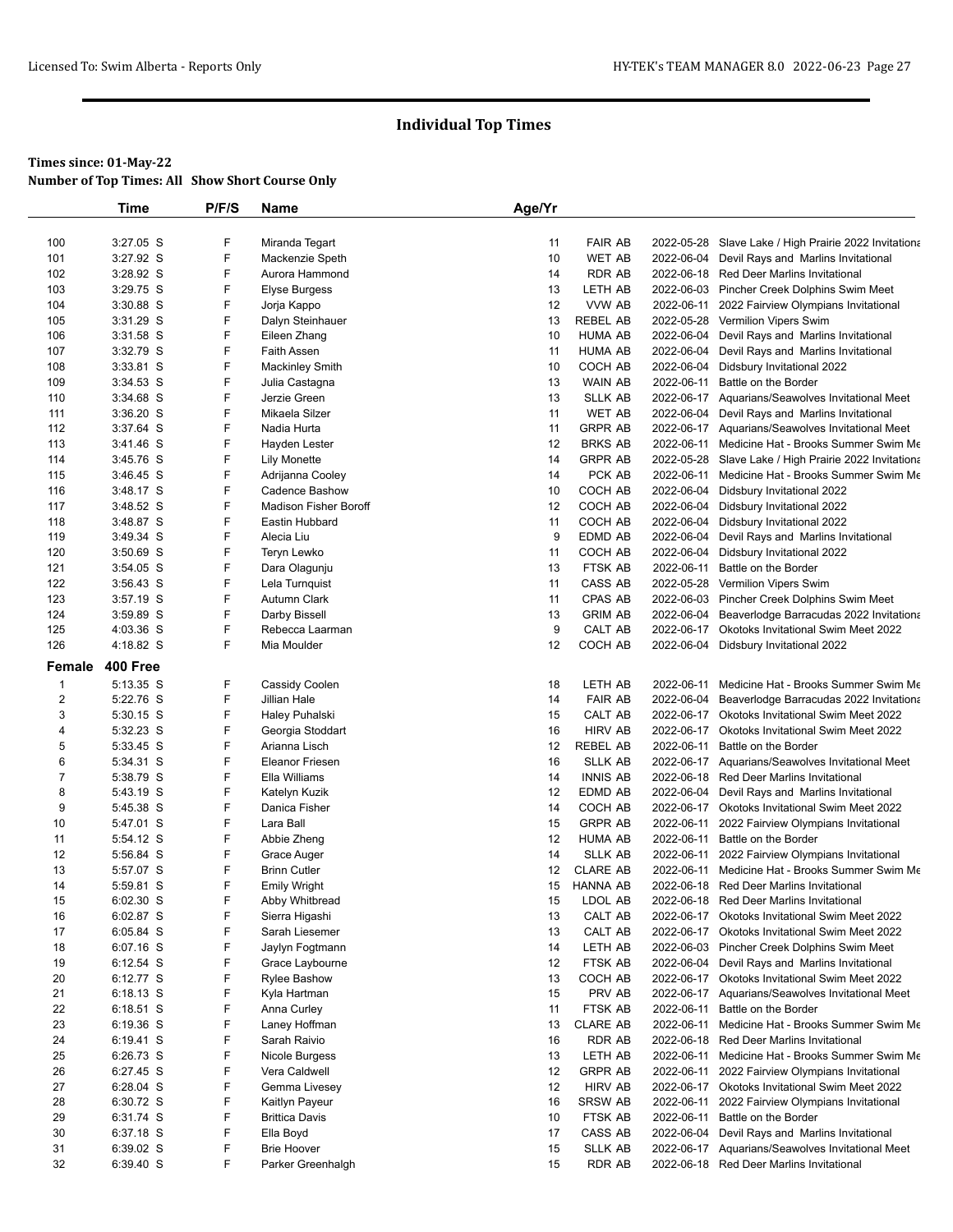### **Times since: 01-May-22**

**Number of Top Times: All Show Short Course Only**

|                | <b>Time</b>     | P/F/S | Name                         | Age/Yr |                 |            |                                                       |
|----------------|-----------------|-------|------------------------------|--------|-----------------|------------|-------------------------------------------------------|
|                |                 |       |                              |        |                 |            |                                                       |
| 33             | 6:41.06 S       | F     | Isabella Peters              | 14     | <b>HILV AB</b>  |            | 2022-06-17 Aquarians/Seawolves Invitational Meet      |
| 34             | 6:41.81 S       | F     | Myla Mae Murphy              | 12     | <b>WET AB</b>   | 2022-06-04 | Devil Rays and Marlins Invitational                   |
| 35             | 6:43.25 S       | F     | Samantha Monette             | 16     | PRV AB          | 2022-06-11 | 2022 Fairview Olympians Invitational                  |
| 36             | 6:44.79 S       | F     | <b>Ysabel Alvarez</b>        | 12     | <b>FTSK AB</b>  |            | 2022-06-11 Battle on the Border                       |
| 37             | 6:49.45 S       | F     | <b>Taylor Hutzul</b>         | 16     | <b>TABER AB</b> | 2022-06-11 | Medicine Hat - Brooks Summer Swim Me                  |
| 38             | 6:56.92 S       | F     | Kenna Demaere                | 17     | <b>CLARE AB</b> | 2022-06-11 | Medicine Hat - Brooks Summer Swim Me                  |
| 39             | 7:04.47 S       | F     | Sara Martin                  | 15     | <b>GRPR AB</b>  |            | 2022-06-11 2022 Fairview Olympians Invitational       |
| 40             | 7:13.90 S       | F     | <b>Heather Diesel</b>        | 16     | <b>GRIM AB</b>  |            | 2022-06-17 Aquarians/Seawolves Invitational Meet      |
| 41             | 7:44.60 S       | F     | Cadence Bashow               | 10     | COCH AB         |            | 2022-06-17 Okotoks Invitational Swim Meet 2022        |
| Female         | <b>800 Free</b> |       |                              |        |                 |            |                                                       |
| $\mathbf{1}$   | 11:45.63 S      | F     | <b>Eleanor Friesen</b>       | 16     | <b>SLLK AB</b>  |            | 2022-05-28 Slave Lake / High Prairie 2022 Invitationa |
| $\overline{2}$ | 12:21.75 S      | F     | <b>Katherine Luken</b>       | 15     | <b>FAIR AB</b>  |            | 2022-06-11 2022 Fairview Olympians Invitational       |
| 3              | 12:54.12 S      | F     | Jillian Hale                 | 14     | <b>FAIR AB</b>  |            | 2022-06-11 2022 Fairview Olympians Invitational       |
| 4              | 13:03.03 S      | F     | Jaylyn Fogtmann              | 14     | LETH AB         |            | 2022-06-03 Pincher Creek Dolphins Swim Meet           |
| 5              | 13:21.09 S      | F     | Kaitlyn Payeur               | 16     | <b>SRSW AB</b>  |            | 2022-06-17 Aquarians/Seawolves Invitational Meet      |
| 6              | 14:04.56 S      | F     | <b>Brie Hoover</b>           | 15     | <b>SLLK AB</b>  |            | 2022-06-17 Aquarians/Seawolves Invitational Meet      |
| $\overline{7}$ | 14:30.97 S      | F     | <b>Taylor Friesen</b>        | 18     | <b>SLLK AB</b>  |            | 2022-06-17 Aquarians/Seawolves Invitational Meet      |
| Female         | 25 Back         |       |                              |        |                 |            |                                                       |
| $\mathbf{1}$   | 20.58 S         | F     | Zoe Dean                     | 10     | STAL AB         | 2022-06-11 | Whitecourt Blue Dolphins Invitational                 |
| $\sqrt{2}$     | 20.69 S         | F     | Estelle Van Zyl              | 10     | <b>RDR AB</b>   | 2022-06-18 | <b>Red Deer Marlins Invitational</b>                  |
| 3              | 20.80 S         | F     | Sophia Nielsen               | 10     | EDMD AB         |            | 2022-05-28 Vermilion Vipers Swim                      |
| 4              | 21.15 S         | F     | <b>Scarlett Featherstone</b> | 10     | EDMD AB         |            | 2022-06-04 Devil Rays and Marlins Invitational        |
| 5              | 21.43 S         | F     | Hannah Garnier               | 10     | <b>WTCT AB</b>  | 2022-06-11 | Whitecourt Blue Dolphins Invitational                 |
| 6              | 21.46 S         | F     | <b>Tatiana Cockwill</b>      | 9      | EDMD AB         | 2022-06-04 | Devil Rays and Marlins Invitational                   |
| $\overline{7}$ | 21.60 S         | F     | Elin Kim                     | 10     | <b>CALSW AB</b> |            | 2022-06-17 Okotoks Invitational Swim Meet 2022        |
| 8              | 21.76 S         | F     | <b>Emily Wang</b>            | 10     | <b>HUMA AB</b>  | 2022-05-21 | Wetaskiwin Olympians Splash Invitationa               |
| 9              | 21.90 S         | F     | Jaycee Hoffman               | 10     | <b>CLARE AB</b> |            | 2022-06-11 Medicine Hat - Brooks Summer Swim Me       |
| 10             | 21.93 S         | F     | Eileen Zhang                 | 10     | <b>HUMA AB</b>  | 2022-05-21 | Wetaskiwin Olympians Splash Invitationa               |
| 11             | 21.94 S         | F     | Naya Randall                 | 10     | PCK AB          |            | 2022-06-03 Pincher Creek Dolphins Swim Meet           |
| 12             | 22.09 S         | F     | Mackenzie Speth              | 10     | <b>WET AB</b>   | 2022-05-21 | Wetaskiwin Olympians Splash Invitationa               |
| 13             | 22.19 S         | F     | Elizabeth Ostrop             | 10     | <b>TABER AB</b> | 2022-06-11 | Medicine Hat - Brooks Summer Swim Me                  |
| 14             | 22.47 S         | F     | Selah Hoekstra               | 10     | <b>TABER AB</b> | 2022-06-11 | Medicine Hat - Brooks Summer Swim Me                  |
| 15             | 22.50 S         | F     | Alexis Chia                  | 9      | EDMD AB         | 2022-06-04 | Devil Rays and Marlins Invitational                   |
| 16             | 22.62 S         | F     | Luoying Shi                  | 10     | <b>CALSW AB</b> | 2022-06-04 | Didsbury Invitational 2022                            |
| 17             | 22.77 S         | F     | Angela Kinniburgh            | 10     | EDMD AB         |            | 2022-05-28 Vermilion Vipers Swim                      |
| 18             | 23.12 S         | F     | Mila Barlow                  | 10     | EDMD AB         | 2022-05-21 | Wetaskiwin Olympians Splash Invitationa               |
| 19             | 23.38 S         | F     | Nika Wepener                 | 10     | <b>STPL AB</b>  |            | 2022-06-11 Whitecourt Blue Dolphins Invitational      |
| 20             | 23.41 S         | F     | Elise Cavenagh               | 9      | <b>HANNA AB</b> |            | 2022-06-11 Lacombe Dolphins Big Splash                |
| $21*$          | 23.45 S         | F     | Ella Pederson                | 10     | CALT AB         |            | 2022-06-17 Okotoks Invitational Swim Meet 2022        |
| $21*$          | 23.45 S         | F     | <b>Marion Primrose</b>       | 10     | STAL AB         | 2022-06-11 | Whitecourt Blue Dolphins Invitational                 |
| 23             | 23.46 S         | F     | Isabella Anastasiadis        | 10     | CALT AB         |            | 2022-06-04 Didsbury Invitational 2022                 |
| 24             | 23.49 S         | F     | Georgia Kerschbaumer         | 9      | <b>FAIR AB</b>  | 2022-06-04 | Beaverlodge Barracudas 2022 Invitationa               |
| $25*$          | 23.55 S         | F     | Sofie Nguyen                 | 10     | <b>CALSW AB</b> |            | 2022-06-04 Didsbury Invitational 2022                 |
| $25*$          | 23.55 S         | F     | Dylann Elliot                | 10     | <b>WET AB</b>   | 2022-06-04 | Devil Rays and Marlins Invitational                   |
| $25*$          | 23.55 S         | F     | <b>Bryce Martinson</b>       | 9      | HIPR AB         |            | 2022-06-17 Aquarians/Seawolves Invitational Meet      |
| 28             | 23.62 S         | F     | Rebecca Laarman              | 9      | CALT AB         | 2022-06-17 | Okotoks Invitational Swim Meet 2022                   |
| 29             | 23.75 S         | F     | Lola Riendeau                | 9      | <b>BEAV AB</b>  | 2022-06-04 | Beaverlodge Barracudas 2022 Invitationa               |
| 30             | 23.80 S         | F     | Mara Stefaniuk               | 10     | HUMA AB         | 2022-05-21 | Wetaskiwin Olympians Splash Invitationa               |
| 31             | 23.90 S         | F     | Alexandra Coleman            | 9      | <b>HUMA AB</b>  | 2022-05-21 | Wetaskiwin Olympians Splash Invitationa               |
| 32             | 24.04 S         | F     | Victoria Noullett            | 10     | <b>BEAV AB</b>  |            | 2022-05-28 Slave Lake / High Prairie 2022 Invitationa |
| 33             | 24.06 S         | F     | Mya Perrin                   | 10     | <b>WTCT AB</b>  | 2022-06-11 | Whitecourt Blue Dolphins Invitational                 |
| 34             | 24.20 S         | F     | Heidi EckBerg                | 10     | OKOT AB         | 2022-06-04 | Didsbury Invitational 2022                            |
| 35             | 24.41 S         | F     | Alexa Briones                | 10     | <b>SLLK AB</b>  |            | 2022-06-17 Aquarians/Seawolves Invitational Meet      |
| 36             | 24.43 S         | F     | <b>Addison Brown</b>         | 10     | <b>HILV AB</b>  | 2022-06-11 | 2022 Fairview Olympians Invitational                  |
| $37*$          | 24.48 S         | F     | Chase Mackenzie              | 10     | <b>BEAV AB</b>  |            | 2022-06-17 Aquarians/Seawolves Invitational Meet      |
| $37*$          | 24.48 S         | F     | Evelyn Maunsell              | 9      | PCK AB          |            | 2022-06-11 Medicine Hat - Brooks Summer Swim Me       |
| 39             | 24.52 S         | F     | <b>Harlow Kopp</b>           | 9      | STPL AB         | 2022-06-11 | Whitecourt Blue Dolphins Invitational                 |
| 40             | 24.58 S         | F     | Darby Lancaster              | 9      | <b>GRPR AB</b>  | 2022-06-04 | Beaverlodge Barracudas 2022 Invitationa               |
| 41             | 24.59 S         | F     | Mitsi Shambare               | 10     | <b>SLLK AB</b>  |            | 2022-06-17 Aquarians/Seawolves Invitational Meet      |
|                |                 |       |                              |        |                 |            |                                                       |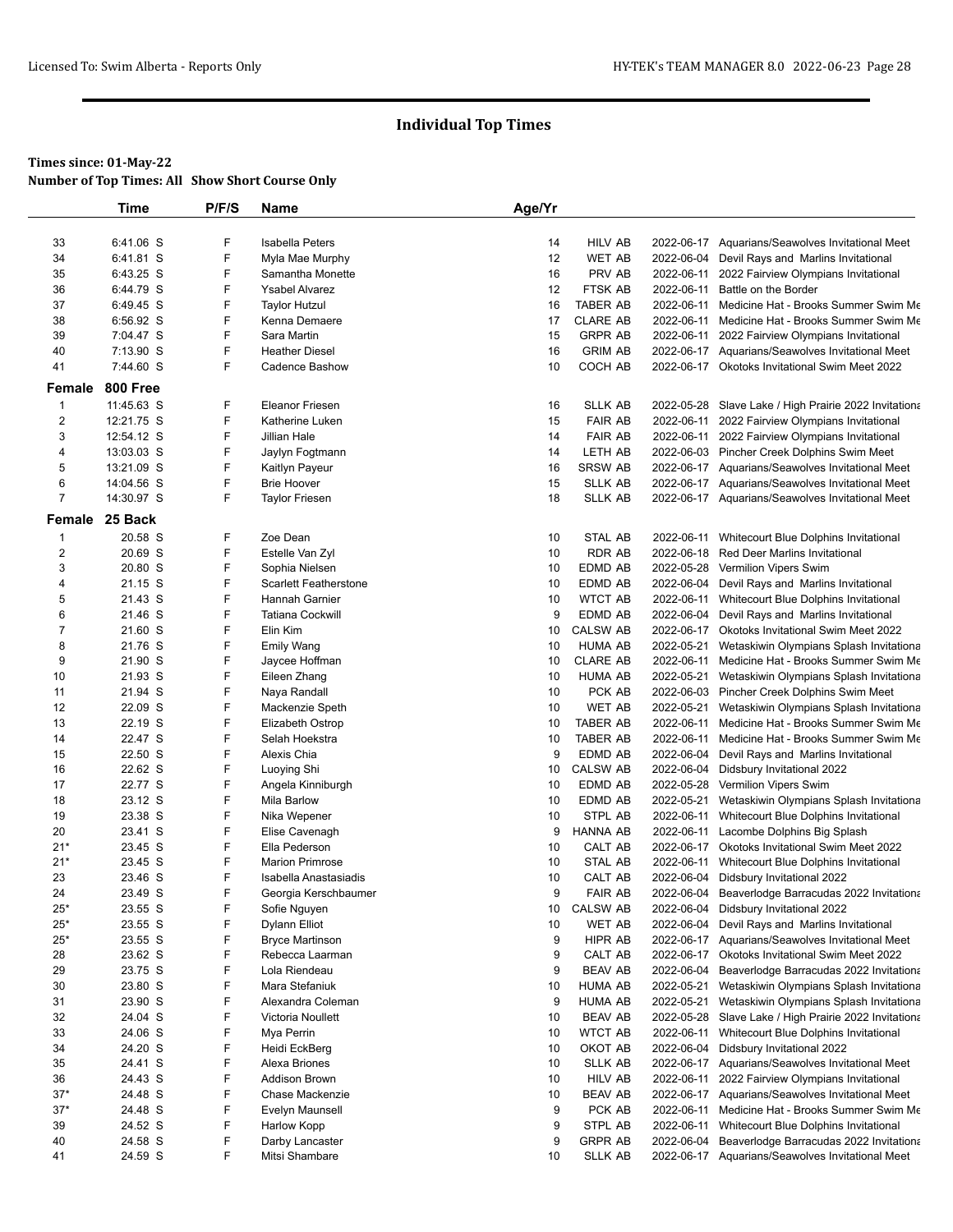|       | <b>Time</b> | P/F/S | Name                     | Age/Yr         |                 |            |                                                       |
|-------|-------------|-------|--------------------------|----------------|-----------------|------------|-------------------------------------------------------|
|       |             |       |                          |                |                 |            |                                                       |
| 42    | 24.65 S     | F     | Kenzie Siggelkow         | 10             | <b>HIRV AB</b>  |            | 2022-06-17 Okotoks Invitational Swim Meet 2022        |
| 43    | 24.66 S     | F     | Olivia Wilson            | 10             | LDOL AB         | 2022-06-11 | Lacombe Dolphins Big Splash                           |
| 44    | 24.69 S     | F     | <b>Beth Kotylak</b>      | 10             | EDMD AB         |            | 2022-05-21 Wetaskiwin Olympians Splash Invitationa    |
| 45    | 24.72 S     | F     | Ashley Kuzik             | 10             | EDMD AB         |            | 2022-05-21 Wetaskiwin Olympians Splash Invitationa    |
| 46    | 24.76 S     | F     | Kensi Samson             | 10             | SPGR AB         |            | 2022-06-11 Whitecourt Blue Dolphins Invitational      |
| 47    | 24.78 S     | F     | Dana Pham                | 10             | <b>REBEL AB</b> |            | 2022-05-28 Vermilion Vipers Swim                      |
| 48    | 24.80 S     | F     | Sofie Littman            | 8              | <b>BEAV AB</b>  |            | 2022-05-28 Slave Lake / High Prairie 2022 Invitationa |
| 49    | 25.01 S     | F     | Sophia Slettede          | 10             | <b>CLARE AB</b> |            | 2022-06-11 Medicine Hat - Brooks Summer Swim Me       |
| 50    | 25.16 S     | F     | Avery Kronewitt          | 10             | STPL AB         | 2022-06-11 | Whitecourt Blue Dolphins Invitational                 |
| 51    | 25.17 S     | F     | Lexi Flett               | 10             | HIPR AB         |            | 2022-06-04 Beaverlodge Barracudas 2022 Invitationa    |
| 52    | 25.21 S     | F     | Kaydence Littman         | 10             | <b>BEAV AB</b>  | 2022-06-04 | Beaverlodge Barracudas 2022 Invitationa               |
| 53    | 25.33 S     | F     | Aspyn Siggelkow          | 8              | <b>HIRV AB</b>  |            | 2022-06-17 Okotoks Invitational Swim Meet 2022        |
| 54    | 25.50 S     | F     | Zoe Miklos               | 9              | CPAS AB         |            | 2022-06-11 Medicine Hat - Brooks Summer Swim Me       |
| 55    | 25.51 S     | F     | Sarah Zhang              | 9              | EDMD AB         | 2022-05-21 | Wetaskiwin Olympians Splash Invitationa               |
| 56    | 25.52 S     | F     | lvy Hughes               | 10             | <b>TABER AB</b> |            | 2022-06-11 Medicine Hat - Brooks Summer Swim Me       |
| 57    | 25.57 S     | F     | <b>Tayler Merriam</b>    | 10             | <b>BEAV AB</b>  |            | 2022-06-17 Aquarians/Seawolves Invitational Meet      |
| 58    | 25.61 S     | F     | Brooke Kubik             | 9              | COCH AB         | 2022-06-04 | Didsbury Invitational 2022                            |
| 59    | 25.71 S     | F     | Kinley Hughes            | 9              | <b>TABER AB</b> |            | 2022-06-03 Pincher Creek Dolphins Swim Meet           |
| $60*$ | 25.78 S     | F     | Sophie Baht              | 10             | MHSSC AB        |            | 2022-06-11 Medicine Hat - Brooks Summer Swim Me       |
| $60*$ | 25.78 S     | F     | Norah Good               | 9              | <b>SHRPK AB</b> | 2022-06-04 | Devil Rays and Marlins Invitational                   |
| 62    | 25.79 S     | F     | Aspen English            | 9              | <b>CALSW AB</b> | 2022-06-04 | Didsbury Invitational 2022                            |
| 63    | 25.86 S     | F     | <b>Blake Buchanan</b>    | 9              | EDMD AB         |            | 2022-05-21 Wetaskiwin Olympians Splash Invitationa    |
| 64    | 25.87 S     | F     | Aubrey Falk              | 9              | <b>INNIS AB</b> |            | 2022-06-11 Lacombe Dolphins Big Splash                |
| 65    | 25.88 S     | F     | Elsa Andersen            | 10             | <b>CALSW AB</b> |            | 2022-06-17 Okotoks Invitational Swim Meet 2022        |
| 66    | 25.90 S     | F     | Evelyn Rooke             | 10             | <b>BRKS AB</b>  |            | 2022-06-11 Medicine Hat - Brooks Summer Swim Me       |
| 67    | 25.91 S     | F     | <b>Makinley Wentz</b>    | 10             | LETH AB         |            | 2022-06-03 Pincher Creek Dolphins Swim Meet           |
| 68    | 25.95 S     | F     | Georgia Haas             | 10             | HIPR AB         | 2022-06-04 | Beaverlodge Barracudas 2022 Invitationa               |
| 69    | 25.97 S     | F     | Sawyer Heichert          | 10             | <b>WET AB</b>   |            | 2022-05-21 Wetaskiwin Olympians Splash Invitationa    |
| 70    | 25.99 S     | F     | Dawn Velarde             | 10             | <b>TABER AB</b> |            | 2022-06-03 Pincher Creek Dolphins Swim Meet           |
| $71*$ | 26.03 S     | F     | Kali Borst               | 10             | <b>WTLK AB</b>  | 2022-06-11 | Whitecourt Blue Dolphins Invitational                 |
| $71*$ | 26.03 S     | F     | <b>Evangeline Tardif</b> | 9              | CALT AB         | 2022-06-04 | Didsbury Invitational 2022                            |
| $71*$ | 26.03 S     | F     | Jocelyn Yeo              | 10             | <b>CALSW AB</b> |            | 2022-06-17 Okotoks Invitational Swim Meet 2022        |
| $71*$ | 26.03 S     | F     | Adelaide Thompson        | 9              | OKOT AB         |            | 2022-06-17 Okotoks Invitational Swim Meet 2022        |
| 75    | 26.13 S     | F     | <b>Hailey Blurton</b>    | 9              | <b>RDR AB</b>   |            | 2022-06-11 Lacombe Dolphins Big Splash                |
| 76    | 26.22 S     | F     | <b>Suzy Bliss</b>        | 10             | <b>NANT AB</b>  |            | 2022-06-03 Pincher Creek Dolphins Swim Meet           |
| 77    | 26.23 S     | F     | Dylan Blanchette         | 9              | <b>REBEL AB</b> | 2022-06-11 | Battle on the Border                                  |
| 78    | 26.27 S     | F     | Rachel Peake             | 9              | LETH AB         |            | 2022-06-03 Pincher Creek Dolphins Swim Meet           |
| 79    | 26.35 S     | F     | Leila Diebold            | 9              | PRV AB          |            | 2022-06-17 Aquarians/Seawolves Invitational Meet      |
| 80    | 26.45 S     | F     | <b>Summer Sveinson</b>   | 9              | <b>INNIS AB</b> |            | 2022-06-18 Red Deer Marlins Invitational              |
| 81    | 26.47 S     | F     | Julie Giesbrecht         | 9              | MHSSC AB        |            | 2022-06-03 Pincher Creek Dolphins Swim Meet           |
| 82    | 26.50 S     | F     | Keira Lee                | 9              | OKOT AB         | 2022-06-04 | Didsbury Invitational 2022                            |
| 83    | 26.54 S     | F     | <b>Rudy Barrios</b>      | 10             | PCK AB          |            | 2022-06-03 Pincher Creek Dolphins Swim Meet           |
| 84    | 26.58 S     | F     | Isabelle Dean            | 8              | <b>STAL AB</b>  |            | 2022-06-11 Whitecourt Blue Dolphins Invitational      |
| 85    | 26.60 S     | F     | Emma Razeau              | 8              | <b>RDR AB</b>   |            | 2022-06-18 Red Deer Marlins Invitational              |
| 86    | 26.61 S     | F     | Vanna Tidmarsh           | 10             | OKOT AB         |            | 2022-06-17 Okotoks Invitational Swim Meet 2022        |
| 87    | 26.68 S     | F     | Jessica Skappak          | 10             | <b>RDR AB</b>   | 2022-06-18 | <b>Red Deer Marlins Invitational</b>                  |
| 88    | 26.76 S     | F     | Sadie Poitras            | 8              | <b>SLLK AB</b>  | 2022-06-11 | 2022 Fairview Olympians Invitational                  |
| 89*   | 26.85 S     | F     | Annalyn Keller           | 10             | OKOT AB         |            | 2022-06-04 Didsbury Invitational 2022                 |
| 89*   | 26.85 S     | F     | Cealey Herr              | 10             | HIPR AB         |            | 2022-06-17 Aquarians/Seawolves Invitational Meet      |
| 91    | 26.92 S     | F     | Delainy Grose            | 9              | PCK AB          | 2022-06-03 | Pincher Creek Dolphins Swim Meet                      |
| 92    | 26.95 S     | F     | <b>Miller Hipkins</b>    | 8              | <b>BEAV AB</b>  | 2022-06-04 | Beaverlodge Barracudas 2022 Invitationa               |
| 93    | 27.00 S     | F     | Paige Claughton          | 10             | STPL AB         | 2022-06-11 | Whitecourt Blue Dolphins Invitational                 |
| 94    | 27.03 S     | F     | Norah Alobaidi           | 9              | <b>HUMA AB</b>  | 2022-06-04 | Devil Rays and Marlins Invitational                   |
| 95    | 27.04 S     | F     | Avery Baldwin            | $\overline{7}$ | OKOT AB         | 2022-06-04 | Didsbury Invitational 2022                            |
| 96    | 27.12 S     | F     | Quinn Willis             | 9              | <b>REBEL AB</b> | 2022-05-21 | Wetaskiwin Olympians Splash Invitationa               |
| 97    | 27.33 S     | F     | Jaylyn Elford            | 9              | <b>REBEL AB</b> | 2022-06-11 | Battle on the Border                                  |
| 98    | 27.37 S     | F     | Jonah Hesse              | 8              | HIPR AB         |            | 2022-06-11 2022 Fairview Olympians Invitational       |
| 99    | 27.39 S     | F     | <b>Emelle Conrad</b>     | 10             | <b>BRKS AB</b>  |            | 2022-06-11 Medicine Hat - Brooks Summer Swim Me       |
| 100   | 27.43 S     | F     | Ariyah Lohnes            | 9              | LDOL AB         | 2022-06-11 | Lacombe Dolphins Big Splash                           |
| 101   | 27.44 S     | F     | Nevayah Fox              | 10             | FTMD AB         |            | 2022-06-03 Pincher Creek Dolphins Swim Meet           |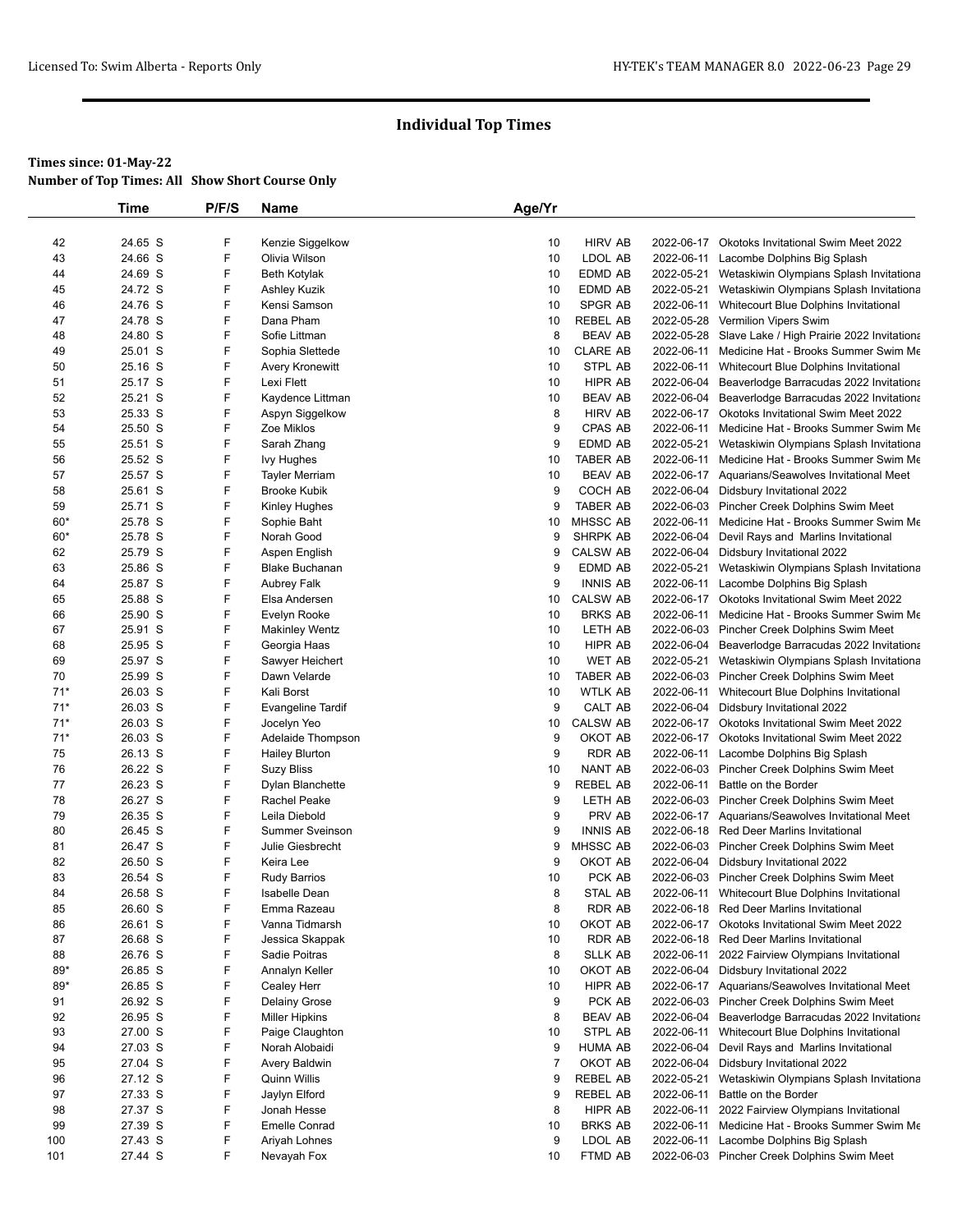|        | Time     | P/F/S | Name                        | Age/Yr         |                 |            |                                                       |
|--------|----------|-------|-----------------------------|----------------|-----------------|------------|-------------------------------------------------------|
|        |          |       |                             |                |                 |            |                                                       |
| $102*$ | 27.48 S  | F     | Alexandria Holmes           | 10             | <b>GRIM AB</b>  | 2022-06-11 | 2022 Fairview Olympians Invitational                  |
| $102*$ | 27.48 S  | F     | Gracyn Weatherill           | 9              | <b>WET AB</b>   | 2022-05-21 | Wetaskiwin Olympians Splash Invitationa               |
| 104    | 27.55 S  | F     | Nora Smith                  | 10             | <b>SLLK AB</b>  |            | 2022-06-17 Aquarians/Seawolves Invitational Meet      |
| 105    | 27.59 S  | F     | Charli Labonte              | 8              | LDOL AB         | 2022-06-11 | Lacombe Dolphins Big Splash                           |
| 106    | 27.60 S  | F     | Mina Blackie                | 10             | WTLK AB         | 2022-06-11 | Whitecourt Blue Dolphins Invitational                 |
| 107    | 27.61 S  | F     | <b>Brinn Beaulieu</b>       | 10             | <b>FAIR AB</b>  | 2022-06-04 | Beaverlodge Barracudas 2022 Invitationa               |
| 108    | 27.71 S  | F     | Kayla Lee                   | 9              | <b>WTCT AB</b>  | 2022-06-11 | Whitecourt Blue Dolphins Invitational                 |
| $109*$ | 27.73 S  | F     | <b>Emma Matier</b>          | 9              | <b>GRPR AB</b>  |            | 2022-06-17 Aquarians/Seawolves Invitational Meet      |
| 109*   | 27.73 S  | F     | <b>Diamond Kirlik</b>       | 10             | <b>GRIM AB</b>  | 2022-06-11 | 2022 Fairview Olympians Invitational                  |
| 111    | 27.80 S  | F     | Natalie Good                | 7              | SHRPK AB        | 2022-05-21 | Wetaskiwin Olympians Splash Invitationa               |
| 112    | 27.82 S  | F     | Teagan Burns                | 9              | <b>VERM AB</b>  | 2022-06-11 | Battle on the Border                                  |
| 113    | 27.83 S  | F     | Kaylee Bruce                | 10             | TABER AB        | 2022-06-11 | Medicine Hat - Brooks Summer Swim Me                  |
| 114    | 27.90 S  | F     | Paisley Kyle                | 9              | <b>BEAV AB</b>  |            | 2022-06-17 Aquarians/Seawolves Invitational Meet      |
| 115    | 27.91 S  | F     | <b>Brookelyn Armsworthy</b> | 9              | OKOT AB         |            | 2022-06-04 Didsbury Invitational 2022                 |
| 116    | 27.93 S  | F     | Addie Matalski              | 9              | DRVL AS         | 2022-06-11 | Whitecourt Blue Dolphins Invitational                 |
| 117    | 27.94 S  | F     | Julianna Hallman            | 10             | <b>INNIS AB</b> |            | 2022-06-18 Red Deer Marlins Invitational              |
| 118    | 27.96 S  | F     | <b>Amity Kramer</b>         | 9              | <b>WTLK AB</b>  | 2022-06-11 | Whitecourt Blue Dolphins Invitational                 |
| 119    | 27.98 S  | F     | Maryn Kuharski              | 8              | WET AB          |            | 2022-05-28 Vermilion Vipers Swim                      |
| 120    | 28.00 S  | F     | Quinn Richardson            | 9              | <b>GRIM AB</b>  |            | 2022-06-11 2022 Fairview Olympians Invitational       |
| 121    | x28.00 S | F     | Brooklynn Lundberg          | 9              | <b>HIRV AB</b>  |            | 2022-06-17 Okotoks Invitational Swim Meet 2022        |
| 122    | 28.03 S  | F     | Elise Wilson                | 8              | LDOL AB         | 2022-06-11 | Lacombe Dolphins Big Splash                           |
| 123    | 28.05 S  | F     | Blayke Babineau             | 9              | OKOT AB         |            | 2022-06-17 Okotoks Invitational Swim Meet 2022        |
| 124    | 28.07 S  | F     | Delta Bott                  | 10             | <b>SLLK AB</b>  |            | 2022-06-17 Aquarians/Seawolves Invitational Meet      |
| 125    | 28.14 S  | F     | Naomi Neudorf               | 10             | <b>CPAS AB</b>  |            | 2022-06-03 Pincher Creek Dolphins Swim Meet           |
| 126*   | 28.21 S  | F     | Sloan Chapman               | 10             | HIPR AB         |            | 2022-05-28 Slave Lake / High Prairie 2022 Invitationa |
| 126*   | 28.21 S  | F     | <b>Bridget Gorkoff</b>      | 10             | <b>VERM AB</b>  | 2022-06-11 | Battle on the Border                                  |
| 128    | 28.25 S  | F     | Sadie Anderton              | 10             | <b>RDR AB</b>   |            | 2022-06-18 Red Deer Marlins Invitational              |
| 129    | 28.26 S  | F     | Nyima Hodel                 | 9              | <b>CALSW AB</b> |            | 2022-06-17 Okotoks Invitational Swim Meet 2022        |
| 130*   | 28.28 S  | F     | Kateri Beaton               | 6              | OKOT AB         |            | 2022-06-17 Okotoks Invitational Swim Meet 2022        |
| $130*$ | 28.28 S  | F     | <b>Keltie Rutherford</b>    | 10             | <b>GRPR AB</b>  | 2022-06-04 | Beaverlodge Barracudas 2022 Invitationa               |
| 132    | 28.34 S  | F     | Olivia Dawson               | 10             | <b>REBEL AB</b> | 2022-06-11 | Battle on the Border                                  |
| $133*$ | 28.35 S  | F     | Divya Gibson                | 9              | WET AB          | 2022-05-21 | Wetaskiwin Olympians Splash Invitationa               |
| $133*$ | 28.35 S  | F     | Iris Roper                  | 9              | <b>REBEL AB</b> |            | 2022-05-28 Vermilion Vipers Swim                      |
| 135    | 28.38 S  | F     | Julia Chavez-Arroyo         | 9              | <b>VERM AB</b>  | 2022-06-11 | Battle on the Border                                  |
| 136    | 28.39 S  | F     | Sarah Pawliuk               | $\overline{7}$ | OKOT AB         |            | 2022-06-04 Didsbury Invitational 2022                 |
| 137    | 28.46 S  | F     | Ava Ly                      | 9              | EDMD AB         |            | 2022-06-04 Devil Rays and Marlins Invitational        |
| 138    | 28.49 S  | F     | Cyra Breeze                 | 10             | COCH AB         |            | 2022-06-17 Okotoks Invitational Swim Meet 2022        |
| 139    | 28.50 S  | F     | Sydney Ray Blackwood        | 10             | <b>KLLM AB</b>  |            | 2022-06-11 Lacombe Dolphins Big Splash                |
| 140    | 28.58 S  | F     | Peyton Phillips             | 10             | NANT AB         | 2022-06-11 | Medicine Hat - Brooks Summer Swim Me                  |
| 141    | 28.61 S  | F     | <b>Emberly Hall</b>         | 9              | TABER AB        |            | 2022-06-03 Pincher Creek Dolphins Swim Meet           |
| 142    | 28.71 S  | F     | Julianna Skappak            | 9              | RDR AB          |            | 2022-06-18 Red Deer Marlins Invitational              |
| 143    | 28.74 S  | F     | <b>Audrey Haine</b>         | 8              | WAIN AB         |            | 2022-06-04 Devil Rays and Marlins Invitational        |
| 144    | 28.76 S  | F     | Zadie Swindells             | 8              | <b>STAL AB</b>  |            | 2022-06-11 Whitecourt Blue Dolphins Invitational      |
| 145    | 28.81 S  | F     | Charlotte Castagna          | 8              | WAIN AB         | 2022-06-11 | Battle on the Border                                  |
| 146    | 28.82 S  | F     | Nova Dudas                  | 8              | SPGR AB         | 2022-06-11 | Whitecourt Blue Dolphins Invitational                 |
| 147    | 28.92 S  | F     | Emersyn Whipple             | 10             | TABER AB        | 2022-06-11 | Medicine Hat - Brooks Summer Swim Me                  |
| $148*$ | 28.95 S  | F     | <b>Ester Dionne</b>         | 10             | LDOL AB         | 2022-06-11 | Lacombe Dolphins Big Splash                           |
| $148*$ | 28.95 S  | F     | Danica Skrzekowski          | 9              | <b>WTCT AB</b>  | 2022-06-11 | Whitecourt Blue Dolphins Invitational                 |
| 150    | 28.99 S  | F     | Nicola Abraham              | 9              | <b>CALSW AB</b> | 2022-06-04 | Didsbury Invitational 2022                            |
| 151    | 29.00 S  | F     | Stella Ren                  | 8              | <b>CALSW AB</b> |            | 2022-06-17 Okotoks Invitational Swim Meet 2022        |
| 152    | 29.04 S  | F     | Jessa Pelech                | 9              | <b>INNIS AB</b> | 2022-06-11 | Lacombe Dolphins Big Splash                           |
| 153    | 29.06 S  | F     | <b>Teeka Elliott</b>        | 8              | <b>GRIM AB</b>  | 2022-06-11 | 2022 Fairview Olympians Invitational                  |
| 154    | 29.15 S  | F     | Allison Ren                 | 8              | CALT AB         |            | 2022-06-17 Okotoks Invitational Swim Meet 2022        |
| 155    | 29.26 S  | F     | Alana Teasdale              | 9              | <b>BEAV AB</b>  |            | 2022-06-17 Aquarians/Seawolves Invitational Meet      |
| 156    | 29.29 S  | F     | <b>Meadow MacPherson</b>    | 6              | COCH AB         |            | 2022-06-17 Okotoks Invitational Swim Meet 2022        |
| 157    | 29.30 S  | F     | <b>Brooke Altwasser</b>     | 10             | <b>BRKS AB</b>  | 2022-06-11 | Medicine Hat - Brooks Summer Swim Me                  |
| 158    | 29.34 S  | F     | Kadence Lawton-Howland      | 8              | REBEL AB        |            | 2022-05-28 Vermilion Vipers Swim                      |
| 159    | 29.39 S  | F     | Farrah Ciona                | 10             | STAL AB         | 2022-06-11 | Whitecourt Blue Dolphins Invitational                 |
| 160    | 29.41 S  | F     | Kakisa Elliott              | 9              | <b>GRIM AB</b>  | 2022-06-11 | 2022 Fairview Olympians Invitational                  |
| 161    | 29.51 S  | F     | Kylie Gagnon                | 9              | WTCT AB         |            | 2022-06-11 Whitecourt Blue Dolphins Invitational      |
|        |          |       |                             |                |                 |            |                                                       |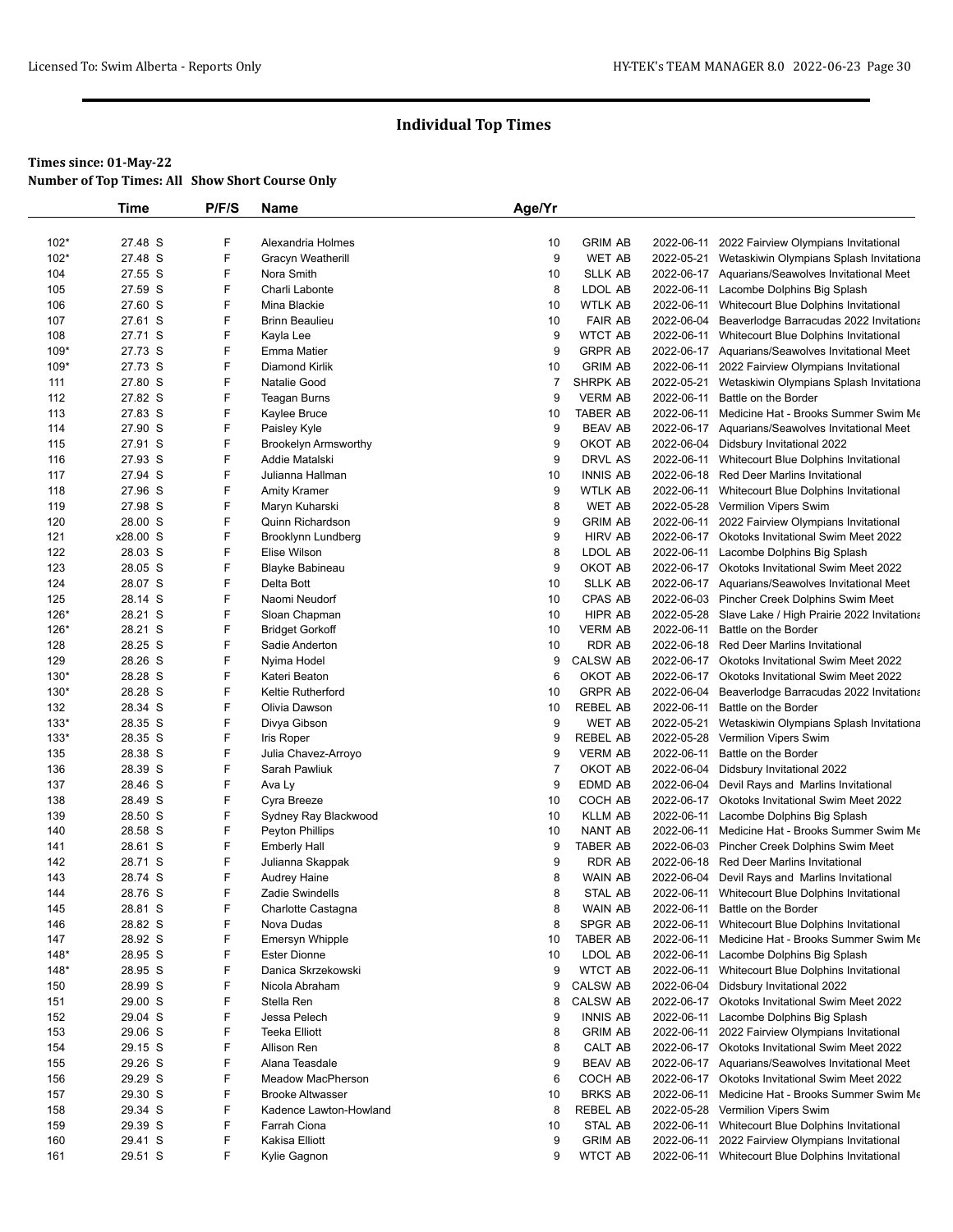|             | <b>Time</b>        | P/F/S  | Name                                   | Age/Yr         |                           |            |                                                                           |
|-------------|--------------------|--------|----------------------------------------|----------------|---------------------------|------------|---------------------------------------------------------------------------|
|             |                    |        |                                        |                |                           |            |                                                                           |
| 162         | 29.58 S            | F      | <b>Claire Wilson</b>                   | 6              | CALT AB                   |            | 2022-06-17 Okotoks Invitational Swim Meet 2022                            |
| 163         | 29.61 S            | F      | Katherine Wallebeck                    | 9              | FTSK AB                   |            | 2022-06-04 Devil Rays and Marlins Invitational                            |
| 164         | 29.72 S            | F      | Avery Lester                           | 9              | <b>BRKS AB</b>            | 2022-06-11 | Medicine Hat - Brooks Summer Swim Me                                      |
| 165         | 29.73 S            | F      | <b>Brielle Josiak</b>                  | 9              | COCH AB                   |            | 2022-06-17 Okotoks Invitational Swim Meet 2022                            |
| 166         | 29.83 S            | F      | Sophie Hallman                         | 9              | <b>INNIS AB</b>           |            | 2022-06-11 Lacombe Dolphins Big Splash                                    |
| 167         | 29.91 S            | F      | Layla Souid                            | 10             | LETH AB                   |            | 2022-06-03 Pincher Creek Dolphins Swim Meet                               |
| 168<br>169* | 29.94 S<br>30.06 S | F<br>F | Ella Shumka                            | 9<br>9         | COCH AB<br><b>VERM AB</b> |            | 2022-06-04 Didsbury Invitational 2022<br>2022-05-28 Vermilion Vipers Swim |
| 169*        | 30.06 S            | F      | Claire Boulay<br><b>Brianna Hiller</b> | 8              | <b>SHRPK AB</b>           |            | 2022-06-04 Devil Rays and Marlins Invitational                            |
| 171         | 30.12 S            | F      | Khari Elliott                          | 9              | <b>GRIM AB</b>            | 2022-06-11 | 2022 Fairview Olympians Invitational                                      |
| $172*$      | 30.16 S            | F      | Chelsea Clarke                         | 8              | <b>BEAV AB</b>            |            | 2022-06-17 Aquarians/Seawolves Invitational Meet                          |
| $172*$      | $30.16$ S          | F      | Kali Volden                            | 10             | <b>WTCT AB</b>            |            | 2022-06-11 Whitecourt Blue Dolphins Invitational                          |
| 174         | 30.23 S            | F      | Sadie Cox                              | 8              | HIPR AB                   |            | 2022-06-17 Aquarians/Seawolves Invitational Meet                          |
| $175*$      | 30.32 S            | F      | Ava Pelletier                          | 10             | FTMD AB                   |            | 2022-06-03 Pincher Creek Dolphins Swim Meet                               |
| $175*$      | 30.32 S            | F      | Evelyn Wilhelm                         | 10             | FTSK AB                   |            | 2022-06-04 Devil Rays and Marlins Invitational                            |
| 177         | 30.39 S            | F      | <b>Falon Gauchier</b>                  | 8              | <b>SLLK AB</b>            | 2022-06-11 | 2022 Fairview Olympians Invitational                                      |
| 178*        | 30.48 S            | F      | Angela Li                              | 9              | <b>CALSW AB</b>           |            | 2022-06-17 Okotoks Invitational Swim Meet 2022                            |
| $178*$      | 30.48 S            | F      | Savannah McNabb                        | 9              | CASS AB                   | 2022-06-11 | Battle on the Border                                                      |
| 180         | 30.51 S            | F      | Peyton Howes                           | 9              | MHSSC AB                  |            | 2022-06-11 Medicine Hat - Brooks Summer Swim Me                           |
| 181         | 30.65 S            | F      | Seneca Paradis                         | 6              | <b>BEAV AB</b>            |            | 2022-06-17 Aquarians/Seawolves Invitational Meet                          |
| 182         | 30.71 S            | F      | <b>Madison Hider</b>                   | 8              | <b>INNIS AB</b>           |            | 2022-06-11 Lacombe Dolphins Big Splash                                    |
| 183         | 30.74 S            | F      | Delayne Benjamin                       | 6              | OKOT AB                   |            | 2022-06-17 Okotoks Invitational Swim Meet 2022                            |
| 184         | 30.75 S            | F      | Ariya Pineda                           | 8              | OKOT AB                   |            | 2022-06-17 Okotoks Invitational Swim Meet 2022                            |
| 185*        | 30.78 S            | F      | Priya Caldwell                         | 8              | <b>GRPR AB</b>            |            | 2022-06-04 Beaverlodge Barracudas 2022 Invitationa                        |
| $185*$      | 30.78 S            | F      | Zyanya Grande                          | 8              | <b>WTCT AB</b>            |            | 2022-06-11 Whitecourt Blue Dolphins Invitational                          |
| $185*$      | 30.78 S            | F      | Layla Sveinson                         | 9              | <b>INNIS AB</b>           |            | 2022-06-18 Red Deer Marlins Invitational                                  |
| 188         | 30.95 S            | F      | <b>Frankee Smith</b>                   | 9              | <b>HIRV AB</b>            |            | 2022-06-04 Didsbury Invitational 2022                                     |
| 189         | 30.98 S            | F      | Sophia Maier                           | 10             | <b>VERM AB</b>            | 2022-06-11 | Battle on the Border                                                      |
| 190*        | 31.01 S            | F      | Omosede Ogbeide                        | $\overline{7}$ | <b>WET AB</b>             | 2022-06-04 | Devil Rays and Marlins Invitational                                       |
| 190*        | 31.01 S            | F      | <b>Tegan Peebles</b>                   | 9              | CPAS AB                   |            | 2022-06-03 Pincher Creek Dolphins Swim Meet                               |
| 192*        | 31.05 S            | F      | <b>Emily Thorsen</b>                   | 9              | <b>INNIS AB</b>           |            | 2022-06-11 Lacombe Dolphins Big Splash                                    |
| 192*        | 31.05 S            | F      | Saylee Mori                            | 7              | MHSSC AB                  |            | 2022-06-11 Medicine Hat - Brooks Summer Swim Me                           |
| 194         | 31.12 S            | F      | Myra Kopp                              | $\overline{7}$ | STPL AB                   |            | 2022-06-11 Whitecourt Blue Dolphins Invitational                          |
| $195*$      | $31.14$ S          | F      | Emily Shumka                           | 10             | COCH AB                   |            | 2022-06-04 Didsbury Invitational 2022                                     |
| $195*$      | $31.14$ S          | F      | Chloe Nielsen-Henschell                | $\overline{7}$ | <b>HIRV AB</b>            |            | 2022-06-17 Okotoks Invitational Swim Meet 2022                            |
| 197         | 31.21 S            | F      | Torie Pham                             | $\overline{7}$ | <b>REBEL AB</b>           | 2022-05-28 | Vermilion Vipers Swim                                                     |
| 198         | 31.24 S            | F      | Kate Ly                                | 7              | EDMD AB                   |            | 2022-06-04 Devil Rays and Marlins Invitational                            |
| 199         | 31.33 S            | F      | Avery Bergeron                         | $\overline{7}$ | <b>WTCT AB</b>            |            | 2022-06-11 Whitecourt Blue Dolphins Invitational                          |
| 200         | 31.38 S            | F      | Georgia Baldwin                        | 6              | OKOT AB                   |            | 2022-06-17 Okotoks Invitational Swim Meet 2022                            |
| 201         | 31.48 S            | F      | Emilia Lesko                           | 7              | EDMD AB                   |            | 2022-06-04 Devil Rays and Marlins Invitational                            |
| 202         | 31.49 S            | F      | Charlotte Ausmus                       | 8              | <b>TABER AB</b>           |            | 2022-06-03 Pincher Creek Dolphins Swim Meet                               |
| 203         | 31.50 S            | F      | Allegra Dubrule                        | 8              | HIPR AB                   |            | 2022-06-11 2022 Fairview Olympians Invitational                           |
| 204*        | 31.55 S            | F      | Harlynn Fox                            | 8              | LDOL AB                   |            | 2022-06-18 Red Deer Marlins Invitational                                  |
| $204*$      | 31.55 S            | F      | Sevilay Ebadi                          | 10             | <b>GRPR AB</b>            |            | 2022-05-28 Slave Lake / High Prairie 2022 Invitationa                     |
| 206         | 31.62 S            | F      | Lucia Neron                            | 10             | <b>REBEL AB</b>           |            | 2022-06-11 Battle on the Border                                           |
| 207         | 31.67 S            | F      | Maci Senyk                             | 9              | VVW AB                    |            | 2022-06-17 Aquarians/Seawolves Invitational Meet                          |
| 208         | 31.75 S            | F      | Grace Hnatiuk                          | 8              | <b>HUMA AB</b>            |            | 2022-06-04 Devil Rays and Marlins Invitational                            |
| 209         | 31.79 S            | F      | Isabelle Vany                          | $\overline{7}$ | REBEL AB                  |            | 2022-06-11 Battle on the Border                                           |
| 210         | 31.82 S            | F      | <b>Brittanae Jones</b>                 | 8              | <b>FAIR AB</b>            |            | 2022-06-17 Aquarians/Seawolves Invitational Meet                          |
| $211*$      | 31.89 S            | F      | Eyla Khuu                              | 8              | CALT AB                   |            | 2022-06-17 Okotoks Invitational Swim Meet 2022                            |
| $211*$      | 31.89 S            | F      | Isla Wallace                           | 8              | RDR AB                    |            | 2022-06-18 Red Deer Marlins Invitational                                  |
| 213         | 31.95 S            | F      | Lennon Mackenzie                       | $\overline{7}$ | <b>BEAV AB</b>            |            | 2022-06-17 Aquarians/Seawolves Invitational Meet                          |
| 214         | 31.98 S            | F      | Payton Hegedus                         | 9              | WET AB                    |            | 2022-05-21 Wetaskiwin Olympians Splash Invitationa                        |
| 215         | 32.18 S            | F      | Isabelle McWilliams                    | $\overline{7}$ | MHSSC AB                  |            | 2022-06-03 Pincher Creek Dolphins Swim Meet                               |
| 216         | 32.27 S            | F      | Mackenzie Lemon                        | 9              | WET AB                    | 2022-05-21 | Wetaskiwin Olympians Splash Invitationa                                   |
| 217         | 32.34 S            | F      | <b>Brityn Sznerch</b>                  | 9              | LETH AB                   | 2022-06-11 | Medicine Hat - Brooks Summer Swim Me                                      |
| 218         | 32.37 S            | F      | Myrah Slettede                         | $\overline{7}$ | <b>CLARE AB</b>           |            | 2022-06-11 Medicine Hat - Brooks Summer Swim Me                           |
| $219*$      | 32.45 S            | F      | Avery Possberg                         | 9              | FTSK AB                   |            | 2022-05-28 Vermilion Vipers Swim                                          |
| $219*$      | 32.45 S            | F      | Carys Graham                           | 10             | HIPR AB                   |            | 2022-05-28 Slave Lake / High Prairie 2022 Invitationa                     |
| 221         | 32.53 S            | F      | Evie Nguyen                            | $\overline{7}$ | CALT AB                   |            | 2022-06-17 Okotoks Invitational Swim Meet 2022                            |
|             |                    |        |                                        |                |                           |            |                                                                           |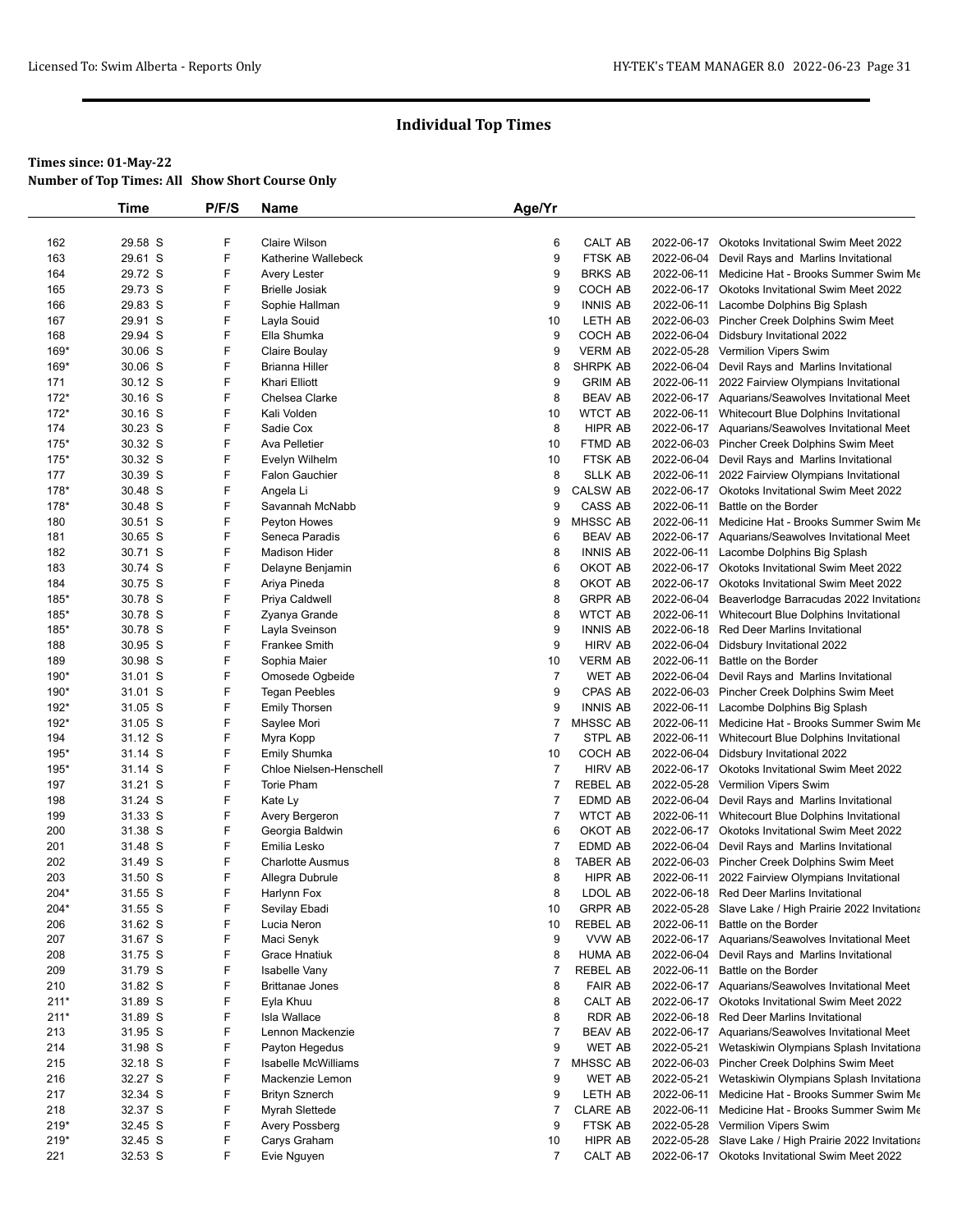|             | <b>Time</b>        | P/F/S  | Name                                | Age/Yr               |                                  |                          |                                                                                              |
|-------------|--------------------|--------|-------------------------------------|----------------------|----------------------------------|--------------------------|----------------------------------------------------------------------------------------------|
|             |                    |        |                                     |                      |                                  |                          |                                                                                              |
| 222         | 32.59 S            | F      | Piper Burns                         | $\overline{7}$       | <b>VERM AB</b>                   | 2022-06-11               | Battle on the Border                                                                         |
| 223         | 32.64 S            | F      | <b>Lindsay Messner</b>              | 10                   | <b>GRIM AB</b>                   |                          | 2022-06-17 Aquarians/Seawolves Invitational Meet                                             |
| 224         | 32.65 S            | F      | Madi Samson                         | $\overline{7}$       | SPGR AB                          |                          | 2022-06-11 Whitecourt Blue Dolphins Invitational                                             |
| 225         | 32.73 S            | F      | <b>Blair Kassam</b>                 | 9                    | <b>CALSW AB</b>                  |                          | 2022-06-17 Okotoks Invitational Swim Meet 2022                                               |
| 226         | 32.76 S            | F      | Saijel Ulmer                        | 9                    | COCH AB                          |                          | 2022-06-17 Okotoks Invitational Swim Meet 2022                                               |
| 227         | 32.77 S            | F      | <b>Chloe Perrin</b>                 | 7                    | <b>BEAV AB</b>                   |                          | 2022-06-17 Aquarians/Seawolves Invitational Meet                                             |
| 228*        | 32.79 S            | F      | Norah Peake                         | $\overline{7}$       | LETH AB                          |                          | 2022-06-03 Pincher Creek Dolphins Swim Meet                                                  |
| 228*        | 32.79 S            | F      | Gracie Sinclair                     | 8                    | <b>BRKS AB</b>                   | 2022-06-11               | Medicine Hat - Brooks Summer Swim Me                                                         |
| 228*        | 32.79 S            | F      | Anna Bodet                          | 6                    | <b>STAL AB</b>                   | 2022-06-11               | Whitecourt Blue Dolphins Invitational                                                        |
| 231         | 32.85 S            | F      | Clara McLeod                        | 8                    | <b>HIPR AB</b><br><b>EDMD AB</b> |                          | 2022-06-17 Aquarians/Seawolves Invitational Meet                                             |
| 232<br>233* | 32.88 S<br>32.92 S | F<br>F | Josie MacPhail<br>Tha-landa Mtshabe | $\overline{7}$<br>10 | OKOT AB                          |                          | 2022-06-04 Devil Rays and Marlins Invitational                                               |
| 233*        | 32.92 S            | F      | Avryn Thiessen                      | 9                    | <b>RDR AB</b>                    |                          | 2022-06-17 Okotoks Invitational Swim Meet 2022<br>2022-06-18 Red Deer Marlins Invitational   |
| 235         | 33.08 S            | F      | Madelyn Gauthier                    | 8                    | VVW AB                           | 2022-05-28               |                                                                                              |
| 236         | 33.14 S            | F      | Sophia Holmgren                     | $\overline{7}$       | <b>HUMA AB</b>                   | 2022-06-11               | Slave Lake / High Prairie 2022 Invitationa<br>Battle on the Border                           |
| 237         | 33.18 S            | F      | Skori Sauve                         | 6                    | <b>HUMA AB</b>                   |                          | 2022-06-04 Devil Rays and Marlins Invitational                                               |
| 238         | 33.31 S            | F      | Poppy Anne Moland                   | 9                    | EDMD AB                          |                          | 2022-06-04 Devil Rays and Marlins Invitational                                               |
| 239         | 33.37 S            | F      | Sawyer Kyle                         | $\overline{7}$       | <b>BEAV AB</b>                   |                          | 2022-06-17 Aquarians/Seawolves Invitational Meet                                             |
| 240         | 33.61 S            | F      | Faye Gauchier                       | 8                    | <b>SLLK AB</b>                   |                          | 2022-06-11 2022 Fairview Olympians Invitational                                              |
| 241         | 33.66 S            | F      | <b>Brielle Haslam</b>               | $\overline{7}$       | <b>TABER AB</b>                  |                          | 2022-06-11 Medicine Hat - Brooks Summer Swim Me                                              |
| 242         | 33.71 S            | F      | Everly Uhrbach                      | $\overline{7}$       | OKOT AB                          |                          | 2022-06-17 Okotoks Invitational Swim Meet 2022                                               |
| 243         | 33.73 S            | F      | Lennon Arsenault                    | $\overline{7}$       | COCH AB                          |                          | 2022-06-17 Okotoks Invitational Swim Meet 2022                                               |
| 244         | 33.82 S            | F      | <b>Adelyn Peters</b>                | 8                    | <b>HILV AB</b>                   | 2022-06-11               | 2022 Fairview Olympians Invitational                                                         |
| 245         | 33.83 S            | F      | Ayla Johansen                       | 7                    | MHSSC AB                         | 2022-06-11               | Medicine Hat - Brooks Summer Swim Me                                                         |
| 246         | 33.87 S            | F      | <b>Rylee Richards</b>               | 9                    | <b>VERM AB</b>                   |                          | 2022-05-28 Vermilion Vipers Swim                                                             |
| 247         | 34.27 S            | F      | Malaya Habte                        | 9                    | <b>VERM AB</b>                   |                          | 2022-05-28 Vermilion Vipers Swim                                                             |
| 248         | 34.30 S            | F      | Julia Chatterton                    | 9                    | <b>CLARE AB</b>                  |                          | 2022-06-03 Pincher Creek Dolphins Swim Meet                                                  |
| 249         | 34.35 S            | F      | Autumn Gray                         | 10                   | <b>FAIR AB</b>                   |                          | 2022-06-17 Aquarians/Seawolves Invitational Meet                                             |
| 250         | 34.36 S            | F      | Sarah Lynch                         | 9                    | <b>SHRPK AB</b>                  |                          | 2022-06-04 Devil Rays and Marlins Invitational                                               |
| 251         | 34.42 S            | F      | Livia Hoyda                         | $\overline{7}$       | <b>WTCT AB</b>                   |                          | 2022-06-11 Whitecourt Blue Dolphins Invitational                                             |
| 252         | 34.47 S            | F      | <b>Isabelle Dunn</b>                | 5                    | STPL AB                          | 2022-06-11               | Whitecourt Blue Dolphins Invitational                                                        |
| 253         | 34.52 S            | F      | <b>Felicity Kleiboer</b>            | 8                    | <b>BRKS AB</b>                   | 2022-06-11               | Medicine Hat - Brooks Summer Swim Me                                                         |
| 254         | 34.64 S            | F      | Ellie Soper                         | 9                    | <b>HIRV AB</b>                   |                          | 2022-06-17 Okotoks Invitational Swim Meet 2022                                               |
| 255         | 34.73 S            | F      | Letti Sharkey                       | 9                    | <b>GRPR AB</b>                   |                          | 2022-06-17 Aquarians/Seawolves Invitational Meet                                             |
| 256         | 34.87 S            | F      | <b>Belle Young</b>                  | $\overline{7}$       | <b>REBEL AB</b>                  |                          | 2022-05-28 Vermilion Vipers Swim                                                             |
| 257*        | 34.96 S            | F      | Kelly Garcia                        | 9                    | <b>VERM AB</b>                   | 2022-06-11               | Battle on the Border                                                                         |
| 257*        | 34.96 S            | F      | Alexia Thomsen                      | 9                    | <b>WTCT AB</b>                   | 2022-06-11               | Whitecourt Blue Dolphins Invitational                                                        |
| 259         | x35.07 S           | F      | Marsha Van der Merwe                | 7                    | <b>MHSSC AB</b>                  | 2022-06-11               | Medicine Hat - Brooks Summer Swim Me                                                         |
| 260         | 35.13 S            | F<br>F | Reegan Holly                        | 6                    | COCH AB                          | 2022-06-04               | Didsbury Invitational 2022                                                                   |
| 261         | 35.18 S            | F      | Allison Green<br>Anica Liu          | 10                   | <b>WTCT AB</b><br>EDMD AB        | 2022-06-11<br>2022-06-04 | Whitecourt Blue Dolphins Invitational                                                        |
| 262<br>263  | 35.25 S<br>35.26 S | F      | Ranelle Beaver                      | $\overline{7}$<br>8  | <b>SLLK AB</b>                   |                          | Devil Rays and Marlins Invitational<br>2022-05-28 Slave Lake / High Prairie 2022 Invitationa |
| 264         | 35.33 S            | F      | Keltie Clark                        | $\overline{7}$       | <b>BEAV AB</b>                   |                          | 2022-06-04 Beaverlodge Barracudas 2022 Invitationa                                           |
| 265         | 35.41 S            | F      | Carmel McAllister                   | 10                   | SHRPK AB                         |                          | 2022-06-04 Devil Rays and Marlins Invitational                                               |
| 266         | 35.44 S            | F      | Anwyn Hauger                        | 8                    | <b>BEAV AB</b>                   |                          | 2022-06-17 Aquarians/Seawolves Invitational Meet                                             |
| 267         | 35.46 S            | F      | Arianna Mori                        | 5                    | MHSSC AB                         | 2022-06-11               | Medicine Hat - Brooks Summer Swim Me                                                         |
| 268         | x35.56 S           | F      | Janna Jaber                         | 8                    | OKOT AB                          |                          | 2022-06-17 Okotoks Invitational Swim Meet 2022                                               |
| 269         | 35.67 S            | F      | Campbell Jakeman                    | 8                    | <b>RDR AB</b>                    | 2022-06-11               | Lacombe Dolphins Big Splash                                                                  |
| 270         | 35.82 S            | F      | Greta Denie                         | 9                    | PCK AB                           |                          | 2022-06-03 Pincher Creek Dolphins Swim Meet                                                  |
| 271         | 36.09 S            | F      | Annalise Arbib                      | 9                    | OKOT AB                          |                          | 2022-06-17 Okotoks Invitational Swim Meet 2022                                               |
| 272         | 36.10 S            | F      | Bria Komarnicki                     | 8                    | <b>HILV AB</b>                   | 2022-06-04               | Beaverlodge Barracudas 2022 Invitationa                                                      |
| 273         | 36.23 S            | F      | <b>Everly Wilcox</b>                | 6                    | <b>GRIM AB</b>                   |                          | 2022-06-17 Aquarians/Seawolves Invitational Meet                                             |
| 274         | 36.35 S            | F      | Makenna Martin                      | 8                    | <b>HILV AB</b>                   |                          | 2022-06-17 Aquarians/Seawolves Invitational Meet                                             |
| 275         | 36.55 S            | F      | Julia Greenwood                     | $\overline{7}$       | FTSK AB                          | 2022-06-11               | Battle on the Border                                                                         |
| 276         | 36.57 S            | F      | Piper Pollock                       | $\overline{7}$       | <b>GRPR AB</b>                   |                          | 2022-06-17 Aquarians/Seawolves Invitational Meet                                             |
| 277         | 36.60 S            | F      | Sadie Woolston                      | $\overline{7}$       | <b>SLLK AB</b>                   |                          | 2022-06-17 Aquarians/Seawolves Invitational Meet                                             |
| 278         | 36.62 S            | F      | Jillian Lees                        | 9                    | <b>GRPR AB</b>                   |                          | 2022-06-17 Aquarians/Seawolves Invitational Meet                                             |
| 279         | 36.66 S            | F      | Arabella Hughes                     | $\overline{7}$       | <b>TABER AB</b>                  | 2022-06-11               | Medicine Hat - Brooks Summer Swim Me                                                         |
| 280         | 36.73 S            | F      | Calleigh Schonken                   | 8                    | PNOKA AB                         | 2022-06-11               | Lacombe Dolphins Big Splash                                                                  |
| 281         | 36.94 S            | F      | Charlie Lindskog                    | 7                    | REBEL AB                         |                          | 2022-06-11 Battle on the Border                                                              |
|             |                    |        |                                     |                      |                                  |                          |                                                                                              |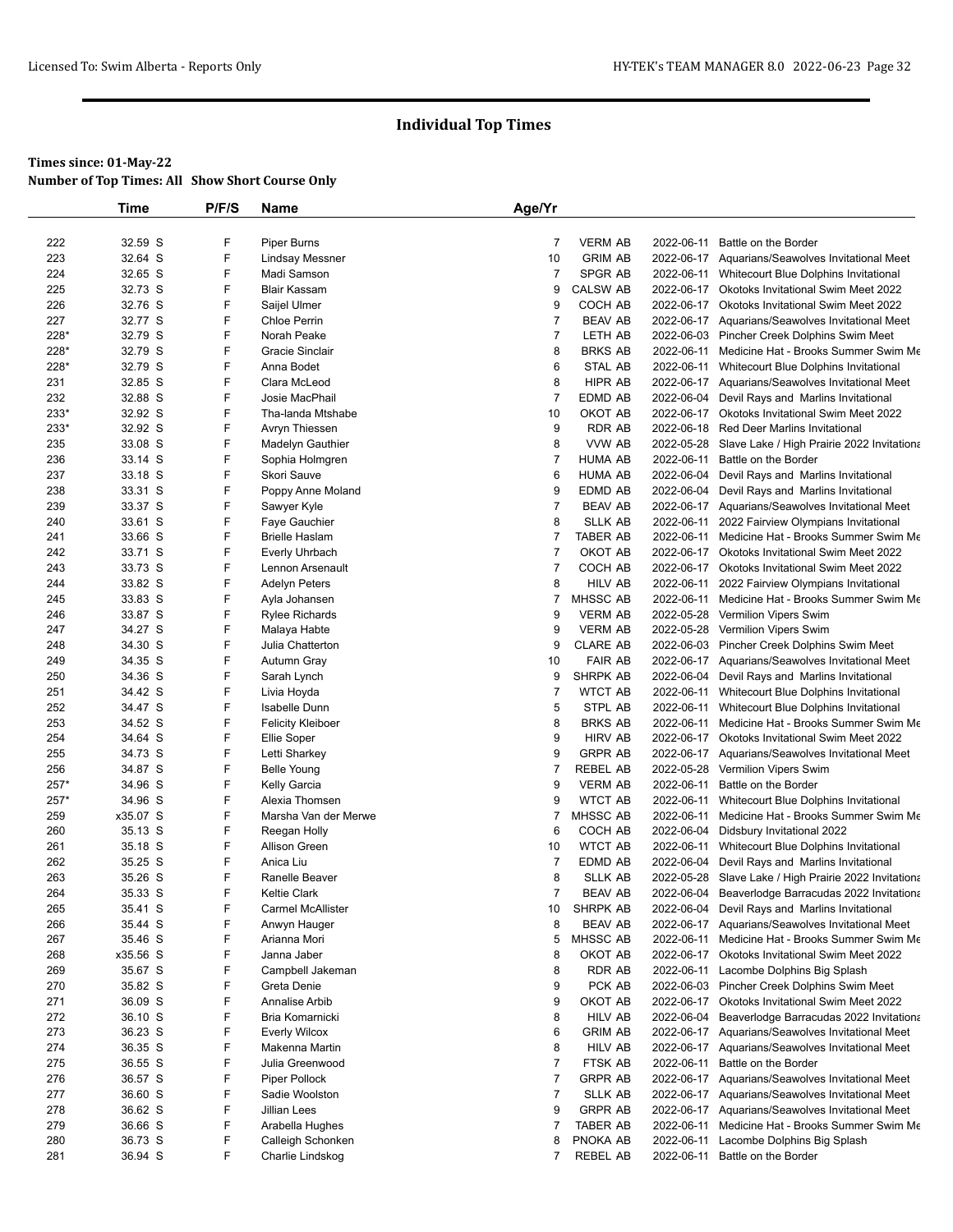|            | Time               | P/F/S  | <b>Name</b>                                | Age/Yr               |                    |            |                                                                                               |
|------------|--------------------|--------|--------------------------------------------|----------------------|--------------------|------------|-----------------------------------------------------------------------------------------------|
|            |                    |        |                                            |                      |                    |            |                                                                                               |
| 282        | 37.06 S            | F      | Brianna Dux                                | 10                   | CASS AB            | 2022-05-21 | Wetaskiwin Olympians Splash Invitationa                                                       |
| 283        | 37.25 S            | F      | Elle Hanson                                | 6                    | OKOT AB            |            | 2022-06-17 Okotoks Invitational Swim Meet 2022                                                |
| 284        | 37.29 S            | F      | Aurora Cockerill                           | $\overline{7}$       | FTSK AB            | 2022-06-04 | Devil Rays and Marlins Invitational                                                           |
| 285        | 37.38 S            | F      | Harper Udey                                | 6                    | <b>GRPR AB</b>     |            | 2022-06-04 Beaverlodge Barracudas 2022 Invitationa                                            |
| 286        | 37.41 S            | F      | Willow Johnson                             | 9                    | <b>HIRV AB</b>     |            | 2022-06-17 Okotoks Invitational Swim Meet 2022                                                |
| 287        | 37.43 S            | F      | Zoey Smith                                 | 8                    | <b>WTCT AB</b>     | 2022-06-11 | Whitecourt Blue Dolphins Invitational                                                         |
| 288        | 37.66 S            | F      | Lena E Spofford                            | $\overline{7}$       | <b>GRPR AB</b>     |            | 2022-06-17 Aquarians/Seawolves Invitational Meet                                              |
| 289        | 37.69 S            | F      | <b>Isabelle Roy</b>                        | 7                    | <b>FAIR AB</b>     | 2022-06-11 | 2022 Fairview Olympians Invitational                                                          |
| 290        | 37.82 S            | F      | Emrika Mburugu                             | 5                    | <b>INNIS AB</b>    |            | 2022-06-18 Red Deer Marlins Invitational                                                      |
| 291        | 37.96 S            | F      | Atlee Hogberg                              | 6                    | <b>WTCT AB</b>     |            | 2022-06-11 Whitecourt Blue Dolphins Invitational                                              |
| 292        | 38.17 S            | F      | <b>Winnifred Udey</b>                      | 8                    | <b>GRPR AB</b>     | 2022-06-11 | 2022 Fairview Olympians Invitational                                                          |
| 293        | 38.30 S            | F      | Myer Mazurek                               | 8                    | <b>SRSW AB</b>     | 2022-06-11 | 2022 Fairview Olympians Invitational                                                          |
| 294        | 38.31 S            | F      | Mia Thauvette                              | $\overline{7}$       | <b>EDMD AB</b>     | 2022-06-04 | Devil Rays and Marlins Invitational                                                           |
| 295        | 38.35 S            | F      | Adley Hauger                               | 6                    | <b>BEAV AB</b>     |            | 2022-06-17 Aquarians/Seawolves Invitational Meet                                              |
| 296        | 38.45 S            | F<br>F | <b>Shelby Wilson</b>                       | 6                    | <b>SLLK AB</b>     |            | 2022-06-17 Aquarians/Seawolves Invitational Meet                                              |
| 297<br>298 | 38.49 S<br>39.08 S | F      | Scottie Donaldson<br><b>Nelly Cockrell</b> | 6<br>9               | OKOT AB<br>CPAS AB |            | 2022-06-17 Okotoks Invitational Swim Meet 2022<br>2022-06-03 Pincher Creek Dolphins Swim Meet |
| 299        | 39.44 S            | F      | <b>Harper Boisvert</b>                     | 8                    | <b>SLLK AB</b>     |            | 2022-06-17 Aquarians/Seawolves Invitational Meet                                              |
| 300        | 39.50 S            | F      | Kaitlyn McConnell                          | 7                    | EDMD AB            |            | 2022-06-04 Devil Rays and Marlins Invitational                                                |
| 301        | 39.64 S            | F      | Aria Lamarche                              | 8                    | HIPR AB            |            | 2022-06-11 2022 Fairview Olympians Invitational                                               |
| 302        | 39.68 S            | F      | Brooklynn Wilson                           | 8                    | <b>WTCT AB</b>     |            | 2022-06-11 Whitecourt Blue Dolphins Invitational                                              |
| 303        | 39.74 S            | F      | Alina Y Venhola                            | $\overline{7}$       | <b>GRPR AB</b>     |            | 2022-06-17 Aquarians/Seawolves Invitational Meet                                              |
| 304        | 39.93 S            | F      | Alayna Giesbrecht                          | $\overline{7}$       | MHSSC AB           |            | 2022-06-03 Pincher Creek Dolphins Swim Meet                                                   |
| 305        | 39.99 S            | F      | <b>Brielle Leslie</b>                      | 8                    | <b>KLLM AB</b>     |            | 2022-06-11 Lacombe Dolphins Big Splash                                                        |
| 306        | 40.13 S            | F      | Lucy Pattison                              | 6                    | MHSSC AB           |            | 2022-06-03 Pincher Creek Dolphins Swim Meet                                                   |
| 307        | 40.23 S            | F      | Cersei Paradis                             | 8                    | <b>BEAV AB</b>     | 2022-06-11 | 2022 Fairview Olympians Invitational                                                          |
| 308        | 40.59 S            | F      | Jericho Zahara                             | 7                    | <b>WET AB</b>      |            | 2022-06-04 Devil Rays and Marlins Invitational                                                |
| 309        | 40.62 S            | F      | Maelle Maisonneuve                         | 8                    | SMRV AB            |            | 2022-06-11 2022 Fairview Olympians Invitational                                               |
| 310        | 40.77 S            | F      | Philippa Tetzlaff                          | 8                    | PCK AB             |            | 2022-06-03 Pincher Creek Dolphins Swim Meet                                                   |
| 311        | 41.09 S            | F      | Addison Hennings                           | 8                    | <b>GRIM AB</b>     |            | 2022-06-11 2022 Fairview Olympians Invitational                                               |
| 312        | 41.12 S            | F      | Samantha James                             | 6                    | HIPR AB            |            | 2022-05-28 Slave Lake / High Prairie 2022 Invitationa                                         |
| 313        | 41.23 S            | F      | Lynden Wentz                               | $\overline{7}$       | LETH AB            |            | 2022-06-03 Pincher Creek Dolphins Swim Meet                                                   |
| 314        | 41.28 S            | F      | Peyton McKenzie                            | 9                    | <b>CLARE AB</b>    |            | 2022-06-11 Medicine Hat - Brooks Summer Swim Me                                               |
| 315        | 41.39 S            | F      | Faye Fitt                                  | 9                    | <b>GRIM AB</b>     | 2022-06-11 | 2022 Fairview Olympians Invitational                                                          |
| 316        | 41.52 S            | F      | Addison Lavigne                            | 8                    | PROV AB            | 2022-06-11 | Battle on the Border                                                                          |
| 317        | 41.54 S            | F      | Eliza Summach                              | 8                    | <b>BRKS AB</b>     |            | 2022-06-11 Medicine Hat - Brooks Summer Swim Me                                               |
| 318        | 41.69 S            | F      | Sawyer Maunsell                            | $\overline{7}$       | PCK AB             | 2022-06-11 | Medicine Hat - Brooks Summer Swim Me                                                          |
| 319        | 41.72 S            | F      | Quinn Baht                                 | $\overline{7}$       | <b>MHSSC AB</b>    |            | 2022-06-11 Medicine Hat - Brooks Summer Swim Me                                               |
| 320        | 41.75 S            | F      | Madalyn Little                             | $\overline{7}$       | LDOL AB            |            | 2022-06-11 Lacombe Dolphins Big Splash                                                        |
| 321        | 42.08 S            | F      | Lily Eddy                                  | 7                    | OKOT AB            |            | 2022-06-17 Okotoks Invitational Swim Meet 2022                                                |
| 322        | 42.28 S            | F<br>F | Aryanna Holmes                             | 10<br>$\overline{7}$ | <b>GRIM AB</b>     |            | 2022-06-11 2022 Fairview Olympians Invitational                                               |
| 323<br>324 | 42.46 S<br>42.59 S | F      | Harper Wright<br>Clara Fredette            | $\overline{7}$       | PCK AB<br>PCK AB   |            | 2022-06-03 Pincher Creek Dolphins Swim Meet<br>2022-06-03 Pincher Creek Dolphins Swim Meet    |
| 325        | 42.91 S            | F      | <b>Lily Stewart</b>                        | 8                    | CPAS AB            |            | 2022-06-03 Pincher Creek Dolphins Swim Meet                                                   |
| 326        | 42.98 S            | F      | <b>Willow Good</b>                         | 5                    | SHRPK AB           | 2022-06-04 | Devil Rays and Marlins Invitational                                                           |
| 327        | 43.04 S            | F      | Vanessa Reynolds                           | 7                    | SHRPK AB           | 2022-06-04 | Devil Rays and Marlins Invitational                                                           |
| 328        | 43.11 S            | F      | Katie Kroschel                             | 9                    | <b>BRKS AB</b>     |            | 2022-06-11 Medicine Hat - Brooks Summer Swim Me                                               |
| 329        | 43.24 S            | F      | <b>Ruby Boldt</b>                          | $\overline{7}$       | NANT AB            |            | 2022-06-11 Medicine Hat - Brooks Summer Swim Me                                               |
| 330        | 43.41 S            | F      | Alivia Buxcey                              | 10                   | LDOL AB            |            | 2022-06-11 Lacombe Dolphins Big Splash                                                        |
| 331        | 43.49 S            | F      | Inara Daw                                  | $\overline{7}$       | <b>SLLK AB</b>     |            | 2022-05-28 Slave Lake / High Prairie 2022 Invitationa                                         |
| 332        | 43.58 S            | F      | Annika Hall                                | 6                    | TABER AB           |            | 2022-06-03 Pincher Creek Dolphins Swim Meet                                                   |
| 333        | 43.63 S            | F      | Zoe Misick                                 | 6                    | <b>VERM AB</b>     |            | 2022-05-28 Vermilion Vipers Swim                                                              |
| 334        | 44.20 S            | F      | Eden Zahara                                | $\overline{7}$       | WET AB             | 2022-06-04 | Devil Rays and Marlins Invitational                                                           |
| 335        | 44.44 S            | F      | Sadie Aubin                                | $\overline{7}$       | <b>WTCT AB</b>     |            | 2022-06-11 Whitecourt Blue Dolphins Invitational                                              |
| 336        | 45.23 S            | F      | Rayna Remezoff                             | $\overline{7}$       | <b>VERM AB</b>     |            | 2022-05-28 Vermilion Vipers Swim                                                              |
| 337        | 45.63 S            | F      | Hazel Young                                | 5                    | <b>REBEL AB</b>    |            | 2022-05-28 Vermilion Vipers Swim                                                              |
| 338        | 45.72 S            | F      | Heidi Wilson                               | 7                    | <b>WTCT AB</b>     |            | 2022-06-11 Whitecourt Blue Dolphins Invitational                                              |
| 339        | 45.80 S            | F      | Eva Mensaghi                               | 10                   | PCK AB             |            | 2022-06-03 Pincher Creek Dolphins Swim Meet                                                   |
| 340        | 46.03 S            | F      | Raleigha Ferguson                          | 8                    | KLLM AB            |            | 2022-06-11 Lacombe Dolphins Big Splash                                                        |
| 341        | 46.27 S            | F      | Allison Lazaro                             | 7                    | <b>BRKS AB</b>     |            | 2022-06-11 Medicine Hat - Brooks Summer Swim Me                                               |
|            |                    |        |                                            |                      |                    |            |                                                                                               |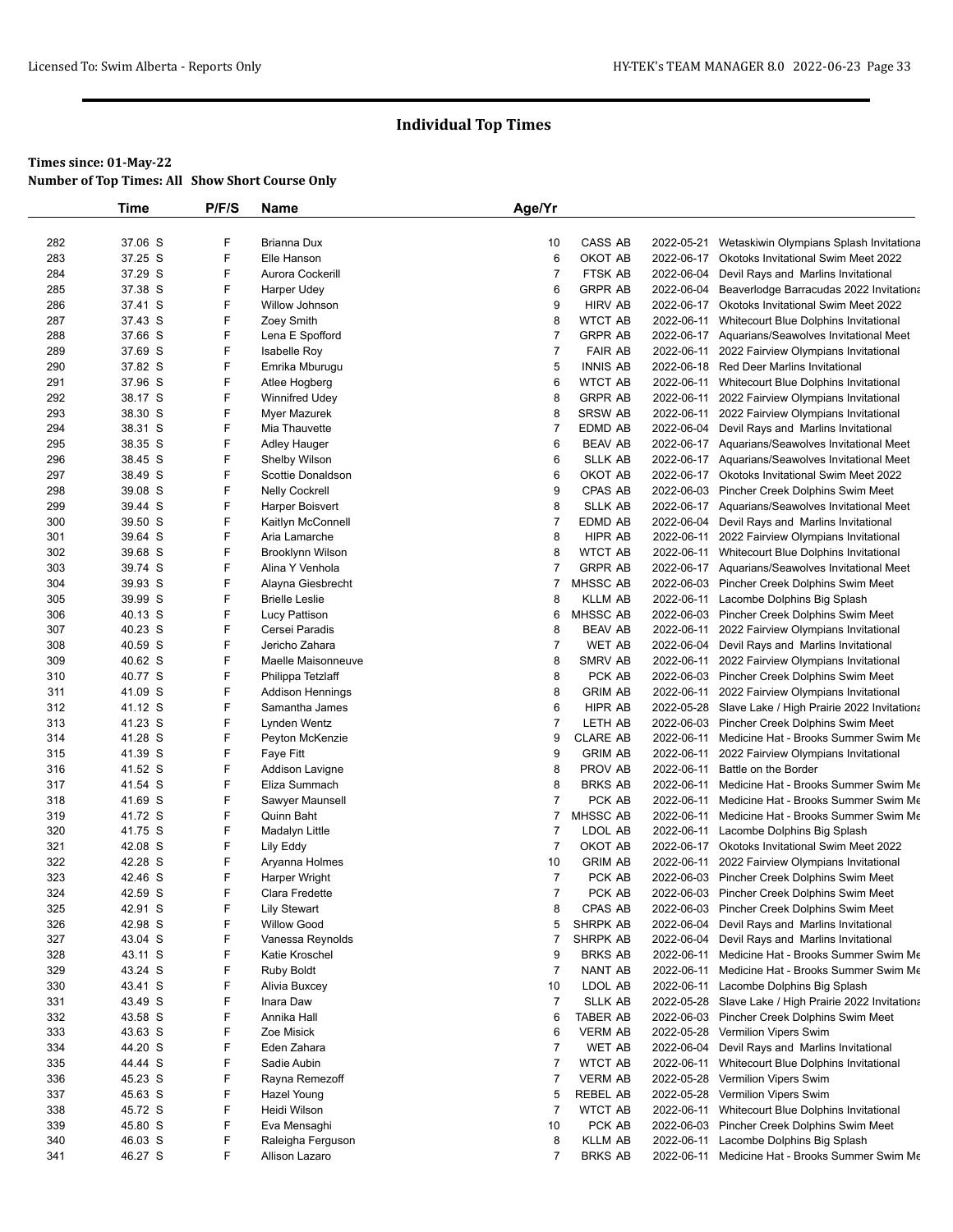|                | Time        | P/F/S  | Name                                 | Age/Yr         |                                   |            |                                                                                                     |
|----------------|-------------|--------|--------------------------------------|----------------|-----------------------------------|------------|-----------------------------------------------------------------------------------------------------|
|                |             |        |                                      |                |                                   |            |                                                                                                     |
| 342            | 47.10 S     | F      | Juliet Smith                         | 7              | <b>SLLK AB</b>                    |            | 2022-06-17 Aquarians/Seawolves Invitational Meet                                                    |
| 343            | 47.16 S     | F      | Greta Wagner                         | 6              | <b>MHSSC AB</b>                   |            | 2022-06-11 Medicine Hat - Brooks Summer Swim Me                                                     |
| 344            | 47.52 S     | F      | Anja Grigat                          | 7              | <b>MHSSC AB</b>                   |            | 2022-06-11 Medicine Hat - Brooks Summer Swim Me                                                     |
| 345            | 47.60 S     | F      | Layne Weatherill                     | 7              | WET AB                            |            | 2022-05-21 Wetaskiwin Olympians Splash Invitationa                                                  |
| 346            | 48.23 S     | F      | Scarlett Hansen                      | 6              | <b>BEAV AB</b>                    |            | 2022-06-17 Aquarians/Seawolves Invitational Meet                                                    |
| 347            | 48.39 S     | F      | Harper Turcato                       | 6              | <b>TABER AB</b>                   |            | 2022-06-11 Medicine Hat - Brooks Summer Swim Me                                                     |
| 348            | 49.05 S     | F      | Kacie Skrzekowski                    | 6              | <b>WTCT AB</b>                    |            | 2022-06-11 Whitecourt Blue Dolphins Invitational                                                    |
| 349            | 49.39 S     | F      | <b>Brooklyn Gartly</b>               | 8              | <b>MHSSC AB</b>                   |            | 2022-06-03 Pincher Creek Dolphins Swim Meet                                                         |
| 350            | 49.44 S     | F      | Amelia Chau                          | 8              | SHRPK AB                          | 2022-06-04 | Devil Rays and Marlins Invitational                                                                 |
| 351            | 49.46 S     | F      | Lexi Davis                           | 6              | <b>REBEL AB</b>                   | 2022-06-11 | Battle on the Border                                                                                |
| 352            | 49.89 S     | F      | Marguerite Black                     | 8              | COCH AB                           |            | 2022-06-17 Okotoks Invitational Swim Meet 2022                                                      |
| 353            | 50.47 S     | F      | Nicole Clark                         | 7              | <b>GRPR AB</b>                    |            | 2022-06-17 Aquarians/Seawolves Invitational Meet                                                    |
| 354            | 50.72 S     | F      | Samantha Pearson                     | 8              | <b>CALSW AB</b>                   |            | 2022-06-17 Okotoks Invitational Swim Meet 2022                                                      |
| 355            | 51.34 S     | F      | Sadie Croke                          | $\overline{7}$ | <b>VERM AB</b>                    | 2022-06-11 | Battle on the Border                                                                                |
| 356            | 51.51 S     | F      | Sloan Quinlan                        | $\overline{7}$ | PCK AB                            |            | 2022-06-03 Pincher Creek Dolphins Swim Meet                                                         |
| 357            | 53.38 S     | F      | <b>Rhylee Monteith</b>               | $\overline{7}$ | <b>HIRV AB</b>                    |            | 2022-06-17 Okotoks Invitational Swim Meet 2022                                                      |
| 358            | 55.89 S     | F      | Ella Lewis                           | 6              | <b>KLLM AB</b>                    |            | 2022-06-11 Lacombe Dolphins Big Splash                                                              |
| 359            | 56.29 S     | F      | <b>Staylee Sather</b>                | 8              | <b>BEAV AB</b>                    |            | 2022-06-04 Beaverlodge Barracudas 2022 Invitationa                                                  |
| 360            | 57.46 S     | F      | Bronwyn Wiwchar                      | 6              | OKOT AB                           |            | 2022-06-17 Okotoks Invitational Swim Meet 2022                                                      |
| 361            | 58.01 S     | F      | Aurielle Swain                       | 7              | <b>MHSSC AB</b>                   |            | 2022-06-11 Medicine Hat - Brooks Summer Swim Me                                                     |
| 362            | 59.07 S     | F      | Abigail Misick                       | 8              | <b>VERM AB</b>                    |            | 2022-05-28 Vermilion Vipers Swim                                                                    |
| 363            | 59.98 S     | F      | Sierra Kallen                        | 6              | <b>TABER AB</b>                   |            | 2022-06-03 Pincher Creek Dolphins Swim Meet                                                         |
| 364            | 1:01.76 S   | F      | Jaelyn Thomas                        | 6              | <b>WTCT AB</b>                    |            | 2022-06-11 Whitecourt Blue Dolphins Invitational                                                    |
| 365            | x1:01.84 S  | F      | Isla Johnson                         | 6              | <b>MHSSC AB</b>                   |            | 2022-06-11 Medicine Hat - Brooks Summer Swim Me                                                     |
| 366            | 1:03.78 S   | F      | Kate Longson                         | 6              | <b>BEAV AB</b>                    |            | 2022-06-17 Aquarians/Seawolves Invitational Meet                                                    |
| 367            | $1:07.20$ S | F      | Payton Newby                         | 4              | <b>KLLM AB</b>                    |            | 2022-06-11 Lacombe Dolphins Big Splash                                                              |
| 368            | $1:09.68$ S | F      | <b>Collins Knibbs-Pike</b>           | $\overline{7}$ | <b>REBEL AB</b>                   |            | 2022-06-11 Battle on the Border                                                                     |
| 369            | $1:25.59$ S | F      | Virginia Smith                       | 6              | COCH AB                           | 2022-06-04 | Didsbury Invitational 2022                                                                          |
| 370            | 1:27.17 S   | F      | Teresa Isemede                       | 5              | <b>REBEL AB</b>                   |            | 2022-06-11 Battle on the Border                                                                     |
| Female         | 50 Back     |        |                                      |                |                                   |            |                                                                                                     |
| 1              | 32.76 S     | F      | <b>Chesney Parchment</b>             | 14             | <b>SHRPK AB</b>                   |            | 2022-06-04 Devil Rays and Marlins Invitational                                                      |
| $\overline{c}$ | 33.11 S     | F      | Paxtyn Riehs                         | 16             | CALT AB                           | 2022-06-17 | Okotoks Invitational Swim Meet 2022                                                                 |
| 3              | 34.57 S     | F      | Saydee Takatch                       | 16             | CALT AB                           |            | 2022-06-04 Didsbury Invitational 2022                                                               |
| 4              | 35.04 S     | F      | Samia Davidson                       | 19             | <b>WTCT AB</b>                    | 2022-06-11 | Whitecourt Blue Dolphins Invitational                                                               |
| 5              | 35.06 S     | F      | Aubry Haldorson                      | 15             | <b>INNIS AB</b>                   |            | 2022-06-18 Red Deer Marlins Invitational                                                            |
| 6              | 35.96 S     | F      |                                      | 18             | <b>HIPR AB</b>                    |            |                                                                                                     |
| $\overline{7}$ | 36.27 S     | F      | Ella Deering<br><b>Briseis Wu</b>    | 14             | EDMN AB                           |            | 2022-06-17 Aquarians/Seawolves Invitational Meet                                                    |
|                |             | F      |                                      |                | <b>FAIR AB</b>                    |            | 2022-06-11 Whitecourt Blue Dolphins Invitational                                                    |
| 8              | 36.30 S     | F      | Katherine Luken<br>Sarah Sommerfeldt | 15             |                                   |            | 2022-06-17 Aquarians/Seawolves Invitational Meet                                                    |
| 9              | 36.46 S     | F      |                                      | 15             | <b>BRKS AB</b>                    |            | 2022-06-11 Medicine Hat - Brooks Summer Swim Me                                                     |
| 10             | 36.68 S     |        | Arianna Flory                        | 16             | CALT AB                           |            | 2022-06-17 Okotoks Invitational Swim Meet 2022                                                      |
| 11             | 36.77 S     | F<br>F | Hannah Spence                        | 14             | <b>DEVON AB</b><br><b>GRPR AB</b> | 2022-06-11 | Whitecourt Blue Dolphins Invitational                                                               |
| 12             | 37.10 S     | F      | <b>Brynn Lancaster</b>               | 14             |                                   |            | 2022-06-17 Aquarians/Seawolves Invitational Meet<br>2022-06-11 Medicine Hat - Brooks Summer Swim Me |
| 13             | 37.24 S     |        | Rylie Craddock                       | 14             | LETH AB                           |            |                                                                                                     |
| 14             | 37.50 S     | F      | Lunay Wepener                        | 15             | STPL AB                           |            | 2022-06-11 Whitecourt Blue Dolphins Invitational                                                    |
| 15             | 37.54 S     | F      | <b>Adison Hutzul</b>                 | 14             | <b>TABER AB</b>                   | 2022-06-11 | Medicine Hat - Brooks Summer Swim Me                                                                |
| 16             | 38.12 S     | F      | Danica Fisher                        | 14             | COCH AB                           |            | 2022-06-04 Didsbury Invitational 2022                                                               |
| 17             | 38.25 S     | F      | Haley Puhalski                       | 15             | CALT AB                           |            | 2022-06-17 Okotoks Invitational Swim Meet 2022                                                      |
| 18             | 38.34 S     | F      | Ella Williams                        | 14             | <b>INNIS AB</b>                   |            | 2022-06-18 Red Deer Marlins Invitational                                                            |
| 19             | 38.37 S     | F      | Jayda Robinson                       | 14             | <b>WTCT AB</b>                    |            | 2022-06-11 Whitecourt Blue Dolphins Invitational                                                    |
| 20             | 38.70 S     | F      | Olivia Heal                          | 16             | <b>BRKS AB</b>                    |            | 2022-06-11 Medicine Hat - Brooks Summer Swim Me                                                     |
| 21             | 38.76 S     | F      | Julia Cavenagh                       | 15             | HANNA AB                          | 2022-06-11 | Lacombe Dolphins Big Splash                                                                         |
| 22             | 38.89 S     | F      | Sonja Stucklschwaiger                | 14             | <b>FAIR AB</b>                    |            | 2022-06-17 Aquarians/Seawolves Invitational Meet                                                    |
| 23             | 38.92 S     | F      | <b>Brynn Grose</b>                   | 13             | PCK AB                            |            | 2022-06-03 Pincher Creek Dolphins Swim Meet                                                         |
| 24             | 38.96 S     | F      | <b>Madeline Bechard</b>              | 14             | SPGR AB                           |            | 2022-06-11 Whitecourt Blue Dolphins Invitational                                                    |
| 25             | 38.99 S     | F      | <b>Summer Seitz</b>                  | 17             | OKOT AB                           |            | 2022-06-17 Okotoks Invitational Swim Meet 2022                                                      |
| 26             | 39.04 S     | F      | Emma Lien                            | 14             | <b>INNIS AB</b>                   |            | 2022-06-04 Didsbury Invitational 2022                                                               |
| 27             | 39.18 S     | F      | Vera Caldwell                        | 12             | <b>GRPR AB</b>                    |            | 2022-06-17 Aquarians/Seawolves Invitational Meet                                                    |
| 28             | 39.19 S     | F      | Akari Okada                          | 16             | CASS AB                           | 2022-05-28 | Vermilion Vipers Swim                                                                               |
| 29             | 39.20 S     | F      | Madison Grandoni                     | 14             | PCK AB                            |            | 2022-06-03 Pincher Creek Dolphins Swim Meet                                                         |
| 30             | 39.29 S     | F      | Margot Coleman                       | 14             | <b>HUMA AB</b>                    | 2022-05-21 | Wetaskiwin Olympians Splash Invitationa                                                             |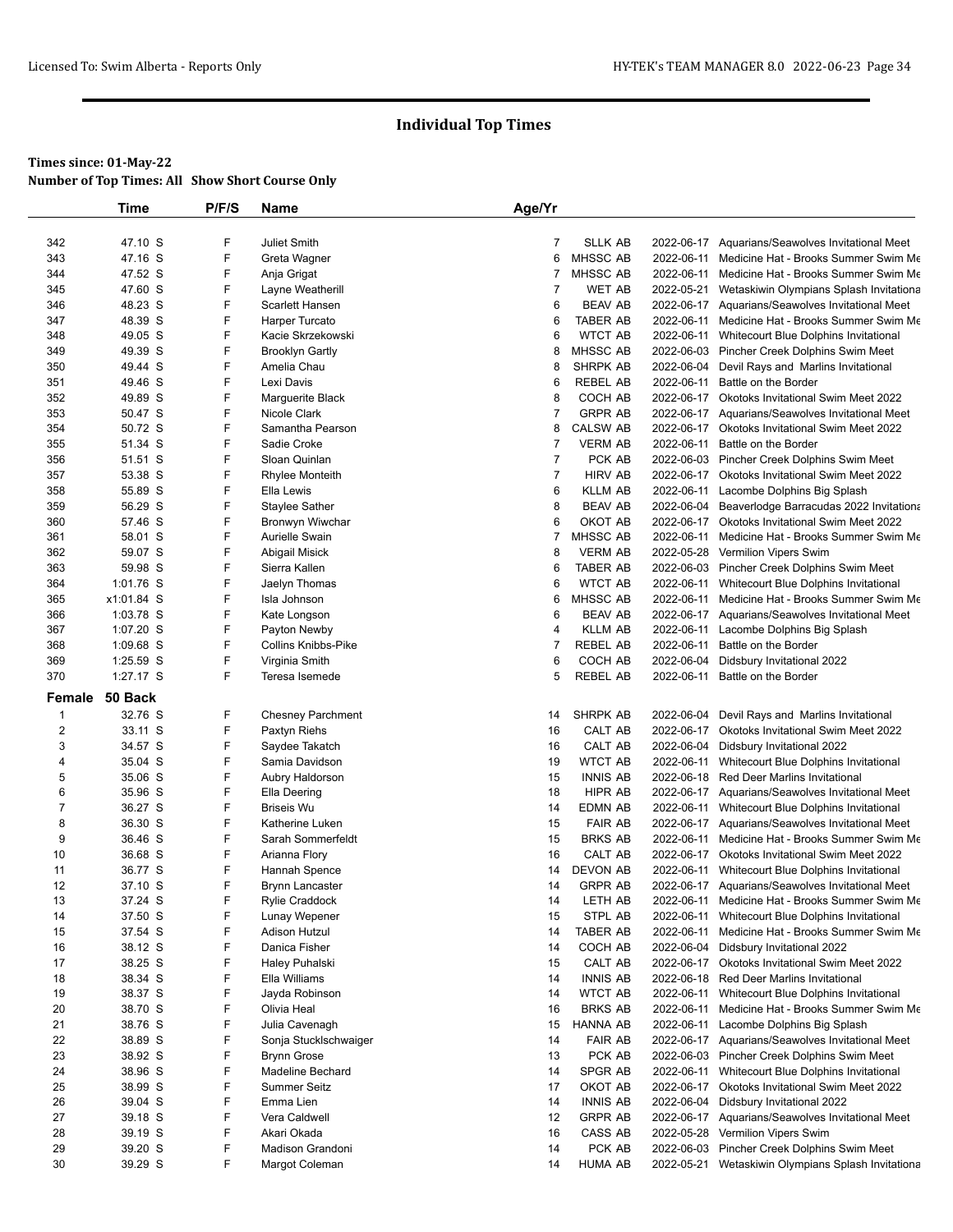|       | <b>Time</b> | P/F/S | Name                    | Age/Yr |                   |            |                                                    |
|-------|-------------|-------|-------------------------|--------|-------------------|------------|----------------------------------------------------|
|       |             |       |                         |        |                   |            |                                                    |
| 31    | 39.30 S     | F     | Tessa Vander Meulen     | 12     | CALT AB           |            | 2022-06-04 Didsbury Invitational 2022              |
| 32    | 39.42 S     | F     | <b>Emmersyn Moore</b>   | 12     | VVW AB            |            | 2022-06-11 2022 Fairview Olympians Invitational    |
| 33    | 39.46 S     | F     | <b>Emily Wright</b>     | 15     | <b>HANNA AB</b>   |            | 2022-06-11 Lacombe Dolphins Big Splash             |
| 34    | 39.53 S     | F     | <b>Brinn Cutler</b>     | 12     | <b>CLARE AB</b>   |            | 2022-06-11 Medicine Hat - Brooks Summer Swim Me    |
| 35    | 39.57 S     | F     | <b>Brie Harris</b>      | 12     | <b>BEAV AB</b>    |            | 2022-06-11 2022 Fairview Olympians Invitational    |
| 36    | 39.91 S     | F     | Edua Malcolm-Teleky     | 12     | <b>CALSW AB</b>   |            | 2022-06-17 Okotoks Invitational Swim Meet 2022     |
| 37    | 39.98 S     | F     | Arianna Lisch           | 12     | <b>REBEL AB</b>   | 2022-06-11 | Battle on the Border                               |
| 38    | 39.99 S     | F     | <b>Sydney Penner</b>    | 14     | EDMD AB           |            | 2022-06-04 Devil Rays and Marlins Invitational     |
| 39    | 40.07 S     | F     | Kwynn Fenske            | 16     | <b>BRKS AB</b>    |            | 2022-06-03 Pincher Creek Dolphins Swim Meet        |
| 40    | 40.15 S     | F     | Nicole Burgess          | 13     | LETH AB           |            | 2022-06-11 Medicine Hat - Brooks Summer Swim Me    |
| 41    | 40.22 S     | F     | Avery Takatch           | 17     | CALT AB           |            | 2022-06-17 Okotoks Invitational Swim Meet 2022     |
| 42    | 40.43 S     | F     | Sarah Raivio            | 16     | <b>RDR AB</b>     |            | 2022-06-11 Lacombe Dolphins Big Splash             |
| 43    | 40.45 S     | F     | Ashlyn Hague            | 14     | <b>INNIS AB</b>   |            | 2022-06-11 Lacombe Dolphins Big Splash             |
| 44    | 40.46 S     | F     | Sophie Heal             | 14     | <b>BRKS AB</b>    |            | 2022-06-11 Medicine Hat - Brooks Summer Swim Me    |
| 45    | 40.50 S     | F     | Kaitlyn McTavish        | 24     | EDMN AB           |            | 2022-06-11 Whitecourt Blue Dolphins Invitational   |
| 46    | 40.53 S     | F     | Abbie Zheng             | 12     | <b>HUMA AB</b>    |            | 2022-05-28 Vermilion Vipers Swim                   |
| $47*$ | 40.56 S     | F     | Olivia Barth            | 15     | HANNA AB          |            | 2022-06-11 Lacombe Dolphins Big Splash             |
| $47*$ | 40.56 S     | F     | Isabella Peters         | 14     | <b>HILV AB</b>    |            | 2022-06-11 2022 Fairview Olympians Invitational    |
| 49    | 40.60 S     | F     | Anna Curley             | 11     | FTSK AB           |            | 2022-06-11 Battle on the Border                    |
| 50    | 40.66 S     | F     | <b>Eleanor Nevin</b>    | 13     | OKOT AB           | 2022-06-04 | Didsbury Invitational 2022                         |
| 51    | 40.73 S     | F     | Dylan Lockwood          | 13     | RDR AB            |            | 2022-06-18 Red Deer Marlins Invitational           |
| 52    | 40.78 S     | F     | Rachel Yu               | 14     | EDMN AB           |            | 2022-06-11 Whitecourt Blue Dolphins Invitational   |
| 53    | 40.79 S     | F     | Madina Sharkawi         | 13     | HIPR AB           |            | 2022-06-17 Aquarians/Seawolves Invitational Meet   |
| $54*$ | 40.94 S     | F     | Rosa Byrne              | 14     | <b>EDMN AB</b>    | 2022-06-11 | Whitecourt Blue Dolphins Invitational              |
| $54*$ | 40.94 S     | F     | Raina Oviatt            | 12     | SHRPK AB          |            | 2022-06-04 Devil Rays and Marlins Invitational     |
| 56    | 41.19 S     | F     | Maryn Barden            | 15     | SHRPK AB          |            | 2022-05-21 Wetaskiwin Olympians Splash Invitationa |
| 57    | 41.28 S     | F     | <b>Emily Zhou</b>       | 13     | CALT AB           |            | 2022-06-17 Okotoks Invitational Swim Meet 2022     |
| 58    | 41.29 S     | F     | Kendra Hiller           | 12     | SHRPK AB          | 2022-06-04 | Devil Rays and Marlins Invitational                |
| 59    | 41.37 S     | F     | Luka EckBerg            | 14     | OKOT AB           |            | 2022-06-04 Didsbury Invitational 2022              |
| 60    | 41.47 S     | F     | Emma-Leigh Dziurzynski  | 15     | REBEL AB          | 2022-06-11 | Battle on the Border                               |
| 61    | 41.58 S     | F     | Thea Moss               | 14     | EDMN AB           |            | 2022-06-11 Whitecourt Blue Dolphins Invitational   |
| 62    | 41.60 S     | F     | Anya Smit               | 14     | SMRV AB           |            | 2022-06-11 2022 Fairview Olympians Invitational    |
| 63    | 41.62 S     | F     | Emma Fenske             | 13     | <b>BRKS AB</b>    |            | 2022-06-03 Pincher Creek Dolphins Swim Meet        |
| 64    | 41.70 S     | F     | Parker Greenhalgh       | 15     | RDR AB            |            | 2022-06-11 Lacombe Dolphins Big Splash             |
| 65    | 41.81 S     | F     | <b>Hayley Willis</b>    | 14     | REBEL AB          |            | 2022-06-11 Battle on the Border                    |
| 66    | 41.92 S     | F     | Laney Hoffman           | 13     | <b>CLARE AB</b>   |            | 2022-06-03 Pincher Creek Dolphins Swim Meet        |
| 67    | 41.99 S     | F     | Kayleigh Klemen         | 16     | TABER AB          |            | 2022-06-11 Medicine Hat - Brooks Summer Swim Me    |
| 68    | 42.08 S     | F     | Abigail Taitinger       | 14     | EDMD AB           |            | 2022-06-04 Devil Rays and Marlins Invitational     |
| 69*   | 42.12 S     | F     | Leah Leatherland        | 12     | STPL AB           |            | 2022-06-11 Whitecourt Blue Dolphins Invitational   |
| 69*   | 42.12 S     | F     | Aubrey Viel-Hofstetter  | 14     | <b>HUMA AB</b>    | 2022-06-11 | Battle on the Border                               |
| 71    | 42.14 S     | F     | Jessica White           | 17     | <b>CLARE AB</b>   | 2022-06-11 | Medicine Hat - Brooks Summer Swim Me               |
| 72    | 42.23 S     | F     | Emma Harington          | 16     | <b>CPAS AB</b>    |            | 2022-06-11 Medicine Hat - Brooks Summer Swim Me    |
| 73    | 42.24 S     | F     | <b>Madison Burridge</b> | 16     | <b>HIRV AB</b>    |            | 2022-06-17 Okotoks Invitational Swim Meet 2022     |
| 74    | 42.28 S     | F     | Destiny Castagna        | 11     | WAIN AB           |            | 2022-06-11 Battle on the Border                    |
| 75    | 42.33 S     | F     | Anisa Segal             | 15     | <b>HUMA AB</b>    | 2022-05-21 | Wetaskiwin Olympians Splash Invitationa            |
| 76    | 42.43 S     | F     | <b>Grace Pawliuk</b>    | 12     | OKOT AB           |            | 2022-06-17 Okotoks Invitational Swim Meet 2022     |
| 77    | 42.44 S     | F     | <b>Ysabel Alvarez</b>   | 12     | FTSK AB           | 2022-06-11 | Battle on the Border                               |
| 78    | 42.49 S     | F     | Quinn Daschuk           | 10     | REBEL AB          |            | 2022-05-28 Vermilion Vipers Swim                   |
| 79    | 42.54 S     | F     | Hedda Rookmaker         | 11     |                   | 2022-06-11 | Battle on the Border                               |
|       | 42.56 S     | F     |                         |        | CASS AB<br>PRV AB |            |                                                    |
| 80    |             | F     | Kyla Hartman            | 15     |                   |            | 2022-06-17 Aquarians/Seawolves Invitational Meet   |
| 81    | 42.58 S     |       | Ava Lien                | 13     | <b>INNIS AB</b>   |            | 2022-06-11 Lacombe Dolphins Big Splash             |
| 82    | 42.61 S     | F     | Rebecca Wilson          | 14     | LDOL AB           |            | 2022-06-11 Lacombe Dolphins Big Splash             |
| 83    | 42.62 S     | F     | Ruby Jamieson           | 13     | CPAS AB           |            | 2022-06-03 Pincher Creek Dolphins Swim Meet        |
| 84    | 42.64 S     | F     | Josie Dunbar            | 10     | <b>INNIS AB</b>   |            | 2022-06-18 Red Deer Marlins Invitational           |
| 85    | 42.79 S     | F     | Lauren Thibault         | 19     | REBEL AB          |            | 2022-05-28 Vermilion Vipers Swim                   |
| 86    | 42.89 S     | F     | Keira Broadley          | 14     | OKOT AB           |            | 2022-06-17 Okotoks Invitational Swim Meet 2022     |
| $87*$ | 42.92 S     | F     | Natalie Kilkenny        | 13     | PCK AB            |            | 2022-06-11 Medicine Hat - Brooks Summer Swim Me    |
| $87*$ | 42.92 S     | F     | Sage Pasman             | 11     | RDR AB            | 2022-06-11 | Lacombe Dolphins Big Splash                        |
| 89    | 42.94 S     | F     | Mya Rodgers             | 13     | SPGR AB           | 2022-06-11 | Whitecourt Blue Dolphins Invitational              |
| 90    | 43.00 S     | F     | <b>Halle Hennig</b>     | 14     | SPGR AB           |            | 2022-06-11 Whitecourt Blue Dolphins Invitational   |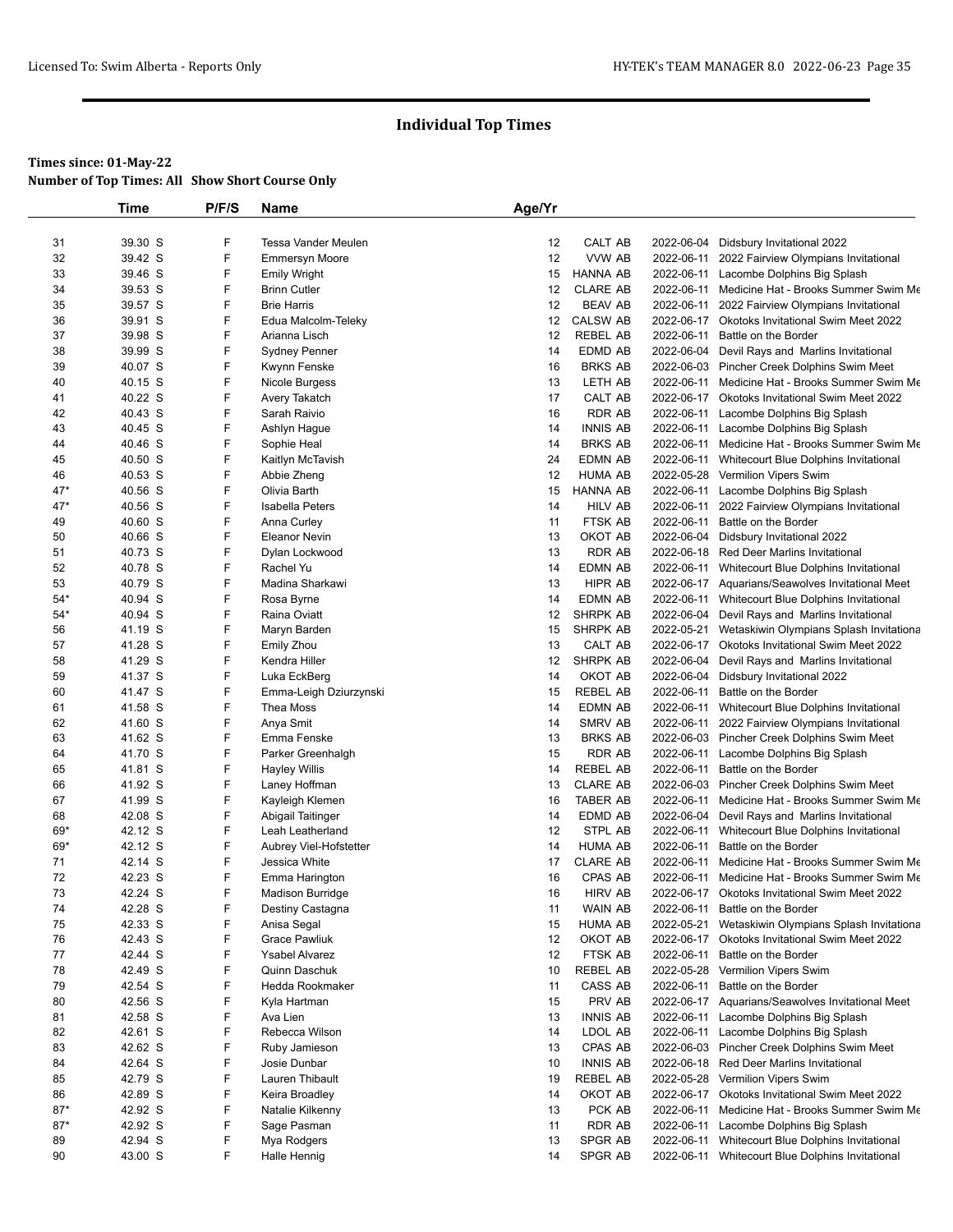|        | <b>Time</b> | P/F/S | Name                                | Age/Yr |                 |            |                                                       |
|--------|-------------|-------|-------------------------------------|--------|-----------------|------------|-------------------------------------------------------|
|        |             |       |                                     |        |                 |            |                                                       |
| 91     | 43.03 S     | F     | Soleil Pugliese                     | 15     | <b>SLLK AB</b>  |            | 2022-05-28 Slave Lake / High Prairie 2022 Invitationa |
| 92     | 43.06 S     | F     | Haylee Creason                      | 14     | <b>CLARE AB</b> |            | 2022-06-11 Medicine Hat - Brooks Summer Swim Me       |
| 93     | 43.17 S     | F     | <b>Adison Hewitt</b>                | 15     | PRV AB          |            | 2022-06-17 Aquarians/Seawolves Invitational Meet      |
| 94     | 43.19 S     | F     | Emily Hokanson                      | 12     | EDMD AB         |            | 2022-05-21 Wetaskiwin Olympians Splash Invitationa    |
| 95     | 43.22 S     | F     | Sawyer Wilson                       | 12     | SPGR AB         | 2022-06-11 | Whitecourt Blue Dolphins Invitational                 |
| 96     | 43.27 S     | F     | Isla Kassam                         | 13     | <b>CALSW AB</b> |            | 2022-06-04 Didsbury Invitational 2022                 |
| 97     | x43.30 S    | F     | <b>Isabelle Willis</b>              | 11     | REBEL AB        |            | 2022-05-28 Vermilion Vipers Swim                      |
| 98     | 43.31 S     | F     | Miranda Tegart                      | 11     | <b>FAIR AB</b>  |            | 2022-05-28 Slave Lake / High Prairie 2022 Invitationa |
| 99     | 43.32 S     | F     | Keilyn Rechlo                       | 14     | RDR AB          |            | 2022-06-18 Red Deer Marlins Invitational              |
| 100    | 43.35 S     | F     | Ashley Wilson                       | 12     | LDOL AB         |            | 2022-06-11 Lacombe Dolphins Big Splash                |
| 101    | 43.42 S     | F     | Mikayla Kress                       | 12     | <b>TABER AB</b> |            | 2022-06-11 Medicine Hat - Brooks Summer Swim Me       |
| 102    | 43.48 S     | F     | Sara Martin                         | 15     | <b>GRPR AB</b>  | 2022-06-11 | 2022 Fairview Olympians Invitational                  |
| 103    | 43.57 S     | F     | Mikenna Silzer                      | 11     | <b>WET AB</b>   | 2022-06-04 | Devil Rays and Marlins Invitational                   |
| 104    | 43.58 S     | F     | Grace Laybourne                     | 12     | FTSK AB         | 2022-06-04 | Devil Rays and Marlins Invitational                   |
| 105    | 43.61 S     | F     | Neleta Crombie                      | 13     | CPAS AB         | 2022-06-11 | Medicine Hat - Brooks Summer Swim Me                  |
| 106    | 43.62 S     | F     | Anabelle Snell-Farnsworth           | 12     | CALT AB         |            | 2022-06-17 Okotoks Invitational Swim Meet 2022        |
| 107    | 43.63 S     | F     | Kayla Driesen                       | 12     | RDR AB          |            | 2022-06-11 Lacombe Dolphins Big Splash                |
| 108    | 43.81 SL    | F     | <b>Quinn Harris</b>                 | 10     | <b>BEAV AB</b>  |            | 2022-06-17 Aquarians/Seawolves Invitational Meet      |
| 109    | 43.83 S     | F     | <b>Pyper Martinson</b>              | 11     | <b>HIPR AB</b>  |            | 2022-06-04 Beaverlodge Barracudas 2022 Invitationa    |
| $110*$ | 43.89 S     | F     | Abigail Dale                        | 15     | <b>BRKS AB</b>  |            | 2022-06-11 Medicine Hat - Brooks Summer Swim Me       |
| $110*$ | 43.89 S     | F     | Keira Reinhardt                     | 13     | <b>DIDS AB</b>  |            | 2022-06-17 Okotoks Invitational Swim Meet 2022        |
| 112    | 43.90 S     | F     | Eniah Segal                         | 12     | <b>HUMA AB</b>  | 2022-06-04 | Devil Rays and Marlins Invitational                   |
| 113    | 43.93 S     | F     | Sophia Nielsen                      | 10     | EDMD AB         |            | 2022-06-04 Devil Rays and Marlins Invitational        |
| 114    | 43.95 S     | F     | Portia Seitz                        | 15     | OKOT AB         |            | 2022-06-17 Okotoks Invitational Swim Meet 2022        |
| 115    | 43.97 S     | F     | Hayden Lester                       | 12     | <b>BRKS AB</b>  |            | 2022-06-11 Medicine Hat - Brooks Summer Swim Me       |
| 116    | 44.06 S     | F     | Sienna Poulsen                      | 14     | PCK AB          |            | 2022-06-03 Pincher Creek Dolphins Swim Meet           |
| 117    | 44.12 S     | F     | Kennedy Hoyle                       | 13     | LDOL AB         |            | 2022-06-11 Lacombe Dolphins Big Splash                |
| 118    | 44.25 S     | F     | Erin Acheson                        | 14     | SPGR AB         |            | 2022-06-11 Whitecourt Blue Dolphins Invitational      |
| 119    | 44.33 S     | F     | <b>Heather Diesel</b>               | 16     | <b>GRIM AB</b>  |            | 2022-06-17 Aquarians/Seawolves Invitational Meet      |
| 120    | 44.34 S     | F     | <b>Brooklyn McIntyre</b>            | 12     | HIPR AB         |            | 2022-06-17 Aquarians/Seawolves Invitational Meet      |
| 121    | 44.43 S     | F     |                                     | 14     | STPL AB         | 2022-06-11 |                                                       |
| 122    | 44.49 S     | F     | Morgan Gould<br><b>Alice Frantz</b> | 13     | LDOL AB         |            | Whitecourt Blue Dolphins Invitational                 |
|        |             |       |                                     |        |                 |            | 2022-06-11 Lacombe Dolphins Big Splash                |
| 123    | 44.50 S     | F     | <b>Brittica Davis</b>               | 10     | FTSK AB         |            | 2022-05-28 Vermilion Vipers Swim                      |
| 124    | 44.55 S     | F     | Molly Whitbread                     | 13     | LDOL AB         |            | 2022-06-18 Red Deer Marlins Invitational              |
| 125    | 44.72 S     | F     | <b>Birkley Timms</b>                | 14     | <b>RDR AB</b>   |            | 2022-06-18 Red Deer Marlins Invitational              |
| 126    | 44.74 S     | F     | Sara Molly                          | 14     | <b>INNIS AB</b> |            | 2022-06-18 Red Deer Marlins Invitational              |
| 127    | 44.88 S     | F     | Peyton Kerswill                     | 11     | <b>CALSW AB</b> | 2022-06-04 | Didsbury Invitational 2022                            |
| 128    | 44.89 S     | F     | Laila Mattheis-Andreasen            | 11     | <b>INNIS AB</b> |            | 2022-06-11 Lacombe Dolphins Big Splash                |
| 129    | 44.94 S     | F     | Zoe Dean                            | 10     | STAL AB         |            | 2022-06-11 Whitecourt Blue Dolphins Invitational      |
| 130    | 45.05 S     | F     | Isabella Kell                       | 14     | SHRPK AB        |            | 2022-06-04 Devil Rays and Marlins Invitational        |
| 131    | 45.13 S L   | F     | Kayleigh Ross                       | 12     | <b>SLLK AB</b>  |            | 2022-06-17 Aquarians/Seawolves Invitational Meet      |
| 132    | 45.18 S     | F     | Gillian Oster                       | 16     | SPGR AB         |            | 2022-06-11 Whitecourt Blue Dolphins Invitational      |
| 133    | 45.40 S     | F     | Keya Willier                        | 13     | HIPR AB         |            | 2022-05-28 Slave Lake / High Prairie 2022 Invitationa |
| 134    | 45.42 S     | F     | Kamryn Lakusta                      | 11     | SHRPK AB        |            | 2022-06-04 Devil Rays and Marlins Invitational        |
| 135    | 45.65 S     | F     | Hudson Greenhalgh                   | 13     | <b>RDR AB</b>   |            | 2022-06-18 Red Deer Marlins Invitational              |
| 136*   | 45.68 S     | F     | Leanne McLeod                       | 13     | <b>SLLK AB</b>  |            | 2022-06-17 Aquarians/Seawolves Invitational Meet      |
| $136*$ | 45.68 S     | F     | Arwyn Hemphill                      | 14     | PCK AB          |            | 2022-06-03 Pincher Creek Dolphins Swim Meet           |
| 138    | 45.78 S     | F     | Elise Dechant                       | 10     | OKOT AB         |            | 2022-06-17 Okotoks Invitational Swim Meet 2022        |
| 139    | 45.89 S     | F     | <b>Ashley Billings</b>              | 15     | HIPR AB         | 2022-06-04 | Beaverlodge Barracudas 2022 Invitationa               |
| 140    | 45.93 S     | F     | Dylan Hicks                         | 14     | HIPR AB         | 2022-06-11 | 2022 Fairview Olympians Invitational                  |
| 141    | 46.01 S     | F     | Sophie Wasylenchuk-MacTagga         | 14     | FTSK AB         |            | 2022-06-04 Devil Rays and Marlins Invitational        |
| $142*$ | 46.07 S     | F     | Elsie Harty                         | 12     | STAL AB         | 2022-06-11 | Whitecourt Blue Dolphins Invitational                 |
| $142*$ | 46.07 S     | F     | Ariana Rotenburger                  | 15     | HIPR AB         |            | 2022-06-17 Aquarians/Seawolves Invitational Meet      |
| 144    | 46.08 S     | F     | Elisa Santos                        | 15     | WET AB          | 2022-05-21 | Wetaskiwin Olympians Splash Invitationa               |
| 145    | 46.21 S     | F     | Morgan Oster                        | 14     | SPGR AB         | 2022-06-11 | Whitecourt Blue Dolphins Invitational                 |
| 146    | 46.32 S     | F     | Anika Zelinka-Miller                | 12     | <b>CALSW AB</b> | 2022-06-04 | Didsbury Invitational 2022                            |
| 147    | 46.37 S     | F     | <b>Emily Lancaster</b>              | 12     | <b>GRPR AB</b>  |            | 2022-05-28 Slave Lake / High Prairie 2022 Invitationa |
| 148    | 46.39 S     | F     | Jerzie Green                        | 13     | <b>SLLK AB</b>  | 2022-06-11 | 2022 Fairview Olympians Invitational                  |
| $149*$ | 46.41 S     | F     | Ella Hollingshead                   | 15     | PCK AB          |            | 2022-06-03 Pincher Creek Dolphins Swim Meet           |
| $149*$ | 46.41 S     | F     | Tara Clark                          | 12     | EDMN AB         |            | 2022-06-11 Whitecourt Blue Dolphins Invitational      |
|        |             |       |                                     |        |                 |            |                                                       |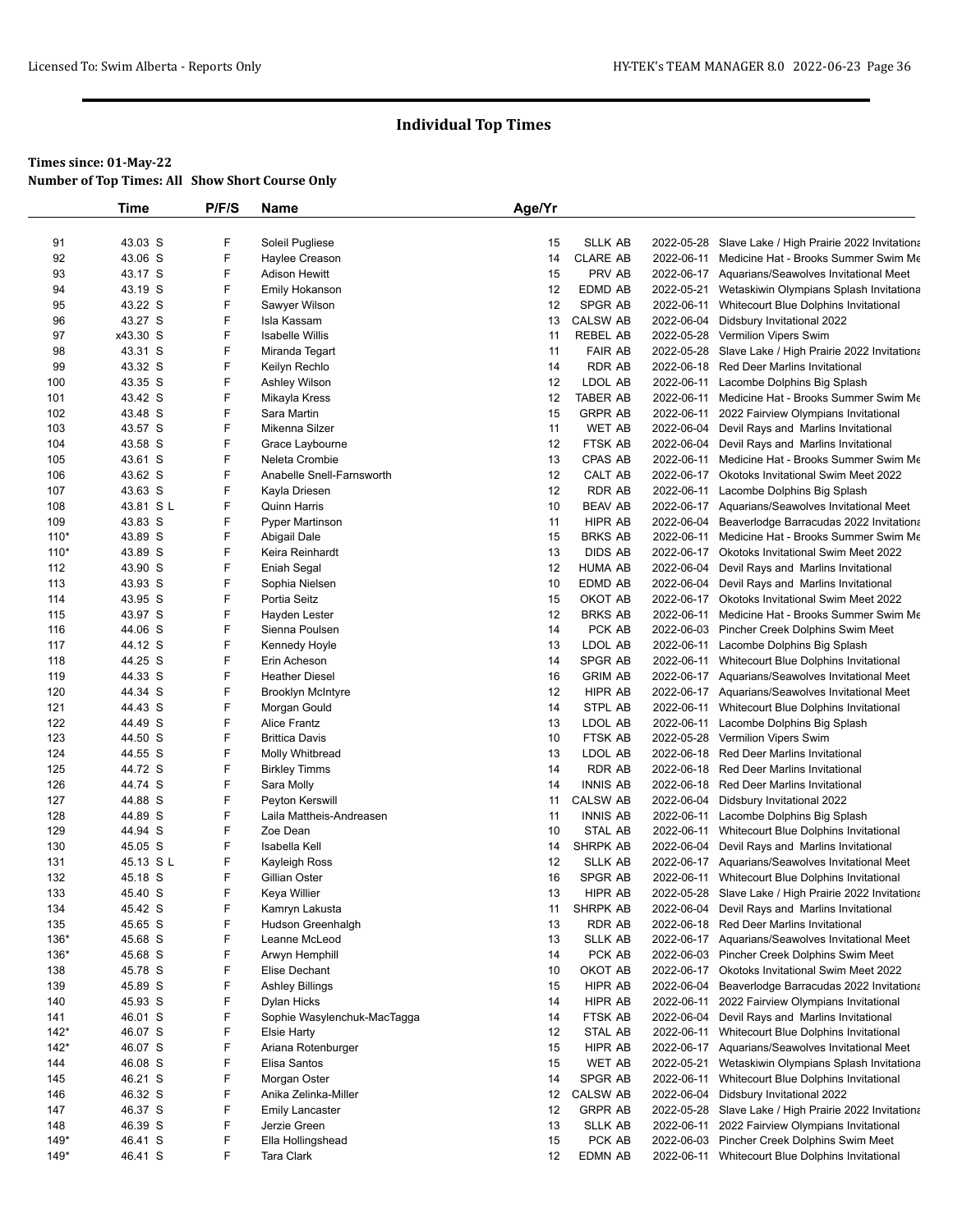|        | Time     | P/F/S | Name                         | Age/Yr |                 |            |                                                       |
|--------|----------|-------|------------------------------|--------|-----------------|------------|-------------------------------------------------------|
|        |          |       |                              |        |                 |            |                                                       |
| 151    | 46.58 S  | F     | Kylie Hennig                 | 12     | SPGR AB         | 2022-06-11 | Whitecourt Blue Dolphins Invitational                 |
| 152    | 46.59 S  | F     | Lindsay Abraham              | 12     | <b>CALSW AB</b> | 2022-06-04 | Didsbury Invitational 2022                            |
| 153    | 46.71 S  | F     | Abigail Sheehy               | 12     | RDR AB          |            | 2022-06-18 Red Deer Marlins Invitational              |
| 154    | 46.73 S  | F     | Keeley Takatch               | 10     | CALT AB         |            | 2022-06-04 Didsbury Invitational 2022                 |
| 155    | 46.82 S  | F     | Leawyn Hoyland               | 14     | <b>BRKS AB</b>  |            | 2022-06-03 Pincher Creek Dolphins Swim Meet           |
| 156    | 46.83 S  | F     | <b>Emily Short</b>           | 14     | <b>GRPR AB</b>  |            | 2022-06-04 Beaverlodge Barracudas 2022 Invitationa    |
| 157    | 46.85 S  | F     | Brooklynn Yorke              | 12     | COCH AB         |            | 2022-06-17 Okotoks Invitational Swim Meet 2022        |
| 158    | 46.91 S  | F     | Nora Kassam                  | 11     | <b>CALSW AB</b> | 2022-06-04 | Didsbury Invitational 2022                            |
| 159    | 46.97 S  | F     | Sabrina Fawcett              | 13     | NANT AB         | 2022-06-11 | Medicine Hat - Brooks Summer Swim Me                  |
| 160    | 47.02 S  | F     | <b>Tatum Ferro</b>           | 12     | SHRPK AB        | 2022-05-21 | Wetaskiwin Olympians Splash Invitationa               |
| 161    | 47.05 S  | F     | Yuki Maeda                   | 13     | <b>HUMA AB</b>  |            | 2022-06-04 Devil Rays and Marlins Invitational        |
| 162    | 47.15 S  | F     | Hannah Garnier               | 10     | <b>WTCT AB</b>  |            | 2022-06-11 Whitecourt Blue Dolphins Invitational      |
| 163    | 47.16 S  | F     | Samantha Laarman             | 11     | CALT AB         |            | 2022-06-04 Didsbury Invitational 2022                 |
| 164    | 47.20 S  | F     | <b>Scarlett Featherstone</b> | 10     | EDMD AB         | 2022-06-04 | Devil Rays and Marlins Invitational                   |
| 165    | 47.23 S  | F     | Sage Verbaas                 | 11     | CASS AB         |            | 2022-06-04 Devil Rays and Marlins Invitational        |
| 166*   | 47.42 S  | F     | Angela Noullett              | 11     | <b>BEAV AB</b>  | 2022-06-11 | 2022 Fairview Olympians Invitational                  |
| 166*   | 47.42 S  | F     | Elyse Burgess                | 13     | LETH AB         |            | 2022-06-03 Pincher Creek Dolphins Swim Meet           |
| 168    | 47.51 S  | F     | Katie Radke                  | 15     | LDOL AB         |            | 2022-06-18 Red Deer Marlins Invitational              |
| 169*   | 47.56 S  | F     | <b>Ashley Dewald</b>         | 16     | WET AB          | 2022-05-21 | Wetaskiwin Olympians Splash Invitationa               |
| $169*$ | 47.56 S  | F     | Emma Li                      | 10     | <b>HUMA AB</b>  | 2022-06-04 | Devil Rays and Marlins Invitational                   |
| 171    | 47.67 S  | F     | Claire Ferraro               | 12     | <b>CALSW AB</b> | 2022-06-04 | Didsbury Invitational 2022                            |
| 172    | 47.78 S  | F     | Naya Randall                 | 10     | PCK AB          | 2022-06-11 | Medicine Hat - Brooks Summer Swim Me                  |
| 173    | 47.79 S  | F     | Amyra Purchase               | 11     | KLLM AB         | 2022-06-11 | Lacombe Dolphins Big Splash                           |
| 174    | 47.85 S  | F     | <b>Alexa Winters</b>         | 11     | PNOKA AB        | 2022-06-11 | Lacombe Dolphins Big Splash                           |
| 175    | 47.90 S  | F     | Hayden Robertson             | 13     | <b>WTCT AB</b>  |            | 2022-06-11 Whitecourt Blue Dolphins Invitational      |
| 176    | 48.11 SL | F     | <b>Brie Hoover</b>           | 15     | <b>SLLK AB</b>  |            | 2022-06-17 Aquarians/Seawolves Invitational Meet      |
| 177    | 48.16 S  | F     | Jewelz Peterson              | 10     | FTSK AB         |            | 2022-06-04 Devil Rays and Marlins Invitational        |
| 178    | 48.17 S  | F     | Kaylee Hutzul                | 12     | TABER AB        |            | 2022-06-03 Pincher Creek Dolphins Swim Meet           |
| 179    | 48.19 S  | F     | <b>Casey Billings</b>        | 13     | HIPR AB         | 2022-06-04 | Beaverlodge Barracudas 2022 Invitationa               |
| 180    | 48.20 S  | F     | Olivia Ellefson              | 15     | LDOL AB         |            | 2022-06-18 Red Deer Marlins Invitational              |
| 181    | 48.28 S  | F     | Makena Takatch               | 12     | CALT AB         |            | 2022-06-17 Okotoks Invitational Swim Meet 2022        |
| 182    | 48.39 S  | F     | Myla Mae Murphy              | 12     | WET AB          |            | 2022-05-28 Vermilion Vipers Swim                      |
| 183    | 48.48 S  | F     | Georgia Ramirez              | 13     | <b>INNIS AB</b> |            | 2022-06-18 Red Deer Marlins Invitational              |
| 184    | 48.62 S  | F     | Claire Boys                  | 13     | LDOL AB         |            | 2022-06-11 Lacombe Dolphins Big Splash                |
| 185    | 48.72 S  | F     | Lauren Boyer                 | 12     | EDMD AB         |            | 2022-05-28 Vermilion Vipers Swim                      |
| 186    | 48.81 S  | F     | Mikaila Tabarangao           | 14     | CALT AB         | 2022-06-04 | Didsbury Invitational 2022                            |
| 187    | 48.88 S  | F     | Oceane Simon                 | 13     | SMRV AB         | 2022-06-11 | 2022 Fairview Olympians Invitational                  |
| 188    | 48.95 S  | F     | Zada Mclean-Borggard         | 11     | LETH AB         | 2022-06-11 | Medicine Hat - Brooks Summer Swim Me                  |
| 189*   | 49.04 S  | F     | Abigail Anderson             | 14     | MHSSC AB        |            | 2022-06-03 Pincher Creek Dolphins Swim Meet           |
| 189*   | 49.04 S  | F     | <b>Addison Brown</b>         | 10     | <b>HILV AB</b>  |            | 2022-05-28 Slave Lake / High Prairie 2022 Invitationa |
| 191    | 49.13 S  | F     | Calli Kuharski               | 10     | WET AB          |            | 2022-06-04 Devil Rays and Marlins Invitational        |
| 192    | 49.15 S  | F     | Jemma Hesse                  | 13     | HIPR AB         | 2022-06-11 | 2022 Fairview Olympians Invitational                  |
| 193*   | 49.19 S  | F     | Claire Puchinger             | 14     | LETH AB         |            | 2022-06-11 Medicine Hat - Brooks Summer Swim Me       |
| 193*   | 49.19 S  | F     | <b>Taylor Sisson</b>         | 15     | MHSSC AB        | 2022-06-11 | Medicine Hat - Brooks Summer Swim Me                  |
| 195    | 49.36 S  | F     | Likhwezi Mtshabe             | 15     | OKOT AB         | 2022-06-17 | Okotoks Invitational Swim Meet 2022                   |
| 196    | 49.40 S  | F     | Mackenzie Speth              | 10     | WET AB          | 2022-06-04 | Devil Rays and Marlins Invitational                   |
| 197    | 49.52 S  | F     | Risa Champion                | 11     | EDMD AB         |            | 2022-06-04 Devil Rays and Marlins Invitational        |
| 198    | 49.53 S  | F     | Brooklyn Grey                | 12     | HIPR AB         |            | 2022-06-17 Aquarians/Seawolves Invitational Meet      |
| 199    | 49.73 S  | F     | Audrey Lemon                 | 11     | WET AB          |            | 2022-05-28 Vermilion Vipers Swim                      |
| 200    | 49.79 S  | F     | Sarah Weimer                 | 15     | OKOT AB         |            | 2022-06-17 Okotoks Invitational Swim Meet 2022        |
| 201    | 50.00 S  | F     | Danika Samardzic             | 13     | STPL AB         | 2022-06-11 |                                                       |
|        |          | F     |                              |        |                 |            | Whitecourt Blue Dolphins Invitational                 |
| 202    | 50.01 S  |       | Gracie Klein                 | 11     | EDMD AB         | 2022-05-21 | Wetaskiwin Olympians Splash Invitationa               |
| 203*   | 50.07 S  | F     | Jaedyn Dewald                | 14     | WET AB          | 2022-05-21 | Wetaskiwin Olympians Splash Invitationa               |
| 203*   | 50.07 S  | F     | Carli Ras                    | 12     | PRV AB          | 2022-06-11 | 2022 Fairview Olympians Invitational                  |
| 205    | 50.14 S  | F     | Piper Meechan                | 11     | OKOT AB         |            | 2022-06-17 Okotoks Invitational Swim Meet 2022        |
| 206    | 50.16 S  | F     | Emilie Schmidt               | 11     | <b>BEAV AB</b>  | 2022-06-11 | 2022 Fairview Olympians Invitational                  |
| 207    | 50.30 S  | F     | <b>Brynn Billings</b>        | 11     | HIPR AB         |            | 2022-06-04 Beaverlodge Barracudas 2022 Invitationa    |
| 208    | 50.37 S  | F     | Ella Langley                 | 14     | WTCT AB         | 2022-06-11 | Whitecourt Blue Dolphins Invitational                 |
| 209    | 50.39 S  | F     | Lacy Thomsen                 | 11     | WTCT AB         | 2022-06-11 | Whitecourt Blue Dolphins Invitational                 |
| 210    | 50.42 S  | F     | Aurora Hammond               | 14     | RDR AB          | 2022-06-11 | Lacombe Dolphins Big Splash                           |
|        |          |       |                              |        |                 |            |                                                       |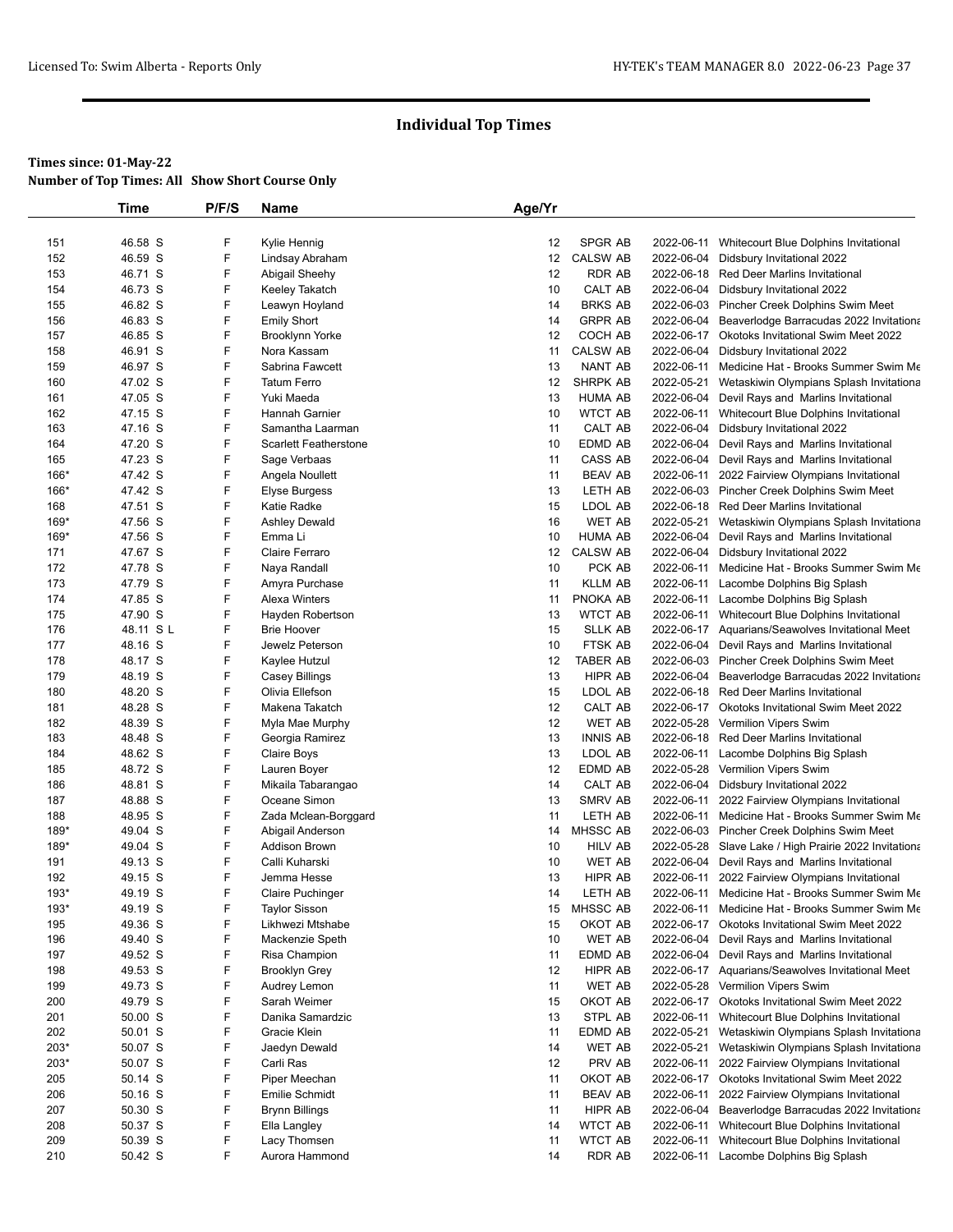## **Times since: 01-May-22**

**Number of Top Times: All Show Short Course Only**

|               | Time               | P/F/S  | Name                               | Age/Yr   |                                  |            |                                                                                                    |
|---------------|--------------------|--------|------------------------------------|----------|----------------------------------|------------|----------------------------------------------------------------------------------------------------|
|               |                    |        |                                    |          |                                  |            |                                                                                                    |
| 211           | 50.48 S            | F      | Maya Paul                          | 12       | STPL AB                          | 2022-06-11 | Whitecourt Blue Dolphins Invitational                                                              |
| 212           | 50.60 S            | F      | Julia Castagna                     | 13       | WAIN AB                          |            | 2022-05-28 Vermilion Vipers Swim                                                                   |
| 213           | 50.61 S            | F      | Angela Kinniburgh                  | 10       | EDMD AB                          |            | 2022-05-28 Vermilion Vipers Swim                                                                   |
| $214*$        | 50.63 S            | F<br>F | Annie Romanick                     | 12       | <b>DEVON AB</b>                  |            | 2022-06-11 Whitecourt Blue Dolphins Invitational                                                   |
| $214*$        | 50.63 S<br>50.68 S | F      | Elizabeth Wood<br>Nadia Hurta      | 12<br>11 | <b>SLLK AB</b><br><b>GRPR AB</b> |            | 2022-06-17 Aquarians/Seawolves Invitational Meet                                                   |
| 216<br>217    | 50.69 S            | F      | Olivia Nemecek                     | 11       | OKOT AB                          |            | 2022-06-17 Aquarians/Seawolves Invitational Meet<br>2022-06-17 Okotoks Invitational Swim Meet 2022 |
| 218           | 50.74 S            | F      | Jorgey Maunsell                    | 12       | PCK AB                           | 2022-06-11 | Medicine Hat - Brooks Summer Swim Me                                                               |
| 219           | 50.76 S            | F      | Olivia Zilinski                    | 13       | CASS AB                          | 2022-05-21 | Wetaskiwin Olympians Splash Invitationa                                                            |
| 220           | 50.80 S            | F      | Estelle Van Zyl                    | 10       | RDR AB                           |            | 2022-06-18 Red Deer Marlins Invitational                                                           |
| 221           | 50.89 S            | F      | <b>Taylor Mathieu</b>              | 12       | LDOL AB                          |            | 2022-06-11 Lacombe Dolphins Big Splash                                                             |
| 222           | 51.02 S            | F      | Sophia Leyland                     | 12       | HUMA AB                          |            | 2022-06-04 Devil Rays and Marlins Invitational                                                     |
| 223           | 51.04 S            | F      | Jillian Williams                   | 21       | <b>SLLK AB</b>                   |            | 2022-05-28 Slave Lake / High Prairie 2022 Invitationa                                              |
| 224           | 51.09 S            | F      | <b>Tyra Shantz</b>                 | 11       | HIPR AB                          |            | 2022-05-28 Slave Lake / High Prairie 2022 Invitationa                                              |
| 225           | 51.10 S            | F      | Niya Mouallem                      | 12       | HIPR AB                          | 2022-06-11 | 2022 Fairview Olympians Invitational                                                               |
| 226           | 51.11 S            | F      | Aurora Dewald                      | 11       | CASS AB                          | 2022-06-04 | Devil Rays and Marlins Invitational                                                                |
| 227           | 51.13 S            | F      | Anushka Marvin                     | 13       | SHRPK AB                         | 2022-05-21 | Wetaskiwin Olympians Splash Invitationa                                                            |
| 228           | 51.16 S            | F      | Kayden Buchko                      | 16       | <b>WTLK AB</b>                   |            | 2022-06-11 Whitecourt Blue Dolphins Invitational                                                   |
| 229           | 51.18 S            | F      | Eliza Fraser                       | 12       | <b>GRIM AB</b>                   |            | 2022-06-11 2022 Fairview Olympians Invitational                                                    |
| 230           | 51.28 S            | F      | Kristen Imes                       | 18       | <b>SRSW AB</b>                   |            | 2022-06-11 2022 Fairview Olympians Invitational                                                    |
| 231           | 51.36 S            | F      | Alexis Chia                        | 9        | EDMD AB                          |            | 2022-06-04 Devil Rays and Marlins Invitational                                                     |
| 232           | 51.37 S            | F      | <b>Ruby Grove</b>                  | 10       | <b>BRKS AB</b>                   | 2022-06-11 | Medicine Hat - Brooks Summer Swim Me                                                               |
| 233           | 51.43 S            | F      | Aubrey Falk                        | 9        | <b>INNIS AB</b>                  | 2022-06-11 | Lacombe Dolphins Big Splash                                                                        |
| 234           | 51.71 S            | F      | Alecia Liu                         | 9        | EDMD AB                          | 2022-06-04 | Devil Rays and Marlins Invitational                                                                |
| 235           | 51.85 S            | F      | Jessica Stolte                     | 16       | LDOL AB                          |            | 2022-06-11 Lacombe Dolphins Big Splash                                                             |
| 236           | 51.87 S            | F      | Abbi Coupland                      | 13       | <b>WTCT AB</b>                   | 2022-06-11 | Whitecourt Blue Dolphins Invitational                                                              |
| 237           | 51.92 S            | F      | Kaitlyn Laarman                    | 11       | CALT AB                          |            | 2022-06-17 Okotoks Invitational Swim Meet 2022                                                     |
| 238           | 51.94 S            | F      | Aspyn Siggelkow                    | 8        | <b>HIRV AB</b>                   |            | 2022-06-17 Okotoks Invitational Swim Meet 2022                                                     |
| 239*          | 52.07 S            | F      | Dara Olagunju                      | 13       | FTSK AB                          | 2022-06-04 | Devil Rays and Marlins Invitational                                                                |
| 239*          | 52.07 S            | F<br>F | <b>Faith Assen</b>                 | 11       | HUMA AB                          | 2022-06-04 | Devil Rays and Marlins Invitational                                                                |
| $241*$        | 52.14 S<br>52.14 S | F      | Ella Coupland                      | 12<br>11 | <b>WTCT AB</b><br><b>SLLK AB</b> | 2022-06-11 | Whitecourt Blue Dolphins Invitational                                                              |
| $241*$<br>243 | 52.25 S            | F      | Javannah Maganes<br>Kenzie Stewart | 11       | CPAS AB                          |            | 2022-06-17 Aquarians/Seawolves Invitational Meet                                                   |
| 244           | 52.28 S            | F      | <b>Brooklyn Wills</b>              | 13       | <b>GRPR AB</b>                   |            | 2022-06-03 Pincher Creek Dolphins Swim Meet<br>2022-06-17 Aquarians/Seawolves Invitational Meet    |
| 245           | 52.29 S            | F      | Kaydence Littman                   | 10       | <b>BEAV AB</b>                   |            | 2022-06-17 Aquarians/Seawolves Invitational Meet                                                   |
| 246           | 52.38 S            | F      | Darby Bissell                      | 13       | <b>GRIM AB</b>                   | 2022-06-04 | Beaverlodge Barracudas 2022 Invitationa                                                            |
| 247*          | 52.46 S            | F      | Cecelia Brewer                     | 11       | <b>REBEL AB</b>                  | 2022-06-11 | Battle on the Border                                                                               |
| 247*          | 52.46 S            | F      | Maisie Boyden                      | 12       | FTSK AB                          |            | 2022-06-04 Devil Rays and Marlins Invitational                                                     |
| 249           | 52.56 S            | F      | Sofie Littman                      | 8        | <b>BEAV AB</b>                   |            | 2022-06-17 Aquarians/Seawolves Invitational Meet                                                   |
| 250           | 52.65 S            | F      | Jordann Medina                     | 12       | <b>SLLK AB</b>                   |            | 2022-06-17 Aquarians/Seawolves Invitational Meet                                                   |
| 251           | 52.70 S            | F      | Olivia Wilson                      | 10       | LDOL AB                          |            | 2022-06-11 Lacombe Dolphins Big Splash                                                             |
| $252*$        | 52.74 S            | F      | <b>Isobel Knopf</b>                | 12       | <b>FAIR AB</b>                   |            | 2022-06-11 2022 Fairview Olympians Invitational                                                    |
| 252*          | 52.74 S            | F      | <b>Taylor Chandler</b>             | 11       | SPGR AB                          |            | 2022-06-11 Whitecourt Blue Dolphins Invitational                                                   |
| 254           | 52.75 S            | F      | Annie Diesel                       | 14       | <b>GRIM AB</b>                   |            | 2022-06-17 Aquarians/Seawolves Invitational Meet                                                   |
| 255           | 52.83 S            | F      | Georgia Kerschbaumer               | 9        | <b>FAIR AB</b>                   | 2022-06-04 | Beaverlodge Barracudas 2022 Invitationa                                                            |
| 256           | 52.89 S            | F      | Mikaela Silzer                     | 11       | WET AB                           |            | 2022-05-28 Vermilion Vipers Swim                                                                   |
| 257           | 52.92 S            | F      | Mia Vizcarra                       | 11       | <b>SLLK AB</b>                   |            | 2022-06-17 Aquarians/Seawolves Invitational Meet                                                   |
| 258           | 52.98 S            | F      | Zoe Ras                            | 10       | PRV AB                           |            | 2022-06-17 Aquarians/Seawolves Invitational Meet                                                   |
| 259           | 52.99 S            | F      | Lola Riendeau                      | 9        | <b>BEAV AB</b>                   | 2022-06-04 | Beaverlodge Barracudas 2022 Invitationa                                                            |
| 260           | 53.00 S            | F      | Natalie Skrzekowski                | 12       | <b>WTCT AB</b>                   | 2022-06-11 | Whitecourt Blue Dolphins Invitational                                                              |
| 261           | 53.08 S            | F      | Darby Lancaster                    | 9        | <b>GRPR AB</b>                   |            | 2022-06-17 Aquarians/Seawolves Invitational Meet                                                   |
| 262           | 53.12 S            | F      | Lexi Flett                         | 10       | HIPR AB                          |            | 2022-05-28 Slave Lake / High Prairie 2022 Invitationa                                              |
| $263*$        | 53.25 S            | F      | Maya Wahlen                        | 11       | SPGR AB                          |            | 2022-06-11 Whitecourt Blue Dolphins Invitational                                                   |
| $263*$        | 53.25 S            | F      | Harlow Kopp                        | 9        | STPL AB                          | 2022-06-11 | Whitecourt Blue Dolphins Invitational                                                              |
| 265           | 53.33 S            | F      | Eastin Hubbard                     | 11       | COCH AB                          |            | 2022-06-17 Okotoks Invitational Swim Meet 2022                                                     |
| 266           | 53.52 S            | F      | <b>Skyler Sveinson</b>             | 11       | <b>INNIS AB</b>                  |            | 2022-06-11 Lacombe Dolphins Big Splash                                                             |
| 267           | 53.55 S            | F      | <b>Bryce Martinson</b>             | 9        | HIPR AB                          |            | 2022-06-11 2022 Fairview Olympians Invitational                                                    |
| 268           | 53.67 S            | F      | Peyton Cox                         | 11       | <b>FAIR AB</b>                   |            | 2022-06-11 2022 Fairview Olympians Invitational                                                    |
| 269           | 53.70 S            | F      | Jaylla Hesse                       | 14       | HIPR AB                          |            | 2022-05-28 Slave Lake / High Prairie 2022 Invitationa                                              |
| 270           | 53.79 S            | F      | Rhonda Anderson                    | 40       | NANT AB                          | 2022-06-11 | Medicine Hat - Brooks Summer Swim Me                                                               |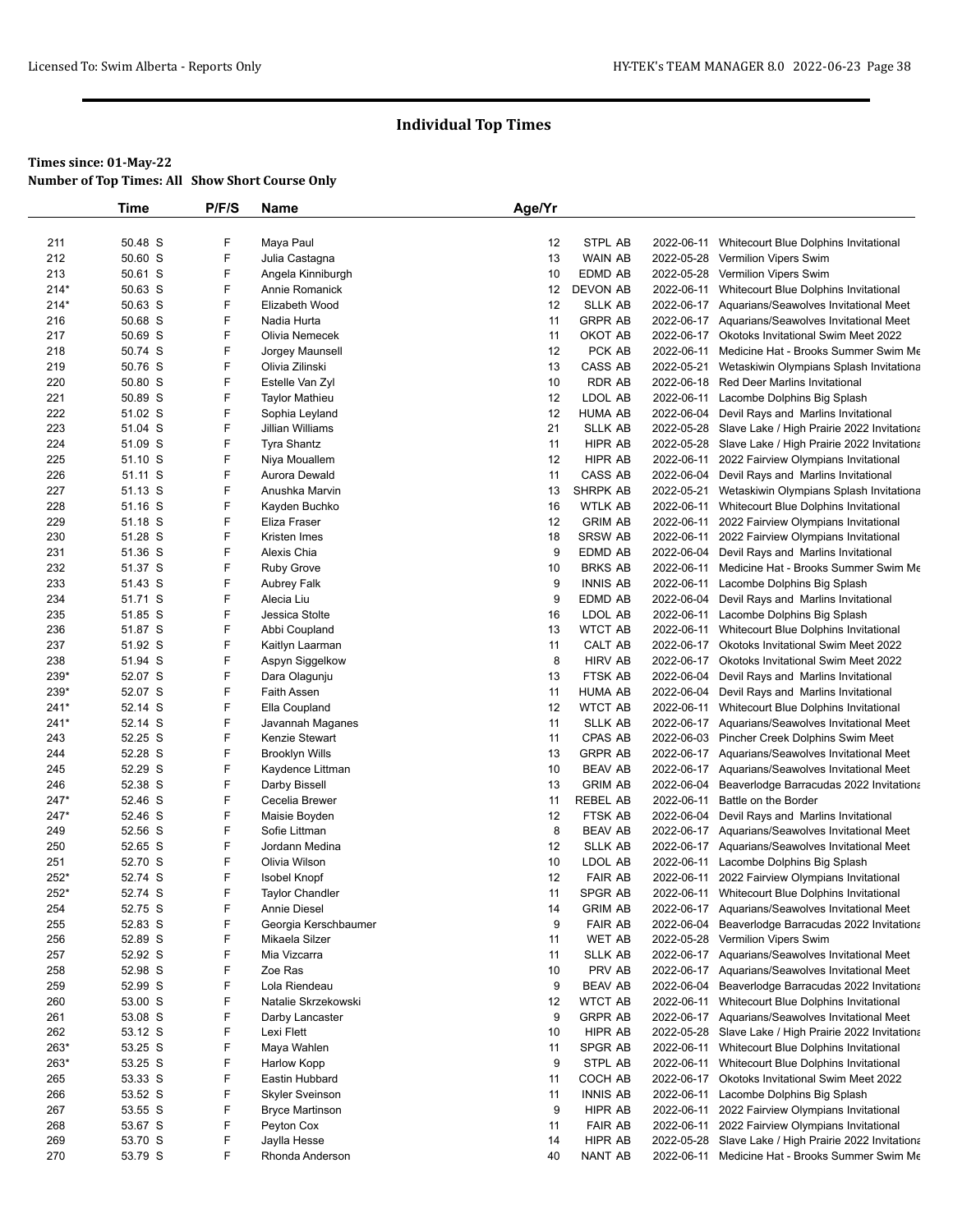|              | <b>Time</b>        | P/F/S  | <b>Name</b>                               | Age/Yr         |                            |            |                                                                                          |
|--------------|--------------------|--------|-------------------------------------------|----------------|----------------------------|------------|------------------------------------------------------------------------------------------|
|              |                    |        |                                           |                |                            |            |                                                                                          |
| 271          | 53.84 S            | F      | Kiana Johnston                            | 12             | CASS AB                    | 2022-05-21 | Wetaskiwin Olympians Splash Invitationa                                                  |
| 272          | 53.90 S            | F      | Kirsten Skogstad                          | 15             | STAL AB                    | 2022-06-11 | Whitecourt Blue Dolphins Invitational                                                    |
| 273          | 53.99 S            | F      | Karen Sun                                 | 12             | <b>HUMA AB</b>             | 2022-05-21 | Wetaskiwin Olympians Splash Invitationa                                                  |
| 274          | 54.06 S            | F      | Cynthia Zhang                             | 14             | <b>HUMA AB</b>             | 2022-05-21 | Wetaskiwin Olympians Splash Invitationa                                                  |
| 275          | 54.09 S            | F      | Heidi EckBerg                             | 10             | OKOT AB                    | 2022-06-04 | Didsbury Invitational 2022                                                               |
| 276          | 54.10 S            | F      | Hannah Rhodenizer                         | 16             | SPGR AB                    | 2022-06-11 | Whitecourt Blue Dolphins Invitational                                                    |
| 277          | 54.11 S            | F      | Caroline Haine                            | 11             | <b>WAIN AB</b>             | 2022-06-04 | Devil Rays and Marlins Invitational                                                      |
| 278*         | 54.22 S            | F      | Victoria Noullett                         | 10             | <b>BEAV AB</b>             | 2022-06-11 | 2022 Fairview Olympians Invitational                                                     |
| 278*         | 54.22 S            | F      | Elsa Fodchuk                              | 11             | EDMD AB                    | 2022-06-04 | Devil Rays and Marlins Invitational                                                      |
| 280          | 54.24 S            | F      | Isabella Reid                             | 11             | <b>HUMA AB</b>             |            | 2022-06-04 Devil Rays and Marlins Invitational                                           |
| 281          | 54.25 S            | F      | Kensi Samson                              | 10             | SPGR AB                    |            | 2022-06-11 Whitecourt Blue Dolphins Invitational                                         |
| 282          | 54.38 S            | F      | Keeley Boyko                              | 13             | <b>SPGR AB</b>             |            | 2022-06-11 Whitecourt Blue Dolphins Invitational                                         |
| 283*         | 54.42 S            | F      | Adrijanna Cooley                          | 14             | PCK AB                     |            | 2022-06-11 Medicine Hat - Brooks Summer Swim Me                                          |
| 283*         | 54.42 S            | F      | Gabriella Hiebert                         | 15             | <b>WTLK AB</b>             |            | 2022-06-11 Whitecourt Blue Dolphins Invitational                                         |
| 285          | 54.65 S            | F      | Kayla Pearce                              | 16             | <b>NANT AB</b>             |            | 2022-06-03 Pincher Creek Dolphins Swim Meet                                              |
| 286          | 54.66 S            | F      | Mya Perrin                                | 10             | <b>WTCT AB</b>             |            | 2022-06-11 Whitecourt Blue Dolphins Invitational                                         |
| 287          | 54.68 S            | F<br>F | Dana Pham                                 | 10             | <b>REBEL AB</b>            |            | 2022-05-28 Vermilion Vipers Swim                                                         |
| 288*         | 54.69 S            | F      | Kailyn Cook                               | 13<br>10       | PROV AB                    |            | 2022-06-11 Battle on the Border                                                          |
| 288*<br>290* | 54.69 S<br>54.78 S | F      | <b>Beth Kotylak</b><br>Valerie Rollheiser | 14             | EDMD AB<br><b>REBEL AB</b> |            | 2022-06-04 Devil Rays and Marlins Invitational<br>2022-05-28 Vermilion Vipers Swim       |
| 290*         | 54.78 S            | F      | Whitney Zilinski                          | 11             | CASS AB                    | 2022-05-21 | Wetaskiwin Olympians Splash Invitationa                                                  |
| 292          | 54.79 S            | F      | Morgan Gage                               | 11             | MHSSC AB                   |            | 2022-06-11 Medicine Hat - Brooks Summer Swim Me                                          |
| 293          | 54.89 S            | F      | Eden Archibald                            | 13             | CASS AB                    | 2022-05-21 | Wetaskiwin Olympians Splash Invitationa                                                  |
| 294          | 54.99 S            | F      | Reece Tschritter                          | 11             | <b>MHSSC AB</b>            |            | 2022-06-11 Medicine Hat - Brooks Summer Swim Me                                          |
| 295          | 55.04 S            | F      | <b>Bailey Dunn</b>                        | 15             | STPL AB                    |            | 2022-06-11 Whitecourt Blue Dolphins Invitational                                         |
| 296          | 55.10 S            | F      | Jordyn Zahara                             | 11             | <b>WET AB</b>              |            | 2022-06-04 Devil Rays and Marlins Invitational                                           |
| 297          | 55.15 S            | F      | Abigail Leclerc                           | 13             | HIPR AB                    |            | 2022-05-28 Slave Lake / High Prairie 2022 Invitationa                                    |
| 298*         | 55.21 S            | F      | <b>Alexis Goffinet</b>                    | 11             | MHSSC AB                   |            | 2022-06-11 Medicine Hat - Brooks Summer Swim Me                                          |
| 298*         | 55.21 S            | F      | Emma Lee                                  | 12             | <b>WTCT AB</b>             |            | 2022-06-11 Whitecourt Blue Dolphins Invitational                                         |
| 300          | 55.42 S            | F      | Nora Denie                                | 11             | PCK AB                     |            | 2022-06-03 Pincher Creek Dolphins Swim Meet                                              |
| 301          | 55.49 S            | F      | Avey Bergstrom                            | 11             | CASS AB                    |            | 2022-05-21 Wetaskiwin Olympians Splash Invitationa                                       |
| 302          | 55.61 S            | F      | Mitsi Shambare                            | 10             | <b>SLLK AB</b>             |            | 2022-05-28 Slave Lake / High Prairie 2022 Invitationa                                    |
| 303          | 55.66 S            | F      | Dawn Velarde                              | 10             | <b>TABER AB</b>            |            | 2022-06-03 Pincher Creek Dolphins Swim Meet                                              |
| 304          | 55.69 S            | F      | Lela Turnquist                            | 11             | CASS AB                    |            | 2022-05-21 Wetaskiwin Olympians Splash Invitationa                                       |
| 305          | 55.79 S            | F      | Alexa Briones                             | 10             | <b>SLLK AB</b>             |            | 2022-06-17 Aquarians/Seawolves Invitational Meet                                         |
| 306          | 55.88 S            | F      | <b>Lily Millington</b>                    | 9              | CASS AB                    | 2022-05-21 | Wetaskiwin Olympians Splash Invitationa                                                  |
| 307          | 55.94 S            | F      | Chase Mackenzie                           | 10             | <b>BEAV AB</b>             |            | 2022-06-17 Aquarians/Seawolves Invitational Meet                                         |
| 308          | 55.96 S            | F      | Alexa Kaziechko                           | 9              | DRVL AS                    |            | 2022-06-11 Whitecourt Blue Dolphins Invitational                                         |
| 309          | 56.03 S            | F      | Jaylyn Elford                             | 9              | <b>REBEL AB</b>            |            | 2022-05-28 Vermilion Vipers Swim                                                         |
| 310          | 56.05 S            | F      | <b>Delainy Grose</b>                      | 9              | PCK AB                     |            | 2022-06-11 Medicine Hat - Brooks Summer Swim Me                                          |
| 311          | 56.08 S            | F      | Lailati Gunda                             | 12             | DEVON AB                   |            | 2022-06-11 Whitecourt Blue Dolphins Invitational                                         |
| 312          | 56.15 S            | F<br>F | <b>Chanel Cloutier</b>                    | 11             | OKOT AB                    |            | 2022-06-17 Okotoks Invitational Swim Meet 2022                                           |
| 313          | 56.16 S            | F      | Presley Charron<br>Kate Wood              | 10             | FTSK AB                    |            | 2022-06-11 Battle on the Border                                                          |
| 314<br>315   | 56.26 S<br>56.33 S | F      | Hanna Creason                             | 12<br>11       | STAL AB<br><b>CLARE AB</b> | 2022-06-11 | 2022-06-11 Whitecourt Blue Dolphins Invitational<br>Medicine Hat - Brooks Summer Swim Me |
| 316          | 56.36 S            | F      | Kassandra Booth                           | 14             | <b>WAIN AB</b>             | 2022-05-28 | Vermilion Vipers Swim                                                                    |
| 317          | 56.44 S            | F      | Sloan Chapman                             | 10             | HIPR AB                    |            | 2022-05-28 Slave Lake / High Prairie 2022 Invitationa                                    |
| 318          | 56.52 S            | F      | <b>Marion Primrose</b>                    | 10             | STAL AB                    | 2022-06-11 | Whitecourt Blue Dolphins Invitational                                                    |
| 319          | 56.77 S            | F      | Leila Diebold                             | 9              | PRV AB                     | 2022-06-11 | 2022 Fairview Olympians Invitational                                                     |
| 320          | 56.86 S            | F      | <b>Blake Buchanan</b>                     | 9              | EDMD AB                    | 2022-06-04 | Devil Rays and Marlins Invitational                                                      |
| 321          | 56.88 S            | F      | Kaida Riddiough                           | 16             | <b>GRIM AB</b>             | 2022-06-11 | 2022 Fairview Olympians Invitational                                                     |
| 322          | 56.98 S            | F      | Avery Baldwin                             | $\overline{7}$ | OKOT AB                    | 2022-06-04 | Didsbury Invitational 2022                                                               |
| 323          | 57.01 S            | F      | Kayla Lee                                 | 9              | <b>WTCT AB</b>             | 2022-06-11 | Whitecourt Blue Dolphins Invitational                                                    |
| 324          | 57.04 S            | F      | Alyssa Wilson                             | 11             | <b>WTCT AB</b>             |            | 2022-06-11 Whitecourt Blue Dolphins Invitational                                         |
| 325          | 57.11 S            | F      | Ashley Kuzik                              | 10             | EDMD AB                    | 2022-06-04 | Devil Rays and Marlins Invitational                                                      |
| 326          | 57.22 S            | F      | Isabella Gow                              | 12             | <b>HIRV AB</b>             |            | 2022-06-17 Okotoks Invitational Swim Meet 2022                                           |
| 327          | 57.40 S            | F      | Millie Flora                              | 10             | OKOT AB                    |            | 2022-06-17 Okotoks Invitational Swim Meet 2022                                           |
| 328          | 57.41 S            | F      | <b>Evangeline Tardif</b>                  | 9              | CALT AB                    | 2022-06-04 | Didsbury Invitational 2022                                                               |
| 329          | 57.52 S            | F      | <b>Isabelle Dean</b>                      | 8              | STAL AB                    | 2022-06-11 | Whitecourt Blue Dolphins Invitational                                                    |
| 330          | 57.58 S            | F      | Sevilay Ebadi                             | 10             | <b>GRPR AB</b>             |            | 2022-06-17 Aquarians/Seawolves Invitational Meet                                         |
|              |                    |        |                                           |                |                            |            |                                                                                          |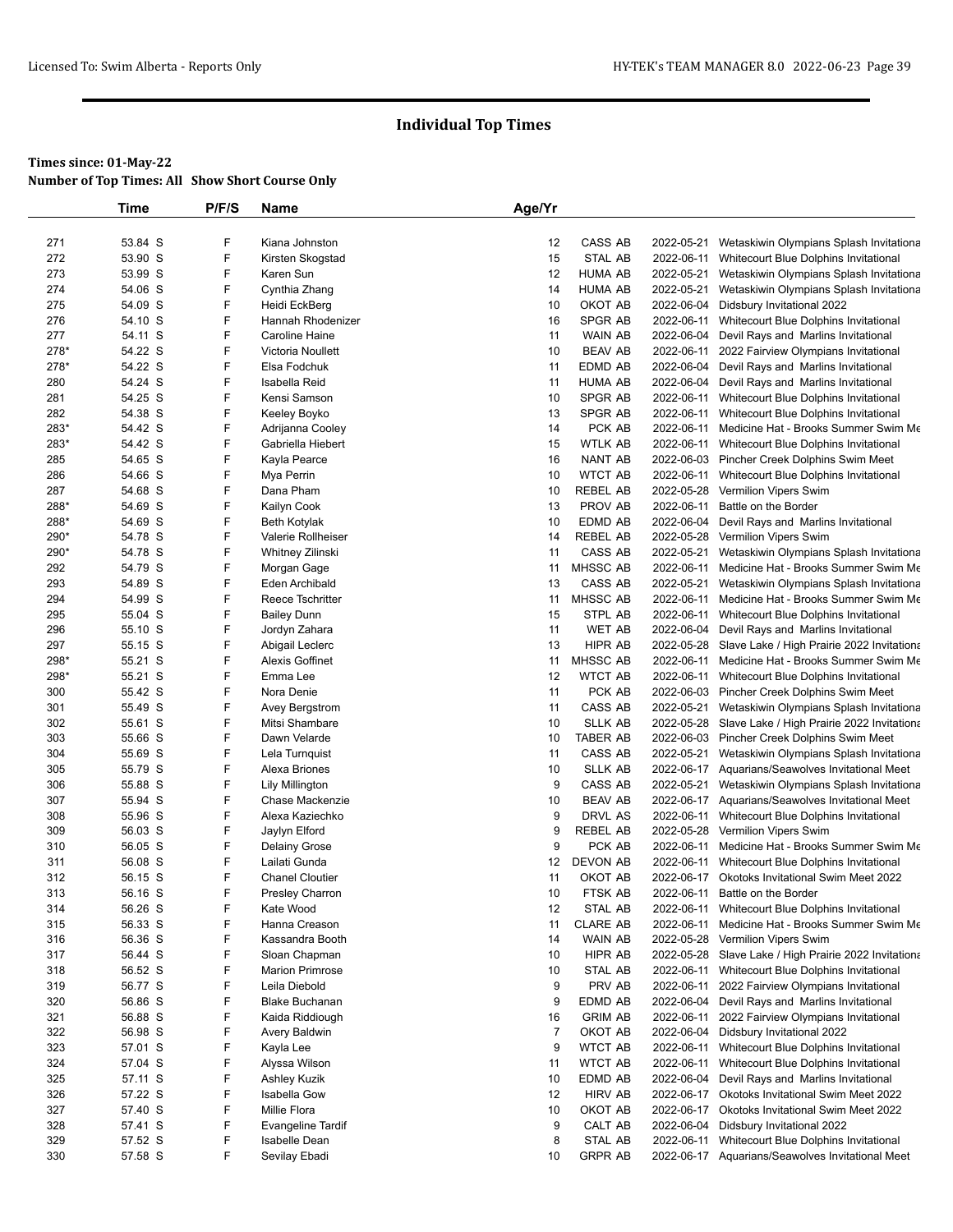|        | Time        | P/F/S | Name                       | Age/Yr |                 |            |                                                       |
|--------|-------------|-------|----------------------------|--------|-----------------|------------|-------------------------------------------------------|
|        |             |       |                            |        |                 |            |                                                       |
| 331    | 57.60 S     | F     | Randi Doyle                | 12     | <b>WAIN AB</b>  |            | 2022-05-28 Vermilion Vipers Swim                      |
| 332    | 57.61 S     | F     | Emilia Flanagan            | 12     | <b>HUMA AB</b>  |            | 2022-06-04 Devil Rays and Marlins Invitational        |
| 333    | 57.64 S     | F     | <b>Suzy Bliss</b>          | 10     | <b>NANT AB</b>  |            | 2022-06-11 Medicine Hat - Brooks Summer Swim Me       |
| 334    | 57.66 S     | F     | <b>Hailey Blurton</b>      | 9      | <b>RDR AB</b>   |            | 2022-06-11 Lacombe Dolphins Big Splash                |
| 335    | 57.71 S     | F     | Jane Bliss                 | 12     | <b>NANT AB</b>  |            | 2022-06-11 Medicine Hat - Brooks Summer Swim Me       |
| 336    | 57.77 S     | F     | <b>Makinley Wentz</b>      | 10     | LETH AB         |            | 2022-06-11 Medicine Hat - Brooks Summer Swim Me       |
| 337    | 57.83 S     | F     | <b>Summer Sveinson</b>     | 9      | <b>INNIS AB</b> |            | 2022-06-18 Red Deer Marlins Invitational              |
| 338    | 57.87 S     | F     | Kinley Hughes              | 9      | <b>TABER AB</b> |            | 2022-06-03 Pincher Creek Dolphins Swim Meet           |
| 339    | 58.09 S     | F     | Paschia Chithiya           | 12     | OKOT AB         |            | 2022-06-17 Okotoks Invitational Swim Meet 2022        |
| 340    | 58.13 S     | F     | Cealey Herr                | 10     | <b>HIPR AB</b>  |            | 2022-05-28 Slave Lake / High Prairie 2022 Invitationa |
| 341    | 58.15 S     | F     | Janessa Jackson            | 12     | MHSSC AB        |            | 2022-06-11 Medicine Hat - Brooks Summer Swim Me       |
| 342    | 58.26 S     | F     | lvy Hughes                 | 10     | <b>TABER AB</b> |            | 2022-06-11 Medicine Hat - Brooks Summer Swim Me       |
| 343    | 58.30 S     | F     | Rachel Peake               | 9      | LETH AB         |            | 2022-06-03 Pincher Creek Dolphins Swim Meet           |
| 344    | 58.49 S     | F     | <b>Quinn Willis</b>        | 9      | <b>REBEL AB</b> |            | 2022-05-28 Vermilion Vipers Swim                      |
| 345    | 58.62 S     | F     | <b>Brooke Kubik</b>        | 9      | COCH AB         | 2022-06-04 | Didsbury Invitational 2022                            |
| 346    | 58.65 S     | F     | <b>Madison Schulte</b>     | 12     | <b>WTCT AB</b>  |            | 2022-06-11 Whitecourt Blue Dolphins Invitational      |
| 347    | 58.72 S     | F     | Nora Smith                 | 10     | <b>SLLK AB</b>  |            | 2022-05-28 Slave Lake / High Prairie 2022 Invitationa |
| 348    | 58.79 S     | F     | Anja Myburgh               | 11     | <b>RDR AB</b>   |            | 2022-06-18 Red Deer Marlins Invitational              |
| 349    | 58.80 S     | F     | <b>Charlene Caudron</b>    | 10     | SMRV AB         |            | 2022-06-11 2022 Fairview Olympians Invitational       |
| 350    | 59.09 S     | F     | Danica Haire               | 11     | HIPR AB         |            | 2022-06-04 Beaverlodge Barracudas 2022 Invitationa    |
| 351    | 59.12 S     | F     | <b>Natalie Good</b>        | 7      | <b>SHRPK AB</b> |            | 2022-06-04 Devil Rays and Marlins Invitational        |
| 352    | 59.23 S     | F     | <b>Torron Chambers</b>     | 11     | DRVL AS         |            | 2022-06-11 Whitecourt Blue Dolphins Invitational      |
| 353    | 59.28 S     | F     | Kate Bennett               | 11     | PCK AB          |            | 2022-06-03 Pincher Creek Dolphins Swim Meet           |
| 354*   | 59.32 S     | F     | Tegan Malcolm              | 11     | <b>SLLK AB</b>  |            | 2022-06-17 Aquarians/Seawolves Invitational Meet      |
| $354*$ | 59.32 S     | F     | Sadie Poitras              | 8      | <b>SLLK AB</b>  |            | 2022-06-11 2022 Fairview Olympians Invitational       |
| 356    | 59.38 S     | F     | Addyson Hunter             | 12     | LDOL AB         |            | 2022-06-11 Lacombe Dolphins Big Splash                |
| 357    | 59.39 S     | F     | Claire Holmgren            | 10     | <b>HUMA AB</b>  |            | 2022-06-04 Devil Rays and Marlins Invitational        |
| 358    | 59.53 S     | F     | Mia Moulder                | 12     | COCH AB         | 2022-06-04 | Didsbury Invitational 2022                            |
| 359    | 59.55 S     | F     | Sabrina Maennchen          | 12     | <b>DIDS AB</b>  |            | 2022-06-17 Okotoks Invitational Swim Meet 2022        |
| 360    | 59.56 S     | F     | <b>Brinn Beaulieu</b>      | 10     | <b>FAIR AB</b>  |            | 2022-06-11 2022 Fairview Olympians Invitational       |
| $361*$ | 59.62 S     | F     | Maryn Kuharski             | 8      | <b>WET AB</b>   | 2022-06-04 | Devil Rays and Marlins Invitational                   |
| 361*   | 59.62 S     | F     | Raelle Hoover              | 11     | <b>SLLK AB</b>  |            | 2022-06-17 Aquarians/Seawolves Invitational Meet      |
| 363    | 59.64 S     | F     | Fiala Ostropolski          | 11     | <b>VERM AB</b>  |            | 2022-05-28 Vermilion Vipers Swim                      |
| 364    | 59.67 S     | F     | Elise Wilson               | 8      | LDOL AB         |            | 2022-06-11 Lacombe Dolphins Big Splash                |
| 365    | 59.78 S     | F     | Sarah Zhang                | 9      | EDMD AB         |            | 2022-06-04 Devil Rays and Marlins Invitational        |
| 366    | 59.84 S     | F     | Meia McNeil                | 11     | SMRV AB         |            | 2022-06-11 2022 Fairview Olympians Invitational       |
| 367    | 59.89 S     | F     | Alexandria Holmes          | 10     | <b>GRIM AB</b>  | 2022-06-11 | 2022 Fairview Olympians Invitational                  |
| 368    | 59.91 S     | F     | Evelyn Rooke               | 10     | <b>BRKS AB</b>  |            | 2022-06-11 Medicine Hat - Brooks Summer Swim Me       |
| 369    | 1:00.06 S   | F     | Morgan Duff                | 15     | CPAS AB         |            | 2022-06-11 Medicine Hat - Brooks Summer Swim Me       |
| 370    | 1:00.07 S   | F     | Georgia Haas               | 10     | HIPR AB         |            | 2022-05-28 Slave Lake / High Prairie 2022 Invitationa |
| 371    | $1:00.10$ S | F     | Keira Lee                  | 9      | OKOT AB         | 2022-06-04 | Didsbury Invitational 2022                            |
| 372    | $1:00.15$ S | F     | Reegan Folkerts            | 18     | <b>BRKS AB</b>  |            | 2022-06-11 Medicine Hat - Brooks Summer Swim Me       |
| 373    | 1:00.20 S   | F     | Gracyn Weatherill          | 9      | <b>WET AB</b>   | 2022-05-21 | Wetaskiwin Olympians Splash Invitationa               |
| 374*   | $1:00.47$ S | F     | Mya Fisher                 | 11     | <b>WTCT AB</b>  |            | 2022-06-11 Whitecourt Blue Dolphins Invitational      |
| 374*   | $1:00.47$ S | F     | Mia Myburgh                | 13     | RDR AB          |            | 2022-06-18 Red Deer Marlins Invitational              |
| 376    | $1:00.50$ S | F     | <b>Scarlett Pearson</b>    | 11     | CASS AB         | 2022-05-21 | Wetaskiwin Olympians Splash Invitationa               |
| 377    | $1:00.56$ S | F     | Hazel Gray                 | 12     | <b>FAIR AB</b>  | 2022-06-11 | 2022 Fairview Olympians Invitational                  |
| 378    | $1:00.60$ S | F     | Emma Razeau                | 8      | RDR AB          |            | 2022-06-18 Red Deer Marlins Invitational              |
| 379    | 1:00.61 S   | F     | Kadence Lawton-Howland     | 8      | REBEL AB        |            | 2022-05-28 Vermilion Vipers Swim                      |
| 380    | $1:00.64$ S | F     | Julianne Sylvain           | 9      | SMRV AB         |            | 2022-06-17 Aquarians/Seawolves Invitational Meet      |
| 381    | $1:00.71$ S | F     | <b>Tayler Merriam</b>      | 10     | <b>BEAV AB</b>  |            | 2022-06-17 Aquarians/Seawolves Invitational Meet      |
| 382    | 1:00.72 S   | F     | Avery Kronewitt            | 10     | STPL AB         |            | 2022-06-11 Whitecourt Blue Dolphins Invitational      |
| 383    | $1:00.86$ S | F     | <b>Brynn Archibald</b>     | 11     | CASS AB         | 2022-05-21 | Wetaskiwin Olympians Splash Invitationa               |
| 384    | 1:00.87 S   | F     | Delta Bott                 | 10     | <b>SLLK AB</b>  |            | 2022-05-28 Slave Lake / High Prairie 2022 Invitationa |
| 385    | $1:00.88$ S | F     | <b>Brook McCarroll</b>     | 11     | CASS AB         |            | 2022-05-28 Vermilion Vipers Swim                      |
| 386*   | $1:00.92$ S | F     | Zyanya Grande              | 8      | <b>WTCT AB</b>  | 2022-06-11 | Whitecourt Blue Dolphins Invitational                 |
| 386*   | $1:00.92$ S | F     | Layla Sveinson             | 9      | <b>INNIS AB</b> |            | 2022-06-18 Red Deer Marlins Invitational              |
| 388    | $1:00.94$ S | F     | Teagan Burns               | 9      | <b>VERM AB</b>  |            | 2022-06-11 Battle on the Border                       |
| 389    | 1:01.07 S   | F     | Sydney Verkerk_S14SB14SM14 | 23     | STAL AB         | 2022-06-11 | Whitecourt Blue Dolphins Invitational                 |
| 390    | $1:01.12$ S | F     | McKenzie Samardzic         | 11     | STPL AB         |            | 2022-06-11 Whitecourt Blue Dolphins Invitational      |
|        |             |       |                            |        |                 |            |                                                       |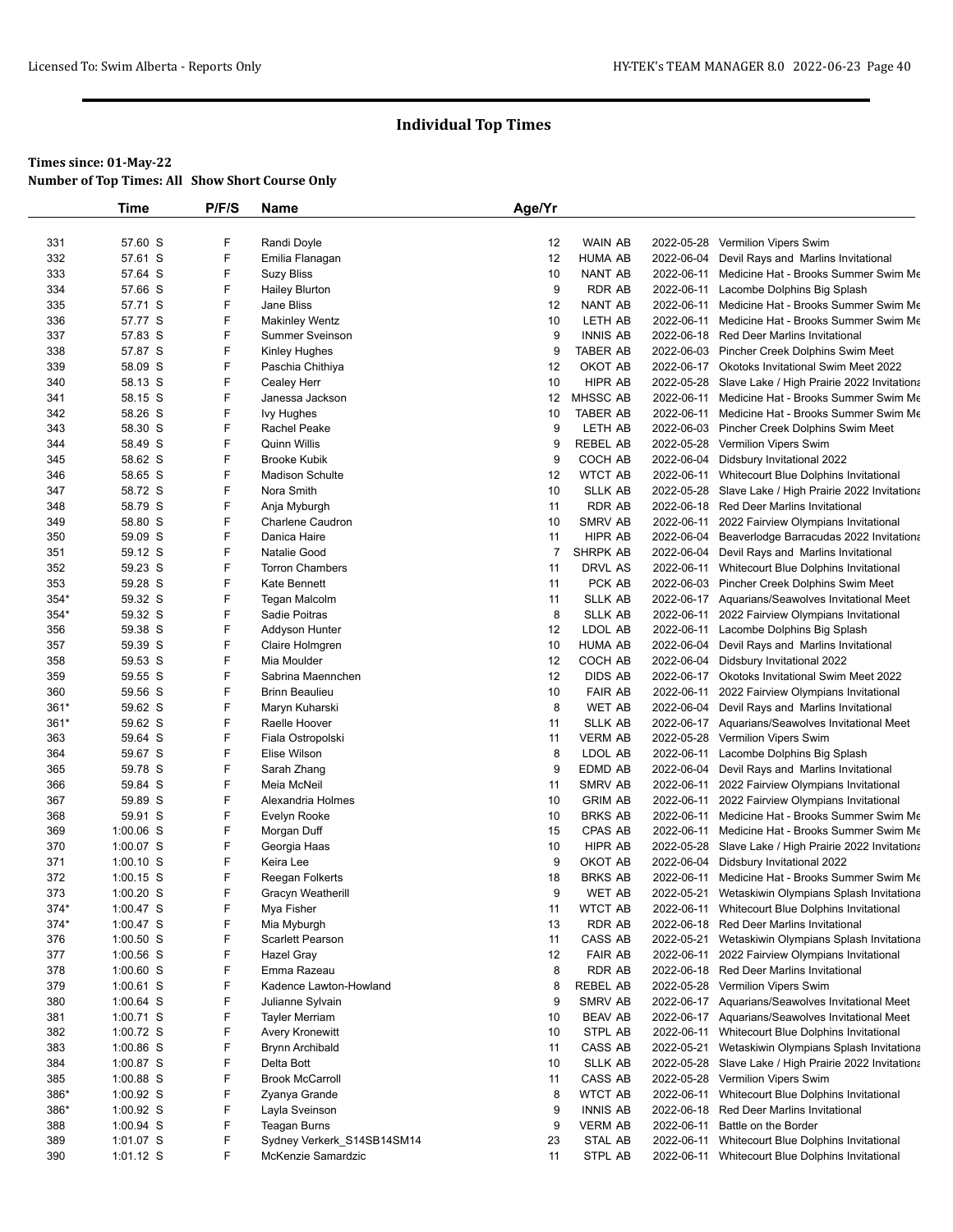|            | Time                       | P/F/S  | Name                                  | Age/Yr         |                                   |            |                                                                                                    |
|------------|----------------------------|--------|---------------------------------------|----------------|-----------------------------------|------------|----------------------------------------------------------------------------------------------------|
|            |                            |        |                                       |                |                                   |            |                                                                                                    |
| 391        | 1:01.13 S                  | F      | Norah Alobaidi                        | 9              | <b>HUMA AB</b>                    |            | 2022-06-04 Devil Rays and Marlins Invitational                                                     |
| 392        | 1:01.16 S                  | F      | Paisley Kyle                          | 9              | <b>BEAV AB</b>                    |            | 2022-06-17 Aquarians/Seawolves Invitational Meet                                                   |
| 393        | 1:01.25 S                  | F      | Ashlyn Smith                          | 12             | <b>CLARE AB</b>                   |            | 2022-06-03 Pincher Creek Dolphins Swim Meet                                                        |
| 394        | $1:01.50$ S                | F      | Sophia Klassen                        | 12             | EDMN AB                           |            | 2022-06-11 Whitecourt Blue Dolphins Invitational                                                   |
| 395        | 1:01.66 S                  | F      | <b>Emelle Conrad</b>                  | 10             | <b>BRKS AB</b>                    | 2022-06-11 | Medicine Hat - Brooks Summer Swim Me                                                               |
| 396        | 1:01.78 S                  | F      | Annalyn Keller                        | 10             | OKOT AB                           |            | 2022-06-17 Okotoks Invitational Swim Meet 2022                                                     |
| 397        | 1:01.84 S                  | F      | Diamond Kirlik                        | 10             | <b>GRIM AB</b>                    |            | 2022-06-17 Aquarians/Seawolves Invitational Meet                                                   |
| 398        | 1:01.91 S                  | F<br>F | Myka Hoover<br><b>Isabelle Sawers</b> | 13             | <b>SLLK AB</b>                    |            | 2022-05-28 Slave Lake / High Prairie 2022 Invitationa                                              |
| 399<br>400 | 1:01.95 S<br>1:02.34 S     | F      | Vanna Tidmarsh                        | 11<br>10       | <b>SRSW AB</b><br>OKOT AB         |            | 2022-06-17 Aquarians/Seawolves Invitational Meet<br>2022-06-17 Okotoks Invitational Swim Meet 2022 |
| 401        | 1:02.38 S                  | F      | <b>Keltie Rutherford</b>              | 10             | <b>GRPR AB</b>                    |            | 2022-06-17 Aquarians/Seawolves Invitational Meet                                                   |
| 402        | 1:02.51 S                  | F      | Kylie Gagnon                          | 9              | <b>WTCT AB</b>                    | 2022-06-11 | Whitecourt Blue Dolphins Invitational                                                              |
| 403        | 1:02.53 S                  | F      | Jonah Hesse                           | 8              | HIPR AB                           |            | 2022-05-28 Slave Lake / High Prairie 2022 Invitationa                                              |
| 404*       | 1:02.60 S                  | F      | Lauren Smith                          | 12             | <b>GRIM AB</b>                    |            | 2022-06-04 Beaverlodge Barracudas 2022 Invitationa                                                 |
| 404*       | $1:02.60$ S                | F      | Mina Blackie                          | 10             | <b>WTLK AB</b>                    | 2022-06-11 | Whitecourt Blue Dolphins Invitational                                                              |
| 406        | 1:02.62 S                  | F      | <b>Chelsey Lempriere</b>              | 11             | NANT AB                           |            | 2022-06-03 Pincher Creek Dolphins Swim Meet                                                        |
| 407        | 1:02.68 S                  | F      | Sadie Anderton                        | 10             | <b>RDR AB</b>                     |            | 2022-06-18 Red Deer Marlins Invitational                                                           |
| 408        | 1:02.70 S                  | F      | <b>Holly Hervey</b>                   | 34             | NANT AB                           | 2022-06-11 | Medicine Hat - Brooks Summer Swim Me                                                               |
| 409        | 1:02.82 S                  | F      | Julia Chavez-Arroyo                   | 9              | <b>VERM AB</b>                    |            | 2022-05-28 Vermilion Vipers Swim                                                                   |
| 410        | 1:02.91 S                  | F      | Ariyah Lohnes                         | 9              | LDOL AB                           | 2022-06-11 | Lacombe Dolphins Big Splash                                                                        |
| 411        | 1:02.93 S                  | F      | Farrah Ciona                          | 10             | STAL AB                           | 2022-06-11 | Whitecourt Blue Dolphins Invitational                                                              |
| 412        | 1:03.00 S                  | F      | Tameka Brough                         | 14             | <b>BRKS AB</b>                    | 2022-06-11 | Medicine Hat - Brooks Summer Swim Me                                                               |
| 413        | 1:03.04 S                  | F      | Angelina Hiebert                      | 18             | <b>WTLK AB</b>                    | 2022-06-11 | Whitecourt Blue Dolphins Invitational                                                              |
| 414        | 1:03.07 S                  | F      | Ella Peebles                          | 11             | CPAS AB                           |            | 2022-06-03 Pincher Creek Dolphins Swim Meet                                                        |
| 415        | 1:03.09 S                  | F      | Tehya Laboucan                        | 11             | HIPR AB                           |            | 2022-06-17 Aquarians/Seawolves Invitational Meet                                                   |
| 416        | 1:03.15 S                  | F      | <b>Brookelyn Armsworthy</b>           | 9              | OKOT AB                           |            | 2022-06-17 Okotoks Invitational Swim Meet 2022                                                     |
| 417        | 1:03.35 S                  | F      | <b>Torie Pham</b>                     | $\overline{7}$ | <b>REBEL AB</b>                   |            | 2022-05-28 Vermilion Vipers Swim                                                                   |
| 418        | 1:03.40 S                  | F      | Elizabeth Wallebeck                   | 11             | FTSK AB                           |            | 2022-06-04 Devil Rays and Marlins Invitational                                                     |
| 419*       | 1:03.41 S                  | F      | Priya Caldwell                        | 8              | <b>GRPR AB</b>                    |            | 2022-06-17 Aquarians/Seawolves Invitational Meet                                                   |
| 419*       | 1:03.41 S                  | F      | Livi B Maksymetz                      | 10             | <b>GRPR AB</b>                    |            | 2022-06-17 Aquarians/Seawolves Invitational Meet                                                   |
| 421        | 1:03.59 S                  | F      | <b>Miller Hipkins</b>                 | 8              | <b>BEAV AB</b>                    | 2022-06-04 | Beaverlodge Barracudas 2022 Invitationa                                                            |
| 422        | 1:03.73 S                  | F      | Alana Teasdale                        | 9              | <b>BEAV AB</b>                    |            | 2022-06-17 Aquarians/Seawolves Invitational Meet                                                   |
| 423        | 1:03.76 S                  | F      | Myra Kopp                             | $\overline{7}$ | STPL AB                           | 2022-06-11 | Whitecourt Blue Dolphins Invitational                                                              |
| 424        | 1:03.81 S                  | F      | Kateri Beaton                         | 6              | OKOT AB                           |            | 2022-06-17 Okotoks Invitational Swim Meet 2022                                                     |
| 425        | 1:03.82 S                  | F      | Sydney Ray Blackwood                  | 10             | <b>KLLM AB</b>                    | 2022-06-11 | Lacombe Dolphins Big Splash                                                                        |
| 426        | 1:03.86 S                  | F      | Ellie Sterr                           | 11             | <b>SRSW AB</b>                    | 2022-06-11 | 2022 Fairview Olympians Invitational                                                               |
| 427        | 1:04.09 S<br>1:04.11 S     | F<br>F | Sophie Hallman                        | 9<br>11        | <b>INNIS AB</b><br><b>FTSK AB</b> |            | 2022-06-18 Red Deer Marlins Invitational                                                           |
| 428<br>429 |                            | F      | Lacey Letawsky<br>Danica Skrzekowski  | 9              | <b>WTCT AB</b>                    | 2022-06-11 | 2022-05-28 Vermilion Vipers Swim<br>Whitecourt Blue Dolphins Invitational                          |
| 430        | $1:04.14$ S<br>$1:04.20$ S | F      | Denae Gaultier                        | 12             | WTCT AB                           |            | 2022-06-11 Whitecourt Blue Dolphins Invitational                                                   |
| 431        | 1:04.23 S                  | F      | <b>Finlie Strong</b>                  | 9              | <b>SMRV AB</b>                    | 2022-06-11 | 2022 Fairview Olympians Invitational                                                               |
| 432        | $1:04.63$ S                | F      | Nova Dudas                            | 8              | SPGR AB                           |            | 2022-06-11 Whitecourt Blue Dolphins Invitational                                                   |
| 433        | 1:04.66 S                  | F      | Carys Graham                          | 10             | HIPR AB                           |            | 2022-05-28 Slave Lake / High Prairie 2022 Invitationa                                              |
| 434        | 1:04.82 S                  | F      | Chelsea Clarke                        | 8              | <b>BEAV AB</b>                    |            | 2022-06-17 Aquarians/Seawolves Invitational Meet                                                   |
| 435        | 1:04.83 S                  | F      | Iris Roper                            | 9              | <b>REBEL AB</b>                   |            | 2022-06-11 Battle on the Border                                                                    |
| 436        | 1:04.97 S                  | F      | Jessa Pelech                          | 9              | <b>INNIS AB</b>                   | 2022-06-11 | Lacombe Dolphins Big Splash                                                                        |
| 437        | $1:05.03$ S                | F      | <b>Aubrey Ruppert</b>                 | 14             | RDR AB                            |            | 2022-06-18 Red Deer Marlins Invitational                                                           |
| 438        | 1:05.19 S                  | F      | Myrah Slettede                        | 7              | <b>CLARE AB</b>                   |            | 2022-06-03 Pincher Creek Dolphins Swim Meet                                                        |
| 439        | 1:05.33 S                  | F      | Olivia Dawson                         | 10             | <b>REBEL AB</b>                   | 2022-06-11 | Battle on the Border                                                                               |
| 440        | $1:05.46$ S                | F      | Charlotte Castagna                    | 8              | WAIN AB                           |            | 2022-06-04 Devil Rays and Marlins Invitational                                                     |
| 441        | 1:05.49 S                  | F      | <b>Ester Dionne</b>                   | 10             | LDOL AB                           |            | 2022-06-11 Lacombe Dolphins Big Splash                                                             |
| 442        | 1:05.58 S                  | F      | <b>Brianna Hiller</b>                 | 8              | SHRPK AB                          |            | 2022-06-04 Devil Rays and Marlins Invitational                                                     |
| 443        | $1:05.76$ S                | F      | Sophie Delorme                        | 11             | HIPR AB                           |            | 2022-05-28 Slave Lake / High Prairie 2022 Invitationa                                              |
| 444        | 1:05.85 S                  | F      | Liliane Chandler                      | 11             | PCK AB                            |            | 2022-06-03 Pincher Creek Dolphins Swim Meet                                                        |
| 445        | 1:05.88 S                  | F      | Savannah McNabb                       | 9              | CASS AB                           | 2022-06-11 | Battle on the Border                                                                               |
| 446        | $1:05.89$ S                | F      | Julianna Hallman                      | 10             | <b>INNIS AB</b>                   |            | 2022-06-18 Red Deer Marlins Invitational                                                           |
| 447        | 1:06.01 S                  | F      | Charli Labonte                        | 8              | LDOL AB                           |            | 2022-06-18 Red Deer Marlins Invitational                                                           |
| 448        | $1:06.08$ S                | F      | <b>Brielle Josiak</b>                 | 9              | COCH AB                           |            | 2022-06-04 Didsbury Invitational 2022                                                              |
| 449        | $1:06.15$ S                | F      | <b>Bridget Gorkoff</b>                | 10             | <b>VERM AB</b>                    | 2022-06-11 | Battle on the Border                                                                               |
| 450        | 1:06.19 S                  | F      | Peyton Howes                          |                | 9 MHSSC AB                        |            | 2022-06-11 Medicine Hat - Brooks Summer Swim Me                                                    |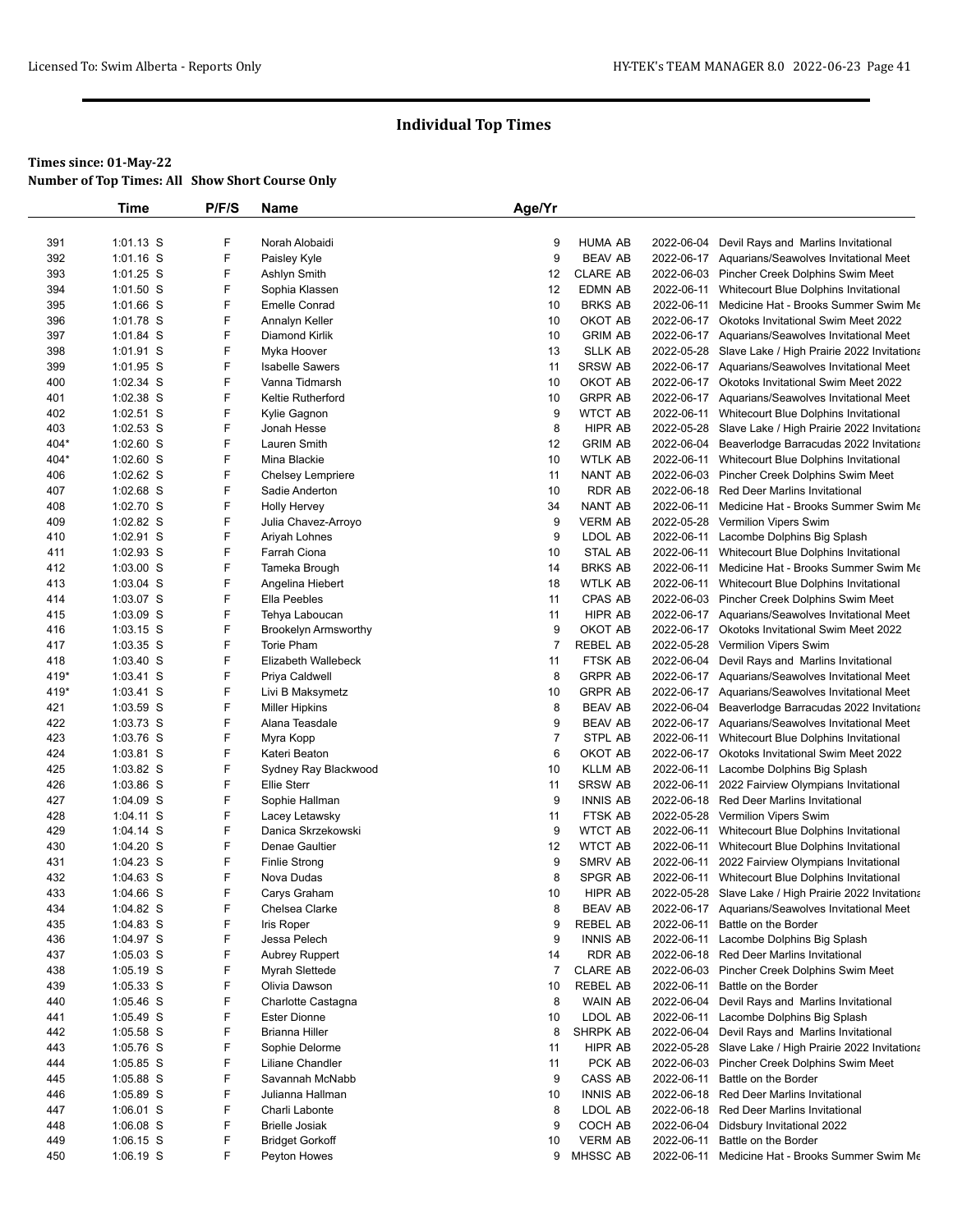|            | Time                   | P/F/S  | Name                         | Age/Yr         |                            |                          |                                                               |
|------------|------------------------|--------|------------------------------|----------------|----------------------------|--------------------------|---------------------------------------------------------------|
|            |                        |        |                              |                |                            |                          |                                                               |
| 451        | x1:06.29 S             | F      | Aadya Kathait                | 11             | MHSSC AB                   |                          | 2022-06-11 Medicine Hat - Brooks Summer Swim Me               |
| 452        | 1:06.43 S              | F      | Nola McGaughey               | 11             | CPAS AB                    |                          | 2022-06-03 Pincher Creek Dolphins Swim Meet                   |
| 453        | 1:06.51 S              | F      | Kali Volden                  | 10             | <b>WTCT AB</b>             | 2022-06-11               | Whitecourt Blue Dolphins Invitational                         |
| 454        | 1:06.84 S              | F      | <b>Claire Wilson</b>         | 6              | CALT AB                    |                          | 2022-06-17 Okotoks Invitational Swim Meet 2022                |
| 455        | 1:06.88 S              | F      | Alexis Gutmann               | 11             | CASS AB                    | 2022-06-04               | Devil Rays and Marlins Invitational                           |
| 456        | 1:06.97 S              | F      | Jocelyn Yeo                  | 10             | <b>CALSW AB</b>            |                          | 2022-06-17 Okotoks Invitational Swim Meet 2022                |
| 457        | 1:07.02 S              | F      | <b>Emma Matier</b>           | 9              | <b>GRPR AB</b>             | 2022-06-04               | Beaverlodge Barracudas 2022 Invitationa                       |
| 458*       | 1:07.06 S              | F      | <b>Madison Hider</b>         | 8              | <b>INNIS AB</b>            |                          | 2022-06-11 Lacombe Dolphins Big Splash                        |
| 458*       | 1:07.06 S              | F      | Melody Maisonneuve           | 9              | SMRV AB                    |                          | 2022-06-11 2022 Fairview Olympians Invitational               |
| 460        | 1:07.10 S              | F      | Annalise Arbib               | 9              | OKOT AB                    |                          | 2022-06-17 Okotoks Invitational Swim Meet 2022                |
| 461        | 1:07.19 S              | F      | <b>Peyton Phillips</b>       | 10             | NANT AB                    | 2022-06-11               | Medicine Hat - Brooks Summer Swim Me                          |
| 462        | 1:07.20 S              | F      | Emilia Lesko                 | $\overline{7}$ | EDMD AB                    | 2022-06-04               | Devil Rays and Marlins Invitational                           |
| 463        | 1:07.21 S              | F<br>F | Avery Lester                 | 9              | <b>BRKS AB</b>             |                          | 2022-06-11 Medicine Hat - Brooks Summer Swim Me               |
| 464        | 1:07.24 S              |        | Chloe Stang                  | 11             | MHSSC AB<br>OKOT AB        |                          | 2022-06-11 Medicine Hat - Brooks Summer Swim Me               |
| 465        | 1:07.26 S              | F<br>F | Georgia Baldwin              | 6              |                            |                          | 2022-06-17 Okotoks Invitational Swim Meet 2022                |
| 466        | 1:07.28 S              | F      | Quinn Richardson             | 9              | <b>GRIM AB</b>             | 2022-06-04               | Beaverlodge Barracudas 2022 Invitationa                       |
| 467        | 1:07.52 S              | F      | Zoe Dubrule                  | 10             | SMRV AB                    | 2022-06-11<br>2022-06-04 | 2022 Fairview Olympians Invitational                          |
| 468        | 1:07.56 S              | F      | Kaylee Komarnicki            | 11<br>9        | <b>HILV AB</b>             |                          | Beaverlodge Barracudas 2022 Invitationa                       |
| 469        | 1:07.62 S<br>1:07.63 S | F      | Julianna Skappak             | $\overline{7}$ | <b>RDR AB</b>              |                          | 2022-06-18 Red Deer Marlins Invitational                      |
| 470<br>471 | 1:07.67 S              | F      | Madi Samson<br>Isabelle Vany | $\overline{7}$ | SPGR AB<br><b>REBEL AB</b> | 2022-06-11<br>2022-06-11 | Whitecourt Blue Dolphins Invitational<br>Battle on the Border |
| 472        | 1:07.68 S              | F      | Emersyn Whipple              | 10             | <b>TABER AB</b>            | 2022-06-11               | Medicine Hat - Brooks Summer Swim Me                          |
| 473        | 1:08.05 S              | F      | Jessica Skappak              | 10             | RDR AB                     |                          | 2022-06-18 Red Deer Marlins Invitational                      |
| 474        | 1:08.14 S              | F      | Emily Shumka                 | 10             | COCH AB                    |                          | 2022-06-04 Didsbury Invitational 2022                         |
| 475        | $1:08.33$ S            | F      | <b>Falon Gauchier</b>        | 8              | <b>SLLK AB</b>             |                          | 2022-06-11 2022 Fairview Olympians Invitational               |
| 476*       | $1:08.41$ S            | F      | Divya Gibson                 | 9              | <b>WET AB</b>              |                          | 2022-05-21 Wetaskiwin Olympians Splash Invitationa            |
| 476*       | $1:08.41$ S            | F      | Seneca Paradis               | 6              | <b>BEAV AB</b>             | 2022-06-11               | 2022 Fairview Olympians Invitational                          |
| 478        | $1:08.54$ S            | F      | Isla Wallace                 | 8              | <b>RDR AB</b>              |                          | 2022-06-18 Red Deer Marlins Invitational                      |
| 479        | 1:08.75 S              | F      | Ariya Pineda                 | 8              | OKOT AB                    |                          | 2022-06-17 Okotoks Invitational Swim Meet 2022                |
| 480        | 1:09.10 S              | F      | Allegra Dubrule              | 8              | <b>HIPR AB</b>             | 2022-06-11               | 2022 Fairview Olympians Invitational                          |
| 481        | $1:09.14$ S            | F      | Kate Ly                      | $\overline{7}$ | EDMD AB                    | 2022-06-04               | Devil Rays and Marlins Invitational                           |
| 482        | 1:09.20 S              | F      | <b>Zadie Swindells</b>       | 8              | STAL AB                    |                          | 2022-06-11 Whitecourt Blue Dolphins Invitational              |
| 483        | $1:09.33$ S            | F      | Natalie Petersen             | 11             | WAIN AB                    | 2022-05-21               | Wetaskiwin Olympians Splash Invitationa                       |
| 484        | 1:09.37 S              | F      | Layla Souid                  | 10             | LETH AB                    |                          | 2022-06-03 Pincher Creek Dolphins Swim Meet                   |
| 485        | 1:09.57 S              | F      | <b>Chloe Perrin</b>          | $\overline{7}$ | <b>BEAV AB</b>             |                          | 2022-06-17 Aquarians/Seawolves Invitational Meet              |
| 486        | $1:09.68$ S            | F      | Avery Bergeron               | $\overline{7}$ | <b>WTCT AB</b>             |                          | 2022-06-11 Whitecourt Blue Dolphins Invitational              |
| 487        | 1:09.73 S              | F      | Josie MacPhail               | $\overline{7}$ | EDMD AB                    | 2022-06-04               | Devil Rays and Marlins Invitational                           |
| 488        | 1:09.85 S              | F      | Kamila Garcia                | 11             | <b>VERM AB</b>             | 2022-05-28               | Vermilion Vipers Swim                                         |
| 489        | $1:10.15$ S            | F      | <b>Emily Thorsen</b>         | 9              | <b>INNIS AB</b>            | 2022-06-11               | Lacombe Dolphins Big Splash                                   |
| 490        | $1:10.40$ S            | F      | Sophia Maier                 | 10             | <b>VERM AB</b>             |                          | 2022-05-28 Vermilion Vipers Swim                              |
| 491        | 1:10.68 S              | F      | Sophia Holmgren              | $\overline{7}$ | <b>HUMA AB</b>             | 2022-06-04               | Devil Rays and Marlins Invitational                           |
| 492        | $1:11.02$ S            | F      | Faye Gauchier                | 8              | SLLK AB                    |                          | 2022-06-11 2022 Fairview Olympians Invitational               |
| 493        | 1:11.04 S              | F      | Payton Hegedus               | 9              | <b>WET AB</b>              | 2022-05-21               | Wetaskiwin Olympians Splash Invitationa                       |
| 494        | 1:11.05 S              | F      | Sophia Gartner               | 12             | FTSK AB                    |                          | 2022-05-28 Vermilion Vipers Swim                              |
| 495        | 1:11.06 S              | F      | Delayne Benjamin             | 6              | OKOT AB                    |                          | 2022-06-17 Okotoks Invitational Swim Meet 2022                |
| 496        | $1:11.18$ S            | F      | Kakisa Elliott               | 9              | <b>GRIM AB</b>             | 2022-06-11               | 2022 Fairview Olympians Invitational                          |
| 497        | $1:11.57$ S            | F      | Isabelle McWilliams          | $\overline{7}$ | MHSSC AB                   |                          | 2022-06-11 Medicine Hat - Brooks Summer Swim Me               |
| 498        | $1:12.16$ S            | F      | <b>Felicity Kleiboer</b>     | 8              | <b>BRKS AB</b>             |                          | 2022-06-11 Medicine Hat - Brooks Summer Swim Me               |
| 499        | $1:12.18$ S            | F      | Khari Elliott                | 9              | <b>GRIM AB</b>             |                          | 2022-06-11 2022 Fairview Olympians Invitational               |
| 500        | 1:12.26 S              | F      | <b>Brielle Malimas</b>       | 11             | <b>REBEL AB</b>            |                          | 2022-06-11 Battle on the Border                               |
| 501        | $1:12.53$ S            | F      | Norah Peake                  | $\overline{7}$ | LETH AB                    |                          | 2022-06-03 Pincher Creek Dolphins Swim Meet                   |
| 502        | 1:12.58 S              | F      | Maci Senyk                   | 9              | VVW AB                     |                          | 2022-06-17 Aquarians/Seawolves Invitational Meet              |
| 503        | $1:12.71$ S            | F      | Saijel Ulmer                 | 9              | COCH AB                    |                          | 2022-06-17 Okotoks Invitational Swim Meet 2022                |
| 504        | $1:13.04$ S            | F      | Lucia Neron                  | 10             | <b>REBEL AB</b>            |                          | 2022-06-11 Battle on the Border                               |
| 505        | $1:13.17$ S            | F      | Adelynn Van Herk             | 11             | FTMD AB                    |                          | 2022-06-03 Pincher Creek Dolphins Swim Meet                   |
| 506        | 1:13.36 S              | F      | Callie Kroschel              | 11             | <b>BRKS AB</b>             | 2022-06-11               | Medicine Hat - Brooks Summer Swim Me                          |
| 507        | $1:13.64$ S            | F      | Prezlie Acker                | 11             | <b>WTCT AB</b>             | 2022-06-11               | Whitecourt Blue Dolphins Invitational                         |
| 508        | $1:13.66$ S            | F      | Omosede Ogbeide              | $\overline{7}$ | WET AB                     |                          | 2022-06-04 Devil Rays and Marlins Invitational                |
| 509        | 1:13.78 S              | F      | <b>Bentley Botting</b>       | 11             | PROV AB                    | 2022-06-11               | Battle on the Border                                          |
| 510        | 1:13.80 S              | F      | Brenna Lynds                 | 14             | FTSK AB                    |                          | 2022-06-04 Devil Rays and Marlins Invitational                |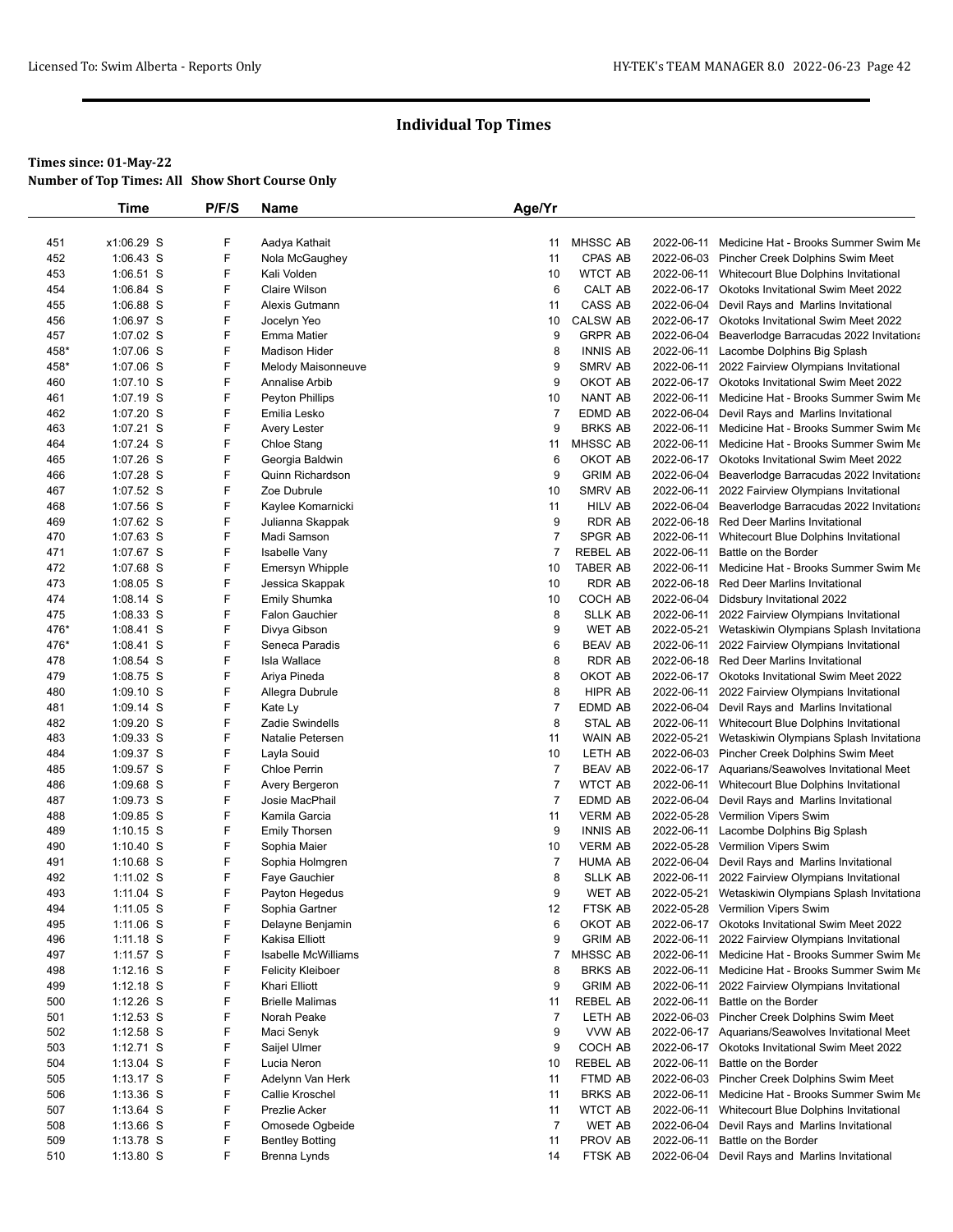|      | Time        | P/F/S | <b>Name</b>                             | Age/Yr         |                 |                                                       |
|------|-------------|-------|-----------------------------------------|----------------|-----------------|-------------------------------------------------------|
|      |             |       |                                         |                |                 |                                                       |
| 511  | 1:13.85 S   | F     | <b>Amrie Camps</b>                      | 11             | <b>WTCT AB</b>  | 2022-06-11 Whitecourt Blue Dolphins Invitational      |
| 512  | 1:14.22 S   | F     | <b>Charlotte Ausmus</b>                 | 8              | TABER AB        | 2022-06-11 Medicine Hat - Brooks Summer Swim Me       |
| 513  | 1:14.35 S   | F     | Ella Shumka                             | 9              | COCH AB         | 2022-06-04 Didsbury Invitational 2022                 |
| 514  | $1:14.38$ S | F.    | Olivia Shaw                             | 11             | FTSK AB         | 2022-06-04 Devil Rays and Marlins Invitational        |
| 515  | $1:14.52$ S | F     | Lennon Mackenzie                        | 7              | <b>BEAV AB</b>  | 2022-06-17 Aquarians/Seawolves Invitational Meet      |
| 516  | 1:14.59 S   | F     | <b>Audrey Haine</b>                     | 8              | <b>WAIN AB</b>  | 2022-06-04 Devil Rays and Marlins Invitational        |
| 517  | 1:14.73 S   | F.    | Arianna Mori                            | 5              | MHSSC AB        | 2022-06-11 Medicine Hat - Brooks Summer Swim Me       |
| 518  | $1:15.24$ S | F     | <b>Lindsay Messner</b>                  | 10             | <b>GRIM AB</b>  | 2022-06-17 Aquarians/Seawolves Invitational Meet      |
| 519* | $1:15.60$ S | F     | Jayleen Havanka                         | 11             | LDOL AB         | 2022-06-11 Lacombe Dolphins Big Splash                |
| 519* | $1:15.60$ S | F     | Charlie Lindskog                        | $\overline{7}$ | REBEL AB        | 2022-06-11 Battle on the Border                       |
| 521  | $1:15.88$ S | F     | Isabelle Dunn                           | 5              | STPL AB         | 2022-06-11 Whitecourt Blue Dolphins Invitational      |
| 522  | $1:16.10$ S | F     | <b>Brityn Sznerch</b>                   | 9              | LETH AB         | 2022-06-11 Medicine Hat - Brooks Summer Swim Me       |
| 523  | $1:16.36$ S | F     | Anna Bodet                              | 6              | STAL AB         | 2022-06-11 Whitecourt Blue Dolphins Invitational      |
| 524  | 1:16.42 S   | F     | Avery Possberg                          | 9              | FTSK AB         | 2022-06-04 Devil Rays and Marlins Invitational        |
| 525  | $1:16.45$ S | F     | Mia Thauvette                           | $\overline{7}$ | EDMD AB         | 2022-06-04 Devil Rays and Marlins Invitational        |
| 526  | $1:16.96$ S | F     | Olivia Beauchesne                       | 12             | <b>WTCT AB</b>  | 2022-06-11 Whitecourt Blue Dolphins Invitational      |
| 527  | $1:16.98$ S | F     | <b>Brielle Haslam</b>                   | $\overline{7}$ | TABER AB        | 2022-06-11 Medicine Hat - Brooks Summer Swim Me       |
| 528  | 1:17.25 S   | F     | Emma Green                              | 11             | <b>WTCT AB</b>  | 2022-06-11 Whitecourt Blue Dolphins Invitational      |
| 529  | $1:17.36$ S | F     | Georgette Voros                         | 9              | <b>GRIM AB</b>  | 2022-05-28 Slave Lake / High Prairie 2022 Invitationa |
| 530  | 1:17.39 S   | F     | <b>Nelly Cockrell</b>                   | 9              | CPAS AB         | 2022-06-03 Pincher Creek Dolphins Swim Meet           |
| 531  | $1:17.41$ S | F     | Allison Green                           | 10             | <b>WTCT AB</b>  | 2022-06-11 Whitecourt Blue Dolphins Invitational      |
| 532  | $1:17.62$ S | F     | <b>Brittanae Jones</b>                  | 8              | <b>FAIR AB</b>  | 2022-06-17 Aquarians/Seawolves Invitational Meet      |
| 533  | 1:17.76 S   | F     | Peyton McKenzie                         | 9              | <b>CLARE AB</b> | 2022-06-11 Medicine Hat - Brooks Summer Swim Me       |
| 534  | 1:17.90 S   | F     | Kelly Garcia                            | 9              | <b>VERM AB</b>  | 2022-06-11 Battle on the Border                       |
| 535  | $1:18.09$ S | F     | Piper Burns                             | $\overline{7}$ | <b>VERM AB</b>  | 2022-05-28 Vermilion Vipers Swim                      |
| 536  | 1:18.37 S   | F     | Pyrrha Ostropolski                      | 14             | <b>VERM AB</b>  | 2022-05-28 Vermilion Vipers Swim                      |
| 537  | $1:18.40$ S | F     | Kayanna Havanka                         | 11             | LDOL AB         | 2022-06-11 Lacombe Dolphins Big Splash                |
| 538  | $1:18.45$ S | F     | Mackenzie Lemon                         | 9              | <b>WET AB</b>   | 2022-05-21 Wetaskiwin Olympians Splash Invitationa    |
| 539  | 1:18.53 S   | F     | Lynden Wentz                            | $\overline{7}$ | LETH AB         | 2022-06-03 Pincher Creek Dolphins Swim Meet           |
| 540  | $1:18.80$ S | F     | Alexia Thomsen                          | 9              | <b>WTCT AB</b>  | 2022-06-11 Whitecourt Blue Dolphins Invitational      |
|      |             | F     |                                         | 10             | <b>FAIR AB</b>  | 2022-06-04 Beaverlodge Barracudas 2022 Invitationa    |
| 541  | $1:18.90$ S | F     | Autumn Gray<br><b>Carmel McAllister</b> |                | SHRPK AB        |                                                       |
| 542  | $1:19.24$ S | F     |                                         | 10             |                 | 2022-06-04 Devil Rays and Marlins Invitational        |
| 543  | $1:19.54$ S | F     | Janna Jaber                             | 8              | OKOT AB         | 2022-06-17 Okotoks Invitational Swim Meet 2022        |
| 544  | $1:19.55$ S |       | Gwen Disney-Young                       | 11             | <b>WTCT AB</b>  | 2022-06-11 Whitecourt Blue Dolphins Invitational      |
| 545* | 1:19.71 S   | F     | Daniella Isemede                        | 7              | <b>REBEL AB</b> | 2022-06-11 Battle on the Border                       |
| 545* | 1:19.71 S   | F     | Everly Uhrbach                          | $\overline{7}$ | OKOT AB         | 2022-06-17 Okotoks Invitational Swim Meet 2022        |
| 547  | $1:19.74$ S | F     | Julia Chatterton                        | 9              | <b>CLARE AB</b> | 2022-06-03 Pincher Creek Dolphins Swim Meet           |
| 548  | $1:20.05$ S | F     | Harlynn Fox                             | 8              | LDOL AB         | 2022-06-18 Red Deer Marlins Invitational              |
| 549  | $1:20.06$ S | F     | Livia Hoyda                             | $\overline{7}$ | <b>WTCT AB</b>  | 2022-06-11 Whitecourt Blue Dolphins Invitational      |
| 550  | $1:20.19$ S | F     | Madalyn Dewald                          | 10             | WET AB          | 2022-05-21 Wetaskiwin Olympians Splash Invitationa    |
| 551  | $1:20.21$ S | F     | Letti Sharkey                           | 9              | <b>GRPR AB</b>  | 2022-06-17 Aquarians/Seawolves Invitational Meet      |
| 552  | 1:20.45 S   | F     | <b>Keltie Clark</b>                     | 7              | <b>BEAV AB</b>  | 2022-06-11 2022 Fairview Olympians Invitational       |
| 553  | 1:20.70 S   | F     | Sylvie Stang                            | 9              | MHSSC AB        | 2022-06-11 Medicine Hat - Brooks Summer Swim Me       |
| 554  | 1:21.21 S   | F     | Jillian Lees                            | 9              | <b>GRPR AB</b>  | 2022-06-11 2022 Fairview Olympians Invitational       |
| 555  | 1:21.42 S   | F     | Zoey Smith                              | 8              | <b>WTCT AB</b>  | 2022-06-11 Whitecourt Blue Dolphins Invitational      |
| 556  | $1:21.61$ S | F     | Brooklynn Wilson                        | 8              | <b>WTCT AB</b>  | 2022-06-11 Whitecourt Blue Dolphins Invitational      |
| 557  | 1:21.89 S   | F     | <b>Winnifred Udey</b>                   | 8              | <b>GRPR AB</b>  | 2022-06-11 2022 Fairview Olympians Invitational       |
| 558  | $1:23.24$ S | F     | Calleigh Schonken                       | 8              | PNOKA AB        | 2022-06-18 Red Deer Marlins Invitational              |
| 559  | 1:23.54 S   | F     | <b>Skylar Menzies</b>                   | 8              | OKOT AB         | 2022-06-17 Okotoks Invitational Swim Meet 2022        |
| 560* | 1:23.76 S   | F     | Lea Rubey                               | 17             | <b>CLARE AB</b> | 2022-06-03 Pincher Creek Dolphins Swim Meet           |
| 560* | 1:23.76 S   | F     | Harper Udey                             | 6              | <b>GRPR AB</b>  | 2022-06-11 2022 Fairview Olympians Invitational       |
| 562  | 1:24.20 S   | F     | Brianna Dux                             | 10             | CASS AB         | 2022-05-21 Wetaskiwin Olympians Splash Invitationa    |
| 563  | 1:24.54 S   | F     | Ayla Johansen                           | 7              | MHSSC AB        | 2022-06-11 Medicine Hat - Brooks Summer Swim Me       |
| 564  | 1:25.98 S   | F     | Lily Eddy                               | $\overline{7}$ | OKOT AB         | 2022-06-17 Okotoks Invitational Swim Meet 2022        |
| 565  | $1:26.06$ S | F     | Mariana Laurence                        | 11             | <b>VERM AB</b>  | 2022-06-11 Battle on the Border                       |
| 566  | 1:26.34 S   | F     | <b>Rylee Richards</b>                   | 9              | <b>VERM AB</b>  | 2022-05-28 Vermilion Vipers Swim                      |
| 567  | 1:27.04 S   | F     | Piper Pollock                           | 7              | <b>GRPR AB</b>  | 2022-06-11 2022 Fairview Olympians Invitational       |
| 568  | $1:27.15$ S | F     | Alina Y Venhola                         | 7              | <b>GRPR AB</b>  | 2022-06-11 2022 Fairview Olympians Invitational       |
| 569  | 1:27.62 S   | F     | Alayna Giesbrecht                       | 7              | MHSSC AB        | 2022-06-03 Pincher Creek Dolphins Swim Meet           |
| 570  | 1:27.66 S   | F     | Faye Fitt                               | 9              | <b>GRIM AB</b>  | 2022-06-11 2022 Fairview Olympians Invitational       |
|      |             |       |                                         |                |                 |                                                       |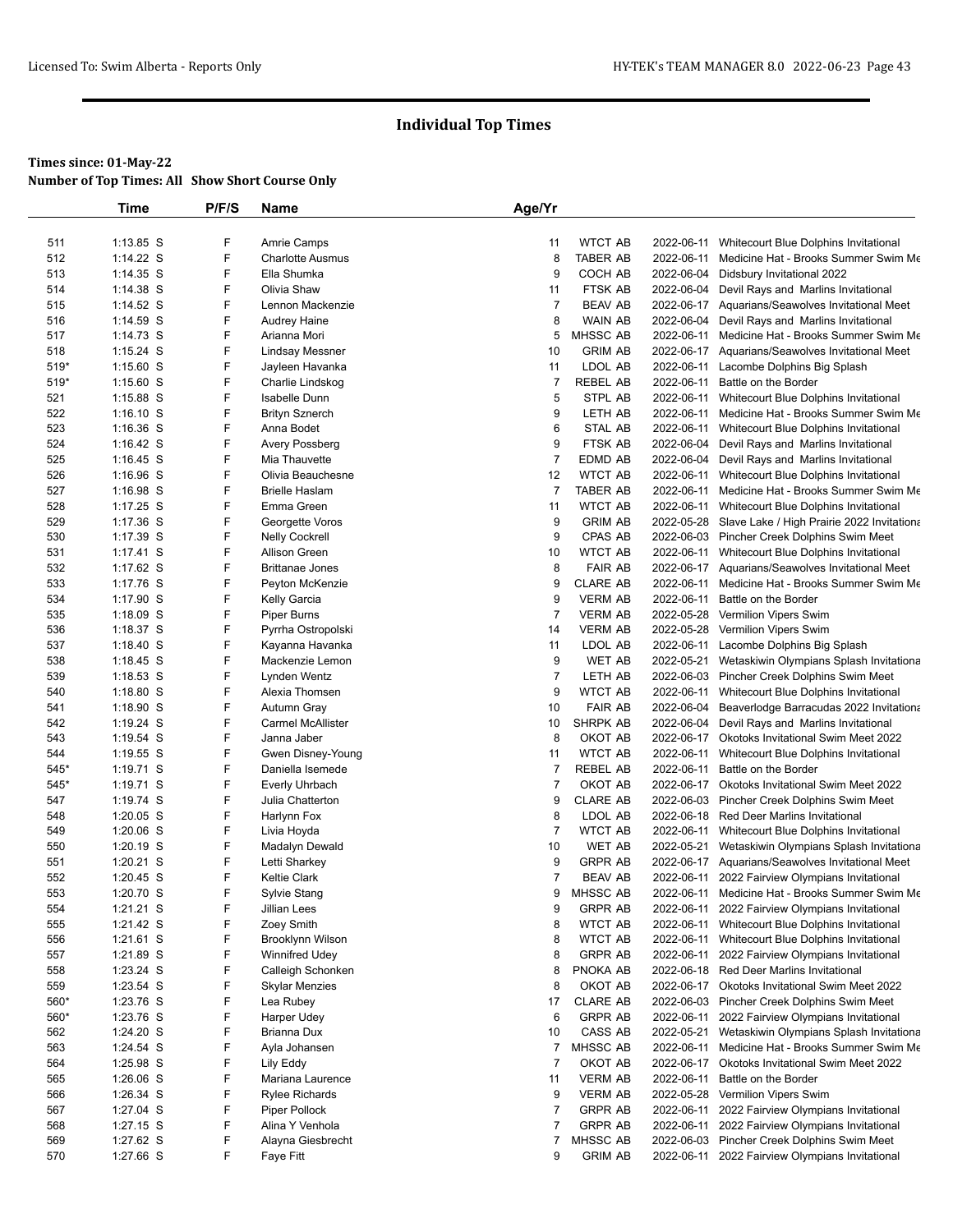|                | <b>Time</b>              | P/F/S       | Name                         | Age/Yr         |                   |                          |                                                                                        |
|----------------|--------------------------|-------------|------------------------------|----------------|-------------------|--------------------------|----------------------------------------------------------------------------------------|
|                |                          |             |                              |                |                   |                          |                                                                                        |
| 571            | 1:28.98 S                | F           | Madalyn Little               | $\overline{7}$ | LDOL AB           |                          | 2022-06-11 Lacombe Dolphins Big Splash                                                 |
| 572            | 1:29.57 S                | F           | Aryanna Holmes               | 10             | <b>GRIM AB</b>    |                          | 2022-06-11 2022 Fairview Olympians Invitational                                        |
| 573            | 1:31.24 S                | F           | Alivia Buxcey                | 10             | LDOL AB           |                          | 2022-06-11 Lacombe Dolphins Big Splash                                                 |
| 574            | 1:31.55 S                | F           | Cersei Paradis               | 8              | <b>BEAV AB</b>    |                          | 2022-06-17 Aquarians/Seawolves Invitational Meet                                       |
| 575            | $1:31.63$ S              | F           | Addison Lavigne              | 8              | PROV AB           |                          | 2022-06-11 Battle on the Border                                                        |
| 576            | 1:33.13 S                | F           | <b>Brielle Leslie</b>        | 8              | <b>KLLM AB</b>    |                          | 2022-06-11 Lacombe Dolphins Big Splash                                                 |
| 577            | $1:33.41$ S              | F           | Anwyn Hauger                 | 8              | <b>BEAV AB</b>    |                          | 2022-06-17 Aquarians/Seawolves Invitational Meet                                       |
| 578            | 1:33.86 S                | F           | Aria Lamarche                | 8              | HIPR AB           |                          | 2022-06-17 Aquarians/Seawolves Invitational Meet                                       |
| 579            | 1:34.01 S                | F           | Sadie Aubin                  | $\overline{7}$ | <b>WTCT AB</b>    |                          | 2022-06-11 Whitecourt Blue Dolphins Invitational                                       |
| 580            | 1:34.45 S                | F           | Elle Hanson                  | 6              | OKOT AB           |                          | 2022-06-17 Okotoks Invitational Swim Meet 2022                                         |
| 581            | 1:36.07 S                | F           | Scottie Donaldson            | 6              | OKOT AB           |                          | 2022-06-17 Okotoks Invitational Swim Meet 2022                                         |
| 582            | 1:37.45 S                | F           | Raleigha Ferguson            | 8              | <b>KLLM AB</b>    |                          | 2022-06-11 Lacombe Dolphins Big Splash                                                 |
| 583            | 1:39.18 S                | F           | Lena E Spofford              | $\overline{7}$ | <b>GRPR AB</b>    |                          | 2022-06-17 Aquarians/Seawolves Invitational Meet                                       |
| 584            | 1:44.25 S                | F           | Hazel Young                  | 5              | <b>REBEL AB</b>   |                          | 2022-05-28 Vermilion Vipers Swim                                                       |
| 585            | 1:44.81 S                | F           | Heidi Wilson                 | $\overline{7}$ | <b>WTCT AB</b>    |                          | 2022-06-11 Whitecourt Blue Dolphins Invitational                                       |
| 586            | 1:55.62 S                | F           | <b>Collins Knibbs-Pike</b>   | $\overline{7}$ | <b>REBEL AB</b>   |                          | 2022-06-11 Battle on the Border                                                        |
| 587            | 1:58.29 S                | F           | Scarlett Hansen              | 6              | <b>BEAV AB</b>    |                          | 2022-06-17 Aquarians/Seawolves Invitational Meet                                       |
| 588            | 2:05.12 S                | F           | Nicole Clark                 | $\overline{7}$ | <b>GRPR AB</b>    |                          | 2022-06-04 Beaverlodge Barracudas 2022 Invitationa                                     |
| Female         | 100 Back                 |             |                              |                |                   |                          |                                                                                        |
| $\mathbf{1}$   | $1:12.64$ S              | F           | Paxtyn Riehs                 | 16             | CALT AB           | 2022-06-17               | Okotoks Invitational Swim Meet 2022                                                    |
| $\overline{c}$ | 1:12.72 S                | F           | Saydee Takatch               | 16             | CALT AB           |                          | 2022-06-17 Okotoks Invitational Swim Meet 2022                                         |
| 3              | 1:13.38 S                | F           | <b>Chesney Parchment</b>     | 14             | SHRPK AB          | 2022-06-04               | Devil Rays and Marlins Invitational                                                    |
| 4              | $1:16.04$ S              | F           | Aubry Haldorson              | 15             | <b>INNIS AB</b>   |                          | 2022-06-04 Didsbury Invitational 2022                                                  |
| 5              | 1:17.31 S                | F           | Samia Davidson               | 19             | <b>WTCT AB</b>    |                          | 2022-06-11 Whitecourt Blue Dolphins Invitational                                       |
| 6              | 1:17.62 S                | F           | Ella Deering                 | 18             | HIPR AB           |                          | 2022-06-17 Aquarians/Seawolves Invitational Meet                                       |
| $\overline{7}$ | 1:18.22 S                | F           | <b>Eleanor Friesen</b>       | 16             | <b>SLLK AB</b>    |                          | 2022-06-17 Aquarians/Seawolves Invitational Meet                                       |
| 8              | $1:20.00$ S              | F           | Katherine Luken              | 15             | <b>FAIR AB</b>    |                          | 2022-05-28 Slave Lake / High Prairie 2022 Invitationa                                  |
| 9              | $1:20.44$ S              | F           | Sarah Sommerfeldt            | 15             | <b>BRKS AB</b>    |                          | 2022-06-11 Medicine Hat - Brooks Summer Swim Me                                        |
| 10             | 1:20.48 S                | F           | Erin Hoveland                | 17             | <b>GRPR AB</b>    |                          | 2022-06-17 Aquarians/Seawolves Invitational Meet                                       |
| 11             | 1:20.53 S                | F           | <b>Brynn Lancaster</b>       | 14             | <b>GRPR AB</b>    |                          | 2022-06-11 2022 Fairview Olympians Invitational                                        |
| 12             | $1:21.00$ S              | F           | Margot Coleman               | 14             | <b>HUMA AB</b>    |                          | 2022-05-21 Wetaskiwin Olympians Splash Invitationa                                     |
| 13             | 1:21.22 S                | F           | Adison Hutzul                | 14             | <b>TABER AB</b>   |                          | 2022-06-11 Medicine Hat - Brooks Summer Swim Me                                        |
| 14             | 1:21.26 S                | F           | Lunay Wepener                | 15             | STPL AB           |                          | 2022-06-11 Whitecourt Blue Dolphins Invitational                                       |
| 15             | 1:23.15 S                | F           | Adelyn Kyfiuk                | 13             | STPL AB           |                          | 2022-06-11 Whitecourt Blue Dolphins Invitational                                       |
| 16             | 1:23.20 S                | F           | Lara Ball                    | 15             | <b>GRPR AB</b>    |                          | 2022-06-04 Beaverlodge Barracudas 2022 Invitationa                                     |
| 17             | 1:24.19 S                | F           | <b>Brynn Grose</b>           | 13             | PCK AB            |                          | 2022-06-03 Pincher Creek Dolphins Swim Meet                                            |
| 18             | 1:24.31 S                | F           | <b>Brinn Cutler</b>          | 12             | <b>CLARE AB</b>   |                          | 2022-06-03 Pincher Creek Dolphins Swim Meet                                            |
| 19             | 1:25.40 S                | F           | Tessa Vander Meulen          | 12             | <b>CALT AB</b>    |                          | 2022-06-04 Didsbury Invitational 2022                                                  |
| 20             | 1:25.64 S                | F           | Jaylyn Fogtmann              | 14             | LETH AB           |                          | 2022-06-11 Medicine Hat - Brooks Summer Swim Me                                        |
| 21             | 1:26.29 S                | F           | Sierra Higashi               | 13             | CALT AB           |                          | 2022-06-04 Didsbury Invitational 2022                                                  |
| 22             | 1:26.88 S                | F           | Avery Takatch                | 17             | CALT AB           | 2022-06-17               | Okotoks Invitational Swim Meet 2022                                                    |
| 23             | 1:26.99 S                | F           | Emma Fenske                  | 13             | <b>BRKS AB</b>    |                          | 2022-06-11 Medicine Hat - Brooks Summer Swim Me                                        |
| 24             | 1:27.55 S                | $\mathsf F$ | <b>Brie Harris</b>           | 12             | <b>BEAV AB</b>    |                          | 2022-06-17 Aquarians/Seawolves Invitational Meet                                       |
| 25             | 1:27.82 S                | F           | Ashlyn Hague                 | 14             | <b>INNIS AB</b>   |                          | 2022-06-18 Red Deer Marlins Invitational                                               |
| 26             | $1:28.10$ S              | F           | Emma-Leigh Dziurzynski       | 15             | <b>REBEL AB</b>   | 2022-06-11               | Battle on the Border                                                                   |
| 27             | 1:28.53 S                | F           | Dylan Lockwood               | 13             | RDR AB            |                          | 2022-06-18 Red Deer Marlins Invitational                                               |
| 28             | 1:28.71 S                | F           | Raina Oviatt                 | 12             | SHRPK AB          |                          | 2022-06-04 Devil Rays and Marlins Invitational                                         |
| 29             | 1:28.89 S                | F<br>F      | Vera Caldwell                | 12             | <b>GRPR AB</b>    |                          | 2022-06-11 2022 Fairview Olympians Invitational                                        |
| 30             | 1:28.97 S                |             | <b>Sydney Penner</b>         | 14             | EDMD AB           |                          | 2022-05-28 Vermilion Vipers Swim                                                       |
| 31             | 1:29.08 S                | F<br>F      | Jessica White                | 17             | <b>CLARE AB</b>   |                          | 2022-06-11 Medicine Hat - Brooks Summer Swim Me                                        |
| 32             | 1:29.19 S<br>1:29.58 S   | F           | Nicole Burgess               | 13             | LETH AB<br>RDR AB |                          | 2022-06-11 Medicine Hat - Brooks Summer Swim Me                                        |
| 33             |                          | F           | Kayla Driesen                | 12             |                   |                          | 2022-06-18 Red Deer Marlins Invitational<br>Devil Rays and Marlins Invitational        |
| 34             | 1:29.67 S                | F           | Maryn Barden                 | 15             | SHRPK AB          | 2022-06-04<br>2022-06-04 | Didsbury Invitational 2022                                                             |
| 35             | 1:29.84 S                | F           | Emma Lien                    | 14             | <b>INNIS AB</b>   |                          |                                                                                        |
| 36<br>37       | $1:30.08$ S<br>1:30.61 S | F           | Parker Greenhalgh            | 15<br>13       | RDR AB<br>CALT AB |                          | 2022-06-11 Lacombe Dolphins Big Splash                                                 |
|                |                          | F           | Kate Bishop<br>Laney Hoffman | 13             | <b>CLARE AB</b>   |                          | 2022-06-04 Didsbury Invitational 2022                                                  |
| 38<br>39       | $1:30.82$ S<br>1:31.06 S | F           | Destiny Castagna             | 11             | WAIN AB           | 2022-06-04               | 2022-06-11 Medicine Hat - Brooks Summer Swim Me<br>Devil Rays and Marlins Invitational |
| 40             | 1:31.20 S                | F           | Aubrey Viel-Hofstetter       | 14             | <b>HUMA AB</b>    | 2022-06-11               | Battle on the Border                                                                   |
| 41             | 1:31.47 S                | F           | Kyla Hartman                 | 15             | PRV AB            |                          | 2022-06-17 Aquarians/Seawolves Invitational Meet                                       |
|                |                          |             |                              |                |                   |                          |                                                                                        |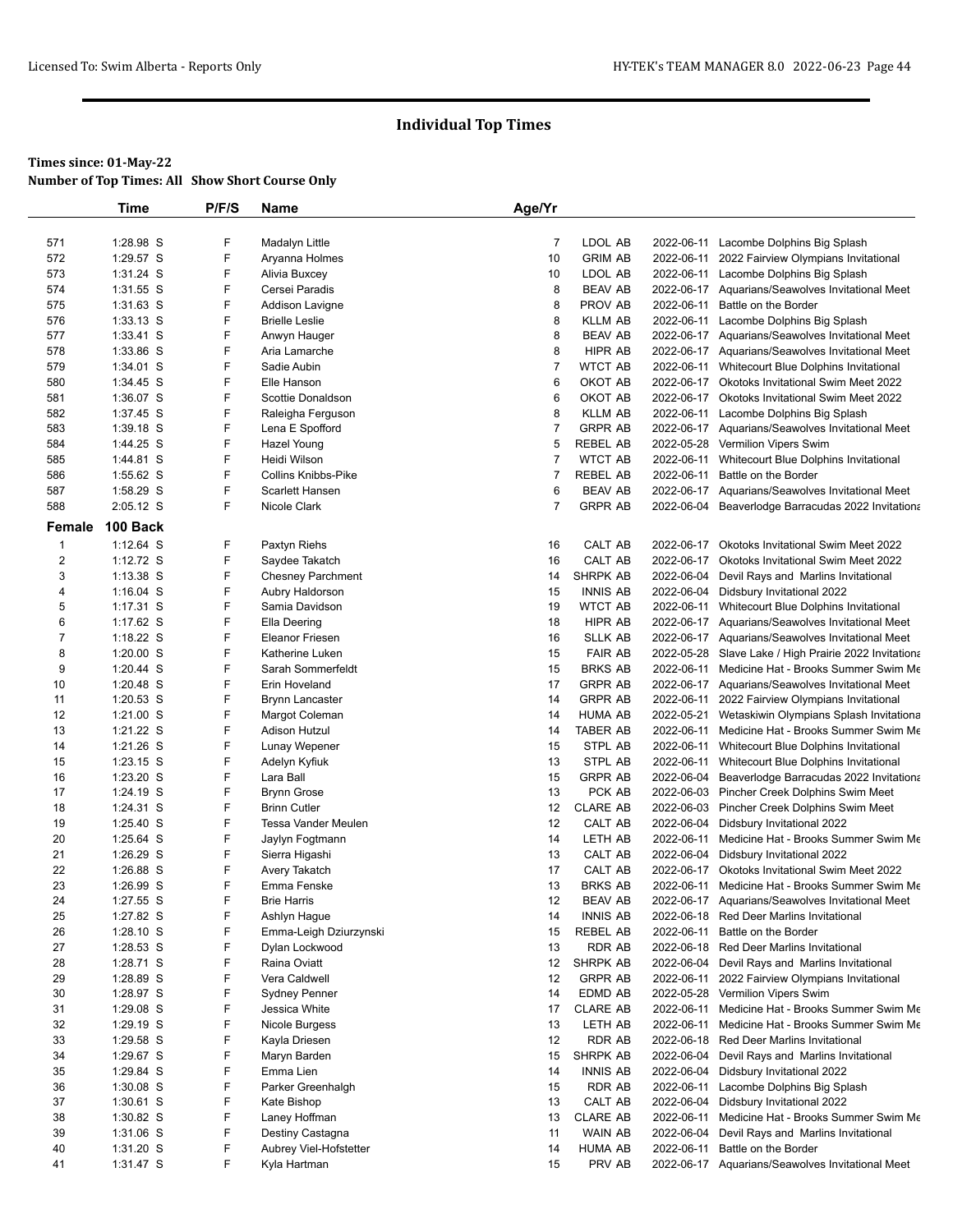|          | <b>Time</b>            | P/F/S  | Name                              | Age/Yr   |                           |            |                                                                                              |
|----------|------------------------|--------|-----------------------------------|----------|---------------------------|------------|----------------------------------------------------------------------------------------------|
|          |                        |        |                                   |          |                           |            |                                                                                              |
| 42       | $1:32.04$ S            | F      | Grace Laybourne                   | 12       | <b>FTSK AB</b>            | 2022-05-28 | <b>Vermilion Vipers Swim</b>                                                                 |
| 43       | $1:32.10$ S            | F      | Luka EckBerg                      | 14       | OKOT AB                   | 2022-06-04 | Didsbury Invitational 2022                                                                   |
| 44       | 1:32.31 S              | F      | Anna Curley                       | 11       | <b>FTSK AB</b>            |            | 2022-05-28 Vermilion Vipers Swim                                                             |
| 45       | 1:32.65 S              | F      | Mattea Fazio                      | 16       | CALT AB                   | 2022-06-17 | Okotoks Invitational Swim Meet 2022                                                          |
| 46       | 1:32.66 S              | F      | Mikenna Silzer                    | 11       | <b>WET AB</b>             | 2022-06-04 | Devil Rays and Marlins Invitational                                                          |
| 47       | 1:32.74 S              | F      | Ava Ulmer                         | 14       | COCH AB                   |            | 2022-06-17 Okotoks Invitational Swim Meet 2022                                               |
| 48       | 1:32.88 S<br>1:33.09 S | F<br>F | Rebecca Wilson<br>Madina Sharkawi | 14<br>13 | LDOL AB<br>HIPR AB        |            | 2022-06-18 Red Deer Marlins Invitational<br>2022-06-17 Aquarians/Seawolves Invitational Meet |
| 49<br>50 | $1:33.16$ S            | F      | Keira Broadley                    | 14       | OKOT AB                   |            | 2022-06-17 Okotoks Invitational Swim Meet 2022                                               |
| 51       | 1:33.46 S              | F      | Jorja Amiot                       | 15       | <b>WTCT AB</b>            |            | 2022-06-11 Whitecourt Blue Dolphins Invitational                                             |
| 52       | 1:33.86 S              | F      | <b>Ysabel Alvarez</b>             | 12       | FTSK AB                   | 2022-06-04 | Devil Rays and Marlins Invitational                                                          |
| 53       | 1:34.25 S              | F      | <b>Pyper Martinson</b>            | 11       | HIPR AB                   |            | 2022-06-11 2022 Fairview Olympians Invitational                                              |
| 54       | 1:34.87 S              | F      | Grace Pawliuk                     | 12       | OKOT AB                   |            | 2022-06-17 Okotoks Invitational Swim Meet 2022                                               |
| 55       | 1:34.95 S              | F      | <b>Taylor Friesen</b>             | 18       | <b>SLLK AB</b>            |            | 2022-06-17 Aquarians/Seawolves Invitational Meet                                             |
| 56       | 1:35.35 S              | F      | Molly Whitbread                   | 13       | LDOL AB                   |            | 2022-06-18 Red Deer Marlins Invitational                                                     |
| 57       | 1:35.36 S              | F      | Lauren Thibault                   | 19       | <b>REBEL AB</b>           |            | 2022-05-28 Vermilion Vipers Swim                                                             |
| 58       | 1:35.92 S              | F      | Sara Molly                        | 14       | <b>INNIS AB</b>           |            | 2022-06-18 Red Deer Marlins Invitational                                                     |
| 59       | 1:36.53 S              | F      | Jillian Hale                      | 14       | <b>FAIR AB</b>            | 2022-06-04 | Beaverlodge Barracudas 2022 Invitationa                                                      |
| 60       | 1:36.77 S              | F      | Katelyn Kuzik                     | 12       | EDMD AB                   | 2022-05-21 | Wetaskiwin Olympians Splash Invitationa                                                      |
| 61       | 1:36.80 S              | F      | Sara Martin                       | 15       | <b>GRPR AB</b>            |            | 2022-06-17 Aquarians/Seawolves Invitational Meet                                             |
| 62       | 1:36.88 S              | F      | <b>Brooklyn McIntyre</b>          | 12       | HIPR AB                   |            | 2022-06-17 Aquarians/Seawolves Invitational Meet                                             |
| 63       | 1:36.95 S              | F      | <b>Emily Lancaster</b>            | 12       | <b>GRPR AB</b>            | 2022-06-04 | Beaverlodge Barracudas 2022 Invitationa                                                      |
| 64       | $1:37.24$ S            | F      | Anabelle Snell-Farnsworth         | 12       | CALT AB                   |            | 2022-06-04 Didsbury Invitational 2022                                                        |
| 65       | 1:37.53 S              | F      | Morgan Gould                      | 14       | STPL AB                   |            | 2022-06-11 Whitecourt Blue Dolphins Invitational                                             |
| 66       | 1:37.91 S              | F      | Myla Mae Murphy                   | 12       | <b>WET AB</b>             |            | 2022-05-21 Wetaskiwin Olympians Splash Invitationa                                           |
| 67       | $1:38.04$ S            | F      | Keilyn Rechlo                     | 14       | <b>RDR AB</b>             |            | 2022-06-11 Lacombe Dolphins Big Splash                                                       |
| 68       | 1:38.11 S              | F      | Abigail Dale                      | 15       | <b>BRKS AB</b>            |            | 2022-06-11 Medicine Hat - Brooks Summer Swim Me                                              |
| 69       | 1:38.28 S              | F      | Ashley Thompson                   | 21       | MHSSC AB                  |            | 2022-06-03 Pincher Creek Dolphins Swim Meet                                                  |
| 70       | 1:38.46 S              | F      | <b>Birkley Timms</b>              | 14       | <b>RDR AB</b>             |            | 2022-06-18 Red Deer Marlins Invitational                                                     |
| 71       | 1:39.24 S              | F      | Adison Hewitt                     | 15       | PRV AB                    |            | 2022-05-28 Slave Lake / High Prairie 2022 Invitationa                                        |
| 72       | 1:39.33 S              | F      | Elyse Burgess                     | 13       | LETH AB                   |            | 2022-06-11 Medicine Hat - Brooks Summer Swim Me                                              |
| 73       | 1:39.70 S              | F      | Peyton Kerswill                   | 11       | <b>CALSW AB</b>           | 2022-06-04 | Didsbury Invitational 2022                                                                   |
| 74       | 1:39.71 S              | F      | Leanne McLeod                     | 13       | <b>SLLK AB</b>            |            | 2022-06-17 Aquarians/Seawolves Invitational Meet                                             |
| 75       | $1:39.93$ S            | F      | Sophia Beach                      | 13       | CASS AB                   |            | 2022-06-04 Devil Rays and Marlins Invitational                                               |
| 76       | 1:40.56 S              | F      | Kamryn Lakusta                    | 11       | SHRPK AB                  |            | 2022-06-04 Devil Rays and Marlins Invitational                                               |
| 77       | 1:40.91 S              | F      | <b>Brie Hoover</b>                | 15       | <b>SLLK AB</b>            |            | 2022-05-28 Slave Lake / High Prairie 2022 Invitationa                                        |
| 78       | 1:41.72 S              | F      | Laila Mattheis-Andreasen          | 11       | <b>INNIS AB</b>           |            | 2022-06-11 Lacombe Dolphins Big Splash                                                       |
| 79       | 1:41.84 S              | F      | Sage Verbaas                      | 11       | CASS AB                   |            | 2022-05-28 Vermilion Vipers Swim                                                             |
| 80       | 1:41.85 S              | F      | Olivia Ellefson                   | 15       | LDOL AB                   |            | 2022-06-11 Lacombe Dolphins Big Splash                                                       |
| 81       | 1:41.93 S              | F      | Sienna Poulsen                    | 14       | PCK AB                    |            | 2022-06-03 Pincher Creek Dolphins Swim Meet                                                  |
| $82*$    | 1:44.04 S              | F      | Julia Castagna                    | 13       | WAIN AB                   |            | 2022-06-04 Devil Rays and Marlins Invitational                                               |
| $82*$    | 1:44.04 S              | F      | Angela Noullett                   | 11       | <b>BEAV AB</b>            |            | 2022-06-11 2022 Fairview Olympians Invitational                                              |
| 84       | 1:44.05 S              | F      | Elsie Harty                       | 12       | STAL AB                   |            | 2022-06-11 Whitecourt Blue Dolphins Invitational                                             |
| 85       | 1:44.11 S              | F      | Louise Johal                      | 13       | <b>REBEL AB</b>           |            | 2022-06-11 Battle on the Border                                                              |
| 86       | 1:44.86 S              | F      | Abigail Sheehy                    | 12       | <b>RDR AB</b>             |            | 2022-06-18 Red Deer Marlins Invitational                                                     |
| 87       | 1:45.06 S              | F      | Sophie Wasylenchuk-MacTagga       | 14       | FTSK AB                   |            | 2022-05-28 Vermilion Vipers Swim                                                             |
| 88       | 1:45.09 S              | F      | Casey Billings                    | 13       | HIPR AB                   |            | 2022-06-17 Aquarians/Seawolves Invitational Meet                                             |
| 89       | 1:45.17 S              | F      | Hayden Lester                     | 12       | <b>BRKS AB</b>            |            | 2022-06-11 Medicine Hat - Brooks Summer Swim Me                                              |
| 90       | 1:47.10 S              | F<br>F | Ariana Rotenburger                | 15       | HIPR AB                   |            | 2022-06-17 Aquarians/Seawolves Invitational Meet                                             |
| 91       | 1:47.53 S              | F      | Claire Ferraro                    | 12       | <b>CALSW AB</b>           | 2022-06-04 | 2022-06-04 Didsbury Invitational 2022                                                        |
| 92       | 1:48.56 S              | F      | Makena Takatch                    | 12       | CALT AB                   |            | Didsbury Invitational 2022                                                                   |
| 93       | 1:48.70 S<br>1:49.21 S | F      | Jorgey Maunsell                   | 12<br>13 | PCK AB                    |            | 2022-06-03 Pincher Creek Dolphins Swim Meet                                                  |
| 94       |                        | F      | Claire Boys                       |          | LDOL AB<br><b>RDR AB</b>  |            | 2022-06-11 Lacombe Dolphins Big Splash                                                       |
| 95       | 1:49.50 S              | F      | Aurora Hammond                    | 14       |                           |            | 2022-06-11 Lacombe Dolphins Big Splash                                                       |
| 96       | 1:49.55 S              | F      | Alexa Winters                     | 11       | PNOKA AB                  |            | 2022-06-11 Lacombe Dolphins Big Splash<br>2022-05-21 Wetaskiwin Olympians Splash Invitationa |
| 97       | 1:49.79 S<br>1:50.25 S | F      | Dara Olagunju                     | 13<br>11 | FTSK AB<br><b>BEAV AB</b> |            |                                                                                              |
| 98       |                        | F      | Emilie Schmidt                    |          |                           |            | 2022-06-11 2022 Fairview Olympians Invitational                                              |
| 99       | 1:50.77 S              | F      | Abigail Anderson                  | 14<br>13 | MHSSC AB<br>PCK AB        |            | 2022-06-03 Pincher Creek Dolphins Swim Meet<br>2022-06-03 Pincher Creek Dolphins Swim Meet   |
| 100      | 1:51.85 S<br>1:52.59 S | F      | <b>Gray Bennett</b>               |          | <b>WET AB</b>             |            |                                                                                              |
| 101      |                        |        | Jordyn Zahara                     | 11       |                           |            | 2022-06-04 Devil Rays and Marlins Invitational                                               |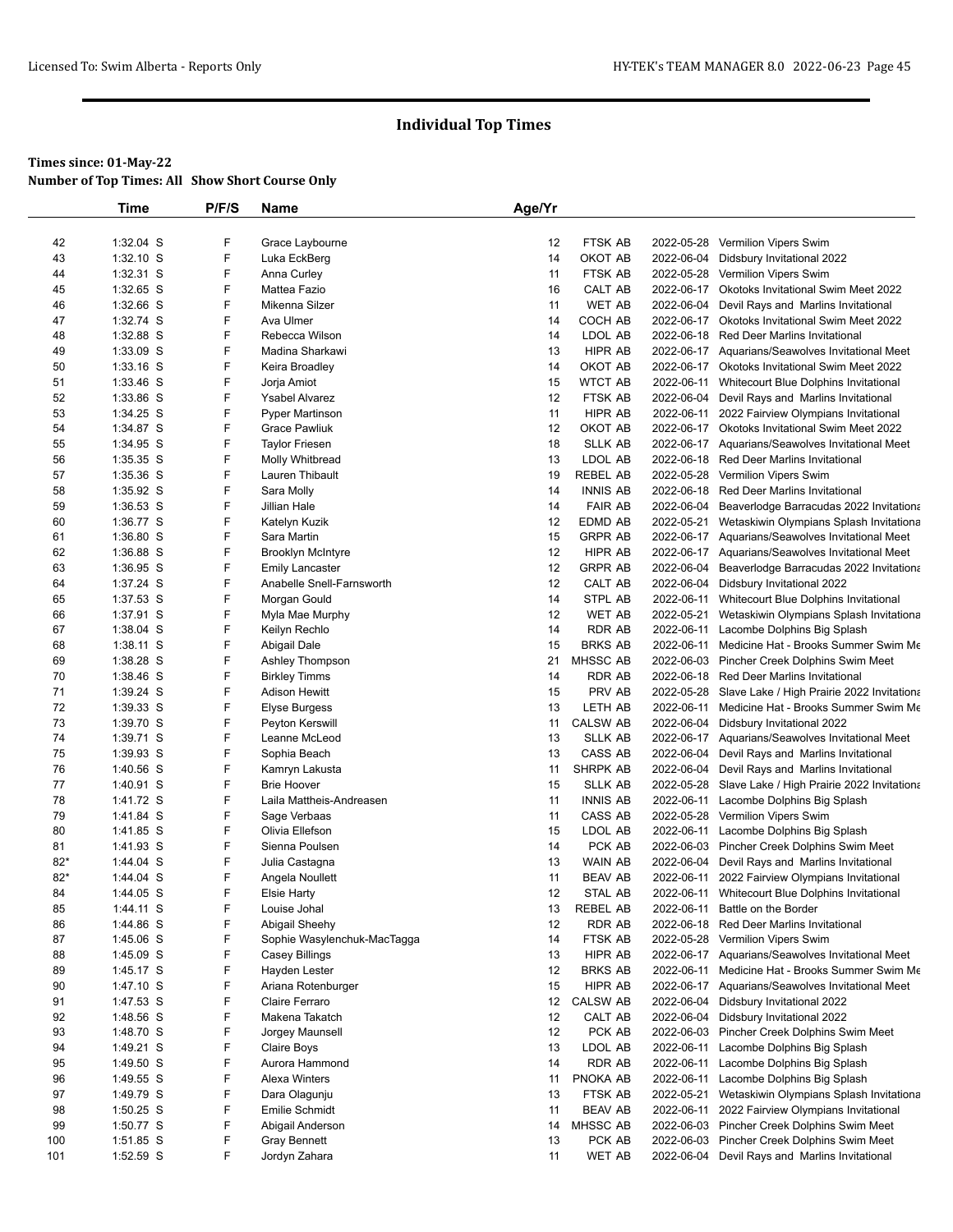# **Times since: 01-May-22**

|     | Time      | P/F/S | <b>Name</b>                             | Age/Yr |                           |            |                                                       |
|-----|-----------|-------|-----------------------------------------|--------|---------------------------|------------|-------------------------------------------------------|
|     |           |       |                                         |        |                           |            |                                                       |
| 102 | 1:52.62 S | F     | <b>Bree Leroux</b>                      | 12     | PRV AB                    |            | 2022-06-11 2022 Fairview Olympians Invitational       |
| 103 | 1:52.88 S | F     | Risa Champion                           | 11     | EDMD AB                   |            | 2022-06-04 Devil Rays and Marlins Invitational        |
| 104 | 1:53.32 S | F     | Adriana Velasquez                       | 12     | <b>CALSW AB</b>           |            | 2022-06-17 Okotoks Invitational Swim Meet 2022        |
| 105 | 1:53.41 S | F     | Ella Coupland                           | 12     | <b>WTCT AB</b>            |            | 2022-06-11 Whitecourt Blue Dolphins Invitational      |
| 106 | 1:53.50 S | F     | Elizabeth Wood                          | 12     | <b>SLLK AB</b>            |            | 2022-05-28 Slave Lake / High Prairie 2022 Invitationa |
| 107 | 1:54.25 S | F     | Lacy Thomsen                            | 11     | <b>WTCT AB</b>            |            | 2022-06-11 Whitecourt Blue Dolphins Invitational      |
| 108 | 1:54.52 S | F     | Kirsten Skogstad                        | 15     | STAL AB                   |            | 2022-06-11 Whitecourt Blue Dolphins Invitational      |
| 109 | 1:54.60 S | F     | Javannah Maganes                        | 11     | <b>SLLK AB</b>            |            | 2022-06-17 Aquarians/Seawolves Invitational Meet      |
| 110 | 1:54.73 S | F     | <b>Lily Monette</b>                     | 14     | <b>GRPR AB</b>            |            | 2022-06-17 Aquarians/Seawolves Invitational Meet      |
| 111 | 1:55.09 S | F     | <b>Skyler Sveinson</b>                  | 11     | <b>INNIS AB</b>           |            | 2022-06-18 Red Deer Marlins Invitational              |
| 112 | 1:55.29 S | F     | Jordann Medina                          | 12     | <b>SLLK AB</b>            |            | 2022-06-17 Aquarians/Seawolves Invitational Meet      |
| 113 | 1:55.84 S | F     | Nadia Hurta                             | 11     | <b>GRPR AB</b>            |            | 2022-05-28 Slave Lake / High Prairie 2022 Invitationa |
| 114 | 1:56.50 S | F     | Audrey Lemon                            | 11     | <b>WET AB</b>             | 2022-05-21 | Wetaskiwin Olympians Splash Invitationa               |
| 115 | 1:56.67 S | F     | <b>Taylor Chandler</b>                  | 11     | SPGR AB                   | 2022-06-11 | Whitecourt Blue Dolphins Invitational                 |
| 116 | 1:57.01 S | F     | Sophia Leyland                          | 12     | <b>HUMA AB</b>            |            | 2022-06-04 Devil Rays and Marlins Invitational        |
| 117 | 1:57.69 S | F     | Caroline Haine                          | 11     | WAIN AB                   | 2022-06-04 | Devil Rays and Marlins Invitational                   |
| 118 | 1:58.38 S | F     | Natalie Skrzekowski                     | 12     | <b>WTCT AB</b>            | 2022-06-11 | Whitecourt Blue Dolphins Invitational                 |
| 119 | 1:58.57 S | F     | Avey Bergstrom                          | 11     | CASS AB                   | 2022-05-21 | Wetaskiwin Olympians Splash Invitationa               |
| 120 | 1:58.59 S | F     | Hannah Rhodenizer                       | 16     | SPGR AB                   |            | 2022-06-11 Whitecourt Blue Dolphins Invitational      |
| 121 | 1:59.88 S | F     | Emma Lee                                | 12     | <b>WTCT AB</b>            | 2022-06-11 | Whitecourt Blue Dolphins Invitational                 |
| 122 | 1:59.95 S | F     | <b>Isobel Knopf</b>                     | 12     | <b>FAIR AB</b>            |            | 2022-06-11 2022 Fairview Olympians Invitational       |
| 123 | 2:00.10 S | F     | Lela Turnquist                          | 11     | CASS AB                   | 2022-05-21 | Wetaskiwin Olympians Splash Invitationa               |
| 124 | 2:00.22 S | F     | Gabriella Hiebert                       | 15     | <b>WTLK AB</b>            | 2022-06-11 | Whitecourt Blue Dolphins Invitational                 |
| 125 | 2:01.09 S | F     | Kiana Johnston                          | 12     | CASS AB                   | 2022-06-04 | Devil Rays and Marlins Invitational                   |
| 126 | 2:02.29 S | F     | Abigail Leclerc                         | 13     | HIPR AB                   |            | 2022-06-17 Aquarians/Seawolves Invitational Meet      |
| 127 | 2:04.12 S | F     | Kayla Pearce                            | 16     | NANT AB                   |            | 2022-06-03 Pincher Creek Dolphins Swim Meet           |
| 128 | 2:04.31 S | F     | Whitney Zilinski                        | 11     | CASS AB                   |            | 2022-05-21 Wetaskiwin Olympians Splash Invitationa    |
| 129 | 2:05.51 S | F     | Kate Wood                               | 12     | STAL AB                   |            | 2022-06-11 Whitecourt Blue Dolphins Invitational      |
| 130 | 2:06.10 S | F     | Isabella Reid                           | 11     | <b>HUMA AB</b>            | 2022-05-21 | Wetaskiwin Olympians Splash Invitationa               |
| 131 | 2:07.29 S | F     | Reegan Folkerts                         | 18     | <b>BRKS AB</b>            |            | 2022-06-11 Medicine Hat - Brooks Summer Swim Me       |
| 132 | 2:07.82 S | F     | Janessa Jackson                         | 12     | MHSSC AB                  |            | 2022-06-11 Medicine Hat - Brooks Summer Swim Me       |
| 133 | 2:08.24 S | F     | <b>Scarlett Pearson</b>                 | 11     | CASS AB                   |            | 2022-05-28 Vermilion Vipers Swim                      |
| 134 | 2:08.51 S | F     | Anja Myburgh                            | 11     | <b>RDR AB</b>             |            | 2022-06-18 Red Deer Marlins Invitational              |
| 135 | 2:09.10 S | F     | <b>Madison Schulte</b>                  | 12     | <b>WTCT AB</b>            | 2022-06-11 | Whitecourt Blue Dolphins Invitational                 |
| 136 | 2:10.04 S | F     | Addyson Hunter                          | 12     | LDOL AB                   |            | 2022-06-11 Lacombe Dolphins Big Splash                |
| 137 | 2:10.12 S | F     | Morgan Duff                             | 15     | CPAS AB                   |            | 2022-06-11 Medicine Hat - Brooks Summer Swim Me       |
| 138 | 2:10.17 S | F     | <b>Brynn Archibald</b>                  | 11     | CASS AB                   | 2022-05-21 |                                                       |
| 139 | 2:10.25 S | F     |                                         | 11     | <b>WTCT AB</b>            |            | Wetaskiwin Olympians Splash Invitationa               |
|     |           | F     | Alyssa Wilson<br><b>Isabelle Sawers</b> | 11     |                           |            | 2022-06-11 Whitecourt Blue Dolphins Invitational      |
| 140 | 2:11.62 S | F     |                                         | 12     | <b>SRSW AB</b>            | 2022-06-11 | 2022 Fairview Olympians Invitational                  |
| 141 | 2:12.14 S |       | Hazel Gray                              |        | <b>FAIR AB</b><br>OKOT AB |            | 2022-06-11 2022 Fairview Olympians Invitational       |
| 142 | 2:12.40 S | F     | Paschia Chithiya                        | 12     |                           |            | 2022-06-17 Okotoks Invitational Swim Meet 2022        |
| 143 | 2:12.96 S | F     | Sydney Verkerk_S14SB14SM14              | 23     | STAL AB                   | 2022-06-11 | Whitecourt Blue Dolphins Invitational                 |
| 144 | 2:13.06 S | F     | <b>Brook McCarroll</b>                  | 11     | CASS AB                   |            | 2022-05-28 Vermilion Vipers Swim                      |
| 145 | 2:14.19 S | F     | Lailati Gunda                           | 12     | DEVON AB                  |            | 2022-06-11 Whitecourt Blue Dolphins Invitational      |
| 146 | 2:15.29 S | F     | Tehya Laboucan                          | 11     | HIPR AB                   |            | 2022-06-17 Aquarians/Seawolves Invitational Meet      |
| 147 | 2:15.93 S | F     | Raelle Hoover                           | 11     | <b>SLLK AB</b>            |            | 2022-05-28 Slave Lake / High Prairie 2022 Invitationa |
| 148 | 2:16.24 S | F     | <b>Aubrey Ruppert</b>                   | 14     | RDR AB                    |            | 2022-06-18 Red Deer Marlins Invitational              |
| 149 | 2:16.47 S | F     | Mya Fisher                              | 11     | WTCT AB                   |            | 2022-06-11 Whitecourt Blue Dolphins Invitational      |
| 150 | 2:17.12 S | F     | Kinsley Galbraith                       | 13     | STAL AB                   |            | 2022-06-11 Whitecourt Blue Dolphins Invitational      |
| 151 | 2:17.33 S | F     | Angelina Hiebert                        | 18     | <b>WTLK AB</b>            |            | 2022-06-11 Whitecourt Blue Dolphins Invitational      |
| 152 | 2:18.62 S | F     | Denae Gaultier                          | 12     | <b>WTCT AB</b>            | 2022-06-11 | Whitecourt Blue Dolphins Invitational                 |
| 153 | 2:19.87 S | F     | Ellie Sterr                             | 11     | <b>SRSW AB</b>            |            | 2022-06-17 Aquarians/Seawolves Invitational Meet      |
| 154 | 2:20.47 S | F     | Sophia Klassen                          | 12     | EDMN AB                   |            | 2022-06-11 Whitecourt Blue Dolphins Invitational      |
| 155 | 2:24.82 S | F     | Chloe Stang                             | 11     | MHSSC AB                  |            | 2022-06-11 Medicine Hat - Brooks Summer Swim Me       |
| 156 | 2:24.87 S | F     | Nola McGaughey                          | 11     | CPAS AB                   |            | 2022-06-03 Pincher Creek Dolphins Swim Meet           |
| 157 | 2:28.99 S | F     | <b>Amrie Camps</b>                      | 11     | <b>WTCT AB</b>            |            | 2022-06-11 Whitecourt Blue Dolphins Invitational      |
| 158 | 2:30.94 S | F     | Tameka Brough                           | 14     | <b>BRKS AB</b>            |            | 2022-06-03 Pincher Creek Dolphins Swim Meet           |
| 159 | 2:31.67 S | F     | Gwen Disney-Young                       | 11     | <b>WTCT AB</b>            | 2022-06-11 | Whitecourt Blue Dolphins Invitational                 |
| 160 | 2:31.79 S | F     | Natalie Clarke_PSPI                     | 11     | <b>BEAV AB</b>            |            | 2022-06-17 Aquarians/Seawolves Invitational Meet      |
| 161 | 2:33.01 S | F     | Emma Green                              | 11     | WTCT AB                   |            | 2022-06-11 Whitecourt Blue Dolphins Invitational      |
|     |           |       |                                         |        |                           |            |                                                       |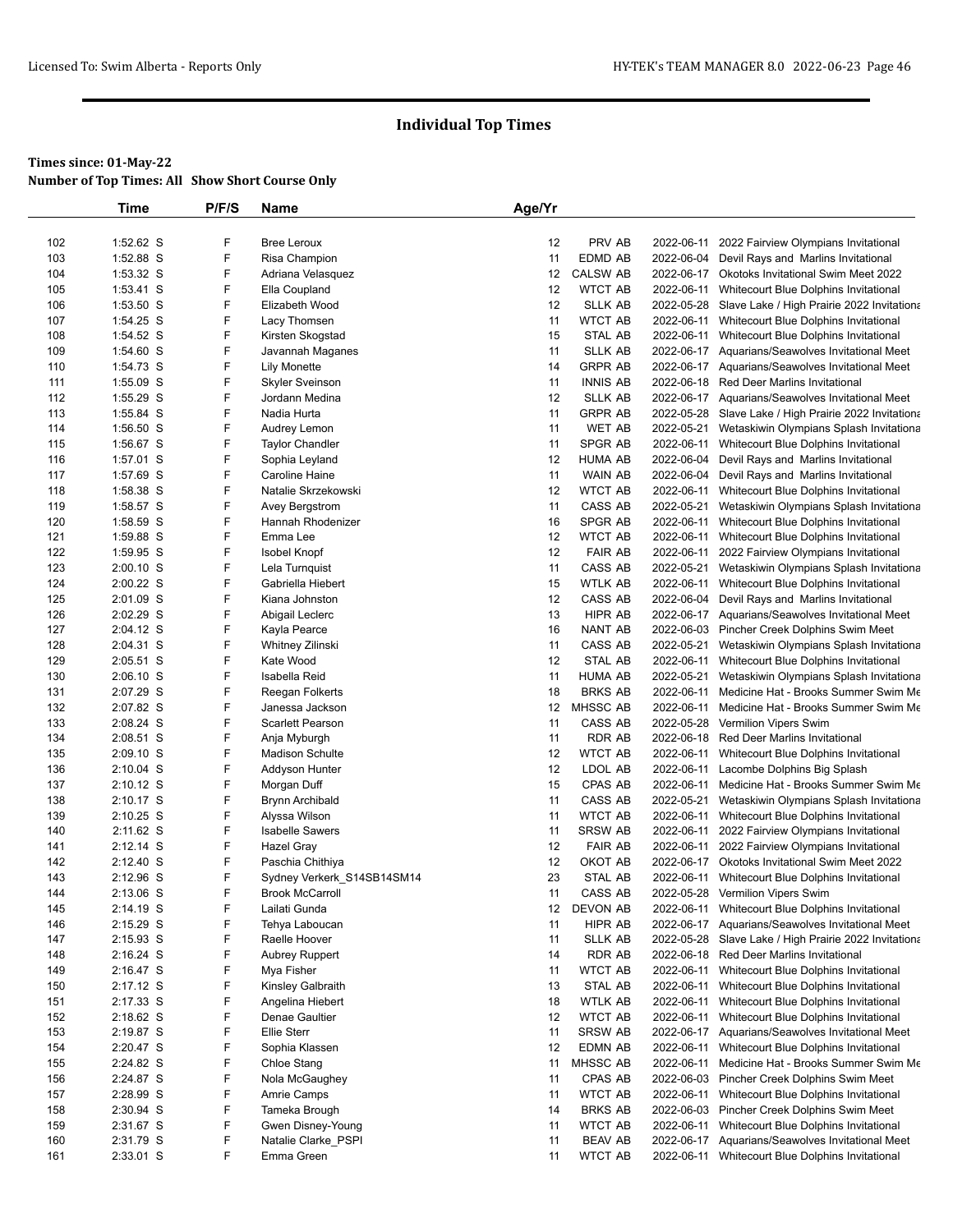#### **Times since: 01-May-22**

**Number of Top Times: All Show Short Course Only**

|                         | <b>Time</b>        | P/F/S  | Name                             | Age/Yr   |                                   |            |                                                                                                    |
|-------------------------|--------------------|--------|----------------------------------|----------|-----------------------------------|------------|----------------------------------------------------------------------------------------------------|
|                         |                    |        |                                  |          |                                   |            |                                                                                                    |
| 162                     | 2:35.30 S          | F      | Prezlie Acker                    | 11       | <b>WTCT AB</b>                    | 2022-06-11 | Whitecourt Blue Dolphins Invitational                                                              |
| 163                     | 2:35.84 S          | F      | Kaylee Komarnicki                | 11       | <b>HILV AB</b>                    | 2022-06-04 | Beaverlodge Barracudas 2022 Invitationa                                                            |
| 164                     | 2:38.38 S          | F      | Alexis Gutmann                   | 11       | CASS AB                           |            | 2022-06-04 Devil Rays and Marlins Invitational                                                     |
| 165                     | 2:45.19 S          | F      | Olivia Beauchesne                | 12       | <b>WTCT AB</b>                    | 2022-06-11 | Whitecourt Blue Dolphins Invitational                                                              |
| 166                     | 2:49.33 S          | F      | Kayanna Havanka                  | 11       | LDOL AB                           |            | 2022-06-11 Lacombe Dolphins Big Splash                                                             |
|                         | Female 25 Breast   |        |                                  |          |                                   |            |                                                                                                    |
| $\overline{\mathbf{1}}$ | 21.90 S            | F      | <b>Quinn Harris</b>              | 10       | <b>BEAV AB</b>                    |            | 2022-06-11 2022 Fairview Olympians Invitational                                                    |
| $\overline{\mathbf{c}}$ | 22.84 S            | F      | Mackenzie Speth                  | 10       | <b>WET AB</b>                     | 2022-06-11 | Battle on the Border                                                                               |
| 3                       | 23.20 S            | F      | Josie Dunbar                     | 10       | <b>INNIS AB</b>                   |            | 2022-06-18 Red Deer Marlins Invitational                                                           |
| 4                       | 23.33 S            | F      | Olivia Dunn                      | 10       | STPL AB                           |            | 2022-06-11 Whitecourt Blue Dolphins Invitational                                                   |
| 5                       | 23.67 S            | F      | Calli Kuharski                   | 10       | <b>WET AB</b>                     |            | 2022-05-28 Vermilion Vipers Swim                                                                   |
| 6                       | 23.70 S            | F      | Nika Wepener                     | 10       | STPL AB                           | 2022-06-11 | Whitecourt Blue Dolphins Invitational                                                              |
| $\overline{7}$          | 24.24 S            | F      | Sophia Nielsen                   | 10       | EDMD AB                           |            | 2022-05-28 Vermilion Vipers Swim                                                                   |
| 8                       | 24.67 S            | F      | Naya Randall                     | 10       | PCK AB                            |            | 2022-06-03 Pincher Creek Dolphins Swim Meet                                                        |
| 9                       | 25.55 S            | F      | Cealey Herr                      | 10       | HIPR AB                           |            | 2022-06-04 Beaverlodge Barracudas 2022 Invitationa                                                 |
| 10                      | 25.81 S            | F<br>F | <b>Cadence Bashow</b>            | 10       | COCH AB                           |            | 2022-06-17 Okotoks Invitational Swim Meet 2022                                                     |
| 11<br>12                | 25.87 S<br>26.10 S | F      | Kenzie Siggelkow<br>Georgia Haas | 10<br>10 | <b>HIRV AB</b><br>HIPR AB         |            | 2022-06-17 Okotoks Invitational Swim Meet 2022<br>2022-06-17 Aquarians/Seawolves Invitational Meet |
| 13                      | 26.24 S            | F      | <b>Beth Kotylak</b>              | 10       | EDMD AB                           |            | 2022-06-04 Devil Rays and Marlins Invitational                                                     |
| 14                      | 26.33 S            | F      | Elsa Andersen                    | 10       | <b>CALSW AB</b>                   |            | 2022-06-17 Okotoks Invitational Swim Meet 2022                                                     |
| 15                      | 26.64 S            | F      | Selah Hoekstra                   | 10       | <b>TABER AB</b>                   | 2022-06-11 | Medicine Hat - Brooks Summer Swim Me                                                               |
| 16                      | 26.83 S            | F      | <b>Mila Barlow</b>               | 10       | EDMD AB                           |            | 2022-05-21 Wetaskiwin Olympians Splash Invitationa                                                 |
| 17                      | 26.85 S            | F      | <b>Emily Wang</b>                | 10       | <b>HUMA AB</b>                    | 2022-05-21 | Wetaskiwin Olympians Splash Invitationa                                                            |
| 18                      | 27.01 S            | F      | Elise Cavenagh                   | 9        | <b>HANNA AB</b>                   |            | 2022-06-11 Lacombe Dolphins Big Splash                                                             |
| 19                      | 27.15 S            | F      | Grace Sommerfeldt                | 10       | <b>BRKS AB</b>                    |            | 2022-06-03 Pincher Creek Dolphins Swim Meet                                                        |
| 20                      | 27.47 S            | F      | Mackinley Smith                  | 10       | COCH AB                           |            | 2022-06-17 Okotoks Invitational Swim Meet 2022                                                     |
| 21                      | 27.52 S            | F      | Dawn Velarde                     | 10       | <b>TABER AB</b>                   |            | 2022-06-03 Pincher Creek Dolphins Swim Meet                                                        |
| 22                      | 27.53 S            | F      | Elizabeth Ostrop                 | 10       | <b>TABER AB</b>                   |            | 2022-06-03 Pincher Creek Dolphins Swim Meet                                                        |
| 23                      | 27.69 S            | F      | Sophia Slettede                  | 10       | <b>CLARE AB</b>                   |            | 2022-06-11 Medicine Hat - Brooks Summer Swim Me                                                    |
| 24                      | 27.88 S            | F      | Julianne Sylvain                 | 9        | <b>SMRV AB</b>                    |            | 2022-06-17 Aquarians/Seawolves Invitational Meet                                                   |
| 25                      | 28.02 S            | F      | Dylann Elliot                    | 10       | <b>WET AB</b>                     |            | 2022-06-04 Devil Rays and Marlins Invitational                                                     |
| 26                      | 28.18 S            | F      | <b>Tatiana Cockwill</b>          | 9        | EDMD AB                           |            | 2022-05-21 Wetaskiwin Olympians Splash Invitationa                                                 |
| 27                      | 28.63 S            | F      | <b>Emberly Hall</b>              | 9        | <b>TABER AB</b>                   |            | 2022-06-03 Pincher Creek Dolphins Swim Meet                                                        |
| 28                      | 29.21 S            | F      | Iris Roper                       | 9        | <b>REBEL AB</b>                   | 2022-06-11 | Battle on the Border                                                                               |
| 29                      | 29.24 S            | F      | Claire Holmgren                  | 10       | <b>HUMA AB</b>                    | 2022-06-04 | Devil Rays and Marlins Invitational                                                                |
| 30                      | 29.35 S            | F      | Adeline Kramer                   | 10       | <b>WTLK AB</b>                    | 2022-06-11 | Whitecourt Blue Dolphins Invitational                                                              |
| 31                      | 29.54 S<br>29.63 S | F<br>F | Mara Stefaniuk                   | 10       | <b>HUMA AB</b><br><b>REBEL AB</b> | 2022-05-21 | Wetaskiwin Olympians Splash Invitationa<br>2022-05-28 Vermilion Vipers Swim                        |
| 32<br>33                | 29.64 S            | F      | Natalie Johal<br>Norah Good      | 10<br>9  | SHRPK AB                          |            | 2022-06-04 Devil Rays and Marlins Invitational                                                     |
| 34                      | 29.75 S            | F      | <b>Blake Buchanan</b>            | 9        | EDMD AB                           |            | 2022-05-28 Vermilion Vipers Swim                                                                   |
| 35                      | 29.90 S            | F      | Zoe Miklos                       | 9        | CPAS AB                           |            | 2022-06-11 Medicine Hat - Brooks Summer Swim Me                                                    |
| 36                      | x29.91 S           | F      | Brooklynn Lundberg               | 9        | <b>HIRV AB</b>                    |            | 2022-06-17 Okotoks Invitational Swim Meet 2022                                                     |
| 37                      | 30.01 S            | F      | Sawyer Heichert                  | 10       | WEI AB                            |            | 2022-05-21 Wetaskiwin Olympians Splash Invitationa                                                 |
| 38                      | 30.41 S            | F      | Kali Borst                       | 10       | <b>WTLK AB</b>                    |            | 2022-06-11 Whitecourt Blue Dolphins Invitational                                                   |
| 39                      | 30.76 S            | F      | Heidi EckBerg                    | 10       | OKOT AB                           |            | 2022-06-17 Okotoks Invitational Swim Meet 2022                                                     |
| 40                      | 31.10 S            | F      | <b>Bryce Martinson</b>           | 9        | HIPR AB                           | 2022-06-11 | 2022 Fairview Olympians Invitational                                                               |
| 41                      | 31.21 S            | F      | Julianna Hallman                 | 10       | <b>INNIS AB</b>                   |            | 2022-06-18 Red Deer Marlins Invitational                                                           |
| 42                      | 31.33 S            | F      | Kaylee Bruce                     | 10       | TABER AB                          |            | 2022-06-11 Medicine Hat - Brooks Summer Swim Me                                                    |
| 43                      | 31.37 S            | F      | Paige Claughton                  | 10       | STPL AB                           | 2022-06-11 | Whitecourt Blue Dolphins Invitational                                                              |
| 44                      | 31.46 S            | F      | Dana Pham                        | 10       | REBEL AB                          | 2022-06-11 | Battle on the Border                                                                               |
| 45                      | 31.54 S            | F      | Sloan Chapman                    | 10       | HIPR AB                           |            | 2022-05-28 Slave Lake / High Prairie 2022 Invitationa                                              |
| 46                      | 31.60 S            | F      | Sophie Baht                      | 10       | MHSSC AB                          |            | 2022-06-11 Medicine Hat - Brooks Summer Swim Me                                                    |
| 47                      | 31.79 S            | F      | Evelyn Maunsell                  | 9        | PCK AB                            |            | 2022-06-11 Medicine Hat - Brooks Summer Swim Me                                                    |
| 48                      | 31.91 S            | F      | Pearl Young                      | 9        | <b>REBEL AB</b>                   |            | 2022-05-28 Vermilion Vipers Swim                                                                   |
| 49                      | 31.94 S            | F      | Jaylyn Elford                    | 9        | <b>REBEL AB</b>                   |            | 2022-06-11 Battle on the Border                                                                    |
| 50                      | 32.01 S            | F      | Jonah Hesse                      | 8        | HIPR AB                           | 2022-06-11 | 2022 Fairview Olympians Invitational                                                               |
| 51                      | 32.04 S            | F      | Valerie Jones                    | 10       | CALT AB                           |            | 2022-06-17 Okotoks Invitational Swim Meet 2022                                                     |
| 52                      | 32.06 S            | F      | Jocelyn Yeo                      | 10       | CALSW AB                          | 2022-06-04 | Didsbury Invitational 2022                                                                         |
| 53                      | 32.23 S            | F      | <b>Peyton Phillips</b>           | 10       | NANT AB                           |            | 2022-06-03 Pincher Creek Dolphins Swim Meet                                                        |
| 54                      | 32.31 S            | F      | Sevilay Ebadi                    | 10       | <b>GRPR AB</b>                    | 2022-06-04 | Beaverlodge Barracudas 2022 Invitationa                                                            |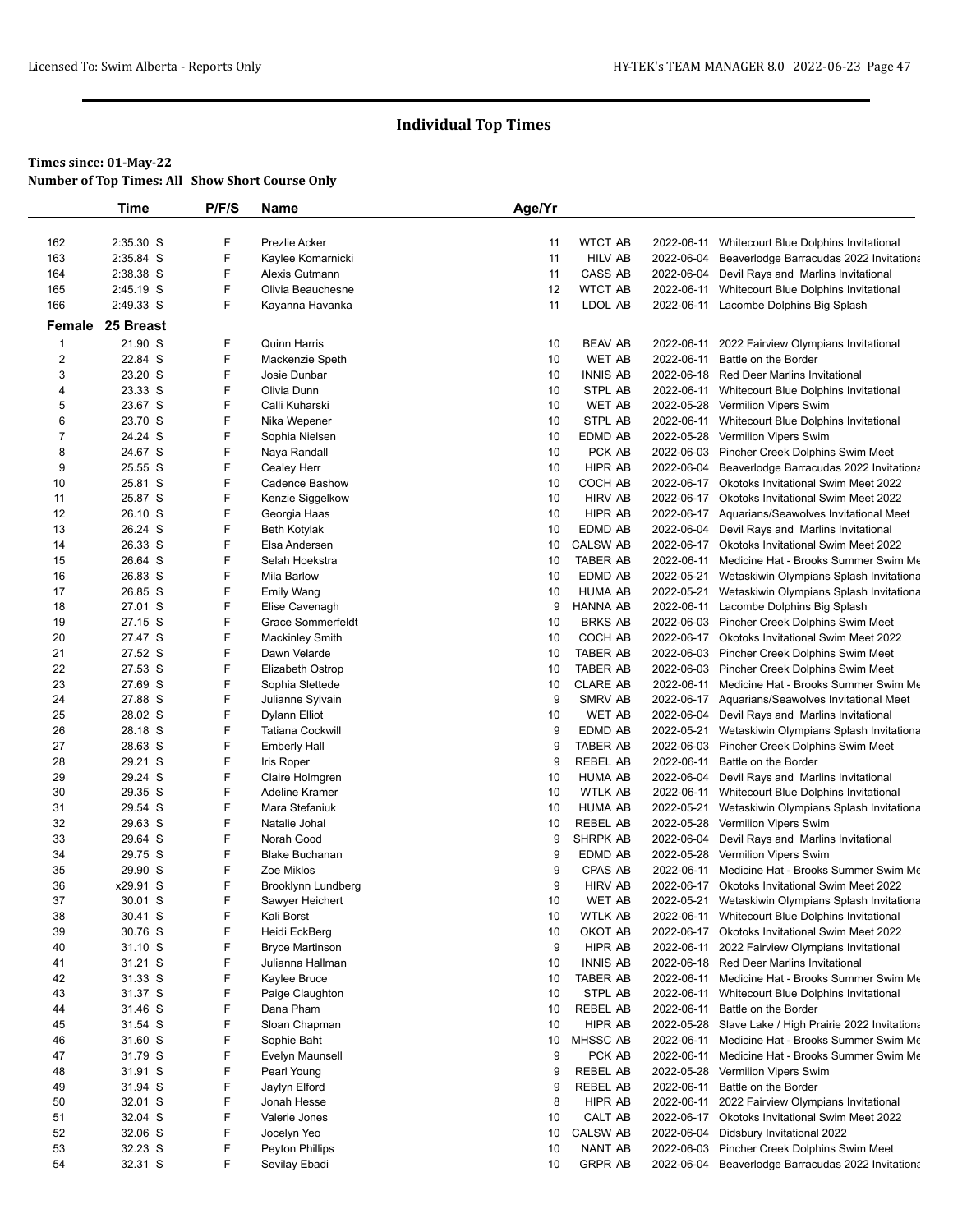|                         | Time        | P/F/S | Name                        | Age/Yr         |                 |            |                                                       |
|-------------------------|-------------|-------|-----------------------------|----------------|-----------------|------------|-------------------------------------------------------|
|                         |             |       |                             |                |                 |            |                                                       |
| 55                      | 32.37 S     | F     | <b>Addison Brown</b>        | 10             | <b>HILV AB</b>  | 2022-06-11 | 2022 Fairview Olympians Invitational                  |
| 56                      | 32.38 S     | F     | <b>Madison MacPherson</b>   | 9              | COCH AB         |            | 2022-06-17 Okotoks Invitational Swim Meet 2022        |
| 57                      | 32.54 S     | F     | Greta Denie                 | 9              | PCK AB          |            | 2022-06-03 Pincher Creek Dolphins Swim Meet           |
| 58                      | 32.94 S     | F     | Ella Pederson               | 10             | CALT AB         |            | 2022-06-17 Okotoks Invitational Swim Meet 2022        |
| 59                      | 33.09 S     | F     | Rachel Peake                | 9              | LETH AB         | 2022-06-11 | Medicine Hat - Brooks Summer Swim Me                  |
| 60                      | 33.60 S     | F     | Lindsay Messner             | 10             | <b>GRIM AB</b>  |            | 2022-06-17 Aquarians/Seawolves Invitational Meet      |
| 61                      | 33.64 S     | F     | Alexandra Coleman           | 9              | <b>HUMA AB</b>  | 2022-05-21 | Wetaskiwin Olympians Splash Invitationa               |
| $62*$                   | 33.69 S     | F     | Saylee Mori                 | $\overline{7}$ | MHSSC AB        | 2022-06-11 | Medicine Hat - Brooks Summer Swim Me                  |
| $62*$                   | 33.69 S     | F     | Maryn Kuharski              | 8              | WET AB          |            | 2022-05-28 Vermilion Vipers Swim                      |
| 64                      | 34.05 S     | F     | Olivia Wilson               | 10             | LDOL AB         |            | 2022-06-18 Red Deer Marlins Invitational              |
| 65                      | 34.13 S     | F     | Lexi Flett                  | 10             | HIPR AB         |            | 2022-05-28 Slave Lake / High Prairie 2022 Invitationa |
| 66                      | 34.31 S     | F     | Quinn Richardson            | 9              | <b>GRIM AB</b>  |            | 2022-06-17 Aquarians/Seawolves Invitational Meet      |
| 67                      | 34.35 S     | F     | Priya Caldwell              | 8              | <b>GRPR AB</b>  |            | 2022-06-17 Aquarians/Seawolves Invitational Meet      |
| 68                      | 34.73 S     | F     | Alexa Kaziechko             | 9              | DRVL AS         |            | 2022-06-11 Whitecourt Blue Dolphins Invitational      |
| 69                      | 34.74 S     | F     | Sofie Nguyen                | 10             | <b>CALSW AB</b> |            | 2022-06-04 Didsbury Invitational 2022                 |
| 70                      | 34.83 S     | F     | Addie Matalski              | 9              | DRVL AS         | 2022-06-11 | Whitecourt Blue Dolphins Invitational                 |
| 71                      | 34.86 S     | F     | Aspen English               | 9              | <b>CALSW AB</b> |            | 2022-06-04 Didsbury Invitational 2022                 |
| 72                      | 35.01 S     | F     | Alexis Chia                 | 9              | EDMD AB         |            | 2022-06-04 Devil Rays and Marlins Invitational        |
| 73                      | 35.15 S     | F     | Millie Flora                | 10             | OKOT AB         |            | 2022-06-17 Okotoks Invitational Swim Meet 2022        |
| 74                      | 35.24 S     | F     | Sarah Zhang                 | 9              | EDMD AB         |            | 2022-06-04 Devil Rays and Marlins Invitational        |
| 75                      | 35.37 S     | F     | Alana Teasdale              | 9              | <b>BEAV AB</b>  |            | 2022-06-17 Aquarians/Seawolves Invitational Meet      |
| 76                      | 35.97 S     | F     | Nevayah Fox                 | 10             | FTMD AB         |            | 2022-06-03 Pincher Creek Dolphins Swim Meet           |
| 77                      | 36.08 S     | F     | Madelyn Gauthier            | 8              | VVW AB          |            | 2022-06-17 Aquarians/Seawolves Invitational Meet      |
| 78                      | 36.22 S     | F     | Philippa Tetzlaff           | 8              | PCK AB          |            | 2022-06-03 Pincher Creek Dolphins Swim Meet           |
| 79                      | 36.51 S     | F     | Frankee Smith               | 9              | <b>HIRV AB</b>  |            | 2022-06-17 Okotoks Invitational Swim Meet 2022        |
| 80                      | 37.09 S     | F     | Allegra Dubrule             | 8              | HIPR AB         |            | 2022-05-28 Slave Lake / High Prairie 2022 Invitationa |
| 81                      | 37.49 S     | F     | <b>Summer Sveinson</b>      | 9              | <b>INNIS AB</b> |            | 2022-06-18 Red Deer Marlins Invitational              |
| 82                      | 37.73 S     | F     | Carys Graham                | 10             | HIPR AB         |            | 2022-05-28 Slave Lake / High Prairie 2022 Invitationa |
| 83*                     | 38.28 S     | F     | Keira Lee                   | 9              | OKOT AB         |            | 2022-06-17 Okotoks Invitational Swim Meet 2022        |
| $83*$                   | 38.28 S     | F     | Evelyn Wilhelm              | 10             | FTSK AB         |            | 2022-06-04 Devil Rays and Marlins Invitational        |
| 85                      | 38.64 S     | F     | <b>Chloe Mitchell</b>       | 10             | <b>GRIM AB</b>  |            | 2022-06-17 Aquarians/Seawolves Invitational Meet      |
| 86                      | 39.16 S     | F     | Ava Pelletier               | 10             | FTMD AB         |            | 2022-06-03 Pincher Creek Dolphins Swim Meet           |
| 87                      | 39.35 S     | F     | <b>Torie Pham</b>           | $\overline{7}$ | <b>REBEL AB</b> | 2022-06-11 | Battle on the Border                                  |
| 88                      | 39.39 S     | F     | Natalie Good                | 7              | <b>SHRPK AB</b> | 2022-06-04 | Devil Rays and Marlins Invitational                   |
| 89                      | 39.69 S     | F     | Marsha Van der Merwe        | 7              | MHSSC AB        |            | 2022-06-03 Pincher Creek Dolphins Swim Meet           |
| 90                      | 39.84 S     | F     | Myer Mazurek                | 8              | <b>SRSW AB</b>  | 2022-06-11 | 2022 Fairview Olympians Invitational                  |
| 91                      | 40.39 S     | F     | <b>Amity Kramer</b>         | 9              | <b>WTLK AB</b>  |            | 2022-06-11 Whitecourt Blue Dolphins Invitational      |
| 92                      | 40.74 S     | F     | Georgette Voros             | 9              | <b>GRIM AB</b>  |            | 2022-05-28 Slave Lake / High Prairie 2022 Invitationa |
| 93                      | 41.04 S     | F     | Avery Lester                | 9              | <b>BRKS AB</b>  | 2022-06-11 | Medicine Hat - Brooks Summer Swim Me                  |
| 94                      | 41.25 S     | F     | <b>Makinley Wentz</b>       | 10             | LETH AB         |            | 2022-06-03 Pincher Creek Dolphins Swim Meet           |
| 95                      | 41.37 S     | F     | <b>Brookelyn Armsworthy</b> | 9              | OKOT AB         |            | 2022-06-17 Okotoks Invitational Swim Meet 2022        |
| 96                      | 41.78 S     | F     | Avery Possberg              | 9              | FTSK AB         |            | 2022-06-04 Devil Rays and Marlins Invitational        |
| 97                      | 41.83 S     | F     | Meadow MacPherson           | 6              | COCH AB         |            | 2022-06-04 Didsbury Invitational 2022                 |
| 98                      | 42.36 S     | F     | Norah Alobaidi              | 9              | <b>HUMA AB</b>  |            | 2022-06-04 Devil Rays and Marlins Invitational        |
| 99                      | 43.37 S     | F     | Ava Ly                      | 9              | EDMD AB         |            | 2022-06-04 Devil Rays and Marlins Invitational        |
| 100                     | 43.47 S     | F     | Poppy Anne Moland           | 9              | EDMD AB         | 2022-06-04 | Devil Rays and Marlins Invitational                   |
| 101                     | 43.81 S     | F     | <b>Hailey Blurton</b>       | 9              | RDR AB          |            | 2022-06-18 Red Deer Marlins Invitational              |
| 102                     | 43.97 S     | F     | Charlotte Castagna          | 8              | WAIN AB         | 2022-06-11 | Battle on the Border                                  |
| 103                     | 49.71 S     | F     | Julia Greenwood             | $\overline{7}$ | FTSK AB         | 2022-06-11 | Battle on the Border                                  |
| 104                     | 49.83 S     | F     | Makenna Martin              | 8              | <b>HILV AB</b>  |            | 2022-06-17 Aquarians/Seawolves Invitational Meet      |
| 105                     | 51.15 S     | F     | Piper Pollock               | $\overline{7}$ | <b>GRPR AB</b>  |            | 2022-06-17 Aquarians/Seawolves Invitational Meet      |
| 106                     | 53.10 S     | F     | <b>Adelyn Peters</b>        | 8              | <b>HILV AB</b>  | 2022-06-11 | 2022 Fairview Olympians Invitational                  |
| 107                     | 1:00.19 S   | F     | Katherine Wallebeck         | 9              | FTSK AB         |            | 2022-06-04 Devil Rays and Marlins Invitational        |
| 108                     | $1:12.11$ S | F     | Jillian Lees                | 9              | <b>GRPR AB</b>  |            | 2022-06-17 Aquarians/Seawolves Invitational Meet      |
| Female                  | 50 Breast   |       |                             |                |                 |            |                                                       |
| $\mathbf{1}$            | 38.54 S     | F     | Lucy Hassett                | 15             | CALT AB         |            | 2022-06-04 Didsbury Invitational 2022                 |
| $\overline{\mathbf{c}}$ | 39.29 S     | F     | Cassidy Coolen              | 18             | LETH AB         | 2022-06-11 | Medicine Hat - Brooks Summer Swim Me                  |
| 3                       | 39.42 S     | F     | Aubry Haldorson             | 15             | <b>INNIS AB</b> |            | 2022-06-04 Didsbury Invitational 2022                 |
| 4                       | 39.62 S     | F     | Naoise Gelber               | 13             | PCK AB          | 2022-06-11 | Medicine Hat - Brooks Summer Swim Me                  |
| 5                       | 40.07 S     | F     | Ava Kyfiuk                  | 13             | STPL AB         | 2022-06-11 | Whitecourt Blue Dolphins Invitational                 |
|                         |             |       |                             |                |                 |            |                                                       |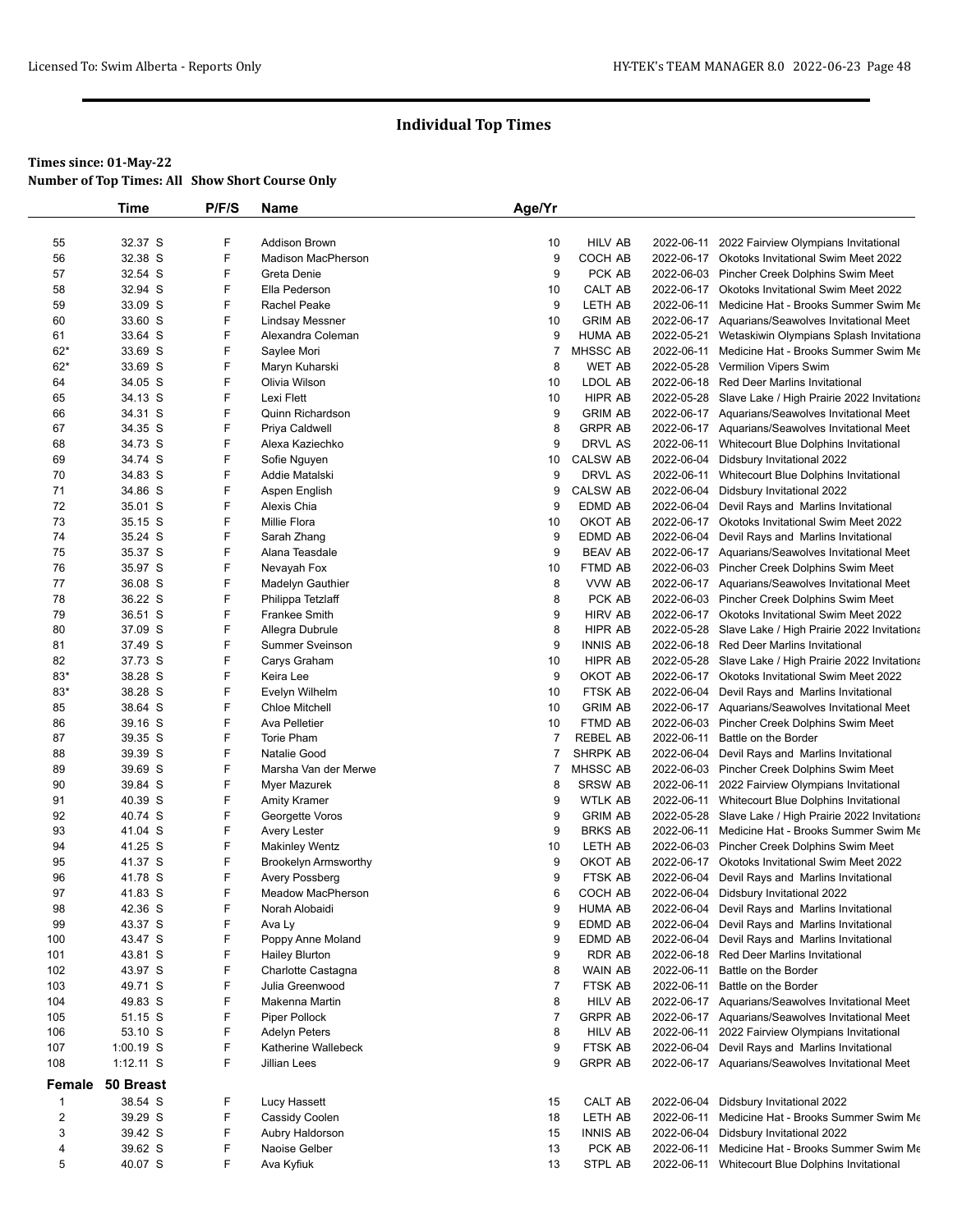|                | Time    | P/F/S | Name                           | Age/Yr   |                 |            |                                                       |
|----------------|---------|-------|--------------------------------|----------|-----------------|------------|-------------------------------------------------------|
|                |         |       |                                |          |                 |            |                                                       |
| 6              | 40.48 S | F     | <b>Brooke Kuch</b>             | 18       | <b>EDMN AB</b>  |            | 2022-06-11 Whitecourt Blue Dolphins Invitational      |
| $\overline{7}$ | 40.55 S | F     | <b>Bethany Crisp</b>           | 14       | <b>HUMA AB</b>  | 2022-06-04 | Devil Rays and Marlins Invitational                   |
| 8              | 40.56 S | F     | Jaiva Bajema                   | 16       | <b>REBEL AB</b> | 2022-05-28 | Vermilion Vipers Swim                                 |
| 9              | 40.67 S | F     | <b>Chesney Parchment</b>       | 14       | SHRPK AB        | 2022-06-11 | Battle on the Border                                  |
| 10             | 41.60 S | F     | Kate Bishop                    | 13       | CALT AB         | 2022-06-04 | Didsbury Invitational 2022                            |
| 11             | 41.61 S | F     | Krista Fu                      | 14       | CALSW AB        | 2022-06-04 | Didsbury Invitational 2022                            |
| 12             | 41.85 S | F     | Katherine Luken                | 15       | <b>FAIR AB</b>  |            | 2022-06-17 Aquarians/Seawolves Invitational Meet      |
| 13             | 41.97 S | F     | Sierra Higashi                 | 13       | CALT AB         |            | 2022-06-04 Didsbury Invitational 2022                 |
| 14             | 42.33 S | F     | Soleil Pugliese                | 15       | <b>SLLK AB</b>  |            | 2022-05-28 Slave Lake / High Prairie 2022 Invitationa |
| 15             | 42.37 S | F     | Sydney Heichert                | 17       | <b>WET AB</b>   |            | 2022-05-21 Wetaskiwin Olympians Splash Invitationa    |
| 16             | 42.62 S | F     | Isabella Peters                | 14       | <b>HILV AB</b>  |            | 2022-06-17 Aquarians/Seawolves Invitational Meet      |
| 17             | 42.64 S | F     | Hannah Spence                  | 14       | <b>DEVON AB</b> |            | 2022-06-11 Whitecourt Blue Dolphins Invitational      |
| 18             | 42.72 S | F     | Kendra Hiller                  | 12       | SHRPK AB        |            | 2022-05-21 Wetaskiwin Olympians Splash Invitationa    |
| 19             | 42.76 S | F     | Jayda Robinson                 | 14       | <b>WTCT AB</b>  |            | 2022-06-11 Whitecourt Blue Dolphins Invitational      |
| 20             | 42.83 S | F     | Saydee Takatch                 | 16       | CALT AB         |            | 2022-06-17 Okotoks Invitational Swim Meet 2022        |
| 21             | 42.85 S | F     | <b>Elliott Pilsner-Roberts</b> | 13       | LETH AB         |            | 2022-06-11 Medicine Hat - Brooks Summer Swim Me       |
| 22             | 42.91 S | F     | Edua Malcolm-Teleky            | 12       | <b>CALSW AB</b> |            | 2022-06-17 Okotoks Invitational Swim Meet 2022        |
| 23             | 42.95 S | F     | Aspen Fetch                    | 15       | MHSSC AB        | 2022-06-11 | Medicine Hat - Brooks Summer Swim Me                  |
| 24             | 43.05 S | F     | Julia Cavenagh                 | 15       | <b>HANNA AB</b> |            | 2022-06-18 Red Deer Marlins Invitational              |
| 25             | 43.44 S | F     | <b>Ainsley Duell</b>           | 16       | TABER AB        | 2022-06-11 | Medicine Hat - Brooks Summer Swim Me                  |
| 26             | 43.46 S | F     | Madison Grandoni               | 14       | PCK AB          |            | 2022-06-03 Pincher Creek Dolphins Swim Meet           |
| 27             | 43.57 S | F     | <b>Emily Wright</b>            | 15       | HANNA AB        |            | 2022-06-11 Lacombe Dolphins Big Splash                |
| 28             | 43.70 S | F     | <b>Brie Harris</b>             | 12       | <b>BEAV AB</b>  |            | 2022-06-04 Beaverlodge Barracudas 2022 Invitationa    |
| 29             | 43.76 S | F     | Raelynn Hiller                 | 15       | SHRPK AB        |            | 2022-06-04 Devil Rays and Marlins Invitational        |
| $30*$          | 44.00 S | F     | Thea Moss                      | 14       | EDMN AB         |            | 2022-06-11 Whitecourt Blue Dolphins Invitational      |
| $30*$          | 44.00 S | F     | Lunay Wepener                  | 15       | STPL AB         |            | 2022-06-11 Whitecourt Blue Dolphins Invitational      |
| 32             | 44.02 S | F     | Peyton Hammer                  | 14       | CPAS AB         |            | 2022-06-03 Pincher Creek Dolphins Swim Meet           |
| 33             | 44.11 S | F     | <b>Chantel Gillison</b>        | 13       | SHRPK AB        |            | 2022-05-28 Vermilion Vipers Swim                      |
| 34             | 44.28 S | F     | Sonja Stucklschwaiger          | 14       | <b>FAIR AB</b>  |            | 2022-06-11 2022 Fairview Olympians Invitational       |
| 35             | 44.45 S | F     | Sarah Raivio                   | 16       | <b>RDR AB</b>   |            | 2022-06-11 Lacombe Dolphins Big Splash                |
| $36*$          | 44.47 S | F     | Kailee Martinson               | 18       | <b>WTLK AB</b>  |            | 2022-06-11 Whitecourt Blue Dolphins Invitational      |
| $36*$          | 44.47 S | F     | Morgan Gould                   | 14       | STPL AB         |            | 2022-06-11 Whitecourt Blue Dolphins Invitational      |
| 38             | 44.86 S | F     | <b>Emily Guo</b>               | 15       | <b>HUMA AB</b>  | 2022-05-21 | Wetaskiwin Olympians Splash Invitationa               |
| 39             | 44.88 S | F     | MacLayne Kantor                | 12       | EDMD AB         |            | 2022-05-28 Vermilion Vipers Swim                      |
| 40             | 45.08 S | F     | Julia Wiebe                    | 11       | NANT AB         | 2022-06-11 | Medicine Hat - Brooks Summer Swim Me                  |
| 41             | 45.13 S | F     | Avery Lange                    | 13       | COCH AB         | 2022-06-04 | Didsbury Invitational 2022                            |
|                |         | F     |                                |          | PROV AB         | 2022-06-11 |                                                       |
| 42             | 45.17 S | F     | Dakota Tizzard                 | 14<br>14 | SPGR AB         |            | Battle on the Border                                  |
| 43             | 45.18 S |       | Erin Acheson                   |          |                 | 2022-06-11 | Whitecourt Blue Dolphins Invitational                 |
| 44             | 45.19 S | F     | <b>Rylee Bashow</b>            | 13       | COCH AB         | 2022-06-04 | Didsbury Invitational 2022                            |
| 45             | 45.23 S | F     | Kamryn Lakusta                 | 11       | SHRPK AB        |            | 2022-06-04 Devil Rays and Marlins Invitational        |
| 46             | 45.32 S | F     | Madeline Bechard               | 14       | SPGR AB         | 2022-06-11 | Whitecourt Blue Dolphins Invitational                 |
| 47             | 45.42 S | F     | Eva Peterson                   | 13       | STPL AB         |            | 2022-06-11 Whitecourt Blue Dolphins Invitational      |
| 48             | 45.44 S | F     | Ella Williams                  | 14       | <b>INNIS AB</b> |            | 2022-06-11 Lacombe Dolphins Big Splash                |
| 49             | 45.53 S | F     | Haley Puhalski                 | 15       | CALT AB         |            | 2022-06-04 Didsbury Invitational 2022                 |
| $50*$          | 45.55 S | F     | <b>Emily Short</b>             | 14       | <b>GRPR AB</b>  | 2022-06-04 | Beaverlodge Barracudas 2022 Invitationa               |
| $50*$          | 45.55 S | F     | Elle MacIntosh                 | 17       | HIPR AB         |            | 2022-06-17 Aquarians/Seawolves Invitational Meet      |
| $52*$          | 45.59 S | F     | Samantha Monette               | 16       | PRV AB          | 2022-06-11 | 2022 Fairview Olympians Invitational                  |
| $52*$          | 45.59 S | F     | Luka EckBerg                   | 14       | OKOT AB         |            | 2022-06-04 Didsbury Invitational 2022                 |
| 54             | 45.63 S | F     | Madison Dozeman                | 20       | <b>CLARE AB</b> | 2022-06-11 | Medicine Hat - Brooks Summer Swim Me                  |
| 55             | 45.71 S | F     | <b>Ryann Kirkness</b>          | 12       | <b>INNIS AB</b> |            | 2022-06-18 Red Deer Marlins Invitational              |
| 56             | 45.77 S | F     | Molly Whitbread                | 13       | LDOL AB         |            | 2022-06-11 Lacombe Dolphins Big Splash                |
| 57             | 45.83 S | F     | Jemma Hesse                    | 13       | HIPR AB         | 2022-06-11 | 2022 Fairview Olympians Invitational                  |
| 58             | 45.96 S | F     | Katie Radke                    | 15       | LDOL AB         |            | 2022-06-18 Red Deer Marlins Invitational              |
| 59             | 45.97 S | F     | Sophie Heal                    | 14       | <b>BRKS AB</b>  |            | 2022-06-11 Medicine Hat - Brooks Summer Swim Me       |
| 60             | 46.21 S | F     | Chloe Wu                       | 12       | <b>CALSW AB</b> |            | 2022-06-17 Okotoks Invitational Swim Meet 2022        |
| 61             | 46.26 S | F     | <b>Brynn Lancaster</b>         | 14       | <b>GRPR AB</b>  | 2022-06-04 | Beaverlodge Barracudas 2022 Invitationa               |
| 62             | 46.34 S | F     | Natalie Harrison               | 12       | <b>INNIS AB</b> |            | 2022-06-11 Lacombe Dolphins Big Splash                |
| 63             | 46.38 S | F     | <b>Lily Monette</b>            | 14       | <b>GRPR AB</b>  |            | 2022-06-11 2022 Fairview Olympians Invitational       |
| 64             | 46.47 S | F     | Halle Hennig                   | 14       | SPGR AB         | 2022-06-11 | Whitecourt Blue Dolphins Invitational                 |
| 65*            | 46.52 S | F     | Cadence Smith                  | 15       | LETH AB         |            | 2022-06-11 Medicine Hat - Brooks Summer Swim Me       |
|                |         |       |                                |          |                 |            |                                                       |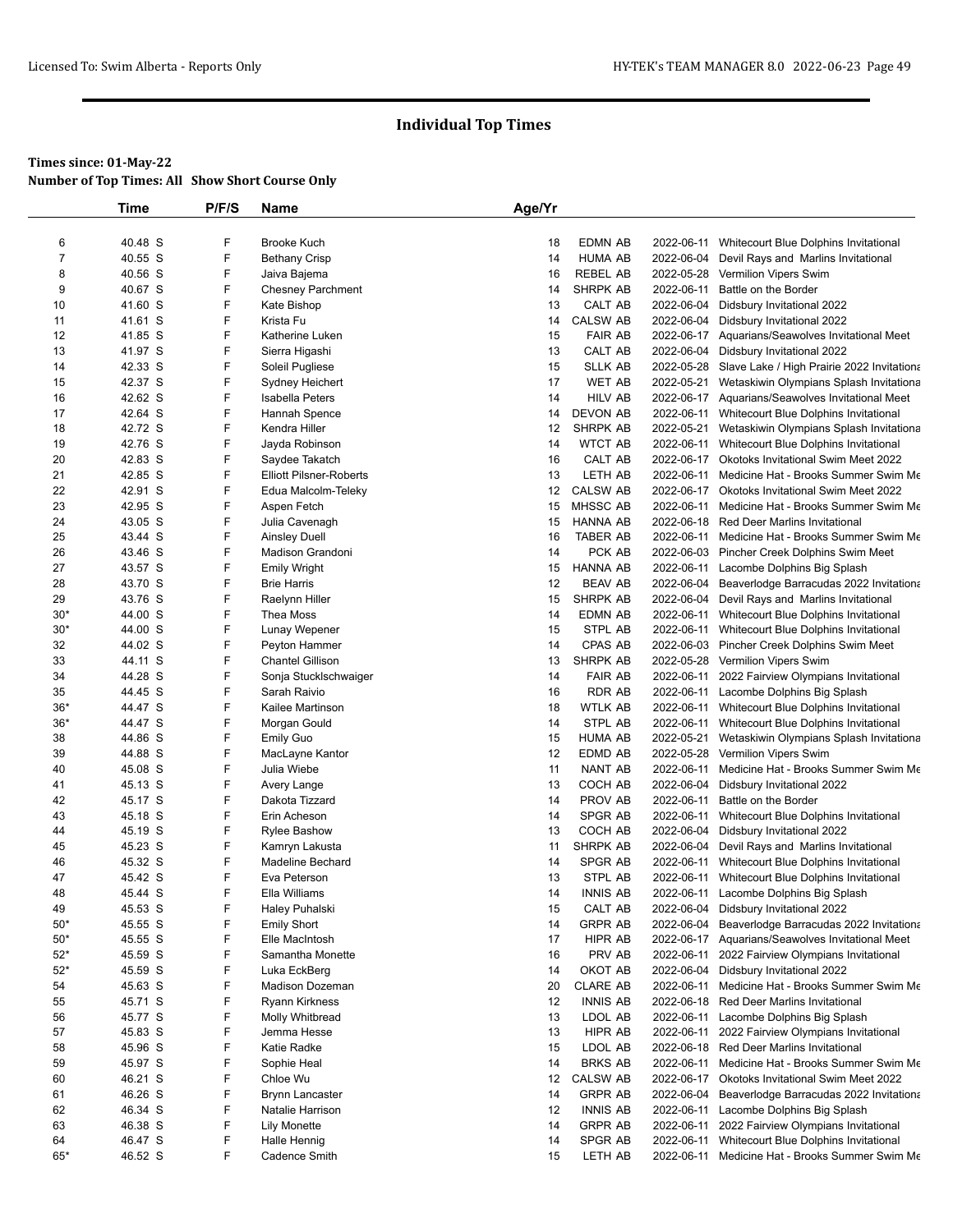|        | Time    | P/F/S | Name                               | Age/Yr |                 |            |                                                                                                |
|--------|---------|-------|------------------------------------|--------|-----------------|------------|------------------------------------------------------------------------------------------------|
|        |         |       |                                    |        |                 |            |                                                                                                |
| 65*    | 46.52 S | F     | Parker Greenhalgh                  | 15     | <b>RDR AB</b>   |            | 2022-06-18 Red Deer Marlins Invitational                                                       |
| 67     | 46.75 S | F     | Catriona Gustavison                | 12     | PCK AB          | 2022-06-11 | Medicine Hat - Brooks Summer Swim Me                                                           |
| 68     | 46.87 S | F     | Hudson Greenhalgh                  | 13     | <b>RDR AB</b>   |            | 2022-06-18 Red Deer Marlins Invitational                                                       |
| 69     | 46.88 S | F     | <b>Hailey Rommens</b>              | 15     | <b>BRKS AB</b>  | 2022-06-11 | Medicine Hat - Brooks Summer Swim Me                                                           |
| 70     | 46.96 S | F     | Rebecca Carver                     | 15     | TABER AB        | 2022-06-11 | Medicine Hat - Brooks Summer Swim Me                                                           |
| 71     | 47.08 S | F     | Leawyn Hoyland                     | 14     | <b>BRKS AB</b>  |            | 2022-06-11 Medicine Hat - Brooks Summer Swim Me                                                |
| 72     | 47.20 S | F     | Lauren Boyer                       | 12     | EDMD AB         |            | 2022-06-04 Devil Rays and Marlins Invitational                                                 |
| 73     | 47.26 S | F     | Amelia Van Bussel                  | 13     | PCK AB          |            | 2022-06-03 Pincher Creek Dolphins Swim Meet                                                    |
| $74*$  | 47.30 S | F     | Julia Hokanson                     | 15     | EDMD AB         |            | 2022-06-04 Devil Rays and Marlins Invitational                                                 |
| $74*$  | 47.30 S | F     | <b>Tatum Ferro</b>                 | 12     | SHRPK AB        |            | 2022-05-21 Wetaskiwin Olympians Splash Invitationa                                             |
| 76     | 47.33 S | F     | Amira Sharkawi                     | 18     | <b>HIPR AB</b>  |            | 2022-06-17 Aquarians/Seawolves Invitational Meet                                               |
| 77     | 47.44 S | F     | Rebecca Wilson                     | 14     | LDOL AB         | 2022-06-11 | Lacombe Dolphins Big Splash                                                                    |
| 78     | 47.49 S | F     | Dalyn Steinhauer                   | 13     | REBEL AB        | 2022-06-11 | Battle on the Border                                                                           |
| 79     | 47.51 S | F     | Anika Zelinka-Miller               | 12     | <b>CALSW AB</b> |            | 2022-06-17 Okotoks Invitational Swim Meet 2022                                                 |
| 80     | 47.53 S | F     | <b>Taylor Friesen</b>              | 18     | <b>SLLK AB</b>  |            | 2022-06-17 Aquarians/Seawolves Invitational Meet                                               |
| 81     | 47.55 S | F     | Vera Caldwell                      | 12     | <b>GRPR AB</b>  |            | 2022-06-17 Aquarians/Seawolves Invitational Meet                                               |
| 82     | 47.68 S | F     | Zada Mclean-Borggard               | 11     | LETH AB         |            | 2022-06-11 Medicine Hat - Brooks Summer Swim Me                                                |
| 83     | 47.80 S | F     | Ella Boyd                          | 17     | CASS AB         |            | 2022-06-04 Devil Rays and Marlins Invitational                                                 |
| 84     | 47.86 S | F     | <b>Emmersyn Moore</b>              | 12     | VVW AB          |            | 2022-06-11 2022 Fairview Olympians Invitational                                                |
| 85     | 47.96 S | F     | <b>Hayley Willis</b>               | 14     | <b>REBEL AB</b> |            | 2022-05-21 Wetaskiwin Olympians Splash Invitationa                                             |
| 86     | 48.01 S | F     |                                    | 37     | NANT AB         |            |                                                                                                |
|        | 48.06 S | F     | Georgie Neylon<br>Makenzie Dozeman |        | <b>CLARE AB</b> |            | 2022-06-03 Pincher Creek Dolphins Swim Meet<br>2022-06-11 Medicine Hat - Brooks Summer Swim Me |
| 87     |         | F     | <b>Annie Diesel</b>                | 14     |                 |            |                                                                                                |
| 88     | 48.39 S |       |                                    | 14     | <b>GRIM AB</b>  |            | 2022-06-17 Aquarians/Seawolves Invitational Meet                                               |
| 89     | 48.46 S | F     | <b>Heather Diesel</b>              | 16     | <b>GRIM AB</b>  |            | 2022-06-17 Aquarians/Seawolves Invitational Meet                                               |
| 90     | 48.49 S | F     | Jillian Hale                       | 14     | <b>FAIR AB</b>  |            | 2022-06-04 Beaverlodge Barracudas 2022 Invitationa                                             |
| 91     | 48.53 S | F     | <b>Birkley Timms</b>               | 14     | RDR AB          |            | 2022-06-11 Lacombe Dolphins Big Splash                                                         |
| 92     | 48.55 S | F     | <b>Ashley Dewald</b>               | 16     | <b>WET AB</b>   |            | 2022-05-21 Wetaskiwin Olympians Splash Invitationa                                             |
| 93     | 48.57 S | F     | Catherine Yagos                    | 15     | PCK AB          |            | 2022-06-03 Pincher Creek Dolphins Swim Meet                                                    |
| 94     | 48.86 S | F     | Naomi Jersch                       | 19     | <b>NANT AB</b>  | 2022-06-11 | Medicine Hat - Brooks Summer Swim Me                                                           |
| 95     | 48.99 S | F     | Elin Kim                           | 10     | <b>CALSW AB</b> |            | 2022-06-17 Okotoks Invitational Swim Meet 2022                                                 |
| 96     | 49.00 S | F     | Kayla Driesen                      | 12     | <b>RDR AB</b>   |            | 2022-06-18 Red Deer Marlins Invitational                                                       |
| 97     | 49.07 S | F     | Sophie Wasylenchuk-MacTagga        | 14     | FTSK AB         |            | 2022-06-04 Devil Rays and Marlins Invitational                                                 |
| 98     | 49.08 S | F     | Madison Burridge                   | 16     | <b>HIRV AB</b>  |            | 2022-06-17 Okotoks Invitational Swim Meet 2022                                                 |
| 99     | 49.09 S | F     | Audrey Lemon                       | 11     | WET AB          | 2022-05-28 | Vermilion Vipers Swim                                                                          |
| 100    | 49.14 S | F     | Isabella Kell                      | 14     | SHRPK AB        | 2022-06-04 | Devil Rays and Marlins Invitational                                                            |
| 101    | 49.17 S | F     | Sadie Thebeau                      | 16     | <b>WTCT AB</b>  | 2022-06-11 | Whitecourt Blue Dolphins Invitational                                                          |
| 102    | 49.22 S | F     | <b>Ashley Billings</b>             | 15     | HIPR AB         | 2022-06-04 | Beaverlodge Barracudas 2022 Invitationa                                                        |
| 103    | 49.24 S | F     | <b>Quinn Harris</b>                | 10     | <b>BEAV AB</b>  |            | 2022-06-17 Aquarians/Seawolves Invitational Meet                                               |
| 104    | 49.48 S | F     | Anabelle Snell-Farnsworth          | 12     | CALT AB         |            | 2022-06-17 Okotoks Invitational Swim Meet 2022                                                 |
| 105    | 49.50 S | F     | Abigail Taitinger                  | 14     | EDMD AB         | 2022-06-04 | Devil Rays and Marlins Invitational                                                            |
| 106    | 49.55 S | F     | <b>Eleanor Nevin</b>               | 13     | OKOT AB         | 2022-06-04 | Didsbury Invitational 2022                                                                     |
| 107    | 49.56 S | F     | Kylie Hennig                       | 12     | SPGR AB         |            | 2022-06-11 Whitecourt Blue Dolphins Invitational                                               |
| 108    | 49.58 S | F     | Paige Moore                        | 14     | VVW AB          |            | 2022-06-04 Beaverlodge Barracudas 2022 Invitationa                                             |
| 109*   | 49.60 S | F     | Parker Laurie                      | 15     | EDMN AB         |            | 2022-06-11 Whitecourt Blue Dolphins Invitational                                               |
| 109*   | 49.60 S | F     | Rachel Yu                          | 14     | EDMN AB         |            | 2022-06-11 Whitecourt Blue Dolphins Invitational                                               |
| $109*$ | 49.60 S | F     | Mya Rodgers                        | 13     | SPGR AB         | 2022-06-11 | Whitecourt Blue Dolphins Invitational                                                          |
| $112*$ | 49.81 S | F     | <b>Madison Cook</b>                | 15     | PROV AB         | 2022-06-11 | Battle on the Border                                                                           |
| $112*$ | 49.81 S | F     | Keya Willier                       | 13     | HIPR AB         |            | 2022-06-11 2022 Fairview Olympians Invitational                                                |
| $114*$ | 49.83 S | F     | Mia Vizcarra                       | 11     | SLLK AB         |            | 2022-06-17 Aquarians/Seawolves Invitational Meet                                               |
| $114*$ | 49.83 S | F     | Saiya Miklos                       | 13     | CPAS AB         | 2022-06-11 | Medicine Hat - Brooks Summer Swim Me                                                           |
|        | 49.85 S | F     |                                    | 17     | EDMN AB         |            |                                                                                                |
| 116    |         | F     | Erica Wong                         |        |                 | 2022-06-04 | 2022-06-11 Whitecourt Blue Dolphins Invitational                                               |
| 117    | 49.87 S |       | Anna Curley                        | 11     | FTSK AB         |            | Devil Rays and Marlins Invitational                                                            |
| 118    | 50.02 S | F     | Ella Hollingshead                  | 15     | PCK AB          |            | 2022-06-03 Pincher Creek Dolphins Swim Meet                                                    |
| 119    | 50.04 S | F     | Claire Boys                        | 13     | LDOL AB         |            | 2022-06-18 Red Deer Marlins Invitational                                                       |
| 120    | 50.11 S | F     | Hedda Rookmaker                    | 11     | CASS AB         |            | 2022-05-28 Vermilion Vipers Swim                                                               |
| 121    | 50.19 S | F     | Claire Ferraro                     | 12     | <b>CALSW AB</b> | 2022-06-04 | Didsbury Invitational 2022                                                                     |
| $122*$ | 50.25 S | F     | Laney Hoffman                      | 13     | <b>CLARE AB</b> | 2022-06-11 | Medicine Hat - Brooks Summer Swim Me                                                           |
| $122*$ | 50.25 S | F     | Elisa Santos                       | 15     | WET AB          | 2022-05-21 | Wetaskiwin Olympians Splash Invitationa                                                        |
| 124    | 50.37 S | F     | Callie Calahasen                   | 13     | HIPR AB         | 2022-06-04 | Beaverlodge Barracudas 2022 Invitationa                                                        |
| 125    | 50.56 S | F     | Kate Machacek                      | 10     | LETH AB         |            | 2022-06-11 Medicine Hat - Brooks Summer Swim Me                                                |
|        |         |       |                                    |        |                 |            |                                                                                                |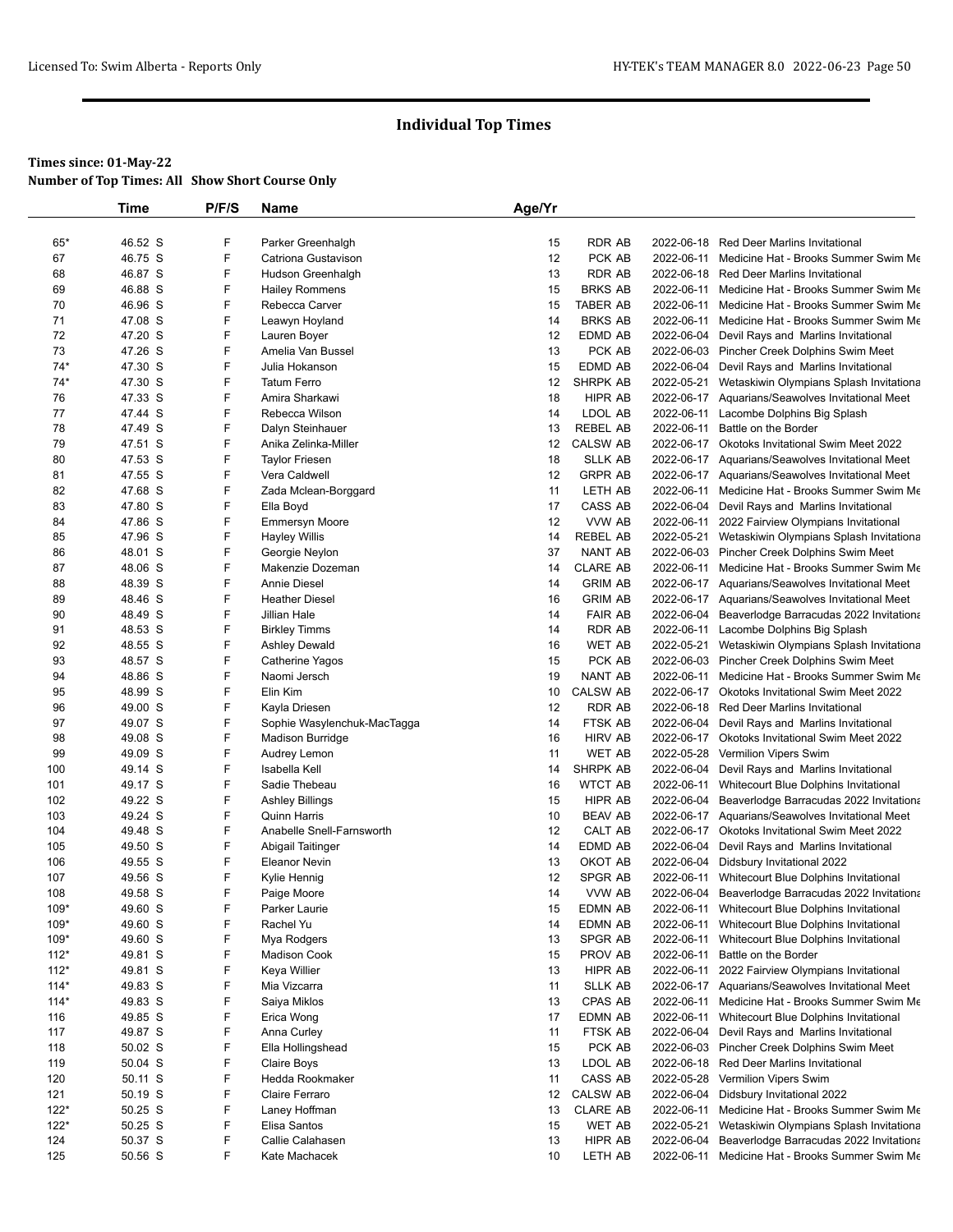|        | Time    | P/F/S | Name                  | Age/Yr |                 |            |                                                       |
|--------|---------|-------|-----------------------|--------|-----------------|------------|-------------------------------------------------------|
|        |         |       |                       |        |                 |            |                                                       |
| 126*   | 50.62 S | F     | Jorja Amiot           | 15     | <b>WTCT AB</b>  | 2022-06-11 | Whitecourt Blue Dolphins Invitational                 |
| 126*   | 50.62 S | F     | Jaedyn Dewald         | 14     | <b>WET AB</b>   | 2022-06-04 | Devil Rays and Marlins Invitational                   |
| 128    | 50.65 S | F     | Sawyer Wilson         | 12     | <b>SPGR AB</b>  |            | 2022-06-11 Whitecourt Blue Dolphins Invitational      |
| 129    | 50.68 S | F     | Ariana Rotenburger    | 15     | HIPR AB         |            | 2022-05-28 Slave Lake / High Prairie 2022 Invitationa |
| $130*$ | 50.69 S | F     | Olivia Barth          | 15     | HANNA AB        | 2022-06-11 | Lacombe Dolphins Big Splash                           |
| 130*   | 50.69 S | F     | Fareda Mohamed        | 13     | MHSSC AB        | 2022-06-11 | Medicine Hat - Brooks Summer Swim Me                  |
| 132    | 50.74 S | F     | Quinn Daschuk         | 10     | <b>REBEL AB</b> | 2022-05-21 | Wetaskiwin Olympians Splash Invitationa               |
| 133    | 50.75 S | F     | Elise Dechant         | 10     | OKOT AB         |            | 2022-06-17 Okotoks Invitational Swim Meet 2022        |
| 134    | 50.86 S | F     | Gillian Oster         | 16     | <b>SPGR AB</b>  | 2022-06-11 | Whitecourt Blue Dolphins Invitational                 |
| 135    | 50.87 S | F     | Eniah Segal           | 12     | <b>HUMA AB</b>  |            | 2022-06-04 Devil Rays and Marlins Invitational        |
| 136    | 50.89 S | F     | Ava Miller            | 15     | CALT AB         |            | 2022-06-17 Okotoks Invitational Swim Meet 2022        |
| 137    | 50.90 S | F     | Josie Dunbar          | 10     | <b>INNIS AB</b> | 2022-06-11 | Lacombe Dolphins Big Splash                           |
| 138    | 51.01 S | F     | Jerzie Green          | 13     | <b>SLLK AB</b>  |            | 2022-06-17 Aquarians/Seawolves Invitational Meet      |
| 139    | 51.06 S | F     | <b>Alice Frantz</b>   | 13     | LDOL AB         | 2022-06-11 | Lacombe Dolphins Big Splash                           |
| 140    | 51.07 S | F     | Haylee Creason        | 14     | <b>CLARE AB</b> | 2022-06-11 | Medicine Hat - Brooks Summer Swim Me                  |
| 141    | 51.10 S | F     | Mackenzie Speth       | 10     | <b>WET AB</b>   | 2022-06-11 | Battle on the Border                                  |
| 142    | 51.11 S | F     | <b>Emilie Schmidt</b> | 11     | <b>BEAV AB</b>  | 2022-06-11 | 2022 Fairview Olympians Invitational                  |
| 143    | 51.22 S | F     | Lindsay Abraham       | 12     | <b>CALSW AB</b> | 2022-06-04 | Didsbury Invitational 2022                            |
| 144    | 51.30 S | F     | Karen Sun             | 12     | <b>HUMA AB</b>  |            | 2022-06-04 Devil Rays and Marlins Invitational        |
| 145    | 51.42 S | F     | Tessa Vander Meulen   | 12     | CALT AB         |            | 2022-06-17 Okotoks Invitational Swim Meet 2022        |
| 146    | 51.44 S | F     | Jorja Kappo           | 12     | VVW AB          |            | 2022-05-28 Slave Lake / High Prairie 2022 Invitationa |
| 147    | 51.53 S | F     | Alice Nevin           | 15     | OKOT AB         |            | 2022-06-17 Okotoks Invitational Swim Meet 2022        |
| 148    | 51.58 S | F     | Annie Romanick        | 12     | DEVON AB        | 2022-06-11 | Whitecourt Blue Dolphins Invitational                 |
| 149    | 51.63 S | F     | Elyse Burgess         | 13     | LETH AB         | 2022-06-11 | Medicine Hat - Brooks Summer Swim Me                  |
| 150    | 51.65 S | F     | Keeley Takatch        | 10     | CALT AB         |            | 2022-06-17 Okotoks Invitational Swim Meet 2022        |
| 151    | 51.69 S | F     | Hayden Robertson      | 13     | <b>WTCT AB</b>  | 2022-06-11 | Whitecourt Blue Dolphins Invitational                 |
| 152    | 51.75 S | F     | Myla Mae Murphy       | 12     | WET AB          |            | 2022-06-04 Devil Rays and Marlins Invitational        |
| 153    | 51.82 S | F     | Samantha Popielarz    | 15     | PRV AB          |            | 2022-06-17 Aquarians/Seawolves Invitational Meet      |
| 154    | 51.90 S | F     | Evelyne Barber        | 12     | <b>CALSW AB</b> |            | 2022-06-17 Okotoks Invitational Swim Meet 2022        |
| 155    | 51.92 S | F     | Zlata Haivoronska     | 14     | CALT AB         | 2022-06-17 | <b>Okotoks Invitational Swim Meet 2022</b>            |
| 156    | 52.06 S | F     | Adeline Alsgard       | 11     | <b>CLARE AB</b> | 2022-06-11 | Medicine Hat - Brooks Summer Swim Me                  |
| 157    | 52.13 S | F     | Ashlyn Hague          | 14     | <b>INNIS AB</b> |            | 2022-06-04 Didsbury Invitational 2022                 |
| 158    | 52.17 S | F     | Sara Molly            | 14     | <b>INNIS AB</b> | 2022-06-04 | Didsbury Invitational 2022                            |
| 159    | 52.25 S | F     | Neleta Crombie        | 13     | CPAS AB         | 2022-06-11 | Medicine Hat - Brooks Summer Swim Me                  |
| 160    | 52.40 S | F     | Autumn Clark          | 11     | CPAS AB         | 2022-06-11 | Medicine Hat - Brooks Summer Swim Me                  |
| 161    | 52.42 S | F     | Amyra Purchase        | 11     | <b>KLLM AB</b>  | 2022-06-11 | Lacombe Dolphins Big Splash                           |
| 162    | 52.43 S | F     | Julia Castagna        | 13     | WAIN AB         | 2022-05-28 | Vermilion Vipers Swim                                 |
| 163    | 52.46 S | F     | Kyla Hartman          | 15     | PRV AB          | 2022-06-04 | Beaverlodge Barracudas 2022 Invitationa               |
| 164*   | 52.50 S | F     | Calli Kuharski        | 10     | <b>WET AB</b>   | 2022-05-21 | Wetaskiwin Olympians Splash Invitationa               |
| $164*$ | 52.50 S | F     | Mikayla Kress         | 12     | TABER AB        | 2022-06-11 | Medicine Hat - Brooks Summer Swim Me                  |
| 166    | 52.69 S | F     | Kaitlyn Payeur        | 16     | <b>SRSW AB</b>  | 2022-06-04 | Beaverlodge Barracudas 2022 Invitationa               |
| 167    | 52.82 S | F     | <b>Tara Clark</b>     | 12     | EDMN AB         | 2022-06-11 | Whitecourt Blue Dolphins Invitational                 |
| 168    | 52.85 S | F     | Keira Reinhardt       | 13     | DIDS AB         |            | 2022-06-17 Okotoks Invitational Swim Meet 2022        |
| 169    | 52.94 S | F     | Avril Rio Beslon      | 15     | <b>CLARE AB</b> |            | 2022-06-11 Medicine Hat - Brooks Summer Swim Me       |
| 170    | 53.18 S | F     | Jaylla Hesse          | 14     | HIPR AB         | 2022-05-28 | Slave Lake / High Prairie 2022 Invitationa            |
| $171*$ | 53.56 S | F     | Sage Pasman           | 11     | RDR AB          | 2022-06-11 | Lacombe Dolphins Big Splash                           |
| $171*$ | 53.56 S | F     | Sophia Nielsen        | 10     | EDMD AB         | 2022-05-21 | Wetaskiwin Olympians Splash Invitationa               |
| 173    | 53.65 S | F     | Kassandra Booth       | 14     | WAIN AB         | 2022-06-11 | Battle on the Border                                  |
| 174    | 53.80 S | F     | Estelle Bernhardt     | 12     | OKOT AB         |            | 2022-06-17 Okotoks Invitational Swim Meet 2022        |
| 175    | 53.82 S | F     | Luotong Shi           | 13     | <b>CALSW AB</b> | 2022-06-17 | <b>Okotoks Invitational Swim Meet 2022</b>            |
| 176    | 53.85 S | F     | Jillian Williams      | 21     | <b>SLLK AB</b>  |            | 2022-05-28 Slave Lake / High Prairie 2022 Invitationa |
| $177*$ | 53.89 S | F     | Reece Tschritter      | 11     | MHSSC AB        | 2022-06-11 | Medicine Hat - Brooks Summer Swim Me                  |
| $177*$ | 53.89 S | F     |                       | 11     | DIDS AB         |            |                                                       |
|        |         | F     | Madison Jardine       |        |                 | 2022-06-04 | Didsbury Invitational 2022                            |
| 179    | 53.90 S |       | Elena Smith           | 17     | NANT AB         |            | 2022-06-03 Pincher Creek Dolphins Swim Meet           |
| 180    | 53.91 S | F     | Olivia Ellefson       | 15     | LDOL AB         |            | 2022-06-18 Red Deer Marlins Invitational              |
| 181    | 53.95 S | F     | Mikaila Tabarangao    | 14     | CALT AB         | 2022-06-04 | Didsbury Invitational 2022                            |
| 182    | 53.96 S | F     | Sophia Leyland        | 12     | <b>HUMA AB</b>  | 2022-06-04 | Devil Rays and Marlins Invitational                   |
| 183    | 54.02 S | F     | Keeley Boyko          | 13     | SPGR AB         | 2022-06-11 | Whitecourt Blue Dolphins Invitational                 |
| 184*   | 54.10 S | F     | Jewelz Peterson       | 10     | FTSK AB         | 2022-06-11 | Battle on the Border                                  |
| $184*$ | 54.10 S | F     | Mariah Mason          | 14     | <b>WTCT AB</b>  |            | 2022-06-11 Whitecourt Blue Dolphins Invitational      |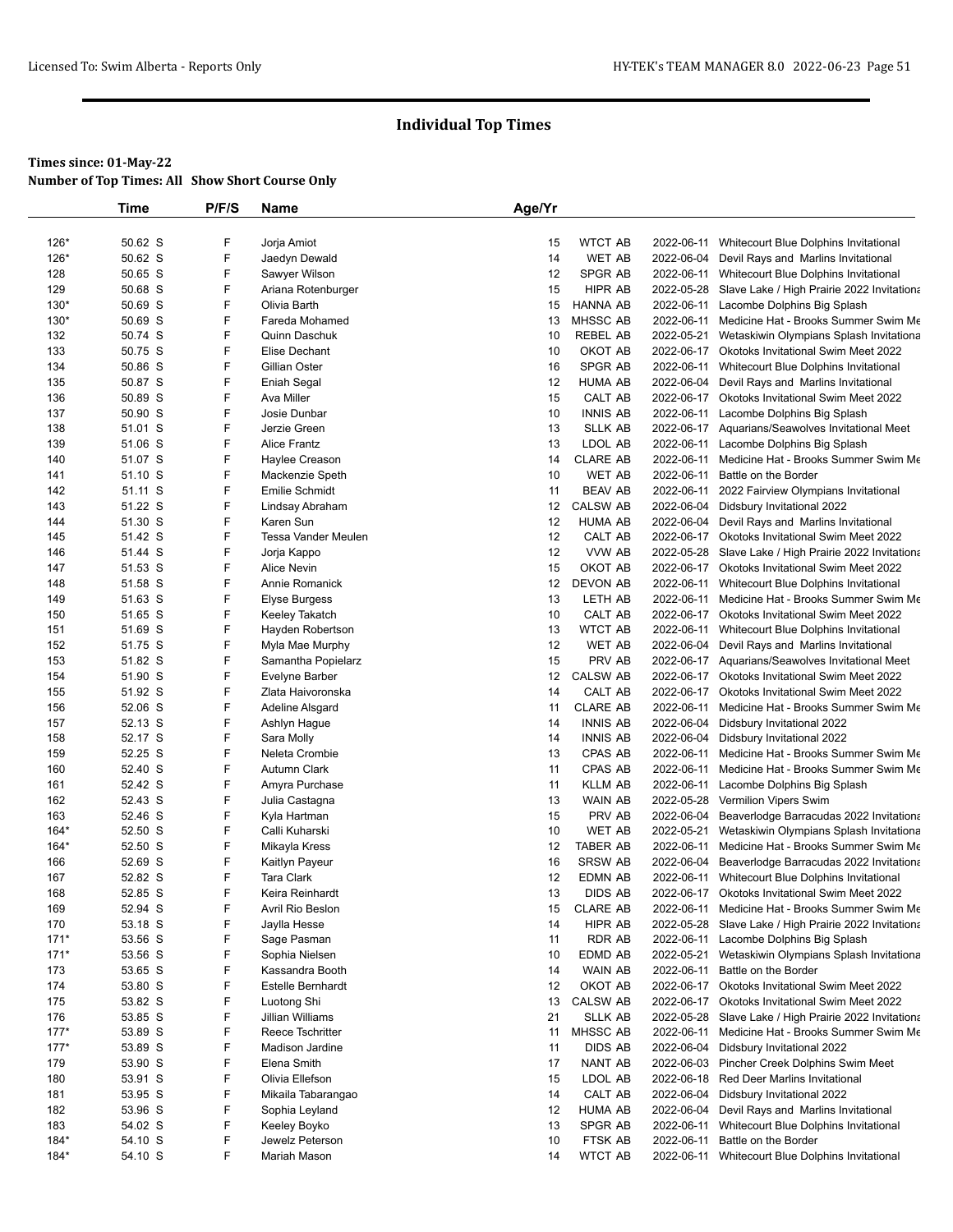|            | Time               | P/F/S  | Name                                  | Age/Yr   |                           |            |                                                                                                             |
|------------|--------------------|--------|---------------------------------------|----------|---------------------------|------------|-------------------------------------------------------------------------------------------------------------|
|            |                    |        |                                       |          |                           |            |                                                                                                             |
| 186        | 54.18 S            | F      | Kara Robinson                         | 13       | <b>EDMD AB</b>            |            | 2022-06-04 Devil Rays and Marlins Invitational                                                              |
| 187        | 54.19 S            | F      | <b>Pyper Martinson</b>                | 11       | HIPR AB                   |            | 2022-05-28 Slave Lake / High Prairie 2022 Invitationa                                                       |
| 188        | 54.21 S            | F      | Abigail Anderson                      | 14       | <b>MHSSC AB</b>           | 2022-06-11 | Medicine Hat - Brooks Summer Swim Me                                                                        |
| 189        | 54.26 S            | F      | Claire Puchinger                      | 14       | LETH AB                   | 2022-06-11 | Medicine Hat - Brooks Summer Swim Me                                                                        |
| 190        | 54.33 S            | F      | <b>Claire Peake</b>                   | 11       | LETH AB                   | 2022-06-11 | Medicine Hat - Brooks Summer Swim Me                                                                        |
| 191        | 54.40 S            | F      | Isla Kassam                           | 13       | <b>CALSW AB</b>           | 2022-06-17 | <b>Okotoks Invitational Swim Meet 2022</b>                                                                  |
| 192        | 54.44 S            | F      | Ashley Thompson                       | 21       | MHSSC AB                  | 2022-06-11 | Medicine Hat - Brooks Summer Swim Me                                                                        |
| 193        | 54.49 S            | F      | <b>Bria Hall</b>                      | 11       | TABER AB                  |            | 2022-06-03 Pincher Creek Dolphins Swim Meet                                                                 |
| 194        | 54.53 S            | F      | <b>Colby Pilsner-Roberts</b>          | 11       | LETH AB                   | 2022-06-11 | Medicine Hat - Brooks Summer Swim Me                                                                        |
| 195        | 54.56 S            | F      | Dara Olagunju                         | 13       | <b>FTSK AB</b>            | 2022-06-11 | Battle on the Border                                                                                        |
| 196        | 54.67 S<br>54.90 S | F<br>F | Mila Barlow                           | 10<br>13 | EDMD AB<br><b>DIDS AB</b> | 2022-06-04 | Devil Rays and Marlins Invitational<br>Didsbury Invitational 2022                                           |
| 197<br>198 | 54.92 S            | F      | Zoe Crampton<br><b>Brynn Billings</b> | 11       | HIPR AB                   | 2022-06-04 | 2022-06-04 Beaverlodge Barracudas 2022 Invitationa                                                          |
| 199        | 55.03 S            | F      | Tyra Shantz                           | 11       | HIPR AB                   |            | 2022-05-28 Slave Lake / High Prairie 2022 Invitationa                                                       |
| 200        | 55.12 S            | F      | Georgia Ramirez                       | 13       | <b>INNIS AB</b>           |            | 2022-06-18 Red Deer Marlins Invitational                                                                    |
| 201        | 55.15 S            | F      | <b>Bree Leroux</b>                    | 12       | PRV AB                    | 2022-06-11 | 2022 Fairview Olympians Invitational                                                                        |
| 202        | 55.16 S            | F      | Kate Bennett                          | 11       | PCK AB                    |            | 2022-06-03 Pincher Creek Dolphins Swim Meet                                                                 |
| 203        | 55.21 S            | F      | Hanna Creason                         | 11       | <b>CLARE AB</b>           | 2022-06-11 | Medicine Hat - Brooks Summer Swim Me                                                                        |
| 204        | 55.49 S            | F      | Nika Wepener                          | 10       | STPL AB                   |            | 2022-06-11 Whitecourt Blue Dolphins Invitational                                                            |
| 205        | 55.61 S            | F      | <b>Brittica Davis</b>                 | 10       | FTSK AB                   |            | 2022-06-04 Devil Rays and Marlins Invitational                                                              |
| 206        | 55.68 S            | F      | Mikaela Silzer                        | 11       | <b>WET AB</b>             |            | 2022-05-28 Vermilion Vipers Swim                                                                            |
| 207        | 55.74 S            | F      | Isabella Reid                         | 11       | HUMA AB                   | 2022-06-04 | Devil Rays and Marlins Invitational                                                                         |
| 208        | 55.77 S            | F      | Eileen Zhang                          | 10       | <b>HUMA AB</b>            |            | 2022-06-04 Devil Rays and Marlins Invitational                                                              |
| 209        | 55.80 S            | F      | <b>Brooklyn McIntyre</b>              | 12       | HIPR AB                   | 2022-06-11 | 2022 Fairview Olympians Invitational                                                                        |
| 210        | 55.81 S            | F      | <b>Ysabel Alvarez</b>                 | 12       | <b>FTSK AB</b>            | 2022-06-11 | Battle on the Border                                                                                        |
| 211        | 55.97 S            | F      | Maya Wahlen                           | 11       | SPGR AB                   | 2022-06-11 | Whitecourt Blue Dolphins Invitational                                                                       |
| 212        | 56.14 S            | F      | Keira Broadley                        | 14       | OKOT AB                   |            | 2022-06-17 Okotoks Invitational Swim Meet 2022                                                              |
| 213        | 56.31 S            | F      | Kailyn Cook                           | 13       | PROV AB                   | 2022-06-11 | Battle on the Border                                                                                        |
| 214        | 56.34 S            | F      | Danica Haire                          | 11       | HIPR AB                   |            | 2022-05-28 Slave Lake / High Prairie 2022 Invitationa                                                       |
| 215        | 56.46 S            | F      | Elsa Andersen                         | 10       | <b>CALSW AB</b>           |            | 2022-06-17 Okotoks Invitational Swim Meet 2022                                                              |
| 216        | 56.47 S            | F      | Ava Ulmer                             | 14       | COCH AB                   | 2022-06-04 | Didsbury Invitational 2022                                                                                  |
| 217        | 56.55 S            | F      | <b>Grace Pawliuk</b>                  | 12       | OKOT AB                   |            | 2022-06-04 Didsbury Invitational 2022                                                                       |
| 218        | 56.61 S            | F      | <b>Mackinley Smith</b>                | 10       | COCH AB                   | 2022-06-04 | Didsbury Invitational 2022                                                                                  |
| 219        | 56.63 S            | F      | Miranda Tegart                        | 11       | <b>FAIR AB</b>            | 2022-06-04 | Beaverlodge Barracudas 2022 Invitationa                                                                     |
| 220*       | 56.71 S            | F      | Teryn Lewko                           | 11       | COCH AB                   |            | 2022-06-17 Okotoks Invitational Swim Meet 2022                                                              |
| 220*       | 56.71 S            | F      | Jaycee Hoffman                        | 10       | <b>CLARE AB</b>           |            | 2022-06-03 Pincher Creek Dolphins Swim Meet                                                                 |
| 222        | 56.83 S            | F      | Dylan Hicks                           | 14       | HIPR AB                   | 2022-06-11 | 2022 Fairview Olympians Invitational                                                                        |
| 223        | 56.99 S            | F      | Anushka Marvin                        | 13       | SHRPK AB                  |            | 2022-06-04 Devil Rays and Marlins Invitational                                                              |
| 224        | 57.02 S            | F<br>F | Aurora Hammond                        | 14       | RDR AB                    |            | 2022-06-18 Red Deer Marlins Invitational                                                                    |
| 225        | 57.08 S            | F      | <b>Faith Assen</b>                    | 11       | HUMA AB<br><b>BEAV AB</b> | 2022-06-04 | Devil Rays and Marlins Invitational                                                                         |
| 226<br>227 | 57.09 S<br>57.23 S | F      | Angela Noullett<br>Casey Billings     | 11<br>13 | HIPR AB                   |            | 2022-05-28 Slave Lake / High Prairie 2022 Invitationa<br>2022-06-04 Beaverlodge Barracudas 2022 Invitationa |
| 228        | 57.30 S            | F      | <b>Beth Kotylak</b>                   | 10       | EDMD AB                   | 2022-05-21 | Wetaskiwin Olympians Splash Invitationa                                                                     |
| 229        | 57.49 S            | F      | Paschia Chithiya                      | 12       | OKOT AB                   |            | 2022-06-17 Okotoks Invitational Swim Meet 2022                                                              |
| 230        | 57.75 S            | F      | Sage Verbaas                          | 11       | CASS AB                   |            | 2022-05-28 Vermilion Vipers Swim                                                                            |
| 231        | 57.83 S            | F      | Cynthia Zhang                         | 14       | <b>HUMA AB</b>            | 2022-05-21 | Wetaskiwin Olympians Splash Invitationa                                                                     |
| 232        | 58.00 S            | F      | Samantha Laarman                      | 11       | CALT AB                   |            | 2022-06-17 Okotoks Invitational Swim Meet 2022                                                              |
| 233        | 58.14 S            | F      | <b>Cadence Bashow</b>                 | 10       | COCH AB                   |            | 2022-06-04 Didsbury Invitational 2022                                                                       |
| 234        | 58.20 S            | F      | Kelly Petronech                       | 12       | TABER AB                  |            | 2022-06-03 Pincher Creek Dolphins Swim Meet                                                                 |
| 235        | 58.38 S            | F      | Nina Bernhardt                        | 10       | OKOT AB                   |            | 2022-06-17 Okotoks Invitational Swim Meet 2022                                                              |
| 236        | 58.43 S            | F      | Nora Denie                            | 11       | PCK AB                    |            | 2022-06-03 Pincher Creek Dolphins Swim Meet                                                                 |
| 237        | 58.49 S            | F      | Sophia Beach                          | 13       | CASS AB                   | 2022-06-04 | Devil Rays and Marlins Invitational                                                                         |
| 238        | 58.60 S            | F      | Jessica Stolte                        | 16       | LDOL AB                   | 2022-06-11 | Lacombe Dolphins Big Splash                                                                                 |
| 239        | 58.91 S            | F      | Sara Martin                           | 15       | <b>GRPR AB</b>            | 2022-06-11 | 2022 Fairview Olympians Invitational                                                                        |
| 240        | 58.93 S            | F      | Louise Johal                          | 13       | REBEL AB                  |            | 2022-05-28 Vermilion Vipers Swim                                                                            |
| 241        | 58.99 S            | F      | Selah Hoekstra                        | 10       | TABER AB                  | 2022-06-11 | Medicine Hat - Brooks Summer Swim Me                                                                        |
| 242        | 59.06 S            | F      | Lea Rubey                             | 17       | <b>CLARE AB</b>           | 2022-06-11 | Medicine Hat - Brooks Summer Swim Me                                                                        |
| 243        | 59.29 S            | F      | Sarah Weimer                          | 15       | OKOT AB                   |            | 2022-06-17 Okotoks Invitational Swim Meet 2022                                                              |
| 244*       | 59.40 S            | F      | Cealey Herr                           | 10       | HIPR AB                   |            | 2022-06-17 Aquarians/Seawolves Invitational Meet                                                            |
| 244*       | 59.40 S            | F      | Gracie Klein                          | 11       | EDMD AB                   |            | 2022-06-04 Devil Rays and Marlins Invitational                                                              |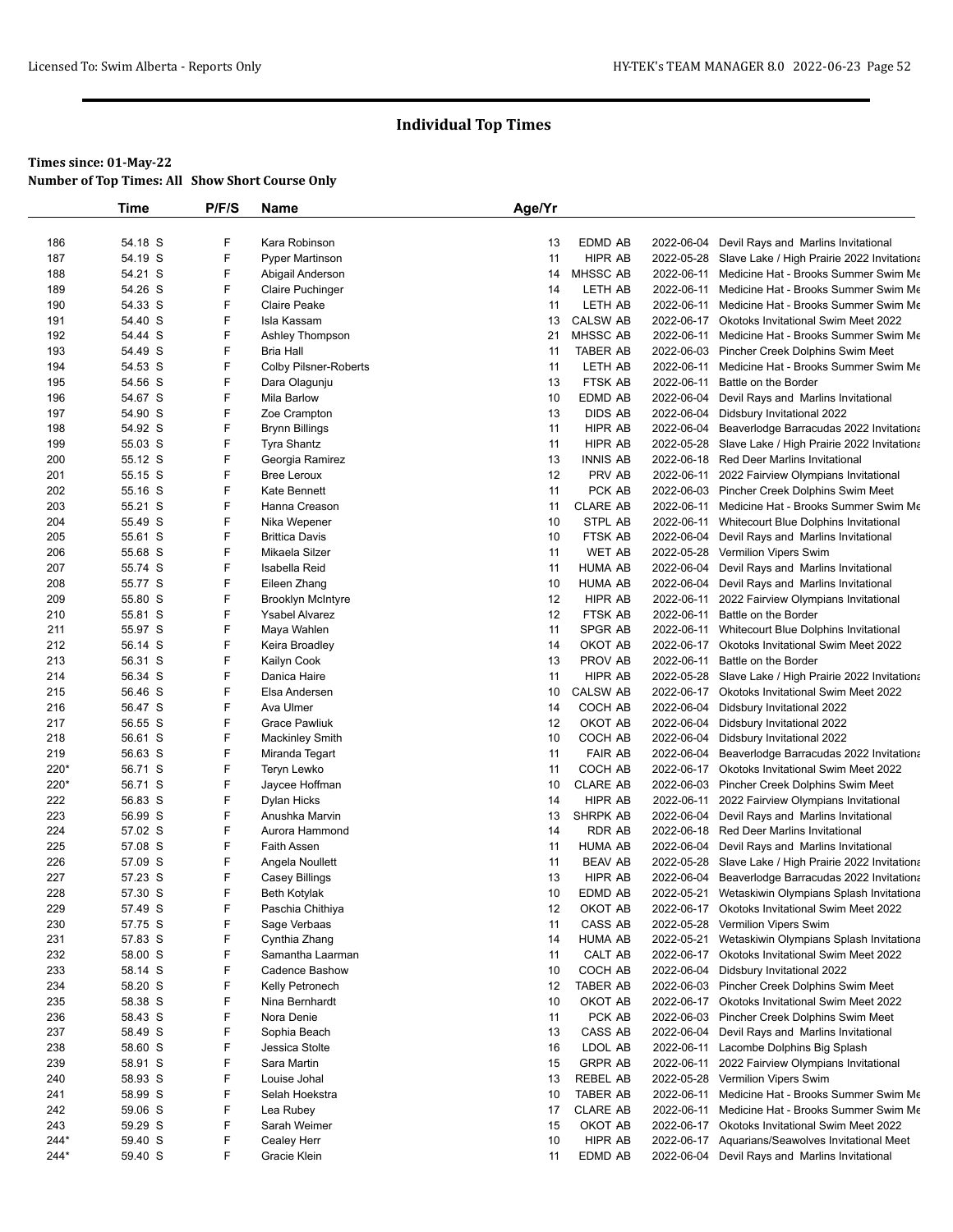|            | Time                     | P/F/S  | Name                                    | Age/Yr   |                           |            |                                                                                                |
|------------|--------------------------|--------|-----------------------------------------|----------|---------------------------|------------|------------------------------------------------------------------------------------------------|
|            |                          |        |                                         |          |                           |            |                                                                                                |
| 246        | 59.57 S                  | F      | Kenzie Siggelkow                        | 10       | <b>HIRV AB</b>            |            | 2022-06-17 Okotoks Invitational Swim Meet 2022                                                 |
| 247        | 59.78 S                  | F      | Ashlyn Smith                            | 12       | <b>CLARE AB</b>           | 2022-06-11 | Medicine Hat - Brooks Summer Swim Me                                                           |
| 248        | 59.87 S                  | F      | Deborah Zitko                           | 14       | COCH AB                   | 2022-06-04 | Didsbury Invitational 2022                                                                     |
| 249        | 1:00.01 S                | F      | Zoey McLane                             | 9        | OKOT AB                   |            | 2022-06-17 Okotoks Invitational Swim Meet 2022                                                 |
| 250        | 1:00.02 S                | F      | Kenzie Stewart                          | 11       | CPAS AB                   |            | 2022-06-03 Pincher Creek Dolphins Swim Meet                                                    |
| 251        | $1:00.30$ S              | F      | Elizabeth Wood                          | 12       | <b>SLLK AB</b>            |            | 2022-06-17 Aquarians/Seawolves Invitational Meet                                               |
| 252        | 1:00.37 S                | F      | Eliza Fraser                            | 12       | <b>GRIM AB</b>            |            | 2022-06-11 2022 Fairview Olympians Invitational                                                |
| 253        | 1:00.64 S                | F      | Likhwezi Mtshabe                        | 15       | OKOT AB                   |            | 2022-06-17 Okotoks Invitational Swim Meet 2022                                                 |
| 254        | 1:00.77 S                | F      | Myka Hoover                             | 13       | <b>SLLK AB</b>            |            | 2022-05-28 Slave Lake / High Prairie 2022 Invitationa                                          |
| 255        | 1:00.81 S                | F      | Eastin Hubbard                          | 11       | COCH AB                   |            | 2022-06-17 Okotoks Invitational Swim Meet 2022                                                 |
| 256        | 1:00.89 S                | F      | Georgia Haas                            | 10       | HIPR AB                   |            | 2022-06-04 Beaverlodge Barracudas 2022 Invitationa                                             |
| 257        | $1:00.92$ S              | F      | Makena Takatch                          | 12       | CALT AB                   | 2022-06-04 | Didsbury Invitational 2022                                                                     |
| 258*       | 1:01.07 S                | F      | Anna Johnston                           | 15       | <b>EDMN AB</b>            |            | 2022-06-11 Whitecourt Blue Dolphins Invitational                                               |
| 258*       | 1:01.07 S                | F      | Morgan Oster                            | 14       | SPGR AB                   | 2022-06-11 | Whitecourt Blue Dolphins Invitational                                                          |
| 260        | $1:01.20$ S              | F<br>F | Nora Kassam                             | 11       | <b>CALSW AB</b>           |            | 2022-06-17 Okotoks Invitational Swim Meet 2022                                                 |
| 261<br>262 | 1:01.27 S<br>$1:01.32$ S | F      | <b>Torron Chambers</b><br>Abbi Coupland | 11<br>13 | DRVL AS<br><b>WTCT AB</b> | 2022-06-11 | 2022-06-11 Whitecourt Blue Dolphins Invitational                                               |
| 263        | 1:01.41 S                | F      | Olivia Thompson                         | 11       | PNOKA AB                  | 2022-06-11 | Whitecourt Blue Dolphins Invitational<br>Lacombe Dolphins Big Splash                           |
| 264        | 1:01.47 S                | F      | Darby Bissell                           | 13       | <b>GRIM AB</b>            |            | 2022-06-04 Beaverlodge Barracudas 2022 Invitationa                                             |
| 265        | $1:01.58$ S              | F      | <b>Bailey Dunn</b>                      | 15       | STPL AB                   | 2022-06-11 | Whitecourt Blue Dolphins Invitational                                                          |
| 266        | 1:01.60 S                | F      | <b>Taylor Sisson</b>                    | 15       | MHSSC AB                  | 2022-06-11 | Medicine Hat - Brooks Summer Swim Me                                                           |
| 267        | 1:01.82 S                | F      | Morgan Gage                             | 11       | MHSSC AB                  | 2022-06-11 | Medicine Hat - Brooks Summer Swim Me                                                           |
| 268        | 1:01.83 S                | F      | Kaitlyn Laarman                         | 11       | CALT AB                   | 2022-06-04 | Didsbury Invitational 2022                                                                     |
| 269        | 1:01.87 S                | F      | Olivia Zilinski                         | 13       | CASS AB                   |            | 2022-05-28 Vermilion Vipers Swim                                                               |
| 270        | $1:02.19$ S              | F      | Naya Randall                            | 10       | PCK AB                    | 2022-06-11 | Medicine Hat - Brooks Summer Swim Me                                                           |
| 271        | 1:02.24 S                | F      | <b>Blake Buchanan</b>                   | 9        | EDMD AB                   | 2022-05-21 | Wetaskiwin Olympians Splash Invitationa                                                        |
| 272        | 1:02.33 S                | F      | Norah Ertman                            | 11       | CALT AB                   |            | 2022-06-04 Didsbury Invitational 2022                                                          |
| 273        | 1:02.36 S                | F      | Emilia Flanagan                         | 12       | <b>HUMA AB</b>            | 2022-06-04 | Devil Rays and Marlins Invitational                                                            |
| 274        | 1:02.85 S                | F      | <b>Adeline Kramer</b>                   | 10       | <b>WTLK AB</b>            | 2022-06-11 | Whitecourt Blue Dolphins Invitational                                                          |
| 275        | 1:02.93 S                | F      | <b>Aubrey Ruppert</b>                   | 14       | RDR AB                    | 2022-06-11 | Lacombe Dolphins Big Splash                                                                    |
| 276        | $1:03.01$ S              | F      | Valerie Rollheiser                      | 14       | REBEL AB                  |            | 2022-05-28 Vermilion Vipers Swim                                                               |
| 277        | 1:03.09 S                | F      | <b>Brooklyn Grey</b>                    | 12       | HIPR AB                   | 2022-05-28 | Slave Lake / High Prairie 2022 Invitationa                                                     |
| 278        | 1:03.22 S                | F      | <b>Presley Charron</b>                  | 10       | FTSK AB                   | 2022-06-11 | Battle on the Border                                                                           |
| 279        | 1:03.25 S                | F      | Aurora Dewald                           | 11       | CASS AB                   | 2022-06-04 | Devil Rays and Marlins Invitational                                                            |
| 280        | 1:03.28 S                | F      | Avey Bergstrom                          | 11       | CASS AB                   | 2022-05-28 | Vermilion Vipers Swim                                                                          |
| 281        | 1:03.31 S                | F      | <b>Isabelle Sawers</b>                  | 11       | <b>SRSW AB</b>            |            | 2022-06-04 Beaverlodge Barracudas 2022 Invitationa                                             |
| 282        | 1:03.56 S                | F      | Liliane Chandler                        | 11       | PCK AB                    |            | 2022-06-03 Pincher Creek Dolphins Swim Meet                                                    |
| 283        | $1:03.61$ S              | F      | Peyton Cox                              | 11       | <b>FAIR AB</b>            | 2022-06-11 | 2022 Fairview Olympians Invitational                                                           |
| 284        | 1:03.77 S                | F      | Ashley Kuzik                            | 10       | EDMD AB                   | 2022-05-21 | Wetaskiwin Olympians Splash Invitationa                                                        |
| 285        | x1:04.10 S               | F      | Brooklynn Lundberg                      | 9        | <b>HIRV AB</b>            | 2022-06-17 | <b>Okotoks Invitational Swim Meet 2022</b>                                                     |
| 286        | 1:04.11 S                | F      | Janessa Jackson                         | 12       | MHSSC AB                  | 2022-06-11 | Medicine Hat - Brooks Summer Swim Me                                                           |
| 287        | $1:04.18$ S              | F<br>F | Lauren Smith                            | 12       | <b>GRIM AB</b>            |            | 2022-06-17 Aquarians/Seawolves Invitational Meet                                               |
| 288        | 1:04.42 S                | F      | Michelle Ramirez                        | 13       | <b>INNIS AB</b>           |            | 2022-06-11 Lacombe Dolphins Big Splash                                                         |
| 289<br>290 | 1:04.63 S                | F      | Quinn Pobuda                            | 11       | LDOL AB<br><b>BRKS AB</b> |            | 2022-06-11 Lacombe Dolphins Big Splash                                                         |
| 291        | 1:04.84 S<br>1:04.93 S   | F      | Samantha Evans<br>Jorgey Maunsell       | 14<br>12 | PCK AB                    |            | 2022-06-11 Medicine Hat - Brooks Summer Swim Me<br>2022-06-03 Pincher Creek Dolphins Swim Meet |
| 292        | $1:05.83$ S              | F      | Mia Myburgh                             | 13       | RDR AB                    |            | 2022-06-18 Red Deer Marlins Invitational                                                       |
| 293        | $1:05.85$ S              | F      | Elsa Fodchuk                            | 11       | EDMD AB                   | 2022-06-04 | Devil Rays and Marlins Invitational                                                            |
| 294        | $1:06.07$ S              | F      | Maya Paul                               | 12       | STPL AB                   | 2022-06-11 | Whitecourt Blue Dolphins Invitational                                                          |
| 295        | $1:06.16$ S              | F      | Zoe Miklos                              | 9        | CPAS AB                   | 2022-06-11 | Medicine Hat - Brooks Summer Swim Me                                                           |
| 296        | $1:06.71$ S              | F      | Sabrina Maennchen                       | 12       | DIDS AB                   | 2022-06-04 | Didsbury Invitational 2022                                                                     |
| 297        | 1:07.05 S                | F      | Nadia Hurta                             | 11       | <b>GRPR AB</b>            | 2022-06-11 | 2022 Fairview Olympians Invitational                                                           |
| 298*       | 1:07.34 S                | F      | Sloan Chapman                           | 10       | HIPR AB                   | 2022-06-11 | 2022 Fairview Olympians Invitational                                                           |
| 298*       | 1:07.34 S                | F      | Kali Borst                              | 10       | <b>WTLK AB</b>            |            | 2022-06-11 Whitecourt Blue Dolphins Invitational                                               |
| 300        | 1:07.39 S                | F      | Chase Mackenzie                         | 10       | BEAV AB                   |            | 2022-06-17 Aquarians/Seawolves Invitational Meet                                               |
| 301        | 1:07.53 S                | F      | Diamond Kirlik                          | 10       | <b>GRIM AB</b>            |            | 2022-06-17 Aquarians/Seawolves Invitational Meet                                               |
| 302        | 1:07.58 S                | F      | Sophie Delorme                          | 11       | HIPR AB                   |            | 2022-05-28 Slave Lake / High Prairie 2022 Invitationa                                          |
| 303        | $1:08.14$ S              | F      | Caroline Haine                          | 11       | WAIN AB                   |            | 2022-06-04 Devil Rays and Marlins Invitational                                                 |
| 304        | 1:08.17 S                | F      | Randi Doyle                             | 12       | WAIN AB                   | 2022-06-11 | Battle on the Border                                                                           |
| 305        | 1:08.72 S                | F      | Tameka Brough                           | 14       | <b>BRKS AB</b>            |            | 2022-06-11 Medicine Hat - Brooks Summer Swim Me                                                |
|            |                          |        |                                         |          |                           |            |                                                                                                |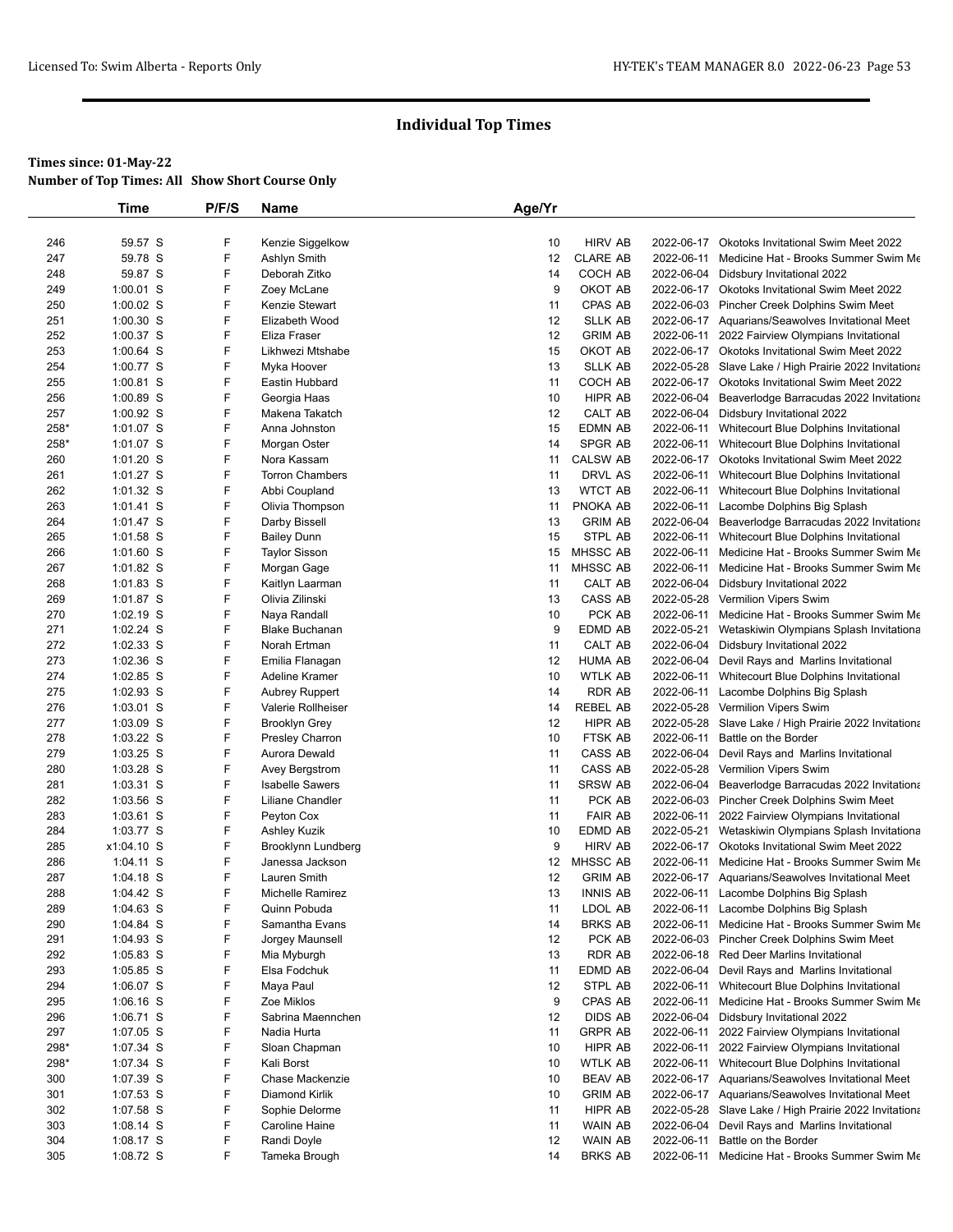|                | Time        | P/F/S  | Name                         | Age/Yr |                           |            |                                                       |
|----------------|-------------|--------|------------------------------|--------|---------------------------|------------|-------------------------------------------------------|
|                |             |        |                              |        |                           |            |                                                       |
| 306            | 1:08.73 S   | F      | Risa Champion                | 11     | <b>EDMD AB</b>            | 2022-06-04 | Devil Rays and Marlins Invitational                   |
| 307*           | 1:09.12 S   | F      | Sevilay Ebadi                | 10     | <b>GRPR AB</b>            | 2022-06-11 | 2022 Fairview Olympians Invitational                  |
| 307*           | 1:09.12 S   | F      | Niya Mouallem                | 12     | HIPR AB                   |            | 2022-05-28 Slave Lake / High Prairie 2022 Invitationa |
| 309            | 1:09.46 S   | F      | Julianna Hallman             | 10     | <b>INNIS AB</b>           |            | 2022-06-18 Red Deer Marlins Invitational              |
| 310            | 1:09.76 S   | F      | Claire Holmgren              | 10     | HUMA AB                   | 2022-06-11 | Battle on the Border                                  |
| 311            | 1:10.07 S   | F      | Maryn Kuharski               | 8      | WET AB                    | 2022-06-04 | Devil Rays and Marlins Invitational                   |
| 312            | $1:10.30$ S | F      | <b>Madison Fisher Boroff</b> | 12     | COCH AB                   |            | 2022-06-04 Didsbury Invitational 2022                 |
| 313            | $1:10.45$ S | F      | <b>Tegan Peebles</b>         | 9      | CPAS AB                   |            | 2022-06-03 Pincher Creek Dolphins Swim Meet           |
| 314            | 1:10.73 S   | F      | Mia Moulder                  | 12     | COCH AB                   | 2022-06-04 | Didsbury Invitational 2022                            |
| 315            | 1:10.77 S   | F      | Jane Roth                    | 10     | <b>HUMA AB</b>            | 2022-06-11 | Battle on the Border                                  |
| 316            | $1:10.90$ S | F      | Lela Turnquist               | 11     | CASS AB                   | 2022-06-11 | Battle on the Border                                  |
| 317            | 1:11.38 S   | F      | Sophia Gartner               | 12     | FTSK AB                   | 2022-06-11 | Battle on the Border                                  |
| 318            | 1:11.40 S   | F      | Abigail Leclerc              | 13     | <b>HIPR AB</b>            |            | 2022-05-28 Slave Lake / High Prairie 2022 Invitationa |
| 319            | $1:11.69$ S | F      | Blayke Babineau              | 9      | OKOT AB                   |            | 2022-06-17 Okotoks Invitational Swim Meet 2022        |
| 320            | 1:14.43 S   | F      | Sarah Zhang                  | 9      | EDMD AB                   | 2022-05-21 | Wetaskiwin Olympians Splash Invitationa               |
| 321            | 1:14.46 S   | F      | Jordyn Zahara                | 11     | WET AB                    | 2022-05-21 | Wetaskiwin Olympians Splash Invitationa               |
| 322            | $1:15.24$ S | F      | Saylee Mori                  | 7      | MHSSC AB                  | 2022-06-11 | Medicine Hat - Brooks Summer Swim Me                  |
| 323            | 1:15.65 S   | F      | McKenzie Samardzic           | 11     | STPL AB                   | 2022-06-11 | Whitecourt Blue Dolphins Invitational                 |
| 324            | 1:15.74 S   | F      | Priya Caldwell               | 8      | <b>GRPR AB</b>            |            | 2022-06-17 Aquarians/Seawolves Invitational Meet      |
| 325            | $1:15.91$ S | F      | Anja Myburgh                 | 11     | RDR AB                    |            | 2022-06-18 Red Deer Marlins Invitational              |
| 326            | $1:16.50$ S | F      | Lacey Letawsky               | 11     | FTSK AB                   | 2022-05-21 | Wetaskiwin Olympians Splash Invitationa               |
| 327            | $1:16.64$ S | F      | Alivia Curran                | 9      | FTSK AB                   |            | 2022-06-04 Devil Rays and Marlins Invitational        |
| 328            | 1:16.90 S   | F      | Kaida Riddiough              | 16     | <b>GRIM AB</b>            | 2022-06-11 | 2022 Fairview Olympians Invitational                  |
| 329            | $1:18.67$ S | F      | Adelynn Van Herk             | 11     | FTMD AB                   |            | 2022-06-03 Pincher Creek Dolphins Swim Meet           |
| 330            | $1:23.61$ S | F      | <b>Finlie Strong</b>         | 9      | SMRV AB                   |            | 2022-06-11 2022 Fairview Olympians Invitational       |
| 331            | 1:24.97 S   | F      | Elizabeth Wallebeck          | 11     | FTSK AB                   |            | 2022-06-04 Devil Rays and Marlins Invitational        |
| 332            | 1:28.13 S   | F      | <b>Chloe Mitchell</b>        | 10     | <b>GRIM AB</b>            |            | 2022-06-17 Aquarians/Seawolves Invitational Meet      |
| 333            | 1:33.19 S   | F      | Natalie Clarke_PSPI          | 11     | <b>BEAV AB</b>            |            | 2022-06-17 Aquarians/Seawolves Invitational Meet      |
| 334            | 1:36.34 S   | F      | Madelyn Gauthier             | 8      | VVW AB                    | 2022-06-11 | 2022 Fairview Olympians Invitational                  |
| 335            | 1:39.78 S   | F      | Brenna Lynds                 | 14     | FTSK AB                   | 2022-06-04 | Devil Rays and Marlins Invitational                   |
| 336            | 1:41.78 S   | F      | Tehya Laboucan               | 11     | HIPR AB                   |            | 2022-06-04 Beaverlodge Barracudas 2022 Invitationa    |
| Female         | 100 Breast  |        |                              |        |                           |            |                                                       |
| $\overline{1}$ | 1:22.20 S   | F      | Lucy Hassett                 | 15     | CALT AB                   |            | 2022-06-17 Okotoks Invitational Swim Meet 2022        |
| $\overline{2}$ | 1:26.47 S   | F      | Julianna Ferro               | 12     | SHRPK AB                  | 2022-06-04 | Devil Rays and Marlins Invitational                   |
| 3              | 1:26.81 S   | F      | Aubry Haldorson              | 15     | <b>INNIS AB</b>           |            | 2022-06-18 Red Deer Marlins Invitational              |
| 4              | 1:28.61 S   | F      | Cassidy Coolen               | 18     | LETH AB                   |            | 2022-06-03 Pincher Creek Dolphins Swim Meet           |
| 5              | 1:28.96 S   | F      | Jaiva Bajema                 | 16     | <b>REBEL AB</b>           | 2022-06-11 | Battle on the Border                                  |
| 6              | 1:29.81 S   | F      | <b>Bethany Crisp</b>         | 14     | <b>HUMA AB</b>            | 2022-06-04 | Devil Rays and Marlins Invitational                   |
| $\overline{7}$ | 1:30.89 S   | F      | Ava Kyfiuk                   | 13     | STPL AB                   | 2022-06-11 | Whitecourt Blue Dolphins Invitational                 |
| 8              | 1:33.37 S   | F      | <b>Emily Wright</b>          | 15     | HANNA AB                  |            | 2022-06-18 Red Deer Marlins Invitational              |
| 9              | 1:34.26 S   | F      | Sierra Higashi               | 13     | CALT AB                   | 2022-06-17 | <b>Okotoks Invitational Swim Meet 2022</b>            |
| 10             | 1:34.37 S   | F      | Peyton Hammer                | 14     | CPAS AB                   |            | 2022-06-03 Pincher Creek Dolphins Swim Meet           |
| 11             | 1:34.56 S   | F      | Camille Sher                 | 15     | HUMA AB                   |            | 2022-05-21 Wetaskiwin Olympians Splash Invitationa    |
| 12             | 1:34.59 S   | F      | Aspen Fetch                  | 15     | MHSSC AB                  |            | 2022-06-11 Medicine Hat - Brooks Summer Swim Me       |
| 13             | $1:35.43$ S | F      | Madison Grandoni             | 14     | PCK AB                    |            | 2022-06-03 Pincher Creek Dolphins Swim Meet           |
| 14             | 1:35.44 S   | F      | Kendra Hiller                | 12     | SHRPK AB                  |            | 2022-06-04 Devil Rays and Marlins Invitational        |
| 15             | 1:36.14 S   | F      | Sonja Stucklschwaiger        | 14     | <b>FAIR AB</b>            |            | 2022-06-17 Aquarians/Seawolves Invitational Meet      |
| 16             | $1:36.39$ S | F      | Isabella Peters              | 14     | <b>HILV AB</b>            |            | 2022-06-17 Aquarians/Seawolves Invitational Meet      |
| 17             | $1:36.40$ S | F      | Avery Lange                  | 13     | COCH AB                   |            | 2022-06-17 Okotoks Invitational Swim Meet 2022        |
| 18             | $1:36.41$ S | F      | Soleil Pugliese              | 15     | SLLK AB                   | 2022-05-28 | Slave Lake / High Prairie 2022 Invitationa            |
| 19             | $1:36.60$ S | F<br>F | Sydney Heichert              | 17     | WET AB                    | 2022-05-21 | Wetaskiwin Olympians Splash Invitationa               |
| 20             | 1:37.45 S   | F      | <b>Ainsley Duell</b>         | 16     | TABER AB                  | 2022-06-11 | Medicine Hat - Brooks Summer Swim Me                  |
| 21             | 1:37.82 S   | F      | Dakota Tizzard               | 14     | PROV AB<br><b>WTCT AB</b> | 2022-06-04 | Devil Rays and Marlins Invitational                   |
| 22             | 1:38.18 S   |        | Jayda Robinson               | 14     |                           | 2022-06-11 | Whitecourt Blue Dolphins Invitational                 |
| 23             | $1:38.25$ S | F      | <b>Brie Harris</b>           | 12     | <b>BEAV AB</b>            |            | 2022-06-04 Beaverlodge Barracudas 2022 Invitationa    |
| 24             | 1:38.79 S   | F      | Rylee Bashow                 | 13     | COCH AB                   |            | 2022-06-17 Okotoks Invitational Swim Meet 2022        |
| 25             | 1:39.10 S   | F      | Elaine Clark                 | 15     | EDMN AB                   | 2022-06-11 | Whitecourt Blue Dolphins Invitational                 |
| 26             | 1:39.76 S   | F      | Morgan Bruce                 | 12     | <b>TABER AB</b>           | 2022-06-11 | Medicine Hat - Brooks Summer Swim Me                  |
| 27             | 1:39.87 S   | F      | Grace Auger                  | 14     | <b>SLLK AB</b>            |            | 2022-06-17 Aquarians/Seawolves Invitational Meet      |
| 28             | 1:40.34 S   | F      | Eva Peterson                 | 13     | STPL AB                   |            | 2022-06-11 Whitecourt Blue Dolphins Invitational      |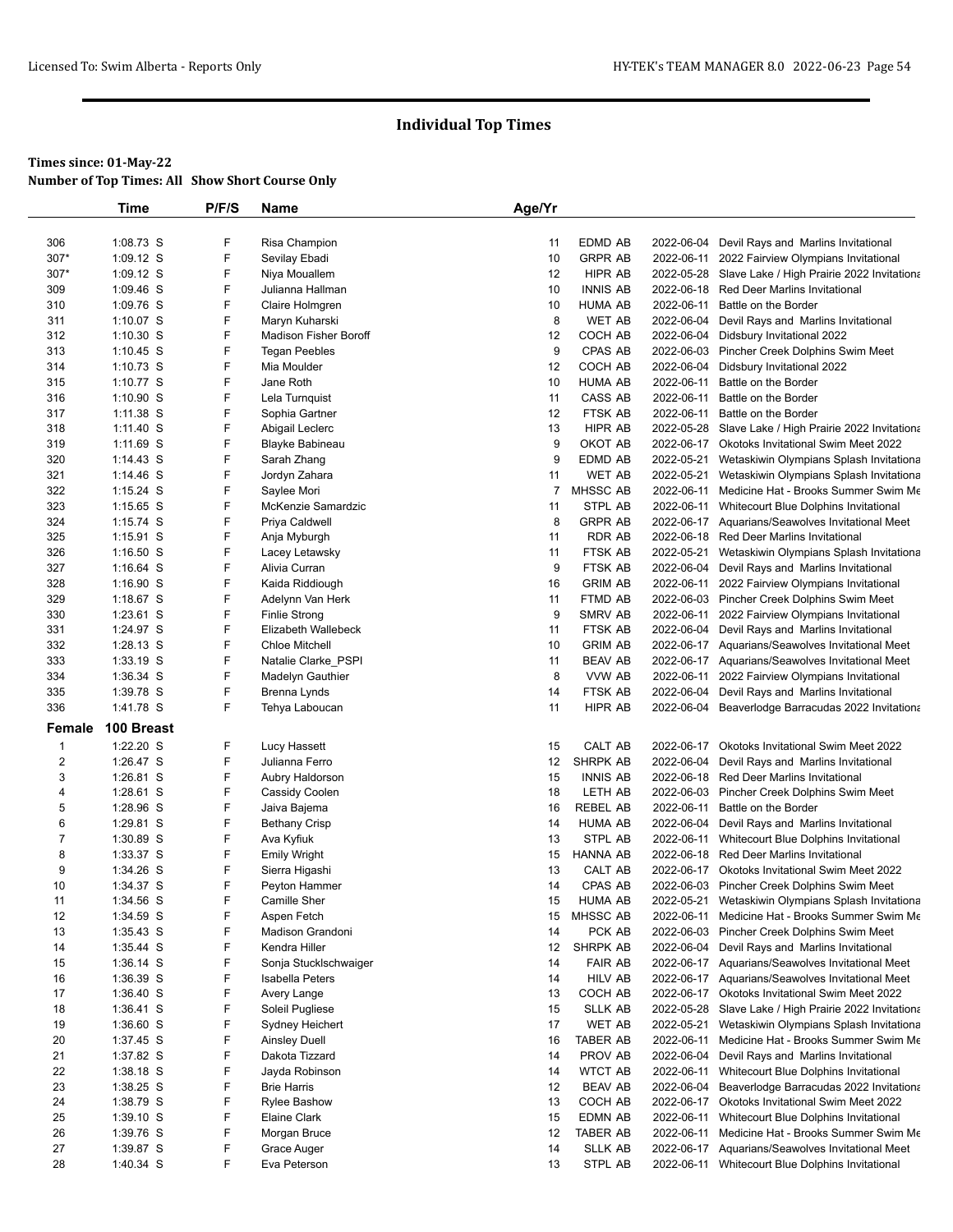|    | Time        | P/F/S | Name                        | Age/Yr |                 |            |                                                       |
|----|-------------|-------|-----------------------------|--------|-----------------|------------|-------------------------------------------------------|
|    |             |       |                             |        |                 |            |                                                       |
| 29 | 1:40.62 S   | F     | Catherine Swedlo            | 17     | COCH AB         |            | 2022-06-17 Okotoks Invitational Swim Meet 2022        |
| 30 | 1:40.85 S   | F     | Luka EckBerg                | 14     | OKOT AB         |            | 2022-06-17 Okotoks Invitational Swim Meet 2022        |
| 31 | 1:41.05 S   | F     | <b>Cadence Smith</b>        | 15     | LETH AB         |            | 2022-06-11 Medicine Hat - Brooks Summer Swim Me       |
| 32 | 1:41.15 S   | F     | Natalie Harrison            | 12     | <b>INNIS AB</b> |            | 2022-06-11 Lacombe Dolphins Big Splash                |
| 33 | 1:41.19 S   | F     | Parker Greenhalgh           | 15     | <b>RDR AB</b>   |            | 2022-06-11 Lacombe Dolphins Big Splash                |
| 34 | 1:41.26 S   | F     | Zada Mclean-Borggard        | 11     | LETH AB         |            | 2022-06-11 Medicine Hat - Brooks Summer Swim Me       |
| 35 | 1:41.46 S   | F     | Lara Ball                   | 15     | <b>GRPR AB</b>  |            | 2022-06-04 Beaverlodge Barracudas 2022 Invitationa    |
| 36 | 1:42.12 S   | F     | <b>Kolby Orriss</b>         | 13     | RDR AB          |            | 2022-06-18 Red Deer Marlins Invitational              |
| 37 | 1:42.19 S   | F     | Sarah Raivio                | 16     | <b>RDR AB</b>   |            | 2022-06-18 Red Deer Marlins Invitational              |
| 38 | 1:42.35 S   | F     | Molly Whitbread             | 13     | LDOL AB         |            | 2022-06-11 Lacombe Dolphins Big Splash                |
| 39 | 1:42.66 S   | F     | Catriona Gustavison         | 12     | PCK AB          |            | 2022-06-03 Pincher Creek Dolphins Swim Meet           |
| 40 | 1:43.45 S   | F     | <b>Lily Monette</b>         | 14     | <b>GRPR AB</b>  |            | 2022-06-11 2022 Fairview Olympians Invitational       |
| 41 | 1:43.65 S   | F     | Nicole Burgess              | 13     | LETH AB         |            | 2022-06-03 Pincher Creek Dolphins Swim Meet           |
| 42 | 1:44.04 S   | F     | Amelia Van Bussel           | 13     | PCK AB          |            | 2022-06-03 Pincher Creek Dolphins Swim Meet           |
| 43 | 1:44.07 S   | F     | MacLayne Kantor             | 12     | EDMD AB         |            | 2022-06-04 Devil Rays and Marlins Invitational        |
| 44 | 1:44.68 S   | F     | Madison Dozeman             | 20     | <b>CLARE AB</b> |            | 2022-06-11 Medicine Hat - Brooks Summer Swim Me       |
| 45 | 1:44.73 S   | F     | Amira Sharkawi              | 18     | HIPR AB         |            | 2022-06-17 Aquarians/Seawolves Invitational Meet      |
| 46 | 1:44.77 S   | F     | Kamryn Lakusta              | 11     | <b>SHRPK AB</b> |            | 2022-05-21 Wetaskiwin Olympians Splash Invitationa    |
| 47 | $1:45.18$ S | F     | Katie Radke                 | 15     | LDOL AB         |            | 2022-06-11 Lacombe Dolphins Big Splash                |
| 48 | 1:45.75 S   | F     | Naomi Jersch                | 19     | NANT AB         |            | 2022-06-11 Medicine Hat - Brooks Summer Swim Me       |
| 49 | 1:45.76 S   | F     | Elle MacIntosh              | 17     | <b>HIPR AB</b>  |            | 2022-06-17 Aquarians/Seawolves Invitational Meet      |
| 50 | 1:45.87 S   | F     | Vera Caldwell               | 12     | <b>GRPR AB</b>  |            | 2022-06-11 2022 Fairview Olympians Invitational       |
| 51 | 1:46.49 S   | F     | Kasey Matalski              | 13     | <b>DRVL AS</b>  |            | 2022-06-11 Whitecourt Blue Dolphins Invitational      |
| 52 | 1:47.12 S   | F     | <b>Emily Short</b>          | 14     | <b>GRPR AB</b>  |            | 2022-06-04 Beaverlodge Barracudas 2022 Invitationa    |
| 53 | 1:47.29 S   | F     | Katelyn Kuzik               | 12     | EDMD AB         |            | 2022-05-21 Wetaskiwin Olympians Splash Invitationa    |
| 54 | 1:47.39 S   | F     | Hudson Greenhalgh           | 13     | <b>RDR AB</b>   |            | 2022-06-18 Red Deer Marlins Invitational              |
| 55 | 1:47.46 S   | F     | Parker Laurie               | 15     | <b>EDMN AB</b>  | 2022-06-11 | Whitecourt Blue Dolphins Invitational                 |
| 56 | 1:47.53 S   | F     | Anika Zelinka-Miller        | 12     | <b>CALSW AB</b> |            | 2022-06-17 Okotoks Invitational Swim Meet 2022        |
| 57 | 1:47.59 S   | F     | Dalyn Steinhauer            | 13     | <b>REBEL AB</b> | 2022-06-11 | Battle on the Border                                  |
| 58 | 1:47.87 S   | F     | Lauren Boyer                | 12     | EDMD AB         |            | 2022-06-04 Devil Rays and Marlins Invitational        |
| 59 | 1:48.10 S   | F     | <b>Emily Lancaster</b>      | 12     | <b>GRPR AB</b>  |            | 2022-06-11 2022 Fairview Olympians Invitational       |
| 60 | 1:48.17 S   | F     | Jillian Hale                | 14     | <b>FAIR AB</b>  |            | 2022-05-28 Slave Lake / High Prairie 2022 Invitationa |
| 61 | 1:48.40 S   | F     | Sadie Thebeau               | 16     | <b>WTCT AB</b>  |            | 2022-06-11 Whitecourt Blue Dolphins Invitational      |
| 62 | 1:48.69 S   | F     | Ella Hollingshead           | 15     | PCK AB          |            | 2022-06-03 Pincher Creek Dolphins Swim Meet           |
| 63 | 1:48.77 S   | F     | <b>Birkley Timms</b>        | 14     | <b>RDR AB</b>   |            | 2022-06-18 Red Deer Marlins Invitational              |
| 64 | 1:48.79 S   | F     | Anya Smit                   | 14     | SMRV AB         | 2022-06-11 | 2022 Fairview Olympians Invitational                  |
| 65 | 1:49.10 S   | F     | Jemma Hesse                 | 13     | HIPR AB         |            | 2022-05-28 Slave Lake / High Prairie 2022 Invitationa |
| 66 | 1:49.34 S   | F     | <b>Hailey Rommens</b>       | 15     | <b>BRKS AB</b>  |            | 2022-06-11 Medicine Hat - Brooks Summer Swim Me       |
| 67 | 1:49.96 S   | F     | Anna Curley                 | 11     | FTSK AB         | 2022-06-04 | Devil Rays and Marlins Invitational                   |
| 68 | 1:49.97 S   | F     | Sophie Wasylenchuk-MacTagga | 14     | FTSK AB         | 2022-06-04 | Devil Rays and Marlins Invitational                   |
| 69 | 1:50.32 S   | F     | Callie Calahasen            | 13     | HIPR AB         | 2022-06-04 | Beaverlodge Barracudas 2022 Invitationa               |
| 70 | 1:50.60 S   | F     | Autumn Clark                | 11     | CPAS AB         |            | 2022-06-11 Medicine Hat - Brooks Summer Swim Me       |
| 71 | 1:50.88 S   | F     | Haylee Creason              | 14     | <b>CLARE AB</b> |            | 2022-06-11 Medicine Hat - Brooks Summer Swim Me       |
| 72 | $1:51.01$ S | F     | Saiya Miklos                | 13     | CPAS AB         |            | 2022-06-11 Medicine Hat - Brooks Summer Swim Me       |
| 73 | 1:51.56 S   | F     | Jerzie Green                | 13     | <b>SLLK AB</b>  |            | 2022-06-17 Aquarians/Seawolves Invitational Meet      |
| 74 | 1:51.74 S   | F     | Fareda Mohamed              | 13     | MHSSC AB        |            | 2022-06-11 Medicine Hat - Brooks Summer Swim Me       |
| 75 | 1:52.16 S   | F     | Emma Jin                    | 13     | <b>GRPR AB</b>  |            | 2022-06-17 Aquarians/Seawolves Invitational Meet      |
| 76 | 1:52.30 S   | F     | Neleta Crombie              | 13     | CPAS AB         |            | 2022-06-11 Medicine Hat - Brooks Summer Swim Me       |
| 77 | $1:52.53$ S | F     | Nicola Thompson             | 15     | PNOKA AB        |            | 2022-06-11 Lacombe Dolphins Big Splash                |
| 78 | 1:52.55 S   | F     | Claire Boys                 | 13     | LDOL AB         |            | 2022-06-18 Red Deer Marlins Invitational              |
| 79 | 1:52.84 S   | F     | Julia Castagna              | 13     | WAIN AB         |            | 2022-06-11 Battle on the Border                       |
| 80 | 1:52.87 S   | F     | Grace Laybourne             | 12     | FTSK AB         | 2022-05-21 | Wetaskiwin Olympians Splash Invitationa               |
| 81 | 1:52.98 S   | F     | Kayla Driesen               | 12     | RDR AB          |            | 2022-06-18 Red Deer Marlins Invitational              |
| 82 | 1:53.03 S   | F     | Mia Vizcarra                | 11     | <b>SLLK AB</b>  |            | 2022-06-17 Aquarians/Seawolves Invitational Meet      |
| 83 | $1:53.16$ S | F     | <b>Tatum Ferro</b>          | 12     | SHRPK AB        | 2022-06-04 | Devil Rays and Marlins Invitational                   |
| 84 | 1:53.27 S   | F     | Audrey Lemon                | 11     | WET AB          |            | 2022-05-21 Wetaskiwin Olympians Splash Invitationa    |
| 85 | 1:53.37 S   | F     | Ashley Billings             | 15     | HIPR AB         |            | 2022-05-28 Slave Lake / High Prairie 2022 Invitationa |
| 86 | 1:53.76 S   | F     | Jorja Kappo                 | 12     | VVW AB          | 2022-05-28 | Slave Lake / High Prairie 2022 Invitationa            |
| 87 | 1:54.10 S   | F     | Emilie Schmidt              | 11     | <b>BEAV AB</b>  | 2022-06-04 | Beaverlodge Barracudas 2022 Invitationa               |
| 88 | 1:54.24 S   | F     | Myla Mae Murphy             | 12     | WET AB          | 2022-05-21 | Wetaskiwin Olympians Splash Invitationa               |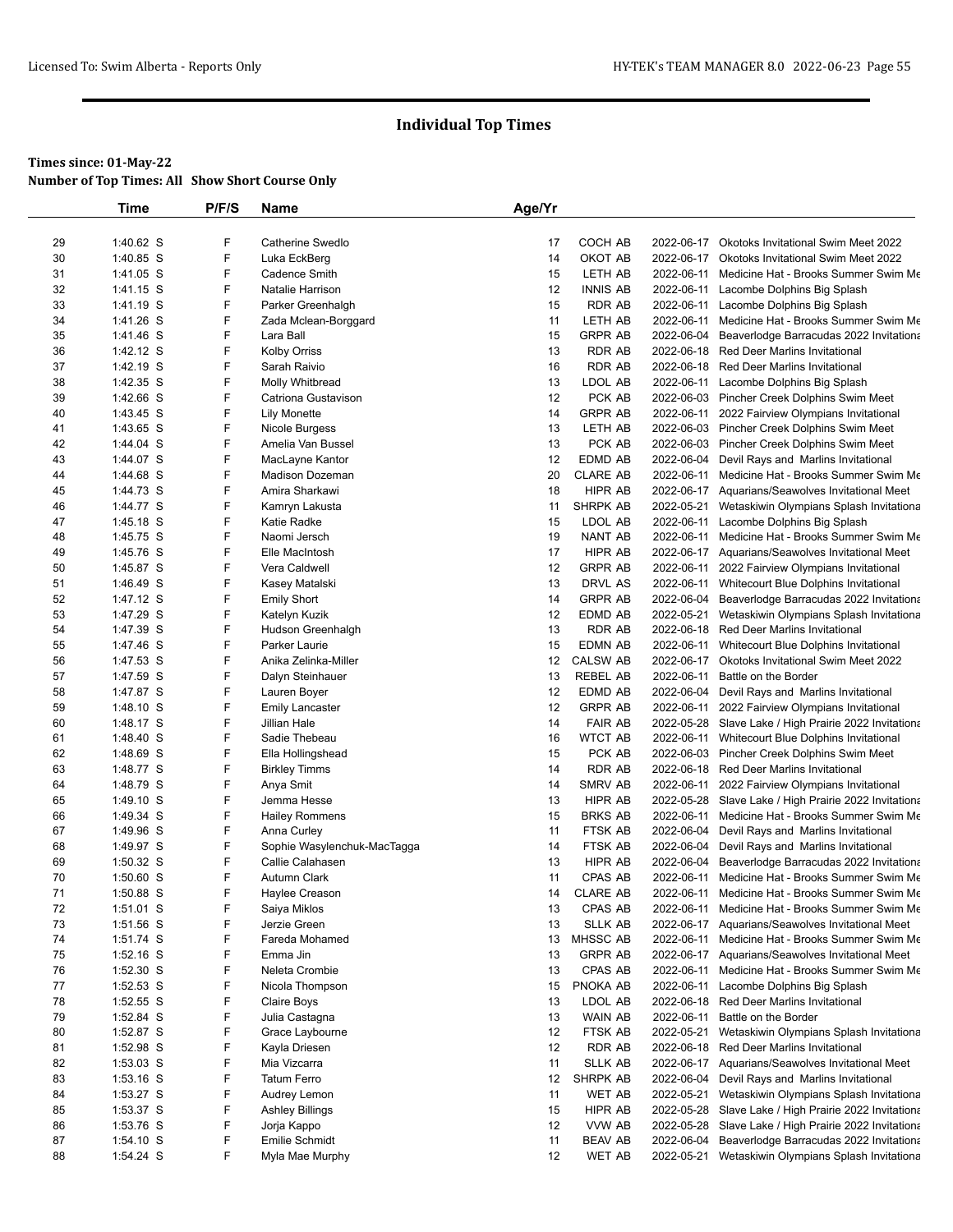|               | <b>Time</b>            | P/F/S  | Name                            | Age/Yr   |                                |            |                                                                                 |
|---------------|------------------------|--------|---------------------------------|----------|--------------------------------|------------|---------------------------------------------------------------------------------|
|               |                        |        |                                 |          |                                |            |                                                                                 |
| 89            | 1:54.62 S              | F      | <b>Jessie Weder</b>             | 18       | <b>WTLK AB</b>                 | 2022-06-11 | Whitecourt Blue Dolphins Invitational                                           |
| 90            | 1:54.85 S              | F      | Estelle Bernhardt               | 12       | OKOT AB                        |            | 2022-06-17 Okotoks Invitational Swim Meet 2022                                  |
| 91            | 1:55.23 S              | F      | <b>Elyse Burgess</b>            | 13       | LETH AB                        |            | 2022-06-03 Pincher Creek Dolphins Swim Meet                                     |
| 92            | 1:55.91 S              | F      | Hanna Creason                   | 11       | <b>CLARE AB</b>                | 2022-06-11 | Medicine Hat - Brooks Summer Swim Me                                            |
| 93            | 1:56.12 S              | F      | Samantha Popielarz              | 15       | PRV AB                         |            | 2022-06-11 2022 Fairview Olympians Invitational                                 |
| 94            | 1:56.27 S              | F      | <b>Madison Nugent</b>           | 15       | COCH AB                        |            | 2022-06-17 Okotoks Invitational Swim Meet 2022                                  |
| 95            | 1:56.99 S              | F      | Elena Smith                     | 17       | <b>NANT AB</b>                 |            | 2022-06-03 Pincher Creek Dolphins Swim Meet                                     |
| 96            | 1:58.20 S              | F      | <b>Ysabel Alvarez</b>           | 12       | FTSK AB                        | 2022-06-04 | Devil Rays and Marlins Invitational                                             |
| 97            | 1:58.57 S              | F<br>F | Sage Pasman                     | 11       | <b>RDR AB</b>                  |            | 2022-06-18 Red Deer Marlins Invitational                                        |
| 98            | 1:59.05 S              |        | Reece Tschritter                | 11       | MHSSC AB                       | 2022-06-11 | Medicine Hat - Brooks Summer Swim Me                                            |
| 99<br>100     | 1:59.43 S<br>1:59.94 S | F<br>F | Jaedyn Dewald<br>Aurora Hammond | 14<br>14 | <b>WET AB</b><br><b>RDR AB</b> | 2022-06-04 | Devil Rays and Marlins Invitational<br>2022-06-18 Red Deer Marlins Invitational |
| 101           | $2:00.02$ S            | F      | Kassandra Booth                 | 14       | <b>WAIN AB</b>                 |            | 2022-06-11 Battle on the Border                                                 |
| 102           | 2:00.46 S              | F      | Jaylla Hesse                    | 14       | HIPR AB                        |            | 2022-05-28 Slave Lake / High Prairie 2022 Invitationa                           |
| 103           | 2:00.73 S              | F      | Kelly Petronech                 | 12       | <b>TABER AB</b>                |            | 2022-06-03 Pincher Creek Dolphins Swim Meet                                     |
| 104           | 2:01.73 S              | F      | <b>Claire Peake</b>             | 11       | LETH AB                        |            | 2022-06-11 Medicine Hat - Brooks Summer Swim Me                                 |
| 105           | 2:02.33 S              | F      | Bayleigh Callahan               | 13       | <b>GRIM AB</b>                 | 2022-06-04 | Beaverlodge Barracudas 2022 Invitationa                                         |
| 106           | 2:03.81 S              | F      | <b>Bria Hall</b>                | 11       | <b>TABER AB</b>                |            | 2022-06-03 Pincher Creek Dolphins Swim Meet                                     |
| 107           | $2:05.16$ S            | F      | Mikaela Silzer                  | 11       | <b>WET AB</b>                  |            | 2022-06-04 Devil Rays and Marlins Invitational                                  |
| 108           | 2:05.63 S              | F      | Danica Haire                    | 11       | HIPR AB                        |            | 2022-05-28 Slave Lake / High Prairie 2022 Invitationa                           |
| 109           | 2:05.82 S              | F      | Olivia Ellefson                 | 15       | LDOL AB                        |            | 2022-06-11 Lacombe Dolphins Big Splash                                          |
| 110           | 2:05.86 S              | F      | <b>Brielle Maisonneuve</b>      | 12       | SMRV AB                        | 2022-06-11 | 2022 Fairview Olympians Invitational                                            |
| 111           | 2:06.13 S              | F      | Oceane Simon                    | 13       | SMRV AB                        |            | 2022-06-11 2022 Fairview Olympians Invitational                                 |
| 112           | 2:06.32 S              | F      | <b>Tyra Shantz</b>              | 11       | <b>HIPR AB</b>                 |            | 2022-05-28 Slave Lake / High Prairie 2022 Invitationa                           |
| 113           | 2:07.13 S              | F      | Angela Noullett                 | 11       | <b>BEAV AB</b>                 | 2022-06-04 | Beaverlodge Barracudas 2022 Invitationa                                         |
| 114           | 2:07.77 S              | F      | Cynthia Zhang                   | 14       | <b>HUMA AB</b>                 | 2022-06-04 | Devil Rays and Marlins Invitational                                             |
| 115           | $2:10.08$ S            | F      | Sage Verbaas                    | 11       | CASS AB                        | 2022-05-21 | Wetaskiwin Olympians Splash Invitationa                                         |
| 116           | 2:10.81 S              | F      | Lea Rubey                       | 17       | <b>CLARE AB</b>                | 2022-06-11 | Medicine Hat - Brooks Summer Swim Me                                            |
| 117           | 2:10.97 S              | F      | Miranda Tegart                  | 11       | <b>FAIR AB</b>                 | 2022-06-11 | 2022 Fairview Olympians Invitational                                            |
| 118           | 2:11.86 S              | F      | Ashlyn Smith                    | 12       | <b>CLARE AB</b>                |            | 2022-06-03 Pincher Creek Dolphins Swim Meet                                     |
| 119           | 2:12.82 S              | F      | Morgan Gage                     | 11       | MHSSC AB                       | 2022-06-11 | Medicine Hat - Brooks Summer Swim Me                                            |
| 120           | 2:13.03 S              | F      | Dara Olagunju                   | 13       | FTSK AB                        | 2022-05-21 | Wetaskiwin Olympians Splash Invitationa                                         |
| 121           | $2:13.09$ S            | F      | Anna Johnston                   | 15       | EDMN AB                        | 2022-06-11 | Whitecourt Blue Dolphins Invitational                                           |
| 122           | 2:13.92 S              | F      | Nevaeh Delaney                  | 12       | <b>BRKS AB</b>                 | 2022-06-11 | Medicine Hat - Brooks Summer Swim Me                                            |
| 123           | $2:15.02$ S            | F      | <b>Brooklyn Wills</b>           | 13       | <b>GRPR AB</b>                 |            | 2022-06-17 Aquarians/Seawolves Invitational Meet                                |
| 124           | 2:17.19 S              | F      | Olivia Thompson                 | 11       | PNOKA AB                       | 2022-06-11 | Lacombe Dolphins Big Splash                                                     |
| 125           | 2:19.83 S              | F      | Lauren Smith                    | 12       | <b>GRIM AB</b>                 |            | 2022-06-17 Aquarians/Seawolves Invitational Meet                                |
| 126           | 2:20.53 S              | F      | Cecelia Brewer                  | 11       | <b>REBEL AB</b>                | 2022-06-11 | Battle on the Border                                                            |
| 127           | 2:26.76 S              | F      | Carleigh Patterson              | 13       | <b>DRVL AS</b>                 | 2022-06-11 | Whitecourt Blue Dolphins Invitational                                           |
| 128           | 2:32.88 S              | F      | Randi Doyle                     | 12       | <b>WAIN AB</b>                 | 2022-05-21 | Wetaskiwin Olympians Splash Invitationa                                         |
| Female 25 Fly |                        |        |                                 |          |                                |            |                                                                                 |
| $\mathbf{1}$  | 17.71 S                | F      | Quinn Harris                    | 10       | <b>BEAV AB</b>                 |            | 2022-06-17 Aquarians/Seawolves Invitational Meet                                |
| 2             | 18.79 S                | F      | Quinn Daschuk                   | 10       | <b>KEREL AR</b>                |            | 2022-05-21 Wetaskiwin Olympians Splash Invitationa                              |
| 3             | 18.91 S                | F      | Kate Machacek                   | 10       | LETH AB                        |            | 2022-06-11 Medicine Hat - Brooks Summer Swim Me                                 |
| 4             | 19.30 S                | F      | Olivia Dunn                     | 10       | STPL AB                        |            | 2022-06-11 Whitecourt Blue Dolphins Invitational                                |
| 5             | 20.49 S                | F      | Grace Sommerfeldt               | 10       | <b>BRKS AB</b>                 | 2022-06-11 | Medicine Hat - Brooks Summer Swim Me                                            |
| $6*$          | 20.55 S                | F      | Elizabeth Ostrop                | 10       | TABER AB                       |            | 2022-06-11 Medicine Hat - Brooks Summer Swim Me                                 |
| $6*$          | 20.55 S                | F      | <b>Tatiana Cockwill</b>         | 9        | EDMD AB                        | 2022-06-04 | Devil Rays and Marlins Invitational                                             |
| 8             | 20.69 S                | F      | Angela Kinniburgh               | 10       | EDMD AB                        | 2022-06-04 | Devil Rays and Marlins Invitational                                             |
| 9             | 20.83 S                | F      | Sophia Nielsen                  | 10       | EDMD AB                        | 2022-05-28 | Vermilion Vipers Swim                                                           |
| 10            | 21.38 S                | F      | Keeley Takatch                  | 10       | CALT AB                        | 2022-06-04 | Didsbury Invitational 2022                                                      |
| 11            | 21.72 S                | F      | <b>Emily Wang</b>               | 10       | <b>HUMA AB</b>                 | 2022-05-21 | Wetaskiwin Olympians Splash Invitationa                                         |
| 12            | 21.90 S                | F      | Eileen Zhang                    | 10       | <b>HUMA AB</b>                 | 2022-05-21 | Wetaskiwin Olympians Splash Invitationa                                         |
| 13            | 22.38 S                | F      | Sofie Nguyen                    | 10       | <b>CALSW AB</b>                | 2022-06-04 | Didsbury Invitational 2022                                                      |
| 14            | 23.32 S                | F      | Jaycee Hoffman                  | 10       | <b>CLARE AB</b>                |            | 2022-06-03 Pincher Creek Dolphins Swim Meet                                     |
| 15            | 23.64 S                | F      | Olivia Wilson                   | 10       | LDOL AB                        |            | 2022-06-18 Red Deer Marlins Invitational                                        |
| 16            | 23.81 S                | F      | Calli Kuharski                  | 10       | <b>WET AB</b>                  | 2022-06-04 | Devil Rays and Marlins Invitational                                             |
| 17            | 24.11 S                | F      | <b>Scarlett Featherstone</b>    | 10       | EDMD AB                        | 2022-06-04 | Devil Rays and Marlins Invitational                                             |
| 18            | 24.28 S                | F      | Elsa Andersen                   | 10       | <b>CALSW AB</b>                | 2022-06-17 | Okotoks Invitational Swim Meet 2022                                             |
| 19            | 24.36 S                | F      | Mackenzie Speth                 | 10       | WET AB                         | 2022-06-04 | Devil Rays and Marlins Invitational                                             |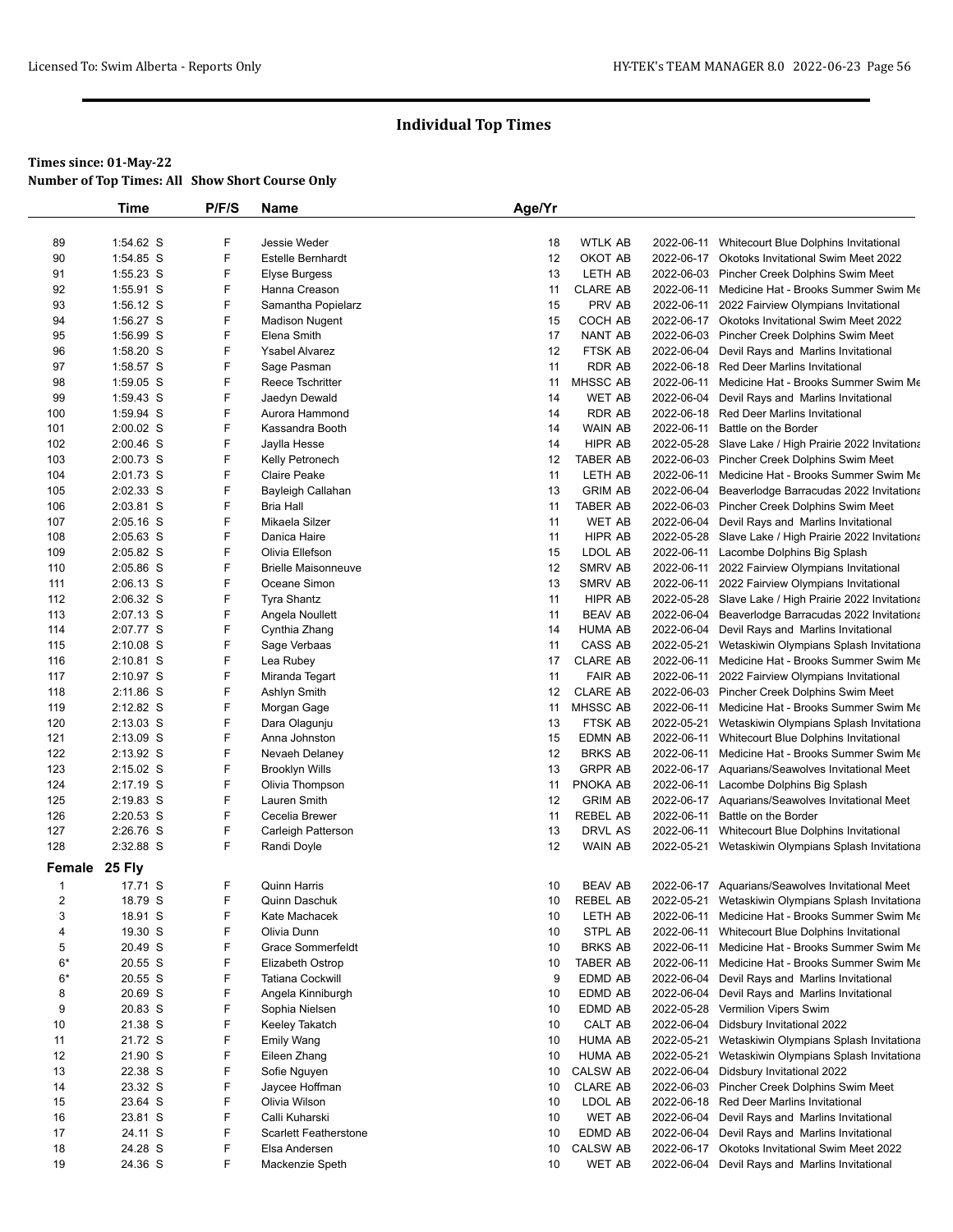|                         | Time     | P/F/S | Name                      | Age/Yr |                 |            |                                                       |
|-------------------------|----------|-------|---------------------------|--------|-----------------|------------|-------------------------------------------------------|
|                         |          |       |                           |        |                 |            |                                                       |
| 20                      | 24.37 S  | F     | Rebecca Laarman           | 9      | <b>CALT AB</b>  |            | 2022-06-17 Okotoks Invitational Swim Meet 2022        |
| 21                      | 24.40 S  | F     | Sophie Hallman            | 9      | <b>INNIS AB</b> |            | 2022-06-11 Lacombe Dolphins Big Splash                |
| 22                      | 24.71 S  | F     | Julianne Sylvain          | 9      | SMRV AB         |            | 2022-06-17 Aquarians/Seawolves Invitational Meet      |
| 23                      | 24.79 S  | F     | <b>Bryce Martinson</b>    | 9      | <b>HIPR AB</b>  |            | 2022-05-28 Slave Lake / High Prairie 2022 Invitationa |
| 24                      | 25.16 S  | F     | Darby Lancaster           | 9      | <b>GRPR AB</b>  |            | 2022-05-28 Slave Lake / High Prairie 2022 Invitationa |
| 25                      | 25.36 S  | F     | Ashley Kuzik              | 10     | <b>EDMD AB</b>  |            | 2022-06-04 Devil Rays and Marlins Invitational        |
| 26                      | 25.60 S  | F     | Dylann Elliot             | 10     | <b>WET AB</b>   |            | 2022-06-04 Devil Rays and Marlins Invitational        |
| 27                      | 26.06 S  | F     | Sevilay Ebadi             | 10     | <b>GRPR AB</b>  |            | 2022-06-17 Aquarians/Seawolves Invitational Meet      |
| 28                      | 26.21 S  | F     | <b>Aubrey Falk</b>        | 9      | <b>INNIS AB</b> |            | 2022-06-11 Lacombe Dolphins Big Splash                |
| 29                      | 26.44 S  | F     | Chase Mackenzie           | 10     | <b>BEAV AB</b>  |            | 2022-06-17 Aquarians/Seawolves Invitational Meet      |
| 30                      | 26.62 S  | F     | Layla Sveinson            | 9      | <b>INNIS AB</b> |            | 2022-06-11 Lacombe Dolphins Big Splash                |
| 31                      | 26.84 S  | F     | Addie Matalski            | 9      | DRVL AS         |            | 2022-06-11 Whitecourt Blue Dolphins Invitational      |
| 32                      | 26.88 S  | F     | <b>Summer Sveinson</b>    | 9      | <b>INNIS AB</b> |            | 2022-06-18 Red Deer Marlins Invitational              |
| 33                      | 27.33 S  | F     | Heidi EckBerg             | 10     | OKOT AB         |            | 2022-06-17 Okotoks Invitational Swim Meet 2022        |
| 34                      | 27.51 S  | F     | Valerie Jones             | 10     | CALT AB         |            | 2022-06-17 Okotoks Invitational Swim Meet 2022        |
| 35                      | 27.58 S  | F     | Kaylee Bruce              | 10     | <b>TABER AB</b> |            | 2022-06-11 Medicine Hat - Brooks Summer Swim Me       |
| 36                      | 27.65 S  | F     | Lexi Flett                | 10     | HIPR AB         |            | 2022-06-11 2022 Fairview Olympians Invitational       |
| 37                      | 27.66 S  | F     | Norah Good                | 9      | <b>SHRPK AB</b> |            | 2022-06-04 Devil Rays and Marlins Invitational        |
| 38                      | 27.73 S  | F     | <b>Presley Charron</b>    | 10     | FTSK AB         |            | 2022-06-11 Battle on the Border                       |
| 39                      | 28.26 S  | F     | Jane Roth                 | 10     | <b>HUMA AB</b>  |            | 2022-06-11 Battle on the Border                       |
| 40                      | 28.33 S  | F     | Dana Pham                 | 10     | <b>REBEL AB</b> | 2022-06-11 | Battle on the Border                                  |
| 41                      | 28.36 S  | F     | <b>Diamond Kirlik</b>     | 10     | <b>GRIM AB</b>  |            | 2022-06-11 2022 Fairview Olympians Invitational       |
| 42                      | 28.67 S  | F     | Luoying Shi               | 10     | <b>CALSW AB</b> |            | 2022-06-17 Okotoks Invitational Swim Meet 2022        |
| 43                      | 28.77 S  | F     | <b>Halle Newsted</b>      | 10     | <b>REBEL AB</b> |            | 2022-05-28 Vermilion Vipers Swim                      |
| 44                      | 29.30 S  | F     | Alexandra Coleman         | 9      | HUMA AB         |            | 2022-05-21 Wetaskiwin Olympians Splash Invitationa    |
| 45                      | 30.28 S  | F     | <b>Blake Buchanan</b>     | 9      | EDMD AB         |            | 2022-05-28 Vermilion Vipers Swim                      |
| 46                      | 30.59 S  | F     | Beth Kotylak              | 10     | EDMD AB         |            | 2022-05-21 Wetaskiwin Olympians Splash Invitationa    |
| 47                      | 30.61 S  | F     | Alexa Kaziechko           | 9      | DRVL AS         |            | 2022-06-11 Whitecourt Blue Dolphins Invitational      |
| 48                      | 30.62 S  | F     | Keira Lee                 | 9      | OKOT AB         |            | 2022-06-17 Okotoks Invitational Swim Meet 2022        |
| 49                      | 30.89 S  | F     | Priya Caldwell            | 8      | <b>GRPR AB</b>  |            | 2022-06-17 Aquarians/Seawolves Invitational Meet      |
| 50                      | 31.68 S  | F     | Sarah Zhang               | 9      | EDMD AB         |            | 2022-05-21 Wetaskiwin Olympians Splash Invitationa    |
| 51                      | 31.76 S  | F     | Natalie Johal             | 10     | <b>REBEL AB</b> |            | 2022-05-28 Vermilion Vipers Swim                      |
| 52                      | 31.79 S  | F     | Jessa Pelech              | 9      | <b>INNIS AB</b> |            | 2022-06-11 Lacombe Dolphins Big Splash                |
| 53                      | 32.78 S  | F     | <b>Lily Millington</b>    | 9      | CASS AB         |            | 2022-05-28 Vermilion Vipers Swim                      |
| 54                      | 33.32 S  | F     | Aspen English             | 9      | <b>CALSW AB</b> |            | 2022-06-04 Didsbury Invitational 2022                 |
| 55                      | 34.40 S  | F     | <b>Madison MacPherson</b> | 9      | COCH AB         |            | 2022-06-17 Okotoks Invitational Swim Meet 2022        |
| 56                      | x34.75 S | F     | Marsha Van der Merwe      | 7      | MHSSC AB        |            | 2022-06-11 Medicine Hat - Brooks Summer Swim Me       |
| 57                      | 35.79 S  | F     | Avery Baldwin             | 7      | OKOT AB         |            | 2022-06-17 Okotoks Invitational Swim Meet 2022        |
| 58                      | 35.82 S  | F     | Ariyah Lohnes             | 9      | LDOL AB         |            | 2022-06-18 Red Deer Marlins Invitational              |
| 59                      | 36.05 S  | F     | Keltie Rutherford         | 10     | <b>GRPR AB</b>  | 2022-06-11 | 2022 Fairview Olympians Invitational                  |
| 60                      | 37.30 S  | F     | Claire Holmgren           | 10     | <b>HUMA AB</b>  | 2022-06-11 | Battle on the Border                                  |
| 61                      | 41.74 S  | F     | <b>Torie Pham</b>         | 7      | <b>REBEL AB</b> |            | 2022-06-11 Battle on the Border                       |
| 62                      | 43.31 S  | F     | Charli Labonte            | 8      | LDOL AB         |            | 2022-06-18 Red Deer Marlins Invitational              |
| 63                      | 43.59 S  | F     | Maci Senyk                | 9      | VVW AB          |            | 2022-06-17 Aquarians/Seawolves Invitational Meet      |
| 64                      | 47.39 S  | F     | Livi B Maksymetz          | $10$   | <b>GRPR AB</b>  |            | 2022-06-17 Aquarians/Seawolves Invitational Meet      |
| 65                      | 57.26 S  | F     | Piper Pollock             | 7      | <b>GRPR AB</b>  |            | 2022-06-04 Beaverlodge Barracudas 2022 Invitationa    |
| Female 50 Fly           |          |       |                           |        |                 |            |                                                       |
|                         |          |       |                           |        |                 |            |                                                       |
| 1                       | 30.53 S  | F     | Kyla Nelson               | 19     | EDMN AB         |            | 2022-06-11 Whitecourt Blue Dolphins Invitational      |
| $\overline{\mathbf{c}}$ | 31.56 S  | F     | Lydianna O'Neil           | 16     | <b>CLARE AB</b> | 2022-06-11 | Medicine Hat - Brooks Summer Swim Me                  |
| 3                       | 32.87 S  | F     | Kendra Justice            | 16     | <b>HUMA AB</b>  | 2022-06-04 | Devil Rays and Marlins Invitational                   |
| 4                       | 32.91 S  | F     | Kallie Lumbard            | 18     | <b>REBEL AB</b> | 2022-06-11 | Battle on the Border                                  |
| 5                       | 32.93 S  | F     | Lucy Hassett              | 15     | CALT AB         | 2022-06-04 | Didsbury Invitational 2022                            |
| 6                       | 32.99 S  | F     | Naoise Gelber             | 13     | PCK AB          |            | 2022-06-11 Medicine Hat - Brooks Summer Swim Me       |
| $\overline{7}$          | 33.15 S  | F     | <b>Eleanor Friesen</b>    | 16     | SLLK AB         | 2022-06-11 | 2022 Fairview Olympians Invitational                  |
| 8                       | 33.17 S  | F     | Sydney Stevenson          | 16     | <b>REBEL AB</b> | 2022-06-11 | Battle on the Border                                  |
| 9                       | 33.37 S  | F     | Kwynn Fenske              | 16     | <b>BRKS AB</b>  |            | 2022-06-03 Pincher Creek Dolphins Swim Meet           |
| 10                      | 33.41 S  | F     | Elizabeth Moore           | 18     | EDMN AB         | 2022-06-11 | Whitecourt Blue Dolphins Invitational                 |
| 11                      | 33.42 S  | F     | Aubry Haldorson           | 15     | <b>INNIS AB</b> | 2022-06-04 | Didsbury Invitational 2022                            |
| 12                      | 33.63 S  | F     | <b>Chesney Parchment</b>  | 14     | SHRPK AB        | 2022-06-04 | Devil Rays and Marlins Invitational                   |
| 13                      | 34.21 S  | F     | Adelyn Kyfiuk             | 13     | STPL AB         |            | 2022-06-11 Whitecourt Blue Dolphins Invitational      |
|                         |          |       |                           |        |                 |            |                                                       |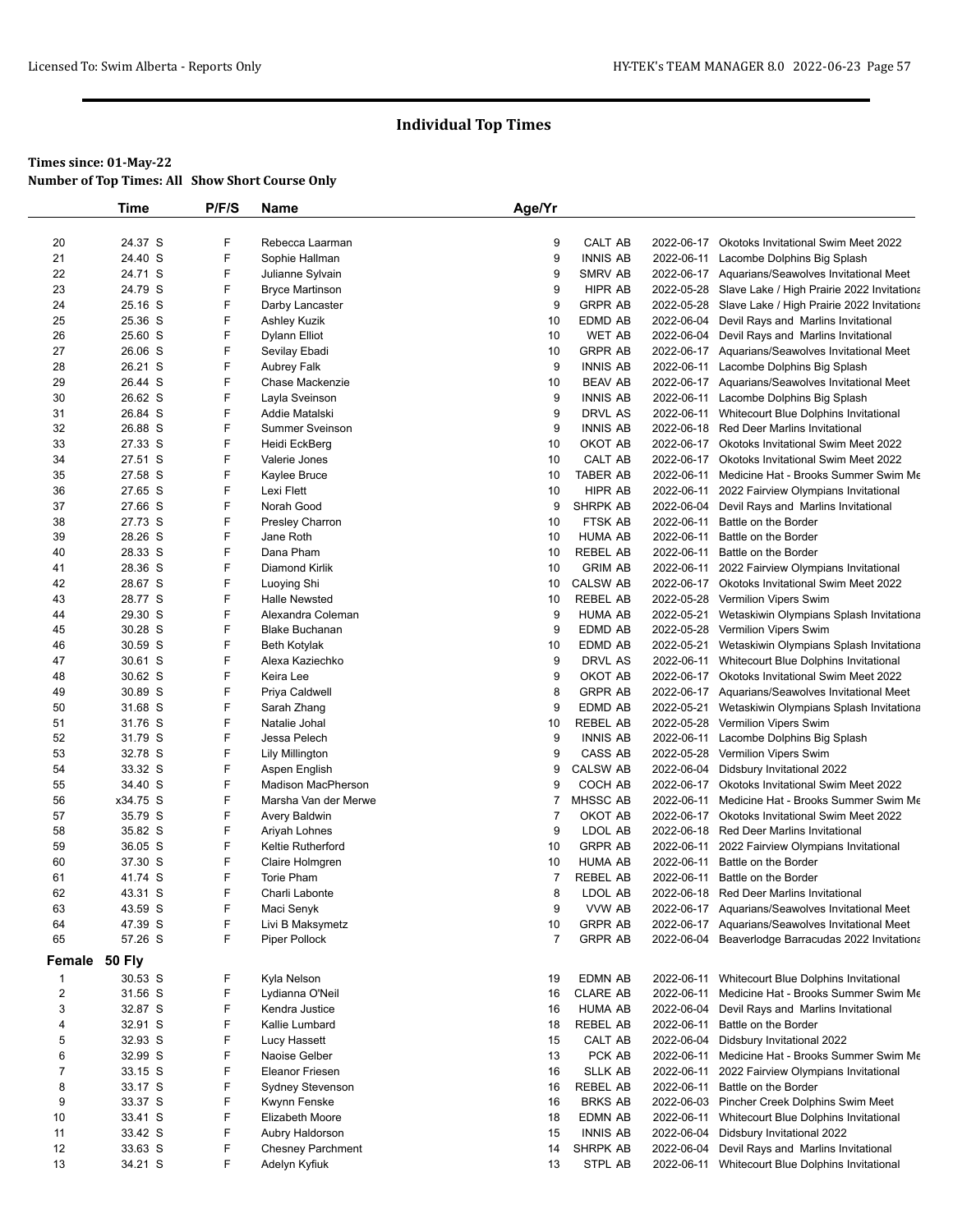|          | Time    | P/F/S | Name                               | Age/Yr   |                 |            |                                                                                           |
|----------|---------|-------|------------------------------------|----------|-----------------|------------|-------------------------------------------------------------------------------------------|
|          |         |       |                                    |          |                 |            |                                                                                           |
| 14       | 34.22 S | F     | Jaiva Bajema                       | 16       | REBEL AB        |            | 2022-06-04 Devil Rays and Marlins Invitational                                            |
| 15       | 34.40 S | F     | Georgia Stoddart                   | 16       | <b>HIRV AB</b>  |            | 2022-06-17 Okotoks Invitational Swim Meet 2022                                            |
| 16       | 34.41 S | F     | Ella Williams                      | 14       | <b>INNIS AB</b> |            | 2022-06-11 Lacombe Dolphins Big Splash                                                    |
| 17       | 34.66 S | F     | Akari Okada                        | 16       | CASS AB         |            | 2022-05-28 Vermilion Vipers Swim                                                          |
| 18       | 34.75 S | F     | Julianna Ferro                     | 12       | SHRPK AB        |            | 2022-06-04 Devil Rays and Marlins Invitational                                            |
| 19       | 34.77 S | F     | Sarah Sommerfeldt                  | 15       | <b>BRKS AB</b>  |            | 2022-06-11 Medicine Hat - Brooks Summer Swim Me                                           |
| 20       | 34.85 S | F     | Katherine Luken                    | 15       | <b>FAIR AB</b>  |            | 2022-06-17 Aquarians/Seawolves Invitational Meet                                          |
| 21       | 35.01 S | F     | Abbie Zheng                        | 12       | <b>HUMA AB</b>  |            | 2022-06-04 Devil Rays and Marlins Invitational                                            |
| 22       | 35.09 S | F     | <b>Brooke Kuch</b>                 | 18       | <b>EDMN AB</b>  |            | 2022-06-11 Whitecourt Blue Dolphins Invitational                                          |
| 23       | 35.28 S | F     | <b>Elliott Pilsner-Roberts</b>     | 13       | LETH AB         |            | 2022-06-11 Medicine Hat - Brooks Summer Swim Me                                           |
| 24       | 35.46 S | F     | Saydee Takatch                     | 16       | CALT AB         |            | 2022-06-04 Didsbury Invitational 2022                                                     |
| 25       | 35.64 S | F     | <b>Briseis Wu</b>                  | 14       | EDMN AB         |            | 2022-06-11 Whitecourt Blue Dolphins Invitational                                          |
| 26       | 35.90 S | F     | <b>Brinn Cutler</b>                | 12       | <b>CLARE AB</b> |            | 2022-06-11 Medicine Hat - Brooks Summer Swim Me                                           |
| 27       | 35.97 S | F     | Camille Sher                       | 15       | <b>HUMA AB</b>  | 2022-05-21 | Wetaskiwin Olympians Splash Invitationa                                                   |
| 28       | 36.37 S | F     | Danica Fisher                      | 14       | COCH AB         |            | 2022-06-17 Okotoks Invitational Swim Meet 2022                                            |
| 29       | 36.40 S | F     | Sarah Swanson                      | 15       | PROV AB         | 2022-06-11 | Battle on the Border                                                                      |
| 30       | 36.47 S | F     | <b>Brynn Lancaster</b>             | 14       | <b>GRPR AB</b>  | 2022-06-11 | 2022 Fairview Olympians Invitational                                                      |
| 31       | 36.49 S | F     | Julia Cavenagh                     | 15       | <b>HANNA AB</b> |            | 2022-06-18 Red Deer Marlins Invitational                                                  |
| 32       | 36.66 S | F     | <b>Emily Wright</b>                | 15       | <b>HANNA AB</b> |            | 2022-06-11 Lacombe Dolphins Big Splash                                                    |
| 33       | 36.77 S | F     | <b>Serenity Kirlik</b>             | 16       | <b>GRIM AB</b>  |            | 2022-06-17 Aquarians/Seawolves Invitational Meet                                          |
| 34       | 36.79 S | F     | Krista Fu                          | 14       | <b>CALSW AB</b> |            | 2022-06-04 Didsbury Invitational 2022                                                     |
| 35       | 36.86 S | F     | Elaine Clark                       | 15       | EDMN AB         |            | 2022-06-11 Whitecourt Blue Dolphins Invitational                                          |
| 36       | 36.87 S | F     | Virginia Oviatt                    | 41       | SHRPK AB        |            | 2022-05-28 Vermilion Vipers Swim                                                          |
| 37       | 36.93 S | F     | <b>Brie Harris</b>                 | 12       | <b>BEAV AB</b>  |            | 2022-06-11 2022 Fairview Olympians Invitational                                           |
| 38       | 36.94 S | F     | Lara Ball                          | 15       | <b>GRPR AB</b>  |            | 2022-06-17 Aquarians/Seawolves Invitational Meet                                          |
| 39       | 37.13 S | F     | Grace Auger                        | 14       | <b>SLLK AB</b>  |            | 2022-06-17 Aquarians/Seawolves Invitational Meet                                          |
| 40       | 37.18 S | F     | Olivia Heal                        | 16       | <b>BRKS AB</b>  |            | 2022-06-11 Medicine Hat - Brooks Summer Swim Me                                           |
| 41       | 37.20 S | F     | <b>Madeline Bechard</b>            | 14       | SPGR AB         |            | 2022-06-11 Whitecourt Blue Dolphins Invitational                                          |
| 42       | 37.82 S | F     | Avery Takatch                      | 17       | CALT AB         |            | 2022-06-17 Okotoks Invitational Swim Meet 2022                                            |
| 43       | 37.87 S | F     | Maryn Barden                       | 15       | SHRPK AB        |            | 2022-06-04 Devil Rays and Marlins Invitational                                            |
| 44       | 38.40 S | F     | MacLayne Kantor                    | 12       | EDMD AB         | 2022-06-04 | Devil Rays and Marlins Invitational                                                       |
| 45       | 38.43 S | F     | Abby Whitbread                     | 15       | LDOL AB         |            | 2022-06-18 Red Deer Marlins Invitational                                                  |
| 46       | 38.48 S | F     | <b>Chantel Gillison</b>            | 13       | SHRPK AB        |            | 2022-06-04 Devil Rays and Marlins Invitational                                            |
| 47       | 38.57 S | F     | Adria Thoresen                     | 15       | REBEL AB        | 2022-06-11 | Battle on the Border                                                                      |
| 48       | 38.69 S | F     | Edua Malcolm-Teleky                | 12       | <b>CALSW AB</b> | 2022-06-04 | Didsbury Invitational 2022                                                                |
| 49       | 38.71 S | F     | <b>Emily Hokanson</b>              | 12       | EDMD AB         |            | 2022-06-04 Devil Rays and Marlins Invitational                                            |
| 50       | 38.98 S | F     | Emma Lien                          | 14       | <b>INNIS AB</b> |            | 2022-06-11 Lacombe Dolphins Big Splash                                                    |
| 51       | 39.17 S | F     | Haley Puhalski                     | 15       | CALT AB         |            | 2022-06-17 Okotoks Invitational Swim Meet 2022                                            |
| 52       | 39.21 S | F     | Sonja Stucklschwaiger              | 14       | <b>FAIR AB</b>  |            | 2022-06-17 Aquarians/Seawolves Invitational Meet                                          |
| 53       | 39.37 S | F     | Erica Wong                         | 17       | <b>EDMN AB</b>  |            | 2022-06-11 Whitecourt Blue Dolphins Invitational                                          |
| 54       | 39.70 S | F     | Kayleigh Klemen                    | 16       | <b>TABER AB</b> |            | 2022-06-11 Medicine Hat - Brooks Summer Swim Me                                           |
| 55       | 39.71 S | F     | Jorja Amiot                        | 15       | <b>WTCT AB</b>  |            | 2022-06-11 Whitecourt Blue Dolphins Invitational                                          |
| 56       | 39.74 S | F     | Soleil Pugliese                    | 15       | <b>SLLK AB</b>  |            | 2022-05-28 Slave Lake / High Prairie 2022 Invitationa                                     |
| 57       | 39.79 S | F     | Mattea Fazio                       | 16       | CALT AB         |            | 2022-06-17 Okotoks Invitational Swim Meet 2022                                            |
| 58       | 39.88 S | F     | Kolby Orriss                       | 13       | RDR AB          |            | 2022-06-18 Red Deer Marlins Invitational                                                  |
| 59       | 39.90 S | F     | Destiny Castagna                   | 11       | WAIN AB         | 2022-06-04 | Devil Rays and Marlins Invitational                                                       |
| 60       | 39.95 S | F     | Sara Molly                         | 14       | <b>INNIS AB</b> |            | 2022-06-18 Red Deer Marlins Invitational                                                  |
| 61       | 39.97 S | F     | Anna Curley                        | 11       | FTSK AB         | 2022-06-04 | Devil Rays and Marlins Invitational                                                       |
| $62*$    | 39.98 S | F     | Anisa Segal                        | 15       | <b>HUMA AB</b>  |            | 2022-06-04 Devil Rays and Marlins Invitational                                            |
| $62*$    | 39.98 S | F     | Kaitlyn McTavish                   | 24       | EDMN AB         | 2022-06-11 | Whitecourt Blue Dolphins Invitational                                                     |
| 64       | 40.06 S | F     | Kate Bishop                        | 13       | CALT AB         |            | 2022-06-17 Okotoks Invitational Swim Meet 2022                                            |
|          | 40.16 S | F     |                                    |          | EDMN AB         | 2022-06-11 |                                                                                           |
| 65<br>66 | 40.31 S | F     | Rosa Byrne<br><b>Adison Hewitt</b> | 14<br>15 | PRV AB          |            | Whitecourt Blue Dolphins Invitational<br>2022-06-17 Aquarians/Seawolves Invitational Meet |
|          |         |       |                                    |          |                 |            |                                                                                           |
| 67       | 40.41 S | F     | Ryann Kirkness                     | 12       | <b>INNIS AB</b> |            | 2022-06-18 Red Deer Marlins Invitational                                                  |
| 68       | 40.51 S | F     | Hedda Rookmaker                    | 11       | CASS AB         | 2022-05-21 | Wetaskiwin Olympians Splash Invitationa                                                   |
| 69       | 40.52 S | F     | Malina Zawaduk                     | 18       | EDMN AB         | 2022-06-11 | Whitecourt Blue Dolphins Invitational                                                     |
| 70       | 40.57 S | F     | Brooklyn Kimmen                    | 15       | LETH AB         |            | 2022-06-03 Pincher Creek Dolphins Swim Meet                                               |
| 71       | 40.62 S | F     | <b>Sydney Penner</b>               | 14       | EDMD AB         |            | 2022-06-04 Devil Rays and Marlins Invitational                                            |
| 72       | 40.73 S | F     | Nicole Burgess                     | 13       | LETH AB         |            | 2022-06-03 Pincher Creek Dolphins Swim Meet                                               |
| 73       | 40.95 S | F     | Danielle Koop                      | 36       | LETH AB         |            | 2022-06-03 Pincher Creek Dolphins Swim Meet                                               |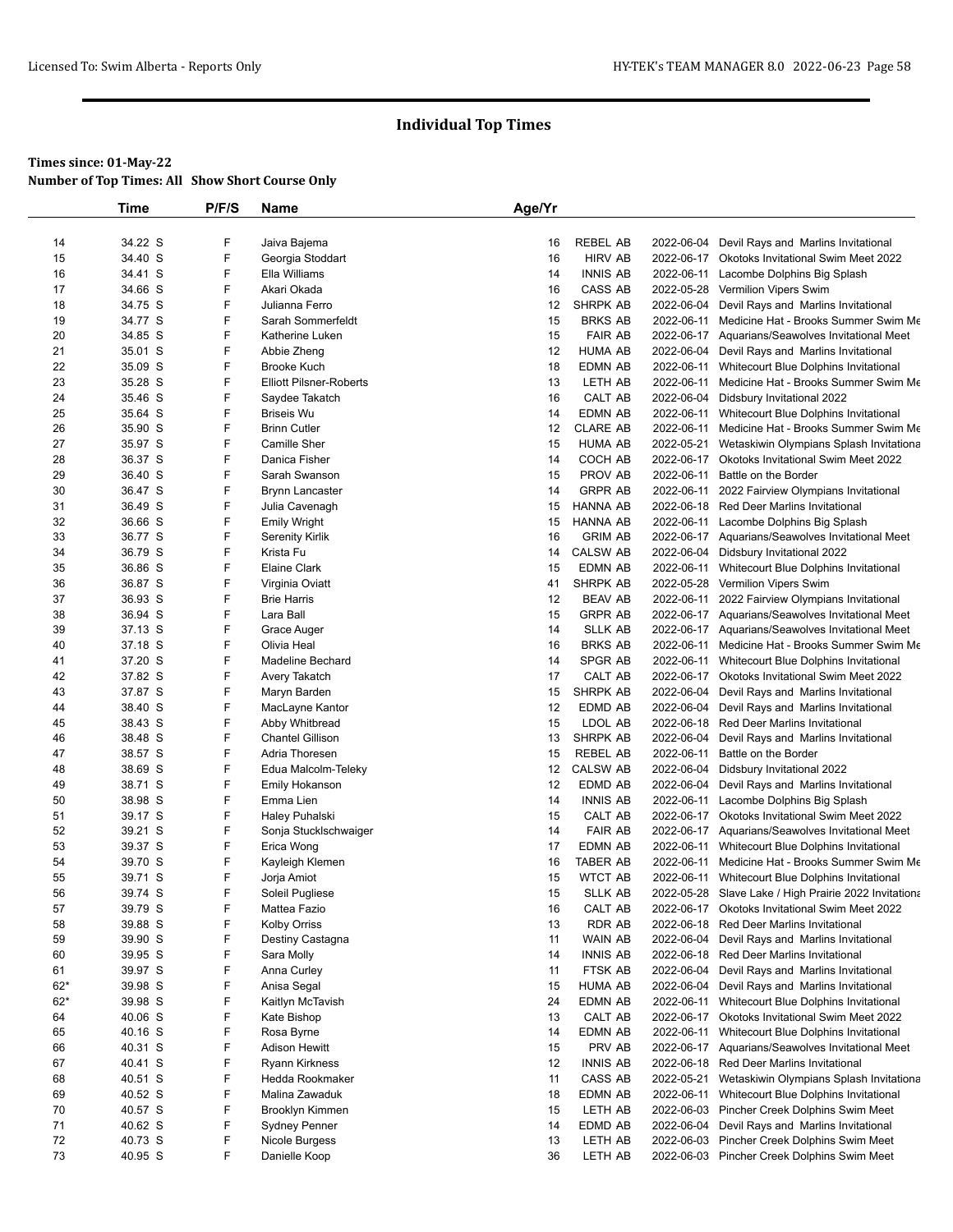|            | <b>Time</b>        | P/F/S  | Name                               | Age/Yr   |                            |            |                                                                                                      |
|------------|--------------------|--------|------------------------------------|----------|----------------------------|------------|------------------------------------------------------------------------------------------------------|
|            |                    |        |                                    |          |                            |            |                                                                                                      |
| 74         | 40.99 S            | F      | Abigail Taitinger                  | 14       | <b>EDMD AB</b>             | 2022-05-21 | Wetaskiwin Olympians Splash Invitationa                                                              |
| 75         | 41.17 S            | F      | Rebecca Wilson                     | 14       | LDOL AB                    |            | 2022-06-18 Red Deer Marlins Invitational                                                             |
| 76         | 41.18 S            | F      | Ava Lien                           | 13       | <b>INNIS AB</b>            |            | 2022-06-11 Lacombe Dolphins Big Splash                                                               |
| 77         | 41.19 S            | F      | Sarah Raivio                       | 16       | <b>RDR AB</b>              |            | 2022-06-18 Red Deer Marlins Invitational                                                             |
| 78         | 41.33 S            | F      | Ella Boyd                          | 17       | CASS AB                    | 2022-05-21 | Wetaskiwin Olympians Splash Invitationa                                                              |
| 79         | 41.70 S            | F      | Keira Broadley                     | 14       | OKOT AB                    | 2022-06-17 | Okotoks Invitational Swim Meet 2022                                                                  |
| 80         | 41.81 S            | F      | Michelle Ramirez                   | 13       | <b>INNIS AB</b>            |            | 2022-06-18 Red Deer Marlins Invitational                                                             |
| 81         | 41.86 S            | F      | <b>Isabelle Willis</b>             | 11       | <b>REBEL AB</b>            | 2022-06-11 | Battle on the Border                                                                                 |
| 82         | 41.87 S            | F      | Kenna Demaere                      | 17       | <b>CLARE AB</b>            | 2022-06-11 | Medicine Hat - Brooks Summer Swim Me                                                                 |
| 83         | 41.93 S            | F      | Lauren Thibault                    | 19       | <b>REBEL AB</b>            | 2022-06-11 | Battle on the Border                                                                                 |
| 84         | 42.00 S            | F      | <b>Quinn Harris</b>                | 10       | <b>BEAV AB</b>             |            | 2022-06-11 2022 Fairview Olympians Invitational                                                      |
| 85         | 42.03 S            | F      | Catriona Gustavison                | 12       | PCK AB                     |            | 2022-06-11 Medicine Hat - Brooks Summer Swim Me                                                      |
| 86         | 42.04 S            | F      | Anya Smit                          | 14       | SMRV AB                    |            | 2022-06-11 2022 Fairview Olympians Invitational                                                      |
| 87         | 42.12 S            | F      | Paige Moore                        | 14       | VVW AB                     |            | 2022-06-04 Beaverlodge Barracudas 2022 Invitationa                                                   |
| 88         | 42.35 S            | F      | <b>Isabella Peters</b>             | 14       | <b>HILV AB</b>             | 2022-06-11 | 2022 Fairview Olympians Invitational                                                                 |
| 89         | 42.65 S<br>42.69 S | F<br>F | Ashley Wilson                      | 12<br>16 | LDOL AB<br><b>WTCT AB</b>  |            | 2022-06-11 Lacombe Dolphins Big Splash                                                               |
| 90<br>91   | 42.74 S            | F      | Sadie Thebeau                      | 15       | PRV AB                     |            | 2022-06-11 Whitecourt Blue Dolphins Invitational<br>2022-06-17 Aquarians/Seawolves Invitational Meet |
| 92         | 42.78 S            | F      | Samantha Popielarz<br>Kyla Hartman | 15       | PRV AB                     |            | 2022-06-11 2022 Fairview Olympians Invitational                                                      |
| 93         | 42.86 S            | F      | Tessa Vander Meulen                | 12       | CALT AB                    |            | 2022-06-17 Okotoks Invitational Swim Meet 2022                                                       |
| 94         | 42.96 S            | F      | Sophie Heal                        | 14       | <b>BRKS AB</b>             | 2022-06-11 | Medicine Hat - Brooks Summer Swim Me                                                                 |
| 95         | 43.46 S            | F      | Kaylee Hutzul                      | 12       | <b>TABER AB</b>            | 2022-06-11 | Medicine Hat - Brooks Summer Swim Me                                                                 |
| 96         | 43.55 S            | F      | Kennedy Hoyle                      | 13       | LDOL AB                    |            | 2022-06-18 Red Deer Marlins Invitational                                                             |
| 97         | 43.57 S            | F      | Portia Seitz                       | 15       | OKOT AB                    |            | 2022-06-17 Okotoks Invitational Swim Meet 2022                                                       |
| 98         | 43.58 S            | F      | <b>Emily Lancaster</b>             | 12       | <b>GRPR AB</b>             |            | 2022-05-28 Slave Lake / High Prairie 2022 Invitationa                                                |
| 99         | 43.59 S            | F      | <b>Heather Diesel</b>              | 16       | <b>GRIM AB</b>             |            | 2022-05-28 Slave Lake / High Prairie 2022 Invitationa                                                |
| 100        | 43.66 S            | F      | Ashlyn Hague                       | 14       | <b>INNIS AB</b>            |            | 2022-06-18 Red Deer Marlins Invitational                                                             |
| 101        | 43.73 S            | F      | <b>Summer Seitz</b>                | 17       | OKOT AB                    |            | 2022-06-17 Okotoks Invitational Swim Meet 2022                                                       |
| 102        | 43.74 S            | F      | Erin Acheson                       | 14       | <b>SPGR AB</b>             | 2022-06-11 | Whitecourt Blue Dolphins Invitational                                                                |
| 103        | 43.91 S            | F      | Vera Caldwell                      | 12       | <b>GRPR AB</b>             | 2022-06-11 | 2022 Fairview Olympians Invitational                                                                 |
| 104        | 44.05 S            | F      | Keira Reinhardt                    | 13       | <b>DIDS AB</b>             |            | 2022-06-17 Okotoks Invitational Swim Meet 2022                                                       |
| 105        | 44.10 S            | F      | Josie Dunbar                       | 10       | <b>INNIS AB</b>            |            | 2022-06-18 Red Deer Marlins Invitational                                                             |
| 106*       | 44.17 S            | F      | Sage Pasman                        | 11       | <b>RDR AB</b>              |            | 2022-06-18 Red Deer Marlins Invitational                                                             |
| $106*$     | 44.17 S            | F      | Jillian Hale                       | 14       | <b>FAIR AB</b>             | 2022-05-28 | Slave Lake / High Prairie 2022 Invitationa                                                           |
| 108        | 44.25 S            | F      | Kaitlyn Payeur                     | 16       | <b>SRSW AB</b>             | 2022-06-04 | Beaverlodge Barracudas 2022 Invitationa                                                              |
| 109        | 44.40 S            | F      | Sophia Gilbert                     | 14       | <b>CPAS AB</b>             |            | 2022-06-11 Medicine Hat - Brooks Summer Swim Me                                                      |
| 110        | 44.49 S            | F      | Kendra Hiller                      | 12       | <b>SHRPK AB</b>            | 2022-06-04 | Devil Rays and Marlins Invitational                                                                  |
| 111        | 44.64 S            | F      | Sara Martin                        | 15       | <b>GRPR AB</b>             |            | 2022-06-17 Aquarians/Seawolves Invitational Meet                                                     |
| 112        | 44.65 S            | F      | Jorgia Green                       | 11       | <b>SLLK AB</b>             |            | 2022-06-11 2022 Fairview Olympians Invitational                                                      |
| 113        | 45.11 S            | F      | Morgan Oster                       | 14       | <b>SPGR AB</b>             |            | 2022-06-11 Whitecourt Blue Dolphins Invitational                                                     |
| 114        | 45.22 S            | F      | Mariah Mason                       | 14       | <b>WTCT AB</b>             | 2022-06-11 | Whitecourt Blue Dolphins Invitational                                                                |
| 115        | 45.37 S            | F<br>F | Avery Lange                        | 13       | COCH AB                    |            | 2022-06-17 Okotoks Invitational Swim Meet 2022                                                       |
| 116        | 45.42 S            |        | Autumn Bates-Gardiner              | 15       | <b>DIDS AB</b>             |            | 2022-06-17 Okotoks Invitational Swim Meet 2022                                                       |
| 117<br>118 | 45.60 S<br>45.92 S | F<br>F | Avril Rio Beslon                   | 15<br>13 | <b>CLARE AB</b><br>CALT AB |            | 2022-06-03 Pincher Creek Dolphins Swim Meet                                                          |
|            |                    | F      | Sarah Liesemer                     | 12       | CALSW AB                   | 2022-06-17 | 2022-06-04 Didsbury Invitational 2022                                                                |
| 119<br>120 | 46.03 S<br>46.12 S | F      | Anika Zelinka-Miller<br>Ava Ulmer  | 14       | COCH AB                    |            | Okotoks Invitational Swim Meet 2022<br>2022-06-17 Okotoks Invitational Swim Meet 2022                |
| 121        | 46.21 S            | F      | Alice Frantz                       | 13       | LDOL AB                    |            | 2022-06-18 Red Deer Marlins Invitational                                                             |
| 122        | 46.23 S            | F      | <b>Emily Short</b>                 | 14       | <b>GRPR AB</b>             | 2022-06-11 | 2022 Fairview Olympians Invitational                                                                 |
| 123        | 46.69 S            | F      | Evelyne Barber                     | 12       | <b>CALSW AB</b>            |            | 2022-06-17 Okotoks Invitational Swim Meet 2022                                                       |
| 124        | 46.80 S            | F      | Bayleigh Callahan                  | 13       | <b>GRIM AB</b>             | 2022-06-04 | Beaverlodge Barracudas 2022 Invitationa                                                              |
| 125        | 46.82 S            | F      | Emma Jin                           | 13       | <b>GRPR AB</b>             |            | 2022-06-17 Aquarians/Seawolves Invitational Meet                                                     |
| $126*$     | 46.87 S            | F      | Quinn Daschuk                      | 10       | REBEL AB                   | 2022-06-11 | Battle on the Border                                                                                 |
| $126*$     | 46.87 S            | F      | Keilyn Rechlo                      | 14       | <b>RDR AB</b>              |            | 2022-06-18 Red Deer Marlins Invitational                                                             |
| 128        | 47.13 S            | F      | Grace Laybourne                    | 12       | FTSK AB                    | 2022-05-21 | Wetaskiwin Olympians Splash Invitationa                                                              |
| 129        | 48.15 S            | F      | Katie Radke                        | 15       | LDOL AB                    |            | 2022-06-18 Red Deer Marlins Invitational                                                             |
| 130        | 48.27 S            | F      | Isla Kassam                        | 13       | <b>CALSW AB</b>            |            | 2022-06-17 Okotoks Invitational Swim Meet 2022                                                       |
| 131        | 48.62 S            | F      | <b>Ysabel Alvarez</b>              | 12       | FTSK AB                    |            | 2022-06-04 Devil Rays and Marlins Invitational                                                       |
| 132        | 48.65 S            | F      | Kylie Hennig                       | 12       | SPGR AB                    | 2022-06-11 | Whitecourt Blue Dolphins Invitational                                                                |
| 133        | 48.95 S            | F      | Mya Rodgers                        | 13       | SPGR AB                    |            | 2022-06-11 Whitecourt Blue Dolphins Invitational                                                     |
|            |                    |        |                                    |          |                            |            |                                                                                                      |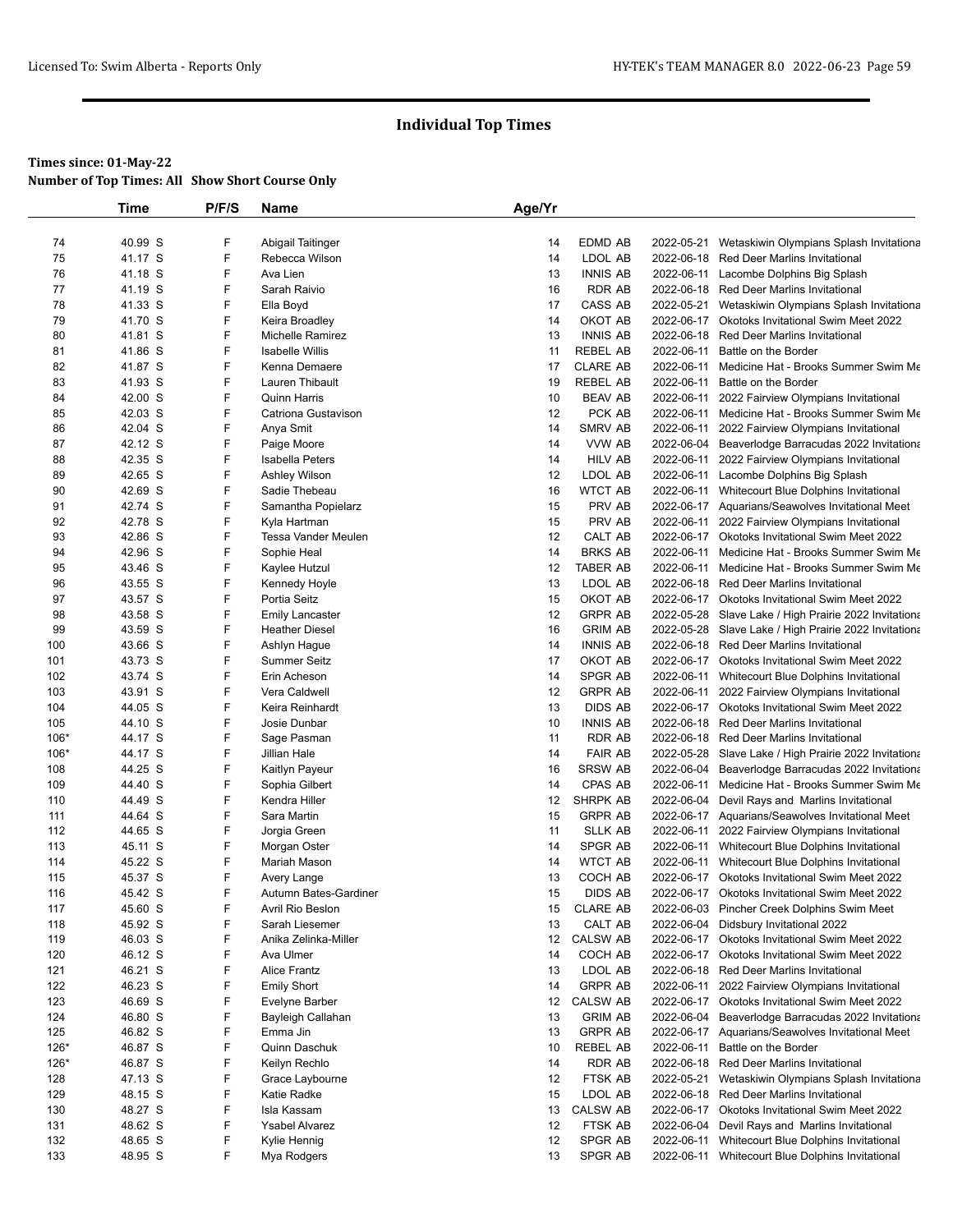|                | <b>Time</b>            | P/F/S | Name                         | Age/Yr |                             |                          |                                                  |
|----------------|------------------------|-------|------------------------------|--------|-----------------------------|--------------------------|--------------------------------------------------|
|                |                        |       |                              |        |                             |                          |                                                  |
| 134            | 49.04 S                | F     | <b>Madison Nugent</b>        | 15     | COCH AB                     |                          | 2022-06-17 Okotoks Invitational Swim Meet 2022   |
| 135            | 49.19 S                | F     | Jorja Kappo                  | 12     | VVW AB                      | 2022-06-11               | 2022 Fairview Olympians Invitational             |
| 136            | 49.64 S                | F     | Carli Ras                    | 12     | PRV AB                      |                          | 2022-06-11 2022 Fairview Olympians Invitational  |
| 137            | 50.13 S                | F     | <b>Tatum Ferro</b>           | 12     | SHRPK AB                    |                          | 2022-06-04 Devil Rays and Marlins Invitational   |
| 138            | 50.18 S                | F     | Eileen Zhang                 | 10     | HUMA AB                     |                          | 2022-06-04 Devil Rays and Marlins Invitational   |
| 139            | 50.62 S                | F     | Oceane Simon                 | 13     | SMRV AB                     |                          | 2022-06-11 2022 Fairview Olympians Invitational  |
| 140            | 50.71 S                | F     | Nina Bernhardt               | 10     | OKOT AB                     |                          | 2022-06-17 Okotoks Invitational Swim Meet 2022   |
| 141            | 50.75 S                | F     | <b>Colby Pilsner-Roberts</b> | 11     | LETH AB                     |                          | 2022-06-03 Pincher Creek Dolphins Swim Meet      |
| 142            | 51.16 S                | F     | <b>Tatiana Cockwill</b>      | 9      | EDMD AB                     | 2022-05-21               | Wetaskiwin Olympians Splash Invitationa          |
| 143            | 51.20 S                | F     | <b>Brittica Davis</b>        | 10     | FTSK AB                     | 2022-06-11               | Battle on the Border                             |
| 144            | 51.60 S                | F     | Elise Dechant                | 10     | OKOT AB                     |                          | 2022-06-04 Didsbury Invitational 2022            |
| 145            | 51.74 S                | F     | Teryn Lewko                  | 11     | COCH AB                     | 2022-06-17               | Okotoks Invitational Swim Meet 2022              |
| 146            | 51.83 S                | F     | <b>Bailey Dunn</b>           | 15     | STPL AB                     |                          | 2022-06-11 Whitecourt Blue Dolphins Invitational |
| 147            | 52.97 S                | F     | Georgia Ramirez              | 13     | <b>INNIS AB</b>             |                          | 2022-06-11 Lacombe Dolphins Big Splash           |
| 148            | 53.48 S                | F     | Jorgey Maunsell              | 12     | PCK AB                      |                          | 2022-06-11 Medicine Hat - Brooks Summer Swim Me  |
| 149            | 53.81 S                | F     | Brooklynn Yorke              | 12     | COCH AB                     |                          | 2022-06-17 Okotoks Invitational Swim Meet 2022   |
| 150            | 53.88 S                | F     | <b>Lily Monette</b>          | 14     | <b>GRPR AB</b>              | 2022-06-11               | 2022 Fairview Olympians Invitational             |
| 151            | 54.11 S                | F     | Angela Kinniburgh            | 10     | EDMD AB                     | 2022-06-04               | Devil Rays and Marlins Invitational              |
| 152            | 54.22 S                | F     | Louise Johal                 | 13     | <b>REBEL AB</b>             | 2022-06-11               | Battle on the Border                             |
| 153            | 55.54 S                | F     | <b>Taylor Sisson</b>         | 15     | MHSSC AB                    |                          | 2022-06-03 Pincher Creek Dolphins Swim Meet      |
| 154            | 56.24 S                | F     | Maya Paul                    | 12     | STPL AB                     |                          | 2022-06-11 Whitecourt Blue Dolphins Invitational |
| 155            | 56.63 S                | F     | <b>Bree Leroux</b>           | 12     | PRV AB                      |                          | 2022-06-11 2022 Fairview Olympians Invitational  |
| 156            | 56.70 S                | F     | Aurora Hammond               | 14     | RDR AB                      |                          | 2022-06-18 Red Deer Marlins Invitational         |
| 157            | 56.81 S                | F     | <b>Skyler Sveinson</b>       | 11     | <b>INNIS AB</b>             |                          | 2022-06-18 Red Deer Marlins Invitational         |
| 158            | 57.05 S                | F     | Madison Jardine              | 11     | <b>DIDS AB</b>              |                          | 2022-06-04 Didsbury Invitational 2022            |
| 159            | 58.10 S                | F     | Myah Ruel                    | 13     | STPL AB                     |                          | 2022-06-11 Whitecourt Blue Dolphins Invitational |
| 160            | 58.15 S                | F     | Faith Assen                  | 11     | <b>HUMA AB</b>              | 2022-05-21               | Wetaskiwin Olympians Splash Invitationa          |
| 161            | 58.39 S                | F     | Sabrina Maennchen            | 12     | <b>DIDS AB</b>              |                          | 2022-06-04 Didsbury Invitational 2022            |
| 162            | 58.64 S                | F     | <b>Taylor Mathieu</b>        | 12     | LDOL AB                     |                          | 2022-06-11 Lacombe Dolphins Big Splash           |
| 163            | $1:00.18$ S            | F     | Isabella Reid                | 11     | <b>HUMA AB</b>              | 2022-05-21               | Wetaskiwin Olympians Splash Invitationa          |
| 164            | 1:00.62 S              | F     | <b>Halle Newsted</b>         | 10     | REBEL AB                    | 2022-06-11               | Battle on the Border                             |
| 165            | 1:00.75 S              | F     | Danika Samardzic             | 13     | STPL AB                     |                          | 2022-06-11 Whitecourt Blue Dolphins Invitational |
| 166            | $1:01.08$ S            | F     | Karen Sun                    | 12     | <b>HUMA AB</b>              | 2022-05-21               | Wetaskiwin Olympians Splash Invitationa          |
| 167            | $1:01.11$ S            | F     | Nadia Hurta                  | 11     | <b>GRPR AB</b>              | 2022-06-04               | Beaverlodge Barracudas 2022 Invitationa          |
| 168            | 1:02.78 S              | F     | Tegan Malcolm                | 11     | <b>SLLK AB</b>              |                          | 2022-06-17 Aquarians/Seawolves Invitational Meet |
| 169            | $1:03.52$ S            | F     | Emma Li                      | 10     | <b>HUMA AB</b>              |                          | 2022-06-04 Devil Rays and Marlins Invitational   |
| 170            | $1:04.05$ S            | F     | Elise Cavenagh               | 9      | HANNA AB                    | 2022-06-11               | Lacombe Dolphins Big Splash                      |
| 171            | 1:04.80 S              | F     | Sophie Hallman               | 9      | <b>INNIS AB</b>             |                          | 2022-06-18 Red Deer Marlins Invitational         |
| 172            | $1:05.43$ S            | F     | Alexis Goffinet              | 11     | <b>MHSSC AB</b>             | 2022-06-11               | Medicine Hat - Brooks Summer Swim Me             |
| 173            | 1:09.68 S              | F     | Cynthia Zhang                | 14     | <b>HUMA AB</b>              | 2022-06-04               | Devil Rays and Marlins Invitational              |
| 174            | $1:10.20$ S            | F     | McKenzie Samardzic           | 11     | STPL AB                     | 2022-06-11               | Whitecourt Blue Dolphins Invitational            |
| 175            | 1:12.58 S              | F     | <b>Summer Sveinson</b>       | 9      | <b>INNIS AB</b>             |                          | 2022-06-11 Lacombe Dolphins Big Splash           |
| 176            | 1:14.24 S              | F     | Kayla Pearce                 | 16     | <b>NANT AB</b>              |                          | 2022-06-03 Pincher Creek Dolphins Swim Meet      |
| 177            | 1:16.23 S              | F     | Lauren Smith                 | 12     | <b>GRIM AB</b>              |                          | 2022-06-17 Aquarians/Seawolves Invitational Meet |
| 178            | 1:19.69 S              | F     | <b>Finlie Strong</b>         | 9      | SMRV AB                     |                          | 2022-06-11 2022 Fairview Olympians Invitational  |
| 179            | 1:28.92 S              | F     | Melody Maisonneuve           | 9      | SMRV AB                     |                          | 2022-06-11 2022 Fairview Olympians Invitational  |
| Female         | <b>100 Fly</b>         |       |                              |        |                             |                          |                                                  |
|                | $1:12.54$ S            | F     | Cassidy Coolen               |        | LETH AB                     |                          | 2022-06-11 Medicine Hat - Brooks Summer Swim Me  |
| $\mathbf{1}$   |                        | F     |                              | 18     |                             |                          | Medicine Hat - Brooks Summer Swim Me             |
| $\overline{2}$ | 1:14.69 S<br>1:18.22 S | F     | Lydianna O'Neil              | 16     | <b>CLARE AB</b><br>REBEL AB | 2022-06-11<br>2022-06-11 | Battle on the Border                             |
| 3              |                        | F     | Jaiva Bajema                 | 16     |                             |                          |                                                  |
| 4              | 1:18.83 S              | F     | Aubry Haldorson              | 15     | <b>INNIS AB</b>             |                          | 2022-06-18 Red Deer Marlins Invitational         |
| 5              | 1:19.64 S              |       | Ella Williams                | 14     | <b>INNIS AB</b>             |                          | 2022-06-11 Lacombe Dolphins Big Splash           |
| 6              | 1:27.49 S              | F     | <b>Serenity Kirlik</b>       | 16     | <b>GRIM AB</b>              |                          | 2022-06-17 Aquarians/Seawolves Invitational Meet |
| $\overline{7}$ | 1:28.05 S              | F     | Erin Hoveland                | 17     | <b>GRPR AB</b>              |                          | 2022-06-17 Aquarians/Seawolves Invitational Meet |
| 8              | 1:28.76 S              | F     | Sarah Swanson                | 15     | PROV AB                     | 2022-06-11               | Battle on the Border                             |
| 9              | $1:30.02$ S            | F     | Julia Cavenagh               | 15     | HANNA AB                    |                          | 2022-06-11 Lacombe Dolphins Big Splash           |
| 10             | 1:30.39 S              | F     | <b>Emily Wright</b>          | 15     | HANNA AB                    |                          | 2022-06-18 Red Deer Marlins Invitational         |
| 11             | 1:31.79 S              | F     | <b>Emily Hokanson</b>        | 12     | EDMD AB                     | 2022-06-04               | Devil Rays and Marlins Invitational              |
| 12             | 1:36.81 S              | F     | Kyla Hartman                 | 15     | PRV AB                      |                          | 2022-06-17 Aquarians/Seawolves Invitational Meet |
| 13             | 1:40.12 S              | F     | <b>Isabelle Willis</b>       | 11     | REBEL AB                    |                          | 2022-06-11 Battle on the Border                  |
|                |                        |       |                              |        |                             |                          |                                                  |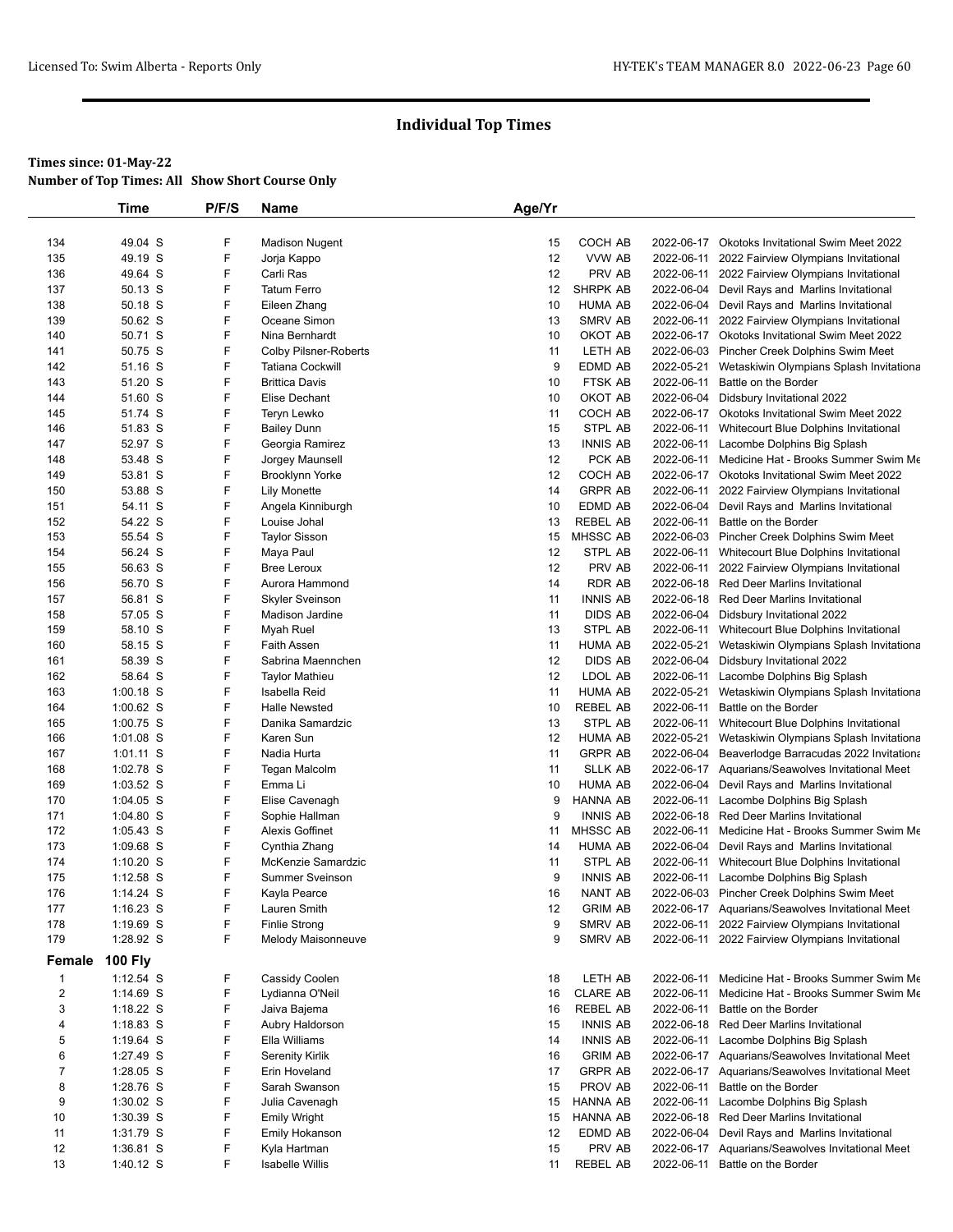#### **Times since: 01-May-22**

**Number of Top Times: All Show Short Course Only**

|                         | <b>Time</b>            | P/F/S  | Name                           | Age/Yr   |                           |                          |                                                                                                     |
|-------------------------|------------------------|--------|--------------------------------|----------|---------------------------|--------------------------|-----------------------------------------------------------------------------------------------------|
|                         |                        |        |                                |          |                           |                          |                                                                                                     |
| 14                      | 1:40.55 S              | F      | <b>Ryann Kirkness</b>          | 12       | <b>INNIS AB</b>           | 2022-06-11               | Lacombe Dolphins Big Splash                                                                         |
| 15                      | 1:41.21 S              | F      | <b>Eleanor Nevin</b>           | 13       | OKOT AB                   |                          | 2022-06-17 Okotoks Invitational Swim Meet 2022                                                      |
| 16                      | 1:43.85 S              | F      | Samantha Popielarz             | 15       | PRV AB                    | 2022-06-11               | 2022 Fairview Olympians Invitational                                                                |
| 17                      | 1:43.92 S              | F      | Jillian Hale                   | 14       | <b>FAIR AB</b>            |                          | 2022-06-17 Aquarians/Seawolves Invitational Meet                                                    |
| 18                      | 1:47.41 S              | F      | Michelle Ramirez               | 13       | <b>INNIS AB</b>           |                          | 2022-06-11 Lacombe Dolphins Big Splash                                                              |
| Female                  | 100 IM                 |        |                                |          |                           |                          |                                                                                                     |
| 1                       | $1:14.47$ S            | F      | Kyla Nelson                    | 19       | <b>EDMN AB</b>            |                          | 2022-06-11 Whitecourt Blue Dolphins Invitational                                                    |
| $\overline{\mathbf{c}}$ | $1:16.04$ S            | F      | <b>Chesney Parchment</b>       | 14       | <b>SHRPK AB</b>           | 2022-06-04               | Devil Rays and Marlins Invitational                                                                 |
| 3                       | $1:16.10$ S            | F      | Lucy Hassett                   | 15       | CALT AB                   | 2022-06-04               | Didsbury Invitational 2022                                                                          |
| 4                       | $1:16.36$ S            | F      | Kallie Lumbard                 | 18       | <b>REBEL AB</b>           | 2022-06-11               | Battle on the Border                                                                                |
| 5                       | 1:16.39 S              | F      | Kendra Justice                 | 16       | <b>HUMA AB</b>            |                          | 2022-05-28 Vermilion Vipers Swim                                                                    |
| 6<br>$\overline{7}$     | $1:17.43$ S            | F      | <b>Eleanor Friesen</b>         | 16       | <b>SLLK AB</b>            |                          | 2022-05-28 Slave Lake / High Prairie 2022 Invitationa                                               |
|                         | $1:17.55$ S            | F<br>F | Julianna Ferro                 | 12       | SHRPK AB                  | 2022-05-21               | Wetaskiwin Olympians Splash Invitationa                                                             |
| 8                       | 1:17.74 S<br>1:17.81 S | F      | Saydee Takatch                 | 16<br>13 | CALT AB<br>PCK AB         | 2022-06-04               | Didsbury Invitational 2022                                                                          |
| 9<br>10                 | 1:17.84 S              | F      | Naoise Gelber<br>Ava Kyfiuk    | 13       | STPL AB                   |                          | 2022-06-11 Medicine Hat - Brooks Summer Swim Me<br>2022-06-11 Whitecourt Blue Dolphins Invitational |
| 11                      | 1:17.97 S              | F      | Adelyn Kyfiuk                  | 13       | STPL AB                   | 2022-06-11               | Whitecourt Blue Dolphins Invitational                                                               |
| 12                      | $1:18.26$ S            | F      | Cassidy Coolen                 | 18       | LETH AB                   | 2022-06-03               | Pincher Creek Dolphins Swim Meet                                                                    |
| 13                      | 1:18.98 S              | F      | Aubry Haldorson                | 15       | <b>INNIS AB</b>           | 2022-06-04               | Didsbury Invitational 2022                                                                          |
| 14                      | $1:19.03$ S            | F      | Jaiva Bajema                   | 16       | <b>REBEL AB</b>           | 2022-06-04               | Devil Rays and Marlins Invitational                                                                 |
| 15                      | $1:19.25$ S            | F      | Katherine Luken                | 15       | <b>FAIR AB</b>            | 2022-06-11               | 2022 Fairview Olympians Invitational                                                                |
| 16                      | 1:19.74 S              | F      | <b>Brooke Kuch</b>             | 18       | <b>EDMN AB</b>            |                          | 2022-06-11 Whitecourt Blue Dolphins Invitational                                                    |
| 17                      | 1:21.19 S              | F      | Samia Davidson                 | 19       | <b>WTCT AB</b>            | 2022-06-11               | Whitecourt Blue Dolphins Invitational                                                               |
| 18                      | $1:22.10$ S            | F      | Ella Williams                  | 14       | <b>INNIS AB</b>           | 2022-06-18               | <b>Red Deer Marlins Invitational</b>                                                                |
| 19                      | $1:22.12$ S            | F      | <b>Rylie Craddock</b>          | 14       | LETH AB                   | 2022-06-11               | Medicine Hat - Brooks Summer Swim Me                                                                |
| 20                      | 1:22.23 S              | F      | Akari Okada                    | 16       | CASS AB                   |                          | 2022-05-28 Vermilion Vipers Swim                                                                    |
| 21                      | 1:22.24 S              | F      | Virginia Oviatt                | 41       | SHRPK AB                  | 2022-05-28               | Vermilion Vipers Swim                                                                               |
| 22                      | 1:22.27 S              | F      | Lara Ball                      | 15       | <b>GRPR AB</b>            | 2022-06-04               | Beaverlodge Barracudas 2022 Invitationa                                                             |
| 23                      | 1:22.32 S              | F      | Camille Sher                   | 15       | <b>HUMA AB</b>            | 2022-05-21               | Wetaskiwin Olympians Splash Invitationa                                                             |
| 24                      | 1:22.47 S              | F      | Margot Coleman                 | 14       | <b>HUMA AB</b>            | 2022-05-21               | Wetaskiwin Olympians Splash Invitationa                                                             |
| 25                      | 1:22.57 S              | F      | <b>Briseis Wu</b>              | 14       | <b>EDMN AB</b>            | 2022-06-11               | Whitecourt Blue Dolphins Invitational                                                               |
| 26                      | 1:22.62 S              | F      | Julia Cavenagh                 | 15       | <b>HANNA AB</b>           | 2022-06-11               | Lacombe Dolphins Big Splash                                                                         |
| 27                      | 1:23.21 S              | F      | <b>Brynn Lancaster</b>         | 14       | <b>GRPR AB</b>            |                          | 2022-06-17 Aquarians/Seawolves Invitational Meet                                                    |
| 28<br>29                | 1:23.33 S<br>1:23.40 S | F<br>F | Elaine Clark<br>Danica Fisher  | 15<br>14 | <b>EDMN AB</b><br>COCH AB | 2022-06-11<br>2022-06-04 | Whitecourt Blue Dolphins Invitational                                                               |
| 30                      | 1:23.67 S              | F      | Haley Puhalski                 | 15       | CALT AB                   | 2022-06-04               | Didsbury Invitational 2022<br>Didsbury Invitational 2022                                            |
| 31                      | 1:23.76 S              | F      | Hannah Spence                  | 14       | DEVON AB                  | 2022-06-11               | Whitecourt Blue Dolphins Invitational                                                               |
| 32                      | 1:23.84 S              | F      | Ella Deering                   | 18       | HIPR AB                   |                          | 2022-06-17 Aquarians/Seawolves Invitational Meet                                                    |
| 33                      | 1:23.85 S              | F      | Madison Grandoni               | 14       | PCK AB                    |                          | 2022-06-03 Pincher Creek Dolphins Swim Meet                                                         |
| 34                      | 1:24.43 S              | F      | <b>Emily Wright</b>            | 15       | <b>HANNA AB</b>           | 2022-06-11               | Lacombe Dolphins Big Splash                                                                         |
| 35                      | $1:25.01$ S            | F      | Raelynn Hiller                 | 15       | <b>SHRPK AB</b>           | 2022-06-04               | Devil Rays and Marlins Invitational                                                                 |
| 36                      | 1:25.34 S              | F      | Rosa Byrne                     | 14       | <b>EDMN AB</b>            |                          | 2022-06-11 Whitecourt Blue Dolphins Invitational                                                    |
| 37                      | 1:25.36 S              | F      | Sarah Raivio                   | 16       | RDR AB                    |                          | 2022-06-18 Red Deer Marlins Invitational                                                            |
| 38                      | 1:25.39 S              | F      | Kwynn Fenske                   | 16       | <b>BRKS AB</b>            | 2022-06-11               | Medicine Hat - Brooks Summer Swim Me                                                                |
| 39                      | 1:25.55 S              | F      | Sydney Heichert                | 17       | <b>WET AB</b>             | 2022-05-21               | Wetaskiwin Olympians Splash Invitationa                                                             |
| 40                      | $1:26.13$ S            | F      | Adria Thoresen                 | 15       | REBEL AB                  | 2022-06-11               | Battle on the Border                                                                                |
| 41                      | 1:26.62 S              | F      | Grace Auger                    | 14       | <b>SLLK AB</b>            |                          | 2022-06-11 2022 Fairview Olympians Invitational                                                     |
| 42                      | 1:26.63 S              | F      | Sierra Higashi                 | 13       | CALT AB                   |                          | 2022-06-17 Okotoks Invitational Swim Meet 2022                                                      |
| 43                      | $1:26.79$ S            | F      | Edua Malcolm-Teleky            | 12       | <b>CALSW AB</b>           |                          | 2022-06-17 Okotoks Invitational Swim Meet 2022                                                      |
| 44                      | 1:26.81 S              | F      | <b>Emily Guo</b>               | 15       | <b>HUMA AB</b>            | 2022-05-21               | Wetaskiwin Olympians Splash Invitationa                                                             |
| 45                      | 1:26.93 S              | F      | Abbie Zheng                    | 12       | <b>HUMA AB</b>            | 2022-05-28               | Vermilion Vipers Swim                                                                               |
| 46                      | $1:27.16$ S            | F      | Kate Bishop                    | 13       | CALT AB                   | 2022-06-04               | Didsbury Invitational 2022                                                                          |
| 47                      | 1:27.41 S              | F      | Aspen Fetch                    | 15       | MHSSC AB                  | 2022-06-11               | Medicine Hat - Brooks Summer Swim Me                                                                |
| 48                      | $1:27.45$ S            | F      | <b>Brie Harris</b>             | 12       | <b>BEAV AB</b>            | 2022-06-04               | Beaverlodge Barracudas 2022 Invitationa                                                             |
| 49                      | $1:27.50$ S            | F      | <b>Brinn Cutler</b>            | 12       | <b>CLARE AB</b>           | 2022-06-03               | Pincher Creek Dolphins Swim Meet                                                                    |
| 50                      | 1:27.74 S              | F      | <b>Bethany Crisp</b>           | 14       | <b>HUMA AB</b>            | 2022-06-04               | Devil Rays and Marlins Invitational                                                                 |
| 51                      | 1:27.78 S              | F      | <b>Elliott Pilsner-Roberts</b> | 13       | LETH AB                   |                          | 2022-06-03 Pincher Creek Dolphins Swim Meet                                                         |
| 52                      | 1:27.94 S              | F      | Serenity Kirlik                | 16       | <b>GRIM AB</b>            |                          | 2022-06-17 Aquarians/Seawolves Invitational Meet                                                    |
| $53*$                   | 1:28.01 S              | F      | <b>Rylee Bashow</b>            | 13       | COCH AB                   | 2022-06-04               | Didsbury Invitational 2022                                                                          |
| $53*$                   | $1:28.01$ S            | F      | Avery Takatch                  | 17       | CALT AB                   | 2022-06-04               | Didsbury Invitational 2022                                                                          |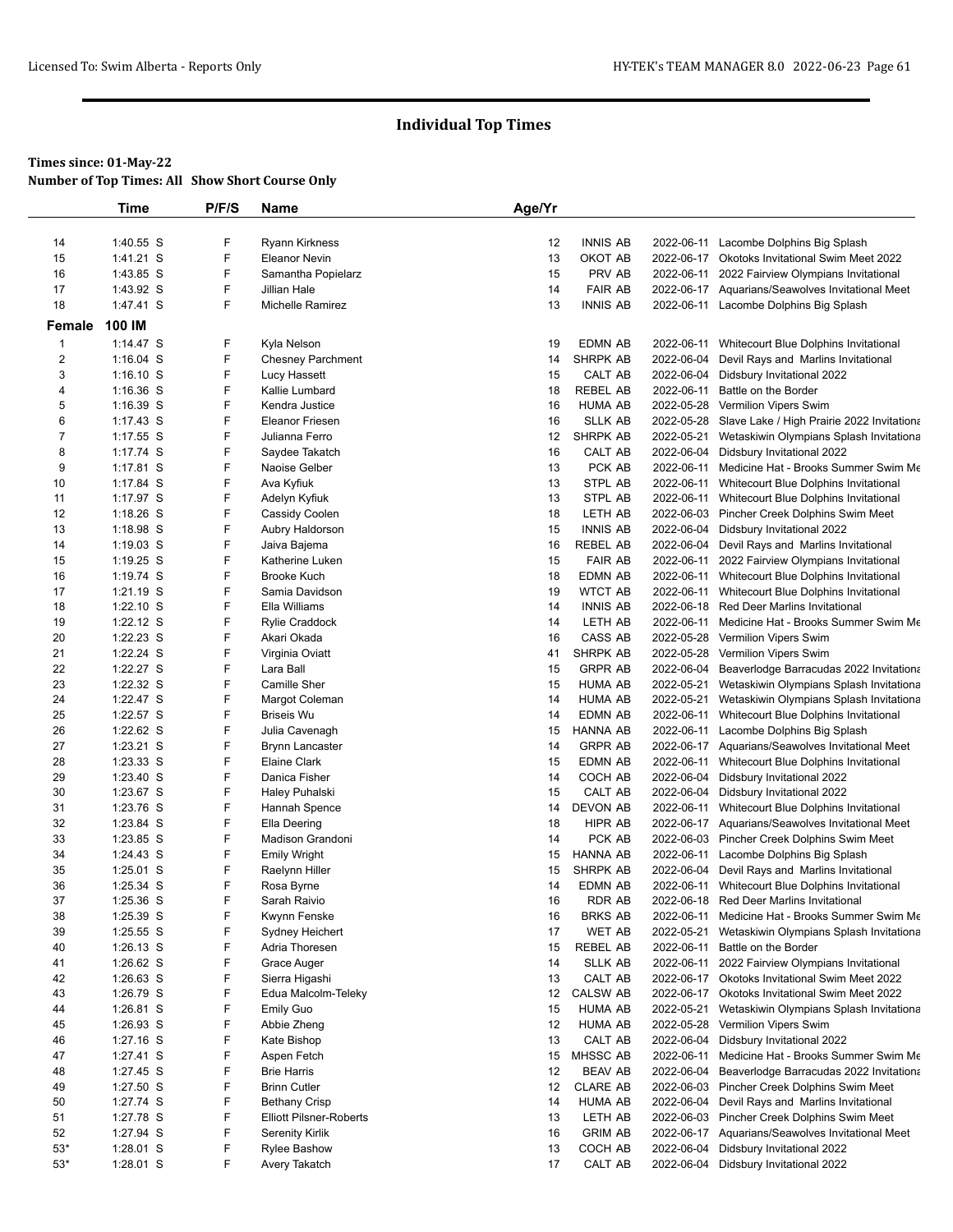|          | Time                     | P/F/S  | Name                         | Age/Yr   |                           |                          |                                                              |
|----------|--------------------------|--------|------------------------------|----------|---------------------------|--------------------------|--------------------------------------------------------------|
|          |                          |        |                              |          |                           |                          |                                                              |
| 55       | 1:28.17 S                | F      | Hedda Rookmaker              | 11       | CASS AB                   | 2022-06-04               | Devil Rays and Marlins Invitational                          |
| 56       | 1:28.36 S                | F      | Maryn Barden                 | 15       | <b>SHRPK AB</b>           | 2022-05-21               | Wetaskiwin Olympians Splash Invitationa                      |
| 57       | 1:28.48 S                | F      | Morgan Bruce                 | 12       | <b>TABER AB</b>           |                          | 2022-06-11 Medicine Hat - Brooks Summer Swim Me              |
| 58       | 1:28.74 S                | F      | Emily Hokanson               | 12       | EDMD AB                   |                          | 2022-06-04 Devil Rays and Marlins Invitational               |
| 59       | 1:28.99 S                | F      | Brooklyn Kimmen              | 15       | LETH AB                   |                          | 2022-06-11 Medicine Hat - Brooks Summer Swim Me              |
| 60       | 1:29.00 S                | F      | Adison Hutzul                | 14       | TABER AB                  | 2022-06-11               | Medicine Hat - Brooks Summer Swim Me                         |
| 61<br>62 | $1:29.13$ S<br>1:29.14 S | F<br>F | Emma Fenske<br>Sarah Swanson | 13<br>15 | <b>BRKS AB</b><br>PROV AB | 2022-06-11<br>2022-06-11 | Medicine Hat - Brooks Summer Swim Me<br>Battle on the Border |
| 63       | $1:29.41$ S              | F      | Vera Caldwell                | 12       | <b>GRPR AB</b>            |                          | 2022-06-04 Beaverlodge Barracudas 2022 Invitationa           |
| 64       | 1:29.50 S                | F      | Julia Wiebe                  | 11       | NANT AB                   |                          | 2022-06-03 Pincher Creek Dolphins Swim Meet                  |
| 65       | 1:29.60 S                | F      | Ryann Kirkness               | 12       | <b>INNIS AB</b>           |                          | 2022-06-18 Red Deer Marlins Invitational                     |
| 66       | 1:29.79 S                | F      | Anisa Segal                  | 15       | <b>HUMA AB</b>            | 2022-06-04               | Devil Rays and Marlins Invitational                          |
| 67       | 1:29.84 S                | F      | <b>Chantel Gillison</b>      | 13       | SHRPK AB                  | 2022-05-21               | Wetaskiwin Olympians Splash Invitationa                      |
| 68*      | 1:30.29 S                | F      | Rebecca Carver               | 15       | TABER AB                  |                          | 2022-06-11 Medicine Hat - Brooks Summer Swim Me              |
| 68*      | 1:30.29 S                | F      | Dakota Tizzard               | 14       | PROV AB                   | 2022-06-11               | Battle on the Border                                         |
| 70       | $1:30.43$ S              | F      | Jillian Hale                 | 14       | <b>FAIR AB</b>            |                          | 2022-06-17 Aquarians/Seawolves Invitational Meet             |
| 71       | $1:30.51$ S              | F      | Saiya Miklos                 | 13       | CPAS AB                   |                          | 2022-06-11 Medicine Hat - Brooks Summer Swim Me              |
| 72       | 1:30.69 S                | F      | Eva Peterson                 | 13       | STPL AB                   |                          | 2022-06-11 Whitecourt Blue Dolphins Invitational             |
| 73       | 1:30.74 S                | F      | Isabella Peters              | 14       | <b>HILV AB</b>            |                          | 2022-06-17 Aquarians/Seawolves Invitational Meet             |
| 74       | 1:30.79 S                | F      | Rachel Yu                    | 14       | EDMN AB                   |                          | 2022-06-11 Whitecourt Blue Dolphins Invitational             |
| 75       | 1:31.01 S                | F      | MacLayne Kantor              | 12       | EDMD AB                   |                          | 2022-05-28 Vermilion Vipers Swim                             |
| 76       | 1:31.23 S                | F      | Abby Whitbread               | 15       | LDOL AB                   |                          | 2022-06-11 Lacombe Dolphins Big Splash                       |
| 77       | 1:31.26 S                | F      | Destiny Castagna             | 11       | WAIN AB                   |                          | 2022-06-04 Devil Rays and Marlins Invitational               |
| 78       | 1:31.28 S                | F      | Catherine Yagos              | 15       | PCK AB                    |                          | 2022-06-03 Pincher Creek Dolphins Swim Meet                  |
| 79       | 1:32.24 S                | F      | Ruby Jamieson                | 13       | CPAS AB                   |                          | 2022-06-03 Pincher Creek Dolphins Swim Meet                  |
| 80       | 1:32.29 S                | F      | Emma Harington               | 16       | CPAS AB                   | 2022-06-11               | Medicine Hat - Brooks Summer Swim Me                         |
| 81       | 1:32.38 S                | F      | <b>Hayley Willis</b>         | 14       | <b>REBEL AB</b>           | 2022-06-11               | Battle on the Border                                         |
| 82       | 1:32.57 S                | F      | <b>Isabelle Willis</b>       | 11       | REBEL AB                  | 2022-06-11               | Battle on the Border                                         |
| 83       | 1:32.75 S                | F      | Kendra Hiller                | 12       | SHRPK AB                  | 2022-05-21               | Wetaskiwin Olympians Splash Invitationa                      |
| 84       | 1:32.78 S                | F      | Rebecca Wilson               | 14       | LDOL AB                   |                          | 2022-06-11 Lacombe Dolphins Big Splash                       |
| 85       | 1:32.79 S                | F      | <b>Emmersyn Moore</b>        | 12       | VVW AB                    |                          | 2022-06-11 2022 Fairview Olympians Invitational              |
| 86       | 1:33.28 S                | F      | Kaitlyn McTavish             | 24       | EDMN AB                   |                          | 2022-06-11 Whitecourt Blue Dolphins Invitational             |
| 87       | 1:33.31 S                | F      | Anika Zelinka-Miller         | 12       | <b>CALSW AB</b>           |                          | 2022-06-04 Didsbury Invitational 2022                        |
| 88       | 1:33.33 S                | F      | Kayla Driesen                | 12       | RDR AB                    |                          | 2022-06-18 Red Deer Marlins Invitational                     |
| 89       | 1:33.51 S                | F      | Samantha Monette             | 16       | PRV AB                    | 2022-06-11               | 2022 Fairview Olympians Invitational                         |
| 90       | 1:33.60 S                | F      | <b>Eleanor Nevin</b>         | 13       | OKOT AB                   |                          | 2022-06-17 Okotoks Invitational Swim Meet 2022               |
| 91       | 1:33.64 S                | F      | Kenna Demaere                | 17       | <b>CLARE AB</b>           |                          | 2022-06-11 Medicine Hat - Brooks Summer Swim Me              |
| 92       | 1:33.68 S                | F      | <b>Emily Lancaster</b>       | 12       | <b>GRPR AB</b>            |                          | 2022-06-11 2022 Fairview Olympians Invitational              |
| 93       | 1:33.98 S                | F      | Malina Zawaduk               | 18       | EDMN AB                   | 2022-06-11               | Whitecourt Blue Dolphins Invitational                        |
| 94       | 1:34.19 S                | F      | Raina Oviatt                 | 12       | SHRPK AB                  |                          | 2022-06-04 Devil Rays and Marlins Invitational               |
| 95       | 1:34.25 S                | F      | Jorgia Green                 | 11       | <b>SLLK AB</b>            | 2022-06-11               | 2022 Fairview Olympians Invitational                         |
| 96       | 1:34.36 S                | F      | Taylor Hutzul                | 16       | <b>TABER AB</b>           |                          | 2022-06-11 Medicine Hat - Brooks Summer Swim Me              |
| 97       | 1:34.50 S                | F      | <b>Taylor Friesen</b>        | 18       | <b>SLLK AB</b>            |                          | 2022-06-11 2022 Fairview Olympians Invitational              |
| 98       | 1:34.59 S                | F      | Amira Sharkawi               | 18       | HIPR AB                   |                          | 2022-06-17 Aquarians/Seawolves Invitational Meet             |
| 99       | 1:34.64 S                | F      | Julia Hokanson               | 15       | EDMD AB                   |                          | 2022-06-04 Devil Rays and Marlins Invitational               |
| 100      | 1:34.70 S                | F      | Grace Laybourne              | 12       | FTSK AB                   |                          | 2022-05-28 Vermilion Vipers Swim                             |
| 101      | 1:34.80 S                | F      | Anna Curley                  | 11       | FTSK AB                   |                          | 2022-05-28 Vermilion Vipers Swim                             |
| 102      | 1:34.95 S                | F      | Avery Lange                  | 13       | COCH AB                   |                          | 2022-06-04 Didsbury Invitational 2022                        |
| 103      | 1:35.02 S                | F      | Mattea Fazio                 | 16       | CALT AB                   |                          | 2022-06-17 Okotoks Invitational Swim Meet 2022               |
| 104      | $1:35.03$ S              | F      | Kasey Matalski               | 13       | DRVL AS                   |                          | 2022-06-11 Whitecourt Blue Dolphins Invitational             |
| 105      | 1:35.52 S                | F      | Jessica White                | 17       | <b>CLARE AB</b>           |                          | 2022-06-11 Medicine Hat - Brooks Summer Swim Me              |
| 106      | 1:35.56 S                | F      | Isla Kassam                  | 13       | <b>CALSW AB</b>           |                          | 2022-06-17 Okotoks Invitational Swim Meet 2022               |
| $107*$   | 1:35.65 S                | F      | Natalie Harrison             | 12       | <b>INNIS AB</b>           |                          | 2022-06-11 Lacombe Dolphins Big Splash                       |
| $107*$   | 1:35.65 S                | F      | Adeline Alsgard              | 11       | <b>CLARE AB</b>           |                          | 2022-06-11 Medicine Hat - Brooks Summer Swim Me              |
| 109      | 1:35.73 S                | F      | Ashlyn Hague                 | 14       | <b>INNIS AB</b>           |                          | 2022-06-18 Red Deer Marlins Invitational                     |
| 110      | 1:35.77 S                | F      | Josie Dunbar                 | 10       | <b>INNIS AB</b>           |                          | 2022-06-11 Lacombe Dolphins Big Splash                       |
| 111      | 1:36.36 S                | F      | Ashley Wilson                | 12       | LDOL AB                   |                          | 2022-06-18 Red Deer Marlins Invitational                     |
| 112      | 1:36.42 S                | F      | Mackenzie Moring             | 12       | COCH AB                   | 2022-06-04               | Didsbury Invitational 2022                                   |
| 113      | 1:36.78 S                | F      | Quinn Harris                 | 10       | <b>BEAV AB</b>            | 2022-06-04               | Beaverlodge Barracudas 2022 Invitationa                      |
| 114      | 1:36.96 S                | F      | Peyton Hammer                | 14       | CPAS AB                   |                          | 2022-06-03 Pincher Creek Dolphins Swim Meet                  |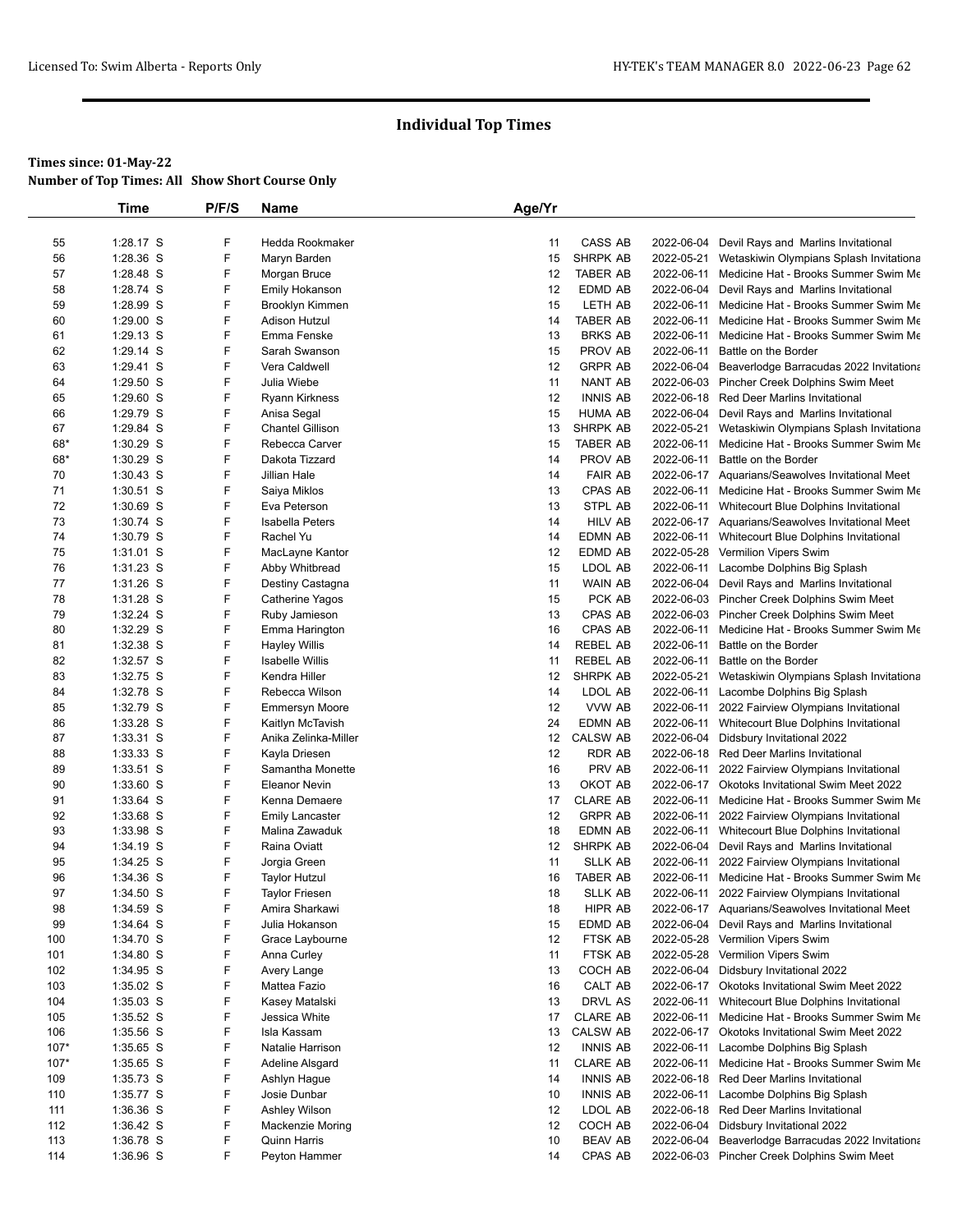|            | Time                   | P/F/S  | Name                          | Age/Yr   |                            |            |                                                                                            |
|------------|------------------------|--------|-------------------------------|----------|----------------------------|------------|--------------------------------------------------------------------------------------------|
|            |                        |        |                               |          |                            |            |                                                                                            |
| 115        | 1:37.02 S              | F      | Paige Moore                   | 14       | VVW AB                     | 2022-06-11 | 2022 Fairview Olympians Invitational                                                       |
| 116        | 1:37.04 S              | F      | Keira Reinhardt               | 13       | <b>DIDS AB</b>             |            | 2022-06-17 Okotoks Invitational Swim Meet 2022                                             |
| 117        | 1:37.88 S              | F      | Sara Martin                   | 15       | <b>GRPR AB</b>             | 2022-06-04 | Beaverlodge Barracudas 2022 Invitationa                                                    |
| 118        | 1:37.92 S              | F      | Kennedy Hoyle                 | 13       | LDOL AB                    |            | 2022-06-18 Red Deer Marlins Invitational                                                   |
| $119*$     | 1:37.94 S              | F      | Laney Hoffman                 | 13       | <b>CLARE AB</b>            |            | 2022-06-03 Pincher Creek Dolphins Swim Meet                                                |
| $119*$     | 1:37.94 S              | F      | Keya Willier                  | 13       | HIPR AB                    |            | 2022-06-11 2022 Fairview Olympians Invitational                                            |
| 121        | 1:38.49 S              | F      | Ava Miller                    | 15       | CALT AB                    |            | 2022-06-17 Okotoks Invitational Swim Meet 2022                                             |
| 122        | 1:38.51 S              | F      | Ainsley Duell                 | 16       | <b>TABER AB</b>            | 2022-06-11 | Medicine Hat - Brooks Summer Swim Me                                                       |
| $123*$     | 1:38.59 S              | F<br>F | <b>Heather Diesel</b>         | 16       | <b>GRIM AB</b>             | 2022-05-28 | Slave Lake / High Prairie 2022 Invitationa                                                 |
| $123*$     | 1:38.59 S              | F      | Chloe Wu                      | 12<br>15 | <b>CALSW AB</b><br>LDOL AB |            | 2022-06-17 Okotoks Invitational Swim Meet 2022<br>2022-06-18 Red Deer Marlins Invitational |
| 125<br>126 | 1:38.65 S<br>1:38.68 S | F      | Katie Radke<br>Sophia Nielsen | 10       | EDMD AB                    |            | 2022-06-04 Devil Rays and Marlins Invitational                                             |
| 127        | 1:38.73 S              | F      | Kaitlyn Payeur                | 16       | <b>SRSW AB</b>             |            | 2022-06-17 Aquarians/Seawolves Invitational Meet                                           |
| 128        | 1:38.94 S              | F      | Kamryn Lakusta                | 11       | SHRPK AB                   | 2022-05-21 | Wetaskiwin Olympians Splash Invitationa                                                    |
| 129        | 1:38.97 S              | F      | Sarah Liesemer                | 13       | CALT AB                    |            | 2022-06-04 Didsbury Invitational 2022                                                      |
| 130        | 1:39.02 S              | F      | <b>Grace Sommerfeldt</b>      | 10       | <b>BRKS AB</b>             |            | 2022-06-03 Pincher Creek Dolphins Swim Meet                                                |
| 131        | 1:39.10 S              | F      | Kyla Hartman                  | 15       | PRV AB                     |            | 2022-06-04 Beaverlodge Barracudas 2022 Invitationa                                         |
| 132        | 1:39.12 S              | F      | <b>Tatum Ferro</b>            | 12       | SHRPK AB                   | 2022-06-04 | Devil Rays and Marlins Invitational                                                        |
| 133        | 1:39.49 S              | F      | Neleta Crombie                | 13       | <b>CPAS AB</b>             | 2022-06-11 | Medicine Hat - Brooks Summer Swim Me                                                       |
| 134        | 1:39.54 S              | F      | Madina Sharkawi               | 13       | HIPR AB                    |            | 2022-06-17 Aquarians/Seawolves Invitational Meet                                           |
| 135        | 1:39.71 S              | F      | Eniah Segal                   | 12       | <b>HUMA AB</b>             |            | 2022-06-04 Devil Rays and Marlins Invitational                                             |
| 136        | 1:39.79 S              | F      | Hudson Greenhalgh             | 13       | <b>RDR AB</b>              |            | 2022-06-18 Red Deer Marlins Invitational                                                   |
| 137        | 1:39.89 S              | F      | Amelia Van Bussel             | 13       | PCK AB                     |            | 2022-06-03 Pincher Creek Dolphins Swim Meet                                                |
| 138        | 1:39.96 S              | F      | Quinn Daschuk                 | 10       | <b>REBEL AB</b>            |            | 2022-05-28 Vermilion Vipers Swim                                                           |
| 139        | 1:40.01 S              | F      | Lauren Thibault               | 19       | <b>REBEL AB</b>            | 2022-06-11 | Battle on the Border                                                                       |
| 140        | 1:40.25 S              | F      | Avril Rio Beslon              | 15       | <b>CLARE AB</b>            | 2022-06-11 | Medicine Hat - Brooks Summer Swim Me                                                       |
| 141        | 1:40.29 S              | F      | Keeley Takatch                | 10       | CALT AB                    |            | 2022-06-17 Okotoks Invitational Swim Meet 2022                                             |
| 142        | 1:40.40 S              | F      | Morgan Gould                  | 14       | STPL AB                    |            | 2022-06-11 Whitecourt Blue Dolphins Invitational                                           |
| 143        | 1:40.82 S              | F      | Ysabel Alvarez                | 12       | FTSK AB                    |            | 2022-05-28 Vermilion Vipers Swim                                                           |
| 144        | 1:40.89 S              | F      | Evelyne Barber                | 12       | <b>CALSW AB</b>            |            | 2022-06-17 Okotoks Invitational Swim Meet 2022                                             |
| 145        | 1:40.99 S              | F      | Adison Hewitt                 | 15       | PRV AB                     | 2022-05-28 | Slave Lake / High Prairie 2022 Invitationa                                                 |
| 146        | 1:41.00 S              | F      | Tatiana Cockwill              | 9        | EDMD AB                    | 2022-06-04 | Devil Rays and Marlins Invitational                                                        |
| 147        | 1:41.25 S              | F      | Pyper Martinson               | 11       | <b>HIPR AB</b>             |            | 2022-06-17 Aquarians/Seawolves Invitational Meet                                           |
| 148        | 1:41.43 S              | F      | Myla Mae Murphy               | 12       | WET AB                     | 2022-05-21 | Wetaskiwin Olympians Splash Invitationa                                                    |
| 149        | 1:41.46 S              | F<br>F | Madison Nugent                | 15       | COCH AB                    |            | 2022-06-17 Okotoks Invitational Swim Meet 2022                                             |
| 150        | 1:41.59 S              | F      | <b>Alice Frantz</b>           | 13<br>21 | LDOL AB                    |            | 2022-06-18 Red Deer Marlins Invitational                                                   |
| 151<br>152 | 1:41.78 S<br>1:41.92 S | F      | Ashley Thompson<br>Emma Jin   | 13       | MHSSC AB<br><b>GRPR AB</b> | 2022-06-11 | Medicine Hat - Brooks Summer Swim Me<br>2022-06-17 Aquarians/Seawolves Invitational Meet   |
| 153        | 1:42.29 S              | F      | Sophia Gilbert                | 14       | CPAS AB                    | 2022-06-11 | Medicine Hat - Brooks Summer Swim Me                                                       |
| 154        | 1:42.34 S              | F      | Kaylee Hutzul                 | 12       | <b>TABER AB</b>            |            | 2022-06-03 Pincher Creek Dolphins Swim Meet                                                |
| 155*       | 1:42.53 S              | F      | Keilyn Rechlo                 | 14       | <b>RDR AB</b>              |            | 2022-06-18 Red Deer Marlins Invitational                                                   |
| $155*$     | 1:42.53 S              | F      | Elyse Burgess                 | 13       | LETH AB                    | 2022-06-11 | Medicine Hat - Brooks Summer Swim Me                                                       |
| 157        | 1:43.08 S              | F      | Olivia Dunn                   | 10       | STPL AB                    | 2022-06-11 | Whitecourt Blue Dolphins Invitational                                                      |
| 158        | 1:43.10 S              | F      | Ava Ulmer                     | 14       | COCH AB                    |            | 2022-06-04 Didsbury Invitational 2022                                                      |
| 159        | 1:43.54 S              | F      | <b>Brittica Davis</b>         | 10       | FTSK AB                    | 2022-06-11 | Battle on the Border                                                                       |
| 160        | 1:43.66 S              | F      | Autumn Bates-Gardiner         | 15       | <b>DIDS AB</b>             |            | 2022-06-17 Okotoks Invitational Swim Meet 2022                                             |
| 161        | 1:43.83 S              | F      | Sophie Wasylenchuk-MacTagga   | 14       | FTSK AB                    |            | 2022-05-28 Vermilion Vipers Swim                                                           |
| 162        | 1:43.86 S              | F      | Angela Noullett               | 11       | <b>BEAV AB</b>             |            | 2022-06-17 Aquarians/Seawolves Invitational Meet                                           |
| 163        | 1:44.09 S              | F      | Kate Machacek                 | 10       | LETH AB                    |            | 2022-06-03 Pincher Creek Dolphins Swim Meet                                                |
| 164        | 1:44.66 S              | F      | Naomi Jersch                  | 19       | NANT AB                    |            | 2022-06-11 Medicine Hat - Brooks Summer Swim Me                                            |
| 165        | 1:45.09 S              | F      | Nicola Thompson               | 15       | PNOKA AB                   |            | 2022-06-11 Lacombe Dolphins Big Splash                                                     |
| 166        | 1:45.50 S              | F      | Mackenzie Speth               | 10       | <b>WET AB</b>              | 2022-06-11 | Battle on the Border                                                                       |
| 167        | 1:45.55 S              | F      | Ariana Rotenburger            | 15       | HIPR AB                    |            | 2022-05-28 Slave Lake / High Prairie 2022 Invitationa                                      |
| 168        | 1:45.91 S              | F      | Miranda Tegart                | 11       | <b>FAIR AB</b>             |            | 2022-06-17 Aquarians/Seawolves Invitational Meet                                           |
| 169        | 1:46.13 S              | F      | Samantha Popielarz            | 15       | PRV AB                     | 2022-06-11 | 2022 Fairview Olympians Invitational                                                       |
| 170        | 1:46.74 S              | F      | Eileen Zhang                  | 10       | <b>HUMA AB</b>             | 2022-05-21 | Wetaskiwin Olympians Splash Invitationa                                                    |
| 171        | 1:46.79 S              | F      | Elizabeth Ostrop              | 10       | <b>TABER AB</b>            | 2022-06-11 | Medicine Hat - Brooks Summer Swim Me                                                       |
| 172        | 1:46.91 S              | F      | Jorja Kappo                   | 12       | VVW AB                     |            | 2022-05-28 Slave Lake / High Prairie 2022 Invitationa                                      |
| 173        | 1:47.05 S              | F      | Dylan Hicks                   | 14       | HIPR AB                    | 2022-06-11 | 2022 Fairview Olympians Invitational                                                       |
| 174        | 1:47.20 S              | F      | Alexa Winters                 |          | 11 PNOKA AB                |            | 2022-06-11 Lacombe Dolphins Big Splash                                                     |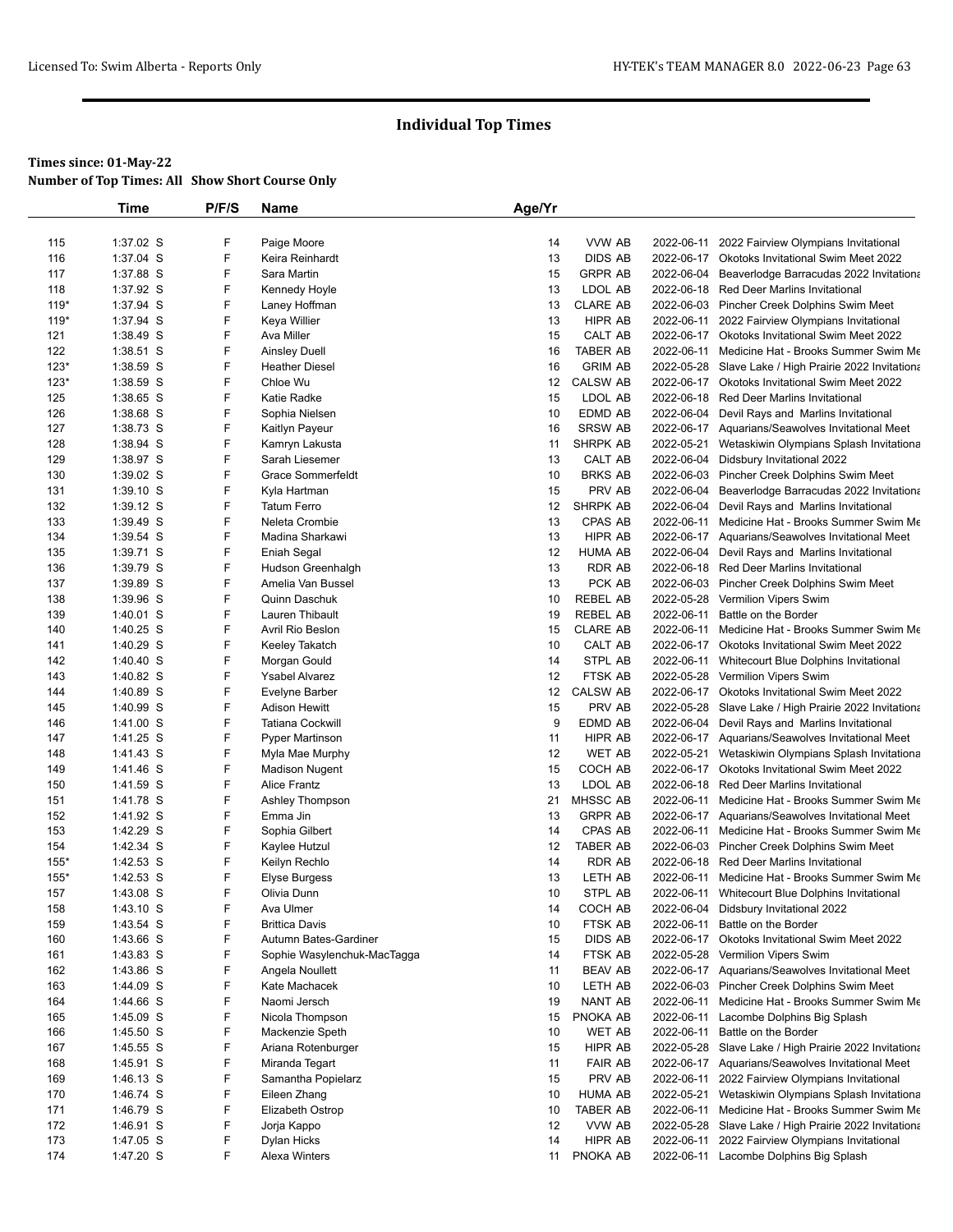## **Times since: 01-May-22**

| <b>Number of Top Times: All Show Short Course Only</b> |  |
|--------------------------------------------------------|--|
|--------------------------------------------------------|--|

|                | Time        | P/F/S | Name                         | Age/Yr            |                 |            |                                                       |
|----------------|-------------|-------|------------------------------|-------------------|-----------------|------------|-------------------------------------------------------|
|                |             |       |                              |                   |                 |            |                                                       |
| 175            | 1:47.22 S   | F     | <b>Michelle Ramirez</b>      | 13                | <b>INNIS AB</b> |            | 2022-06-18 Red Deer Marlins Invitational              |
| 176            | 1:47.34 S   | F     | <b>Brooklynn Yorke</b>       | 12                | COCH AB         | 2022-06-04 | Didsbury Invitational 2022                            |
| 177            | 1:48.09 S   | F     | Samantha Laarman             | 11                | CALT AB         |            | 2022-06-04 Didsbury Invitational 2022                 |
| 178            | 1:48.21 S   | F     | Lily Monette                 | 14                | <b>GRPR AB</b>  |            | 2022-05-28 Slave Lake / High Prairie 2022 Invitationa |
| 179            | 1:48.26 S   | F     | Jerzie Green                 | 13                | <b>SLLK AB</b>  |            | 2022-06-17 Aquarians/Seawolves Invitational Meet      |
| 180            | 1:48.59 S   | F     | Autumn Clark                 | 11                | CPAS AB         | 2022-06-11 | Medicine Hat - Brooks Summer Swim Me                  |
| 181            | 1:48.72 S   | F     | Georgia Ramirez              | 13                | <b>INNIS AB</b> |            | 2022-06-18 Red Deer Marlins Invitational              |
| 182            | 1:49.09 S   | F     | <b>Brooklyn McIntyre</b>     | 12                | <b>HIPR AB</b>  |            | 2022-06-17 Aquarians/Seawolves Invitational Meet      |
| 183            | 1:49.27 S   | F     | Zoe Crampton                 | 13                | <b>DIDS AB</b>  | 2022-06-04 | Didsbury Invitational 2022                            |
| 184            | 1:49.35 S   | F     | Deborah Zitko                | 14                | COCH AB         | 2022-06-04 | Didsbury Invitational 2022                            |
| 185            | 1:49.38 S   | F     | Jorgey Maunsell              | 12                | PCK AB          |            | 2022-06-11 Medicine Hat - Brooks Summer Swim Me       |
| 186            | 1:49.69 S   | F     | Teryn Lewko                  | 11                | COCH AB         | 2022-06-04 | Didsbury Invitational 2022                            |
| 187            | 1:49.70 S   | F     | Bayleigh Callahan            | 13                | <b>GRIM AB</b>  | 2022-06-04 | Beaverlodge Barracudas 2022 Invitationa               |
| 188            | $1:50.16$ S | F     | Emilie Schmidt               | 11                | <b>BEAV AB</b>  |            | 2022-06-17 Aquarians/Seawolves Invitational Meet      |
| 189            | 1:50.58 S   | F     | <b>Mackinley Smith</b>       | 10                | COCH AB         | 2022-06-04 | Didsbury Invitational 2022                            |
| 190            | 1:50.62 S   | F     | Madison Jardine              | 11                | <b>DIDS AB</b>  | 2022-06-04 | Didsbury Invitational 2022                            |
| 191            | 1:50.87 S   | F     | <b>Annie Diesel</b>          | 14                | <b>GRIM AB</b>  |            | 2022-05-28 Slave Lake / High Prairie 2022 Invitationa |
| 192            | 1:50.89 S   | F     | Casey Billings               | 13                | <b>HIPR AB</b>  |            | 2022-06-17 Aquarians/Seawolves Invitational Meet      |
| 193            | 1:51.00 S   | F     | Sophia Beach                 | 13                | CASS AB         | 2022-06-04 | Devil Rays and Marlins Invitational                   |
| 194            | 1:51.32 S   | F     | <b>Brynn Billings</b>        | 11                | <b>HIPR AB</b>  | 2022-06-04 | Beaverlodge Barracudas 2022 Invitationa               |
| 195            | 1:51.84 S   | F     | Aurora Hammond               | 14                | <b>RDR AB</b>   |            | 2022-06-18 Red Deer Marlins Invitational              |
| 196            | 1:52.22 S   | F     | Calli Kuharski               | 10                | <b>WET AB</b>   | 2022-05-28 | Vermilion Vipers Swim                                 |
| 197            | 1:52.92 S   | F     |                              | 12                | <b>BRKS AB</b>  |            | 2022-06-11 Medicine Hat - Brooks Summer Swim Me       |
|                |             |       | Hayden Lester                |                   |                 |            |                                                       |
| 198            | 1:54.06 S   | F     | Jaycee Hoffman               | 10                | <b>CLARE AB</b> |            | 2022-06-03 Pincher Creek Dolphins Swim Meet           |
| 199            | 1:54.44 S   | F     | Faith Assen                  | 11                | HUMA AB         | 2022-05-21 | Wetaskiwin Olympians Splash Invitationa               |
| 200            | 1:54.56 S   | F     | <b>Bria Hall</b>             | 11                | <b>TABER AB</b> |            | 2022-06-03 Pincher Creek Dolphins Swim Meet           |
| 201            | 1:54.57 S   | F     | Louise Johal                 | 13                | <b>REBEL AB</b> |            | 2022-06-11 Battle on the Border                       |
| 202            | 1:54.63 S   | F     | Claire Ferraro               | $12 \overline{ }$ | <b>CALSW AB</b> |            | 2022-06-17 Okotoks Invitational Swim Meet 2022        |
| 203            | 1:55.41 S   | F     | Jennifer Neufeld             | 12                | <b>HILV AB</b>  | 2022-06-04 | Beaverlodge Barracudas 2022 Invitationa               |
| 204            | 1:57.54 S   | F     | Sabrina Maennchen            | 12                | <b>DIDS AB</b>  |            | 2022-06-17 Okotoks Invitational Swim Meet 2022        |
| 205            | 1:57.56 S   | F     | Norah Ertman                 | 11                | CALT AB         | 2022-06-04 | Didsbury Invitational 2022                            |
| 206            | 1:57.78 S   | F     | Nadia Hurta                  | 11                | <b>GRPR AB</b>  |            | 2022-06-17 Aquarians/Seawolves Invitational Meet      |
| 207            | 1:58.14 S   | F     | Kaitlyn Laarman              | 11                | CALT AB         |            | 2022-06-04 Didsbury Invitational 2022                 |
| 208            | 1:58.49 S   | F     | <b>Brooklyn Grey</b>         | 12                | HIPR AB         |            | 2022-06-17 Aquarians/Seawolves Invitational Meet      |
| 209            | 1:58.82 S   | F     | Nora Kassam                  | 11                | <b>CALSW AB</b> | 2022-06-17 | Okotoks Invitational Swim Meet 2022                   |
| 210            | 1:59.87 S   | F     | Dara Olagunju                | 13                | FTSK AB         | 2022-06-11 | Battle on the Border                                  |
| 211            | 2:00.51 S   | F     | Jessica Stolte               | 16                | LDOL AB         | 2022-06-11 | Lacombe Dolphins Big Splash                           |
| 212            | 2:00.84 S   | F     | <b>Brooklyn Wills</b>        | 13                | <b>GRPR AB</b>  |            | 2022-06-17 Aquarians/Seawolves Invitational Meet      |
| 213            | 2:01.76 S   | F     | <b>Myah Ruel</b>             | 13                | STPL AB         |            | 2022-06-11 Whitecourt Blue Dolphins Invitational      |
| 214            | 2:02.97 S   | F     | Mikaela Silzer               | 11                | <b>WET AB</b>   | 2022-05-21 | Wetaskiwin Olympians Splash Invitationa               |
| 215            | 2:04.01 S   | F     | Olivia Zilinski              | 13                | CASS AB         |            | 2022-05-28 Vermilion Vipers Swim                      |
| 216            | 2:04.55 S   | F     | Ella Pederson                | 10                | CALT AB         |            | 2022-06-17 Okotoks Invitational Swim Meet 2022        |
| 217            | 2:04.65 S   | F     | <b>Madison Fisher Boroff</b> | 12                | COCH AB         |            | 2022-06-17 Okotoks Invitational Swim Meet 2022        |
| 218            | 2:07.94 S   | F     | Cynthia Zhang                | 14                | <b>HUMA AB</b>  |            | 2022-06-04 Devil Rays and Marlins Invitational        |
| 219            | 2:08.05 S   | F     |                              | 9                 | HIPR AB         |            | 2022-06-17 Aquarians/Seawolves Invitational Meet      |
|                |             | F     | <b>Bryce Martinson</b>       |                   |                 |            |                                                       |
| 220            | 2:08.45 S   |       | Niya Mouallem                | 12                | HIPR AB         |            | 2022-06-11 2022 Fairview Olympians Invitational       |
| 221            | $2:10.33$ S | F     | <b>Halle Newsted</b>         | 10                | REBEL AB        |            | 2022-05-28 Vermilion Vipers Swim                      |
| 222            | $2:10.90$ S | F     | Darby Lancaster              | 9                 | <b>GRPR AB</b>  |            | 2022-06-17 Aquarians/Seawolves Invitational Meet      |
| 223            | 2:11.26 S   | F     | Sevilay Ebadi                | 10                | <b>GRPR AB</b>  |            | 2022-06-17 Aquarians/Seawolves Invitational Meet      |
| 224            | 2:11.88 S   | F     | <b>Claire Peake</b>          | 11                | LETH AB         |            | 2022-06-11 Medicine Hat - Brooks Summer Swim Me       |
| 225            | 2:12.35 S   | F     | Reegan Folkerts              | 18                | <b>BRKS AB</b>  |            | 2022-06-11 Medicine Hat - Brooks Summer Swim Me       |
| 226            | 2:14.08 S   | F     | Kaylee Bruce                 | 10                | <b>TABER AB</b> |            | 2022-06-11 Medicine Hat - Brooks Summer Swim Me       |
| 227            | 2:38.41 S   | F     | <b>Madison MacPherson</b>    | 9                 | COCH AB         | 2022-06-04 | Didsbury Invitational 2022                            |
| 228            | 2:41.54 S   | F     | Keltie Rutherford            | 10                | <b>GRPR AB</b>  |            | 2022-06-11 2022 Fairview Olympians Invitational       |
| Female         | 200 IM      |       |                              |                   |                 |            |                                                       |
| 1              | 2:44.09 S   | F     | Cassidy Coolen               | 18                | LETH AB         |            | 2022-06-11 Medicine Hat - Brooks Summer Swim Me       |
| $\overline{2}$ | 2:52.45 S   | F     | Eleanor Friesen              | 16                | <b>SLLK AB</b>  | 2022-05-28 | Slave Lake / High Prairie 2022 Invitationa            |
| 3              | 2:52.51 S   | F     | Lydianna O'Neil              | 16                | <b>CLARE AB</b> | 2022-06-11 | Medicine Hat - Brooks Summer Swim Me                  |
|                |             |       |                              |                   |                 |            |                                                       |
| 4              | 2:57.34 S   | F     | Jaiva Bajema                 | 16                | <b>REBEL AB</b> | 2022-06-11 | Battle on the Border                                  |
| 5              | 2:57.36 S   | F     | Arianna Flory                | 16                | CALT AB         |            | 2022-06-17 Okotoks Invitational Swim Meet 2022        |
|                |             |       |                              |                   |                 |            |                                                       |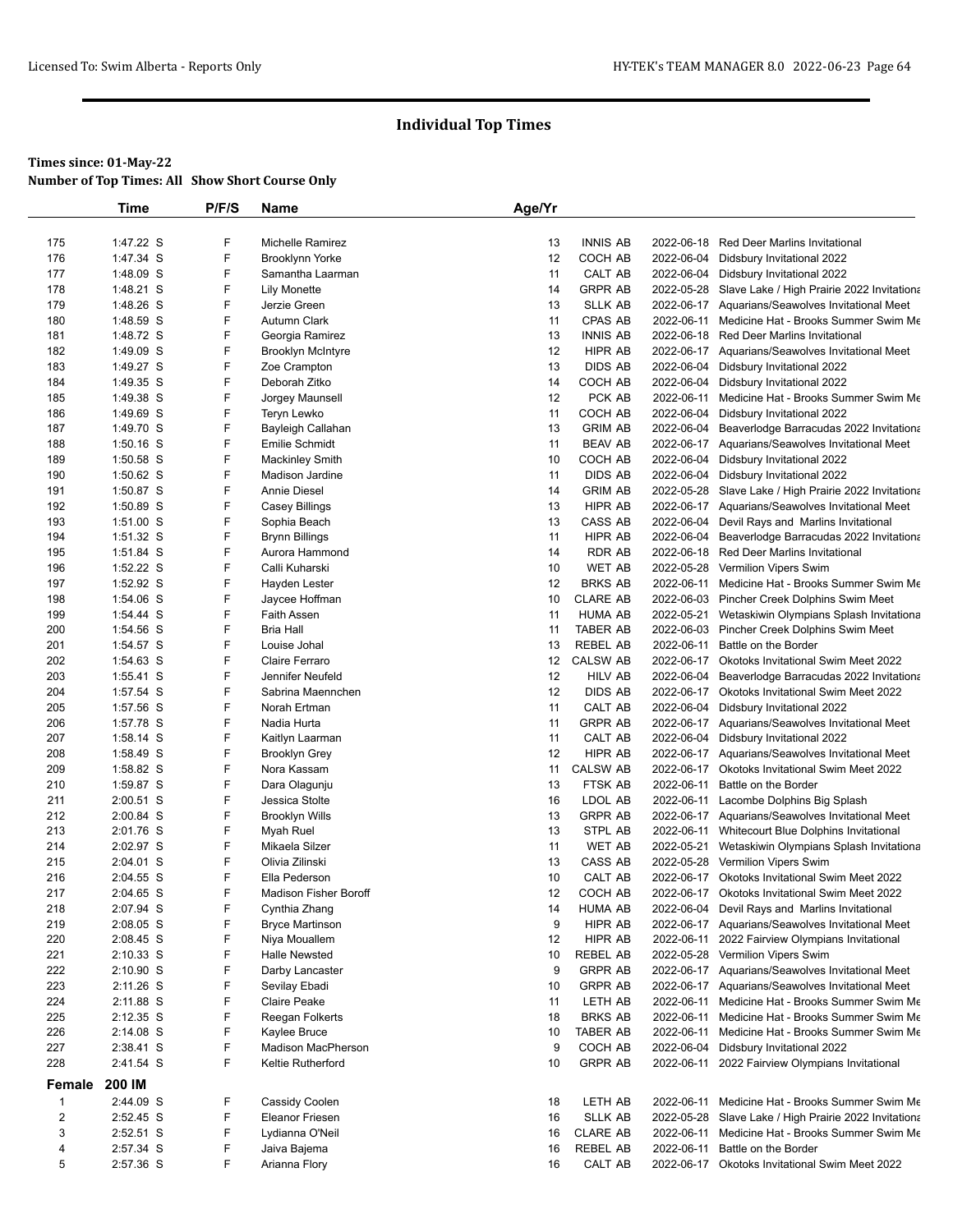|                | <b>Time</b> | P/F/S | <b>Name</b>              | Age/Yr         |                 |            |                                                  |
|----------------|-------------|-------|--------------------------|----------------|-----------------|------------|--------------------------------------------------|
|                |             |       |                          |                |                 |            |                                                  |
| 6              | 3:03.12 S   | F     | Katherine Luken          | 15             | <b>FAIR AB</b>  | 2022-06-04 | Beaverlodge Barracudas 2022 Invitationa          |
| $\overline{7}$ | 3:03.36 S   | F     | Erin Hoveland            | 17             | <b>GRPR AB</b>  |            | 2022-06-17 Aquarians/Seawolves Invitational Meet |
| 8              | 3:03.59 S   | F     | <b>Brinn Cutler</b>      | 12             | <b>CLARE AB</b> | 2022-06-11 | Medicine Hat - Brooks Summer Swim Me             |
| 9              | 3:07.26 S   | F     | Lara Ball                | 15             | <b>GRPR AB</b>  | 2022-06-11 | 2022 Fairview Olympians Invitational             |
| 10             | $3:12.41$ S | F     | Nicole Burgess           | 13             | LETH AB         | 2022-06-11 | Medicine Hat - Brooks Summer Swim Me             |
| 11             | 3:12.71 S   | F     | <b>Brynn Lancaster</b>   | 14             | <b>GRPR AB</b>  | 2022-06-04 | Beaverlodge Barracudas 2022 Invitationa          |
| 12             | $3:12.83$ S | F     | Hedda Rookmaker          | 11             | CASS AB         | 2022-06-04 | Devil Rays and Marlins Invitational              |
| 13             | $3:13.31$ S | F     | Sonja Stucklschwaiger    | 14             | <b>FAIR AB</b>  | 2022-06-11 | 2022 Fairview Olympians Invitational             |
| 14             | $3:15.06$ S | F     | Jaylyn Fogtmann          | 14             | LETH AB         | 2022-06-03 | Pincher Creek Dolphins Swim Meet                 |
| 15             | $3:19.02$ S | F     | <b>Isabelle Willis</b>   | 11             | <b>REBEL AB</b> | 2022-06-11 | Battle on the Border                             |
| 16             | 3:22.87 S   | F     | Vera Caldwell            | 12             | <b>GRPR AB</b>  | 2022-06-17 | Aquarians/Seawolves Invitational Meet            |
| 17             | 3:24.13 S   | F     | Grace Laybourne          | 12             | FTSK AB         | 2022-06-04 | Devil Rays and Marlins Invitational              |
| 18             | 3:25.99 S   | F     | Anna Curley              | 11             | FTSK AB         | 2022-06-11 | Battle on the Border                             |
| 19             | 3:29.24 S   | F     | Jillian Hale             | 14             | <b>FAIR AB</b>  | 2022-06-04 | Beaverlodge Barracudas 2022 Invitationa          |
| 20             | 3:30.63 S   | F     | Kaitlyn Payeur           | 16             | <b>SRSW AB</b>  | 2022-06-11 | 2022 Fairview Olympians Invitational             |
| 21             | 3:32.59 S   | F     | <b>Emily Lancaster</b>   | 12             | <b>GRPR AB</b>  | 2022-06-04 | Beaverlodge Barracudas 2022 Invitationa          |
| 22             | $3:41.03$ S | F     | <b>Heather Diesel</b>    | 16             | <b>GRIM AB</b>  |            | 2022-06-17 Aquarians/Seawolves Invitational Meet |
| 23             | 3:45.01 S   | F     | <b>Ysabel Alvarez</b>    | 12             | FTSK AB         | 2022-06-11 | Battle on the Border                             |
| 24             | 3:45.52 S   | F     | Sara Martin              | 15             | <b>GRPR AB</b>  |            | 2022-06-17 Aquarians/Seawolves Invitational Meet |
| 25             | $3:50.51$ S | F     | Zada Mclean-Borggard     | 11             | LETH AB         | 2022-06-11 | Medicine Hat - Brooks Summer Swim Me             |
| Male           | 25 Free     |       |                          |                |                 |            |                                                  |
| 1              | 12.08 S     | F     | Joah Randall             | 16             | PCK AB          |            | 2022-06-03 Pincher Creek Dolphins Swim Meet      |
| 2              | 12.20 S     | F     | <b>Tyler Sommerfeldt</b> | 17             | <b>BRKS AB</b>  |            | 2022-06-03 Pincher Creek Dolphins Swim Meet      |
| 3              | 12.47 S     | F     | <b>Bradley Palmer</b>    | 18             | FTMD AB         | 2022-06-03 | Pincher Creek Dolphins Swim Meet                 |
| 4              | 13.25 S     | F     | Frederick Van Der Linde  | 16             | <b>BRKS AB</b>  |            | 2022-06-03 Pincher Creek Dolphins Swim Meet      |
| 5              | 13.62 S     | F     | Lincoln Sommerfeldt      | 14             | <b>BRKS AB</b>  |            | 2022-06-03 Pincher Creek Dolphins Swim Meet      |
| 6              | 13.78 S     | F     | Owen Sommerfeldt         | 12             | <b>BRKS AB</b>  |            | 2022-06-03 Pincher Creek Dolphins Swim Meet      |
| $\overline{7}$ | 15.01 S     | F     | Johnny Gilborn           | 14             | <b>BRKS AB</b>  |            | 2022-06-03 Pincher Creek Dolphins Swim Meet      |
| 8              | 15.50 S     | F     | Kade Haslam              | 12             | <b>TABER AB</b> |            | 2022-06-03 Pincher Creek Dolphins Swim Meet      |
| 9              | 16.05 S     | F     | <b>Bentley Togo</b>      | 11             | LETH AB         | 2022-06-03 | Pincher Creek Dolphins Swim Meet                 |
| 10             | 16.83 S     | F     | Lincoln Grandoni         | 12             | PCK AB          |            | 2022-06-03 Pincher Creek Dolphins Swim Meet      |
| 11             | 17.77 S     | F     | <b>Bennett Hughes</b>    | 11             | <b>TABER AB</b> |            | 2022-06-03 Pincher Creek Dolphins Swim Meet      |
| 12             | 18.63 S     | F     | <b>Fahd Mohamed</b>      | 14             | MHSSC AB        | 2022-06-03 | Pincher Creek Dolphins Swim Meet                 |
| 13             | 18.80 S     | F     | <b>Mason Winters</b>     | 12             | LETH AB         | 2022-06-03 | Pincher Creek Dolphins Swim Meet                 |
| 14             | 18.91 S     | F     | Don Velarde              | 13             | <b>TABER AB</b> |            | 2022-06-03 Pincher Creek Dolphins Swim Meet      |
| 15             | 19.63 S     | F     | <b>Colton Cutler</b>     | 10             | <b>CLARE AB</b> | 2022-06-03 | Pincher Creek Dolphins Swim Meet                 |
| 16             | 19.77 S     | F     | Dominic Loewen           | 13             | TABER AB        |            | 2022-06-03 Pincher Creek Dolphins Swim Meet      |
| 17             | 20.12 S     | F     | Peter Van Bussel         | 16             | PCK AB          |            | 2022-06-03 Pincher Creek Dolphins Swim Meet      |
| 18             | 20.43 S     | F     | Anders Fenske            | 11             | <b>BRKS AB</b>  |            | 2022-06-03 Pincher Creek Dolphins Swim Meet      |
| 19             | 20.44 S     | F     | Kiefer Peloquin          | 10             | NANT AB         | 2022-06-03 | Pincher Creek Dolphins Swim Meet                 |
| 20             | 20.52 S     | F     | Devyn Chou               | 8              | <b>CALSW AB</b> | 2022-06-17 | <b>Okotoks Invitational Swim Meet 2022</b>       |
| $21*$          | 20.88 S     | F     | Ben Van Der Linde        | 11             | <b>BRKS AB</b>  |            | 2022-06-03 Pincher Creek Dolphins Swim Meet      |
| $21*$          | 20.88 S     | F     | Cole Bevan               | 10             | FTMD AB         |            | 2022-06-03 Pincher Creek Dolphins Swim Meet      |
| 23             | 21.17 S     | F     | Benjamin Bain            | 8              | HIPR AB         |            | 2022-06-11 2022 Fairview Olympians Invitational  |
| 24             | 21.20 S     | F     | Tate Lloyd               | 8              | <b>HILV AB</b>  |            | 2022-06-17 Aquarians/Seawolves Invitational Meet |
| 25             | 21.51 S     | F     | Dexter Leishman          | 8              | TABER AB        |            | 2022-06-03 Pincher Creek Dolphins Swim Meet      |
| 26             | 22.20 S     | F     | <b>Carter Grose</b>      | 11             | PCK AB          |            | 2022-06-03 Pincher Creek Dolphins Swim Meet      |
| 27             | x22.29 S    | F     | Caleb Martin             | 7              | <b>MHSSC AB</b> |            | 2022-06-11 Medicine Hat - Brooks Summer Swim Me  |
| 28             | 22.60 S     | F     | Matsen Haslam            | 10             | TABER AB        |            | 2022-06-03 Pincher Creek Dolphins Swim Meet      |
| 29             | 22.68 S     | F     | Ali Souid                | 12             | LETH AB         |            | 2022-06-03 Pincher Creek Dolphins Swim Meet      |
| 30             | 22.93 S     | F     | Asher Petryshen-Kozak    | $\overline{7}$ | STPL AB         |            | 2022-06-11 Whitecourt Blue Dolphins Invitational |
| 31             | 23.01 S     | F     | Christian Chu            | 7              | <b>CALSW AB</b> |            | 2022-06-17 Okotoks Invitational Swim Meet 2022   |
| 32             | x23.19 S    | F     | <b>Rixtonn Biffart</b>   | 7              | MHSSC AB        | 2022-06-11 | Medicine Hat - Brooks Summer Swim Me             |
| 33             | 23.33 S     | F     | <b>Brady McNabb</b>      | 8              | CASS AB         | 2022-06-11 | Battle on the Border                             |
| 34             | 23.48 S     | F     | <b>Emmett Fodchuk</b>    | 8              | EDMD AB         | 2022-06-04 | Devil Rays and Marlins Invitational              |
| 35             | 23.86 S     | F     | Asher Crampton           | $\overline{7}$ | LDOL AB         | 2022-06-18 | Red Deer Marlins Invitational                    |
| 36             | 24.21 S     | F     | Ethan Martin             | 8              | <b>GRPR AB</b>  | 2022-06-04 | Beaverlodge Barracudas 2022 Invitationa          |
| 37             | 24.42 S     | F     | Oren Mainville           | 7              | WAIN AB         | 2022-06-11 | Battle on the Border                             |
| 38             | 24.47 S     | F     | Gerard Basha             | 8              | FTSK AB         | 2022-06-04 | Devil Rays and Marlins Invitational              |
| 39             | 24.56 S     | F     | Ezra Brown               | 7              | <b>BRKS AB</b>  |            | 2022-06-11 Medicine Hat - Brooks Summer Swim Me  |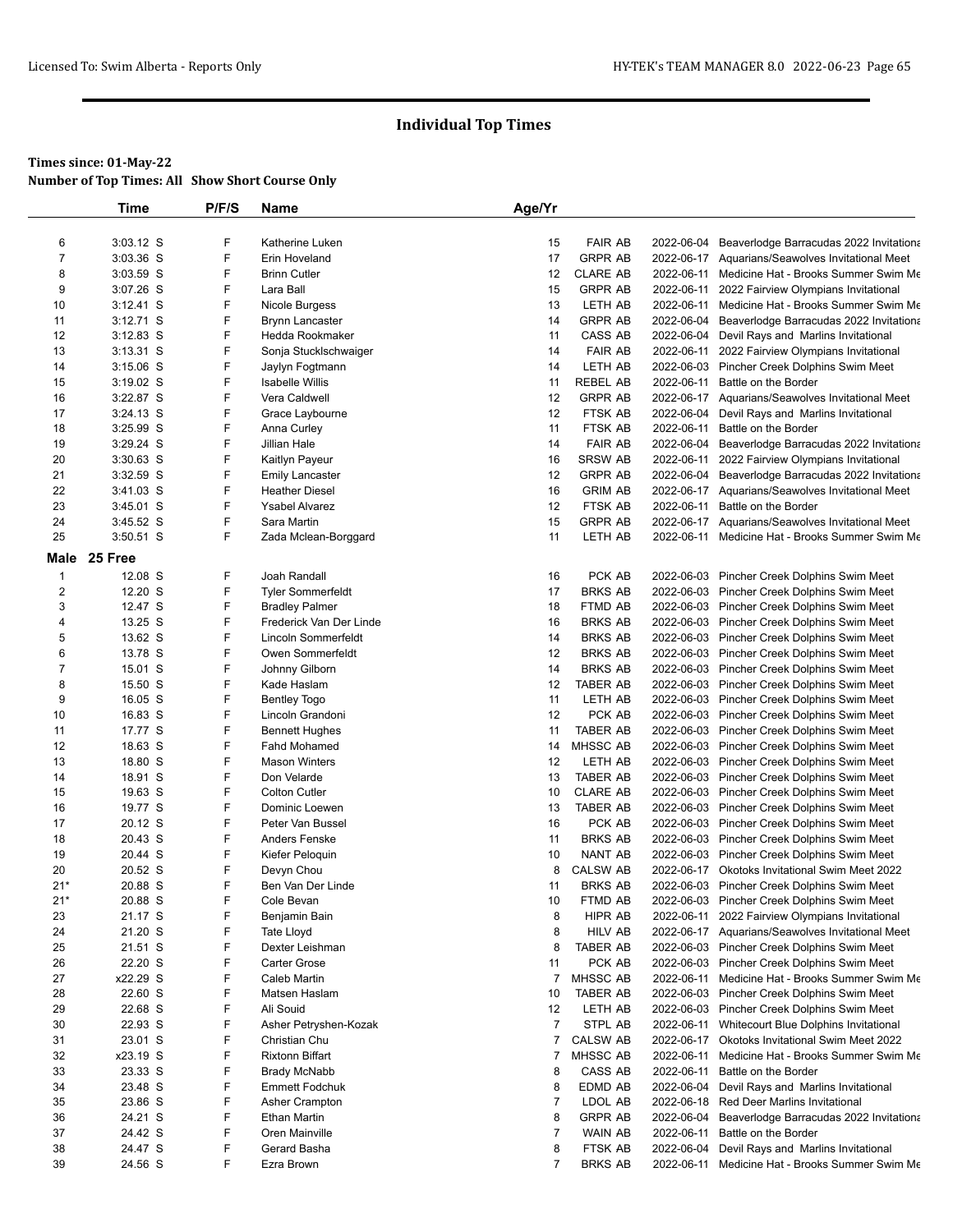|       | Time     | P/F/S | Name                     | Age/Yr         |                 |            |                                                       |
|-------|----------|-------|--------------------------|----------------|-----------------|------------|-------------------------------------------------------|
|       |          |       |                          |                |                 |            |                                                       |
| 40    | 24.71 S  | F     | Caid Kallen              | 9              | <b>TABER AB</b> |            | 2022-06-03 Pincher Creek Dolphins Swim Meet           |
| 41    | 24.98 S  | F     | Wyatt Hooke              | 7              | MHSSC AB        |            | 2022-06-03 Pincher Creek Dolphins Swim Meet           |
| 42    | 24.99 S  | F     | <b>Emmett Sawers</b>     | 8              | <b>SRSW AB</b>  |            | 2022-06-11 2022 Fairview Olympians Invitational       |
| 43    | 25.25 S  | F     | <b>Thomas Strebchuk</b>  | 8              | HIPR AB         |            | 2022-06-17 Aquarians/Seawolves Invitational Meet      |
| 44    | 25.44 S  | F     | J.a Saaiman              | 10             | PCK AB          |            | 2022-06-03 Pincher Creek Dolphins Swim Meet           |
| 45    | 25.63 S  | F     | Cody Mercer              | 8              | <b>HILV AB</b>  |            | 2022-05-28 Slave Lake / High Prairie 2022 Invitationa |
| 46    | 25.79 S  | F     | Logan Anderson           | 10             | <b>NANT AB</b>  |            | 2022-06-03 Pincher Creek Dolphins Swim Meet           |
| 47    | 26.20 S  | F     | Lucas Elliott            | $\overline{7}$ | EDMD AB         |            | 2022-05-28 Vermilion Vipers Swim                      |
| 48    | 26.28 S  | F     | Cache Gimber             | 9              | <b>CLARE AB</b> |            | 2022-06-03 Pincher Creek Dolphins Swim Meet           |
| 49    | 26.67 S  | F     | Carter Koop              | 8              | LETH AB         |            | 2022-06-11 Medicine Hat - Brooks Summer Swim Me       |
| 50    | 27.26 S  | F     | Kixtyn Jamison           | 8              | <b>HIRV AB</b>  |            | 2022-06-17 Okotoks Invitational Swim Meet 2022        |
| 51    | 27.35 S  | F     | Rhys Van Bussel          | 9              | PCK AB          |            | 2022-06-03 Pincher Creek Dolphins Swim Meet           |
| 52    | 27.40 S  | F     | <b>Gil Oviatt</b>        | 7              | <b>SHRPK AB</b> |            | 2022-05-28 Vermilion Vipers Swim                      |
| 53    | 27.46 S  | F     | <b>Rhys Pinder</b>       | $\overline{7}$ | LETH AB         |            | 2022-06-11 Medicine Hat - Brooks Summer Swim Me       |
| 54    | 27.76 S  | F     | Kable Tarzwell           | 8              | HIPR AB         |            | 2022-06-11 2022 Fairview Olympians Invitational       |
| 55    | 27.78 S  | F     | Dane Gilstorf            | 12             | NANT AB         |            | 2022-06-03 Pincher Creek Dolphins Swim Meet           |
| 56    | 28.01 S  | F     | <b>Austin Stewart</b>    | 8              | <b>GRPR AB</b>  |            | 2022-06-17 Aquarians/Seawolves Invitational Meet      |
| 57    | 28.29 S  | F     | Liam Biggs               | 8              | <b>BEAV AB</b>  |            | 2022-06-11 2022 Fairview Olympians Invitational       |
| 58    | 28.33 S  | F     | Cohen Donnison           | 8              | HIPR AB         |            | 2022-06-17 Aquarians/Seawolves Invitational Meet      |
| 59    | 28.47 S  | F     | <b>Brandon Boras</b>     | 9              | LETH AB         |            | 2022-06-03 Pincher Creek Dolphins Swim Meet           |
| 60    | 28.75 S  | F     | Mika Hassen              | 8              | OKOT AB         |            | 2022-06-04 Didsbury Invitational 2022                 |
| 61    | 28.79 S  | F     | <b>Jack Lambert</b>      | $\overline{7}$ | <b>REBEL AB</b> |            | 2022-05-28 Vermilion Vipers Swim                      |
| 62    | 28.96 S  | F     | Benjamin Wolsey          | 8              | CASS AB         |            | 2022-05-21 Wetaskiwin Olympians Splash Invitationa    |
| 63    | 29.19 S  | F     | <b>Garrett Flory</b>     | 8              | CALT AB         |            | 2022-06-17 Okotoks Invitational Swim Meet 2022        |
| $64*$ | 29.43 S  | F     | Joe Li                   | 7              | <b>CALSW AB</b> |            | 2022-06-04 Didsbury Invitational 2022                 |
| $64*$ | 29.43 S  | F     | Kai Moland               | 7              | EDMD AB         |            | 2022-06-04 Devil Rays and Marlins Invitational        |
| 66    | 29.51 S  | F     | Max Hill                 | 8              | <b>WTCT AB</b>  |            | 2022-06-11 Whitecourt Blue Dolphins Invitational      |
| 67    | 29.78 S  | F     | Viggo Moborg             | 8              | <b>RDR AB</b>   |            | 2022-06-18 Red Deer Marlins Invitational              |
| 68    | 30.21 S  | F     | <b>Weston Stewart</b>    | 8              | <b>INNIS AB</b> |            | 2022-06-18 Red Deer Marlins Invitational              |
| 69    | 30.39 S  | F     | Carter Kubik             | 8              | COCH AB         |            | 2022-06-17 Okotoks Invitational Swim Meet 2022        |
| 70    | 30.60 S  | F     | Declan Lamarche          | 8              | HIPR AB         |            | 2022-05-28 Slave Lake / High Prairie 2022 Invitationa |
| 71    | 30.75 S  | F     | Finn Rose                | 8              | <b>FAIR AB</b>  |            | 2022-06-04 Beaverlodge Barracudas 2022 Invitationa    |
| 72    | 30.77 S  | F     | Oskar Roper              | 8              | <b>REBEL AB</b> | 2022-06-11 | Battle on the Border                                  |
| 73    | x30.80 S | F     | <b>Ryes Pattison</b>     | 8              | <b>MHSSC AB</b> | 2022-06-11 | Medicine Hat - Brooks Summer Swim Me                  |
| 74    | 30.85 S  | F     | Cole Schellenberg        | 8              | OKOT AB         |            | 2022-06-17 Okotoks Invitational Swim Meet 2022        |
| 75    | 30.99 S  | F     | Max Yang                 | 7              | EDMD AB         |            | 2022-06-04 Devil Rays and Marlins Invitational        |
| 76*   | 31.47 S  | F     | Graham Oviatt            | 7              | <b>SHRPK AB</b> |            | 2022-06-04 Devil Rays and Marlins Invitational        |
| 76*   | 31.47 S  | F     | Nate Cox                 | 6              | HIPR AB         |            | 2022-06-17 Aquarians/Seawolves Invitational Meet      |
| 78    | 31.86 S  | F     | Kolten Alfred            | 7              | <b>SRSW AB</b>  |            | 2022-06-17 Aquarians/Seawolves Invitational Meet      |
| 79    | 32.07 S  | F     | Nathan Laarman           | 7              | CALT AB         |            | 2022-06-17 Okotoks Invitational Swim Meet 2022        |
| 80    | 32.33 S  | F     | <b>Austin Curley</b>     | 8              | FTSK AB         | 2022-06-11 | Battle on the Border                                  |
| 81    | 32.39 S  | F     | Anson Lin                | 7              | CALT AB         |            | 2022-06-17 Okotoks Invitational Swim Meet 2022        |
| 82    | 32.40 S  | F     | Malachi McAllister       | $\overline{7}$ | <b>SHRPK AB</b> |            | 2022-06-04 Devil Rays and Marlins Invitational        |
| 83    | 32.42 S  | F     | Brayden Koch             | 9              | NANT AB         |            | 2022-06-03 Pincher Creek Dolphins Swim Meet           |
| 84    | 32.43 S  | F     | <b>Everett Crampton</b>  | $\overline{7}$ | <b>DIDS AB</b>  |            | 2022-06-04 Didsbury Invitational 2022                 |
| $85*$ | 32.53 S  | F     | <b>Rohan Clews</b>       | 8              | RDR AB          |            | 2022-06-18 Red Deer Marlins Invitational              |
| $85*$ | 32.53 S  | F     | Zachary Koop             | 6              | LETH AB         |            | 2022-06-03 Pincher Creek Dolphins Swim Meet           |
| 87    | 32.73 S  | F     | Sebastien C Smith        | 8              | <b>GRPR AB</b>  | 2022-06-11 | 2022 Fairview Olympians Invitational                  |
| 88    | 32.91 S  | F     | <b>Bennett Strebchuk</b> | 6              | HIPR AB         |            | 2022-06-17 Aquarians/Seawolves Invitational Meet      |
| 89    | 33.06 S  | F     | Nolan Van Bussel         | 9              | PCK AB          |            | 2022-06-03 Pincher Creek Dolphins Swim Meet           |
| 90    | 33.18 S  | F     | Nathan McGunigale        | 7              | <b>GRPR AB</b>  |            | 2022-06-17 Aquarians/Seawolves Invitational Meet      |
| 91    | 33.35 S  | F     | Levi Alger               | $\overline{7}$ | EDMD AB         | 2022-06-04 | Devil Rays and Marlins Invitational                   |
| 92    | 33.56 S  | F     | Noah Hirscher            | 6              | VVW AB          | 2022-06-04 | Beaverlodge Barracudas 2022 Invitationa               |
| 93    | 34.00 S  | F     | Jack Boldt               | 9              | NANT AB         |            | 2022-06-03 Pincher Creek Dolphins Swim Meet           |
| 94    | 34.19 S  | F     | Eric Delorme             | 8              | HIPR AB         |            | 2022-05-28 Slave Lake / High Prairie 2022 Invitationa |
| 95    | 34.89 S  | F     | Liam Clark               | 8              | EDMD AB         |            | 2022-05-28 Vermilion Vipers Swim                      |
| 96    | 34.90 S  | F     | <b>Austin Boras</b>      | $\overline{7}$ | LETH AB         |            | 2022-06-03 Pincher Creek Dolphins Swim Meet           |
| 97    | 35.45 S  | F     | Archer Pederson          | 8              | CALT AB         |            | 2022-06-17 Okotoks Invitational Swim Meet 2022        |
| 98    | 35.54 S  | F     | <b>Hudson Wahlstrom</b>  | 8              | <b>SLLK AB</b>  |            | 2022-05-28 Slave Lake / High Prairie 2022 Invitationa |
| 99    | 35.58 S  | F     | David Jones              | $\overline{7}$ | CALT AB         |            | 2022-06-17 Okotoks Invitational Swim Meet 2022        |
|       |          |       |                          |                |                 |            |                                                       |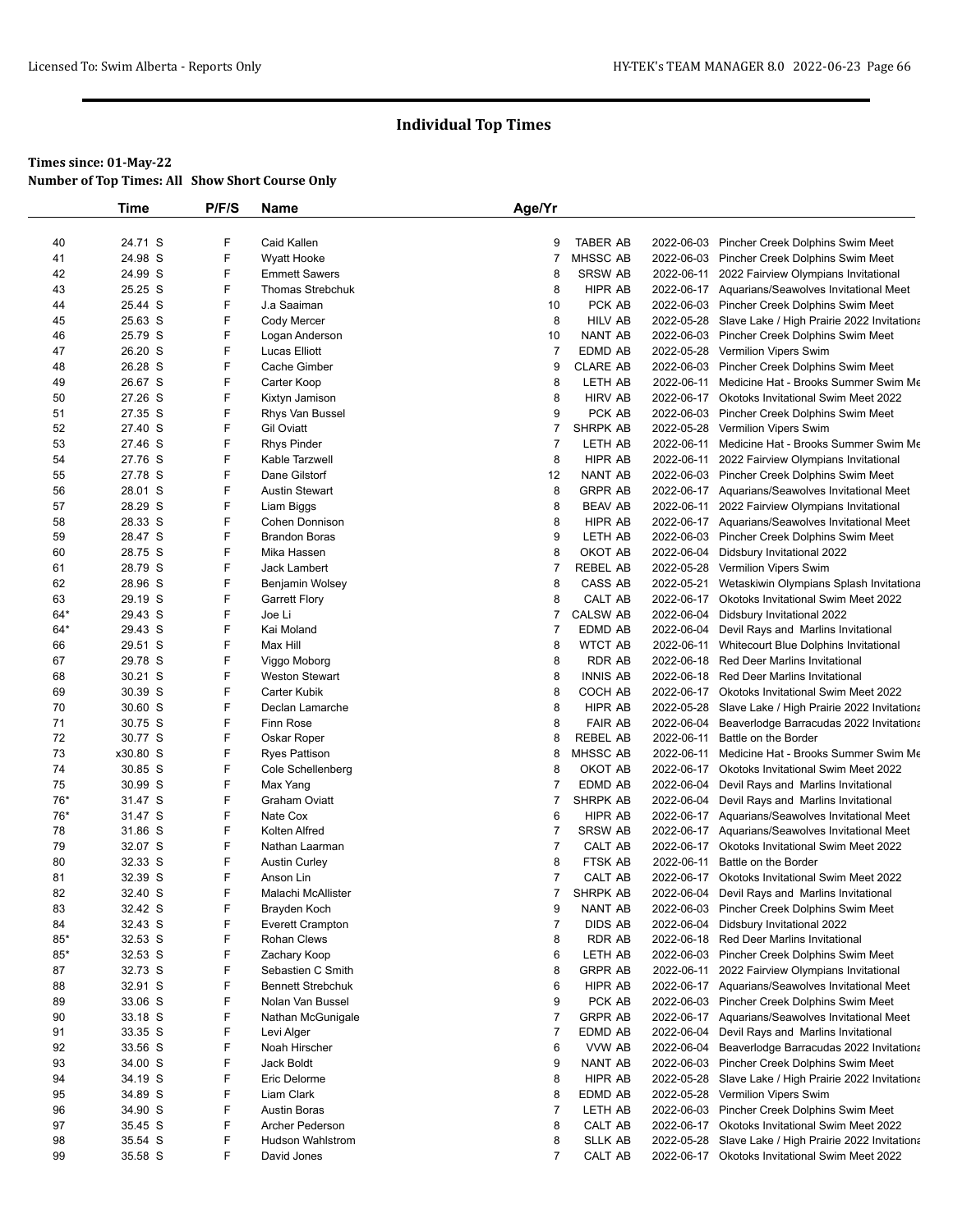|            | Time               | P/F/S  | Name                                | Age/Yr         |                                   |            |                                                                                    |
|------------|--------------------|--------|-------------------------------------|----------------|-----------------------------------|------------|------------------------------------------------------------------------------------|
|            |                    |        |                                     |                |                                   |            |                                                                                    |
| 100        | 36.49 S            | F      | Ethan Huo                           | 8              | <b>HUMA AB</b>                    | 2022-06-04 | Devil Rays and Marlins Invitational                                                |
| 101        | 36.69 S            | F      | <b>Ryker Beamish</b>                | $\overline{7}$ | <b>WTLK AB</b>                    |            | 2022-06-11 Whitecourt Blue Dolphins Invitational                                   |
| 102        | 36.83 S            | F      | <b>Blake Bruce-Sokil</b>            | $\overline{7}$ | <b>FAIR AB</b>                    |            | 2022-06-11 2022 Fairview Olympians Invitational                                    |
| 103        | 36.88 S            | F      | Elijah Brown                        | 9              | <b>BRKS AB</b>                    |            | 2022-06-03 Pincher Creek Dolphins Swim Meet                                        |
| 104        | 37.78 S            | F      | Eli Fodchuk                         | $\overline{7}$ | EDMD AB                           |            | 2022-06-04 Devil Rays and Marlins Invitational                                     |
| 105        | 37.83 S            | F      | Miles Fossen                        | 6              | <b>RDR AB</b>                     |            | 2022-06-18 Red Deer Marlins Invitational                                           |
| 106        | 38.37 S            | F      | Nigel Lange                         | 7              | COCH AB                           |            | 2022-06-04 Didsbury Invitational 2022                                              |
| 107        | 38.70 S            | F      | Deacon Beamish                      | $\overline{7}$ | WTLK AB                           |            | 2022-06-11 Whitecourt Blue Dolphins Invitational                                   |
| 108        | 38.87 S            | F<br>F | Alejandro Oliver                    | 8              | FTSK AB                           |            | 2022-06-04 Devil Rays and Marlins Invitational                                     |
| 109        | 39.00 S            |        | Maximiliano Ordaz                   | 8              | <b>SLLK AB</b>                    |            | 2022-06-17 Aquarians/Seawolves Invitational Meet                                   |
| 110<br>111 | 39.05 S<br>39.30 S | F<br>F | Cole Kassam                         | 6<br>7         | <b>CALSW AB</b><br><b>SRSW AB</b> |            | 2022-06-17 Okotoks Invitational Swim Meet 2022                                     |
| 112        | 39.90 S            | F      | Krosby Boissoneault<br>Colin McLeod | 6              | HIPR AB                           |            | 2022-06-11 2022 Fairview Olympians Invitational                                    |
|            |                    | F      | Beau Blanchette                     | 7              | <b>REBEL AB</b>                   |            | 2022-06-17 Aquarians/Seawolves Invitational Meet                                   |
| 113<br>114 | 40.12 S<br>40.64 S | F      | Zachary Flora                       | 8              | OKOT AB                           |            | 2022-05-28 Vermilion Vipers Swim<br>2022-06-17 Okotoks Invitational Swim Meet 2022 |
| 115        | 40.70 S            | F      | Oliver Tweten                       | 6              | <b>MHSSC AB</b>                   |            | 2022-06-03 Pincher Creek Dolphins Swim Meet                                        |
| 116        | 40.92 S            | F      | William Adam                        | $\overline{7}$ | STPL AB                           |            | 2022-06-11 Whitecourt Blue Dolphins Invitational                                   |
| 117        | 41.02 S            | F      | <b>Rhett Kennedy</b>                | 8              | FTSK AB                           |            | 2022-06-04 Devil Rays and Marlins Invitational                                     |
| 118        | 41.45 S            | F      | Edwyn Chou                          | 6              | <b>CALSW AB</b>                   |            | 2022-06-17 Okotoks Invitational Swim Meet 2022                                     |
| 119        | 41.63 S            | F      | <b>Thomas Wood</b>                  | 8              | <b>SLLK AB</b>                    |            | 2022-06-17 Aquarians/Seawolves Invitational Meet                                   |
| 120        | 41.66 S            | F      | Cohen Bowtell                       | 6              | <b>VERM AB</b>                    |            | 2022-05-28 Vermilion Vipers Swim                                                   |
| 121        | 41.77 S            | F      | Andrew Li                           | 8              | <b>HUMA AB</b>                    |            | 2022-06-04 Devil Rays and Marlins Invitational                                     |
| 122        | 41.80 S            | F      | Gage Fredell                        | 8              | <b>HIRV AB</b>                    |            | 2022-06-17 Okotoks Invitational Swim Meet 2022                                     |
| 123        | 42.11 S            | F      | <b>Hudson Fisher</b>                | 8              | <b>WTCT AB</b>                    | 2022-06-11 | Whitecourt Blue Dolphins Invitational                                              |
| 124        | 42.56 S            | F      | Jett Riendeau                       | $\overline{7}$ | <b>BEAV AB</b>                    | 2022-06-04 | Beaverlodge Barracudas 2022 Invitationa                                            |
| 125        | 42.62 S            | F      | Cruze Sznerch                       | 6              | LETH AB                           | 2022-06-11 | Medicine Hat - Brooks Summer Swim Me                                               |
| 126        | 42.66 S            | F      | <b>Bennett Wilson</b>               | $\overline{7}$ | LDOL AB                           | 2022-06-11 | Lacombe Dolphins Big Splash                                                        |
| 127        | 42.76 S            | F      | Drew Grabia                         | 8              | STPL AB                           |            | 2022-06-11 Whitecourt Blue Dolphins Invitational                                   |
| 128        | 43.29 S            | F      | Hadi Souid                          | $\overline{7}$ | LETH AB                           |            | 2022-06-03 Pincher Creek Dolphins Swim Meet                                        |
| 129        | 43.74 S            | F      | Jordan Paradis                      | 8              | <b>SRSW AB</b>                    | 2022-06-11 | 2022 Fairview Olympians Invitational                                               |
| 130        | 43.76 S            | F      | <b>Hugh Russell</b>                 | $\overline{7}$ | <b>GRPR AB</b>                    |            | 2022-06-17 Aquarians/Seawolves Invitational Meet                                   |
| 131        | 44.66 S            | F      | Makomborero Shambare                | 7              | <b>SLLK AB</b>                    |            | 2022-06-17 Aquarians/Seawolves Invitational Meet                                   |
| 132        | 44.67 S            | F      | <b>Chantz Gimber</b>                | 6              | <b>CLARE AB</b>                   |            | 2022-06-03 Pincher Creek Dolphins Swim Meet                                        |
| 133        | 44.76 S            | F      | Connor Machacek                     | 8              | LETH AB                           |            | 2022-06-11 Medicine Hat - Brooks Summer Swim Me                                    |
| 134        | 45.02 S            | F      | Mordecai Chapman                    | 6              | HIPR AB                           |            | 2022-06-11 2022 Fairview Olympians Invitational                                    |
| 135        | 45.18 S            | F      | Finn Trimble                        | 6              | HIPR AB                           |            | 2022-05-28 Slave Lake / High Prairie 2022 Invitationa                              |
| 136        | 45.31 S            | F      | Timothy Barmentloo                  | $\overline{7}$ | <b>VERM AB</b>                    |            | 2022-05-28 Vermilion Vipers Swim                                                   |
| 137        | 45.38 S            | F      | Carson DieBold                      | 6              | PRV AB                            |            | 2022-06-11 2022 Fairview Olympians Invitational                                    |
| 138        | 45.65 S            | F      | Dominic Rabel                       | 8              | <b>WET AB</b>                     | 2022-05-21 | Wetaskiwin Olympians Splash Invitationa                                            |
| 139        | 46.30 S            | F      | <b>Blake Lundberg</b>               | $\overline{7}$ | <b>HIRV AB</b>                    |            | 2022-06-17 Okotoks Invitational Swim Meet 2022                                     |
| 140        | 46.45 S            | F      | <b>Jack Lester</b>                  | $\overline{7}$ | <b>BRKS AB</b>                    |            | 2022-06-03 Pincher Creek Dolphins Swim Meet                                        |
| 141        | 46.57 S            | F      | Enzo Dela Rosa                      | 6              | <b>REBEL AB</b>                   | 2022-06-11 | Battle on the Border                                                               |
| 142        | 46.68 S            | F      | Griffin Barbour                     | 8              | HUMA AB                           | 2022-06-11 | Battle on the Border                                                               |
| 143        | 50.51 S            | F      | <b>Austin Richard</b>               | 7              | <b>REBEL AB</b>                   |            | 2022-06-11 Battle on the Border                                                    |
| 144        | 50.86 S            | F      | <b>Hunter Gaultier</b>              | 8              | <b>WTCT AB</b>                    | 2022-06-11 | Whitecourt Blue Dolphins Invitational                                              |
| 145        | 51.69 S L          | F      | Grant Holm                          | 9              | <b>HILV AB</b>                    |            | 2022-06-17 Aquarians/Seawolves Invitational Meet                                   |
| 146        | 52.22 S            | F      | Vaughn Stewart                      | 6              | <b>INNIS AB</b>                   |            | 2022-06-18 Red Deer Marlins Invitational                                           |
| 147        | 52.88 S            | F      | Madden Courte                       | 6              | <b>RDR AB</b>                     |            | 2022-06-11 Lacombe Dolphins Big Splash                                             |
| 148        | 53.90 S            | F      | Jasper Deng                         | 8              | HUMA AB                           | 2022-06-04 | Devil Rays and Marlins Invitational                                                |
| 149        | 54.44 S            | F      | Theodore Chrunik                    | 8              | WET AB                            | 2022-05-21 | Wetaskiwin Olympians Splash Invitationa                                            |
| 150        | 54.74 S            | F      | Gunnar Miller-Bjarnason             | 8              | <b>INNIS AB</b>                   | 2022-06-11 | Lacombe Dolphins Big Splash                                                        |
| 151        | 55.97 S            | F      | <b>Bjorn Sauve</b>                  | 4              | HUMA AB                           | 2022-06-04 | Devil Rays and Marlins Invitational                                                |
| 152        | 56.62 S            | F      | Maverick Stewart                    | 6              | <b>INNIS AB</b>                   | 2022-06-11 | Lacombe Dolphins Big Splash                                                        |
| 153        | 57.83 S            | F      | Zane Newby                          | 6              | <b>KLLM AB</b>                    |            | 2022-06-11 Lacombe Dolphins Big Splash                                             |
| 154        | $1:01.51$ S        | F      | Liam Low                            | 4              | <b>BEAV AB</b>                    |            | 2022-06-17 Aquarians/Seawolves Invitational Meet                                   |
| 155        | 1:04.12 S          | F      | Koen Laprise                        | 8              | <b>WTCT AB</b>                    |            | 2022-06-11 Whitecourt Blue Dolphins Invitational                                   |
| 156        | 1:10.28 S L        | F      | Nicholas Noel                       | 9              | <b>SLLK AB</b>                    |            | 2022-06-17 Aquarians/Seawolves Invitational Meet                                   |
| 157        | 1:27.78 S          | F      | Parker Lewis                        | 5              | <b>KLLM AB</b>                    | 2022-06-11 | Lacombe Dolphins Big Splash                                                        |
| 158        | 1:34.38 S L        | F      | James Stewart                       | 10             | <b>GRPR AB</b>                    |            | 2022-06-17 Aquarians/Seawolves Invitational Meet                                   |
| 159        | 1:37.48 S          | F      | Zachary Wahlstrom                   | 5              | <b>SLLK AB</b>                    |            | 2022-06-17 Aquarians/Seawolves Invitational Meet                                   |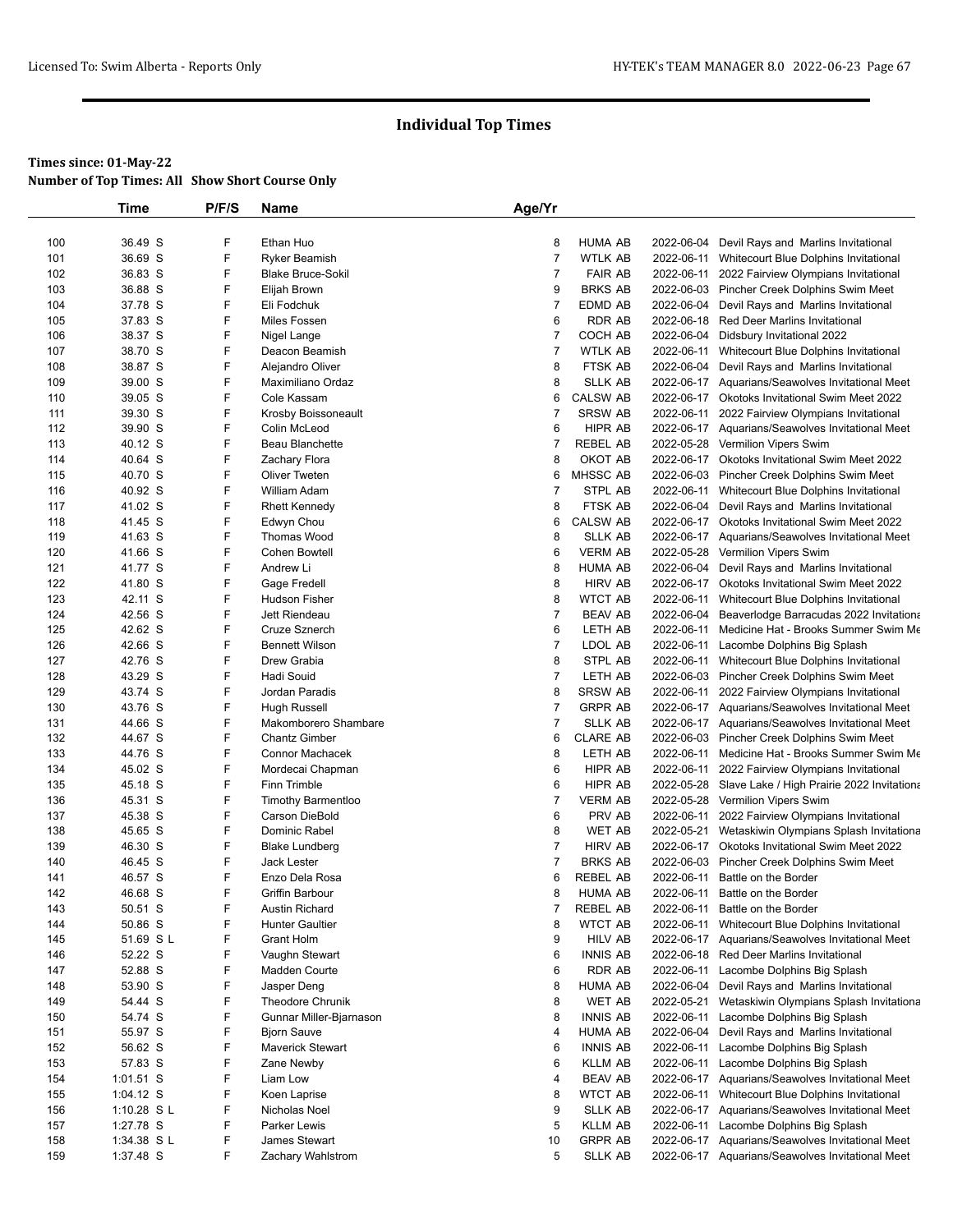### **Times since: 01-May-22**

**Number of Top Times: All Show Short Course Only**

|                  | Time               | P/F/S  | Name                                   | Age/Yr   |                           |            |                                                                                                     |
|------------------|--------------------|--------|----------------------------------------|----------|---------------------------|------------|-----------------------------------------------------------------------------------------------------|
|                  |                    |        |                                        |          |                           |            |                                                                                                     |
| 160              | 1:37.85 S          | F      | Cruz Siggelkow                         | 5        | <b>HIRV AB</b>            |            | 2022-06-17 Okotoks Invitational Swim Meet 2022                                                      |
| 161              | 2:02.18 S          | F      | Dash Lamarche                          | 6        | HIPR AB                   |            | 2022-05-28 Slave Lake / High Prairie 2022 Invitationa                                               |
| Male             | 50 Free            |        |                                        |          |                           |            |                                                                                                     |
| $\mathbf{1}$     | x25.04 S           | F      | <b>Matthew Ketchin</b>                 | 23       | <b>UCSC</b>               |            | 2022-06-17 Okotoks Invitational Swim Meet 2022                                                      |
| $\boldsymbol{2}$ | 25.23 S            | F      | <b>Ryder Chambers</b>                  | 17       | STPL AB                   |            | 2022-06-11 Whitecourt Blue Dolphins Invitational                                                    |
| 3                | 26.20 S            | F      | Ryan Boll                              | 21       | EDMN AB                   |            | 2022-06-11 Whitecourt Blue Dolphins Invitational                                                    |
| 4                | 26.30 S            | F      | Joah Randall                           | 16       | PCK AB                    |            | 2022-06-11 Medicine Hat - Brooks Summer Swim Me                                                     |
| 5                | 26.35 S            | F      | <b>Tyler Sommerfeldt</b>               | 17       | <b>BRKS AB</b>            |            | 2022-06-03 Pincher Creek Dolphins Swim Meet                                                         |
| 6                | 26.69 S            | F      | Connor Bissett_S14SB14SM14             | 21       | <b>EDMN AB</b>            |            | 2022-06-11 Whitecourt Blue Dolphins Invitational                                                    |
| 7                | 27.18 S            | F      | Evan Klemen                            | 15       | <b>TABER AB</b>           |            | 2022-06-11 Medicine Hat - Brooks Summer Swim Me                                                     |
| 8                | 27.47 S            | F      | Mason Hickman                          | 15       | <b>INNIS AB</b>           |            | 2022-06-04 Didsbury Invitational 2022                                                               |
| 9                | 27.53 S            | F      | <b>Robert Enstrom</b>                  | 17       | <b>REBEL AB</b>           |            | 2022-06-04 Devil Rays and Marlins Invitational                                                      |
| 10               | 27.58 S            | F      | <b>Thierry Pelchat</b>                 | 22       | EDMN AB                   |            | 2022-06-11 Whitecourt Blue Dolphins Invitational                                                    |
| 11               | 27.65 S            | F      | Ethan McLaren                          | 19       | <b>SLLK AB</b>            |            | 2022-06-17 Aquarians/Seawolves Invitational Meet                                                    |
| 12               | 27.91 S            | F      | James Cho                              | 15       | <b>RDR AB</b>             |            | 2022-06-11 Lacombe Dolphins Big Splash                                                              |
| 13               | 28.00 S            | F<br>F | Ronyn Kulscar                          | 16       | HILV AB                   |            | 2022-06-17 Aquarians/Seawolves Invitational Meet                                                    |
| 14               | 28.12 S<br>28.22 S | F      | Lucas Hurren                           | 14<br>23 | STPL AB<br><b>CPAS AB</b> |            | 2022-06-11 Whitecourt Blue Dolphins Invitational<br>2022-06-11 Medicine Hat - Brooks Summer Swim Me |
| 15               | 28.40 S            | F      | <b>Ryan Plante</b>                     | 17       | <b>CALSW AB</b>           |            | 2022-06-17 Okotoks Invitational Swim Meet 2022                                                      |
| 16<br>17         | 28.41 S            | F      | <b>Fred Dilger</b><br>Dustin L Rehbein | 14       | <b>GRPR AB</b>            |            | 2022-06-17 Aquarians/Seawolves Invitational Meet                                                    |
| 18               | 28.51 S            | F      | <b>Ethan Baril</b>                     | 17       | <b>SLLK AB</b>            |            | 2022-06-17 Aquarians/Seawolves Invitational Meet                                                    |
| 19               | 28.67 S            | F      | Aaron Swedlo                           | 15       | COCH AB                   |            | 2022-06-17 Okotoks Invitational Swim Meet 2022                                                      |
| 20               | 28.72 S            | F      | Aaron Xiao                             | 12       | COCH AB                   |            | 2022-06-17 Okotoks Invitational Swim Meet 2022                                                      |
| $21*$            | 28.75 S            | F      | Teague Rasmuson                        | 15       | <b>WET AB</b>             |            | 2022-05-21 Wetaskiwin Olympians Splash Invitationa                                                  |
| $21*$            | 28.75 S            | F      | Raeden Villiger                        | 13       | <b>BEAV AB</b>            |            | 2022-06-17 Aquarians/Seawolves Invitational Meet                                                    |
| 23               | 28.83 S            | F      | Quinnten Hancock                       | 15       | <b>DEVON AB</b>           |            | 2022-06-11 Whitecourt Blue Dolphins Invitational                                                    |
| 24               | 28.93 S            | F      | Eric Davidson                          | 18       | <b>WTCT AB</b>            |            | 2022-06-11 Whitecourt Blue Dolphins Invitational                                                    |
| 25               | 28.94 S            | F      | <b>River Clark</b>                     | 13       | CPAS AB                   |            | 2022-06-11 Medicine Hat - Brooks Summer Swim Me                                                     |
| 26               | 28.95 S            | F      | <b>Brent Bester</b>                    | 26       | <b>CALSW AB</b>           |            | 2022-06-17 Okotoks Invitational Swim Meet 2022                                                      |
| 27               | 28.98 S            | F      | Zubail Dzhabrailov                     | 14       | FTSK AB                   |            | 2022-06-04 Devil Rays and Marlins Invitational                                                      |
| 28               | 29.02 S            | F      | Frederick Van Der Linde                | 16       | <b>BRKS AB</b>            |            | 2022-06-03 Pincher Creek Dolphins Swim Meet                                                         |
| 29               | 29.07 S            | F      | Elias Fitzsimmons                      | 14       | COCH AB                   |            | 2022-06-17 Okotoks Invitational Swim Meet 2022                                                      |
| 30               | 29.10 S            | F      | <b>Gabriel McCormick</b>               | 15       | PNOKA AB                  |            | 2022-06-11 Lacombe Dolphins Big Splash                                                              |
| 31               | 29.11 S            | F      | Javan Pearce                           | 14       | <b>HUMA AB</b>            |            | 2022-06-04 Devil Rays and Marlins Invitational                                                      |
| 32               | 29.15 S            | F      | Roberto Terrazas                       | 15       | <b>INNIS AB</b>           |            | 2022-06-18 Red Deer Marlins Invitational                                                            |
| 33               | 29.19 S            | F      | Lincoln Sommerfeldt                    | 14       | <b>BRKS AB</b>            |            | 2022-06-11 Medicine Hat - Brooks Summer Swim Me                                                     |
| 34               | 29.20 S            | F      | Parker Schenk                          | 15       | <b>HUMA AB</b>            |            | 2022-06-11 Battle on the Border                                                                     |
| 35               | 29.42 S            | F      | <b>Diesel Willier</b>                  | 16       | <b>HIPR AB</b>            |            | 2022-05-28 Slave Lake / High Prairie 2022 Invitationa                                               |
| 36               | 29.45 S            | F      | Oliver Johnson                         | 13       | COCH AB                   |            | 2022-06-17 Okotoks Invitational Swim Meet 2022                                                      |
| $37*$            | 29.52 S            | F      | Kashton Davidson                       | 14       | HIPR AB                   |            | 2022-06-17 Aquarians/Seawolves Invitational Meet                                                    |
| $37*$            | 29.52 S            | F      | <b>Harris Mills</b>                    | 14       | STPL AB                   |            | 2022-06-11 Whitecourt Blue Dolphins Invitational                                                    |
| 39               | 29.63 S            | F      | Callum Snell-Farnsworth                | 14       | CALT AB                   |            | 2022-06-17 Okotoks Invitational Swim Meet 2022                                                      |
| 40               | 29.64 S            | F      | Kayle Rothwell                         | 15       | HIPR AB                   |            | 2022-06-17 Aquarians/Seawolves Invitational Meet                                                    |
| 41               | 29.68 S            | F<br>F | <b>Rhys Kirkness</b>                   | 15       | <b>INNIS AB</b>           |            | 2022-06-18 Red Deer Marlins Invitational                                                            |
| 42*<br>42*       | 29.72 S<br>29.72 S | F      | Kevin Ryley MacIntyre<br>Dylan Jara    | 16<br>14 | <b>HIRV AB</b><br>HUMA AB | 2022-06-11 | 2022-06-17 Okotoks Invitational Swim Meet 2022<br>Battle on the Border                              |
| 44               | 29.74 S            | F      | Caebri Smith                           | 13       | COCH AB                   |            | 2022-06-17 Okotoks Invitational Swim Meet 2022                                                      |
| 45               | 29.82 S            | F      | Kelvin Zhou                            | 17       | CALT AB                   |            | 2022-06-17 Okotoks Invitational Swim Meet 2022                                                      |
| 46*              | 29.86 S            | F      | Max Du                                 | 14       | <b>CALSW AB</b>           |            | 2022-06-17 Okotoks Invitational Swim Meet 2022                                                      |
| 46*              | 29.86 S            | F      | Elias Ferro                            | 14       | <b>SHRPK AB</b>           | 2022-06-04 | Devil Rays and Marlins Invitational                                                                 |
| 48               | 29.99 S            | F      | <b>Patrick Plaza</b>                   | 16       | HUMA AB                   | 2022-05-21 | Wetaskiwin Olympians Splash Invitationa                                                             |
| 49               | 30.06 S            | F      | Will Rowan                             | 14       | <b>CALSW AB</b>           |            | 2022-06-17 Okotoks Invitational Swim Meet 2022                                                      |
| 50               | 30.11 S            | F      | Ryan Li                                | 14       | <b>CALSW AB</b>           |            | 2022-06-17 Okotoks Invitational Swim Meet 2022                                                      |
| 51               | $30.14$ S          | F      | Tony Koo                               | 14       | COCH AB                   |            | 2022-06-17 Okotoks Invitational Swim Meet 2022                                                      |
| 52               | 30.21 S            | F      | <b>Fintan Tessier</b>                  | 16       | <b>EDMN AB</b>            | 2022-06-11 | Whitecourt Blue Dolphins Invitational                                                               |
| 53               | 30.35 S            | F      | Owen Thurbide                          | 17       | <b>CALSW AB</b>           |            | 2022-06-17 Okotoks Invitational Swim Meet 2022                                                      |
| 54               | 30.41 S            | F      | Dillon Bidell                          | 15       | STPL AB                   | 2022-06-11 | Whitecourt Blue Dolphins Invitational                                                               |
| 55               | 30.52 S            | F      | Liam Biggin                            | 17       | VVW AB                    |            | 2022-06-11 2022 Fairview Olympians Invitational                                                     |
| 56               | 30.54 S            | F      | <b>Flynn Mitchell</b>                  | 15       | <b>RDR AB</b>             |            | 2022-06-11 Lacombe Dolphins Big Splash                                                              |
| 57               | 30.62 S            | F      | William Duheme                         | 13       | STPL AB                   |            | 2022-06-11 Whitecourt Blue Dolphins Invitational                                                    |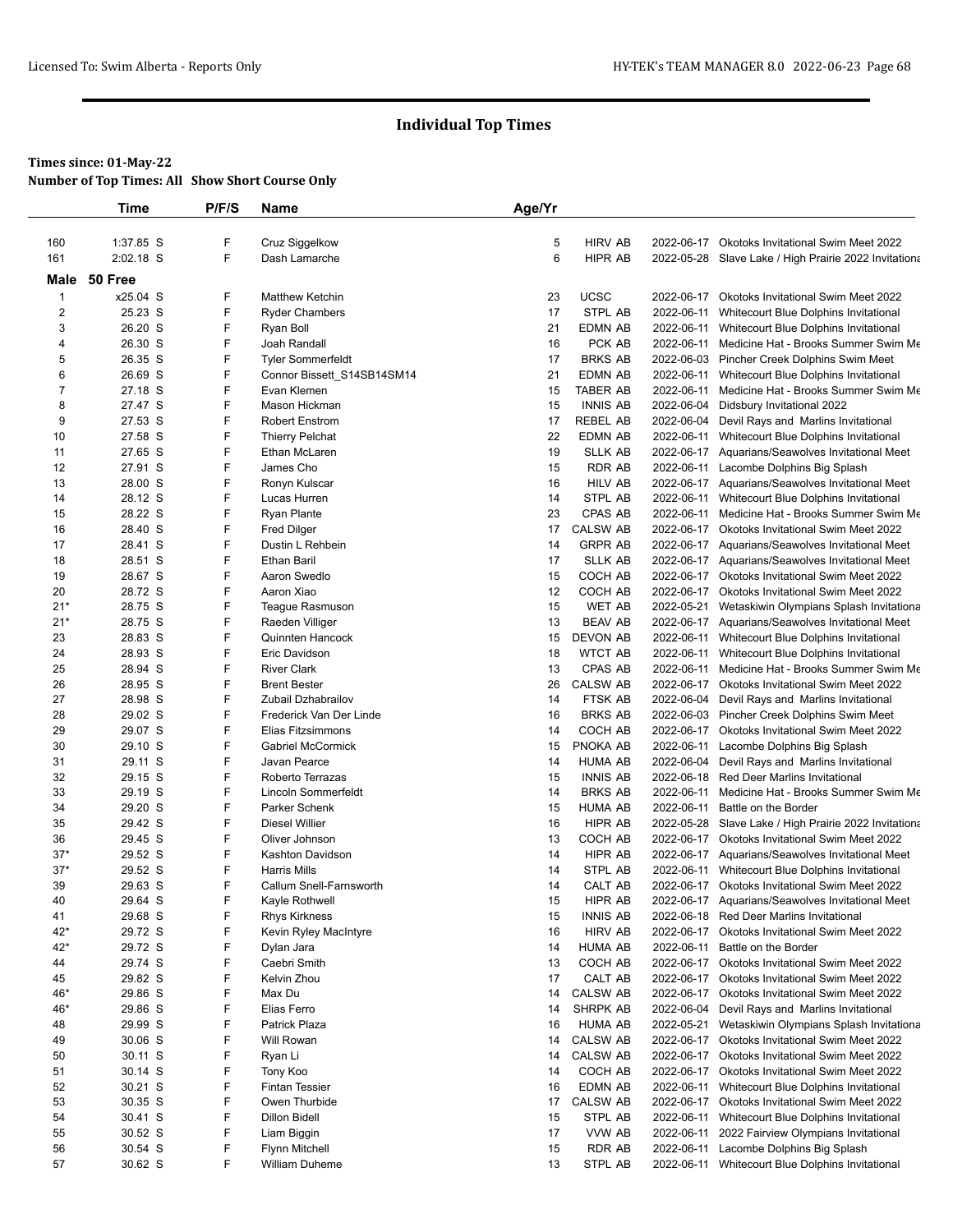|          | Time               | P/F/S  | Name                        | Age/Yr   |                                 |            |                                                                                                    |
|----------|--------------------|--------|-----------------------------|----------|---------------------------------|------------|----------------------------------------------------------------------------------------------------|
|          |                    |        |                             |          |                                 |            |                                                                                                    |
| 58       | 30.66 S            | F      | Luke Enstrom                | 16       | <b>REBEL AB</b>                 | 2022-06-11 | Battle on the Border                                                                               |
| 59       | 30.69 S            | F      | Joshua Cho                  | 14       | <b>RDR AB</b>                   |            | 2022-06-18 Red Deer Marlins Invitational                                                           |
| 60       | 30.71 S            | F      | Tristan Petryshen-Kozak     | 13       | STPL AB                         |            | 2022-06-11 Whitecourt Blue Dolphins Invitational                                                   |
| 61       | 30.72 S            | F      | Keegan Wong                 | 13       | <b>CALSW AB</b>                 |            | 2022-06-17 Okotoks Invitational Swim Meet 2022                                                     |
| 62       | 30.75 S            | F      | William Brewer              | 13       | <b>REBEL AB</b>                 | 2022-06-11 | Battle on the Border                                                                               |
| 63       | 30.80 S            | F      | Jeka Sobze                  | 15       | PRV AB                          | 2022-06-04 | Beaverlodge Barracudas 2022 Invitationa                                                            |
| 64       | 30.86 S            | F      | Jonathan Goudreault         | 17       | PRV AB                          | 2022-06-11 | 2022 Fairview Olympians Invitational                                                               |
| 65       | 30.87 S            | F      | Mehtaab Singh Chahal        | 14       | <b>REBEL AB</b>                 |            | 2022-05-28 Vermilion Vipers Swim                                                                   |
| 66       | 30.88 S            | F      | Isaac Thibodeau             | 14       | COCH AB                         |            | 2022-06-17 Okotoks Invitational Swim Meet 2022                                                     |
| 67       | 30.89 S            | F      | <b>Tanner Rowney</b>        | 14       | <b>GRPR AB</b>                  | 2022-06-11 | 2022 Fairview Olympians Invitational                                                               |
| 68       | 30.98 S            | F<br>F | Stephen Li                  | 14       | <b>CALSW AB</b>                 |            | 2022-06-17 Okotoks Invitational Swim Meet 2022                                                     |
| 69       | 31.15 S            | F      | <b>Brady Park</b>           | 13       | <b>HUMA AB</b>                  | 2022-05-21 | Wetaskiwin Olympians Splash Invitationa                                                            |
| 70<br>71 | 31.21 S            | F      | Ethan Parsons               | 13<br>18 | <b>WET AB</b><br><b>GRIM AB</b> | 2022-05-21 | Wetaskiwin Olympians Splash Invitationa                                                            |
| 72       | 31.25 S<br>31.30 S | F      | Ryan Diesel<br>Lian Kim     | 13       | <b>CALSW AB</b>                 |            | 2022-06-17 Aquarians/Seawolves Invitational Meet<br>2022-06-17 Okotoks Invitational Swim Meet 2022 |
| 73       | 31.34 S            | F      | James Wright                | 17       | <b>HANNA AB</b>                 |            | 2022-06-18 Red Deer Marlins Invitational                                                           |
| 74       | 31.43 S            | F      | Victor Kwok                 | 17       | <b>EDMN AB</b>                  | 2022-06-11 | Whitecourt Blue Dolphins Invitational                                                              |
| 75       | 31.46 S            | F      | Aaron Smith                 | 15       | <b>GRIM AB</b>                  |            | 2022-06-04 Beaverlodge Barracudas 2022 Invitationa                                                 |
| 76       | 31.63 S            | F      | Reuben Maennchen            | 15       | <b>DIDS AB</b>                  |            | 2022-06-17 Okotoks Invitational Swim Meet 2022                                                     |
| 77       | 31.65 S            | F      | Arlo Heal                   | 12       | <b>BRKS AB</b>                  | 2022-06-11 | Medicine Hat - Brooks Summer Swim Me                                                               |
| 78       | 31.66 S            | F      | Austin Zhai                 | 14       | CALT AB                         |            | 2022-06-04 Didsbury Invitational 2022                                                              |
| 79       | 31.82 S            | F      | <b>Matthew Deptuck</b>      | 13       | STPL AB                         |            | 2022-06-11 Whitecourt Blue Dolphins Invitational                                                   |
| 80       | 31.87 S            | F      | <b>Luke Marshall</b>        | 15       | <b>FTSK AB</b>                  |            | 2022-06-04 Devil Rays and Marlins Invitational                                                     |
| 81       | x31.90 S           | F      | Jonathan Rollheiser         | 15       | <b>REBEL AB</b>                 |            | 2022-05-28 Vermilion Vipers Swim                                                                   |
| 82       | 31.95 S            | F      | <b>Elliott Wright</b>       | 15       | <b>EDMN AB</b>                  |            | 2022-06-11 Whitecourt Blue Dolphins Invitational                                                   |
| 83       | 32.07 S            | F      | Kash Harder                 | 13       | <b>HILV AB</b>                  |            | 2022-06-04 Beaverlodge Barracudas 2022 Invitationa                                                 |
| 84       | 32.10 S            | F      | Jason Pangilinan            | 15       | <b>HUMA AB</b>                  |            | 2022-06-04 Devil Rays and Marlins Invitational                                                     |
| 85       | 32.53 S            | F      | <b>Matthew Hill</b>         | 14       | <b>WTCT AB</b>                  |            | 2022-06-11 Whitecourt Blue Dolphins Invitational                                                   |
| 86       | 32.57 S            | F      | lan Qin                     | 14       | <b>HUMA AB</b>                  |            | 2022-06-04 Devil Rays and Marlins Invitational                                                     |
| 87       | 32.60 S            | F      | LingFeng(Kevin) Ge          | 14       | CALT AB                         |            | 2022-06-04 Didsbury Invitational 2022                                                              |
| 88       | 32.68 S            | F      | Jeffery Li                  | 14       | <b>CALSW AB</b>                 |            | 2022-06-17 Okotoks Invitational Swim Meet 2022                                                     |
| 89*      | 32.77 S            | F      | Serkan Isik                 | 12       | CASS AB                         | 2022-05-21 | Wetaskiwin Olympians Splash Invitationa                                                            |
| 89*      | 32.77 S            | F      | <b>Maverick Evans</b>       | 16       | <b>HIRV AB</b>                  |            | 2022-06-17 Okotoks Invitational Swim Meet 2022                                                     |
| 91       | 32.93 S            | F      | Hayden Pittman              | 19       | EDMN AB                         |            | 2022-06-11 Whitecourt Blue Dolphins Invitational                                                   |
| 92       | 32.97 S            | F      | Jimmy Yuan                  | 13       | CALT AB                         |            | 2022-06-17 Okotoks Invitational Swim Meet 2022                                                     |
| 93       | 33.09 S            | F      | Samuel Dean                 | 14       | STAL AB                         | 2022-06-11 | Whitecourt Blue Dolphins Invitational                                                              |
| 94       | 33.32 S            | F      | Declan Riddell              | 14       | STPL AB                         | 2022-06-11 | Whitecourt Blue Dolphins Invitational                                                              |
| 95       | 33.35 S            | F      | Kade Haslam                 | 12       | <b>TABER AB</b>                 | 2022-06-11 | Medicine Hat - Brooks Summer Swim Me                                                               |
| 96       | 33.39 S            | F<br>F | Kolos Kozuback              | 15       | <b>CALSW AB</b>                 |            | 2022-06-17 Okotoks Invitational Swim Meet 2022                                                     |
| 97<br>98 | 33.48 S<br>33.50 S | F      | Ayden De Neve               | 16<br>12 | CALT AB<br>STAL AB              | 2022-06-11 | 2022-06-17 Okotoks Invitational Swim Meet 2022<br>Whitecourt Blue Dolphins Invitational            |
| 99       | 33.56 S            | F      | Zachary Dean<br>Isaac Segal | 15       | <b>HUMA AB</b>                  |            | 2022-06-04 Devil Rays and Marlins Invitational                                                     |
| 100      | 33.66 S            | F      | <b>Elliott Zuk</b>          | 15       | <b>SHRPK AB</b>                 |            | 2022-06-11 Battle on the Border                                                                    |
| 101      | 33.67 S            | F      | Kaleb Wilford               | 12       | WET AB                          |            | 2022-05-28 Vermilion Vipers Swim                                                                   |
| 102      | 33.87 S            | F      | Mason Thurbide              | 16       | <b>CALSW AB</b>                 |            | 2022-06-17 Okotoks Invitational Swim Meet 2022                                                     |
| 103      | 33.92 S            | F      | Graeme Coleman              | 12       | <b>HUMA AB</b>                  | 2022-05-21 | Wetaskiwin Olympians Splash Invitationa                                                            |
| 104      | 34.06 S            | F      | Darcy Garratt               | 45       | <b>SLLK AB</b>                  |            | 2022-05-28 Slave Lake / High Prairie 2022 Invitationa                                              |
| 105      | 34.09 S            | F      | Patrick Ryan Holwerda       | 13       | LDOL AB                         | 2022-06-11 | Lacombe Dolphins Big Splash                                                                        |
| 106      | 34.10 S            | F      | Nevin Herr                  | 14       | HIPR AB                         |            | 2022-06-17 Aquarians/Seawolves Invitational Meet                                                   |
| 107      | 34.25 S            | F      | James Bellmore              | 12       | RDR AB                          |            | 2022-06-11 Lacombe Dolphins Big Splash                                                             |
| 108      | 34.35 S            | F      | Ernie Assen                 | 14       | <b>HUMA AB</b>                  |            | 2022-05-21 Wetaskiwin Olympians Splash Invitationa                                                 |
| 109      | 34.39 S            | F      | Brayden Hartman             | 13       | PRV AB                          |            | 2022-06-17 Aquarians/Seawolves Invitational Meet                                                   |
| 110      | 34.40 S            | F      | Peter Van Bussel            | 16       | PCK AB                          |            | 2022-06-03 Pincher Creek Dolphins Swim Meet                                                        |
| 111      | 34.45 S            | F      | <b>Bentley Togo</b>         | 11       | LETH AB                         |            | 2022-06-03 Pincher Creek Dolphins Swim Meet                                                        |
| 112      | 34.50 S            | F      | Gavin Kuharski              | 12       | <b>WET AB</b>                   |            | 2022-05-28 Vermilion Vipers Swim                                                                   |
| 113      | 34.59 S            | F      | Eason Zhang                 | 12       | <b>HUMA AB</b>                  | 2022-05-21 | Wetaskiwin Olympians Splash Invitationa                                                            |
| 114      | 34.62 S            | F      | Colin Rookmaker             | 13       | CASS AB                         |            | 2022-05-28 Vermilion Vipers Swim                                                                   |
| 115      | 34.79 S            | F      | Kai Morrison                | 15       | <b>DIDS AB</b>                  |            | 2022-06-17 Okotoks Invitational Swim Meet 2022                                                     |
| 116      | 35.14 S            | F      | Kevin Cavenagh              | 13       | HANNA AB                        |            | 2022-06-18 Red Deer Marlins Invitational                                                           |
| 117      | 35.16 S            | F      | Dominic Fox                 | 12       | LDOL AB                         |            | 2022-06-18 Red Deer Marlins Invitational                                                           |
|          |                    |        |                             |          |                                 |            |                                                                                                    |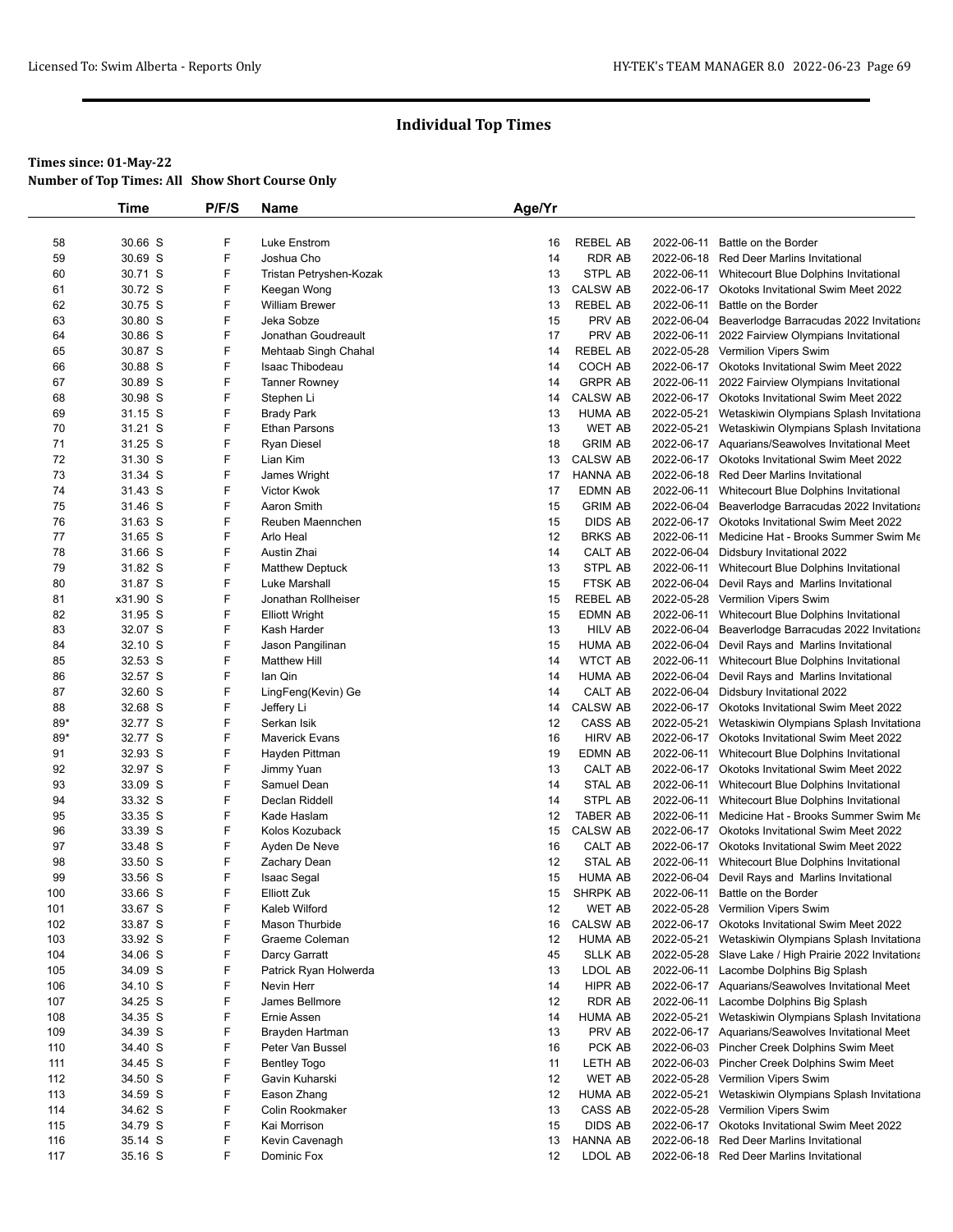|            | Time               | P/F/S  | Name                                       | Age/Yr   |                                   |            |                                                                                        |
|------------|--------------------|--------|--------------------------------------------|----------|-----------------------------------|------------|----------------------------------------------------------------------------------------|
|            |                    |        |                                            |          |                                   |            |                                                                                        |
| 118        | 35.28 S            | F      | Keenan Mitchell                            | 13       | <b>WAIN AB</b>                    | 2022-06-11 | Battle on the Border                                                                   |
| 119        | 35.29 S            | F      | Robert Hallman                             | 15       | <b>INNIS AB</b>                   | 2022-06-11 | Lacombe Dolphins Big Splash                                                            |
| 120        | 35.35 S            | F      | <b>Troy Bester</b>                         | 14       | <b>CALSW AB</b>                   |            | 2022-06-17 Okotoks Invitational Swim Meet 2022                                         |
| 121        | 35.43 S            | F      | Nolan Verbaas                              | 14       | <b>CASS AB</b>                    |            | 2022-06-04 Devil Rays and Marlins Invitational                                         |
| 122        | 35.47 S            | F      | Aiden Robinet                              | 13       | FTSK AB                           |            | 2022-06-04 Devil Rays and Marlins Invitational                                         |
| 123        | 35.51 S            | F      | Drake Young                                | 13       | <b>WTLK AB</b>                    |            | 2022-06-11 Whitecourt Blue Dolphins Invitational                                       |
| 124        | 35.56 S            | F      | Samuel Hallman                             | 13       | <b>INNIS AB</b>                   |            | 2022-06-18 Red Deer Marlins Invitational                                               |
| 125        | 35.64 S            | F      | Jaxon McCarron                             | 13       | STPL AB                           |            | 2022-06-11 Whitecourt Blue Dolphins Invitational                                       |
| 126        | 35.82 S            | F      | Ethan Imeson                               | 13       | STPL AB                           |            | 2022-06-11 Whitecourt Blue Dolphins Invitational                                       |
| 127        | 35.88 S            | F      | Kyle Schatz                                | 12       | <b>WTCT AB</b>                    |            | 2022-06-11 Whitecourt Blue Dolphins Invitational                                       |
| 128        | 35.89 S            | F      | Seth Dewald                                | 14       | CASS AB                           | 2022-05-21 | Wetaskiwin Olympians Splash Invitationa                                                |
| 129        | 35.98 S            | F      | Isaac Zheng                                | 13       | <b>HUMA AB</b>                    |            | 2022-05-28 Vermilion Vipers Swim                                                       |
| 130        | 36.07 S            | F      | Luka Kikanovic                             | 14       | CALT AB                           |            | 2022-06-17 Okotoks Invitational Swim Meet 2022                                         |
| 131        | 36.08 S            | F<br>F | Nate Greco                                 | 13<br>13 | CALT AB                           | 2022-06-04 | 2022-06-17 Okotoks Invitational Swim Meet 2022                                         |
| 132        | 36.09 S            | F      | Micah Zahara                               |          | WET AB<br>PROV AB                 | 2022-06-11 | Devil Rays and Marlins Invitational                                                    |
| 133<br>134 | 36.11 S<br>36.18 S | F      | <b>Carter Swanson</b><br>Joseph Shakeshaft | 13<br>14 | <b>WET AB</b>                     | 2022-05-21 | Battle on the Border<br>Wetaskiwin Olympians Splash Invitationa                        |
| 135        | 36.35 S            | F      | Kamoule Sharkawi                           | 16       | HIPR AB                           |            | 2022-06-17 Aquarians/Seawolves Invitational Meet                                       |
| 136        | 36.38 S            | F      | Hayden Taylor                              | 12       | <b>HIRV AB</b>                    |            | 2022-06-17 Okotoks Invitational Swim Meet 2022                                         |
| 137        | 36.46 S            | F      | Swaleh Zaidi                               | 16       | <b>INNIS AB</b>                   |            | 2022-06-04 Didsbury Invitational 2022                                                  |
| 138        | 36.55 S            | F      | Casey Davidson                             | 17       | EDMN AB                           |            | 2022-06-11 Whitecourt Blue Dolphins Invitational                                       |
| 139        | 36.60 S            | F      | Jace Biggs                                 | 12       | <b>BEAV AB</b>                    |            | 2022-06-11 2022 Fairview Olympians Invitational                                        |
| 140        | 36.61 S            | F      | Alex Yagos                                 | 13       | PCK AB                            |            | 2022-06-03 Pincher Creek Dolphins Swim Meet                                            |
| 141        | 36.64 S            | F      | Hudson Charron                             | 12       | FTSK AB                           | 2022-06-11 | Battle on the Border                                                                   |
| 142        | 36.65 S            | F      | Anthony Ly                                 | 17       | <b>EDMN AB</b>                    |            | 2022-06-11 Whitecourt Blue Dolphins Invitational                                       |
| 143        | 36.69 S            | F      | Lincoln Grandoni                           | 12       | PCK AB                            |            | 2022-06-03 Pincher Creek Dolphins Swim Meet                                            |
| 144        | 36.82 S            | F      | Ayden Comeau                               | 14       | <b>SLLK AB</b>                    |            | 2022-06-17 Aquarians/Seawolves Invitational Meet                                       |
| 145        | 36.86 S            | F      | Jayden Paquette                            | 14       | <b>WTCT AB</b>                    |            | 2022-06-11 Whitecourt Blue Dolphins Invitational                                       |
| 146        | 36.94 S            | F      | Alan Wang                                  | 12       | CALT AB                           |            | 2022-06-17 Okotoks Invitational Swim Meet 2022                                         |
| 147        | 36.99 S            | F      | Kaiden Van Huis                            | 12       | <b>DEVON AB</b>                   | 2022-06-11 | Whitecourt Blue Dolphins Invitational                                                  |
| 148        | 37.00 S            | F      | Zane Adams                                 | 11       | <b>REBEL AB</b>                   | 2022-06-11 | Battle on the Border                                                                   |
| 149        | 37.05 S            | F      | Braydan Davis                              | 11       | FTSK AB                           |            | 2022-05-28 Vermilion Vipers Swim                                                       |
| 150        | 37.11 S            | F      | <b>Chester Shen</b>                        | 14       | <b>HUMA AB</b>                    | 2022-05-21 | Wetaskiwin Olympians Splash Invitationa                                                |
| 151        | 37.15 S            | F      | Nathanial Erza                             | 12       | <b>RDR AB</b>                     |            | 2022-06-11 Lacombe Dolphins Big Splash                                                 |
| 152        | 37.43 S            | F      | Karter F Gramlick                          | 15       | <b>GRPR AB</b>                    |            | 2022-06-11 2022 Fairview Olympians Invitational                                        |
| 153        | 37.45 S            | F      | Jeremy Pelech                              | 12       | <b>INNIS AB</b>                   | 2022-06-11 | Lacombe Dolphins Big Splash                                                            |
| 154        | 37.47 S            | F      | Ethan Bouchard                             | 13       | DRVL AS                           |            | 2022-06-11 Whitecourt Blue Dolphins Invitational                                       |
| 155        | 37.55 S            | F      | Isherjyot Devgun                           | 17       | <b>EDMN AB</b>                    |            | 2022-06-11 Whitecourt Blue Dolphins Invitational                                       |
| 156        | 37.62 S            | F      | <b>Lincoln Stotz</b>                       | 12       | <b>CALSW AB</b>                   |            | 2022-06-17 Okotoks Invitational Swim Meet 2022                                         |
| 157        | 37.83 S            | F      | Nathan Hiebert                             | 17       | WTLK AB                           |            | 2022-06-11 Whitecourt Blue Dolphins Invitational                                       |
| 158        | 37.86 S            | F<br>F | <b>Matthew Daley</b>                       | 14       | <b>MHSSC AB</b><br><b>DIDS AB</b> | 2022-06-11 | Medicine Hat - Brooks Summer Swim Me<br>2022-06-17 Okotoks Invitational Swim Meet 2022 |
| 159<br>160 | 37.97 S<br>37.99 S | F      | Brendan Bullough-Stevens                   | 13<br>14 | <b>RDR AB</b>                     |            |                                                                                        |
| 161        | x38.04 S           | F      | William Bellmore<br>Mathew Dobson          | 11       | <b>REBEL AB</b>                   | 2022-06-11 | 2022-06-11 Lacombe Dolphins Big Splash<br>Battle on the Border                         |
| 162        | 38.14 S            | F      | Samuel Lepine                              | 13       | EDMN AB                           | 2022-06-11 | Whitecourt Blue Dolphins Invitational                                                  |
| $163*$     | 38.18 S            | F      | Erik Zajic                                 | 17       | <b>VERM AB</b>                    | 2022-06-11 | Battle on the Border                                                                   |
| $163*$     | 38.18 S            | F      | Logan Bergstrom                            | 13       | CASS AB                           | 2022-05-21 | Wetaskiwin Olympians Splash Invitationa                                                |
| $163*$     | 38.18 S            | F      | Devin Schatz                               | 14       | <b>WTCT AB</b>                    | 2022-06-11 | Whitecourt Blue Dolphins Invitational                                                  |
| 166        | 38.25 S            | F      | Ethan Hale                                 | 12       | <b>FAIR AB</b>                    | 2022-06-11 | 2022 Fairview Olympians Invitational                                                   |
| 167        | 38.32 S            | F      | Sawyer Bylsma                              | 12       | <b>HUMA AB</b>                    | 2022-06-04 | Devil Rays and Marlins Invitational                                                    |
| 168        | 38.46 S            | F      | Mason Fazio                                | 12       | CALT AB                           |            | 2022-06-17 Okotoks Invitational Swim Meet 2022                                         |
| 169        | 38.48 S            | F      | Jacob Wolsey                               | 13       | CASS AB                           | 2022-06-04 | Devil Rays and Marlins Invitational                                                    |
| 170        | 38.49 S            | F      | Chase Egeland                              | 12       | <b>TABER AB</b>                   | 2022-06-03 | Pincher Creek Dolphins Swim Meet                                                       |
| 171        | 38.52 S            | F      | Declan Haire                               | 11       | HIPR AB                           | 2022-06-04 | Beaverlodge Barracudas 2022 Invitationa                                                |
| 172        | 38.53 S            | F      | Jonas Paradis                              | 14       | <b>SRSW AB</b>                    | 2022-06-11 | 2022 Fairview Olympians Invitational                                                   |
| 173        | 38.55 S            | F      | Gage Callahan                              | 15       | <b>GRIM AB</b>                    | 2022-06-04 | Beaverlodge Barracudas 2022 Invitationa                                                |
| 174        | 38.66 S            | F      | Daniel Guo                                 | 13       | <b>CALSW AB</b>                   | 2022-06-04 | Didsbury Invitational 2022                                                             |
| 175        | 39.06 S            | F      | Connor Dickson                             | 13       | LDOL AB                           |            | 2022-06-18 Red Deer Marlins Invitational                                               |
| 176        | 39.10 S            | F      | Jackson Lloyd                              | 11       | <b>HILV AB</b>                    |            | 2022-06-17 Aquarians/Seawolves Invitational Meet                                       |
| 177        | 39.36 S            | F      | Aiden Wesson-Rebryna                       | 12       | <b>BEAV AB</b>                    |            | 2022-06-17 Aquarians/Seawolves Invitational Meet                                       |
|            |                    |        |                                            |          |                                   |            |                                                                                        |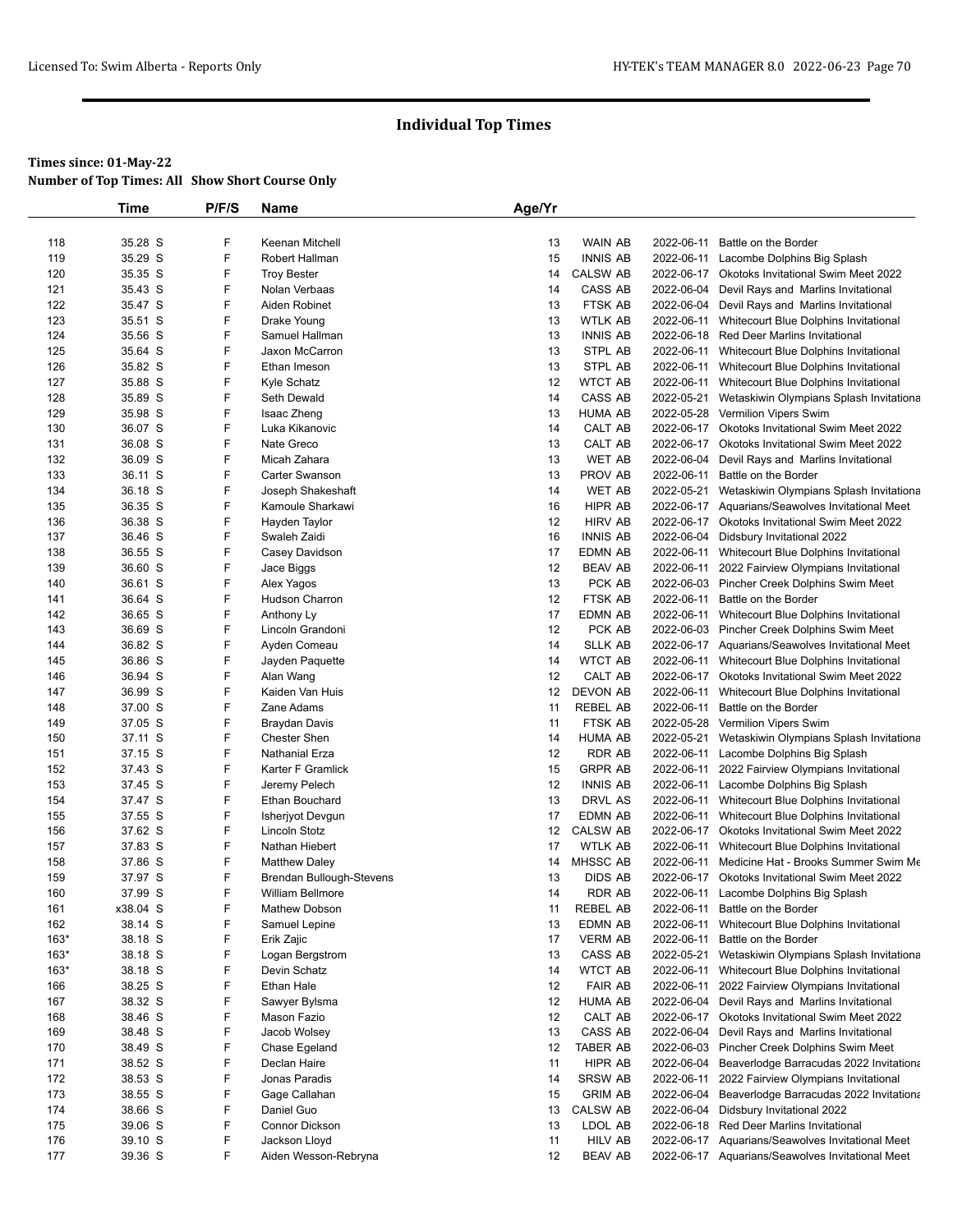|        | Time      | P/F/S | Name                     | Age/Yr |                 |            |                                                       |
|--------|-----------|-------|--------------------------|--------|-----------------|------------|-------------------------------------------------------|
|        |           |       |                          |        |                 |            |                                                       |
| 178*   | 39.50 S   | F     | Harlan Rotenburger       | 13     | <b>HIPR AB</b>  |            | 2022-06-17 Aquarians/Seawolves Invitational Meet      |
| 178*   | 39.50 S   | F     | Aven Wiebach             | 12     | COCH AB         |            | 2022-06-04 Didsbury Invitational 2022                 |
| 180    | 39.58 S   | F     | <b>Travis Burchell</b>   | 12     | OKOT AB         |            | 2022-06-17 Okotoks Invitational Swim Meet 2022        |
| 181    | 40.02 S   | F     | Conor Casserly           | 10     | LDOL AB         | 2022-06-11 | Lacombe Dolphins Big Splash                           |
| 182    | 40.08 S   | F     | Ayden Gillis             | 15     | <b>KLLM AB</b>  | 2022-06-11 | Lacombe Dolphins Big Splash                           |
| 183    | 40.50 S   | F     | Carter Grose             | 11     | PCK AB          |            | 2022-06-03 Pincher Creek Dolphins Swim Meet           |
| 184    | 40.53 S   | F     | Lucas Peters             | 10     | <b>HILV AB</b>  |            | 2022-06-04 Beaverlodge Barracudas 2022 Invitationa    |
| 185*   | 40.55 S   | F     | <b>Charles Hiebert</b>   | 14     | <b>WTLK AB</b>  | 2022-06-11 | Whitecourt Blue Dolphins Invitational                 |
| 185*   | 40.55 S   | F     | Maklin Klaassen          | 12     | <b>DEVON AB</b> | 2022-06-11 | Whitecourt Blue Dolphins Invitational                 |
| $185*$ | 40.55 S   | F     | <b>Bennett Hughes</b>    | 11     | TABER AB        | 2022-06-11 | Medicine Hat - Brooks Summer Swim Me                  |
| 188    | 40.58 S   | F     | Mason Chen               | 11     | <b>CALSW AB</b> |            | 2022-06-04 Didsbury Invitational 2022                 |
| 189    | 40.60 S L | F     | Elton Hansen             | 11     | <b>BEAV AB</b>  |            | 2022-06-17 Aquarians/Seawolves Invitational Meet      |
| 190    | 40.66 S   | F     | Felix Liu                | 13     | CALT AB         |            | 2022-06-17 Okotoks Invitational Swim Meet 2022        |
| 191    | 40.67 S   | F     | Jack Hollis              | 11     | <b>INNIS AB</b> | 2022-06-11 | Lacombe Dolphins Big Splash                           |
| 192    | 40.72 S   | F     | Masao Mori               | 10     | <b>MHSSC AB</b> |            | 2022-06-03 Pincher Creek Dolphins Swim Meet           |
| 193    | 40.77 S   | F     | Fahd Mohamed             | 14     | MHSSC AB        |            | 2022-06-03 Pincher Creek Dolphins Swim Meet           |
| 194    | 40.85 S   | F     | Ayobami Olagunju         | 11     | FTSK AB         | 2022-06-11 | Battle on the Border                                  |
| 195    | 40.90 S   | F     | <b>Riley Payeur</b>      | 17     | <b>SRSW AB</b>  |            | 2022-06-17 Aquarians/Seawolves Invitational Meet      |
| 196    | 40.95 S   | F     | Jacob Koop               | 11     | LETH AB         | 2022-06-11 | Medicine Hat - Brooks Summer Swim Me                  |
| 197    | 40.99 S   | F     | <b>Adrian Baxter</b>     | 13     | VVW AB          |            | 2022-06-17 Aquarians/Seawolves Invitational Meet      |
| 198    | 41.03 S   | F     | Dante Ferro              | 11     | SHRPK AB        | 2022-05-21 | Wetaskiwin Olympians Splash Invitationa               |
| 199    | 41.05 S   | F     | Benjamin Vogel           | 10     | CASS AB         | 2022-06-11 | Battle on the Border                                  |
| 200    | 41.27 S   | F     | <b>Troy Martin</b>       | 12     | <b>GRPR AB</b>  | 2022-06-11 | 2022 Fairview Olympians Invitational                  |
| 201    | 41.43 S   | F     | Jordan Robertson         | 11     | <b>WTCT AB</b>  | 2022-06-11 | Whitecourt Blue Dolphins Invitational                 |
| 202    | 41.61 S   | F     | Alexander Carlson-Sedtke | 13     | SPGR AB         | 2022-06-11 | Whitecourt Blue Dolphins Invitational                 |
| $203*$ | 41.68 S   | F     | Eli Hebert               | 12     | <b>WTLK AB</b>  | 2022-06-11 | Whitecourt Blue Dolphins Invitational                 |
| 203*   | 41.68 S   | F     | Denver Kong              | 11     | <b>HUMA AB</b>  |            | 2022-05-28 Vermilion Vipers Swim                      |
| 205    | 41.70 S   | F     | Ivan Ren                 | 11     | <b>CALSW AB</b> |            | 2022-06-17 Okotoks Invitational Swim Meet 2022        |
| 206    | 41.71 S   | F     | Draven Leclerc           | 15     | HIPR AB         |            | 2022-06-17 Aquarians/Seawolves Invitational Meet      |
| 207    | 41.74 S   | F     | <b>Brettan Villiger</b>  | 11     | <b>BEAV AB</b>  |            | 2022-05-28 Slave Lake / High Prairie 2022 Invitationa |
| 208    | 41.75 S   | F     | <b>Will Kantor</b>       | 9      | EDMD AB         | 2022-06-04 | Devil Rays and Marlins Invitational                   |
| 209    | 41.76 S   | F     | Cole Smith               | 10     | <b>GRIM AB</b>  |            | 2022-06-17 Aquarians/Seawolves Invitational Meet      |
| 210    | 42.04 S   | F     | <b>William Lee</b>       | 10     | EDMD AB         |            | 2022-06-04 Devil Rays and Marlins Invitational        |
| 211    | 42.06 S   | F     | <b>Wyatt Gage</b>        | 13     | MHSSC AB        | 2022-06-11 | Medicine Hat - Brooks Summer Swim Me                  |
| 212    | 42.07 S   | F     | Evan Thibodeau           | 11     | COCH AB         |            | 2022-06-17 Okotoks Invitational Swim Meet 2022        |
| 213    | 42.15 S   | F     | <b>Colton Cutler</b>     | 10     | <b>CLARE AB</b> | 2022-06-11 | Medicine Hat - Brooks Summer Swim Me                  |
| 214    | 42.17 S   | F     | Ryan Xu                  | 13     | EDMD AB         | 2022-06-04 | Devil Rays and Marlins Invitational                   |
| 215    | 42.19 S   | F     | <b>Tyson Pelech</b>      | 10     | <b>INNIS AB</b> | 2022-06-11 | Lacombe Dolphins Big Splash                           |
| 216    | 42.23 S   | F     | Michael Yang             | 11     | EDMD AB         |            | 2022-06-04 Devil Rays and Marlins Invitational        |
| 217    | 42.28 S   | F     | <b>Mason Winters</b>     | 12     | LETH AB         | 2022-06-11 | Medicine Hat - Brooks Summer Swim Me                  |
| 218    | 42.29 S   | F     | Stephen Bouchard         | 14     | DRVL AS         | 2022-06-11 | Whitecourt Blue Dolphins Invitational                 |
| 219    | 42.43 S   | F     | Jacob Skappak            | 13     | RDR AB          |            | 2022-06-18 Red Deer Marlins Invitational              |
| 220    | 42.46 S   | F     | Muhammad Sharkawi        | 13     | <b>HIPR AB</b>  |            | 2022-06-17 Aguarians/Seawolves Invitational Meet      |
| 221    | 42.50 S   | F     | Dominic Andrusiak        | 12     | <b>WTCT AB</b>  |            | 2022-06-11 Whitecourt Blue Dolphins Invitational      |
| 222    | 42.55 S   | F     | Evander Elliott          | 10     | <b>GRIM AB</b>  | 2022-06-11 | 2022 Fairview Olympians Invitational                  |
| 223    | 42.71 S   | F     | Jack Strebchuk           | 10     | HIPR AB         |            | 2022-06-17 Aquarians/Seawolves Invitational Meet      |
| 224    | 42.72 S   | F     | Spencer Pearson          | 11     | EDMD AB         | 2022-05-21 | Wetaskiwin Olympians Splash Invitationa               |
| 225    | 42.84 S   | F     | <b>Xavier Gillis</b>     | 12     | KLLM AB         | 2022-06-11 | Lacombe Dolphins Big Splash                           |
| 226    | 43.08 S   | F     | Osamudiamen Ogbeide      | 11     | WET AB          | 2022-06-04 | Devil Rays and Marlins Invitational                   |
| 227    | 43.45 S   | F     | Isaac Wolsey             | 10     | CASS AB         | 2022-06-04 | Devil Rays and Marlins Invitational                   |
| 228    | 43.48 S   | F     | Andrew D Smith           | 13     | <b>GRPR AB</b>  | 2022-06-11 | 2022 Fairview Olympians Invitational                  |
| 229    | 43.62 S   | F     | Spencer Ngo              | 9      | CALT AB         |            | 2022-06-17 Okotoks Invitational Swim Meet 2022        |
| 230    | 43.81 S   | F     | Kieran Rudge             | 11     | STAL AB         | 2022-06-11 | Whitecourt Blue Dolphins Invitational                 |
| 231    | 43.82 S   | F     | Jarett Hicks             | 13     | HIPR AB         | 2022-06-11 | 2022 Fairview Olympians Invitational                  |
| 232    | 43.84 S   | F     | Keegan Hancock           | 12     | DEVON AB        | 2022-06-11 | Whitecourt Blue Dolphins Invitational                 |
| 233    | 43.89 S   | F     | Matsen Haslam            | 10     | TABER AB        |            | 2022-06-03 Pincher Creek Dolphins Swim Meet           |
| 234    | 43.94 S   | F     | Evan Li                  | 12     | CALT AB         |            | 2022-06-17 Okotoks Invitational Swim Meet 2022        |
| 235    | 43.97 S   | F     | Alex Ross                | 9      | <b>FAIR AB</b>  | 2022-06-11 | 2022 Fairview Olympians Invitational                  |
| 236    | 44.01 S   | F     | <b>Justin Wang</b>       | 10     | <b>CALSW AB</b> |            | 2022-06-17 Okotoks Invitational Swim Meet 2022        |
| 237    | 44.35 S   | F     | Anders Fenske            | 11     | <b>BRKS AB</b>  |            | 2022-06-03 Pincher Creek Dolphins Swim Meet           |
|        |           |       |                          |        |                 |            |                                                       |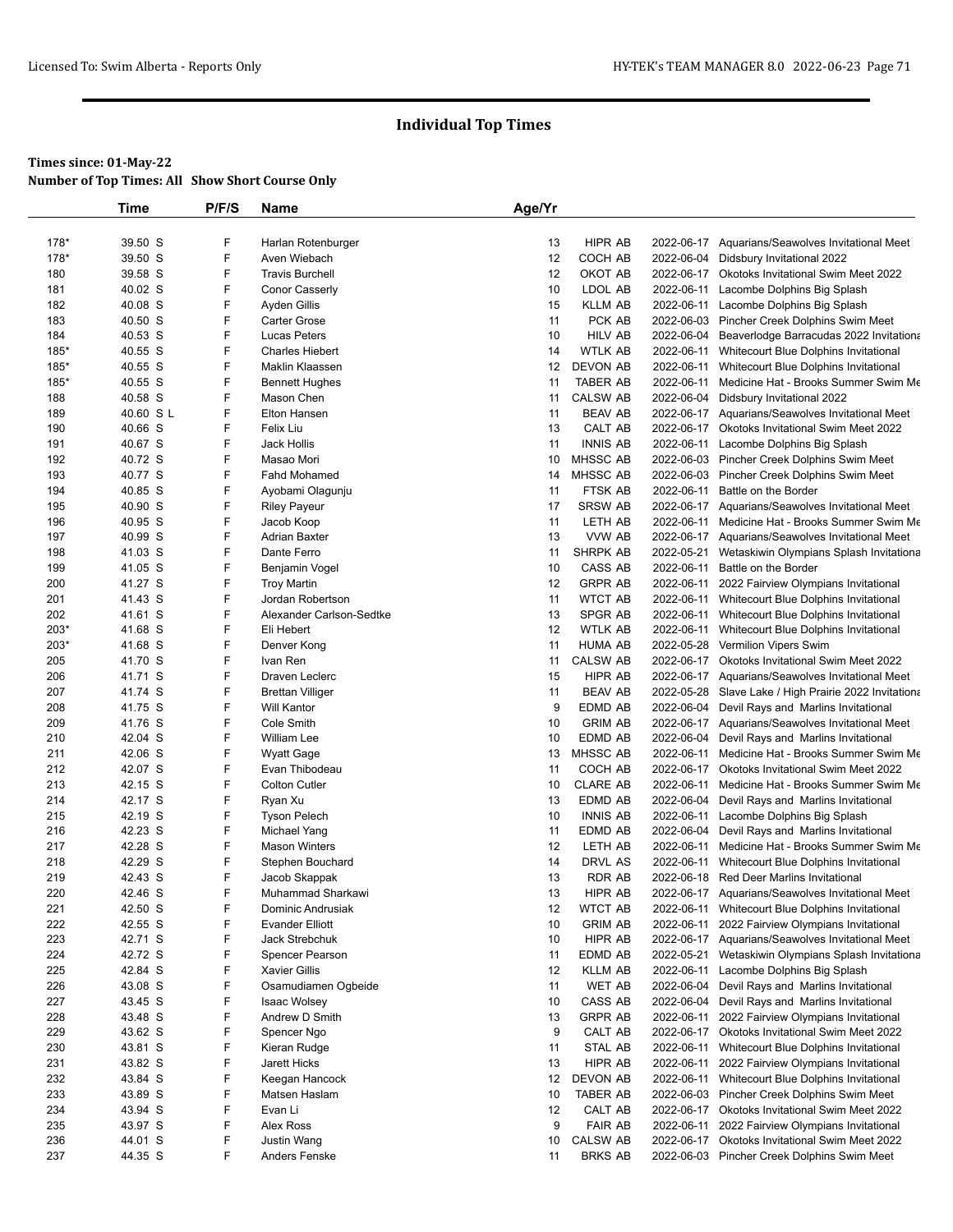|      | Time    | P/F/S | Name                             | Age/Yr         |                 |            |                                                       |
|------|---------|-------|----------------------------------|----------------|-----------------|------------|-------------------------------------------------------|
|      |         |       |                                  |                |                 |            |                                                       |
| 238  | 44.40 S | F     | <b>Flynn Pardell</b>             | 14             | PRV AB          | 2022-06-04 | Beaverlodge Barracudas 2022 Invitationa               |
| 239  | 44.48 S | F     | Oakley Moore                     | 10             | VVW AB          | 2022-05-28 | Slave Lake / High Prairie 2022 Invitationa            |
| 240* | 44.50 S | F     | Grayden Tschritter               | 15             | MHSSC AB        | 2022-06-11 | Medicine Hat - Brooks Summer Swim Me                  |
| 240* | 44.50 S | F     | Connor Guo                       | 11             | <b>HUMA AB</b>  |            | 2022-06-04 Devil Rays and Marlins Invitational        |
| 242  | 44.53 S | F     | Jordan Chavez-Arroyo             | 11             | <b>VERM AB</b>  | 2022-05-28 | Vermilion Vipers Swim                                 |
| 243* | 44.68 S | F     | Dominic Harder                   | 10             | <b>HILV AB</b>  | 2022-06-04 | Beaverlodge Barracudas 2022 Invitationa               |
| 243* | 44.68 S | F     | <b>Wyatt MacIntyre</b>           | 9              | <b>HIRV AB</b>  |            | 2022-06-17 Okotoks Invitational Swim Meet 2022        |
| 245  | 44.82 S | F     | <b>Matthew Harvey</b>            | 10             | <b>RDR AB</b>   | 2022-06-11 | Lacombe Dolphins Big Splash                           |
| 246  | 45.34 S | F     | Logan Tran                       | 12             | <b>WTCT AB</b>  |            | 2022-06-11 Whitecourt Blue Dolphins Invitational      |
| 247  | 45.38 S | F     | <b>Brody Kane</b>                | 11             | LDOL AB         |            | 2022-06-18 Red Deer Marlins Invitational              |
| 248  | 45.45 S | F     | Mason Dreise                     | 12             | LDOL AB         |            | 2022-06-18 Red Deer Marlins Invitational              |
| 249  | 45.55 S | F     | <b>Tristan Bear</b>              | 12             | <b>WET AB</b>   | 2022-05-21 | Wetaskiwin Olympians Splash Invitationa               |
| 250* | 45.61 S | F     | Benjamin Vizcarra                | 9              | <b>SLLK AB</b>  |            | 2022-05-28 Slave Lake / High Prairie 2022 Invitationa |
| 250* | 45.61 S | F     | <b>Rhett Langille</b>            | 12             | CASS AB         | 2022-06-04 | Devil Rays and Marlins Invitational                   |
| 252  | 45.80 S | F     | Jacob McCarroll                  | 12             | CASS AB         |            | 2022-05-28 Vermilion Vipers Swim                      |
| 253  | 45.82 S | F     | <b>Ericson Park</b>              | 10             | <b>HUMA AB</b>  | 2022-05-21 | Wetaskiwin Olympians Splash Invitationa               |
| 254  | 45.85 S | F     | Coleman Yurchak                  | 11             | WAIN AB         |            | 2022-06-04 Devil Rays and Marlins Invitational        |
| 255  | 45.89 S | F     | Luke Birkenstock                 | 13             | OKOT AB         |            | 2022-06-17 Okotoks Invitational Swim Meet 2022        |
| 256  | 46.01 S | F     | Owen Nelson                      | 13             | <b>RDR AB</b>   |            | 2022-06-18 Red Deer Marlins Invitational              |
| 257  | 46.13 S | F     | Adam Stang                       | 10             | <b>WAIN AB</b>  | 2022-06-11 | Battle on the Border                                  |
| 258  | 46.15 S | F     | Eli Dubrule                      | 11             | HIPR AB         |            | 2022-06-11 2022 Fairview Olympians Invitational       |
| 259  | 46.19 S | F     | Ben Van Der Linde                | 11             | <b>BRKS AB</b>  |            | 2022-06-03 Pincher Creek Dolphins Swim Meet           |
| 260  | 46.37 S | F     | <b>Ryder Crombie</b>             | 9              | <b>WET AB</b>   |            | 2022-06-04 Devil Rays and Marlins Invitational        |
| 261  | 46.44 S | F     | Kaveer Gandhu                    | 9              | <b>CALSW AB</b> |            | 2022-06-17 Okotoks Invitational Swim Meet 2022        |
| 262  | 46.45 S | F     | Logan Mohr                       | 14             | HIPR AB         |            | 2022-06-11 2022 Fairview Olympians Invitational       |
| 263  | 46.48 S | F     | Logan Van Huis                   | 10             | <b>DEVON AB</b> |            | 2022-06-11 Whitecourt Blue Dolphins Invitational      |
| 264  | 46.51 S | F     | Sohan Gandhu                     | 11             | <b>CALSW AB</b> |            | 2022-06-17 Okotoks Invitational Swim Meet 2022        |
| 265  | 46.68 S | F     | Rio O Gramlick                   | 10             | <b>GRPR AB</b>  |            | 2022-06-17 Aquarians/Seawolves Invitational Meet      |
| 266  | 46.71 S | F     | Nathan Zankl                     | 9              | <b>RDR AB</b>   |            | 2022-06-18 Red Deer Marlins Invitational              |
| 267  | 46.74 S | F     | Sean Hale                        | 11             | <b>FAIR AB</b>  | 2022-06-11 | 2022 Fairview Olympians Invitational                  |
| 268  | 46.75 S | F     | Brayden Anderson                 | 11             | <b>WTCT AB</b>  |            | 2022-06-11 Whitecourt Blue Dolphins Invitational      |
| 269  | 46.77 S | F     | Lucas Schellenberg               | 13             | OKOT AB         |            | 2022-06-17 Okotoks Invitational Swim Meet 2022        |
| 270  | 46.81 S | F     | Gideon Valleau                   | 10             | <b>WAIN AB</b>  | 2022-06-11 | Battle on the Border                                  |
| 271  | 47.00 S | F     | Luke Baldwin                     | 9              | OKOT AB         | 2022-06-04 | Didsbury Invitational 2022                            |
| 272  | 47.23 S | F     | <b>Arthur Tetzlaff</b>           | 12             | PCK AB          |            | 2022-06-03 Pincher Creek Dolphins Swim Meet           |
| 273  | 47.39 S | F     | Caiden Bullough-Stevens          | 12             | <b>DIDS AB</b>  |            | 2022-06-17 Okotoks Invitational Swim Meet 2022        |
| 274  | 47.40 S | F     | Jordan Sher                      | 13             | EDMD AB         | 2022-06-04 | Devil Rays and Marlins Invitational                   |
| 275  | 47.41 S | F     | <b>Felix Foxwell</b>             | 11             | <b>WAIN AB</b>  |            | 2022-06-04 Devil Rays and Marlins Invitational        |
| 276  | 47.43 S | F     | Sebastian Wittek-Hernandez       | 12             | STPL AB         |            | 2022-06-11 Whitecourt Blue Dolphins Invitational      |
| 277  | 47.52 S | F     | David Thompson                   | 11             | <b>SRSW AB</b>  |            | 2022-06-11 2022 Fairview Olympians Invitational       |
| 278  | 47.54 S | F     | <b>Tristan Livesey</b>           | 10             | <b>HIRV AB</b>  |            | 2022-06-17 Okotoks Invitational Swim Meet 2022        |
| 279  | 47.72 S | F     | Dylan Gagnon                     | 12             | <b>WTCT AB</b>  |            | 2022-06-11 Whitecourt Blue Dolphins Invitational      |
| 280  | 47.77 S | F     | Lincoln Trieu                    | 13             | CALT AB         |            | 2022-06-17 Okotoks Invitational Swim Meet 2022        |
| 281  | 47.84 S | F     | Asher Petryshen-Kozak            | $\overline{7}$ | STPL AB         |            | 2022-06-11 Whitecourt Blue Dolphins Invitational      |
| 282  | 47.97 S | F     | Derek Yin                        | 11             | OKOT AB         |            | 2022-06-17 Okotoks Invitational Swim Meet 2022        |
| 283  | 48.00 S | F     | Lucas Driesen                    | 10             | <b>RDR AB</b>   | 2022-06-11 | Lacombe Dolphins Big Splash                           |
| 284  | 48.03 S | F     | Sam Cheverie                     | 10             | COCH AB         |            | 2022-06-17 Okotoks Invitational Swim Meet 2022        |
| 285  | 48.17 S | F     | Gavin Hansen                     | 9              | <b>BEAV AB</b>  |            | 2022-06-17 Aquarians/Seawolves Invitational Meet      |
| 286* | 48.34 S | F     | Jacob Hesse                      | 11             | HIPR AB         | 2022-06-11 | 2022 Fairview Olympians Invitational                  |
| 286* | 48.34 S | F     | <b>Hudson Pineda</b>             | 11             | OKOT AB         |            | 2022-06-17 Okotoks Invitational Swim Meet 2022        |
| 288  | 48.39 S | F     | <b>Barrett Keylock</b>           | 10             | <b>RDR AB</b>   | 2022-06-11 | Lacombe Dolphins Big Splash                           |
| 289* | 48.40 S | F     | Vance King                       | 13             | <b>HIRV AB</b>  |            | 2022-06-17 Okotoks Invitational Swim Meet 2022        |
| 289* | 48.40 S | F     | William (Liam) Kaminski (Gagnon) | 14             | <b>WTCT AB</b>  | 2022-06-11 | Whitecourt Blue Dolphins Invitational                 |
| 291  | 48.42 S | F     | Connor Cox                       | 13             | <b>FAIR AB</b>  | 2022-06-04 | Beaverlodge Barracudas 2022 Invitationa               |
| 292  | 48.48 S | F     | Shiva Lewis                      | 11             | SPGR AB         |            | 2022-06-11 Whitecourt Blue Dolphins Invitational      |
| 293  | 48.50 S | F     | Joshua Bodet                     | 10             | STAL AB         | 2022-06-11 | Whitecourt Blue Dolphins Invitational                 |
| 294  | 48.52 S | F     | Ali Souid                        | 12             | LETH AB         |            | 2022-06-03 Pincher Creek Dolphins Swim Meet           |
| 295  | 48.57 S | F     | <b>Emmett Nguyen</b>             | 12             | CALT AB         |            | 2022-06-17 Okotoks Invitational Swim Meet 2022        |
| 296  | 48.74 S | F     | <b>Emerson Hennings</b>          | 10             | <b>GRIM AB</b>  | 2022-06-11 | 2022 Fairview Olympians Invitational                  |
| 297  | 48.84 S | F     | Cruz Hunt                        | 11             | <b>WTCT AB</b>  |            | 2022-06-11 Whitecourt Blue Dolphins Invitational      |
|      |         |       |                                  |                |                 |            |                                                       |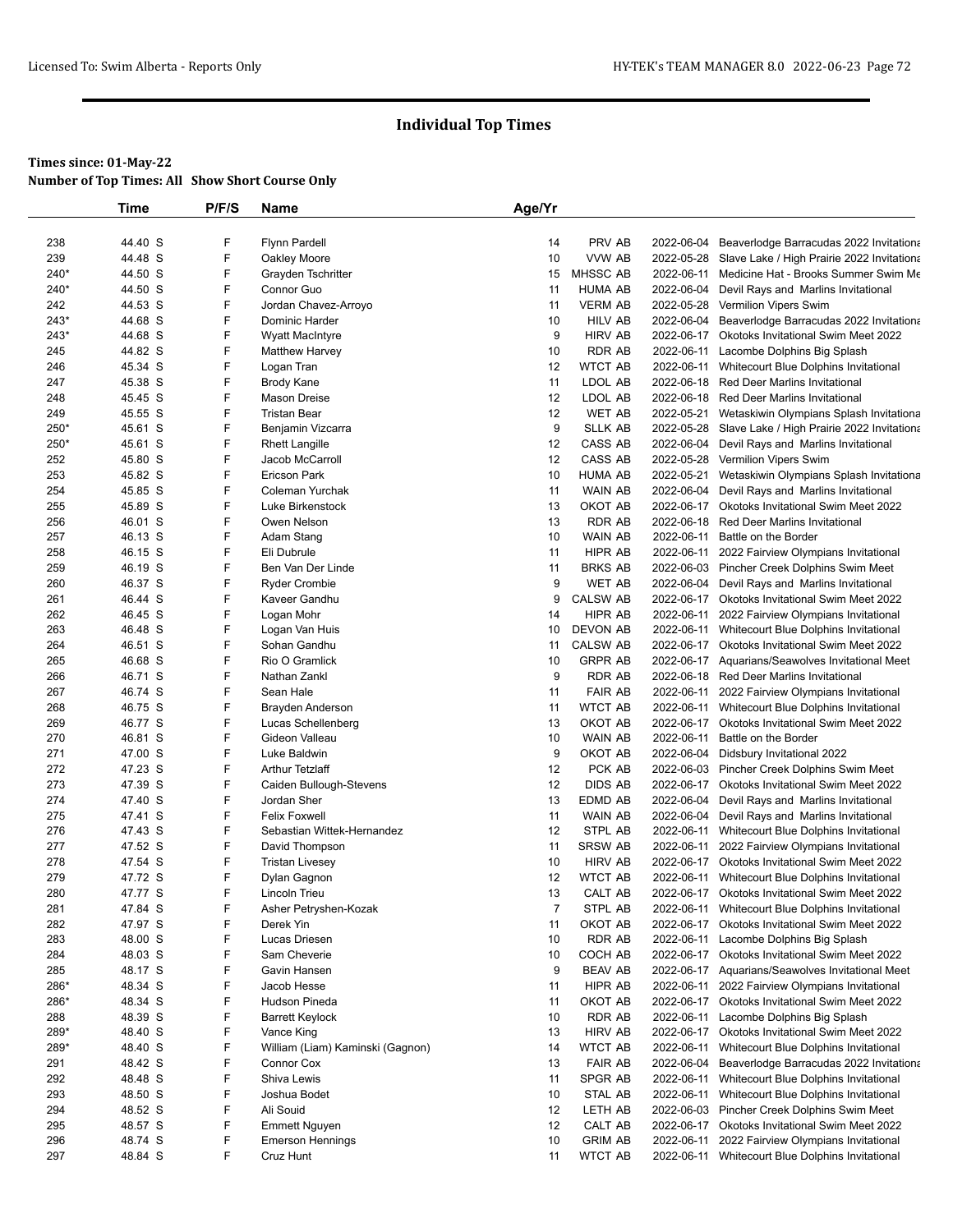|        | Time    | P/F/S | Name                    | Age/Yr         |                 |            |                                                    |
|--------|---------|-------|-------------------------|----------------|-----------------|------------|----------------------------------------------------|
|        |         |       |                         |                |                 |            |                                                    |
| 298    | 48.89 S | F     | Jacob Kinzer            | 9              | <b>KLLM AB</b>  |            | 2022-06-11 Lacombe Dolphins Big Splash             |
| 299    | 48.90 S | F     | Cash Roy                | 13             | <b>FAIR AB</b>  |            | 2022-06-11 2022 Fairview Olympians Invitational    |
| 300    | 48.98 S | F     | Logan Fisher Boroff     | 9              | COCH AB         |            | 2022-06-17 Okotoks Invitational Swim Meet 2022     |
| 301    | 49.13 S | F     | <b>Gabriel Kisner</b>   | 13             | <b>GRPR AB</b>  |            | 2022-06-17 Aquarians/Seawolves Invitational Meet   |
| 302    | 49.27 S | F     | Mason Taylor            | 10             | <b>HIRV AB</b>  |            | 2022-06-17 Okotoks Invitational Swim Meet 2022     |
| 303    | 49.31 S | F     | Devyn Chou              | 8              | <b>CALSW AB</b> |            | 2022-06-17 Okotoks Invitational Swim Meet 2022     |
| 304    | 49.33 S | F     | Alexander Patterson     | 11             | DRVL AS         |            | 2022-06-11 Whitecourt Blue Dolphins Invitational   |
| 305    | 49.39 S | F     | Kiefer Peloquin         | 10             | NANT AB         |            | 2022-06-03 Pincher Creek Dolphins Swim Meet        |
| 306    | 49.44 S | F     | Koen Wiebach            | 10             | COCH AB         |            | 2022-06-17 Okotoks Invitational Swim Meet 2022     |
| 307    | 49.48 S | F     | <b>William Elliott</b>  | 9              | EDMD AB         |            | 2022-05-28 Vermilion Vipers Swim                   |
| 308    | 49.98 S | F     | Trezdyn Jamison         | 10             | <b>HIRV AB</b>  |            | 2022-06-17 Okotoks Invitational Swim Meet 2022     |
| 309    | 50.09 S | F     | Tate Lloyd              | 8              | <b>HILV AB</b>  |            | 2022-06-11 2022 Fairview Olympians Invitational    |
| 310    | 50.10 S | F     | Murray Wilson           | 10             | CALT AB         |            | 2022-06-17 Okotoks Invitational Swim Meet 2022     |
| 311    | 50.52 S | F     | Dominic Loewen          | 13             | <b>TABER AB</b> |            | 2022-06-03 Pincher Creek Dolphins Swim Meet        |
| 312    | 50.56 S | F     | John Kenowesquape       | 11             | HANNA AB        |            | 2022-06-18 Red Deer Marlins Invitational           |
| 313    | 50.98 S | F     | Edward Schulte          | 10             | <b>WTCT AB</b>  |            | 2022-06-11 Whitecourt Blue Dolphins Invitational   |
| 314    | 51.05 S | F     | <b>William Fournier</b> | 12             | SMRV AB         | 2022-06-11 | 2022 Fairview Olympians Invitational               |
| 315    | 51.09 S | F     | Alex Tran               | 11             | <b>WTCT AB</b>  |            | 2022-06-11 Whitecourt Blue Dolphins Invitational   |
| 316    | 51.25 S | F     | Christian Huh           | 10             | COCH AB         |            | 2022-06-04 Didsbury Invitational 2022              |
| 317    | 51.30 S | F     | Ryan Lien               | 9              | <b>INNIS AB</b> |            | 2022-06-11 Lacombe Dolphins Big Splash             |
| 318    | 51.37 S | F     | Benjamin Flora          | 11             | OKOT AB         |            | 2022-06-17 Okotoks Invitational Swim Meet 2022     |
| 319*   | 51.51 S | F     | Michael Deveaux         | 10             | <b>HILV AB</b>  |            | 2022-06-04 Beaverlodge Barracudas 2022 Invitationa |
| $319*$ | 51.51 S | F     | Mason Moore             | 11             | EDMD AB         |            | 2022-05-21 Wetaskiwin Olympians Splash Invitationa |
| 321    | 51.63 S | F     | Gabriel Twizeyumuremyi  | 12             | <b>SRSW AB</b>  |            | 2022-06-11 2022 Fairview Olympians Invitational    |
| 322    | 52.13 S | F     | <b>Elliott Diep</b>     | 10             | COCH AB         |            | 2022-06-17 Okotoks Invitational Swim Meet 2022     |
| 323    | 52.15 S | F     | Benjamin Bain           | 8              | HIPR AB         |            | 2022-06-11 2022 Fairview Olympians Invitational    |
| 324    | 52.17 S | F     | Caleb Martin            | 7              | <b>MHSSC AB</b> |            | 2022-06-03 Pincher Creek Dolphins Swim Meet        |
| 325    | 52.30 S | F     | Hunter Mohr             | 13             | HIPR AB         | 2022-06-11 | 2022 Fairview Olympians Invitational               |
| 326    | 52.32 S | F     | Colson Udey             | 11             | <b>GRPR AB</b>  |            | 2022-06-04 Beaverlodge Barracudas 2022 Invitationa |
| 327    | 52.33 S | F     | Mateo Gustavo Velasquez | 9              | <b>CALSW AB</b> |            | 2022-06-17 Okotoks Invitational Swim Meet 2022     |
| 328    | 52.68 S | F     | Erra Foster             | 12             | <b>DIDS AB</b>  |            | 2022-06-04 Didsbury Invitational 2022              |
| 329    | 52.71 S | F     | Ethan Yang              | 11             | <b>CALSW AB</b> |            | 2022-06-17 Okotoks Invitational Swim Meet 2022     |
| 330    | 52.77 S | F     | Jasper Bird             | 11             | CALT AB         |            | 2022-06-17 Okotoks Invitational Swim Meet 2022     |
| 331    | 52.82 S | F     | Andrew Li               | 11             | CALT AB         |            | 2022-06-04 Didsbury Invitational 2022              |
| 332    | 53.04 S | F     | Callum Carton           | 10             | WAIN AB         |            | 2022-06-04 Devil Rays and Marlins Invitational     |
| 333    | 53.14 S | F     | Brody Wetaski           | 11             | <b>RDR AB</b>   |            | 2022-06-18 Red Deer Marlins Invitational           |
| 334    | 53.21 S | F     | <b>Rhys Hebert</b>      | 10             | WTLK AB         |            | 2022-06-11 Whitecourt Blue Dolphins Invitational   |
| 335    | 53.33 S | F     | Dane Gilstorf           | 12             | NANT AB         |            | 2022-06-03 Pincher Creek Dolphins Swim Meet        |
| 336    | 53.71 S | F     | lain Bugg               | 10             | <b>WAIN AB</b>  | 2022-06-11 | Battle on the Border                               |
| 337    | 53.80 S | F     | Asher Crampton          | $\overline{7}$ | LDOL AB         |            | 2022-06-18 Red Deer Marlins Invitational           |
| 338    | 53.83 S | F     | Robbie Muddle           | 10             | EDMD AB         |            | 2022-06-04 Devil Rays and Marlins Invitational     |
| 339    | 54.12 S | F     | Luke Radke              | 13             | LDOL AB         |            | 2022-06-11 Lacombe Dolphins Big Splash             |
| 340    | 54.13 S | F     | Dexter Leishman         | 8              | <b>TABER AB</b> |            | 2022-06-03 Pincher Creek Dolphins Swim Meet        |
| 341    | 54.14 S | F     | Zidan Hassen            | 9              | OKOT AB         |            | 2022-06-04 Didsbury Invitational 2022              |
| 342    | 54.18 S | F     | Bentley Samardzic       | 9              | STPL AB         | 2022-06-11 | Whitecourt Blue Dolphins Invitational              |
| 343    | 54.22 S | F     | Cooper Oliver           | 10             | <b>REBEL AB</b> | 2022-06-04 | Devil Rays and Marlins Invitational                |
| 344    | 54.26 S | F     | <b>Brady Ible</b>       | 10             | DRVL AS         | 2022-06-11 | Whitecourt Blue Dolphins Invitational              |
| 345    | 54.29 S | F     | Cache Gimber            | 9              | <b>CLARE AB</b> |            | 2022-06-03 Pincher Creek Dolphins Swim Meet        |
| 346    | 54.59 S | F     | Xavier Maisonneuve      | 9              | SMRV AB         | 2022-06-11 | 2022 Fairview Olympians Invitational               |
| 347    | 54.66 S | F     | Jaycee Hiebert          | 10             | <b>WTLK AB</b>  | 2022-06-11 | Whitecourt Blue Dolphins Invitational              |
| 348    | 54.67 S | F     | Aiden Martin            | 10             | <b>VERM AB</b>  |            | 2022-05-28 Vermilion Vipers Swim                   |
| 349    | 54.72 S | F     | Michael Sturgeon        | 13             | <b>GRIM AB</b>  | 2022-06-11 | 2022 Fairview Olympians Invitational               |
| 350    | 54.73 S | F     | Ethan McCormack         | 11             | CASS AB         | 2022-05-21 | Wetaskiwin Olympians Splash Invitationa            |
| 351    | 54.77 S | F     | <b>Wyatt Hooke</b>      | 7              | MHSSC AB        |            | 2022-06-03 Pincher Creek Dolphins Swim Meet        |
| 352    | 54.86 S | F     | Daniel Jiao             | 10             | HUMA AB         |            | 2022-06-04 Devil Rays and Marlins Invitational     |
| 353    | 54.90 S | F     | Cory Cloutier           | 8              | OKOT AB         |            | 2022-06-17 Okotoks Invitational Swim Meet 2022     |
| 354    | 54.92 S | F     | Ivan Guo                | 10             | CALT AB         |            | 2022-06-17 Okotoks Invitational Swim Meet 2022     |
| 355    | 54.93 S | F     | Joel Assen              | 9              | <b>HUMA AB</b>  |            | 2022-06-04 Devil Rays and Marlins Invitational     |
| 356    | 55.02 S | F     | <b>Ethan Martin</b>     | 8              | <b>GRPR AB</b>  | 2022-06-04 | Beaverlodge Barracudas 2022 Invitationa            |
| 357    | 55.17 S | F     | <b>Reid Hollis</b>      | 9              | <b>INNIS AB</b> |            | 2022-06-11 Lacombe Dolphins Big Splash             |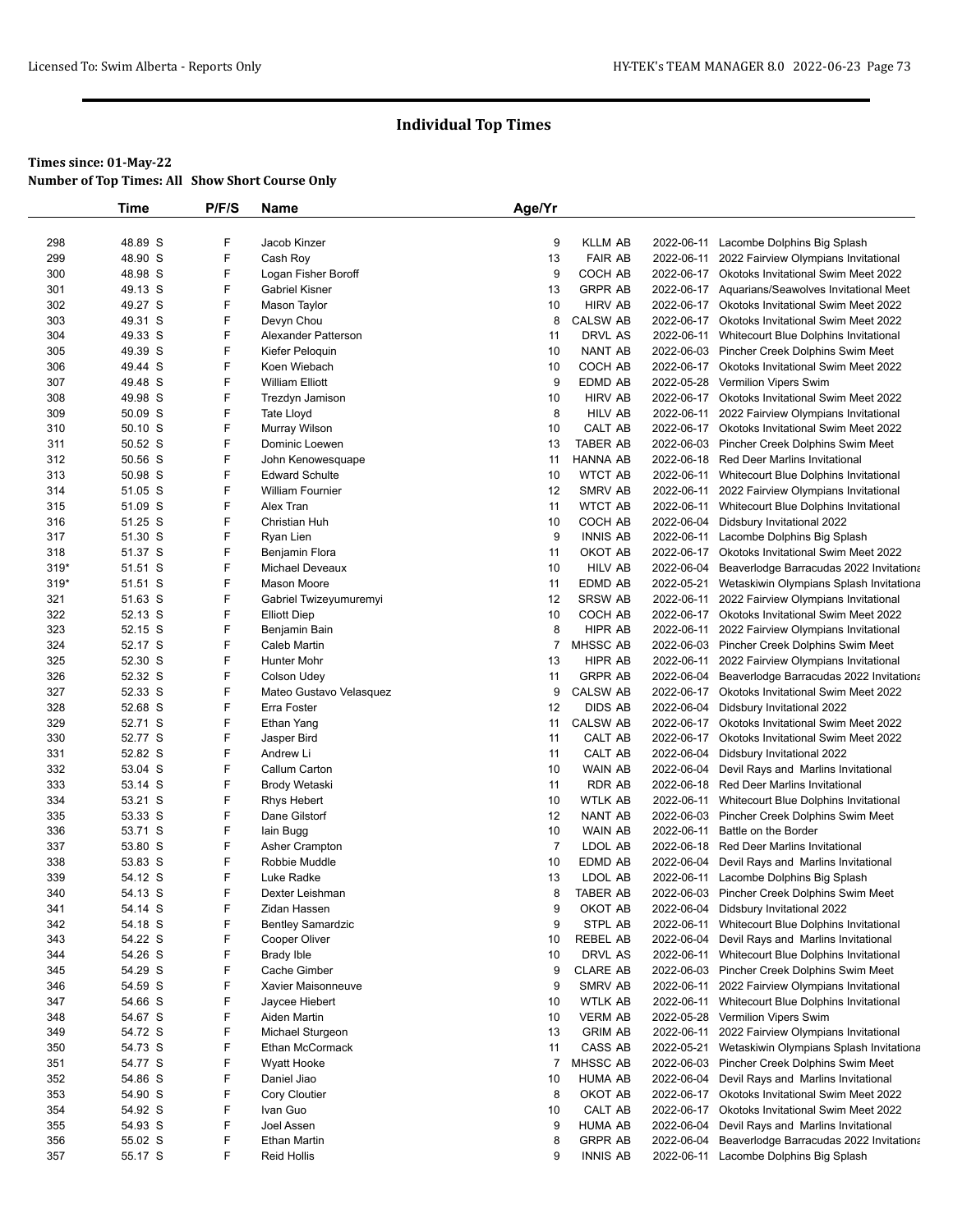|      | Time        | P/F/S | Name                   | Age/Yr         |                 |            |                                                       |
|------|-------------|-------|------------------------|----------------|-----------------|------------|-------------------------------------------------------|
|      |             |       |                        |                |                 |            |                                                       |
| 358  | 55.23 S     | F     | <b>Nikhil Ulmer</b>    | 11             | COCH AB         |            | 2022-06-04 Didsbury Invitational 2022                 |
| 359  | 55.27 S     | F     | Allen Zhang            | 11             | <b>HUMA AB</b>  | 2022-06-04 | Devil Rays and Marlins Invitational                   |
| 360  | 55.32 S     | F     | Oren Mainville         | $\overline{7}$ | <b>WAIN AB</b>  | 2022-06-04 | Devil Rays and Marlins Invitational                   |
| 361  | 55.56 S     | F     | <b>Russell Pinder</b>  | 10             | LETH AB         | 2022-06-11 | Medicine Hat - Brooks Summer Swim Me                  |
| 362  | 55.60 S     | F     | Braydon R Smith        | 10             | <b>GRPR AB</b>  | 2022-06-11 | 2022 Fairview Olympians Invitational                  |
| 363  | 55.65 S     | F     | Joseph Shaw            | 10             | <b>FAIR AB</b>  |            | 2022-06-11 2022 Fairview Olympians Invitational       |
| 364  | 55.94 S     | F     | Rylie Safronovich      | 9              | DRVL AS         |            | 2022-06-11 Whitecourt Blue Dolphins Invitational      |
| 365  | 55.96 S     | F     | <b>James Stewart</b>   | 10             | <b>GRPR AB</b>  |            | 2022-06-17 Aquarians/Seawolves Invitational Meet      |
| 366  | 56.09 S     | F     | Sebastian Melnyk       | 10             | LDOL AB         | 2022-06-11 | Lacombe Dolphins Big Splash                           |
| 367  | 56.20 S     | F     | Dusty Roy              | 9              | <b>FAIR AB</b>  |            | 2022-06-11 2022 Fairview Olympians Invitational       |
| 368* | 56.28 S     | F     | <b>Blake Bevill</b>    | 10             | <b>SMRV AB</b>  | 2022-06-11 | 2022 Fairview Olympians Invitational                  |
| 368* | 56.28 S     | F     | Amadeo Reid            | 9              | <b>HUMA AB</b>  |            | 2022-06-04 Devil Rays and Marlins Invitational        |
| 370* | 56.29 S     | F     | <b>Grant Holm</b>      | 9              | <b>HILV AB</b>  |            | 2022-06-17 Aquarians/Seawolves Invitational Meet      |
| 370* | 56.29 S     | F     | Jack Flanagan          | 9              | <b>HUMA AB</b>  |            | 2022-06-04 Devil Rays and Marlins Invitational        |
| 372  | 56.40 S     | F     | Aren Abraham           | 10             | <b>CALSW AB</b> | 2022-06-04 | Didsbury Invitational 2022                            |
| 373  | 56.47 S     | F     | Logan Anderson         | 10             | NANT AB         | 2022-06-11 | Medicine Hat - Brooks Summer Swim Me                  |
| 374  | 56.48 S     | F     | Nathan Wahlen          | 8              | SPGR AB         | 2022-06-11 | Whitecourt Blue Dolphins Invitational                 |
| 375  | 56.57 S     | F     | <b>Brandon Boras</b>   | 9              | LETH AB         | 2022-06-03 | Pincher Creek Dolphins Swim Meet                      |
| 376  | 56.64 S     | F     | Owen Gracie            | 11             | <b>MHSSC AB</b> | 2022-06-11 | Medicine Hat - Brooks Summer Swim Me                  |
| 377  | 56.76 S     | F     | Grayson Hansen         | 9              | <b>BEAV AB</b>  |            | 2022-06-04 Beaverlodge Barracudas 2022 Invitationa    |
| 378  | 57.19 S     | F     | Jesper Skoyen          | 10             | <b>FAIR AB</b>  | 2022-06-11 | 2022 Fairview Olympians Invitational                  |
| 379  | 57.21 S     | F     | Colin Jarvis           | 9              | <b>SRSW AB</b>  | 2022-06-11 | 2022 Fairview Olympians Invitational                  |
| 380  | 57.37 S     | F     | <b>Calum Pick</b>      | 10             | <b>DIDS AB</b>  |            | 2022-06-04 Didsbury Invitational 2022                 |
| 381  | 57.57 S     | F     | Gerard Basha           | 8              | FTSK AB         |            | 2022-06-04 Devil Rays and Marlins Invitational        |
| 382  | 57.67 S     | F     | <b>Ashton Winters</b>  | 10             | LETH AB         |            | 2022-06-03 Pincher Creek Dolphins Swim Meet           |
| 383  | 57.90 S     | F     | Samuel Radke           | 10             | LDOL AB         | 2022-06-11 | Lacombe Dolphins Big Splash                           |
| 384  | 57.95 S     | F     | <b>Markus Deptuck</b>  | 10             | STPL AB         |            | 2022-06-11 Whitecourt Blue Dolphins Invitational      |
| 385  | 58.04 S     | F     | Cohen Hubbard          | 9              | COCH AB         |            | 2022-06-17 Okotoks Invitational Swim Meet 2022        |
| 386  | 58.19 S     | F     | <b>Theodore Fraser</b> | 10             | <b>GRIM AB</b>  | 2022-06-11 | 2022 Fairview Olympians Invitational                  |
| 387  | 58.25 S     | F     | Christian Chu          | 7              | <b>CALSW AB</b> |            | 2022-06-17 Okotoks Invitational Swim Meet 2022        |
| 388  | 58.36 S     | F     | Parker Stuart          | 9              | SPGR AB         | 2022-06-11 | Whitecourt Blue Dolphins Invitational                 |
| 389  | 58.40 S     | F     | Lincoln Doyle          | 9              | WAIN AB         | 2022-05-21 | Wetaskiwin Olympians Splash Invitationa               |
| 390  | 58.62 S     | F     | <b>Emmett Fodchuk</b>  | 8              | EDMD AB         | 2022-06-04 | Devil Rays and Marlins Invitational                   |
| 391  | 58.64 S     | F     | Kevan Thompson         | 9              | PNOKA AB        | 2022-06-11 | Lacombe Dolphins Big Splash                           |
| 392  | 58.65 S     | F     | Sullivan Barbour       | 10             | <b>HUMA AB</b>  | 2022-06-11 | Battle on the Border                                  |
| 393  | 58.72 S     | F     | Jaxen Melnyk           | 10             | LDOL AB         | 2022-06-11 | Lacombe Dolphins Big Splash                           |
| 394  | 58.91 S     | F     | Beau Blanchette        | $\overline{7}$ | <b>REBEL AB</b> | 2022-06-11 | Battle on the Border                                  |
| 395  | 59.31 S     | F     | Nicholas Duheme        | 9              | STPL AB         | 2022-06-11 | Whitecourt Blue Dolphins Invitational                 |
| 396  | 59.32 S     | F     | Dylan Hale             | 9              | <b>FAIR AB</b>  |            | 2022-05-28 Slave Lake / High Prairie 2022 Invitationa |
| 397  | 59.35 S     | F     | Robert Little          | 9              | LDOL AB         | 2022-06-11 | Lacombe Dolphins Big Splash                           |
| 398  | 59.36 S     | F     | Ruell du Toit          | 9              | LDOL AB         |            | 2022-06-18 Red Deer Marlins Invitational              |
| 399  | 59.46 S     | F     | Dorian Monette         | 11             | <b>GRPR AB</b>  |            | 2022-05-28 Slave Lake / High Prairie 2022 Invitationa |
| 400  | 59.58 S     | F     | <b>Emmett Sawers</b>   | 8              | <b>SRSW AB</b>  | 2022-06-11 | 2022 Fairview Olympians Invitational                  |
| 401  | 59.85 S     | F     | Jaxen Voros            | 10             | <b>GRIM AB</b>  |            | 2022-06-11 2022 Fairview Olympians Invitational       |
| 402  | $1:00.02$ S | F     | Cole Bevan             | 10             | FTMD AB         |            | 2022-06-03 Pincher Creek Dolphins Swim Meet           |
| 403  | 1:00.04 S   | F     | Cody Mercer            | 8              | <b>HILV AB</b>  | 2022-06-04 | Beaverlodge Barracudas 2022 Invitationa               |
| 404  | $1:00.17$ S | F     | Mukundi Shambare       | 14             | <b>SLLK AB</b>  |            | 2022-06-17 Aquarians/Seawolves Invitational Meet      |
| 405  | $1:00.32$ S | F     | Lucas Elliott          | $\overline{7}$ | EDMD AB         |            | 2022-05-28 Vermilion Vipers Swim                      |
| 406  | 1:00.35 S   | F     | Ahmed Jarome Mouallem  | 9              | HIPR AB         | 2022-06-11 | 2022 Fairview Olympians Invitational                  |
| 407  | $1:00.44$ S | F     | Thomas Strebchuk       | 8              | HIPR AB         |            | 2022-06-17 Aquarians/Seawolves Invitational Meet      |
| 408  | 1:00.46 S   | F     | <b>Blake Thomaser</b>  | 10             | <b>WTLK AB</b>  |            | 2022-06-11 Whitecourt Blue Dolphins Invitational      |
| 409  | 1:01.32 S   | F     | Jack Lambert           | $\overline{7}$ | <b>REBEL AB</b> |            | 2022-05-28 Vermilion Vipers Swim                      |
| 410  | $1:01.33$ S | F     | <b>Brandt Quartly</b>  | 9              | HIPR AB         | 2022-06-11 | 2022 Fairview Olympians Invitational                  |
| 411  | 1:01.52 S   | F     | Tapiwa Sakarombe       | 11             | CALT AB         |            | 2022-06-04 Didsbury Invitational 2022                 |
| 412  | $1:01.56$ S | F     | Oliver Crisp           | 10             | <b>HUMA AB</b>  | 2022-05-21 | Wetaskiwin Olympians Splash Invitationa               |
| 413  | $1:01.83$ S | F     | Rhys Van Bussel        | 9              | PCK AB          |            | 2022-06-03 Pincher Creek Dolphins Swim Meet           |
| 414  | $1:01.87$ S | F     | Weston Boissoneault    | 10             | <b>SRSW AB</b>  |            | 2022-06-11 2022 Fairview Olympians Invitational       |
| 415  | $1:01.95$ S | F     | Kestin Simons          | 10             | <b>KLLM AB</b>  | 2022-06-11 | Lacombe Dolphins Big Splash                           |
| 416  | $1:02.00$ S | F     | Harrison LeBouthillier | 9              | CALT AB         |            | 2022-06-17 Okotoks Invitational Swim Meet 2022        |
| 417  | 1:02.09 S   | F     | Zachery Bruce          | 9              | <b>FAIR AB</b>  |            | 2022-06-11 2022 Fairview Olympians Invitational       |
|      |             |       |                        |                |                 |            |                                                       |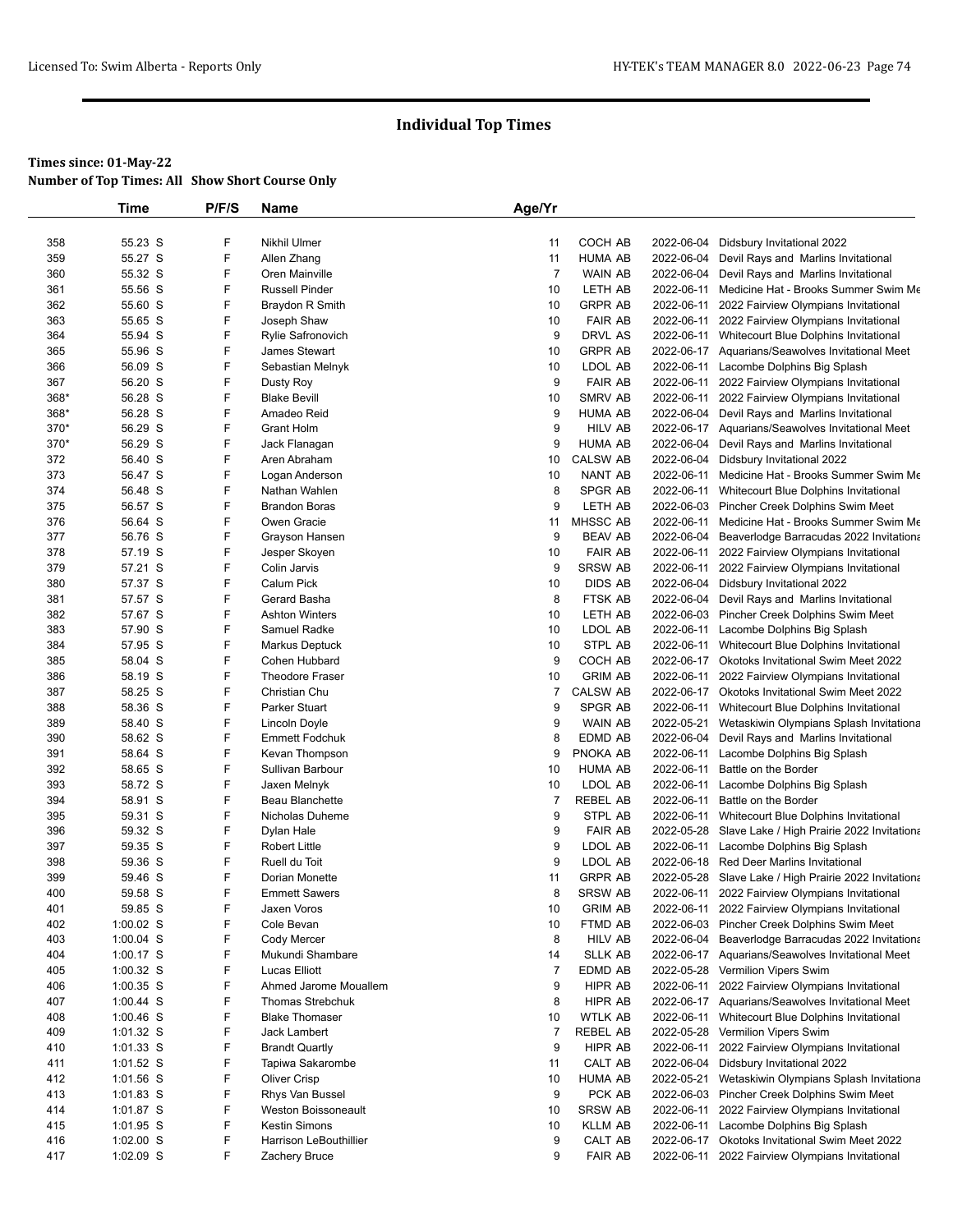|            | Time                   | P/F/S  | Name                              | Age/Yr         |                                  |            |                                                                                            |
|------------|------------------------|--------|-----------------------------------|----------------|----------------------------------|------------|--------------------------------------------------------------------------------------------|
|            |                        |        |                                   |                |                                  |            |                                                                                            |
| 418        | 1:02.10 S              | F      | Liam Biggs                        | 8              | <b>BEAV AB</b>                   | 2022-06-11 | 2022 Fairview Olympians Invitational                                                       |
| 419        | 1:02.62 S              | F      | Alexander Yao                     | 10             | <b>HUMA AB</b>                   | 2022-06-04 | Devil Rays and Marlins Invitational                                                        |
| 420        | 1:02.79 S              | F      | <b>Bentley Bizuns</b>             | 11             | <b>GRIM AB</b>                   |            | 2022-06-11 2022 Fairview Olympians Invitational                                            |
| 421        | 1:02.83 S              | F      | Oliver Berube                     | 9              | EDMD AB                          |            | 2022-06-04 Devil Rays and Marlins Invitational                                             |
| 422        | 1:02.95 S              | F      | Mika Hassen                       | 8              | OKOT AB                          |            | 2022-06-04 Didsbury Invitational 2022                                                      |
| 423        | 1:03.08 S              | F      | Kable Tarzwell                    | 8              | <b>HIPR AB</b>                   |            | 2022-06-11 2022 Fairview Olympians Invitational                                            |
| 424        | 1:03.31 S              | F      | <b>Connor Tweten</b>              | 9              | <b>MHSSC AB</b>                  |            | 2022-06-03 Pincher Creek Dolphins Swim Meet                                                |
| 425        | $1:03.41$ S            | F      | Caid Kallen                       | 9              | <b>TABER AB</b>                  |            | 2022-06-03 Pincher Creek Dolphins Swim Meet                                                |
| 426        | 1:03.59 S              | F      | Ezra Brown                        | $\overline{7}$ | <b>BRKS AB</b>                   | 2022-06-11 | Medicine Hat - Brooks Summer Swim Me                                                       |
| 427        | 1:03.63 S              | F      | <b>Brady McNabb</b>               | 8              | <b>CASS AB</b>                   | 2022-06-11 | Battle on the Border                                                                       |
| 428        | 1:03.66 S              | F      | Nicholas Noel                     | 9              | <b>SLLK AB</b>                   |            | 2022-06-17 Aquarians/Seawolves Invitational Meet                                           |
| 429        | 1:03.97 S              | F      | Max Yang                          | $\overline{7}$ | EDMD AB                          |            | 2022-06-04 Devil Rays and Marlins Invitational                                             |
| 430        | 1:04.08 S              | F      | Declan Lamarche                   | 8              | HIPR AB                          |            | 2022-06-17 Aquarians/Seawolves Invitational Meet                                           |
| 431        | $1:04.15$ S            | F      | Joey Tessier                      | 11             | EDMN AB                          |            | 2022-06-11 Whitecourt Blue Dolphins Invitational                                           |
| 432        | 1:04.34 S              | F<br>F | John Harasym                      | 9              | <b>WTCT AB</b>                   |            | 2022-06-11 Whitecourt Blue Dolphins Invitational                                           |
| 433<br>434 | 1:04.67 S              | F      | Gavin Leslie                      | 11             | <b>KLLM AB</b><br><b>SRSW AB</b> | 2022-06-11 | Lacombe Dolphins Big Splash                                                                |
| 435        | 1:04.79 S<br>1:04.85 S | F      | Daniel Thompson<br>Weston Stewart | 11<br>8        | <b>INNIS AB</b>                  | 2022-06-11 | 2022 Fairview Olympians Invitational<br>2022-06-18 Red Deer Marlins Invitational           |
| 436        | 1:04.95 S              | F      | Kixtyn Jamison                    | 8              | <b>HIRV AB</b>                   |            | 2022-06-17 Okotoks Invitational Swim Meet 2022                                             |
| 437        | 1:04.99 S              | F      | <b>Rohan Clews</b>                | 8              | <b>RDR AB</b>                    |            | 2022-06-18 Red Deer Marlins Invitational                                                   |
| 438        | 1:05.07 S              | F      | Wesley Nguyen                     | 10             | <b>CALT AB</b>                   |            | 2022-06-17 Okotoks Invitational Swim Meet 2022                                             |
| 439        | $1:05.13$ S            | F      | Carter Koop                       | 8              | LETH AB                          | 2022-06-11 | Medicine Hat - Brooks Summer Swim Me                                                       |
| 440        | 1:05.14 S              | F      | Uyiosa Ogbeide                    | 9              | <b>WET AB</b>                    |            | 2022-06-04 Devil Rays and Marlins Invitational                                             |
| 441        | 1:05.92 S              | F      | Max Hill                          | 8              | <b>WTCT AB</b>                   |            | 2022-06-11 Whitecourt Blue Dolphins Invitational                                           |
| 442        | 1:06.13 S              | F      | Finn Rose                         | 8              | <b>FAIR AB</b>                   |            | 2022-06-17 Aquarians/Seawolves Invitational Meet                                           |
| 443        | 1:06.28 S              | F      | Brayden Koch                      | 9              | <b>NANT AB</b>                   |            | 2022-06-03 Pincher Creek Dolphins Swim Meet                                                |
| 444        | 1:06.64 S              | F      | Dantae Cives                      | 9              | OKOT AB                          |            | 2022-06-17 Okotoks Invitational Swim Meet 2022                                             |
| 445        | 1:06.80 S              | F      | Layne Sawicki                     | 17             | <b>WET AB</b>                    | 2022-05-21 | Wetaskiwin Olympians Splash Invitationa                                                    |
| 446        | 1:07.00 S              | F      | Joe Li                            | 7              | <b>CALSW AB</b>                  |            | 2022-06-17 Okotoks Invitational Swim Meet 2022                                             |
| 447        | 1:07.32 S              | F      | Cohen Donnison                    | 8              | HIPR AB                          |            | 2022-06-17 Aquarians/Seawolves Invitational Meet                                           |
| 448        | 1:07.48 S              | F      | Joshua Hunt                       | 9              | <b>HANNA AB</b>                  |            | 2022-06-11 Lacombe Dolphins Big Splash                                                     |
| 449        | 1:07.63 S              | F      | Caleb Wilson                      | 9              | LDOL AB                          |            | 2022-06-18 Red Deer Marlins Invitational                                                   |
| 450        | 1:07.83 S              | F      | Ethan Kohlman                     | 9              | <b>HANNA AB</b>                  | 2022-06-11 | Lacombe Dolphins Big Splash                                                                |
| 451        | 1:08.11 S              | F      | Nolan Van Bussel                  | 9              | PCK AB                           |            | 2022-06-03 Pincher Creek Dolphins Swim Meet                                                |
| 452        | 1:08.48 S              | F      | Sebastien C Smith                 | 8              | <b>GRPR AB</b>                   |            | 2022-06-11 2022 Fairview Olympians Invitational                                            |
| 453        | 1:08.64 S              | F      | Zacharie Fournier                 | 9              | SMRV AB                          | 2022-06-11 | 2022 Fairview Olympians Invitational                                                       |
| 454        | 1:08.80 S              | F      | Maxwell Skoyen                    | 11             | <b>FAIR AB</b>                   | 2022-06-11 | 2022 Fairview Olympians Invitational                                                       |
| 455        | 1:08.85 SL             | F      | Sawyer Jackson                    | 9              | <b>SRSW AB</b>                   |            | 2022-06-17 Aquarians/Seawolves Invitational Meet                                           |
| 456        | 1:08.98 S              | F      | Slayter M Bell                    | 11             | <b>GRPR AB</b>                   | 2022-06-11 | 2022 Fairview Olympians Invitational                                                       |
| 457        | $1:09.12$ S            | F      | <b>Rhys Pinder</b>                | $\overline{7}$ | LETH AB                          | 2022-06-11 | Medicine Hat - Brooks Summer Swim Me                                                       |
| 458        | 1:09.16 S              | F      | Elijah Martin                     | 10             | <b>GRPR AB</b>                   |            | 2022-06-17 Aquarians/Seawolves Invitational Meet                                           |
| 459        | 1:09.28 S              | F<br>F | Gavin Lange                       | 10<br>6        | COCH AB                          |            | 2022-06-17 Okotoks Invitational Swim Meet 2022                                             |
| 460        | 1:09.61 S<br>1:09.83 S | F      | <b>Bennett Strebchuk</b>          |                | HIPR AB                          |            | 2022-06-17 Aquarians/Seawolves Invitational Meet<br>2022-06-11 Lacombe Dolphins Big Splash |
| 461<br>462 | 1:10.69 S              | F      | Myles Baich<br>Nate Cox           | 11<br>6        | <b>RDR AB</b><br>HIPR AB         |            | 2022-06-17 Aquarians/Seawolves Invitational Meet                                           |
| 463        | $1:10.80$ S            | F      | <b>Austin Curley</b>              | 8              | FTSK AB                          |            | 2022-06-04 Devil Rays and Marlins Invitational                                             |
| 464        | 1:10.98 S              | F      | <b>Oliver Fors</b>                | 10             | HIPR AB                          |            | 2022-05-28 Slave Lake / High Prairie 2022 Invitationa                                      |
| 465*       | $1:11.56$ S            | F      | Liam Clark                        | 8              | EDMD AB                          |            | 2022-05-28 Vermilion Vipers Swim                                                           |
| 465*       | $1:11.56$ S            | F      | Morgan Kornicki                   | 12             | FTSK AB                          |            | 2022-06-04 Devil Rays and Marlins Invitational                                             |
| 467        | 1:11.57 S              | F      | Elijah Brown                      | 9              | <b>BRKS AB</b>                   |            | 2022-06-03 Pincher Creek Dolphins Swim Meet                                                |
| 468        | $1:11.86$ S            | F      | Cole Schellenberg                 | 8              | OKOT AB                          |            | 2022-06-17 Okotoks Invitational Swim Meet 2022                                             |
| 469        | $1:12.05$ S            | F      | Levi Alger                        | $\overline{7}$ | EDMD AB                          | 2022-06-04 | Devil Rays and Marlins Invitational                                                        |
| 470        | 1:12.07 S              | F      | Dominic Loch                      | 9              | <b>DIDS AB</b>                   | 2022-06-04 | Didsbury Invitational 2022                                                                 |
| 471        | $1:12.65$ S            | F      | <b>William Bowie</b>              | 9              | PNOKA AB                         | 2022-06-11 | Lacombe Dolphins Big Splash                                                                |
| 472        | $1:12.68$ S            | F      | Oskar Roper                       | 8              | <b>REBEL AB</b>                  | 2022-06-11 | Battle on the Border                                                                       |
| 473        | $1:12.91$ S            | F      | Kolten Alfred                     | 7              | <b>SRSW AB</b>                   |            | 2022-06-17 Aquarians/Seawolves Invitational Meet                                           |
| 474        | x1:13.11 S             | F      | <b>Ryes Pattison</b>              | 8              | MHSSC AB                         | 2022-06-11 | Medicine Hat - Brooks Summer Swim Me                                                       |
| 475        | $1:13.20$ S            | F      | Jack Boldt                        | 9              | NANT AB                          |            | 2022-06-03 Pincher Creek Dolphins Swim Meet                                                |
| 476        | $1:13.24$ S            | F      | Duston Mohr                       | 11             | HIPR AB                          | 2022-06-11 | 2022 Fairview Olympians Invitational                                                       |
| 477        | $1:13.50$ S            | F      | Zax Whelan                        | 9              | <b>SRSW AB</b>                   |            | 2022-06-11 2022 Fairview Olympians Invitational                                            |
|            |                        |        |                                   |                |                                  |            |                                                                                            |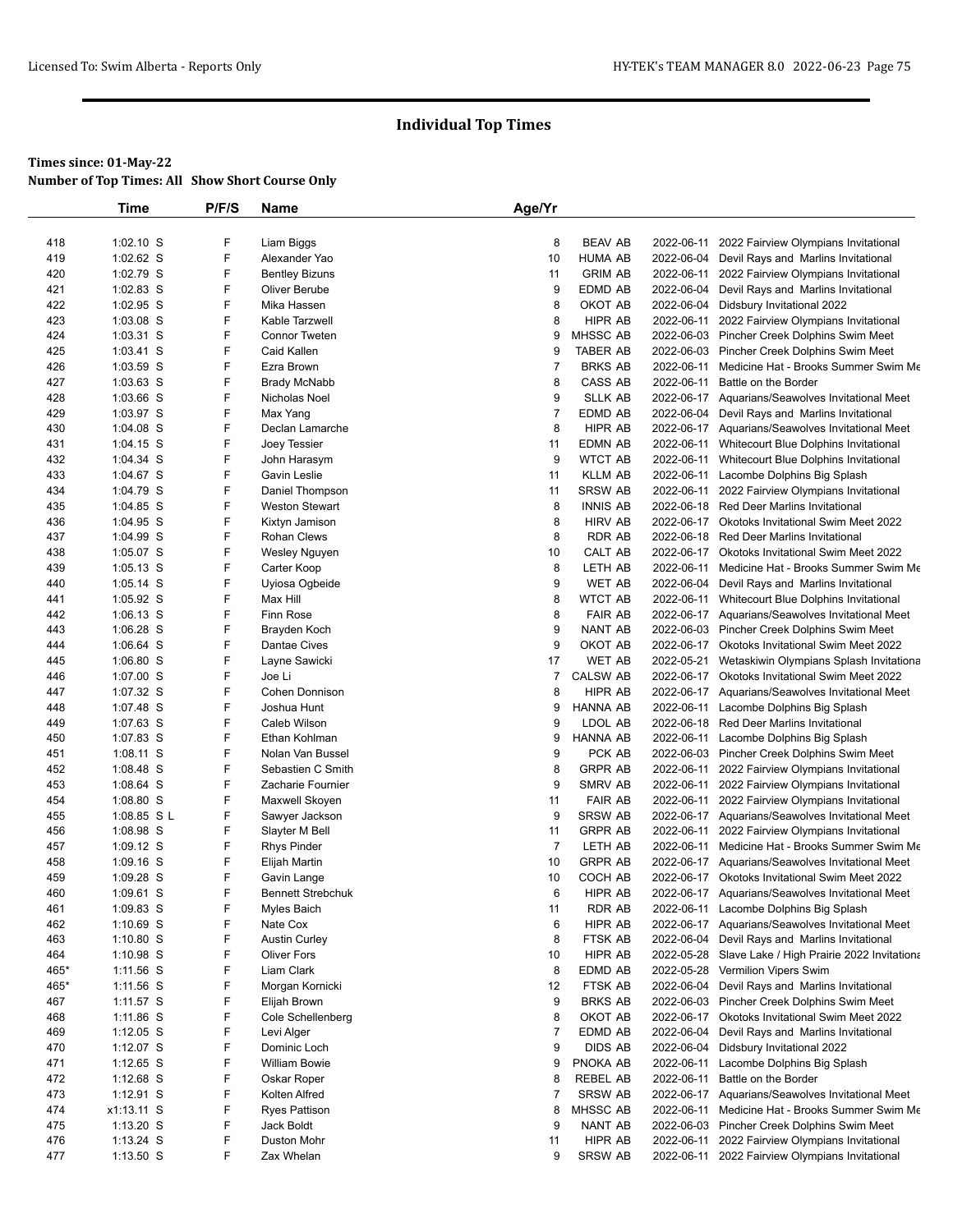|                  | Time        | P/F/S | Name                     | Age/Yr         |                 |            |                                                       |
|------------------|-------------|-------|--------------------------|----------------|-----------------|------------|-------------------------------------------------------|
|                  |             |       |                          |                |                 |            |                                                       |
| 478              | 1:13.86 S   | F     | Pavel Intenberg          | 9              | EDMD AB         |            | 2022-06-04 Devil Rays and Marlins Invitational        |
| 479              | 1:13.93 S   | F     | Viggo Moborg             | 8              | <b>RDR AB</b>   |            | 2022-06-18 Red Deer Marlins Invitational              |
| 480              | $1:14.02$ S | F     | Qui Tran                 | 9              | <b>WTCT AB</b>  | 2022-06-11 | Whitecourt Blue Dolphins Invitational                 |
| 481              | $1:14.33$ S | F     | <b>Garrett Flory</b>     | 8              | CALT AB         |            | 2022-06-17 Okotoks Invitational Swim Meet 2022        |
| 482              | 1:14.44 S   | F     | Benjamin Wolsey          | 8              | CASS AB         | 2022-05-21 | Wetaskiwin Olympians Splash Invitationa               |
| 483              | 1:14.46 S   | F     | <b>Graham Oviatt</b>     | $\overline{7}$ | <b>SHRPK AB</b> | 2022-06-04 | Devil Rays and Marlins Invitational                   |
| 484              | $1:15.10$ S | F     | Owen Hughes              | 10             | MHSSC AB        |            | 2022-06-11 Medicine Hat - Brooks Summer Swim Me       |
| 485              | $1:15.14$ S | F     | Anson Lin                | $\overline{7}$ | CALT AB         |            | 2022-06-17 Okotoks Invitational Swim Meet 2022        |
| 486              | $1:15.15$ S | F     | Jensen Quartermain       | 9              | <b>GRIM AB</b>  | 2022-06-11 | 2022 Fairview Olympians Invitational                  |
| 487              | $1:15.71$ S | F     | James Hill               | 10             | <b>WTCT AB</b>  |            | 2022-06-11 Whitecourt Blue Dolphins Invitational      |
| 488              | $1:15.73$ S | F     | Evan Ty Khuu             | 10             | CALT AB         |            | 2022-06-17 Okotoks Invitational Swim Meet 2022        |
| 489              | $1:16.15$ S | F     | <b>Maxwell Pollock</b>   | 9              | <b>HIRV AB</b>  | 2022-06-04 | Didsbury Invitational 2022                            |
| 490              | 1:17.70 S   | F     | Noah Meunier             | 9              | <b>HIPR AB</b>  |            | 2022-06-17 Aquarians/Seawolves Invitational Meet      |
| 491              | 1:17.76 S   | F     | Eric Delorme             | 8              | HIPR AB         |            | 2022-05-28 Slave Lake / High Prairie 2022 Invitationa |
| 492              | 1:18.49 S   | F     | Abulele Mtshabe          | 9              | OKOT AB         |            | 2022-06-17 Okotoks Invitational Swim Meet 2022        |
| 493              | 1:18.72 S   | F     | Ethan Huo                | 8              | <b>HUMA AB</b>  | 2022-06-04 | Devil Rays and Marlins Invitational                   |
| 494              | 1:19.98 S   | F     | Taven Young              | 9              | <b>WTLK AB</b>  |            | 2022-06-11 Whitecourt Blue Dolphins Invitational      |
| 495              | 1:20.29 S   | F     | <b>Ryker Beamish</b>     | $\overline{7}$ | <b>WTLK AB</b>  |            | 2022-06-11 Whitecourt Blue Dolphins Invitational      |
| 496              | 1:20.41 S   | F     | Cruz Skanderup           | 9              | <b>BRKS AB</b>  |            | 2022-06-11 Medicine Hat - Brooks Summer Swim Me       |
| 497              | 1:20.47 S   | F     | Nathan Laarman           | $\overline{7}$ | CALT AB         |            | 2022-06-17 Okotoks Invitational Swim Meet 2022        |
| 498              | $1:20.65$ S | F     | Eli Fodchuk              | $\overline{7}$ | EDMD AB         | 2022-06-04 | Devil Rays and Marlins Invitational                   |
| 499              | 1:21.67 S   | F     | Archer Pederson          | 8              | CALT AB         |            | 2022-06-17 Okotoks Invitational Swim Meet 2022        |
| 500              | 1:21.98 S   | F     | <b>Emmett Hayward</b>    | 9              | <b>GRIM AB</b>  |            | 2022-06-11 2022 Fairview Olympians Invitational       |
| 501              | 1:22.94 S   | F     | Nathan Chau              | 10             | <b>SHRPK AB</b> |            | 2022-06-04 Devil Rays and Marlins Invitational        |
| 502              | $1:23.05$ S | F     | <b>Austin Stewart</b>    | 8              | <b>GRPR AB</b>  |            | 2022-06-11 2022 Fairview Olympians Invitational       |
| 503              | 1:23.22 S   | F     | Carl Barmentloo          | 9              | <b>VERM AB</b>  | 2022-06-11 | Battle on the Border                                  |
| 504              | 1:23.31 S   | F     | Maximiliano Ordaz        | 8              | <b>SLLK AB</b>  |            | 2022-06-17 Aquarians/Seawolves Invitational Meet      |
| 505              | $1:25.08$ S | F     | Deacon Beamish           | $\overline{7}$ | <b>WTLK AB</b>  |            | 2022-06-11 Whitecourt Blue Dolphins Invitational      |
| 506              | 1:25.53 S   | F     | Nathan McGunigale        | $\overline{7}$ | <b>GRPR AB</b>  |            | 2022-06-17 Aquarians/Seawolves Invitational Meet      |
| 507              | 1:26.64 S   | F     | Leyton Patterson         | 9              | DRVL AS         |            | 2022-06-11 Whitecourt Blue Dolphins Invitational      |
| 508              | 1:27.50 S   | F     | Nixon Schutte            | 9              | OKOT AB         |            | 2022-06-17 Okotoks Invitational Swim Meet 2022        |
| 509              | 1:28.06 S   | F     | Daniel Dillen            | 10             | PNOKA AB        |            | 2022-06-11 Lacombe Dolphins Big Splash                |
| 510              | 1:28.17 S   | F     | Reese Mohr               | 9              | HIPR AB         |            | 2022-06-11 2022 Fairview Olympians Invitational       |
| 511              | 1:29.23 S   | F     | <b>Tristan Russnak</b>   | 9              | WAIN AB         | 2022-05-21 | Wetaskiwin Olympians Splash Invitationa               |
| 512              | 1:30.11 S   | F     | <b>Austin Boras</b>      | $\overline{7}$ | LETH AB         |            | 2022-06-11 Medicine Hat - Brooks Summer Swim Me       |
| 513              | 1:30.60 S   | F     | <b>Blake Bruce-Sokil</b> | $\overline{7}$ | <b>FAIR AB</b>  |            | 2022-06-11 2022 Fairview Olympians Invitational       |
| 514              | 1:32.07 S   | F     | William Adam             | $\overline{7}$ | STPL AB         |            | 2022-06-11 Whitecourt Blue Dolphins Invitational      |
| 515              | 1:32.21 S   | F     | Theodore James           | 9              | <b>HIPR AB</b>  |            | 2022-05-28 Slave Lake / High Prairie 2022 Invitationa |
| 516              | 1:32.36 S   | F     | <b>Bennett Wilson</b>    | $\overline{7}$ | LDOL AB         |            | 2022-06-18 Red Deer Marlins Invitational              |
| 517              | 1:33.67 S   | F     | Zachary Flora            | 8              | OKOT AB         |            | 2022-06-17 Okotoks Invitational Swim Meet 2022        |
| 518              | 1:34.66 S   | F     | Drew Grabia              | 8              | STPL AB         | 2022-06-11 | Whitecourt Blue Dolphins Invitational                 |
| 519              | $1:35.16$ S | F     | Miles Fossen             | 6              | <b>RDR AB</b>   |            | 2022-06-18 Red Deer Marlins Invitational              |
| 520              | 1:40.30 S   | F     | <b>Oliver Tweten</b>     | 6              | <b>MHSSC AB</b> |            | 2022-06-03 Pincher Creek Dolphins Swim Meet           |
| 521              | 1:43.13 S   | F     | Krosby Boissoneault      | $\overline{7}$ | <b>SRSW AB</b>  |            | 2022-06-11 2022 Fairview Olympians Invitational       |
| 522              | 1:46.13 S   | F     | Kale Hegedus             | $\overline{7}$ | <b>WET AB</b>   |            | 2022-05-21 Wetaskiwin Olympians Splash Invitationa    |
| 523              | 1:46.18 S   | F     | Jordan Paradis           | 8              | <b>SRSW AB</b>  |            | 2022-06-11 2022 Fairview Olympians Invitational       |
| 524              |             | F     |                          | 9              | <b>WTLK AB</b>  |            | 2022-06-11 Whitecourt Blue Dolphins Invitational      |
|                  | 1:47.77 S   | F     | Lewis Keyes              |                |                 |            |                                                       |
| 525              | 1:55.03 S   | F     | Gage Fredell             | 8              | <b>HIRV AB</b>  |            | 2022-06-17 Okotoks Invitational Swim Meet 2022        |
| 526              | 1:56.77 S   |       | Enzo Dela Rosa           | 6              | <b>REBEL AB</b> |            | 2022-06-11 Battle on the Border                       |
| 527              | 1:58.53 S   | F     | <b>Hudson Fisher</b>     | 8              | <b>WTCT AB</b>  | 2022-06-11 | Whitecourt Blue Dolphins Invitational                 |
| 528              | 1:59.10 S   | F     | <b>Hunter Gaultier</b>   | 8              | <b>WTCT AB</b>  |            | 2022-06-11 Whitecourt Blue Dolphins Invitational      |
| Male             | 100 Free    |       |                          |                |                 |            |                                                       |
| $\mathbf{1}$     | 56.38 S     | F     | <b>Ryder Chambers</b>    | 17             | STPL AB         |            | 2022-06-11 Whitecourt Blue Dolphins Invitational      |
| $\boldsymbol{2}$ | 56.42 S     | F     | Ryan Boll                | 21             | EDMN AB         |            | 2022-06-11 Whitecourt Blue Dolphins Invitational      |
| 3                | 56.99 S     | F     | Darian Chan              | 20             | <b>EDMN AB</b>  |            | 2022-06-11 Whitecourt Blue Dolphins Invitational      |
| 4                | 58.32 S     | F     | Jeremy Oviatt            | 15             | SHRPK AB        |            | 2022-06-04 Devil Rays and Marlins Invitational        |
| 5                | 59.67 S     | F     | Mason Hickman            | 15             | <b>INNIS AB</b> |            | 2022-06-11 Lacombe Dolphins Big Splash                |
| 6                | 59.95 S     | F     | Joah Randall             | 16             | PCK AB          |            | 2022-06-11 Medicine Hat - Brooks Summer Swim Me       |
| 7                | 1:01.47 S   | F     | James Cho                | 15             | <b>RDR AB</b>   |            | 2022-06-11 Lacombe Dolphins Big Splash                |
| 8                | $1:01.81$ S | F.    | Ethan McLaren            | 19             | <b>SLLK AB</b>  |            | 2022-06-17 Aquarians/Seawolves Invitational Meet      |
|                  |             |       |                          |                |                 |            |                                                       |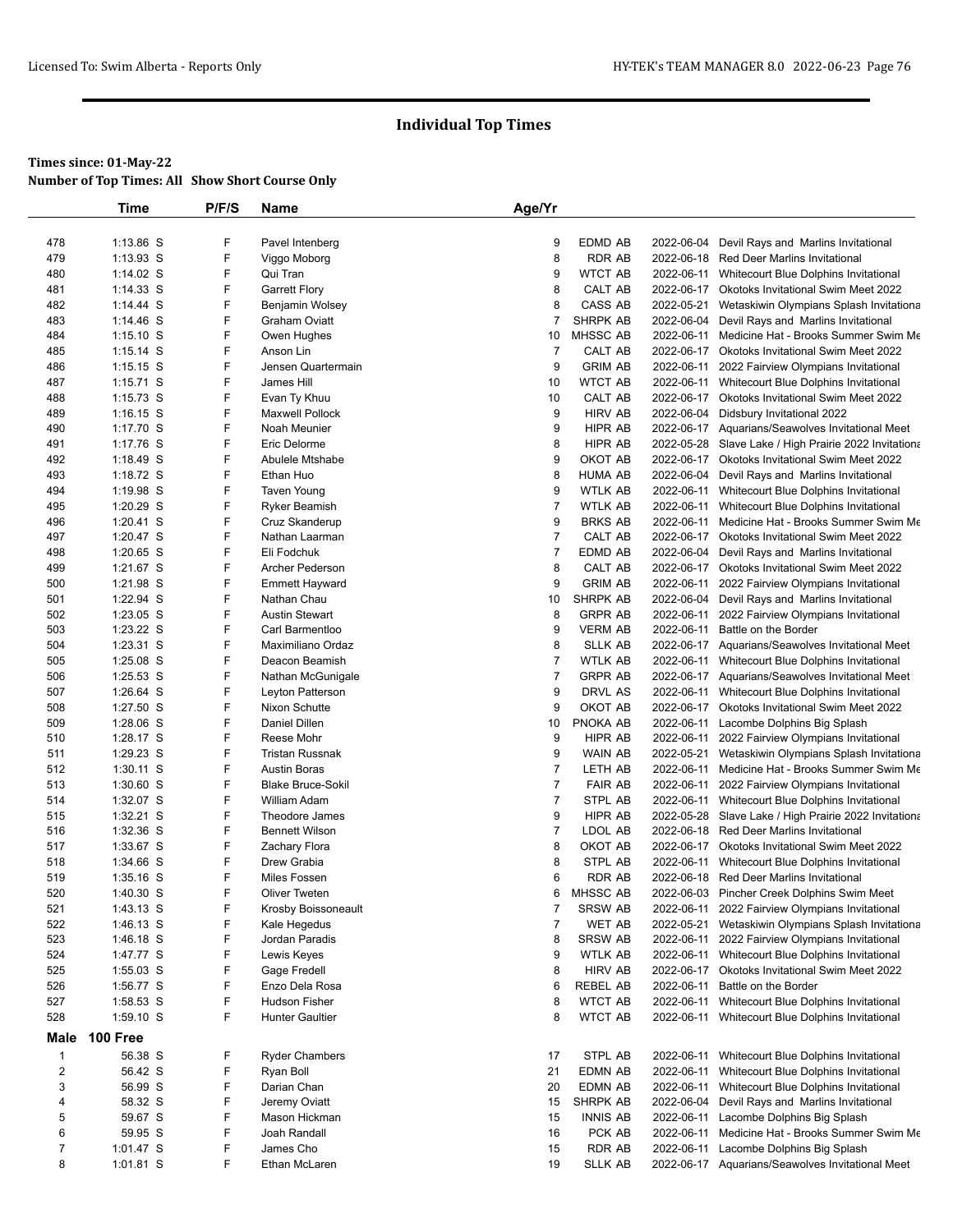|          | Time                   | P/F/S  | Name                                        | Age/Yr   |                            |            |                                                                        |
|----------|------------------------|--------|---------------------------------------------|----------|----------------------------|------------|------------------------------------------------------------------------|
|          |                        |        |                                             |          |                            |            |                                                                        |
| 9        | 1:01.97 S              | F      | Evan Klemen                                 | 15       | <b>TABER AB</b>            |            | 2022-06-11 Medicine Hat - Brooks Summer Swim Me                        |
| 10       | $1:02.06$ S            | F      | Lucas Hurren                                | 14       | STPL AB                    |            | 2022-06-11 Whitecourt Blue Dolphins Invitational                       |
| 11       | 1:03.24 S              | F      | <b>Fred Dilger</b>                          | 17       | <b>CALSW AB</b>            |            | 2022-06-17 Okotoks Invitational Swim Meet 2022                         |
| 12       | 1:03.30 S              | F      | Aaron Swedlo                                | 15       | COCH AB                    |            | 2022-06-17 Okotoks Invitational Swim Meet 2022                         |
| 13       | 1:03.34 S              | F      | Kyle Folk                                   | 24       | <b>EDMN AB</b>             |            | 2022-06-11 Whitecourt Blue Dolphins Invitational                       |
| 14       | $1:03.42$ S            | F      | Eric Davidson                               | 18       | <b>WTCT AB</b>             |            | 2022-06-11 Whitecourt Blue Dolphins Invitational                       |
| 15       | 1:03.44 S              | F<br>F | <b>Thierry Pelchat</b>                      | 22       | <b>EDMN AB</b>             | 2022-06-11 | Whitecourt Blue Dolphins Invitational                                  |
| 16       | 1:03.67 S<br>1:03.91 S | F      | Teague Rasmuson<br><b>Elias Fitzsimmons</b> | 15       | <b>WET AB</b>              | 2022-06-11 | Battle on the Border                                                   |
| 17<br>18 | $1:04.10$ S            | F      | Roberto Terrazas                            | 14<br>15 | COCH AB<br><b>INNIS AB</b> | 2022-06-04 | Didsbury Invitational 2022<br>2022-06-18 Red Deer Marlins Invitational |
| 19       | $1:04.45$ S            | F      | Dustin L Rehbein                            | 14       | <b>GRPR AB</b>             |            | 2022-06-17 Aquarians/Seawolves Invitational Meet                       |
| 20       | $1:04.53$ S            | F      | Ronyn Kulscar                               | 16       | <b>HILV AB</b>             |            | 2022-06-17 Aquarians/Seawolves Invitational Meet                       |
| 21       | 1:04.72 S              | F      | <b>Robert Enstrom</b>                       | 17       | <b>REBEL AB</b>            | 2022-06-04 | Devil Rays and Marlins Invitational                                    |
| 22       | 1:04.82 S              | F      | Dylan Jara                                  | 14       | <b>HUMA AB</b>             | 2022-06-11 | Battle on the Border                                                   |
| 23       | 1:04.91 S              | F      | Zubail Dzhabrailov                          | 14       | <b>FTSK AB</b>             |            | 2022-06-04 Devil Rays and Marlins Invitational                         |
| 24       | 1:04.97 S              | F      | Raeden Villiger                             | 13       | <b>BEAV AB</b>             |            | 2022-06-17 Aquarians/Seawolves Invitational Meet                       |
| 25       | $1:06.05$ S            | F      | Diesel Willier                              | 16       | <b>HIPR AB</b>             |            | 2022-05-28 Slave Lake / High Prairie 2022 Invitationa                  |
| 26       | 1:06.31 S              | F      | Tony Koo                                    | 14       | COCH AB                    |            | 2022-06-17 Okotoks Invitational Swim Meet 2022                         |
| 27       | 1:06.66 S              | F      | <b>Ethan Baril</b>                          | 17       | <b>SLLK AB</b>             |            | 2022-06-17 Aquarians/Seawolves Invitational Meet                       |
| 28       | 1:07.00 S              | F      | Austin Zhai                                 | 14       | CALT AB                    |            | 2022-06-17 Okotoks Invitational Swim Meet 2022                         |
| 29       | 1:07.09 S              | F      | Ryan Li                                     | 14       | <b>CALSW AB</b>            |            | 2022-06-17 Okotoks Invitational Swim Meet 2022                         |
| $30*$    | 1:07.35 S              | F      | Javan Pearce                                | 14       | <b>HUMA AB</b>             | 2022-06-11 | Battle on the Border                                                   |
| $30*$    | 1:07.35 S              | F      | <b>Lincoln Sommerfeldt</b>                  | 14       | <b>BRKS AB</b>             | 2022-06-11 | Medicine Hat - Brooks Summer Swim Me                                   |
| 32       | 1:07.42 S              | F      | Patrick Plaza                               | 16       | <b>HUMA AB</b>             | 2022-06-11 | Battle on the Border                                                   |
| 33       | 1:07.47 S              | F      | Keegan Wong                                 | 13       | <b>CALSW AB</b>            | 2022-06-04 | Didsbury Invitational 2022                                             |
| 34       | 1:07.76 S              | F      | Caebri Smith                                | 13       | COCH AB                    |            | 2022-06-17 Okotoks Invitational Swim Meet 2022                         |
| 35       | 1:08.71 S              | F      | <b>Fintan Tessier</b>                       | 16       | <b>EDMN AB</b>             |            | 2022-06-11 Whitecourt Blue Dolphins Invitational                       |
| 36       | 1:09.01 S              | F      | Max Du                                      | 14       | <b>CALSW AB</b>            | 2022-06-04 | Didsbury Invitational 2022                                             |
| 37       | 1:09.13 S              | F      | Kayle Rothwell                              | 15       | <b>HIPR AB</b>             |            | 2022-06-17 Aquarians/Seawolves Invitational Meet                       |
| 38       | 1:09.67 S              | F      | Callum Snell-Farnsworth                     | 14       | CALT AB                    | 2022-06-04 | Didsbury Invitational 2022                                             |
| 39       | 1:09.75 S              | F      | <b>Ethan Parsons</b>                        | 13       | <b>WET AB</b>              |            | 2022-05-28 Vermilion Vipers Swim                                       |
| 40       | 1:09.80 S              | F      | Tristan Petryshen-Kozak                     | 13       | STPL AB                    | 2022-06-11 | Whitecourt Blue Dolphins Invitational                                  |
| $41*$    | 1:09.93 S              | F      | Ernie Assen                                 | 14       | <b>HUMA AB</b>             | 2022-06-04 | Devil Rays and Marlins Invitational                                    |
| 41*      | 1:09.93 S              | F      | Will Rowan                                  | 14       | <b>CALSW AB</b>            |            | 2022-06-17 Okotoks Invitational Swim Meet 2022                         |
| 43       | $1:10.01$ S            | F      | Luke Enstrom                                | 16       | <b>REBEL AB</b>            | 2022-06-04 | Devil Rays and Marlins Invitational                                    |
| 44       | $1:10.04$ S            | F      | Kashton Davidson                            | 14       | <b>HIPR AB</b>             |            | 2022-06-17 Aquarians/Seawolves Invitational Meet                       |
| 45       | $1:10.14$ S            | F      | <b>Dillon Bidell</b>                        | 15       | STPL AB                    |            | 2022-06-11 Whitecourt Blue Dolphins Invitational                       |
| 46       | $1:10.42$ S            | F      | <b>Harris Mills</b>                         | 14       | STPL AB                    | 2022-06-11 | Whitecourt Blue Dolphins Invitational                                  |
| 47       | $1:10.47$ S            | F      | Rhylan Good                                 | 15       | <b>SHRPK AB</b>            | 2022-06-04 | Devil Rays and Marlins Invitational                                    |
| 48       | x1:10.59 S             | F      | Jonathan Rollheiser                         | 15       | <b>REBEL AB</b>            |            | 2022-05-28 Vermilion Vipers Swim                                       |
| 49       | $1:10.81$ S            | F      | <b>Brady Park</b>                           | 13       | <b>HUMA AB</b>             | 2022-06-04 | Devil Rays and Marlins Invitational                                    |
| 50       | $1:10.86$ S            | F      | Oliver Johnson                              | 13       | COCH AB                    | 2022-06-04 | Didsbury Invitational 2022                                             |
| 51       | $1:11.17$ S            | F      | Lian Kim                                    | 13       | <b>CALSW AB</b>            |            | 2022-06-17 Okotoks Invitational Swim Meet 2022                         |
| 52       | 1:11.30 S              | F      | Noa Burdge                                  | 15       | <b>EDMN AB</b>             |            | 2022-06-11 Whitecourt Blue Dolphins Invitational                       |
| 53       | 1:11.43 S              | F      | <b>Tanner Rowney</b>                        | 14       | <b>GRPR AB</b>             |            | 2022-06-17 Aquarians/Seawolves Invitational Meet                       |
| 54       | 1:11.49 S              | F      | Jeffery Li                                  | 14       | <b>CALSW AB</b>            |            | 2022-06-17 Okotoks Invitational Swim Meet 2022                         |
| 55       | 1:11.51 S              | F      | Kash Harder                                 | 13       | <b>HILV AB</b>             |            | 2022-06-17 Aquarians/Seawolves Invitational Meet                       |
| 56       | 1:11.79 S              | F      | Liam Biggin                                 | 17       | VVW AB                     |            | 2022-06-17 Aquarians/Seawolves Invitational Meet                       |
| 57       | 1:11.85 S              | F      | <b>Matthew Hill</b>                         | 14       | <b>WTCT AB</b>             | 2022-06-11 | Whitecourt Blue Dolphins Invitational                                  |
| 58       | 1:12.34 S              | F      | Victor Kwok                                 | 17       | <b>EDMN AB</b>             | 2022-06-11 | Whitecourt Blue Dolphins Invitational                                  |
| 59       | $1:12.57$ S            | F      | Eason Zhang                                 | 12       | HUMA AB                    | 2022-06-04 | Devil Rays and Marlins Invitational                                    |
| 60       | $1:13.03$ S            | F      | Reuben Maennchen                            | 15       | <b>DIDS AB</b>             | 2022-06-04 | Didsbury Invitational 2022                                             |
| 61       | $1:13.55$ S            | F      | lan Qin                                     | 14       | <b>HUMA AB</b>             |            | 2022-06-04 Devil Rays and Marlins Invitational                         |
| 62       | $1:13.66$ S            | F      | <b>Elliott Wright</b>                       | 15       | EDMN AB                    | 2022-06-11 | Whitecourt Blue Dolphins Invitational                                  |
| 63       | 1:13.67 S              | F      | Renko Wepener                               | 13       | STPL AB                    |            | 2022-06-11 Whitecourt Blue Dolphins Invitational                       |
| 64       | 1:13.85 S              | F      | Kelvin Zhou                                 | 17       | CALT AB                    |            | 2022-06-17 Okotoks Invitational Swim Meet 2022                         |
| 65       | $1:14.45$ S            | F      | Kaleb Wilford                               | 12       | WET AB                     | 2022-05-28 | Vermilion Vipers Swim                                                  |
| 66       | 1:14.51 S              | F      | Kai Morrison                                | 15       | <b>DIDS AB</b>             | 2022-06-04 | Didsbury Invitational 2022                                             |
| 67       | 1:15.06 S              | F      | Hayden Pittman                              | 19       | EDMN AB                    | 2022-06-11 | Whitecourt Blue Dolphins Invitational                                  |
| 68       | 1:15.22 S              | F      | Luke Marshall                               | 15       | FTSK AB                    |            | 2022-06-04 Devil Rays and Marlins Invitational                         |
|          |                        |        |                                             |          |                            |            |                                                                        |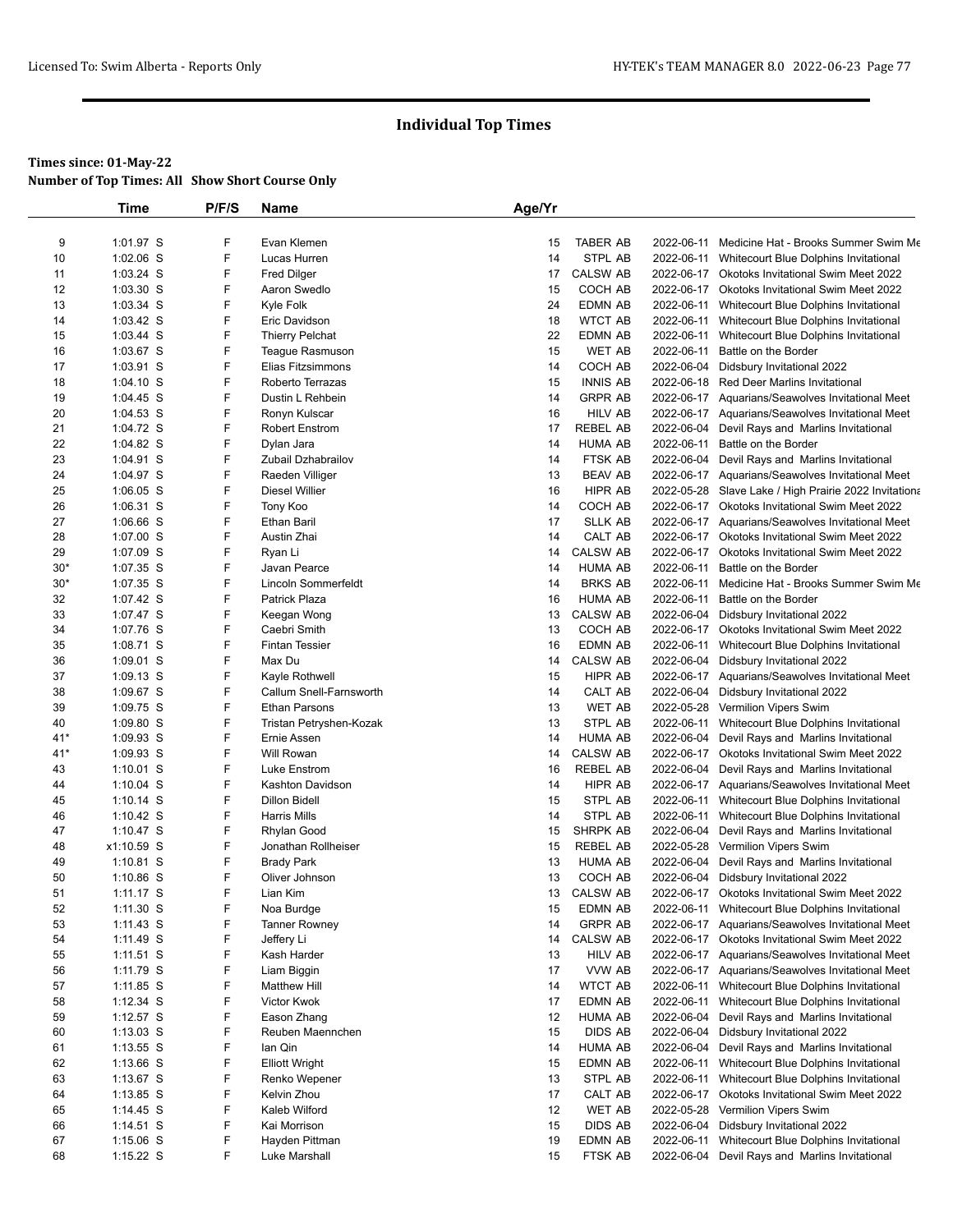|        | Time        | P/F/S | Name                     | Age/Yr |                 |            |                                                       |
|--------|-------------|-------|--------------------------|--------|-----------------|------------|-------------------------------------------------------|
|        |             |       |                          |        |                 |            |                                                       |
| 69     | 1:15.59 S   | F     | Kael Ferro               | 14     | <b>SHRPK AB</b> | 2022-06-04 | Devil Rays and Marlins Invitational                   |
| 70     | 1:15.68 S   | F     | LingFeng(Kevin) Ge       | 14     | CALT AB         | 2022-06-04 | Didsbury Invitational 2022                            |
| 71     | 1:15.69 S   | F     | Arlo Heal                | 12     | <b>BRKS AB</b>  | 2022-06-11 | Medicine Hat - Brooks Summer Swim Me                  |
| 72     | $1:15.76$ S | F     | Nolan Verbaas            | 14     | CASS AB         |            | 2022-05-28 Vermilion Vipers Swim                      |
| 73     | $1:16.30$ S | F     | Declan Riddell           | 14     | STPL AB         | 2022-06-11 | Whitecourt Blue Dolphins Invitational                 |
| 74     | 1:16.57 S   | F     | Patrick Ryan Holwerda    | 13     | LDOL AB         |            | 2022-06-11 Lacombe Dolphins Big Splash                |
| 75     | $1:17.10$ S | F     | <b>Elliott Zuk</b>       | 15     | SHRPK AB        |            | 2022-05-28 Vermilion Vipers Swim                      |
| 76     | $1:17.11$ S | F     | Zachary Dean             | 12     | STAL AB         |            | 2022-06-11 Whitecourt Blue Dolphins Invitational      |
| 77     | 1:17.36 S   | F     | Samuel Dean              | 14     | STAL AB         |            | 2022-06-11 Whitecourt Blue Dolphins Invitational      |
| 78     | 1:17.86 S   | F     | Jaxon McCarron           | 13     | STPL AB         | 2022-06-11 | Whitecourt Blue Dolphins Invitational                 |
| 79     | $1:17.96$ S | F     | Ayden De Neve            | 16     | CALT AB         |            | 2022-06-17 Okotoks Invitational Swim Meet 2022        |
| 80     | 1:19.02 S   | F     | Seth Dewald              | 14     | CASS AB         | 2022-06-11 | Battle on the Border                                  |
| 81     | 1:19.64 S   | F     | <b>Troy Bester</b>       | 14     | <b>CALSW AB</b> |            | 2022-06-17 Okotoks Invitational Swim Meet 2022        |
| 82     | $1:20.08$ S | F     | <b>William Bellmore</b>  | 14     | RDR AB          | 2022-06-11 | Lacombe Dolphins Big Splash                           |
| 83     | 1:20.55 S   | F     | Alexander Carlson-Sedtke | 13     | SPGR AB         | 2022-06-11 | Whitecourt Blue Dolphins Invitational                 |
| 84     | 1:20.65 S   | F     | Ethan Imeson             | 13     | STPL AB         | 2022-06-11 | Whitecourt Blue Dolphins Invitational                 |
| 85     | $1:20.66$ S | F     | Hudson Pyrch             | 13     | DRVL AS         |            | 2022-06-11 Whitecourt Blue Dolphins Invitational      |
| 86     | 1:20.68 S   | F     | Samuel Hallman           | 13     | <b>INNIS AB</b> |            | 2022-06-11 Lacombe Dolphins Big Splash                |
| 87     | $1:20.69$ S | F     | Gavin Kuharski           | 12     | WET AB          |            | 2022-06-04 Devil Rays and Marlins Invitational        |
| 88     | $1:21.01$ S | F     | Drake Young              | 13     | <b>WTLK AB</b>  |            | 2022-06-11 Whitecourt Blue Dolphins Invitational      |
| 89     | 1:21.23 S   | F     | Nate Greco               | 13     | CALT AB         |            | 2022-06-17 Okotoks Invitational Swim Meet 2022        |
| 90     | $1:21.35$ S | F     | Samuel Lepine            | 13     | EDMN AB         |            | 2022-06-11 Whitecourt Blue Dolphins Invitational      |
| 91     | $1:21.44$ S | F     | Kade Haslam              | 12     | TABER AB        | 2022-06-11 | Medicine Hat - Brooks Summer Swim Me                  |
| 92     | 1:21.60 S   | F     | <b>Nathanial Erza</b>    | 12     | RDR AB          |            | 2022-06-18 Red Deer Marlins Invitational              |
| 93     | 1:21.95 S   | F     | Isaac Zheng              | 13     | <b>HUMA AB</b>  |            | 2022-05-28 Vermilion Vipers Swim                      |
| 94     | 1:22.00 S   | F     | Lincoln Stotz            | 12     | <b>CALSW AB</b> |            | 2022-06-17 Okotoks Invitational Swim Meet 2022        |
| 95     | 1:22.37 S   | F     | Kevin Cavenagh           | 13     | HANNA AB        |            | 2022-06-18 Red Deer Marlins Invitational              |
| 96     | 1:22.64 S   | F     | Darcy Garratt            | 45     | <b>SLLK AB</b>  |            | 2022-05-28 Slave Lake / High Prairie 2022 Invitationa |
| 97     | 1:22.88 S   | F     | Kamoule Sharkawi         | 16     | HIPR AB         |            | 2022-05-28 Slave Lake / High Prairie 2022 Invitationa |
| 98     | 1:22.98 S   | F     | Ayden Comeau             | 14     | <b>SLLK AB</b>  |            | 2022-06-17 Aquarians/Seawolves Invitational Meet      |
| 99     | 1:23.02 S   | F     | Joffrey Wood             | 15     | HANNA AB        |            | 2022-06-18 Red Deer Marlins Invitational              |
| 100    | 1:23.15 S   | F     | Jacob Wolsey             | 13     | CASS AB         |            | 2022-06-04 Devil Rays and Marlins Invitational        |
| 101    | $1:23.20$ S | F     | Karter F Gramlick        | 15     | <b>GRPR AB</b>  |            | 2022-06-17 Aquarians/Seawolves Invitational Meet      |
| 102    | 1:23.77 S   | F     | Daniel Guo               | 13     | <b>CALSW AB</b> |            | 2022-06-17 Okotoks Invitational Swim Meet 2022        |
| 103    | 1:23.78 S   | F     | Aiden Robinet            | 13     | FTSK AB         |            | 2022-06-04 Devil Rays and Marlins Invitational        |
| 104    | 1:24.40 S   | F     | Jayden Paquette          | 14     | <b>WTCT AB</b>  |            | 2022-06-11 Whitecourt Blue Dolphins Invitational      |
| $105*$ | 1:24.46 S   | F     | Jonas Paradis            | 14     | <b>SRSW AB</b>  |            | 2022-06-11 2022 Fairview Olympians Invitational       |
| $105*$ | 1:24.46 S   | F     | <b>Chester Shen</b>      | 14     | <b>HUMA AB</b>  | 2022-05-21 | Wetaskiwin Olympians Splash Invitationa               |
| 107    | 1:24.56 S   | F     | Luka Kikanovic           | 14     | CALT AB         |            | 2022-06-04 Didsbury Invitational 2022                 |
| 108    | $1:25.01$ S | F     | Micah Zahara             | 13     | WET AB          |            | 2022-06-04 Devil Rays and Marlins Invitational        |
| 109    | 1:25.56 S   | F     | Nevin Herr               | 14     | HIPR AB         |            | 2022-05-28 Slave Lake / High Prairie 2022 Invitationa |
| 110    | $1:26.02$ S | F     | Braydan Davis            | 11     | FTSK AB         | 2022-05-21 | Wetaskiwin Olympians Splash Invitationa               |
| 111    | 1:26.64 S   | F     | Lincoln Grandoni         | 12     | PCK AB          |            | 2022-06-03 Pincher Creek Dolphins Swim Meet           |
| 112    | 1:26.65 S   | F     | Jordan Sher              | 13     | EDMD AB         |            | 2022-06-04 Devil Rays and Marlins Invitational        |
| 113    | 1:26.98 S   | F     | Jace Biggs               | 12     | <b>BEAV AB</b>  |            | 2022-06-17 Aquarians/Seawolves Invitational Meet      |
| 114    | 1:27.06 S   | F     | Conor Casserly           | 10     | LDOL AB         |            | 2022-06-18 Red Deer Marlins Invitational              |
| 115    | 1:27.38 S   | F     | <b>Olivier Tardif</b>    | 12     | CALT AB         |            | 2022-06-04 Didsbury Invitational 2022                 |
| 116    | $1:28.15$ S | F     | Keenan Mitchell          | 13     | WAIN AB         | 2022-06-11 | Battle on the Border                                  |
| 117    | $1:28.33$ S | F     | Zane Adams               | 11     | REBEL AB        | 2022-06-11 | Battle on the Border                                  |
| 118    | $1:29.10$ S | F     | Eric Jin                 |        | <b>GRPR AB</b>  |            | 2022-06-17 Aquarians/Seawolves Invitational Meet      |
|        |             | F     |                          | 11     |                 |            |                                                       |
| 119    | 1:29.27 S   |       | Isherjyot Devgun         | 17     | EDMN AB         | 2022-06-11 | Whitecourt Blue Dolphins Invitational                 |
| 120    | 1:29.33 S   | F     | Carter Swanson           | 13     | PROV AB         | 2022-06-11 | Battle on the Border                                  |
| 121    | 1:29.53 S   | F     | Logan Bergstrom          | 13     | CASS AB         | 2022-05-21 | Wetaskiwin Olympians Splash Invitationa               |
| 122    | $1:29.70$ S | F     | Ethan Hale               | 12     | <b>FAIR AB</b>  |            | 2022-05-28 Slave Lake / High Prairie 2022 Invitationa |
| 123    | 1:29.77 S   | F     | Dominic Fox              | 12     | LDOL AB         | 2022-06-11 | Lacombe Dolphins Big Splash                           |
| 124    | 1:29.99 S   | F     | Brendan Bullough-Stevens | 13     | DIDS AB         | 2022-06-04 | Didsbury Invitational 2022                            |
| 125    | $1:30.03$ S | F     | <b>Charles Hiebert</b>   | 14     | <b>WTLK AB</b>  | 2022-06-11 | Whitecourt Blue Dolphins Invitational                 |
| 126    | 1:30.17 S   | F     | Ayden Gillis             | 15     | KLLM AB         | 2022-06-11 | Lacombe Dolphins Big Splash                           |
| 127    | 1:30.21 S   | F     | Hudson Charron           | 12     | FTSK AB         | 2022-05-21 | Wetaskiwin Olympians Splash Invitationa               |
| 128    | 1:30.64 S   | F     | Alan Wang                | 12     | CALT AB         |            | 2022-06-17 Okotoks Invitational Swim Meet 2022        |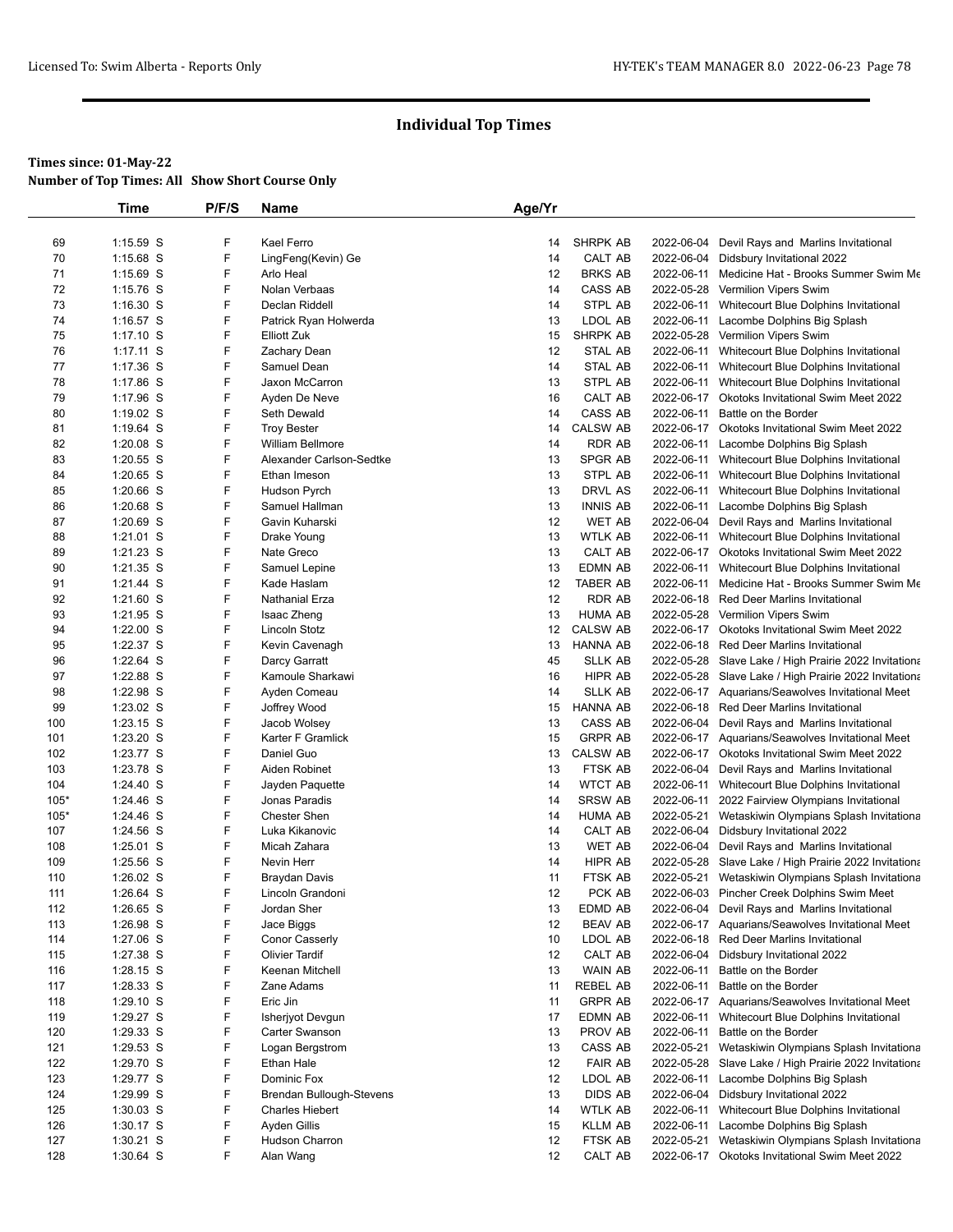|            | <b>Time</b>               | P/F/S  | <b>Name</b>                                      | Age/Yr   |                           |            |                                                                                                     |
|------------|---------------------------|--------|--------------------------------------------------|----------|---------------------------|------------|-----------------------------------------------------------------------------------------------------|
|            |                           |        |                                                  |          |                           |            |                                                                                                     |
| 129        | 1:30.80 S                 | F      | Connor Dickson                                   | 13       | LDOL AB                   |            | 2022-06-18 Red Deer Marlins Invitational                                                            |
| 130        | $1:31.23$ S               | F      | Dylan Chou                                       | 11       | <b>CALSW AB</b>           |            | 2022-06-17 Okotoks Invitational Swim Meet 2022                                                      |
| 131        | 1:31.38 S                 | F      | Jacob Koop                                       | 11       | LETH AB                   |            | 2022-06-11 Medicine Hat - Brooks Summer Swim Me                                                     |
| 132        | 1:31.61 S                 | F      | Masao Mori                                       | 10       | <b>MHSSC AB</b>           |            | 2022-06-11 Medicine Hat - Brooks Summer Swim Me                                                     |
| 133        | 1:31.70 S                 | F      | Mason Chen                                       | 11       | <b>CALSW AB</b>           |            | 2022-06-04 Didsbury Invitational 2022                                                               |
| 134        | 1:32.16 S                 | F      | Jordan Robertson                                 | 11       | <b>WTCT AB</b>            |            | 2022-06-11 Whitecourt Blue Dolphins Invitational                                                    |
| $135*$     | 1:33.04 S                 | F      | Nikolas De Neve                                  | 13       | CALT AB                   |            | 2022-06-17 Okotoks Invitational Swim Meet 2022                                                      |
| $135*$     | $1:33.04$ S               | F      | Stephen Bouchard                                 | 14       | DRVL AS                   |            | 2022-06-11 Whitecourt Blue Dolphins Invitational                                                    |
| 137        | 1:33.19 S                 | F      | <b>Riley Payeur</b>                              | 17       | <b>SRSW AB</b>            |            | 2022-06-17 Aquarians/Seawolves Invitational Meet                                                    |
| 138        | $1:33.90$ S               | F      | Nathan Hiebert                                   | 17       | <b>WTLK AB</b>            |            | 2022-06-11 Whitecourt Blue Dolphins Invitational                                                    |
| 139        | 1:33.95 S                 | F      | Ivan Ren                                         | 11       | <b>CALSW AB</b>           |            | 2022-06-04 Didsbury Invitational 2022                                                               |
| 140        | 1:34.20 S                 | F      | Ryan Xu                                          | 13       | EDMD AB                   |            | 2022-06-04 Devil Rays and Marlins Invitational                                                      |
| 141        | 1:34.34 S                 | F      | Jack Hollis                                      | 11       | <b>INNIS AB</b>           |            | 2022-06-11 Lacombe Dolphins Big Splash                                                              |
| 142        | 1:34.41 S                 | F<br>F | Evan Thibodeau                                   | 11       | COCH AB                   |            | 2022-06-17 Okotoks Invitational Swim Meet 2022                                                      |
| 143        | 1:34.52 S                 | F      | Mathew Dobson                                    | 11       | <b>REBEL AB</b>           | 2022-06-11 | Battle on the Border                                                                                |
| 144<br>145 | $1:34.55$ S<br>x1:34.73 S | F      | Keegan Hancock                                   | 12<br>15 | <b>DEVON AB</b><br>PRV AB |            | 2022-06-11 Whitecourt Blue Dolphins Invitational                                                    |
| 146        | 1:34.73 S                 | F      | <b>Berkley Ferguson</b><br><b>Jack Strebchuk</b> | 10       | HIPR AB                   |            | 2022-06-11 2022 Fairview Olympians Invitational<br>2022-06-17 Aquarians/Seawolves Invitational Meet |
| 147        | 1:34.96 S                 | F      | Devin Schatz                                     | 14       | <b>WTCT AB</b>            |            | 2022-06-11 Whitecourt Blue Dolphins Invitational                                                    |
| 148        | 1:35.07 S                 | F      | Declan Haire                                     | 11       | <b>HIPR AB</b>            |            | 2022-05-28 Slave Lake / High Prairie 2022 Invitationa                                               |
| 149        | $1:35.30$ S               | F      | Felix Liu                                        | 13       | CALT AB                   |            | 2022-06-17 Okotoks Invitational Swim Meet 2022                                                      |
| 150        | 1:35.70 S                 | F      | Elton Hansen                                     | 11       | <b>BEAV AB</b>            |            | 2022-05-28 Slave Lake / High Prairie 2022 Invitationa                                               |
| 151        | 1:35.96 S                 | F      | <b>Matthew Harvey</b>                            | 10       | <b>RDR AB</b>             |            | 2022-06-18 Red Deer Marlins Invitational                                                            |
| 152        | 1:36.19 S                 | F      | Maklin Klaassen                                  | 12       | <b>DEVON AB</b>           |            | 2022-06-11 Whitecourt Blue Dolphins Invitational                                                    |
| $153*$     | 1:36.38 S                 | F      | <b>Tyson Pelech</b>                              | 10       | <b>INNIS AB</b>           |            | 2022-06-11 Lacombe Dolphins Big Splash                                                              |
| $153*$     | 1:36.38 S                 | F      | Mason Dreise                                     | 12       | LDOL AB                   |            | 2022-06-18 Red Deer Marlins Invitational                                                            |
| 155        | 1:36.40 S                 | F      | <b>Xavier Gillis</b>                             | 12       | <b>KLLM AB</b>            |            | 2022-06-11 Lacombe Dolphins Big Splash                                                              |
| 156        | 1:36.89 S                 | F      | <b>Carter Grose</b>                              | 11       | PCK AB                    |            | 2022-06-11 Medicine Hat - Brooks Summer Swim Me                                                     |
| 157        | 1:37.17 S                 | F      | <b>Matthew Daley</b>                             | 14       | <b>MHSSC AB</b>           |            | 2022-06-11 Medicine Hat - Brooks Summer Swim Me                                                     |
| 158        | 1:37.25 S                 | F      | Benjamin Vogel                                   | 10       | CASS AB                   | 2022-06-11 | Battle on the Border                                                                                |
| 159        | 1:37.43 S                 | F      | Michael Yang                                     | 11       | EDMD AB                   | 2022-06-04 | Devil Rays and Marlins Invitational                                                                 |
| 160        | 1:37.65 S                 | F      | Harlan Rotenburger                               | 13       | HIPR AB                   |            | 2022-06-17 Aquarians/Seawolves Invitational Meet                                                    |
| 161        | 1:37.77 S                 | F      | Cole Smith                                       | 10       | <b>GRIM AB</b>            |            | 2022-06-17 Aquarians/Seawolves Invitational Meet                                                    |
| 162        | 1:37.79 S                 | F      | Ayobami Olagunju                                 | 11       | FTSK AB                   |            | 2022-06-11 Battle on the Border                                                                     |
| 163        | 1:37.87 S                 | F      | Dominic Andrusiak                                | 12       | <b>WTCT AB</b>            |            | 2022-06-11 Whitecourt Blue Dolphins Invitational                                                    |
| 164        | 1:37.92 S                 | F      | <b>Troy Martin</b>                               | 12       | <b>GRPR AB</b>            | 2022-06-11 | 2022 Fairview Olympians Invitational                                                                |
| 165        | 1:37.96 S                 | F      | Aven Wiebach                                     | 12       | COCH AB                   | 2022-06-04 | Didsbury Invitational 2022                                                                          |
| 166        | 1:38.07 S                 | F      | Isaac Wolsey                                     | 10       | CASS AB                   |            | 2022-06-04 Devil Rays and Marlins Invitational                                                      |
| 167        | $1:38.13$ S               | F      | <b>Brayden Anderson</b>                          | 11       | <b>WTCT AB</b>            | 2022-06-11 | Whitecourt Blue Dolphins Invitational                                                               |
| 168        | 1:38.40 S                 | F      | Coleman Yurchak                                  | 11       | WAIN AB                   | 2022-06-04 | Devil Rays and Marlins Invitational                                                                 |
| 169        | 1:38.67 S                 | F      | Jacob Skappak                                    | 13       | <b>RDR AB</b>             |            | 2022-06-18 Red Deer Marlins Invitational                                                            |
| 170        | 1:38.94 S                 | F      | Denver Kong                                      | 11       | <b>HUMA AB</b>            |            | 2022-06-04 Devil Rays and Marlins Invitational                                                      |
| 171        | 1:39.50 S                 | F      | Lincoln Shank                                    | 12       | CASS AB                   |            | 2022-05-21 Wetaskiwin Olympians Splash Invitationa                                                  |
| 172        | 1:39.51 S                 | F      | <b>Mason Winters</b>                             | 12       | LETH AB                   |            | 2022-06-11 Medicine Hat - Brooks Summer Swim Me                                                     |
| 173        | 1:39.67 S                 | F      | <b>Colton Cutler</b>                             | 10       | <b>CLARE AB</b>           |            | 2022-06-03 Pincher Creek Dolphins Swim Meet                                                         |
| 174        | 1:39.82 S                 | F      | <b>Bennett Hughes</b>                            | 11       | TABER AB                  |            | 2022-06-03 Pincher Creek Dolphins Swim Meet                                                         |
| 175        | 1:39.90 S                 | F      | <b>Travis Burchell</b>                           | 12       | OKOT AB                   | 2022-06-04 | Didsbury Invitational 2022                                                                          |
| 176        | $1:40.10$ S               | F      | Spencer Pearson                                  | 11       | EDMD AB                   | 2022-05-21 | Wetaskiwin Olympians Splash Invitationa                                                             |
| 177        | 1:40.54 S                 | F      | Connor Cox                                       | 13       | <b>FAIR AB</b>            | 2022-06-11 | 2022 Fairview Olympians Invitational                                                                |
| 178        | 1:40.59 S                 | F      | Eli Hebert                                       | 12       | <b>WTLK AB</b>            |            | 2022-06-11 Whitecourt Blue Dolphins Invitational                                                    |
| 179        | 1:40.94 S                 | F      | <b>Will Kantor</b>                               | 9        | EDMD AB                   |            | 2022-05-28 Vermilion Vipers Swim                                                                    |
| 180        | 1:41.00 S                 | F      | Alex Ross                                        | 9        | <b>FAIR AB</b>            |            | 2022-06-17 Aquarians/Seawolves Invitational Meet                                                    |
| 181        | 1:41.06 S                 | F      | <b>Brody Kane</b>                                | 11       | LDOL AB                   |            | 2022-06-11 Lacombe Dolphins Big Splash                                                              |
| 182        | $1:41.13$ S               | F      | Draven Leclerc                                   | 15       | HIPR AB                   |            | 2022-05-28 Slave Lake / High Prairie 2022 Invitationa                                               |
| 183        | 1:41.53 S                 | F      | Andrew D Smith                                   | 13       | <b>GRPR AB</b>            |            | 2022-06-11 2022 Fairview Olympians Invitational                                                     |
| 184*       | 1:41.55 S                 | F      | <b>Ericson Park</b>                              | 10       | <b>HUMA AB</b>            |            | 2022-05-28 Vermilion Vipers Swim                                                                    |
| 184*       | 1:41.55 S                 | F      | Chase Egeland                                    | 12       | TABER AB                  |            | 2022-06-11 Medicine Hat - Brooks Summer Swim Me                                                     |
| 186        | 1:41.64 S                 | F      | Lucas Driesen                                    | 10       | RDR AB                    |            | 2022-06-11 Lacombe Dolphins Big Splash                                                              |
| 187        | 1:41.84 S                 | F      | Kyle Schatz                                      | 12       | <b>WTCT AB</b>            |            | 2022-06-11 Whitecourt Blue Dolphins Invitational                                                    |
| 188        | 1:41.86 S                 | F      | Gabriel Kisner                                   | 13       | <b>GRPR AB</b>            |            | 2022-06-17 Aquarians/Seawolves Invitational Meet                                                    |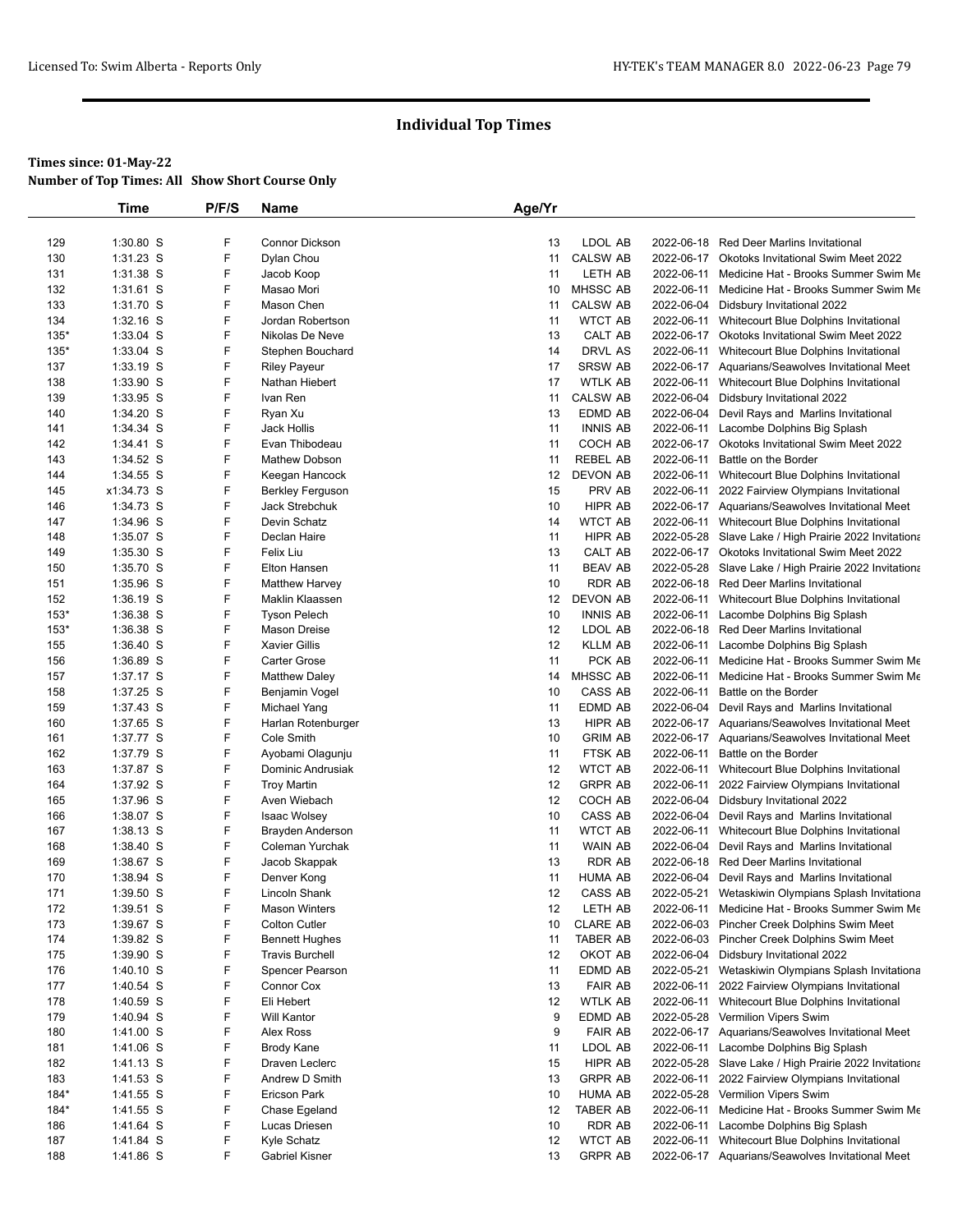|            | Time        | P/F/S | Name                             | Age/Yr |                           |            |                                                       |
|------------|-------------|-------|----------------------------------|--------|---------------------------|------------|-------------------------------------------------------|
|            |             |       |                                  |        |                           |            |                                                       |
| 189        | $1:42.51$ S | F     | Logan Mohr                       | 14     | HIPR AB                   | 2022-06-11 | 2022 Fairview Olympians Invitational                  |
| 190        | 1:42.70 S   | F     | <b>Felix Foxwell</b>             | 11     | WAIN AB                   |            | 2022-06-04 Devil Rays and Marlins Invitational        |
| 191        | 1:42.75 S   | F     | Rio O Gramlick                   | 10     | GRPR AB                   |            | 2022-06-11 2022 Fairview Olympians Invitational       |
| 192        | 1:42.80 S   | F     | <b>Adrian Baxter</b>             | 13     | VVW AB                    |            | 2022-06-11 2022 Fairview Olympians Invitational       |
| 193        | 1:43.04 S   | F     | Muhammad Sharkawi                | 13     | HIPR AB                   |            | 2022-06-17 Aquarians/Seawolves Invitational Meet      |
| 194        | 1:43.39 S   | F     | Evan Li                          | 12     | CALT AB                   |            | 2022-06-17 Okotoks Invitational Swim Meet 2022        |
| 195        | 1:43.41 S   | F     | Jacob McCarroll                  | 12     | CASS AB                   |            | 2022-05-28 Vermilion Vipers Swim                      |
| 196        | 1:43.56 S   | F     | Joshua Bodet                     | 10     | STAL AB                   |            | 2022-06-11 Whitecourt Blue Dolphins Invitational      |
| 197        | 1:44.01 S   | F     | <b>Evander Elliott</b>           | 10     | <b>GRIM AB</b>            | 2022-06-11 | 2022 Fairview Olympians Invitational                  |
| 198        | 1:44.20 S   | F     | <b>Flynn Pardell</b>             | 14     | PRV AB                    |            | 2022-06-04 Beaverlodge Barracudas 2022 Invitationa    |
| 199        | 1:44.38 S   | F     | Logan Van Huis                   | 10     | DEVON AB                  |            | 2022-06-11 Whitecourt Blue Dolphins Invitational      |
| 200        | 1:44.45 S   | F     | Connor Guo                       | 11     | <b>HUMA AB</b>            |            | 2022-06-04 Devil Rays and Marlins Invitational        |
| 201        | 1:44.75 S   | F     | Benjamin Vizcarra                | 9      | <b>SLLK AB</b>            |            | 2022-06-17 Aquarians/Seawolves Invitational Meet      |
|            |             | F     |                                  | 12     |                           |            |                                                       |
| 202<br>203 | 1:44.81 S   | F     | Logan Tran                       | 12     | WTCT AB<br><b>BEAV AB</b> |            | 2022-06-11 Whitecourt Blue Dolphins Invitational      |
|            | 1:45.05 S   |       | Aiden Wesson-Rebryna             |        |                           |            | 2022-06-04 Beaverlodge Barracudas 2022 Invitationa    |
| 204        | 1:45.53 S   | F     | Nathan Zankl                     | 9      | <b>RDR AB</b>             |            | 2022-06-18 Red Deer Marlins Invitational              |
| 205        | 1:46.71 S   | F     | Adam Stang                       | 10     | WAIN AB                   | 2022-06-11 | Battle on the Border                                  |
| 206        | 1:46.77 S   | F     | Reeve Riendeau                   | 11     | <b>BEAV AB</b>            |            | 2022-06-04 Beaverlodge Barracudas 2022 Invitationa    |
| 207        | 1:46.79 S   | F     | <b>Wyatt MacIntyre</b>           | 9      | <b>HIRV AB</b>            |            | 2022-06-17 Okotoks Invitational Swim Meet 2022        |
| 208        | 1:46.83 S   | F     | Sebastian Wittek-Hernandez       | 12     | STPL AB                   |            | 2022-06-11 Whitecourt Blue Dolphins Invitational      |
| 209        | 1:47.28 S   | F     | Derek Yin                        | 11     | OKOT AB                   |            | 2022-06-17 Okotoks Invitational Swim Meet 2022        |
| 210        | 1:48.03 S   | F     | William (Liam) Kaminski (Gagnon) | 14     | <b>WTCT AB</b>            |            | 2022-06-11 Whitecourt Blue Dolphins Invitational      |
| 211        | 1:48.40 S   | F     | Gavin Hansen                     | 9      | <b>BEAV AB</b>            |            | 2022-06-17 Aquarians/Seawolves Invitational Meet      |
| 212        | 1:48.87 S   | F     | <b>Ryder Crombie</b>             | 9      | <b>WET AB</b>             |            | 2022-06-04 Devil Rays and Marlins Invitational        |
| 213        | 1:49.78 S   | F     | Shiva Lewis                      | 11     | SPGR AB                   |            | 2022-06-11 Whitecourt Blue Dolphins Invitational      |
| 214        | $1:50.04$ S | F     | Xavier Maisonneuve               | 9      | SMRV AB                   |            | 2022-06-11 2022 Fairview Olympians Invitational       |
| $215*$     | $1:50.50$ S | F     | <b>Rhett Langille</b>            | 12     | CASS AB                   |            | 2022-06-04 Devil Rays and Marlins Invitational        |
| $215*$     | $1:50.50$ S | F     | Jordan Chavez-Arroyo             | 11     | <b>VERM AB</b>            | 2022-06-11 | Battle on the Border                                  |
| 217        | $1:50.58$ S | F     | Owen Nelson                      | 13     | <b>RDR AB</b>             |            | 2022-06-11 Lacombe Dolphins Big Splash                |
| 218        | 1:50.71 S   | F     | Sean Hale                        | 11     | <b>FAIR AB</b>            |            | 2022-06-04 Beaverlodge Barracudas 2022 Invitationa    |
| 219        | $1:51.01$ S | F     | Kieran Rudge                     | 11     | <b>STAL AB</b>            |            | 2022-06-11 Whitecourt Blue Dolphins Invitational      |
| 220        | $1:51.04$ S | F     | Caiden Bullough-Stevens          | 12     | <b>DIDS AB</b>            |            | 2022-06-17 Okotoks Invitational Swim Meet 2022        |
| 221        | $1:51.05$ S | F     | David Thompson                   | 11     | <b>SRSW AB</b>            | 2022-06-11 | 2022 Fairview Olympians Invitational                  |
| 222        | $1:51.50$ S | F     | Kaveer Gandhu                    | 9      | <b>CALSW AB</b>           |            | 2022-06-17 Okotoks Invitational Swim Meet 2022        |
| 223        | 1:51.76 S   | F     | Justin Wang                      | 10     | <b>CALSW AB</b>           |            | 2022-06-17 Okotoks Invitational Swim Meet 2022        |
| 224        | 1:51.77 S   | F     | Jarett Hicks                     | 13     | HIPR AB                   |            | 2022-05-28 Slave Lake / High Prairie 2022 Invitationa |
| 225        | $1:51.81$ S | F     | Sohan Gandhu                     | 11     | <b>CALSW AB</b>           |            | 2022-06-17 Okotoks Invitational Swim Meet 2022        |
| 226        | 1:51.92 S   | F     | Jaycee Hiebert                   | 10     | WTLK AB                   |            | 2022-06-11 Whitecourt Blue Dolphins Invitational      |
| 227        | 1:52.82 S   | F     | Ali Souid                        | 12     | LETH AB                   |            | 2022-06-03 Pincher Creek Dolphins Swim Meet           |
| 228        | $1:53.04$ S | F     | Eli Dubrule                      | 11     | HIPR AB                   |            | 2022-06-11 2022 Fairview Olympians Invitational       |
| 229        | 1:53.59 S   | F     | <b>Mason Moore</b>               | 11     | EDMD AB                   | 2022-05-21 | Wetaskiwin Olympians Splash Invitationa               |
| 230        | 1:53.71 S   | F     | Sam Cheverie                     | 10     | COCH AB                   |            | 2022-06-04 Didsbury Invitational 2022                 |
| 231        | 1:54.02 S   | F     | <b>Barrett Keylock</b>           | 10     | <b>RDR AB</b>             |            | 2022-06-11 Lacombe Dolphins Big Splash                |
| 232        | 1:54.06 S   | F     | Koen Wiebach                     | 10     | COCH AB                   |            | 2022-06-17 Okotoks Invitational Swim Meet 2022        |
| 233        | 1:54.11 S   | F     | Cruz Hunt                        | 11     | <b>WTCT AB</b>            |            | 2022-06-11 Whitecourt Blue Dolphins Invitational      |
| 234        | 1:54.24 S   | F     | Lincoln Trieu                    | 13     | CALT AB                   |            | 2022-06-17 Okotoks Invitational Swim Meet 2022        |
| 235        | 1:54.27 S   | F     | <b>Tristan Livesey</b>           | 10     | <b>HIRV AB</b>            |            | 2022-06-17 Okotoks Invitational Swim Meet 2022        |
| 236        | 1:54.48 S   | F     | Vance King                       | 13     | <b>HIRV AB</b>            |            | 2022-06-04 Didsbury Invitational 2022                 |
| 237        | 1:54.76 S   | F     | Luke Radke                       | 13     | LDOL AB                   |            | 2022-06-11 Lacombe Dolphins Big Splash                |
| 238        | 1:55.06 S   | F     | Cash Roy                         | 13     | <b>FAIR AB</b>            | 2022-06-11 | 2022 Fairview Olympians Invitational                  |
| 239        | $1:55.10$ S | F     | Lucas Schellenberg               | 13     | OKOT AB                   |            | 2022-06-04 Didsbury Invitational 2022                 |
| 240        | 1:55.38 S   | F     | Murray Wilson                    | 10     | CALT AB                   |            | 2022-06-04 Didsbury Invitational 2022                 |
| 241        | 1:55.87 S   | F     | Luke Birkenstock                 | 13     | OKOT AB                   |            | 2022-06-04 Didsbury Invitational 2022                 |
| 242        | $1:56.22$ S | F     | Allen Zhang                      | 11     | <b>HUMA AB</b>            |            | 2022-06-04 Devil Rays and Marlins Invitational        |
| 243        | 1:56.45 S   | F     | Zayne Yushchyshyn                | 11     | REBEL AB                  | 2022-06-11 | Battle on the Border                                  |
| 244        | 1:56.53 S   | F     | Andrew Li                        | 11     | CALT AB                   |            | 2022-06-04 Didsbury Invitational 2022                 |
|            |             | F     |                                  |        | <b>INNIS AB</b>           |            |                                                       |
| 245        | 1:56.98 S   |       | <b>Reid Hollis</b>               | 9      |                           |            | 2022-06-11 Lacombe Dolphins Big Splash                |
| 246        | 1:57.02 S   | F     | Gabriel Twizeyumuremyi           | 12     | <b>SRSW AB</b>            |            | 2022-06-11 2022 Fairview Olympians Invitational       |
| 247        | 1:57.45 S   | F     | Dylan Gagnon                     | 12     | <b>WTCT AB</b>            |            | 2022-06-11 Whitecourt Blue Dolphins Invitational      |
| 248        | 1:57.95 S   | F     | Ryan Lien                        | 9      | <b>INNIS AB</b>           |            | 2022-06-04 Didsbury Invitational 2022                 |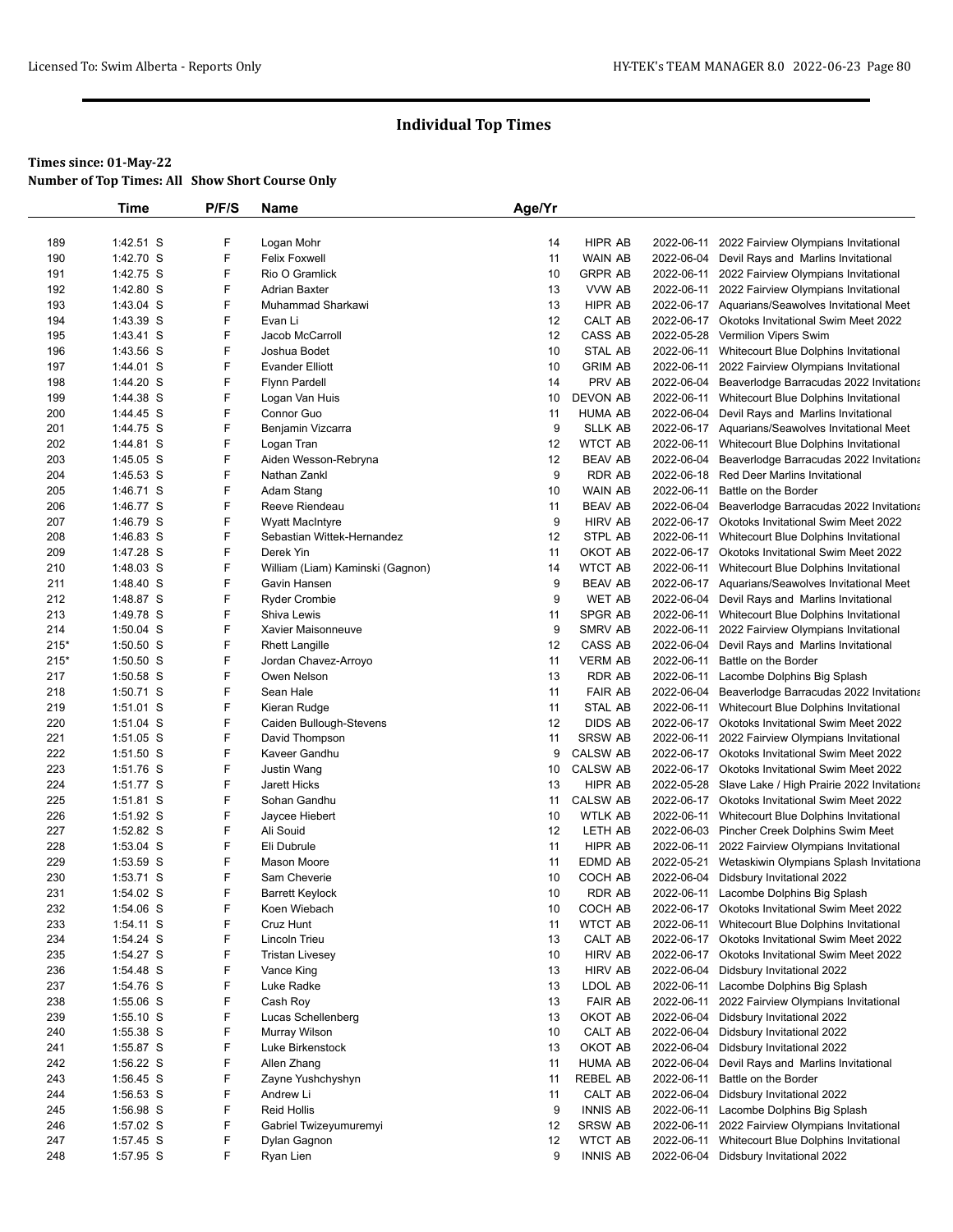|     | Time        | P/F/S | Name                     | Age/Yr |                 |            |                                                       |
|-----|-------------|-------|--------------------------|--------|-----------------|------------|-------------------------------------------------------|
|     |             |       |                          |        |                 |            |                                                       |
| 249 | 1:58.21 S   | F     | Benjamin Flora           | 11     | OKOT AB         |            | 2022-06-17 Okotoks Invitational Swim Meet 2022        |
| 250 | 1:58.65 S   | F     | <b>Brody Wetaski</b>     | 11     | <b>RDR AB</b>   | 2022-06-11 | Lacombe Dolphins Big Splash                           |
| 251 | 1:59.26 S   | F     | Jasper Bird              | 11     | CALT AB         |            | 2022-06-17 Okotoks Invitational Swim Meet 2022        |
| 252 | 1:59.27 S   | F     | Ethan McCormack          | 11     | CASS AB         | 2022-05-21 | Wetaskiwin Olympians Splash Invitationa               |
| 253 | 2:00.04 S   | F     | Logan Fisher Boroff      | 9      | COCH AB         |            | 2022-06-17 Okotoks Invitational Swim Meet 2022        |
| 254 | 2:00.20 S   | F     | Jacob Hesse              | 11     | <b>HIPR AB</b>  |            | 2022-05-28 Slave Lake / High Prairie 2022 Invitationa |
| 255 | 2:00.52 S   | F     | Mateo Gustavo Velasquez  | 9      | <b>CALSW AB</b> |            | 2022-06-17 Okotoks Invitational Swim Meet 2022        |
| 256 | 2:00.73 S   | F     | William Fournier         | 12     | SMRV AB         | 2022-06-11 | 2022 Fairview Olympians Invitational                  |
| 257 | 2:01.55 S   | F     | lain Bugg                | 10     | <b>WAIN AB</b>  | 2022-06-11 | Battle on the Border                                  |
| 258 | 2:01.69 S   | F     | <b>Emmett Nguyen</b>     | 12     | CALT AB         |            | 2022-06-17 Okotoks Invitational Swim Meet 2022        |
| 259 | 2:01.77 S   | F     | Dominic Loewen           | 13     | <b>TABER AB</b> |            | 2022-06-03 Pincher Creek Dolphins Swim Meet           |
| 260 | 2:02.39 S   | F     | Grayden Tschritter       | 15     | <b>MHSSC AB</b> |            | 2022-06-11 Medicine Hat - Brooks Summer Swim Me       |
| 261 | 2:02.73 S   | F     | Hunter Mohr              | 13     | HIPR AB         |            | 2022-05-28 Slave Lake / High Prairie 2022 Invitationa |
| 262 | 2:02.98 S   | F     | <b>Edward Schulte</b>    | 10     | <b>WTCT AB</b>  |            | 2022-06-11 Whitecourt Blue Dolphins Invitational      |
| 263 | 2:03.76 S   | F     | Dorian Monette           | 11     | <b>GRPR AB</b>  |            | 2022-06-11 2022 Fairview Olympians Invitational       |
| 264 | 2:03.77 S   | F     | <b>Braeden Paul</b>      | 10     | FTSK AB         | 2022-06-11 | Battle on the Border                                  |
| 265 | 2:04.59 S   | F     | Colson Udey              | 11     | <b>GRPR AB</b>  | 2022-06-04 | Beaverlodge Barracudas 2022 Invitationa               |
| 266 | 2:04.64 S   | F     | <b>Russell Pinder</b>    | 10     | LETH AB         | 2022-06-11 | Medicine Hat - Brooks Summer Swim Me                  |
| 267 | 2:04.90 S   | F     | <b>Bentley Samardzic</b> | 9      | <b>STPL AB</b>  |            | 2022-06-11 Whitecourt Blue Dolphins Invitational      |
| 268 | 2:05.18 S   | F     | Dane Gilstorf            | 12     | NANT AB         |            | 2022-06-03 Pincher Creek Dolphins Swim Meet           |
| 269 | 2:05.36 S   | F     | <b>Ashton Winters</b>    | 10     | LETH AB         |            | 2022-06-11 Medicine Hat - Brooks Summer Swim Me       |
| 270 | 2:05.88 S   | F     | Christian Huh            | 10     | COCH AB         |            | 2022-06-04 Didsbury Invitational 2022                 |
| 271 | 2:06.12 S   | F     | Gideon Valleau           | 10     | <b>WAIN AB</b>  | 2022-06-11 | Battle on the Border                                  |
| 272 | 2:06.29 S   | F     | Braydon R Smith          | 10     | <b>GRPR AB</b>  |            | 2022-06-11 2022 Fairview Olympians Invitational       |
| 273 | 2:06.81 S   | F     | Trezdyn Jamison          | 10     | <b>HIRV AB</b>  |            | 2022-06-17 Okotoks Invitational Swim Meet 2022        |
| 274 | 2:07.03 S   | F     | Samuel Radke             | 10     | LDOL AB         |            | 2022-06-11 Lacombe Dolphins Big Splash                |
| 275 | 2:07.10 S   | F     | Joseph Shaw              | 10     | <b>FAIR AB</b>  |            | 2022-06-11 2022 Fairview Olympians Invitational       |
| 276 | 2:07.77 S   | F     | Ruell du Toit            | 9      | LDOL AB         |            | 2022-06-18 Red Deer Marlins Invitational              |
| 277 | 2:08.75 S   | F     | Dusty Roy                | 9      | <b>FAIR AB</b>  | 2022-06-11 | 2022 Fairview Olympians Invitational                  |
| 278 | 2:08.86 S   | F     | Kiefer Peloquin          | 10     | NANT AB         |            | 2022-06-03 Pincher Creek Dolphins Swim Meet           |
| 279 | 2:09.13 S   | F     | Logan Anderson           | 10     | <b>NANT AB</b>  | 2022-06-11 | Medicine Hat - Brooks Summer Swim Me                  |
| 280 | 2:09.70 S   | F     | Cooper Oliver            | 10     | <b>REBEL AB</b> |            | 2022-06-04 Devil Rays and Marlins Invitational        |
| 281 | $2:10.63$ S | F     | Alex Tran                | 11     | <b>WTCT AB</b>  |            | 2022-06-11 Whitecourt Blue Dolphins Invitational      |
| 282 | 2:11.51 S   | F     | <b>Elliott Diep</b>      | 10     | COCH AB         |            | 2022-06-04 Didsbury Invitational 2022                 |
| 283 | 2:11.72 S   | F     | Nicholas Duheme          | 9      | STPL AB         |            | 2022-06-11 Whitecourt Blue Dolphins Invitational      |
| 284 | 2:13.87 S   | F     | Dylan Hale               | 9      | <b>FAIR AB</b>  |            | 2022-05-28 Slave Lake / High Prairie 2022 Invitationa |
| 285 | 2:14.14 S   | F     | Jesper Skoyen            | 10     | <b>FAIR AB</b>  | 2022-06-11 | 2022 Fairview Olympians Invitational                  |
| 286 | $2:14.53$ S | F     | Trenton Nordhagen        | 11     | <b>BEAV AB</b>  |            | 2022-06-04 Beaverlodge Barracudas 2022 Invitationa    |
| 287 | 2:14.95 S   | F     | Lincoln Doyle            | 9      | <b>WAIN AB</b>  | 2022-06-11 | Battle on the Border                                  |
| 288 | 2:15.04 S   | F     | <b>Robert Little</b>     | 9      | LDOL AB         | 2022-06-11 | Lacombe Dolphins Big Splash                           |
| 289 | 2:17.08 S   | F     | Lenox R Maksymetz        | 9      | <b>GRPR AB</b>  |            | 2022-06-17 Aquarians/Seawolves Invitational Meet      |
| 290 | 2:17.64 S   | F     | <b>Brandt Quartly</b>    | 9      | HIPR AB         | 2022-06-11 | 2022 Fairview Olympians Invitational                  |
| 291 | 2:18.01 S   | F     | Kestin Simons            | 10     | <b>KLLM AB</b>  |            | 2022-06-11 Lacombe Dolphins Big Splash                |
| 292 | 2:19.91 S   | F     | Grayson Hansen           | 9      | <b>BEAV AB</b>  |            | 2022-05-28 Slave Lake / High Prairie 2022 Invitationa |
| 293 | 2:20.46 S   | F     | John Harasym             | 9      | <b>WTCT AB</b>  | 2022-06-11 | Whitecourt Blue Dolphins Invitational                 |
| 294 | 2:20.71 S   | F     | <b>Bentley Bizuns</b>    | 11     | <b>GRIM AB</b>  | 2022-06-11 | 2022 Fairview Olympians Invitational                  |
| 295 | 2:20.86 S   | F     | Myles Baich              | 11     | RDR AB          |            | 2022-06-18 Red Deer Marlins Invitational              |
| 296 | 2:21.86 S   | F     | Sebastian Melnyk         | 10     | LDOL AB         | 2022-06-11 | Lacombe Dolphins Big Splash                           |
| 297 | 2:22.08 S   | F     | Caleb Wilson             | 9      | LDOL AB         |            | 2022-06-18 Red Deer Marlins Invitational              |
| 298 | 2:22.87 S   | F     | Weston Boissoneault      | 10     | <b>SRSW AB</b>  | 2022-06-11 | 2022 Fairview Olympians Invitational                  |
| 299 | 2:23.24 S   | F     | Kevan Thompson           | 9      | PNOKA AB        | 2022-06-11 | Lacombe Dolphins Big Splash                           |
| 300 | 2:23.43 S   | F     | Qui Tran                 | 9      | <b>WTCT AB</b>  | 2022-06-11 | Whitecourt Blue Dolphins Invitational                 |
| 301 | 2:23.77 S   | F     | Harrison LeBouthillier   | 9      | CALT AB         |            | 2022-06-04 Didsbury Invitational 2022                 |
| 302 | 2:24.68 S   | F     | Cohen Hubbard            | 9      | COCH AB         |            | 2022-06-17 Okotoks Invitational Swim Meet 2022        |
| 303 | 2:26.24 S   | F     | Daniel Thompson          | 11     | <b>SRSW AB</b>  | 2022-06-11 | 2022 Fairview Olympians Invitational                  |
| 304 | 2:26.67 S   | F     | Michael Sturgeon         | 13     | <b>GRIM AB</b>  |            | 2022-06-11 2022 Fairview Olympians Invitational       |
| 305 | 2:28.20 S   | F     | Dantae Cives             | 9      | OKOT AB         |            | 2022-06-17 Okotoks Invitational Swim Meet 2022        |
| 306 | 2:28.61 S   | F     | Cache Gimber             | 9      | <b>CLARE AB</b> | 2022-06-11 | Medicine Hat - Brooks Summer Swim Me                  |
| 307 | 2:29.87 S   | F     | Wesley Nguyen            | 10     | CALT AB         |            | 2022-06-17 Okotoks Invitational Swim Meet 2022        |
| 308 | 2:30.70 S   | F     | Morgan Kornicki          | 12     | FTSK AB         |            | 2022-06-04 Devil Rays and Marlins Invitational        |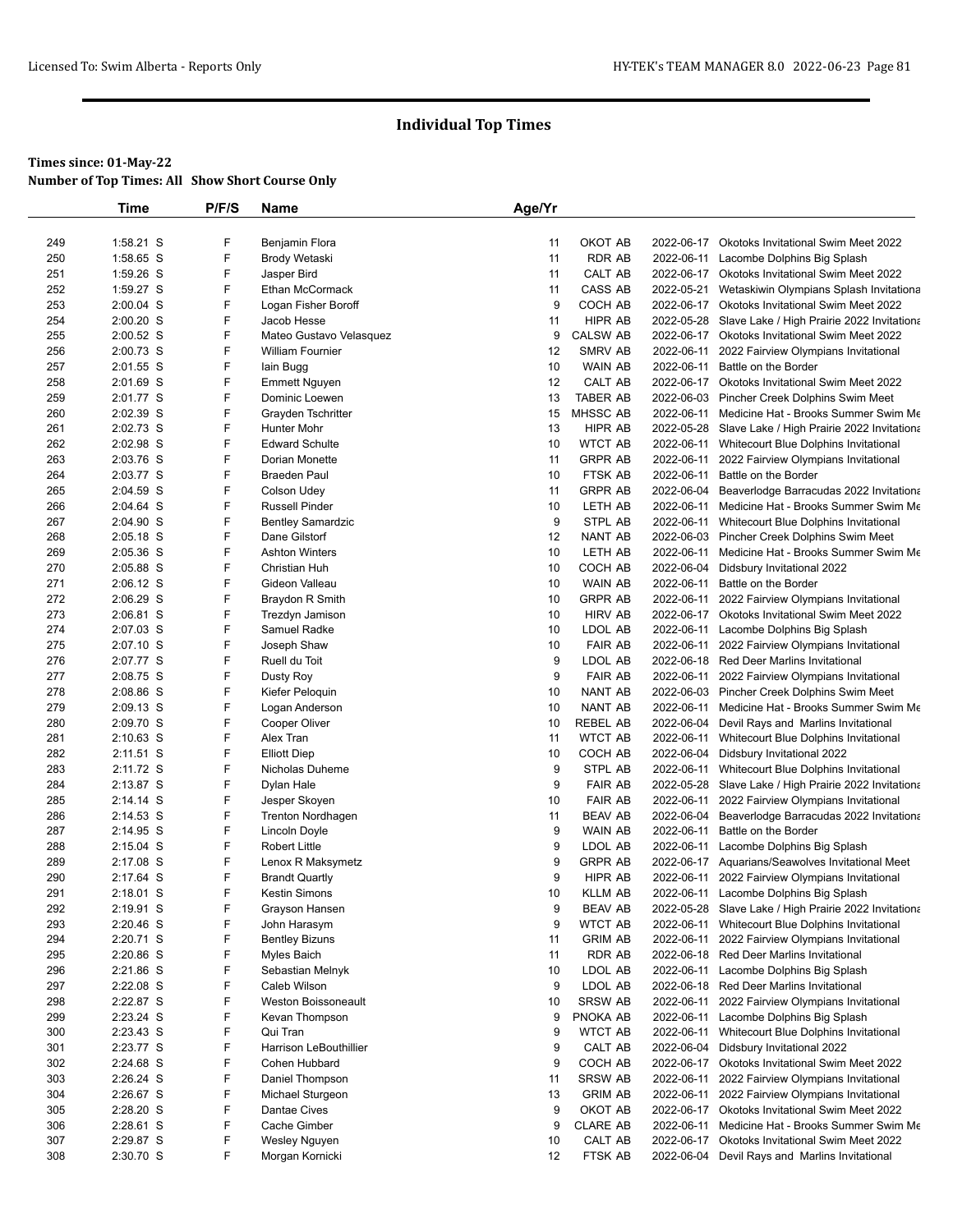|                | <b>Time</b> | P/F/S | Name                       | Age/Yr |                 |            |                                                       |
|----------------|-------------|-------|----------------------------|--------|-----------------|------------|-------------------------------------------------------|
|                |             |       |                            |        |                 |            |                                                       |
| 309            | 2:31.21 S   | F     | Colin Jarvis               | 9      | <b>SRSW AB</b>  | 2022-06-11 | 2022 Fairview Olympians Invitational                  |
| 310            | 2:32.93 S   | F     | Brayden Koch               | 9      | <b>NANT AB</b>  |            | 2022-06-03 Pincher Creek Dolphins Swim Meet           |
| 311            | 2:33.81 S   | F     | <b>Blake Thomaser</b>      | 10     | <b>WTLK AB</b>  |            | 2022-06-11 Whitecourt Blue Dolphins Invitational      |
| 312            | 2:34.88 S   | F     | Parker Stuart              | 9      | SPGR AB         |            | 2022-06-11 Whitecourt Blue Dolphins Invitational      |
| 313            | 2:36.27 S   | F     | Owen Hughes                | 10     | MHSSC AB        |            | 2022-06-11 Medicine Hat - Brooks Summer Swim Me       |
| 314            | 2:36.49 S   | F     | Ethan Kohlman              | 9      | <b>HANNA AB</b> |            | 2022-06-11 Lacombe Dolphins Big Splash                |
| 315            | 2:38.27 S   | F     | Zax Whelan                 | 9      | <b>SRSW AB</b>  |            | 2022-06-11 2022 Fairview Olympians Invitational       |
| 316            | 2:38.89 S   | F     | Sawyer Jackson             | 9      | <b>SRSW AB</b>  |            | 2022-06-17 Aquarians/Seawolves Invitational Meet      |
| 317            | 2:39.05 S   | F     | James Stewart              | 10     | <b>GRPR AB</b>  |            | 2022-06-04 Beaverlodge Barracudas 2022 Invitationa    |
| 318            | 2:39.73 S   | F     | Jaxen Melnyk               | 10     | LDOL AB         |            | 2022-06-11 Lacombe Dolphins Big Splash                |
| 319            | 2:42.47 S   | F     | Gavin Leslie               | 11     | <b>KLLM AB</b>  |            | 2022-06-11 Lacombe Dolphins Big Splash                |
| 320            | 2:42.89 S   | F     | Maxwell Skoyen             | 11     | <b>FAIR AB</b>  |            | 2022-06-11 2022 Fairview Olympians Invitational       |
| 321            | 2:45.78 S   | F     | Joshua Hunt                | 9      | <b>HANNA AB</b> |            | 2022-06-11 Lacombe Dolphins Big Splash                |
| 322            | 2:47.02 S   | F     | James Hill                 | 10     | <b>WTCT AB</b>  |            | 2022-06-11 Whitecourt Blue Dolphins Invitational      |
| 323            | 2:50.10 S   | F     | Slayter M Bell             | 11     | <b>GRPR AB</b>  |            | 2022-06-11 2022 Fairview Olympians Invitational       |
| 324            | 2:50.21 S   | F     | Evan Ty Khuu               | 10     | CALT AB         |            | 2022-06-17 Okotoks Invitational Swim Meet 2022        |
| 325            | 3:21.00 S   | F     | Abulele Mtshabe            | 9      | OKOT AB         |            | 2022-06-17 Okotoks Invitational Swim Meet 2022        |
| 326            | $3:24.65$ S | F     | Jensen Quartermain         | 9      | <b>GRIM AB</b>  | 2022-06-11 | 2022 Fairview Olympians Invitational                  |
| 327            | 3:44.79 S   | F     | <b>Tristan Russnak</b>     | 9      | <b>WAIN AB</b>  | 2022-06-11 | Battle on the Border                                  |
| Male           | 200 Free    |       |                            |        |                 |            |                                                       |
| $\mathbf{1}$   | 2:07.11 S   | F     | Connor Bissett_S14SB14SM14 | 21     | <b>EDMN AB</b>  |            | 2022-06-11 Whitecourt Blue Dolphins Invitational      |
| $\overline{2}$ | 2:09.72 S   | F     | <b>Ryder Chambers</b>      | 17     | STPL AB         |            | 2022-06-11 Whitecourt Blue Dolphins Invitational      |
| 3              | 2:13.30 S   | F     | Hugo Nguyen                | 16     | EDMN AB         |            | 2022-06-11 Whitecourt Blue Dolphins Invitational      |
| $\overline{4}$ | 2:16.78 S   | F     | Mason Hickman              | 15     | <b>INNIS AB</b> |            | 2022-06-11 Lacombe Dolphins Big Splash                |
| 5              | 2:18.01 S   | F     | Quinnten Hancock           | 15     | <b>DEVON AB</b> |            | 2022-06-11 Whitecourt Blue Dolphins Invitational      |
| 6              | 2:20.08 S   | F     | James Cho                  | 15     | <b>RDR AB</b>   |            | 2022-06-18 Red Deer Marlins Invitational              |
| $\overline{7}$ | 2:20.46 S   | F     | Jeremy Oviatt              | 15     | <b>SHRPK AB</b> |            | 2022-05-28 Vermilion Vipers Swim                      |
| 8              | 2:20.62 S   | F     | Teague Rasmuson            | 15     | <b>WET AB</b>   |            | 2022-05-28 Vermilion Vipers Swim                      |
| 9              | 2:22.35 S   | F     | Aaron Swedlo               | 15     | COCH AB         |            | 2022-06-17 Okotoks Invitational Swim Meet 2022        |
| 10             | 2:22.47 S   | F     | <b>Fred Dilger</b>         | 17     | <b>CALSW AB</b> | 2022-06-17 | Okotoks Invitational Swim Meet 2022                   |
| 11             | 2:24.90 S   | F     | <b>Brent Bester</b>        | 26     | CALSW AB        |            | 2022-06-04 Didsbury Invitational 2022                 |
| 12             | 2:25.74 S   | F     | William Allaway-Brager     | 17     | CASS AB         | 2022-05-21 | Wetaskiwin Olympians Splash Invitationa               |
| 13             | 2:26.85 S   | F     | Caebri Smith               | 13     | COCH AB         |            | 2022-06-17 Okotoks Invitational Swim Meet 2022        |
| 14             | 2:26.99 S   | F     | Ethan Verbaas              | 16     | CASS AB         |            | 2022-05-21 Wetaskiwin Olympians Splash Invitationa    |
| 15             | 2:27.44 S   | F     | Elias Fitzsimmons          | 14     | COCH AB         |            | 2022-06-17 Okotoks Invitational Swim Meet 2022        |
| 16             | 2:27.57 S   | F     | Parker Schenk              | 15     | <b>HUMA AB</b>  |            | 2022-05-28 Vermilion Vipers Swim                      |
| 17             | 2:28.30 S   | F     | Evan Klemen                | 15     | TABER AB        |            | 2022-06-11 Medicine Hat - Brooks Summer Swim Me       |
| 18             | 2:28.91 S   | F     | Keegan Wong                | 13     | <b>CALSW AB</b> |            | 2022-06-17 Okotoks Invitational Swim Meet 2022        |
| 19             | 2:30.03 S   | F     | Zubail Dzhabrailov         | 14     | FTSK AB         |            | 2022-05-28 Vermilion Vipers Swim                      |
| 20             | 2:30.47 S   | F     | <b>Diesel Willier</b>      | 16     | HIPR AB         |            | 2022-05-28 Slave Lake / High Prairie 2022 Invitationa |
| 21             | 2:31.07 S   | F     | <b>Flynn Mitchell</b>      | 15     | <b>RDR AB</b>   | 2022-06-18 | Red Deer Marlins Invitational                         |
| 22             | 2:31.14 S   | F     | <b>Rhys Kirkness</b>       | 15     | <b>INNIS AB</b> |            | 2022-06-04 Didsbury Invitational 2022                 |
| 23             | 2:31.70 S   | F     | Isaac Thibodeau            | 14     | COCH AB         |            | 2022-06-04 Didsbury Invitational 2022                 |
| 24             | 2:34.19 S   | F     | Owen Sommerfeldt           | 12     | <b>BRKS AB</b>  |            | 2022-06-03 Pincher Creek Dolphins Swim Meet           |
| 25             | 2:34.23 S   | F     | Dylan Jara                 | 14     | <b>HUMA AB</b>  | 2022-06-11 | Battle on the Border                                  |
| 26             | x2:34.99 S  | F     | Jonathan Rollheiser        | 15     | REBEL AB        | 2022-05-28 | Vermilion Vipers Swim                                 |
| 27             | 2:35.80 S   | F     | Javan Pearce               | 14     | <b>HUMA AB</b>  |            | 2022-05-28 Vermilion Vipers Swim                      |
| 28             | 2:35.82 S   | F     | Mehtaab Singh Chahal       | 14     | REBEL AB        |            | 2022-05-28 Vermilion Vipers Swim                      |
| 29             | 2:36.77 S   | F     | Austin Zhai                | 14     | CALT AB         |            | 2022-06-17 Okotoks Invitational Swim Meet 2022        |
| 30             | 2:37.15 S   | F     | Jonathan Goudreault        | 17     | PRV AB          |            | 2022-05-28 Slave Lake / High Prairie 2022 Invitationa |
| 31             | 2:37.63 S   | F     | <b>Brady Park</b>          | 13     | <b>HUMA AB</b>  |            | 2022-05-28 Vermilion Vipers Swim                      |
| 32             | 2:37.67 S   | F     | Will Rowan                 | 14     | CALSW AB        |            | 2022-06-17 Okotoks Invitational Swim Meet 2022        |
| 33             | 2:38.05 S   | F     | <b>Harris Mills</b>        | 14     | STPL AB         | 2022-06-11 | Whitecourt Blue Dolphins Invitational                 |
| 34             | 2:38.56 S   | F     | <b>Matthew Deptuck</b>     | 13     | STPL AB         |            | 2022-06-11 Whitecourt Blue Dolphins Invitational      |
| 35             | 2:38.77 S   | F     | Rhylan Good                | 15     | SHRPK AB        | 2022-05-21 | Wetaskiwin Olympians Splash Invitationa               |
| 36             | 2:39.50 S   | F     | Liam Biggin                | 17     | VVW AB          | 2022-06-11 | 2022 Fairview Olympians Invitational                  |
| 37             | 2:39.91 S   | F     | <b>Gabriel McCormick</b>   | 15     | PNOKA AB        |            | 2022-06-18 Red Deer Marlins Invitational              |
| 38             | 2:40.00 S   | F     | Oliver Johnson             | 13     | COCH AB         | 2022-06-04 | Didsbury Invitational 2022                            |
| 39             | 2:42.40 S   | F     | Eason Zhang                | 12     | <b>HUMA AB</b>  | 2022-05-21 | Wetaskiwin Olympians Splash Invitationa               |
| 40             | 2:42.49 S   | F     | Serkan Isik                | 12     | CASS AB         |            | 2022-05-21 Wetaskiwin Olympians Splash Invitationa    |
|                |             |       |                            |        |                 |            |                                                       |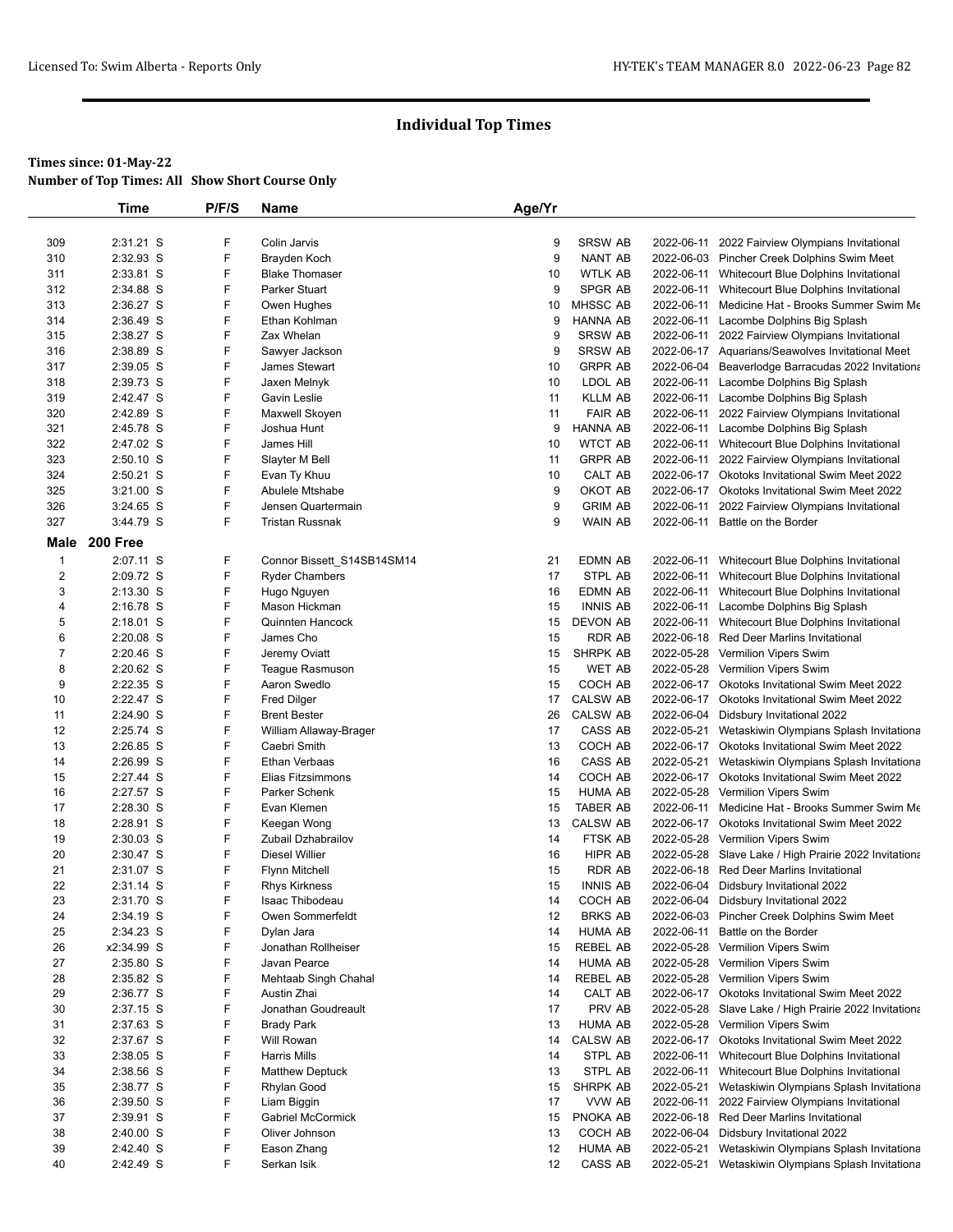|                | Time        | P/F/S  | <b>Name</b>                           | Age/Yr |                 |            |                                                       |
|----------------|-------------|--------|---------------------------------------|--------|-----------------|------------|-------------------------------------------------------|
|                |             |        |                                       |        |                 |            |                                                       |
| 41             | 2:44.73 S   | F      | Lincoln Sommerfeldt                   | 14     | <b>BRKS AB</b>  |            | 2022-06-11 Medicine Hat - Brooks Summer Swim Me       |
| 42             | 2:45.05 S   | F      | Joshua Cho                            | 14     | <b>RDR AB</b>   |            | 2022-06-18 Red Deer Marlins Invitational              |
| 43             | 2:46.68 S   | F      | <b>Ryan Plante</b>                    | 23     | CPAS AB         |            | 2022-06-03 Pincher Creek Dolphins Swim Meet           |
| $44*$          | 2:47.32 S   | F      | Raeden Villiger                       | 13     | <b>BEAV AB</b>  |            | 2022-06-04 Beaverlodge Barracudas 2022 Invitationa    |
| $44*$          | 2:47.32 S   | F      | Reuben Maennchen                      | 15     | <b>DIDS AB</b>  |            | 2022-06-17 Okotoks Invitational Swim Meet 2022        |
| 46             | 2:49.15 S   | F      | Tony Koo                              | 14     | COCH AB         |            | 2022-06-04 Didsbury Invitational 2022                 |
| 47             | 2:49.66 S   | F      | Nolan Verbaas                         | 14     | CASS AB         |            | 2022-05-28 Vermilion Vipers Swim                      |
| 48             | 2:50.46 S   | F      | Aaron Smith                           | 15     | <b>GRIM AB</b>  |            | 2022-06-17 Aquarians/Seawolves Invitational Meet      |
| 49             | 2:51.63 S   | F      | LingFeng(Kevin) Ge                    | 14     | CALT AB         |            | 2022-06-17 Okotoks Invitational Swim Meet 2022        |
| 50             | 2:52.03 S   | F      | Colin Rookmaker                       | 13     | CASS AB         |            | 2022-05-28 Vermilion Vipers Swim                      |
| 51             | 2:52.99 S   | F<br>F | Kai Morrison<br><b>Mason Thurbide</b> | 15     | <b>DIDS AB</b>  |            | 2022-06-04 Didsbury Invitational 2022                 |
| 52             | 2:53.95 S   |        |                                       | 16     | <b>CALSW AB</b> |            | 2022-06-17 Okotoks Invitational Swim Meet 2022        |
| 53             | 2:54.17 S   | F      | Kashton Davidson                      | 14     | HIPR AB         |            | 2022-06-17 Aquarians/Seawolves Invitational Meet      |
| 54             | 2:54.93 S   | F      | Seth Dewald                           | 14     | CASS AB         |            | 2022-06-11 Battle on the Border                       |
| 55             | 2:57.75 S   | F      | Jarom Gillis                          | 18     | <b>KLLM AB</b>  |            | 2022-06-11 Lacombe Dolphins Big Splash                |
| 56             | 2:57.80 S   | F      | <b>William Bellmore</b>               | 14     | <b>RDR AB</b>   |            | 2022-06-18 Red Deer Marlins Invitational              |
| 57             | 2:58.82 S   | F      | Max Du                                | 14     | <b>CALSW AB</b> |            | 2022-06-17 Okotoks Invitational Swim Meet 2022        |
| 58             | $3:00.35$ S | F      | Declan Riddell                        | 14     | STPL AB         |            | 2022-06-11 Whitecourt Blue Dolphins Invitational      |
| 59             | 3:00.97 S   | F      | Braydan Davis                         | 11     | <b>FTSK AB</b>  |            | 2022-05-28 Vermilion Vipers Swim                      |
| 60             | 3:01.22 S   | F      | Gavin Kuharski                        | 12     | WET AB          |            | 2022-05-28 Vermilion Vipers Swim                      |
| 61             | $3:01.46$ S | F      | Jaxon McCarron                        | 13     | STPL AB         |            | 2022-06-11 Whitecourt Blue Dolphins Invitational      |
| 62             | 3:02.77 S   | F      | Henry Schmidt                         | 12     | <b>BEAV AB</b>  |            | 2022-06-17 Aquarians/Seawolves Invitational Meet      |
| 63             | $3:02.95$ S | F      | <b>Tanner Rowney</b>                  | 14     | <b>GRPR AB</b>  |            | 2022-06-04 Beaverlodge Barracudas 2022 Invitationa    |
| 64             | 3:07.19 S   | F      | Jacob Wolsey                          | 13     | CASS AB         |            | 2022-06-04 Devil Rays and Marlins Invitational        |
| 65             | 3:07.42 S   | F      | <b>Bentley Togo</b>                   | 11     | LETH AB         |            | 2022-06-03 Pincher Creek Dolphins Swim Meet           |
| 66             | 3:07.83 S   | F      | Joffrey Wood                          | 15     | HANNA AB        |            | 2022-06-18 Red Deer Marlins Invitational              |
| 67             | 3:08.54 S   | F      | <b>Olivier Tardif</b>                 | 12     | CALT AB         |            | 2022-06-04 Didsbury Invitational 2022                 |
| 68             | 3:09.06 S   | F      | <b>Reid Boukall</b>                   | 11     | COCH AB         |            | 2022-06-04 Didsbury Invitational 2022                 |
| 69             | $3:09.23$ S | F      | Spencer Taggart                       | 13     | CPAS AB         |            | 2022-06-03 Pincher Creek Dolphins Swim Meet           |
| 70             | 3:10.70 S   | F      | Daniel Guo                            | 13     | <b>CALSW AB</b> |            | 2022-06-04 Didsbury Invitational 2022                 |
| 71             | 3:13.67 S   | F      | <b>Elliott Wright</b>                 | 15     | EDMN AB         |            | 2022-06-11 Whitecourt Blue Dolphins Invitational      |
| 72             | $3:13.97$ S | F      | Gabriel Johnson                       | 18     | VVW AB          |            | 2022-06-17 Aquarians/Seawolves Invitational Meet      |
| 73             | $3:14.23$ S | F      | <b>Ethan Hale</b>                     | 12     | <b>FAIR AB</b>  |            | 2022-06-17 Aquarians/Seawolves Invitational Meet      |
| 74             | $3:15.05$ S | F      | Brayden Hartman                       | 13     | PRV AB          |            | 2022-06-04 Beaverlodge Barracudas 2022 Invitationa    |
| 75             | $3:16.43$ S | F      | Zane Adams                            | 11     | <b>REBEL AB</b> |            | 2022-06-11 Battle on the Border                       |
| 76             | 3:17.88 S   | F      | Jonas Paradis                         | 14     | <b>SRSW AB</b>  |            | 2022-06-11 2022 Fairview Olympians Invitational       |
| 77             | 3:22.75 S   | F      | Lucas Peters                          | 10     | HILV AB         |            | 2022-06-11 2022 Fairview Olympians Invitational       |
| 78             | 3:23.27 S   | F      | <b>Brettan Villiger</b>               | 11     | <b>BEAV AB</b>  |            | 2022-06-17 Aquarians/Seawolves Invitational Meet      |
| 79             | 3:23.61 S   | F      | Waylon Hollingshead                   | 12     | PCK AB          |            | 2022-06-03 Pincher Creek Dolphins Swim Meet           |
| 80             | 3:23.77 S   | F      | Elton Hansen                          | 11     | <b>BEAV AB</b>  |            | 2022-06-17 Aquarians/Seawolves Invitational Meet      |
| 81             | 3:24.51 S   | F      | Spencer Ngo                           | 9      | CALT AB         |            | 2022-06-17 Okotoks Invitational Swim Meet 2022        |
| 82             | 3:28.48 S   | F      | Lincoln Shank                         | 12     | CASS AB         |            | 2022-05-21 Wetaskiwin Olympians Splash Invitationa    |
| 83             | $3:29.03$ S | F      | Brody Kane                            | 11     | LDOL AB         |            | 2022-06-18 Red Deer Marlins Invitational              |
| 84             | 3:31.89 S   | F      | <b>Isaac Wolsey</b>                   | 10     | CASS AB         |            | 2022-06-04 Devil Rays and Marlins Invitational        |
| 85             | $3:35.16$ S | F      | Ivan Ren                              | 11     | <b>CALSW AB</b> |            | 2022-06-04 Didsbury Invitational 2022                 |
| 86             | 3:35.74 S   | F      | Nikolas De Neve                       | 13     | CALT AB         |            | 2022-06-17 Okotoks Invitational Swim Meet 2022        |
| 87             | 3:35.85 S   | F      | Aven Wiebach                          | 12     | COCH AB         |            | 2022-06-04 Didsbury Invitational 2022                 |
| 88             | $3:37.42$ S | F      | Evan Thibodeau                        | 11     | COCH AB         |            | 2022-06-04 Didsbury Invitational 2022                 |
| 89             | 3:54.18 S   | F      | Sam Cheverie                          | 10     | COCH AB         |            | 2022-06-17 Okotoks Invitational Swim Meet 2022        |
| 90             | 3:58.65 S   | F      | <b>Flynn Pardell</b>                  | 14     | PRV AB          |            | 2022-05-28 Slave Lake / High Prairie 2022 Invitationa |
| 91             | 4:05.20 S   | F      | Joseph Shaw                           | 10     | <b>FAIR AB</b>  |            | 2022-06-17 Aquarians/Seawolves Invitational Meet      |
| 92             | 4:05.29 S   | F      | John Kenowesquape                     | 11     | <b>HANNA AB</b> |            | 2022-06-18 Red Deer Marlins Invitational              |
| 93             | 4:13.51 S   | F      | Nikhil Ulmer                          | 11     | COCH AB         |            | 2022-06-04 Didsbury Invitational 2022                 |
| Male           | 400 Free    |        |                                       |        |                 |            |                                                       |
| $\mathbf{1}$   | 5:13.70 S   | F      | Caebri Smith                          | 13     | COCH AB         |            | 2022-06-17 Okotoks Invitational Swim Meet 2022        |
| $\overline{2}$ | 5:25.37 S   | F      | Aaron Swedlo                          | 15     | COCH AB         |            | 2022-06-17 Okotoks Invitational Swim Meet 2022        |
| 3              | 5:34.26 S   | F      | Mehtaab Singh Chahal                  | 14     | <b>REBEL AB</b> |            | 2022-06-11 Battle on the Border                       |
| 4              | 5:37.21 S   | F      | Jonathan Rollheiser                   | 15     | <b>REBEL AB</b> | 2022-06-11 | Battle on the Border                                  |
| 5              | 5:41.95 S   | F      | Eason Zhang                           | 12     | <b>HUMA AB</b>  |            | 2022-06-04 Devil Rays and Marlins Invitational        |
| 6              | 5:45.09 S   | F      | Jonathan Goudreault                   | 17     | PRV AB          |            | 2022-06-11 2022 Fairview Olympians Invitational       |
|                |             |        |                                       |        |                 |            |                                                       |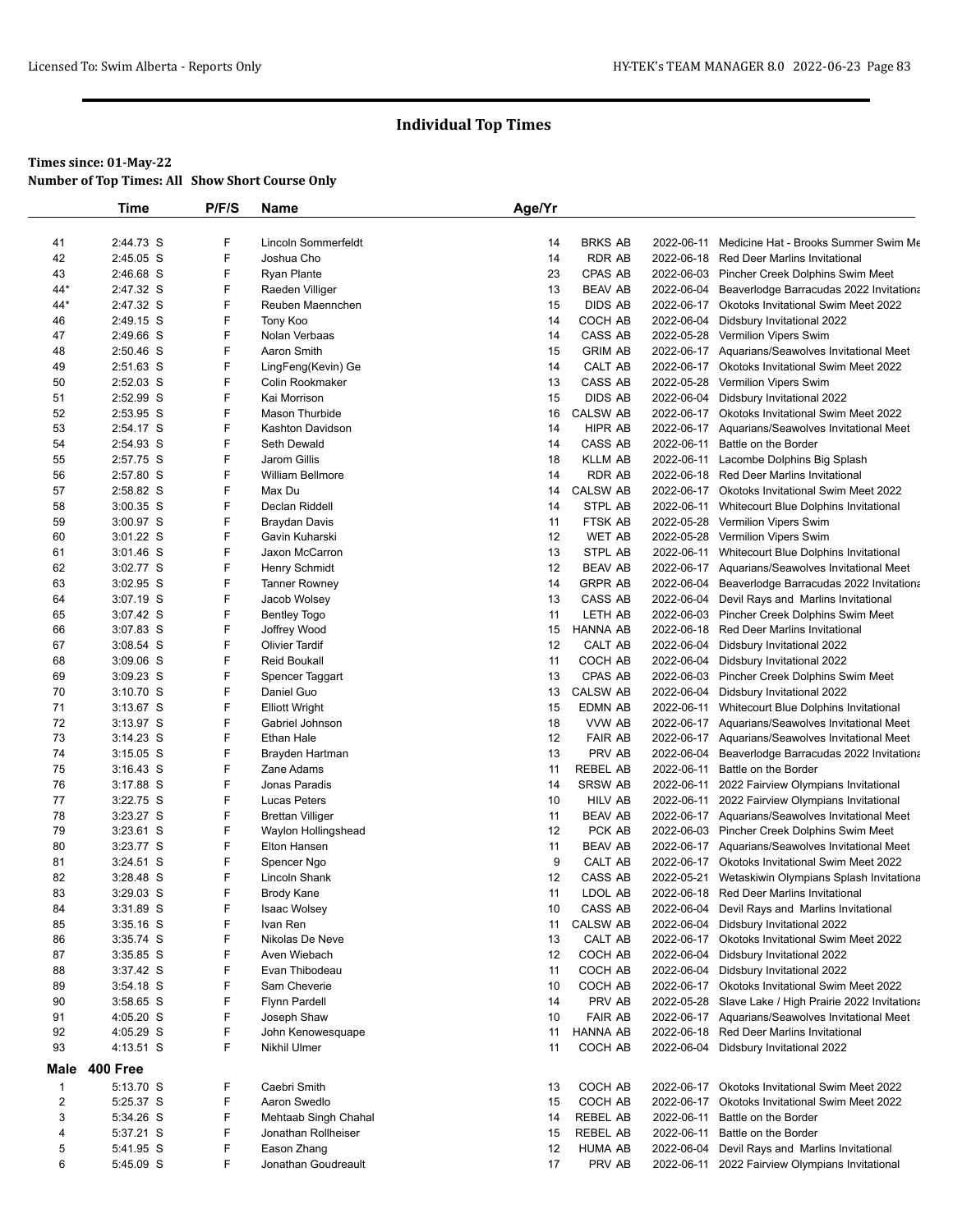|                | <b>Time</b>            | P/F/S  | Name                                   | Age/Yr   |                            |            |                                                                                    |
|----------------|------------------------|--------|----------------------------------------|----------|----------------------------|------------|------------------------------------------------------------------------------------|
|                |                        |        |                                        |          |                            |            |                                                                                    |
| $\overline{7}$ | 5:51.73 S              | F      | Serkan Isik                            | 12       | CASS AB                    | 2022-06-11 | Battle on the Border                                                               |
| 8              | 5:54.29 S              | F      | Nolan Verbaas                          | 14       | CASS AB                    |            | 2022-06-04 Devil Rays and Marlins Invitational                                     |
| 9              | 5:57.13 S              | F      | Ernie Assen                            | 14       | <b>HUMA AB</b>             |            | 2022-06-04 Devil Rays and Marlins Invitational                                     |
| 10             | 6:00.53 S              | F      | Gabriel McCormick                      | 15       | PNOKA AB                   |            | 2022-06-18 Red Deer Marlins Invitational                                           |
| 11             | 6:09.64 S              | F      | Callum Snell-Farnsworth                | 14       | CALT AB                    |            | 2022-06-17 Okotoks Invitational Swim Meet 2022                                     |
| 12             | 6:10.31 S              | F      | Ayden De Neve                          | 16       | CALT AB                    |            | 2022-06-17 Okotoks Invitational Swim Meet 2022                                     |
| 13             | 6:15.35 S<br>6:18.31 S | F<br>F | Luke Enstrom<br>Colin Rookmaker        | 16<br>13 | <b>REBEL AB</b><br>CASS AB | 2022-06-11 | Battle on the Border<br>2022-06-04 Devil Rays and Marlins Invitational             |
| 14<br>15       | 6:23.43 S              | F      | Aaron Smith                            | 15       | <b>GRIM AB</b>             | 2022-06-04 | Beaverlodge Barracudas 2022 Invitationa                                            |
| 16             | 6:25.32 S              | F      | Seth Dewald                            | 14       | CASS AB                    | 2022-06-11 | Battle on the Border                                                               |
| 17             | 6:26.86 S              | F      | Braydan Davis                          | 11       | <b>FTSK AB</b>             | 2022-06-11 | Battle on the Border                                                               |
| 18             | 6:31.34 S              | F      | Jacob Wolsey                           | 13       | CASS AB                    |            | 2022-06-04 Devil Rays and Marlins Invitational                                     |
| 19             | 6:34.57 S              | F      | Joffrey Wood                           | 15       | <b>HANNA AB</b>            |            | 2022-06-18 Red Deer Marlins Invitational                                           |
| 20             | 6:35.94 S              | F      | Brayden Hartman                        | 13       | PRV AB                     |            | 2022-06-17 Aquarians/Seawolves Invitational Meet                                   |
| 21             | 6:52.48 S              | F      | Luka Kikanovic                         | 14       | CALT AB                    |            | 2022-06-17 Okotoks Invitational Swim Meet 2022                                     |
| 22             | 6:59.11 S              | F      | <b>Ryan Diesel</b>                     | 18       | <b>GRIM AB</b>             |            | 2022-05-28 Slave Lake / High Prairie 2022 Invitationa                              |
| 23             | 7:07.41 S              | F      | Ethan Hale                             | 12       | <b>FAIR AB</b>             |            | 2022-06-11 2022 Fairview Olympians Invitational                                    |
| 24             | 7:37.12 S              | F      | Spencer Taggart                        | 13       | <b>CPAS AB</b>             |            | 2022-06-03 Pincher Creek Dolphins Swim Meet                                        |
| Male           | <b>800 Free</b>        |        |                                        |          |                            |            |                                                                                    |
| $\mathbf{1}$   | 12:51.06 S             | F      | Liam Biggin                            | 17       | VVW AB                     |            | 2022-06-11 2022 Fairview Olympians Invitational                                    |
| 2              | 13:57.94 S             | F      | Johnny Gilborn                         | 14       | <b>BRKS AB</b>             |            | 2022-06-03 Pincher Creek Dolphins Swim Meet                                        |
| 3              | 14:20.02 S             | F      | Darcy Garratt                          | 45       | <b>SLLK AB</b>             |            | 2022-05-28 Slave Lake / High Prairie 2022 Invitationa                              |
| Male           | <b>1500 Free</b>       |        |                                        |          |                            |            |                                                                                    |
| $\mathbf{1}$   | 23:17.11 S             | F      | Rhylan Good                            | 15       | SHRPK AB                   |            | 2022-06-04 Devil Rays and Marlins Invitational                                     |
| 2              | 23:37.65 S             | F      | Jonathan Goudreault                    | 17       | PRV AB                     | 2022-06-04 | Beaverlodge Barracudas 2022 Invitationa                                            |
| 3              | 23:45.12 S             | F      | Nolan Verbaas                          | 14       | CASS AB                    |            | 2022-06-04 Devil Rays and Marlins Invitational                                     |
| 4              | 25:08.95 S             | F      | Liam Biggin                            | 17       | VVW AB                     |            | 2022-06-17 Aquarians/Seawolves Invitational Meet                                   |
| Male           | 25 Back                |        |                                        |          |                            |            |                                                                                    |
| $\mathbf 1$    | 19.28 S                | F      | <b>Lucas Peters</b>                    | 10       | <b>HILV AB</b>             |            | 2022-05-28 Slave Lake / High Prairie 2022 Invitationa                              |
| 2              | 21.28 S                | F      | <b>Will Kantor</b>                     | 9        | EDMD AB                    |            | 2022-05-28 Vermilion Vipers Swim                                                   |
| $3^*$          | 21.54 S                | F      | Masao Mori                             | 10       | MHSSC AB                   | 2022-06-11 | Medicine Hat - Brooks Summer Swim Me                                               |
| $3^*$          | 21.54 S                | F      | <b>William Lee</b>                     | 10       | EDMD AB                    | 2022-06-04 | Devil Rays and Marlins Invitational                                                |
| 5              | 22.51 S                | F      | Conor Casserly                         | 10       | LDOL AB                    |            | 2022-06-18 Red Deer Marlins Invitational                                           |
| 6              | 22.74 S                | F      | <b>Matthew Harvey</b>                  | 10       | <b>RDR AB</b>              |            | 2022-06-18 Red Deer Marlins Invitational                                           |
| $\overline{7}$ | 22.87 S                | F      | Ryan Lien                              | 9        | <b>INNIS AB</b>            |            | 2022-06-04 Didsbury Invitational 2022                                              |
| 8              | 23.07 S                | F      | Spencer Ngo                            | 9        | CALT AB                    |            | 2022-06-17 Okotoks Invitational Swim Meet 2022                                     |
| 9              | 23.11 S                | F      | Gideon Valleau                         | 10       | <b>WAIN AB</b>             | 2022-06-11 | Battle on the Border                                                               |
| 10             | 23.12 S                | F      | Luke Baldwin                           | 9        | OKOT AB                    | 2022-06-04 | Didsbury Invitational 2022                                                         |
| 11             | 23.27 S                | F      | Benjamin Vogel                         | 10       | CASS AB                    | 2022-06-11 | Battle on the Border                                                               |
| 12             | 23.33 S                | F<br>F | Justin Wang                            | 10       | <b>CALSW AB</b>            | 2022-06-17 | <b>Okotoks Invitational Swim Meet 2022</b>                                         |
| 13             | 23.34 S<br>23.35 S     | F      | <b>Tyson Pelech</b>                    | 10<br>9  | <b>INNIS AB</b><br>RDR AB  |            | 2022-06-11 Lacombe Dolphins Big Splash<br>2022-06-18 Red Deer Marlins Invitational |
| 14<br>15       | 23.37 S                | F      | Nathan Zankl<br><b>Evander Elliott</b> | 10       | <b>GRIM AB</b>             | 2022-06-11 | 2022 Fairview Olympians Invitational                                               |
| 16             | 23.47 S                | F      | Logan Van Huis                         | 10       | DEVON AB                   | 2022-06-11 | Whitecourt Blue Dolphins Invitational                                              |
| 17             | 23.54 S                | F      | Murray Wilson                          | 10       | CALT AB                    |            | 2022-06-04 Didsbury Invitational 2022                                              |
| 18             | 23.68 S                | F      | <b>Tristan Livesey</b>                 | 10       | <b>HIRV AB</b>             |            | 2022-06-17 Okotoks Invitational Swim Meet 2022                                     |
| 19             | 23.80 S                | F      | Daniel Jiao                            | 10       | <b>HUMA AB</b>             | 2022-06-04 | Devil Rays and Marlins Invitational                                                |
| 20             | 23.84 S                | F      | Dominic Harder                         | 10       | <b>HILV AB</b>             |            | 2022-06-17 Aquarians/Seawolves Invitational Meet                                   |
| $21*$          | 23.96 S                | F      | Michael Deveaux                        | 10       | <b>HILV AB</b>             | 2022-06-04 | Beaverlodge Barracudas 2022 Invitationa                                            |
| $21*$          | 23.96 S                | F      | Alex Ross                              | 9        | <b>FAIR AB</b>             | 2022-06-11 | 2022 Fairview Olympians Invitational                                               |
| 23             | 23.98 S                | F      | Gavin Hansen                           | 9        | <b>BEAV AB</b>             | 2022-06-04 | Beaverlodge Barracudas 2022 Invitationa                                            |
| 24             | 23.99 S                | F      | <b>Emerson Hennings</b>                | 10       | <b>GRIM AB</b>             | 2022-06-11 | 2022 Fairview Olympians Invitational                                               |
| 25             | 24.13 S                | F      | Kaveer Gandhu                          | 9        | <b>CALSW AB</b>            |            | 2022-06-17 Okotoks Invitational Swim Meet 2022                                     |
| 26             | 24.27 S                | F      | Oakley Moore                           | 10       | VVW AB                     | 2022-05-28 | Slave Lake / High Prairie 2022 Invitationa                                         |
| 27             | 24.35 S                | F      | Benjamin Vizcarra                      | 9        | <b>SLLK AB</b>             |            | 2022-06-17 Aquarians/Seawolves Invitational Meet                                   |
| 28             | 24.37 S                | F      | <b>Jack Strebchuk</b>                  | 10       | HIPR AB                    | 2022-06-04 | Beaverlodge Barracudas 2022 Invitationa                                            |
| 29             | 24.40 S                | F      | Joshua Bodet                           | 10       | STAL AB                    | 2022-06-11 | Whitecourt Blue Dolphins Invitational                                              |
| 30             | 24.42 S                | F      | <b>Reid Hollis</b>                     | 9        | <b>INNIS AB</b>            | 2022-06-11 | Lacombe Dolphins Big Splash                                                        |
| 31             | 24.47 S                | F      | Wyatt MacIntyre                        | 9        | <b>HIRV AB</b>             |            | 2022-06-17 Okotoks Invitational Swim Meet 2022                                     |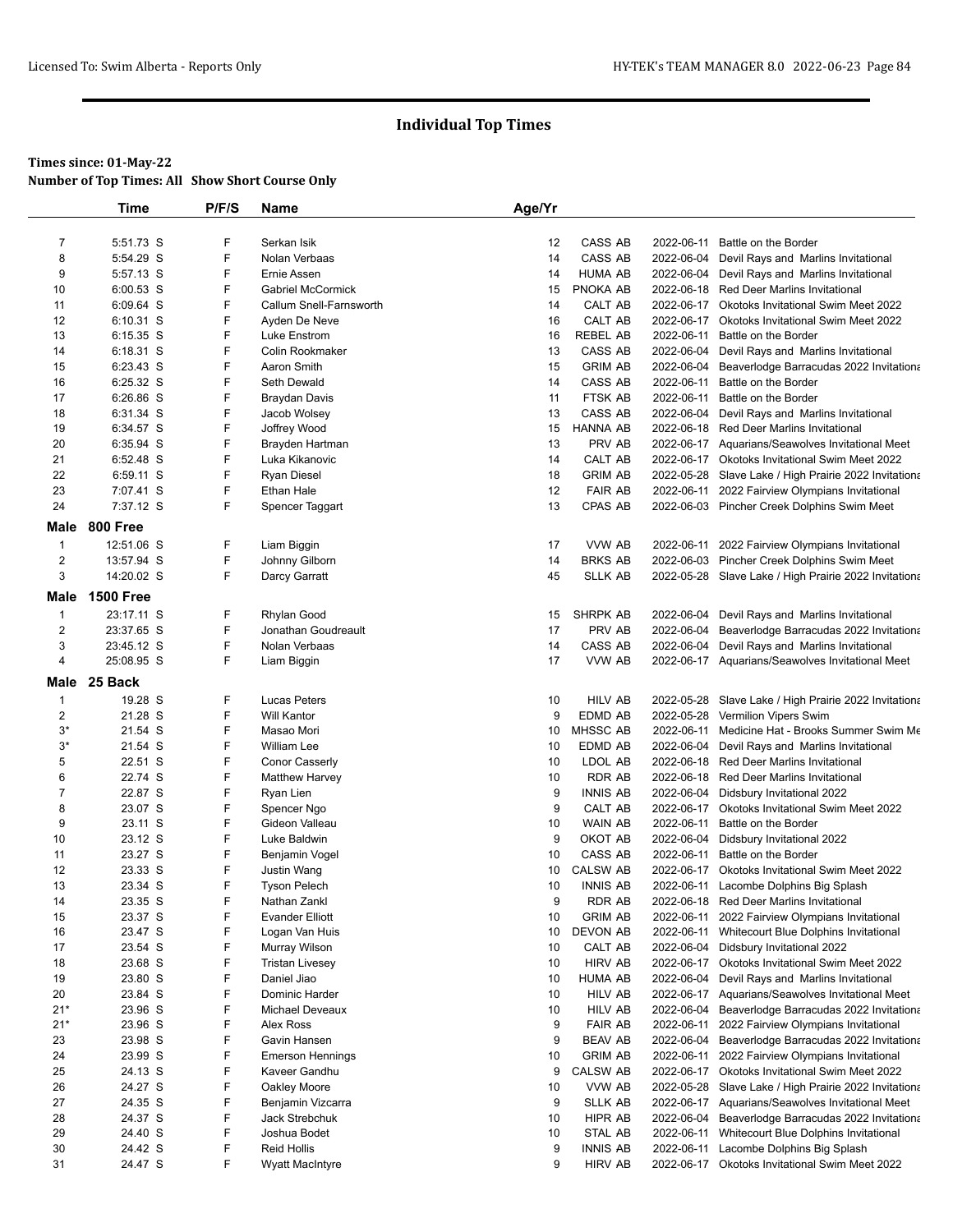|       | Time    | P/F/S | <b>Name</b>              | Age/Yr         |                 |            |                                                       |
|-------|---------|-------|--------------------------|----------------|-----------------|------------|-------------------------------------------------------|
|       |         |       |                          |                |                 |            |                                                       |
| 32    | 24.57 S | F     | <b>Ryder Crombie</b>     | 9              | WET AB          | 2022-06-04 | Devil Rays and Marlins Invitational                   |
| 33    | 24.69 S | F     | Grayson Hansen           | 9              | <b>BEAV AB</b>  | 2022-06-04 | Beaverlodge Barracudas 2022 Invitationa               |
| 34    | 24.77 S | F     | Joseph Shaw              | 10             | <b>FAIR AB</b>  |            | 2022-06-17 Aquarians/Seawolves Invitational Meet      |
| 35    | 24.94 S | F     | Nathan Wahlen            | 8              | <b>SPGR AB</b>  |            | 2022-06-11 Whitecourt Blue Dolphins Invitational      |
| 36    | 25.06 S | F     | <b>Blake Bevill</b>      | 10             | SMRV AB         |            | 2022-06-11 2022 Fairview Olympians Invitational       |
| 37    | 25.08 S | F     | Christian Huh            | 10             | COCH AB         |            | 2022-06-04 Didsbury Invitational 2022                 |
| 38    | 25.11 S | F     | <b>Ericson Park</b>      | 10             | <b>HUMA AB</b>  |            | 2022-05-28 Vermilion Vipers Swim                      |
| 39    | 25.17 S | F     | Devyn Chou               | 8              | <b>CALSW AB</b> |            | 2022-06-17 Okotoks Invitational Swim Meet 2022        |
| 40    | 25.24 S | F     | Matsen Haslam            | 10             | <b>TABER AB</b> |            | 2022-06-03 Pincher Creek Dolphins Swim Meet           |
| 41    | 25.32 S | F     | <b>Barrett Keylock</b>   | 10             | RDR AB          |            | 2022-06-11 Lacombe Dolphins Big Splash                |
| 42    | 25.37 S | F     | Jaycee Hiebert           | 10             | <b>WTLK AB</b>  |            | 2022-06-11 Whitecourt Blue Dolphins Invitational      |
| 43    | 25.40 S | F     | Zachery Bruce            | 9              | <b>FAIR AB</b>  |            | 2022-06-11 2022 Fairview Olympians Invitational       |
| 44    | 25.52 S | F     | Ruell du Toit            | 9              | LDOL AB         |            | 2022-06-11 Lacombe Dolphins Big Splash                |
| 45    | 25.57 S | F     | Jacob Kinzer             | 9              | <b>KLLM AB</b>  |            | 2022-06-11 Lacombe Dolphins Big Splash                |
| 46    | 25.59 S | F     | Callum Carton            | 10             | <b>WAIN AB</b>  |            | 2022-06-04 Devil Rays and Marlins Invitational        |
| 47    | 25.72 S | F     | Christian Chu            | 7              | <b>CALSW AB</b> |            | 2022-06-17 Okotoks Invitational Swim Meet 2022        |
| 48*   | 25.84 S | F     | Zidan Hassen             | 9              | OKOT AB         | 2022-06-04 | Didsbury Invitational 2022                            |
| 48*   | 25.84 S | F     | <b>Elliott Diep</b>      | 10             | COCH AB         |            | 2022-06-17 Okotoks Invitational Swim Meet 2022        |
| 50    | 25.91 S | F     | Lucas Driesen            | 10             | RDR AB          |            | 2022-06-11 Lacombe Dolphins Big Splash                |
| 51    | 26.32 S | F     | <b>Brandon Boras</b>     | 9              | LETH AB         |            | 2022-06-03 Pincher Creek Dolphins Swim Meet           |
| 52    | 26.35 S | F     | Parker Stuart            | 9              | <b>SPGR AB</b>  |            | 2022-06-11 Whitecourt Blue Dolphins Invitational      |
| 53    | 26.38 S | F     | Kevan Thompson           | 9              | PNOKA AB        | 2022-06-11 | Lacombe Dolphins Big Splash                           |
| 54    | 26.49 S | F     | Mika Hassen              | 8              | OKOT AB         |            | 2022-06-04 Didsbury Invitational 2022                 |
| 55    | 26.54 S | F     | Oren Mainville           | $\overline{7}$ | <b>WAIN AB</b>  |            | 2022-06-11 Battle on the Border                       |
| 56    | 26.57 S | F     | Cole Bevan               | 10             | FTMD AB         |            | 2022-06-11 Medicine Hat - Brooks Summer Swim Me       |
| 57    | 26.71 S | F     | Nelson Grandoni          | 10             | PCK AB          |            | 2022-06-03 Pincher Creek Dolphins Swim Meet           |
| 58    | 26.75 S | F     | Mateo Gustavo Velasquez  | 9              | <b>CALSW AB</b> |            | 2022-06-17 Okotoks Invitational Swim Meet 2022        |
| 59    | 26.77 S | F     | <b>Edward Schulte</b>    | 10             | <b>WTCT AB</b>  |            | 2022-06-11 Whitecourt Blue Dolphins Invitational      |
| 60    | 26.81 S | F     | <b>Robert Little</b>     | 9              | LDOL AB         |            | 2022-06-11 Lacombe Dolphins Big Splash                |
| 61    | 26.82 S | F     | Liam Biggs               | 8              | <b>BEAV AB</b>  |            | 2022-06-11 2022 Fairview Olympians Invitational       |
| 62    | 26.85 S | F     | Kiefer Peloquin          | 10             | <b>NANT AB</b>  |            | 2022-06-03 Pincher Creek Dolphins Swim Meet           |
| 63    | 26.88 S | F     | Jesper Skoyen            | 10             | <b>FAIR AB</b>  | 2022-06-11 | 2022 Fairview Olympians Invitational                  |
| 64    | 26.90 S | F     | Rhys Van Bussel          | 9              | PCK AB          |            | 2022-06-03 Pincher Creek Dolphins Swim Meet           |
| 65    | 26.94 S | F     | Sebastian Melnyk         | 10             | LDOL AB         |            | 2022-06-11 Lacombe Dolphins Big Splash                |
| 66    | 26.96 S | F     | Tate Lloyd               | 8              | <b>HILV AB</b>  |            | 2022-06-17 Aquarians/Seawolves Invitational Meet      |
| 67    | 26.98 S | F     | <b>Rhys Hebert</b>       | 10             | <b>WTLK AB</b>  |            | 2022-06-11 Whitecourt Blue Dolphins Invitational      |
| 68    | 27.06 S | F     | Nicholas Duheme          | 9              | STPL AB         |            | 2022-06-11 Whitecourt Blue Dolphins Invitational      |
| 69    | 27.07 S | F     | <b>Oliver Crisp</b>      | 10             | <b>HUMA AB</b>  |            | 2022-05-21 Wetaskiwin Olympians Splash Invitationa    |
| 70    | 27.09 S | F     | Jaxen Melnyk             | 10             | LDOL AB         |            | 2022-06-11 Lacombe Dolphins Big Splash                |
| 71    | 27.11 S | F     | Amadeo Reid              | 9              | <b>HUMA AB</b>  |            | 2022-06-04 Devil Rays and Marlins Invitational        |
| $72*$ | 27.21 S | F     | lain Bugg                | 10             | <b>WAIN AB</b>  |            | 2022-05-28 Vermilion Vipers Swim                      |
| $72*$ | 27.21 S | F     | Ethan Martin             | 8              | <b>GRPR AB</b>  |            | 2022-06-17 Aquarians/Seawolves Invitational Meet      |
| 74    | 27.35 S | F     | <b>Emmett Sawers</b>     | 8              | <b>SRSW AB</b>  |            | 2022-06-11 2022 Fairview Olympians Invitational       |
| 75    | 27.39 S | F     | <b>Bentley Samardzic</b> | 9              | STPL AB         |            | 2022-06-11 Whitecourt Blue Dolphins Invitational      |
| 76    | 27.43 S | F     | Cooper Oliver            | 10             | <b>REBEL AB</b> | 2022-06-04 | Devil Rays and Marlins Invitational                   |
| 77    | 27.58 S | F     | Cody Mercer              | 8              | <b>HILV AB</b>  |            | 2022-05-28 Slave Lake / High Prairie 2022 Invitationa |
| 78    | 27.67 S | F     | Levi Alger               | $\overline{7}$ | EDMD AB         |            | 2022-06-04 Devil Rays and Marlins Invitational        |
| 79    | 27.76 S | F     | John Harasym             | 9              | <b>WTCT AB</b>  |            | 2022-06-11 Whitecourt Blue Dolphins Invitational      |
| 80    | 27.79 S | F     | Dexter Leishman          | 8              | <b>TABER AB</b> |            | 2022-06-11 Medicine Hat - Brooks Summer Swim Me       |
| 81    | 27.83 S | F     | Archer Pederson          | 8              | CALT AB         |            | 2022-06-04 Didsbury Invitational 2022                 |
| 82    | 27.87 S | F     | Mason Taylor             | 10             | <b>HIRV AB</b>  |            | 2022-06-17 Okotoks Invitational Swim Meet 2022        |
| 83    | 27.92 S | F     | Dylan Hale               | 9              | <b>FAIR AB</b>  | 2022-06-11 | 2022 Fairview Olympians Invitational                  |
| $84*$ | 27.94 S | F     | Koen Wiebach             | 10             | COCH AB         |            | 2022-06-17 Okotoks Invitational Swim Meet 2022        |
| 84*   | 27.94 S | F     | Cohen Hubbard            | 9              | COCH AB         | 2022-06-04 | Didsbury Invitational 2022                            |
| 86    | 28.02 S | F     | Joel Assen               | 9              | <b>HUMA AB</b>  | 2022-05-21 | Wetaskiwin Olympians Splash Invitationa               |
| 87    | 28.13 S | F     | Harrison LeBouthillier   | 9              | CALT AB         |            | 2022-06-04 Didsbury Invitational 2022                 |
| 88    | 28.19 S | F     | Asher Petryshen-Kozak    | 7              | STPL AB         | 2022-06-11 | Whitecourt Blue Dolphins Invitational                 |
| 89    | 28.22 S | F     | Wyatt Hooke              | 7              | MHSSC AB        |            | 2022-06-03 Pincher Creek Dolphins Swim Meet           |
| 90    | 28.33 S | F     | Markus Deptuck           | 10             | STPL AB         |            | 2022-06-11 Whitecourt Blue Dolphins Invitational      |
|       |         | F     |                          |                | <b>VERM AB</b>  |            |                                                       |
| 91    | 28.35 S |       | Aiden Martin             | 10             |                 |            | 2022-05-28 Vermilion Vipers Swim                      |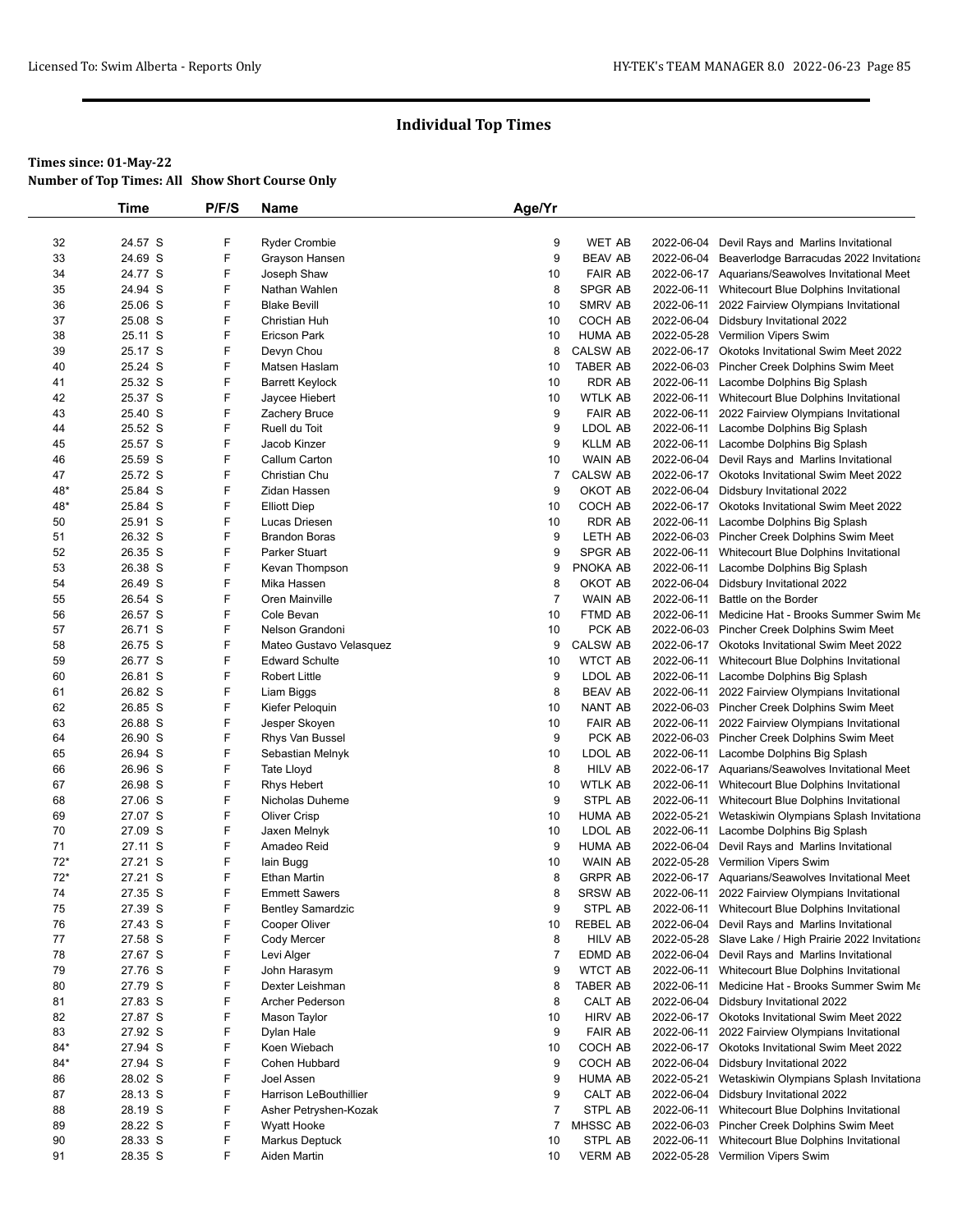|            | Time               | P/F/S  | Name                              | Age/Yr              |                     |            |                                                                                        |
|------------|--------------------|--------|-----------------------------------|---------------------|---------------------|------------|----------------------------------------------------------------------------------------|
|            |                    |        |                                   |                     |                     |            |                                                                                        |
| 92         | 28.48 S            | F      | Alexander Yao                     | 10                  | <b>HUMA AB</b>      |            | 2022-06-04 Devil Rays and Marlins Invitational                                         |
| 93         | 28.58 S            | F      | <b>Russell Pinder</b>             | 10                  | LETH AB             |            | 2022-06-03 Pincher Creek Dolphins Swim Meet                                            |
| $94*$      | 28.70 S            | F      | Jack Lambert                      | $\overline{7}$      | <b>REBEL AB</b>     |            | 2022-05-28 Vermilion Vipers Swim                                                       |
| 94*        | 28.70 S            | F      | <b>Kestin Simons</b>              | 10                  | <b>KLLM AB</b>      |            | 2022-06-11 Lacombe Dolphins Big Splash                                                 |
| 96         | 28.95 S            | F      | <b>William Elliott</b>            | 9                   | EDMD AB             |            | 2022-06-04 Devil Rays and Marlins Invitational                                         |
| 97         | x28.97 S           | F      | <b>Rixtonn Biffart</b>            | $\overline{7}$      | <b>MHSSC AB</b>     |            | 2022-06-11 Medicine Hat - Brooks Summer Swim Me                                        |
| $98*$      | 29.03 S            | F      | Lucas Elliott                     | $\overline{7}$      | EDMD AB             |            | 2022-05-28 Vermilion Vipers Swim                                                       |
| $98*$      | 29.03 S            | F      | Colin Jarvis                      | 9                   | <b>SRSW AB</b>      |            | 2022-06-17 Aquarians/Seawolves Invitational Meet                                       |
| 100        | 29.04 S            | F      | <b>Ashton Winters</b>             | 10                  | LETH AB             | 2022-06-11 | Medicine Hat - Brooks Summer Swim Me                                                   |
| 101        | 29.05 S            | F      | Asher Crampton                    | $\overline{7}$      | LDOL AB             |            | 2022-06-18 Red Deer Marlins Invitational                                               |
| 102<br>103 | 29.09 S<br>29.12 S | F<br>F | <b>Gil Oviatt</b><br>Gerard Basha | $\overline{7}$<br>8 | SHRPK AB<br>FTSK AB | 2022-06-04 | 2022-05-28 Vermilion Vipers Swim                                                       |
| 104        | 29.15 S            | F      | Kable Tarzwell                    | 8                   | HIPR AB             |            | Devil Rays and Marlins Invitational<br>2022-06-11 2022 Fairview Olympians Invitational |
| 105        | 29.25 S            | F      | Dusty Roy                         | 9                   | <b>FAIR AB</b>      | 2022-06-11 | 2022 Fairview Olympians Invitational                                                   |
| 106        | 29.27 S            | F      | Trezdyn Jamison                   | 10                  | <b>HIRV AB</b>      |            | 2022-06-17 Okotoks Invitational Swim Meet 2022                                         |
| $107*$     | 29.32 S            | F      | Kixtyn Jamison                    | 8                   | <b>HIRV AB</b>      |            | 2022-06-17 Okotoks Invitational Swim Meet 2022                                         |
| $107*$     | 29.32 S            | F      | <b>Cory Cloutier</b>              | 8                   | OKOT AB             |            | 2022-06-17 Okotoks Invitational Swim Meet 2022                                         |
| 109        | 29.74 S            | F      | Braydon R Smith                   | 10                  | <b>GRPR AB</b>      | 2022-06-11 | 2022 Fairview Olympians Invitational                                                   |
| 110        | 29.96 S            | F      | <b>Austin Curley</b>              | 8                   | FTSK AB             | 2022-06-11 | Battle on the Border                                                                   |
| 111        | 30.15 S            | F      | <b>Austin Stewart</b>             | 8                   | <b>GRPR AB</b>      |            | 2022-06-17 Aquarians/Seawolves Invitational Meet                                       |
| 112        | 30.21 S            | F      | Nate Cox                          | 6                   | HIPR AB             |            | 2022-06-17 Aquarians/Seawolves Invitational Meet                                       |
| 113        | 30.29 S            | F      | Oliver Berube                     | 9                   | EDMD AB             |            | 2022-06-04 Devil Rays and Marlins Invitational                                         |
| 114        | 30.33 S            | F      | <b>Grant Holm</b>                 | 9                   | <b>HILV AB</b>      |            | 2022-06-17 Aquarians/Seawolves Invitational Meet                                       |
| 115        | 30.34 S            | F      | Sullivan Barbour                  | 10                  | <b>HUMA AB</b>      |            | 2022-06-04 Devil Rays and Marlins Invitational                                         |
| 116        | 30.42 S            | F      | <b>Weston Stewart</b>             | 8                   | <b>INNIS AB</b>     |            | 2022-06-18 Red Deer Marlins Invitational                                               |
| 117        | 30.43 S            | F      | Zax Whelan                        | 9                   | <b>SRSW AB</b>      | 2022-06-11 | 2022 Fairview Olympians Invitational                                                   |
| $118*$     | 30.49 S            | F      | Jack Boldt                        | 9                   | NANT AB             | 2022-06-11 | Medicine Hat - Brooks Summer Swim Me                                                   |
| $118*$     | 30.49 S            | F      | Benjamin Bain                     | 8                   | HIPR AB             | 2022-06-11 | 2022 Fairview Olympians Invitational                                                   |
| 120        | 30.57 S            | F      | Logan Anderson                    | 10                  | NANT AB             | 2022-06-11 | Medicine Hat - Brooks Summer Swim Me                                                   |
| 121        | 30.59 S            | F      | <b>Rohan Clews</b>                | 8                   | <b>RDR AB</b>       |            | 2022-06-18 Red Deer Marlins Invitational                                               |
| 122        | 30.61 S            | F      | Zachary Flora                     | 8                   | OKOT AB             |            | 2022-06-17 Okotoks Invitational Swim Meet 2022                                         |
| 123        | 30.63 S            | F      | Nixon Schutte                     | 9                   | OKOT AB             |            | 2022-06-17 Okotoks Invitational Swim Meet 2022                                         |
| 124        | 30.68 S            | F      | Caleb Wilson                      | 9                   | LDOL AB             | 2022-06-11 | Lacombe Dolphins Big Splash                                                            |
| 125        | 30.72 S            | F      | Krosby Boissoneault               | $\overline{7}$      | SRSW AB             |            | 2022-06-17 Aquarians/Seawolves Invitational Meet                                       |
| 126        | 30.79 S            | F      | Thomas Strebchuk                  | 8                   | <b>HIPR AB</b>      |            | 2022-06-04 Beaverlodge Barracudas 2022 Invitationa                                     |
| 127        | 30.81 S            | F      | Hunter Murray                     | 9                   | <b>HILV AB</b>      | 2022-06-11 | 2022 Fairview Olympians Invitational                                                   |
| 128        | 30.86 S            | F      | Owen Hughes                       | 10                  | MHSSC AB            | 2022-06-11 | Medicine Hat - Brooks Summer Swim Me                                                   |
| 129        | 30.90 S            | F      | Ahmed Jarome Mouallem             | 9                   | HIPR AB             | 2022-06-11 | 2022 Fairview Olympians Invitational                                                   |
| 130        | 30.94 S            | F      | Lincoln Doyle                     | 9                   | WAIN AB             |            | 2022-06-04 Devil Rays and Marlins Invitational                                         |
| 131        | 31.05 S            | F      | <b>Blake Bruce-Sokil</b>          | $\overline{7}$      | <b>FAIR AB</b>      | 2022-06-11 | 2022 Fairview Olympians Invitational                                                   |
| 132        | 31.17 S            | F      | Caid Kallen                       | 9                   | <b>TABER AB</b>     |            | 2022-06-03 Pincher Creek Dolphins Swim Meet                                            |
| 133        | x31.19 S           | F      | Ryes Pattison                     | 8                   | MHSSC AB            | 2022-06-11 | Medicine Hat - Brooks Summer Swim Me                                                   |
| 134        | 31.42 S            | F      | Ezra Brown                        | $\overline{7}$      | BRKS AB             | 2022-06-11 | Medicine Hat - Brooks Summer Swim Me                                                   |
| 135        | 31.46 S            | F      | Finn Rose                         | 8                   | <b>FAIR AB</b>      |            | 2022-06-17 Aquarians/Seawolves Invitational Meet                                       |
| 136        | 31.54 S            | F      | Cohen Donnison                    | 8                   | HIPR AB             |            | 2022-06-17 Aquarians/Seawolves Invitational Meet                                       |
| 137        | 31.57 S            | F      | <b>Brandt Quartly</b>             | 9                   | HIPR AB             |            | 2022-05-28 Slave Lake / High Prairie 2022 Invitationa                                  |
| 138        | 31.68 S            | F      | James Stewart                     | 10                  | <b>GRPR AB</b>      | 2022-06-11 | 2022 Fairview Olympians Invitational                                                   |
| 139*       | 31.74 S            | F      | Declan Lamarche                   | 8                   | HIPR AB             |            | 2022-05-28 Slave Lake / High Prairie 2022 Invitationa                                  |
| $139*$     | 31.74 S            | F      | <b>Garrett Flory</b>              | 8                   | CALT AB             |            | 2022-06-17 Okotoks Invitational Swim Meet 2022                                         |
| 141        | 31.76 S            | F      | Nathan Laarman                    | $\overline{7}$      | CALT AB             |            | 2022-06-17 Okotoks Invitational Swim Meet 2022                                         |
| 142        | 31.78 S            | F      | Sebastien C Smith                 | 8                   | <b>GRPR AB</b>      |            | 2022-06-11 2022 Fairview Olympians Invitational                                        |
| 143        | 31.87 S            | F      | Rylie Safronovich                 | 9                   | DRVL AS             | 2022-06-11 | Whitecourt Blue Dolphins Invitational                                                  |
| 144        | 31.97 S            | F      | Ethan Huo                         | 8                   | <b>HUMA AB</b>      | 2022-06-04 | Devil Rays and Marlins Invitational                                                    |
| 145        | 32.16 S            | F      | Rhys Pinder                       | $\overline{7}$      | LETH AB             | 2022-06-11 | Medicine Hat - Brooks Summer Swim Me                                                   |
| 146        | 32.36 S            | F      | Nicholas Noel                     | 9                   | <b>SLLK AB</b>      |            | 2022-06-17 Aquarians/Seawolves Invitational Meet                                       |
| 147        | 32.49 S            | F      | Max Hill                          | 8                   | <b>WTCT AB</b>      | 2022-06-11 | Whitecourt Blue Dolphins Invitational                                                  |
| 148        | 32.50 S            | F      | <b>Connor Tweten</b>              | 9                   | MHSSC AB            |            | 2022-06-03 Pincher Creek Dolphins Swim Meet                                            |
| 149        | 32.56 S            | F      | Oskar Roper                       | 8                   | <b>REBEL AB</b>     | 2022-06-11 | Battle on the Border                                                                   |
| 150        | 32.61 S            | F      | Nathan McGunigale                 | $\overline{7}$      | <b>GRPR AB</b>      |            | 2022-06-17 Aquarians/Seawolves Invitational Meet                                       |
| 151        | 32.68 S            | F      | Oliver Fredette                   | 10                  | PCK AB              |            | 2022-06-03 Pincher Creek Dolphins Swim Meet                                            |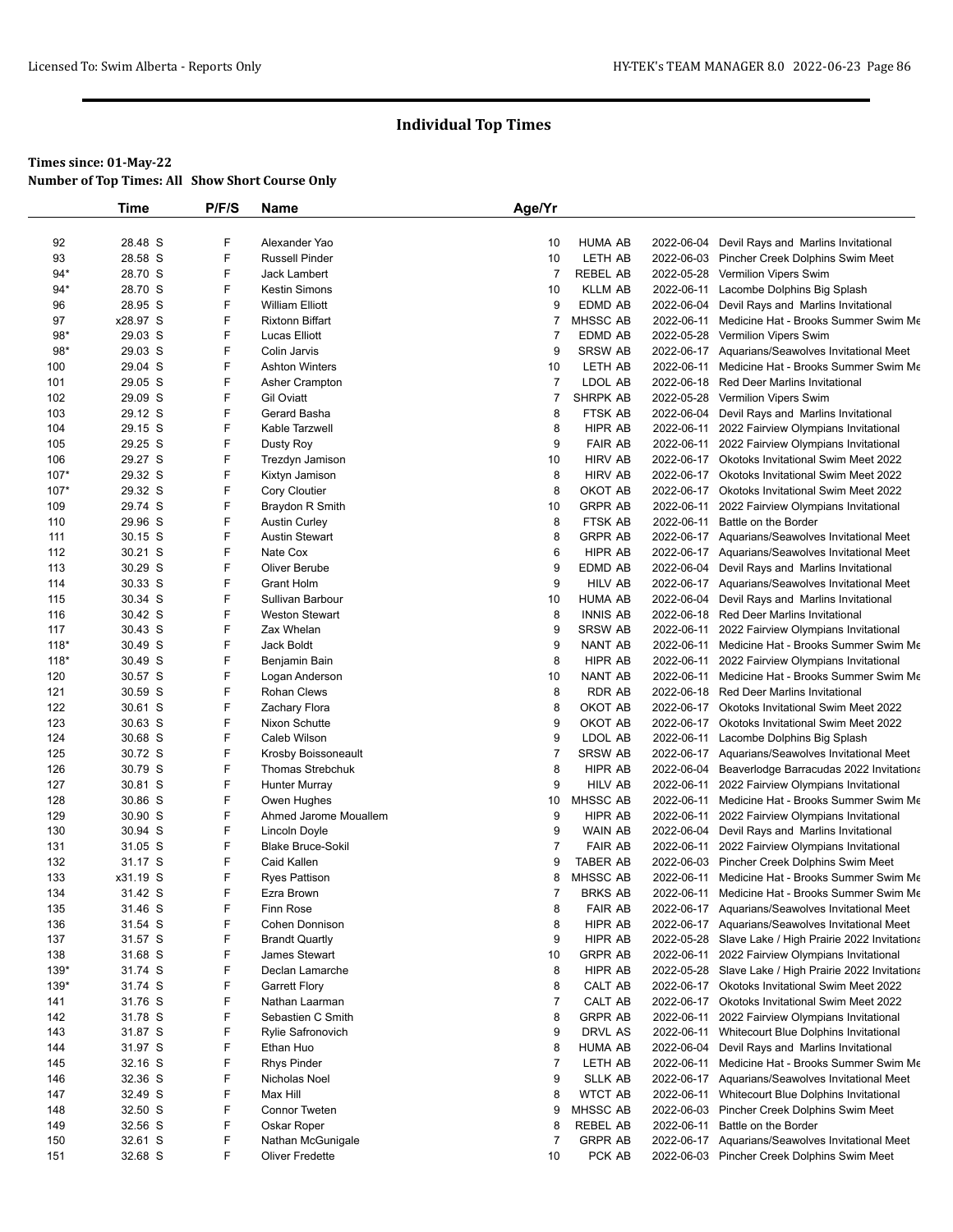|              | Time               | P/F/S  | Name                            | Age/Yr         |                            |            |                                                                                                      |
|--------------|--------------------|--------|---------------------------------|----------------|----------------------------|------------|------------------------------------------------------------------------------------------------------|
|              |                    |        |                                 |                |                            |            |                                                                                                      |
| 152          | 32.86 S            | F      | <b>Blake Thomaser</b>           | 10             | <b>WTLK AB</b>             | 2022-06-11 | Whitecourt Blue Dolphins Invitational                                                                |
| 153          | 32.87 S            | F      | Wesley Nguyen                   | 10             | CALT AB                    |            | 2022-06-17 Okotoks Invitational Swim Meet 2022                                                       |
| 154          | 32.95 S            | F      | Viggo Moborg                    | 8              | <b>RDR AB</b>              |            | 2022-06-18 Red Deer Marlins Invitational                                                             |
| 155          | 33.25 S            | F      | Carter Kubik                    | 8              | COCH AB                    |            | 2022-06-17 Okotoks Invitational Swim Meet 2022                                                       |
| 156          | 33.43 S            | F      | <b>Weston Boissoneault</b>      | 10             | SRSW AB                    |            | 2022-06-17 Aquarians/Seawolves Invitational Meet                                                     |
| 157          | 33.47 S            | F      | J.a Saaiman                     | 10             | PCK AB                     |            | 2022-06-03 Pincher Creek Dolphins Swim Meet                                                          |
| 158          | 33.53 S            | F      | Elijah Brown                    | 9              | <b>BRKS AB</b>             | 2022-06-11 | Medicine Hat - Brooks Summer Swim Me                                                                 |
| 159          | 33.59 S            | F      | Kai Moland                      | $\overline{7}$ | EDMD AB                    | 2022-06-04 | Devil Rays and Marlins Invitational                                                                  |
| 160          | 33.63 S            | F      | Aren Abraham                    | 10             | <b>CALSW AB</b>            |            | 2022-06-04 Didsbury Invitational 2022                                                                |
| 161          | 33.76 S            | F      | Qui Tran                        | 9              | <b>WTCT AB</b>             |            | 2022-06-11 Whitecourt Blue Dolphins Invitational                                                     |
| 162          | 33.77 S            | F      | <b>Rhett Kennedy</b>            | 8              | FTSK AB                    | 2022-06-04 | Devil Rays and Marlins Invitational                                                                  |
| 163          | 33.80 S            | F      | Ethan Kohlman                   | 9              | <b>HANNA AB</b>            | 2022-06-11 | Lacombe Dolphins Big Splash                                                                          |
| 164          | 33.99 S            | F      | <b>William Bowie</b>            | 9              | PNOKA AB                   |            | 2022-06-11 Lacombe Dolphins Big Splash                                                               |
| 165          | 34.00 S            | F      | Caleb Martin                    | 7              | MHSSC AB                   |            | 2022-06-03 Pincher Creek Dolphins Swim Meet                                                          |
| 166          | 34.04 S            | F      | Thomas Wood                     | 8              | <b>SLLK AB</b>             |            | 2022-06-17 Aquarians/Seawolves Invitational Meet                                                     |
| 167          | 34.11 S            | F<br>F | Reese Mohr                      | 9              | HIPR AB                    |            | 2022-06-11 2022 Fairview Olympians Invitational                                                      |
| 168          | 34.14 S            | F      | Nolan Van Bussel                | 9              | PCK AB<br><b>GRPR AB</b>   | 2022-06-11 | 2022-06-03 Pincher Creek Dolphins Swim Meet                                                          |
| 169<br>170   | 34.24 S<br>34.34 S | F      | Elijah Martin<br>Sawyer Jackson | 10<br>9        | <b>SRSW AB</b>             |            | 2022 Fairview Olympians Invitational<br>2022-06-11 2022 Fairview Olympians Invitational              |
| 171          | 34.36 S            | F      | Carter Koop                     | 8              | LETH AB                    | 2022-06-11 | Medicine Hat - Brooks Summer Swim Me                                                                 |
| 172          | 34.45 S            | F      | Eric Delorme                    | 8              | HIPR AB                    |            | 2022-05-28 Slave Lake / High Prairie 2022 Invitationa                                                |
| 173          | 34.70 S            | F      | Gavin Lange                     | 10             | COCH AB                    |            | 2022-06-17 Okotoks Invitational Swim Meet 2022                                                       |
| 174          | 34.71 S            | F      | Benjamin Wolsey                 | 8              | CASS AB                    | 2022-05-21 | Wetaskiwin Olympians Splash Invitationa                                                              |
| 175          | 34.74 S            | F      | <b>Chantz Gimber</b>            | 6              | <b>CLARE AB</b>            |            | 2022-06-03 Pincher Creek Dolphins Swim Meet                                                          |
| 176          | 34.78 S            | F      | Anson Lin                       | $\overline{7}$ | CALT AB                    |            | 2022-06-04 Didsbury Invitational 2022                                                                |
| 177          | 35.02 S            | F      | Evan Ty Khuu                    | 10             | CALT AB                    |            | 2022-06-17 Okotoks Invitational Swim Meet 2022                                                       |
| 178          | 35.07 S            | F      | <b>Austin Boras</b>             | $\overline{7}$ | LETH AB                    | 2022-06-11 | Medicine Hat - Brooks Summer Swim Me                                                                 |
| 179          | 35.35 S            | F      | Malachi McAllister              | 7              | SHRPK AB                   | 2022-06-04 | Devil Rays and Marlins Invitational                                                                  |
| 180          | 35.50 S            | F      | <b>Graham Oviatt</b>            | 7              | <b>SHRPK AB</b>            |            | 2022-06-04 Devil Rays and Marlins Invitational                                                       |
| 181          | 35.52 S            | F      | Noah Hirscher                   | 6              | VVW AB                     | 2022-06-11 | 2022 Fairview Olympians Invitational                                                                 |
| 182          | 35.59 S            | F      | <b>Bennett Wilson</b>           | $\overline{7}$ | LDOL AB                    | 2022-06-11 | Lacombe Dolphins Big Splash                                                                          |
| 183          | 35.63 S            | F      | Kolten Alfred                   | $\overline{7}$ | <b>SRSW AB</b>             |            | 2022-06-17 Aquarians/Seawolves Invitational Meet                                                     |
| 184          | 35.79 S            | F      | Dominic Loch                    | 9              | DIDS AB                    |            | 2022-06-04 Didsbury Invitational 2022                                                                |
| 185          | 35.87 S            | F      | Cache Gimber                    | 9              | <b>CLARE AB</b>            |            | 2022-06-03 Pincher Creek Dolphins Swim Meet                                                          |
| 186          | 36.07 S            | F      | <b>Oliver Fors</b>              | 10             | HIPR AB                    | 2022-06-11 | 2022 Fairview Olympians Invitational                                                                 |
| 187          | 36.11 S            | F      | Nathan Chau                     | 10             | SHRPK AB                   |            | 2022-06-04 Devil Rays and Marlins Invitational                                                       |
| 188          | 36.19 S            | F      | James Hill                      | 10             | <b>WTCT AB</b>             | 2022-06-11 | Whitecourt Blue Dolphins Invitational                                                                |
| 189          | 36.24 S            | F      | <b>Bennett Strebchuk</b>        | 6              | HIPR AB                    |            | 2022-06-17 Aquarians/Seawolves Invitational Meet                                                     |
| 190          | 36.26 S            | F      | Max Yang                        | 7              | EDMD AB                    |            | 2022-06-04 Devil Rays and Marlins Invitational                                                       |
| 191          | 36.55 S            | F      | Beau Blanchette                 | 7              | REBEL AB                   |            | 2022-05-28 Vermilion Vipers Swim                                                                     |
| 192*<br>192* | 36.71 S            | F<br>F | Miles Fossen                    | 6<br>9         | RDR AB                     |            | 2022-06-18 Red Deer Marlins Invitational                                                             |
| 194          | 36.71 S<br>36.90 S | F      | Brayden Koch                    | $\overline{7}$ | NANT AB<br><b>CALSW AB</b> |            | 2022-06-03 Pincher Creek Dolphins Swim Meet                                                          |
| 195          | 37.34 S            | F      | Joe Li<br>Uyiosa Ogbeide        | 9              | WET AB                     |            | 2022-06-17 Okotoks Invitational Swim Meet 2022<br>2022-05-21 Wetaskiwin Olympians Splash Invitationa |
| 196          | 37.42 S            | F      | <b>Tristan Russnak</b>          | 9              | WAIN AB                    |            | 2022-05-28 Vermilion Vipers Swim                                                                     |
| 197          | 37.60 S            | F      | Emmett Hayward                  | 9              | <b>GRIM AB</b>             | 2022-06-11 | 2022 Fairview Olympians Invitational                                                                 |
| 198          | 38.18 S            | F      | Hugh Russell                    | $\overline{7}$ | <b>GRPR AB</b>             |            | 2022-06-17 Aquarians/Seawolves Invitational Meet                                                     |
| 199          | 38.38 S            | F      | Cole Schellenberg               | 8              | OKOT AB                    |            | 2022-06-17 Okotoks Invitational Swim Meet 2022                                                       |
| 200          | 38.92 S            | F      | Cash Moulder                    | 10             | COCH AB                    |            | 2022-06-17 Okotoks Invitational Swim Meet 2022                                                       |
| 201          | 39.10 S            | F      | Cruz Skanderup                  | 9              | <b>BRKS AB</b>             | 2022-06-11 | Medicine Hat - Brooks Summer Swim Me                                                                 |
| 202          | 39.44 S            | F      | Alejandro Oliver                | 8              | FTSK AB                    |            | 2022-06-04 Devil Rays and Marlins Invitational                                                       |
| 203          | 39.98 S            | F      | Daniel Dillen                   | 10             | PNOKA AB                   | 2022-06-11 | Lacombe Dolphins Big Splash                                                                          |
| 204          | 40.06 S            | F      | Jett Riendeau                   | $\overline{7}$ | <b>BEAV AB</b>             | 2022-06-04 | Beaverlodge Barracudas 2022 Invitationa                                                              |
| 205          | 40.16 S            | F      | Connor Machacek                 | 8              | LETH AB                    | 2022-06-11 | Medicine Hat - Brooks Summer Swim Me                                                                 |
| 206          | 40.41 S            | F      | Kale Hegedus                    | $\overline{7}$ | <b>WET AB</b>              | 2022-05-21 | Wetaskiwin Olympians Splash Invitationa                                                              |
| 207          | 40.52 S            | F      | <b>Hudson Fisher</b>            | 8              | <b>WTCT AB</b>             | 2022-06-11 | Whitecourt Blue Dolphins Invitational                                                                |
| 208          | 40.58 S            | F      | Zachary Koop                    | 6              | LETH AB                    |            | 2022-06-03 Pincher Creek Dolphins Swim Meet                                                          |
| 209          | 40.76 S            | F      | Abulele Mtshabe                 | 9              | OKOT AB                    |            | 2022-06-17 Okotoks Invitational Swim Meet 2022                                                       |
| 210          | 40.85 S            | F      | <b>Taven Young</b>              | 9              | <b>WTLK AB</b>             | 2022-06-11 | Whitecourt Blue Dolphins Invitational                                                                |
| 211          | 41.01 S            | F      | Edwyn Chou                      | 6              | <b>CALSW AB</b>            |            | 2022-06-17 Okotoks Invitational Swim Meet 2022                                                       |
|              |                    |        |                                 |                |                            |            |                                                                                                      |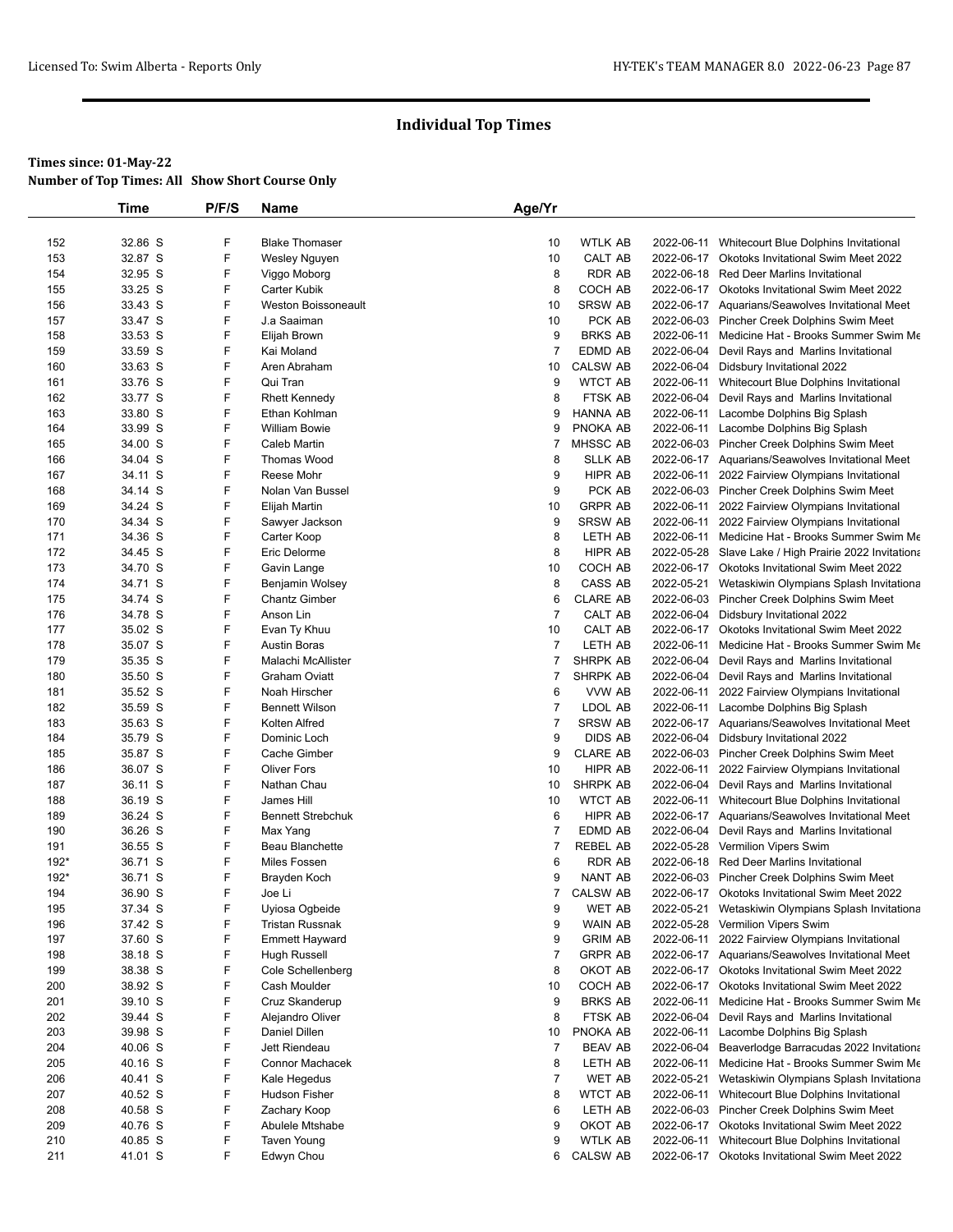|         | <b>Time</b>        | P/F/S | Name                    | Age/Yr         |                            |                                                       |
|---------|--------------------|-------|-------------------------|----------------|----------------------------|-------------------------------------------------------|
|         |                    |       |                         |                |                            |                                                       |
| 212     | 41.24 S            | F     | <b>Austin Richard</b>   | 7              | <b>REBEL AB</b>            | 2022-06-11 Battle on the Border                       |
| 213     | 41.29 S            | F     | Noah Meunier            | 9              | HIPR AB                    | 2022-06-17 Aquarians/Seawolves Invitational Meet      |
| 214     | 41.44 S            | F     | Drew Grabia             | 8              | STPL AB                    | 2022-06-11 Whitecourt Blue Dolphins Invitational      |
| 215     | 41.47 S            | F     | Gunnar Miller-Bjarnason | 8              | <b>INNIS AB</b>            | 2022-06-11 Lacombe Dolphins Big Splash                |
| 216     | 41.69 S            | F     | Cruze Sznerch           | 6              | <b>LETH AB</b>             | 2022-06-11 Medicine Hat - Brooks Summer Swim Me       |
| 217     | 42.00 S            | F     | <b>Maxwell Pollock</b>  | 9              | <b>HIRV AB</b>             | 2022-06-04 Didsbury Invitational 2022                 |
| 218     | 42.19 S            | F     | Maximiliano Ordaz       | 8              | <b>SLLK AB</b>             | 2022-06-17 Aquarians/Seawolves Invitational Meet      |
| 219     | 42.52 S            | F     | Leyton Patterson        | 9              | DRVL AS                    | 2022-06-11 Whitecourt Blue Dolphins Invitational      |
| 220     | 43.20 S            | F     | Cole Kassam             | 6              | <b>CALSW AB</b>            | 2022-06-17 Okotoks Invitational Swim Meet 2022        |
| 221     | 43.51 S            | F     | Ethan Vaari             | 9              | MHSSC AB                   | 2022-06-11 Medicine Hat - Brooks Summer Swim Me       |
| 222     | 46.05 S            | F     | Jordan Paradis          | 8              | SRSW AB                    | 2022-06-11 2022 Fairview Olympians Invitational       |
| 223     | 46.19 S            | F     | Deacon Beamish          | $\overline{7}$ | <b>WTLK AB</b>             | 2022-06-11 Whitecourt Blue Dolphins Invitational      |
| 224     | 46.90 S            | F     | Zane Newby              | 6              | <b>KLLM AB</b>             | 2022-06-11 Lacombe Dolphins Big Splash                |
| 225     | 47.77 S            | F     | Carl Barmentloo         | 9              | <b>VERM AB</b>             | 2022-05-28 Vermilion Vipers Swim                      |
| 226     | 48.35 S            | F     | William Adam            | 7              | STPL AB                    | 2022-06-11 Whitecourt Blue Dolphins Invitational      |
| 227     | x49.04 S           | F     | Oliver Tweten           | 7              | <b>MHSSC AB</b>            | 2022-06-11 Medicine Hat - Brooks Summer Swim Me       |
| 228     | 49.74 S            | F     | David Jones             | $\overline{7}$ | CALT AB                    | 2022-06-17 Okotoks Invitational Swim Meet 2022        |
| 229     | 50.02 S            | F     | Enzo Dela Rosa          | 6              | <b>REBEL AB</b>            | 2022-06-11 Battle on the Border                       |
| 230     | 50.33 S            | F     | <b>Jack Lester</b>      | $\overline{7}$ | <b>BRKS AB</b>             | 2022-06-11 Medicine Hat - Brooks Summer Swim Me       |
| 231     | 50.41 S            | F     | <b>Ryker Beamish</b>    | $\overline{7}$ | <b>WTLK AB</b>             | 2022-06-11 Whitecourt Blue Dolphins Invitational      |
| 232     | 51.10 S            | F     | <b>Hunter Gaultier</b>  | 8              | <b>WTCT AB</b>             | 2022-06-11 Whitecourt Blue Dolphins Invitational      |
| 233     | 51.89 S            | F     | <b>Blake Lundberg</b>   | $\overline{7}$ | <b>HIRV AB</b>             | 2022-06-17 Okotoks Invitational Swim Meet 2022        |
| 234     | 52.09 S            | F     | Finn Trimble            | 6              | <b>HIPR AB</b>             | 2022-05-28 Slave Lake / High Prairie 2022 Invitationa |
| 235     | 54.62 S            | F     | Lewis Keyes             | 9              | <b>WTLK AB</b>             | 2022-06-11 Whitecourt Blue Dolphins Invitational      |
| 236     | 54.99 S            | F     | Carson DieBold          | 6              | PRV AB                     | 2022-06-17 Aquarians/Seawolves Invitational Meet      |
| 237     | 55.03 S            | F     | Makomborero Shambare    | $\overline{7}$ | <b>SLLK AB</b>             | 2022-06-17 Aquarians/Seawolves Invitational Meet      |
| 238     | 59.86 S            | F     | Colin McLeod            | 6              | HIPR AB                    | 2022-06-17 Aquarians/Seawolves Invitational Meet      |
| 239     | $1:00.08$ S        | F     | Vaughn Stewart          | 6              | <b>INNIS AB</b>            | 2022-06-18 Red Deer Marlins Invitational              |
| 240     | 1:00.98 S          | F     | Koen Laprise            | 8              | <b>WTCT AB</b>             | 2022-06-11 Whitecourt Blue Dolphins Invitational      |
| 241     | $1:03.49$ S        | F     | Madden Courte           | 6              | RDR AB                     | 2022-06-18 Red Deer Marlins Invitational              |
| 242     | 1:09.05 S          | F     | <b>Theodore Chrunik</b> | 8              | WET AB                     | 2022-05-21 Wetaskiwin Olympians Splash Invitationa    |
| 243     | $1:11.33$ S        | F     | Nigel Lange             | $\overline{7}$ | COCH AB                    | 2022-06-17 Okotoks Invitational Swim Meet 2022        |
| 244     | $1:12.28$ S        | F     | <b>Maverick Stewart</b> | 6              | <b>INNIS AB</b>            | 2022-06-11 Lacombe Dolphins Big Splash                |
| Male    | 50 Back            |       |                         |                |                            |                                                       |
| 1       | 30.19 S            | F     | Ryan Boll               | 21             | <b>EDMN AB</b>             | 2022-06-11 Whitecourt Blue Dolphins Invitational      |
| 2       | 31.39 S            | F     | Teague Rasmuson         | 15             | <b>WET AB</b>              | 2022-05-21 Wetaskiwin Olympians Splash Invitationa    |
| 3       | 31.96 S            | F     | Roberto Terrazas        | 15             | <b>INNIS AB</b>            | 2022-06-04 Didsbury Invitational 2022                 |
| 4       | 32.89 S            | F     | Aaron Xiao              | 12             | COCH AB                    | 2022-06-17 Okotoks Invitational Swim Meet 2022        |
| 5       | 33.07 S            | F     | <b>Bradley Palmer</b>   | 18             | FTMD AB                    | 2022-06-03 Pincher Creek Dolphins Swim Meet           |
| 6       | 33.08 S            | F     | Parker Schenk           | 15             | <b>HUMA AB</b>             | 2022-06-04 Devil Rays and Marlins Invitational        |
| 7       | 33.09 S            | F     | James Cho               | 15             | <b>RDR AB</b>              | 2022-06-11 Lacombe Dolphins Big Splash                |
| 8       | 33.28 S            | F     | Dustin L Rehbein        | 14             | <b>GRPR AB</b>             | 2022-06-17 Aquarians/Seawolves Invitational Meet      |
|         |                    | F     |                         |                |                            | 2022-06-04 Beaverlodge Barracudas 2022 Invitationa    |
| 9<br>10 | 33.36 S<br>33.38 S | F     | Michael Smith           | 19<br>16       | BEAV AB<br>PCK AB          |                                                       |
|         |                    | F     | Joah Randall            |                |                            | 2022-06-11 Medicine Hat - Brooks Summer Swim Me       |
| 11      | 33.39 S            | F     | Elias Ferro             | 14             | SHRPK AB<br><b>HUMA AB</b> | 2022-06-04 Devil Rays and Marlins Invitational        |
| 12      | 33.59 S            |       | <b>Brady Park</b>       | 13             |                            | 2022-05-21 Wetaskiwin Olympians Splash Invitationa    |
| 13      | 34.44 S            | F     | Luke Enstrom            | 16             | REBEL AB                   | 2022-06-04 Devil Rays and Marlins Invitational        |
| 14      | 34.60 S            | F     | Flynn Mitchell          | 15             | RDR AB                     | 2022-06-11 Lacombe Dolphins Big Splash                |
| 15      | 34.69 S            | F     | Kayle Rothwell          | 15             | HIPR AB                    | 2022-06-17 Aquarians/Seawolves Invitational Meet      |
| 16      | 35.13 S            | F     | Jonathan Goudreault     | 17             | PRV AB                     | 2022-06-17 Aquarians/Seawolves Invitational Meet      |
| 17      | 35.38 S            | F     | Ethan Parsons           | 13             | WET AB                     | 2022-05-28 Vermilion Vipers Swim                      |
| 18      | 35.52 S            | F     | Keegan Wong             | 13             | <b>CALSW AB</b>            | 2022-06-04 Didsbury Invitational 2022                 |
| 19      | 35.55 S            | F     | Ryan Li                 | 14             | <b>CALSW AB</b>            | 2022-06-17 Okotoks Invitational Swim Meet 2022        |
| 20      | 36.09 S            | F     | Zubail Dzhabrailov      | 14             | FTSK AB                    | 2022-05-28 Vermilion Vipers Swim                      |
| 21      | 36.30 S            | F     | <b>Robert Enstrom</b>   | 17             | REBEL AB                   | 2022-06-11 Battle on the Border                       |
| 22      | 36.46 S            | F     | Ethan Verbaas           | 16             | CASS AB                    | 2022-05-21 Wetaskiwin Olympians Splash Invitationa    |
| 23      | 36.66 S            | F     | Isaac Thibodeau         | 14             | COCH AB                    | 2022-06-17 Okotoks Invitational Swim Meet 2022        |
| 24      | 37.08 S            | F     | <b>Matthew Hill</b>     | 14             | <b>WTCT AB</b>             | 2022-06-11 Whitecourt Blue Dolphins Invitational      |
| 25      | 37.16 S            | F     | Kelvin Zhou             | 17             | CALT AB                    | 2022-06-17 Okotoks Invitational Swim Meet 2022        |
| 26      | 37.26 S            | F     | Javan Pearce            | 14             | <b>HUMA AB</b>             | 2022-05-21 Wetaskiwin Olympians Splash Invitationa    |
|         |                    |       |                         |                |                            |                                                       |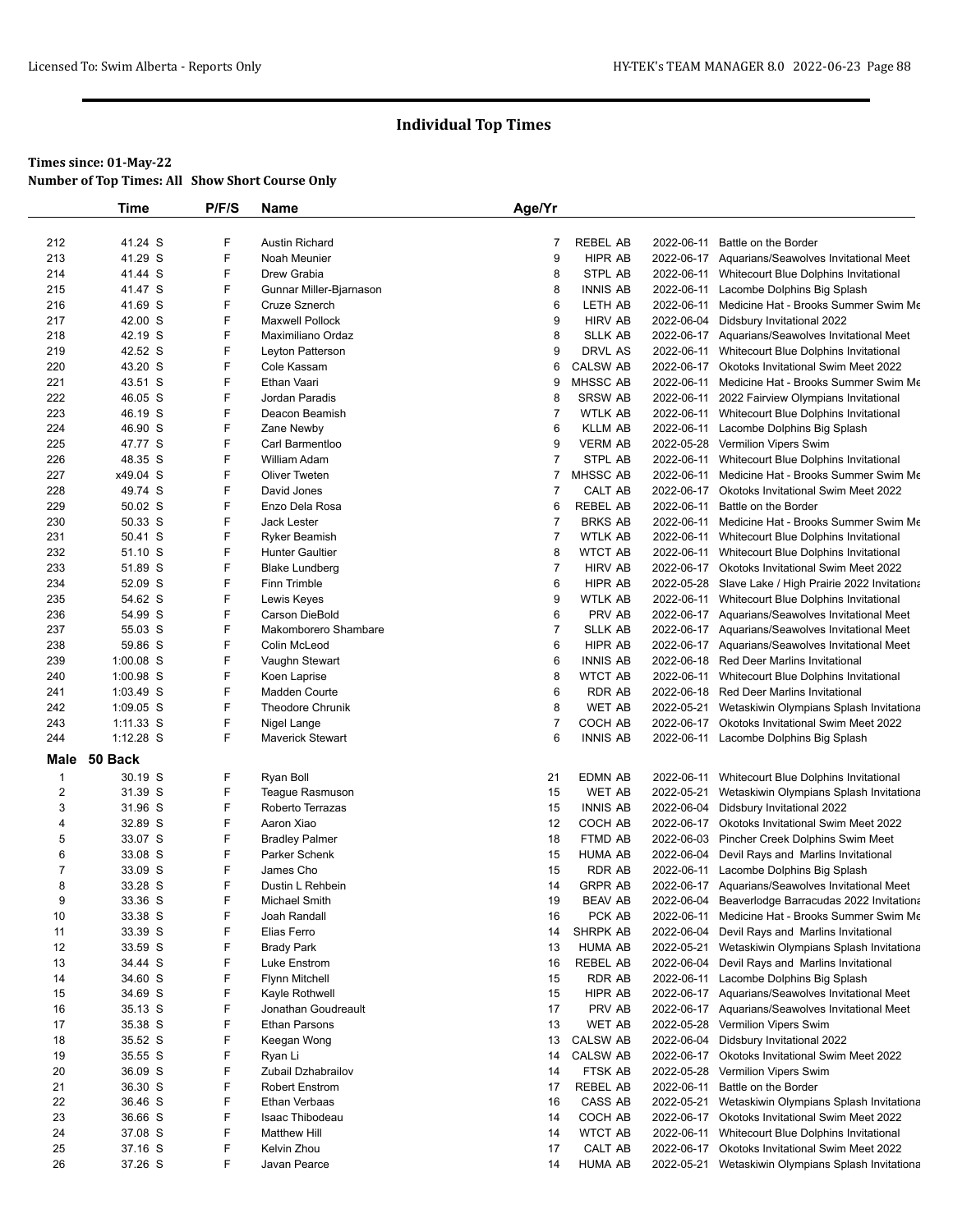|          | Time               | P/F/S  | Name                     | Age/Yr   |                  |            |                                                                                   |
|----------|--------------------|--------|--------------------------|----------|------------------|------------|-----------------------------------------------------------------------------------|
|          |                    |        |                          |          |                  |            |                                                                                   |
| 27       | 37.39 S            | F      | <b>Fintan Tessier</b>    | 16       | <b>EDMN AB</b>   | 2022-06-11 | Whitecourt Blue Dolphins Invitational                                             |
| 28       | 37.43 S            | F      | <b>William Duheme</b>    | 13       | STPL AB          |            | 2022-06-11 Whitecourt Blue Dolphins Invitational                                  |
| 29       | 37.63 S            | F      | Don Velarde              | 13       | <b>TABER AB</b>  |            | 2022-06-03 Pincher Creek Dolphins Swim Meet                                       |
| 30       | 37.86 S            | F      | Callum Snell-Farnsworth  | 14       | CALT AB          |            | 2022-06-04 Didsbury Invitational 2022                                             |
| 31       | 37.88 S            | F      | Victor Kwok              | 17       | EDMN AB          |            | 2022-06-11 Whitecourt Blue Dolphins Invitational                                  |
| 32       | 37.91 S            | F      | <b>Rhys Kirkness</b>     | 15       | <b>INNIS AB</b>  | 2022-06-11 | Lacombe Dolphins Big Splash                                                       |
| 33       | 37.93 S<br>37.97 S | F<br>F | Joshua Cho<br>Jeka Sobze | 14<br>15 | RDR AB<br>PRV AB | 2022-06-11 | Lacombe Dolphins Big Splash<br>2022-06-04 Beaverlodge Barracudas 2022 Invitationa |
| 34<br>35 | 38.23 S            | F      | Austin Zhai              | 14       | CALT AB          |            | 2022-06-04 Didsbury Invitational 2022                                             |
| 36       | 38.26 S            | F      | Graeme Coleman           | 12       | <b>HUMA AB</b>   | 2022-05-21 | Wetaskiwin Olympians Splash Invitationa                                           |
| 37       | x38.28 S           | F      | Jonathan Rollheiser      | 15       | <b>REBEL AB</b>  |            | 2022-05-28 Vermilion Vipers Swim                                                  |
| 38       | 38.29 S            | F      | Rhylan Good              | 15       | <b>SHRPK AB</b>  |            | 2022-06-04 Devil Rays and Marlins Invitational                                    |
| 39       | 38.58 S            | F      | Lian Kim                 | 13       | <b>CALSW AB</b>  |            | 2022-06-17 Okotoks Invitational Swim Meet 2022                                    |
| 40       | 38.66 S            | F      | Serkan Isik              | 12       | CASS AB          |            | 2022-06-04 Devil Rays and Marlins Invitational                                    |
| 41       | 38.83 S            | F      | Mason Thurbide           | 16       | <b>CALSW AB</b>  |            | 2022-06-17 Okotoks Invitational Swim Meet 2022                                    |
| 42       | 38.88 S            | F      | Max Du                   | 14       | <b>CALSW AB</b>  |            | 2022-06-04 Didsbury Invitational 2022                                             |
| 43       | 38.91 S            | F      | Zachary Dean             | 12       | STAL AB          | 2022-06-11 | Whitecourt Blue Dolphins Invitational                                             |
| 44       | 38.98 S            | F      | <b>Elliott Zuk</b>       | 15       | SHRPK AB         | 2022-06-11 | Battle on the Border                                                              |
| 45       | 39.31 S            | F      | <b>Isaac Segal</b>       | 15       | <b>HUMA AB</b>   |            | 2022-06-04 Devil Rays and Marlins Invitational                                    |
| 46       | 39.37 S            | F      | <b>Maverick Evans</b>    | 16       | <b>HIRV AB</b>   |            | 2022-06-17 Okotoks Invitational Swim Meet 2022                                    |
| 47       | 39.61 S            | F      | Hayden Pittman           | 19       | EDMN AB          |            | 2022-06-11 Whitecourt Blue Dolphins Invitational                                  |
| 48       | 39.76 S            | F      | Samuel Dean              | 14       | STAL AB          |            | 2022-06-11 Whitecourt Blue Dolphins Invitational                                  |
| 49       | 39.82 S            | F      | lan Qin                  | 14       | <b>HUMA AB</b>   |            | 2022-06-04 Devil Rays and Marlins Invitational                                    |
| 50       | 40.03 S            | F      | Patrick Plaza            | 16       | <b>HUMA AB</b>   | 2022-06-11 | Battle on the Border                                                              |
| 51       | 40.13 S            | F      | Karter F Gramlick        | 15       | <b>GRPR AB</b>   |            | 2022-06-17 Aquarians/Seawolves Invitational Meet                                  |
| 52       | 40.14 S            | F      | Tristan Petryshen-Kozak  | 13       | STPL AB          |            | 2022-06-11 Whitecourt Blue Dolphins Invitational                                  |
| 53       | 40.22 S            | F      | LingFeng(Kevin) Ge       | 14       | CALT AB          |            | 2022-06-04 Didsbury Invitational 2022                                             |
| 54       | 40.26 S            | F      | Isaac Zheng              | 13       | <b>HUMA AB</b>   | 2022-05-21 | Wetaskiwin Olympians Splash Invitationa                                           |
| 55       | 40.36 S            | F      | Kolos Kozuback           | 15       | <b>CALSW AB</b>  |            | 2022-06-17 Okotoks Invitational Swim Meet 2022                                    |
| 56       | 40.39 S            | F      | Tony Koo                 | 14       | COCH AB          |            | 2022-06-17 Okotoks Invitational Swim Meet 2022                                    |
| 57       | 40.77 S            | F      | Jeffery Li               | 14       | <b>CALSW AB</b>  |            | 2022-06-17 Okotoks Invitational Swim Meet 2022                                    |
| 58       | 41.40 S            | F      | Dominic Fox              | 12       | LDOL AB          |            | 2022-06-18 Red Deer Marlins Invitational                                          |
| 59       | 41.46 S            | F      | Kade Haslam              | 12       | TABER AB         |            | 2022-06-11 Medicine Hat - Brooks Summer Swim Me                                   |
| 60       | 41.59 S            | F      | Stephen Li               | 14       | <b>CALSW AB</b>  |            | 2022-06-17 Okotoks Invitational Swim Meet 2022                                    |
| 61       | 41.60 S            | F      | Ryan Diesel              | 18       | <b>GRIM AB</b>   |            | 2022-06-17 Aquarians/Seawolves Invitational Meet                                  |
| 62       | 41.82 S            | F      | Jeremy Pelech            | 12       | <b>INNIS AB</b>  |            | 2022-06-11 Lacombe Dolphins Big Splash                                            |
| 63       | 42.13 SL           | F      | Brayden Hartman          | 13       | PRV AB           |            | 2022-06-17 Aquarians/Seawolves Invitational Meet                                  |
| 64       | 42.16 S            | F      | Daniel Guo               | 13       | <b>CALSW AB</b>  |            | 2022-06-04 Didsbury Invitational 2022                                             |
| 65       | 42.19 S            | F      | Colin Rookmaker          | 13       | CASS AB          |            | 2022-06-04 Devil Rays and Marlins Invitational                                    |
| 66       | 42.20 S            | F      | Kael Ferro               | 14       | SHRPK AB         |            | 2022-06-04 Devil Rays and Marlins Invitational                                    |
| 67       | 42.22 S            | F      | <b>Troy Bester</b>       | 14       | <b>CALSW AB</b>  |            | 2022-06-04 Didsbury Invitational 2022                                             |
| 68       | 42.31 S            | F      | Kyle Schatz              | 12       | <b>WTCT AB</b>   |            | 2022-06-11 Whitecourt Blue Dolphins Invitational                                  |
| 69       | 42.33 S            | F      | Jordan Sher              | 13       | EDMD AB          |            | 2022-06-04 Devil Rays and Marlins Invitational                                    |
| 70       | 42.51 S            | F      | Erik Zajic               | 17       | <b>VERM AB</b>   |            | 2022-05-28 Vermilion Vipers Swim                                                  |
| 71       | 42.60 S            | F      | Kamoule Sharkawi         | 16       | HIPR AB          | 2022-06-04 | Beaverlodge Barracudas 2022 Invitationa                                           |
| 72       | 42.78 S            | F      | Swaleh Zaidi             | 16       | <b>INNIS AB</b>  |            | 2022-06-04 Didsbury Invitational 2022                                             |
| 73       | 42.88 S            | F      | Lucas Peters             | 10       | <b>HILV AB</b>   |            | 2022-06-17 Aquarians/Seawolves Invitational Meet                                  |
| 74       | 42.93 S            | F      | Lincoln Stotz            | 12       | <b>CALSW AB</b>  |            | 2022-06-17 Okotoks Invitational Swim Meet 2022                                    |
| 75       | 43.45 S            | F      | Jayden Paquette          | 14       | <b>WTCT AB</b>   | 2022-06-11 | Whitecourt Blue Dolphins Invitational                                             |
| 76       | 43.55 S            | F      | Joffrey Wood             | 15       | HANNA AB         | 2022-06-11 | Lacombe Dolphins Big Splash                                                       |
| 77       | 43.60 S            | F      | <b>Elliott Wright</b>    | 15       | EDMN AB          | 2022-06-11 | Whitecourt Blue Dolphins Invitational                                             |
| 78       | 44.12 S            | F      | <b>Charles Hiebert</b>   | 14       | <b>WTLK AB</b>   | 2022-06-11 | Whitecourt Blue Dolphins Invitational                                             |
| 79       | 44.25 S            | F      | Nate Greco               | 13       | CALT AB          |            | 2022-06-17 Okotoks Invitational Swim Meet 2022                                    |
| 80       | 44.27 S            | F      | Samuel Hallman           | 13       | <b>INNIS AB</b>  |            | 2022-06-18 Red Deer Marlins Invitational                                          |
| 81       | 44.32 S            | F      | <b>Bentley Togo</b>      | 11       | LETH AB          | 2022-06-11 | Medicine Hat - Brooks Summer Swim Me                                              |
| 82       | 44.44 S            | F      | Robert Hallman           | 15       | <b>INNIS AB</b>  |            | 2022-06-18 Red Deer Marlins Invitational                                          |
| 83       | 44.53 S            | F      | James Bellmore           | 12       | RDR AB           | 2022-06-11 | Lacombe Dolphins Big Splash                                                       |
| 84       | 44.77 S            | F      | Nevin Herr               | 14       | HIPR AB          |            | 2022-06-17 Aquarians/Seawolves Invitational Meet                                  |
| 85       | 44.83 S            | F      | Jace Biggs               | 12       | <b>BEAV AB</b>   |            | 2022-05-28 Slave Lake / High Prairie 2022 Invitationa                             |
| 86       | 44.90 S            | F      | Luka Kikanovic           | 14       | CALT AB          |            | 2022-06-17 Okotoks Invitational Swim Meet 2022                                    |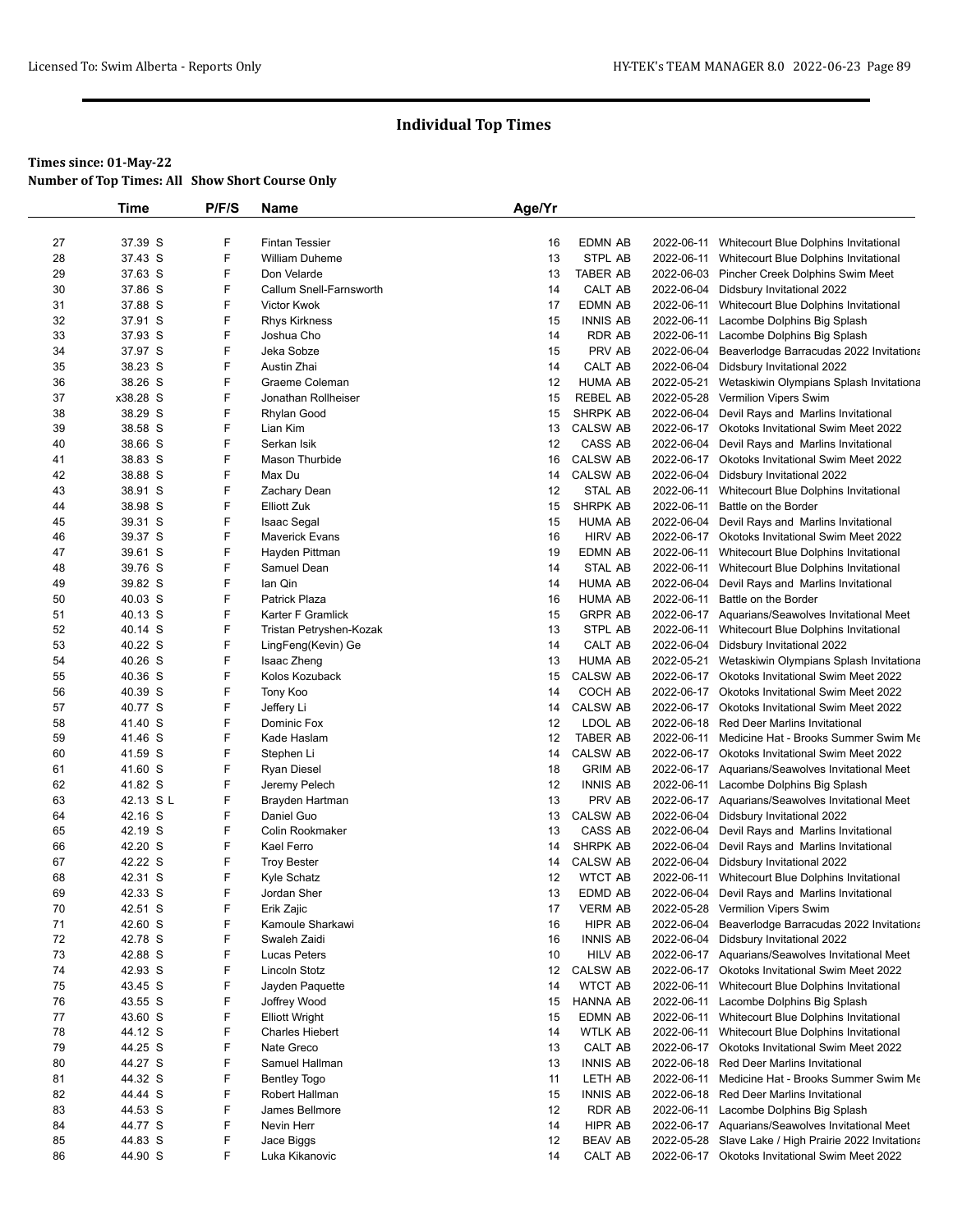|                | <b>Time</b>        | P/F/S  | Name                                  | Age/Yr   |                          |            |                                                                                                   |
|----------------|--------------------|--------|---------------------------------------|----------|--------------------------|------------|---------------------------------------------------------------------------------------------------|
|                |                    |        |                                       |          |                          |            |                                                                                                   |
| 87             | 44.92 S            | F      | Aiden Robinet                         | 13       | FTSK AB                  | 2022-06-04 | Devil Rays and Marlins Invitational                                                               |
| 88             | 44.96 S            | F      | Zane Adams                            | 11       | <b>REBEL AB</b>          | 2022-06-11 | Battle on the Border                                                                              |
| 89             | 45.27 S            | F      | Kaiden Van Huis                       | 12       | <b>DEVON AB</b>          |            | 2022-06-11 Whitecourt Blue Dolphins Invitational                                                  |
| 90             | 45.31 S            | F      | Samuel Lepine                         | 13       | EDMN AB                  | 2022-06-11 | Whitecourt Blue Dolphins Invitational                                                             |
| 91             | 45.56 S            | F      | Devin Schatz                          | 14       | <b>WTCT AB</b>           | 2022-06-11 | Whitecourt Blue Dolphins Invitational                                                             |
| 92             | 46.16 S            | F      | Carter Swanson                        | 13       | PROV AB                  | 2022-06-11 | Battle on the Border                                                                              |
| 93             | 46.29 S            | F      | <b>Bennett Hughes</b>                 | 11       | TABER AB                 | 2022-06-11 | Medicine Hat - Brooks Summer Swim Me                                                              |
| 94             | 46.36 S            | F      | <b>Will Kantor</b>                    | 9        | EDMD AB                  | 2022-05-28 | Vermilion Vipers Swim                                                                             |
| 95             | 46.42 S            | F<br>F | Dante Ferro                           | 11       | SHRPK AB                 |            | 2022-06-04 Devil Rays and Marlins Invitational                                                    |
| 96             | 46.49 S            | F      | Alexander Carlson-Sedtke              | 13       | SPGR AB                  |            | 2022-06-11 Whitecourt Blue Dolphins Invitational                                                  |
| $97*$<br>$97*$ | 46.53 S<br>46.53 S | F      | Declan Haire<br><b>Nathanial Erza</b> | 11<br>12 | HIPR AB<br><b>RDR AB</b> |            | 2022-05-28 Slave Lake / High Prairie 2022 Invitationa<br>2022-06-18 Red Deer Marlins Invitational |
| 99             | 46.54 S            | F      | Mason Fazio                           | 12       | CALT AB                  |            | 2022-06-17 Okotoks Invitational Swim Meet 2022                                                    |
|                |                    | F      | Connor Dickson                        | 13       | LDOL AB                  |            | 2022-06-18 Red Deer Marlins Invitational                                                          |
| 100<br>101     | 46.71 S<br>46.75 S | F      | Hudson Charron                        | 12       | FTSK AB                  |            | 2022-05-21 Wetaskiwin Olympians Splash Invitationa                                                |
| $102*$         | 47.30 S            | F      | <b>Chester Shen</b>                   | 14       | <b>HUMA AB</b>           |            | 2022-05-21 Wetaskiwin Olympians Splash Invitationa                                                |
| $102*$         | 47.30 S            | F      | Seth Dewald                           | 14       | CASS AB                  | 2022-06-04 | Devil Rays and Marlins Invitational                                                               |
| 104            | 47.35 S            | F      | <b>Xavier Gillis</b>                  | 12       | <b>KLLM AB</b>           |            | 2022-06-11 Lacombe Dolphins Big Splash                                                            |
| 105            | 47.47 S            | F      | <b>Travis Burchell</b>                | 12       | OKOT AB                  |            | 2022-06-17 Okotoks Invitational Swim Meet 2022                                                    |
| 106            | 47.70 S            | F      | Braydan Davis                         | 11       | FTSK AB                  |            | 2022-06-04 Devil Rays and Marlins Invitational                                                    |
| 107            | 47.97 S            | F      | Felix Liu                             | 13       | CALT AB                  |            | 2022-06-17 Okotoks Invitational Swim Meet 2022                                                    |
| 108            | 48.01 S            | F      | Nathan Hiebert                        | 17       | <b>WTLK AB</b>           |            | 2022-06-11 Whitecourt Blue Dolphins Invitational                                                  |
| 109            | 48.08 S            | F      | Dominic Andrusiak                     | 12       | <b>WTCT AB</b>           |            | 2022-06-11 Whitecourt Blue Dolphins Invitational                                                  |
| 110            | 48.13 S            | F      | <b>William Bellmore</b>               | 14       | <b>RDR AB</b>            |            | 2022-06-11 Lacombe Dolphins Big Splash                                                            |
| 111            | 48.25 S            | F      | <b>Brettan Villiger</b>               | 11       | <b>BEAV AB</b>           |            | 2022-06-17 Aquarians/Seawolves Invitational Meet                                                  |
| 112            | 48.28 S            | F      | Benjamin Vogel                        | 10       | CASS AB                  | 2022-06-11 | Battle on the Border                                                                              |
| 113            | 48.31 S            | F      | <b>Matthew Harvey</b>                 | 10       | RDR AB                   |            | 2022-06-18 Red Deer Marlins Invitational                                                          |
| 114            | 48.35 S            | F      | Hayden Taylor                         | 12       | <b>HIRV AB</b>           |            | 2022-06-17 Okotoks Invitational Swim Meet 2022                                                    |
| 115            | 48.36 S            | F      | <b>Tristan Livesey</b>                | 10       | <b>HIRV AB</b>           |            | 2022-06-17 Okotoks Invitational Swim Meet 2022                                                    |
| 116            | 48.47 S            | F      | Jordan Robertson                      | 11       | <b>WTCT AB</b>           | 2022-06-11 | Whitecourt Blue Dolphins Invitational                                                             |
| 117            | 48.58 S            | F      | Alan Wang                             | 12       | CALT AB                  |            | 2022-06-17 Okotoks Invitational Swim Meet 2022                                                    |
| $118*$         | 48.79 S            | F      | <b>Wyatt Gage</b>                     | 13       | MHSSC AB                 |            | 2022-06-11 Medicine Hat - Brooks Summer Swim Me                                                   |
| $118*$         | 48.79 S            | F      | Jordan Chavez-Arroyo                  | 11       | <b>VERM AB</b>           |            | 2022-05-28 Vermilion Vipers Swim                                                                  |
| 120            | 48.96 S            | F      | Ivan Ren                              | 11       | <b>CALSW AB</b>          |            | 2022-06-04 Didsbury Invitational 2022                                                             |
| 121            | 49.11 S            | F      | Lincoln Grandoni                      | 12       | PCK AB                   |            | 2022-06-11 Medicine Hat - Brooks Summer Swim Me                                                   |
| 122            | 49.21 S            | F      | Ayden Gillis                          | 15       | <b>KLLM AB</b>           |            | 2022-06-11 Lacombe Dolphins Big Splash                                                            |
| 123            | 49.22 S            | F      | Kieran Rudge                          | 11       | STAL AB                  |            | 2022-06-11 Whitecourt Blue Dolphins Invitational                                                  |
| 124            | 49.30 S            | F      | Ethan Hale                            | 12       | <b>FAIR AB</b>           |            | 2022-06-17 Aquarians/Seawolves Invitational Meet                                                  |
| $125*$         | 49.35 S            | F      | Denver Kong                           | 11       | <b>HUMA AB</b>           |            | 2022-05-28 Vermilion Vipers Swim                                                                  |
| $125*$         | 49.35 S            | F      | <b>Tristan Bear</b>                   | 12       | WET AB                   | 2022-05-21 | Wetaskiwin Olympians Splash Invitationa                                                           |
| 127            | 49.36 S            | F      | <b>Adrian Baxter</b>                  | 13       | VVW AB                   |            | 2022-06-17 Aquarians/Seawolves Invitational Meet                                                  |
| 128            | 49.48 S            | F      | Draven Leclerc                        | 15       | <b>HIPR AB</b>           |            | 2022-06-17 Aquarians/Seawolves Invitational Meet                                                  |
| 129            | 49.50 S            | F      | <b>Conor Casserly</b>                 | 10       | LDOL AB                  |            | 2022-06-18 Red Deer Marlins Invitational                                                          |
| 130            | 49.68 S            | F      | Aiden Wesson-Rebryna                  | 12       | <b>BEAV AB</b>           |            | 2022-06-17 Aquarians/Seawolves Invitational Meet                                                  |
| 131            | 49.76 S            | F      | Logan Bergstrom                       | 13       | CASS AB                  | 2022-05-21 | Wetaskiwin Olympians Splash Invitationa                                                           |
| 132            | 49.78 S            | F      | Mason Chen                            | 11       | <b>CALSW AB</b>          | 2022-06-04 | Didsbury Invitational 2022                                                                        |
| 133            | 49.80 S            | F      | Elton Hansen                          | 11       | <b>BEAV AB</b>           |            | 2022-05-28 Slave Lake / High Prairie 2022 Invitationa                                             |
| 134            | 49.99 S            | F      | Ryan Lien                             | 9        | <b>INNIS AB</b>          | 2022-06-11 | Lacombe Dolphins Big Splash                                                                       |
| 135            | x50.45 S           | F      | <b>Berkley Ferguson</b>               | 15       | PRV AB                   | 2022-06-11 | 2022 Fairview Olympians Invitational                                                              |
| 136            | 50.51 S            | F      | Reeve Riendeau                        | 11       | <b>BEAV AB</b>           | 2022-06-04 | Beaverlodge Barracudas 2022 Invitationa                                                           |
| 137            | 50.54 S            | F      | Spencer Pearson                       | 11       | EDMD AB                  | 2022-05-21 | Wetaskiwin Olympians Splash Invitationa                                                           |
| 138            | 50.62 S            | F      | Dominic Harder                        | 10       | HILV AB                  | 2022-06-04 | Beaverlodge Barracudas 2022 Invitationa                                                           |
| 139            | 50.76 S            | F      | Ayden Comeau                          | 14       | <b>SLLK AB</b>           |            | 2022-05-28 Slave Lake / High Prairie 2022 Invitationa                                             |
| 140            | 50.83 S            | F      | Sean Hale                             | 11       | <b>FAIR AB</b>           |            | 2022-06-11 2022 Fairview Olympians Invitational                                                   |
| 141            | 50.92 S            | F      | Chase Egeland                         | 12       | TABER AB                 |            | 2022-06-03 Pincher Creek Dolphins Swim Meet                                                       |
| $142*$         | 51.03 S            | F      | Jack Hollis                           | 11       | <b>INNIS AB</b>          |            | 2022-06-11 Lacombe Dolphins Big Splash                                                            |
| $142*$         | 51.03 S            | F      | Carter Grose                          | 11       | PCK AB                   |            | 2022-06-03 Pincher Creek Dolphins Swim Meet                                                       |
| 144            | 51.06 S            | F      | Brayden Anderson                      | 11       | <b>WTCT AB</b>           | 2022-06-11 | Whitecourt Blue Dolphins Invitational                                                             |
| 145            | 51.13 S            | F      |                                       | 13       | <b>FAIR AB</b>           | 2022-06-04 | Beaverlodge Barracudas 2022 Invitationa                                                           |
| 146            | 51.16 S            | F      | Connor Cox<br>Eli Hebert              | 12       | <b>WTLK AB</b>           |            | 2022-06-11 Whitecourt Blue Dolphins Invitational                                                  |
|                |                    |        |                                       |          |                          |            |                                                                                                   |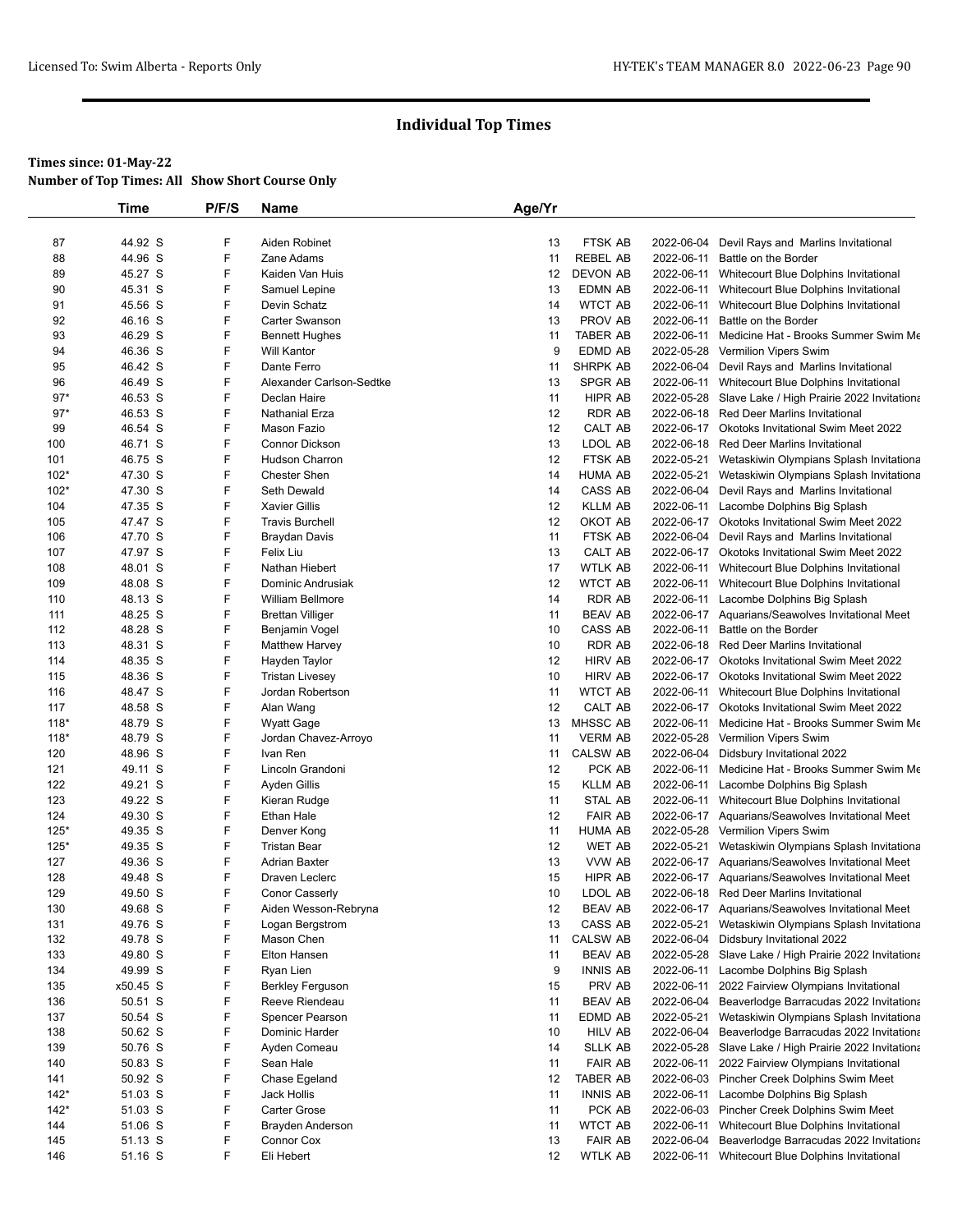|            | <b>Time</b>        | P/F/S  | Name                                 | Age/Yr   |                                  |            |                                                                                                    |
|------------|--------------------|--------|--------------------------------------|----------|----------------------------------|------------|----------------------------------------------------------------------------------------------------|
|            |                    |        |                                      |          |                                  |            |                                                                                                    |
| 147        | 51.18 S            | F      | Harlan Rotenburger                   | 13       | <b>HIPR AB</b>                   |            | 2022-06-17 Aquarians/Seawolves Invitational Meet                                                   |
| 148        | 51.23 S            | F      | <b>Colton Cutler</b>                 | 10       | <b>CLARE AB</b>                  |            | 2022-06-03 Pincher Creek Dolphins Swim Meet                                                        |
| 149        | 51.36 S            | F      | Nathan Zankl                         | 9        | <b>RDR AB</b>                    |            | 2022-06-11 Lacombe Dolphins Big Splash                                                             |
| 150        | 51.37 S            | F      | Cruz Hunt                            | 11       | <b>WTCT AB</b>                   |            | 2022-06-11 Whitecourt Blue Dolphins Invitational                                                   |
| $151*$     | 51.38 S            | F      | <b>Jarett Hicks</b>                  | 13       | <b>HIPR AB</b>                   |            | 2022-06-11 2022 Fairview Olympians Invitational                                                    |
| $151*$     | 51.38 S            | F      | Maklin Klaassen                      | 12       | DEVON AB                         |            | 2022-06-11 Whitecourt Blue Dolphins Invitational                                                   |
| 153        | 51.51 S            | F      | Luke Baldwin                         | 9        | OKOT AB                          |            | 2022-06-17 Okotoks Invitational Swim Meet 2022                                                     |
| 154        | 51.55 S            | F<br>F | Gavin Hansen                         | 9        | <b>BEAV AB</b>                   |            | 2022-05-28 Slave Lake / High Prairie 2022 Invitationa                                              |
| 155        | 51.58 S            |        | <b>Flynn Pardell</b>                 | 14       | PRV AB                           |            | 2022-06-11 2022 Fairview Olympians Invitational                                                    |
| 156        | 51.59 S            | F<br>F | Logan Tran<br>Gideon Valleau         | 12       | <b>WTCT AB</b>                   |            | 2022-06-11 Whitecourt Blue Dolphins Invitational                                                   |
| 157<br>158 | 51.67 S<br>51.69 S | F      | Cole Smith                           | 10<br>10 | <b>WAIN AB</b><br><b>GRIM AB</b> | 2022-06-11 | Battle on the Border<br>2022-06-17 Aquarians/Seawolves Invitational Meet                           |
| 159        | 51.74 S            | F      |                                      | 17       | <b>SRSW AB</b>                   |            |                                                                                                    |
| 160*       | 51.84 S            | F      | <b>Riley Payeur</b>                  | 9        | <b>HIRV AB</b>                   |            | 2022-06-17 Aquarians/Seawolves Invitational Meet<br>2022-06-17 Okotoks Invitational Swim Meet 2022 |
| $160*$     | 51.84 S            | F      | <b>Wyatt MacIntyre</b><br>Connor Guo | 11       | HUMA AB                          |            | 2022-06-04 Devil Rays and Marlins Invitational                                                     |
| 162        | 51.93 S            | F      | Oakley Moore                         | 10       | VVW AB                           |            | 2022-06-04 Beaverlodge Barracudas 2022 Invitationa                                                 |
| 163        | 51.97 S            | F      | Isherjyot Devgun                     | 17       | EDMN AB                          |            | 2022-06-11 Whitecourt Blue Dolphins Invitational                                                   |
| 164        | 52.06 S            | F      | Alex Ross                            | 9        | <b>FAIR AB</b>                   |            | 2022-06-11 2022 Fairview Olympians Invitational                                                    |
| 165        | 52.13 S            | F      | <b>Michael Deveaux</b>               | 10       | <b>HILV AB</b>                   |            | 2022-06-04 Beaverlodge Barracudas 2022 Invitationa                                                 |
| 166        | 52.24 S            | F      |                                      | 13       | PCK AB                           |            | 2022-06-03 Pincher Creek Dolphins Swim Meet                                                        |
| 167        | 52.50 S            | F      | Alex Yagos<br>Jacob Skappak          | 13       | <b>RDR AB</b>                    |            | 2022-06-18 Red Deer Marlins Invitational                                                           |
| 168        | 52.57 S            | F      | Logan Mohr                           | 14       | HIPR AB                          |            | 2022-06-11 2022 Fairview Olympians Invitational                                                    |
| 169        | 52.60 S            | F      | Evan Thibodeau                       | 11       | COCH AB                          |            | 2022-06-17 Okotoks Invitational Swim Meet 2022                                                     |
| 170        | 52.64 S            | F      | Stephen Bouchard                     | 14       | DRVL AS                          |            | 2022-06-11 Whitecourt Blue Dolphins Invitational                                                   |
| 171        | 52.65 S            | F      | <b>Ethan Bouchard</b>                | 13       | DRVL AS                          |            | 2022-06-11 Whitecourt Blue Dolphins Invitational                                                   |
| 172        | 52.70 S            | F      | Murray Wilson                        | 10       | CALT AB                          |            | 2022-06-17 Okotoks Invitational Swim Meet 2022                                                     |
| 173        | 52.79 S            | F      | Rio O Gramlick                       | 10       | <b>GRPR AB</b>                   |            | 2022-06-11 2022 Fairview Olympians Invitational                                                    |
| 174        | 52.80 S            | F      | Luke Birkenstock                     | 13       | OKOT AB                          |            | 2022-06-17 Okotoks Invitational Swim Meet 2022                                                     |
| 175        | 52.81 S            | F      | <b>Mason Dreise</b>                  | 12       | LDOL AB                          | 2022-06-11 | Lacombe Dolphins Big Splash                                                                        |
| 176        | 53.03 S            | F      | Shiva Lewis                          | 11       | SPGR AB                          |            | 2022-06-11 Whitecourt Blue Dolphins Invitational                                                   |
| 177        | 53.23 S            | F      | <b>Emerson Hennings</b>              | 10       | <b>GRIM AB</b>                   |            | 2022-06-11 2022 Fairview Olympians Invitational                                                    |
| 178*       | 53.31 S            | F      | Aven Wiebach                         | 12       | COCH AB                          |            | 2022-06-17 Okotoks Invitational Swim Meet 2022                                                     |
| 178*       | 53.31 S            | F      | Coleman Yurchak                      | 11       | <b>WAIN AB</b>                   |            | 2022-05-28 Vermilion Vipers Swim                                                                   |
| 180        | 53.49 S            | F      | William (Liam) Kaminski (Gagnon)     | 14       | <b>WTCT AB</b>                   |            | 2022-06-11 Whitecourt Blue Dolphins Invitational                                                   |
| 181        | 53.69 S            | F      | Joshua Bodet                         | 10       | STAL AB                          |            | 2022-06-11 Whitecourt Blue Dolphins Invitational                                                   |
| 182        | 53.77 S            | F      | Nathan Wahlen                        | 8        | <b>SPGR AB</b>                   | 2022-06-11 | Whitecourt Blue Dolphins Invitational                                                              |
| 183        | 53.90 S            | F      | Nikolas De Neve                      | 13       | CALT AB                          |            | 2022-06-17 Okotoks Invitational Swim Meet 2022                                                     |
| 184        | 53.94 S            | F      | Barrett Keylock                      | 10       | RDR AB                           |            | 2022-06-11 Lacombe Dolphins Big Splash                                                             |
| 185        | 54.05 S            | F      | Jack Strebchuk                       | 10       | <b>HIPR AB</b>                   |            | 2022-06-17 Aquarians/Seawolves Invitational Meet                                                   |
| 186        | 54.18 S            | F      | Caiden Bullough-Stevens              | 12       | <b>DIDS AB</b>                   |            | 2022-06-17 Okotoks Invitational Swim Meet 2022                                                     |
| 187        | 54.32 S            | F      | Grayson Hansen                       | 9        | <b>BEAV AB</b>                   |            | 2022-05-28 Slave Lake / High Prairie 2022 Invitationa                                              |
| 188        | 54.42 S            | F      | Jacob Hesse                          | 11       | HIPR AB                          |            | 2022-06-11 2022 Fairview Olympians Invitational                                                    |
| 189        | 54.50 S            | F      | Dylan Gagnon                         | 12       | <b>WTCT AB</b>                   |            | 2022-06-11 Whitecourt Blue Dolphins Invitational                                                   |
| 190        | 54.57 S            | F      | <b>Ryder Crombie</b>                 | 9        | WET AB                           |            | 2022-06-04 Devil Rays and Marlins Invitational                                                     |
| 191        | 54.59 S            | F      | Benjamin Flora                       | 11       | OKOT AB                          |            | 2022-06-17 Okotoks Invitational Swim Meet 2022                                                     |
| 192        | 54.68 S            | F      | Quinnton Wagner                      | 13       | RDR AB                           |            | 2022-06-18 Red Deer Marlins Invitational                                                           |
| 193        | 54.70 S            | F      | Owen Nelson                          | 13       | RDR AB                           |            | 2022-06-18 Red Deer Marlins Invitational                                                           |
| $194*$     | 54.77 S L          | F      | Jackson Lloyd                        | 11       | <b>HILV AB</b>                   |            | 2022-06-17 Aquarians/Seawolves Invitational Meet                                                   |
| $194*$     | 54.77 S            | F      | Hudson Pineda                        | 11       | OKOT AB                          |            | 2022-06-17 Okotoks Invitational Swim Meet 2022                                                     |
| 196        | 55.00 S            | F      | Benjamin Vizcarra                    | 9        | <b>SLLK AB</b>                   |            | 2022-06-17 Aquarians/Seawolves Invitational Meet                                                   |
| $197*$     | 55.12 S            | F      | Jacob Koop                           | 11       | LETH AB                          | 2022-06-11 | Medicine Hat - Brooks Summer Swim Me                                                               |
| 197*       | 55.12 S            | F      | Anders Fenske                        | 11       | <b>BRKS AB</b>                   |            | 2022-06-11 Medicine Hat - Brooks Summer Swim Me                                                    |
| 199        | 55.36 S            | F      | Ayobami Olagunju                     | 11       | FTSK AB                          | 2022-05-21 | Wetaskiwin Olympians Splash Invitationa                                                            |
| 200        | 55.37 S            | F      | Muhammad Sharkawi                    | 13       | HIPR AB                          |            | 2022-06-17 Aquarians/Seawolves Invitational Meet                                                   |
| 201        | 55.43 S            | F      | <b>Alexander Patterson</b>           | 11       | DRVL AS                          |            | 2022-06-11 Whitecourt Blue Dolphins Invitational                                                   |
| $202*$     | 55.50 S            | F      | Lucas Driesen                        | 10       | RDR AB                           |            | 2022-06-18 Red Deer Marlins Invitational                                                           |
| 202*       | 55.50 S            | F      | Sohan Gandhu                         | 11       | <b>CALSW AB</b>                  |            | 2022-06-04 Didsbury Invitational 2022                                                              |
| 204        | 55.58 S            | F      | Evan Li                              | 12       | CALT AB                          |            | 2022-06-17 Okotoks Invitational Swim Meet 2022                                                     |
| 205        | 55.71 S            | F      | Ruell du Toit                        | 9        | LDOL AB                          | 2022-06-11 | Lacombe Dolphins Big Splash                                                                        |
| 206        | 55.79 S            | F      | lain Bugg                            | 10       | WAIN AB                          |            | 2022-06-11 Battle on the Border                                                                    |
|            |                    |        |                                      |          |                                  |            |                                                                                                    |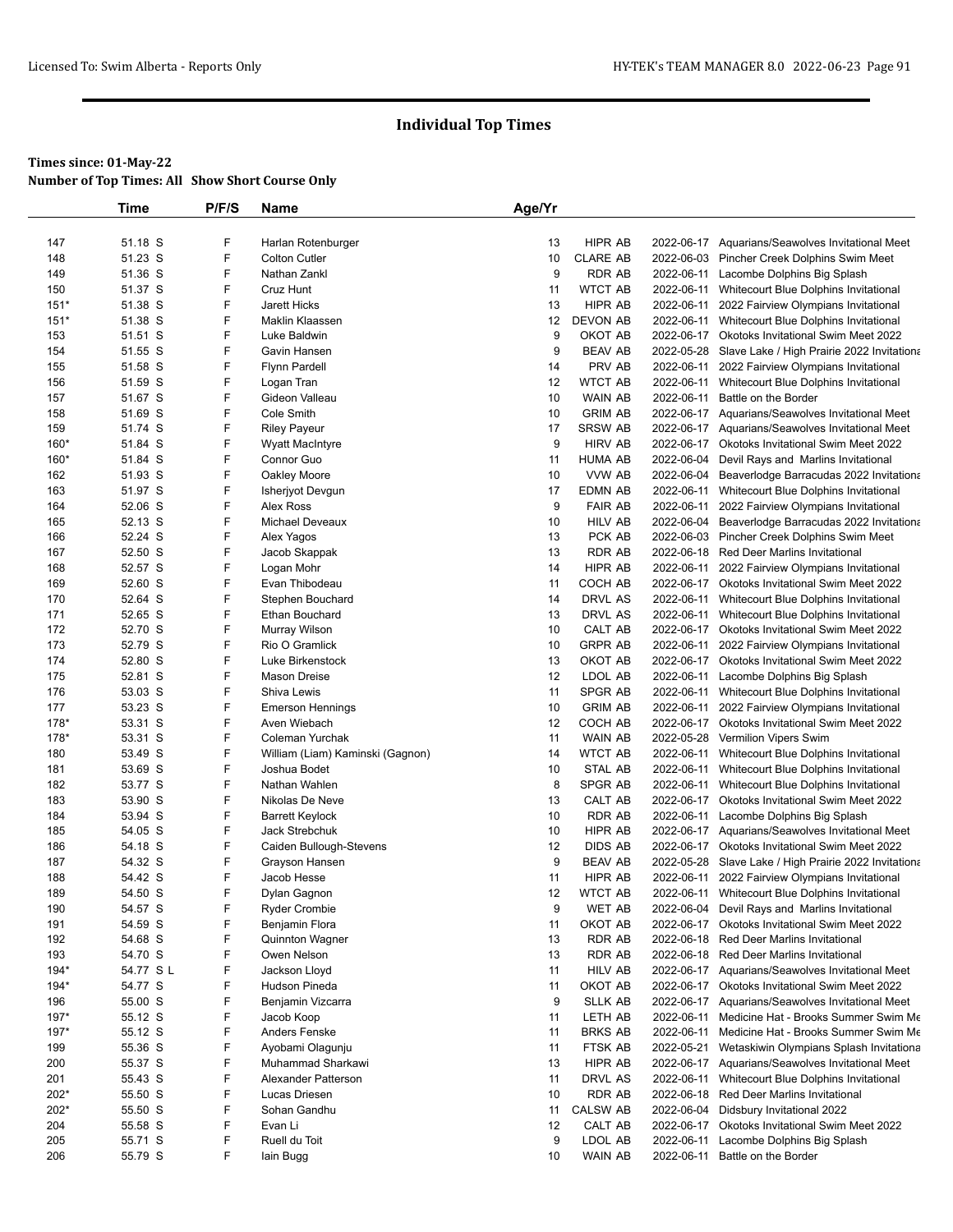|            | Time               | P/F/S  | Name                               | Age/Yr  |                           |            |                                                                              |
|------------|--------------------|--------|------------------------------------|---------|---------------------------|------------|------------------------------------------------------------------------------|
|            |                    |        |                                    |         |                           |            |                                                                              |
| 207        | 55.80 S            | F      | John Harasym                       | 9       | <b>WTCT AB</b>            | 2022-06-11 | Whitecourt Blue Dolphins Invitational                                        |
| 208        | 55.85 S            | F      | Keegan Hancock                     | 12      | DEVON AB                  | 2022-06-11 | Whitecourt Blue Dolphins Invitational                                        |
| 209        | 55.98 S            | F      | <b>Felix Foxwell</b>               | 11      | <b>WAIN AB</b>            |            | 2022-06-04 Devil Rays and Marlins Invitational                               |
| $210*$     | 56.05 S            | F      | Waylon Hollingshead                | 12      | PCK AB                    |            | 2022-06-03 Pincher Creek Dolphins Swim Meet                                  |
| 210*       | 56.05 S            | F      | Gabriel Kisner                     | 13      | <b>GRPR AB</b>            |            | 2022-06-17 Aquarians/Seawolves Invitational Meet                             |
| 212        | 56.15 S            | F      | <b>Rhys Hebert</b>                 | 10      | <b>WTLK AB</b>            |            | 2022-06-11 Whitecourt Blue Dolphins Invitational                             |
| 213        | 56.37 S            | F      | <b>Brody Kane</b>                  | 11      | LDOL AB                   | 2022-06-11 | Lacombe Dolphins Big Splash                                                  |
| 214        | 56.46 S            | F      | Andrew Li                          | 11      | CALT AB                   | 2022-06-04 | Didsbury Invitational 2022                                                   |
| 215        | 56.58 S            | F      | Lucas Schellenberg                 | 13      | OKOT AB                   |            | 2022-06-04 Didsbury Invitational 2022                                        |
| 216        | 56.63 S            | F<br>F | Zachery Bruce                      | 9<br>9  | <b>FAIR AB</b>            | 2022-06-11 | 2022 Fairview Olympians Invitational<br>Lacombe Dolphins Big Splash          |
| 217<br>218 | 56.72 S<br>56.75 S | F      | Jacob Kinzer<br>Jacob McCarroll    | 12      | <b>KLLM AB</b><br>CASS AB | 2022-06-11 | 2022-05-28 Vermilion Vipers Swim                                             |
| 219        | 56.79 S            | F      | <b>Troy Martin</b>                 | 12      | <b>GRPR AB</b>            |            | 2022-06-04 Beaverlodge Barracudas 2022 Invitationa                           |
| 220        | 56.81 S            | F      | <b>Mason Winters</b>               | 12      | LETH AB                   |            | 2022-06-03 Pincher Creek Dolphins Swim Meet                                  |
| 221*       | 56.88 S            | F      | Christian Huh                      | 10      | COCH AB                   |            | 2022-06-17 Okotoks Invitational Swim Meet 2022                               |
| $221*$     | 56.88 S            | F      | Fahd Mohamed                       | 14      | <b>MHSSC AB</b>           | 2022-06-11 | Medicine Hat - Brooks Summer Swim Me                                         |
| 223        | 57.33 S            | F      | Derek Yin                          | 11      | OKOT AB                   |            | 2022-06-17 Okotoks Invitational Swim Meet 2022                               |
| 224*       | 57.39 S            | F      | Liam Biggs                         | 8       | <b>BEAV AB</b>            |            | 2022-06-11 2022 Fairview Olympians Invitational                              |
| 224*       | 57.39 S            | F      | Cooper Oliver                      | 10      | <b>REBEL AB</b>           |            | 2022-06-04 Devil Rays and Marlins Invitational                               |
| 226        | 57.59 S            | F      | <b>Braeden Paul</b>                | 10      | FTSK AB                   | 2022-06-11 | Battle on the Border                                                         |
| 227        | 57.64 S            | F      | Lincoln Trieu                      | 13      | CALT AB                   |            | 2022-06-17 Okotoks Invitational Swim Meet 2022                               |
| 228        | 57.80 S            | F      | Brody Wetaski                      | 11      | <b>RDR AB</b>             |            | 2022-06-18 Red Deer Marlins Invitational                                     |
| 229        | 57.81 S            | F      | <b>Blake Bevill</b>                | 10      | <b>SMRV AB</b>            |            | 2022-06-11 2022 Fairview Olympians Invitational                              |
| 230        | 58.05 S            | F      | Jesper Skoyen                      | 10      | <b>FAIR AB</b>            |            | 2022-06-11 2022 Fairview Olympians Invitational                              |
| 231        | 58.08 S            | F      | <b>Emmett Nguyen</b>               | 12      | CALT AB                   |            | 2022-06-17 Okotoks Invitational Swim Meet 2022                               |
| 232        | 58.22 S            | F      | Spencer Hope                       | 11      | LETH AB                   | 2022-06-11 | Medicine Hat - Brooks Summer Swim Me                                         |
| 233        | 58.40 S            | F      | <b>William Fournier</b>            | 12      | SMRV AB                   | 2022-06-11 | 2022 Fairview Olympians Invitational                                         |
| 234        | 58.58 S            | F      | Myles Baich                        | 11      | <b>RDR AB</b>             |            | 2022-06-18 Red Deer Marlins Invitational                                     |
| 235        | 58.60 S            | F      | <b>Oliver Crisp</b>                | 10      | <b>HUMA AB</b>            |            | 2022-06-04 Devil Rays and Marlins Invitational                               |
| 236        | 58.71 S            | F      | Callum Carton                      | 10      | WAIN AB                   | 2022-06-04 | Devil Rays and Marlins Invitational                                          |
| 237        | 58.82 S            | F      | Dexter Leishman                    | 8       | <b>TABER AB</b>           | 2022-06-11 | Medicine Hat - Brooks Summer Swim Me                                         |
| 238        | 59.10 S            | F      | Gabriel Twizeyumuremyi             | 12      | <b>SRSW AB</b>            |            | 2022-06-04 Beaverlodge Barracudas 2022 Invitationa                           |
| 239        | 59.30 S            | F      | Matsen Haslam                      | 10      | <b>TABER AB</b>           |            | 2022-06-03 Pincher Creek Dolphins Swim Meet                                  |
| 240        | 59.38 S            | F<br>F | Xavier Maisonneuve<br>Sam Cheverie | 9<br>10 | <b>SMRV AB</b><br>COCH AB | 2022-06-11 | 2022 Fairview Olympians Invitational                                         |
| 241<br>242 | 59.49 S<br>59.57 S | F      | Alexander Yao                      | 10      | <b>HUMA AB</b>            | 2022-06-04 | 2022-06-04 Didsbury Invitational 2022<br>Devil Rays and Marlins Invitational |
| 243        | 59.74 S            | F      | Nicholas Duheme                    | 9       | STPL AB                   |            | 2022-06-11 Whitecourt Blue Dolphins Invitational                             |
| 244        | 59.76 S            | F      | <b>Edward Schulte</b>              | 10      | <b>WTCT AB</b>            |            | 2022-06-11 Whitecourt Blue Dolphins Invitational                             |
| 245        | 59.81 S            | F      | <b>Rhett Langille</b>              | 12      | CASS AB                   |            | 2022-06-04 Devil Rays and Marlins Invitational                               |
| 246        | $1:00.10$ S        | F      | <b>Elliott Diep</b>                | 10      | COCH AB                   |            | 2022-06-17 Okotoks Invitational Swim Meet 2022                               |
| 247        | 1:00.14 S          | F      | Andrew D Smith                     | 13      | <b>GRPR AB</b>            | 2022-06-11 | 2022 Fairview Olympians Invitational                                         |
| 248        | 1:00.17 S          | F      | Vance King                         | 13      | <b>HIRV AB</b>            |            | 2022-06-04 Didsbury Invitational 2022                                        |
| 249        | 1:00.18 S          | F      | Parker Stuart                      | 9       | SPGR AB                   |            | 2022-06-11 Whitecourt Blue Dolphins Invitational                             |
| 250        | 1:00.37 S          | F      | <b>Emmett Sawers</b>               | 8       | <b>SRSW AB</b>            |            | 2022-06-11 2022 Fairview Olympians Invitational                              |
| 251        | $1:00.43$ S        | F      | <b>Hunter Mohr</b>                 | 13      | HIPR AB                   | 2022-06-11 | 2022 Fairview Olympians Invitational                                         |
| 252        | $1:00.91$ S        | F      | <b>Grant Holm</b>                  | 9       | <b>HILV AB</b>            |            | 2022-06-17 Aquarians/Seawolves Invitational Meet                             |
| 253        | 1:00.94 S          | F      | Maxwell Skoyen                     | 11      | <b>FAIR AB</b>            |            | 2022-06-11 2022 Fairview Olympians Invitational                              |
| 254        | $1:01.10$ S        | F      | Ivan Guo                           | 10      | CALT AB                   |            | 2022-06-17 Okotoks Invitational Swim Meet 2022                               |
| 255        | $1:01.17$ S        | F      | Arthur Tetzlaff                    | 12      | PCK AB                    |            | 2022-06-03 Pincher Creek Dolphins Swim Meet                                  |
| 256        | 1:01.24 S          | F      | Jasper Bird                        | 11      | CALT AB                   |            | 2022-06-17 Okotoks Invitational Swim Meet 2022                               |
| 257        | $1:01.32$ S        | F      | Amadeo Reid                        | 9       | <b>HUMA AB</b>            |            | 2022-06-04 Devil Rays and Marlins Invitational                               |
| 258        | 1:01.34 S          | F      | David Thompson                     | 11      | <b>SRSW AB</b>            | 2022-06-04 | Beaverlodge Barracudas 2022 Invitationa                                      |
| 259        | 1:01.49 S          | F      | Cash Roy                           | 13      | <b>FAIR AB</b>            | 2022-06-11 | 2022 Fairview Olympians Invitational                                         |
| 260        | 1:01.94 S          | F      | Calum Pick                         | 10      | <b>DIDS AB</b>            |            | 2022-06-04 Didsbury Invitational 2022                                        |
| 261        | $1:02.06$ S        | F      | Gerard Basha                       | 8       | FTSK AB                   | 2022-06-04 | Devil Rays and Marlins Invitational                                          |
| 262        | $1:02.41$ S        | F      | Mason Taylor                       | 10      | <b>HIRV AB</b>            | 2022-06-17 | Okotoks Invitational Swim Meet 2022                                          |
| 263        | 1:02.62 S          | F      | Zidan Hassen                       | 9       | OKOT AB                   |            | 2022-06-04 Didsbury Invitational 2022                                        |
| 264        | 1:02.74 S          | F      | Dylan Hale                         | 9       | <b>FAIR AB</b>            | 2022-05-28 | Slave Lake / High Prairie 2022 Invitationa                                   |
| 265        | 1:02.83 S          | F      | Robert Little                      | 9       | LDOL AB                   | 2022-06-11 | Lacombe Dolphins Big Splash                                                  |
| 266        | 1:02.92 S          | F      | Kable Tarzwell                     | 8       | HIPR AB                   |            | 2022-06-11 2022 Fairview Olympians Invitational                              |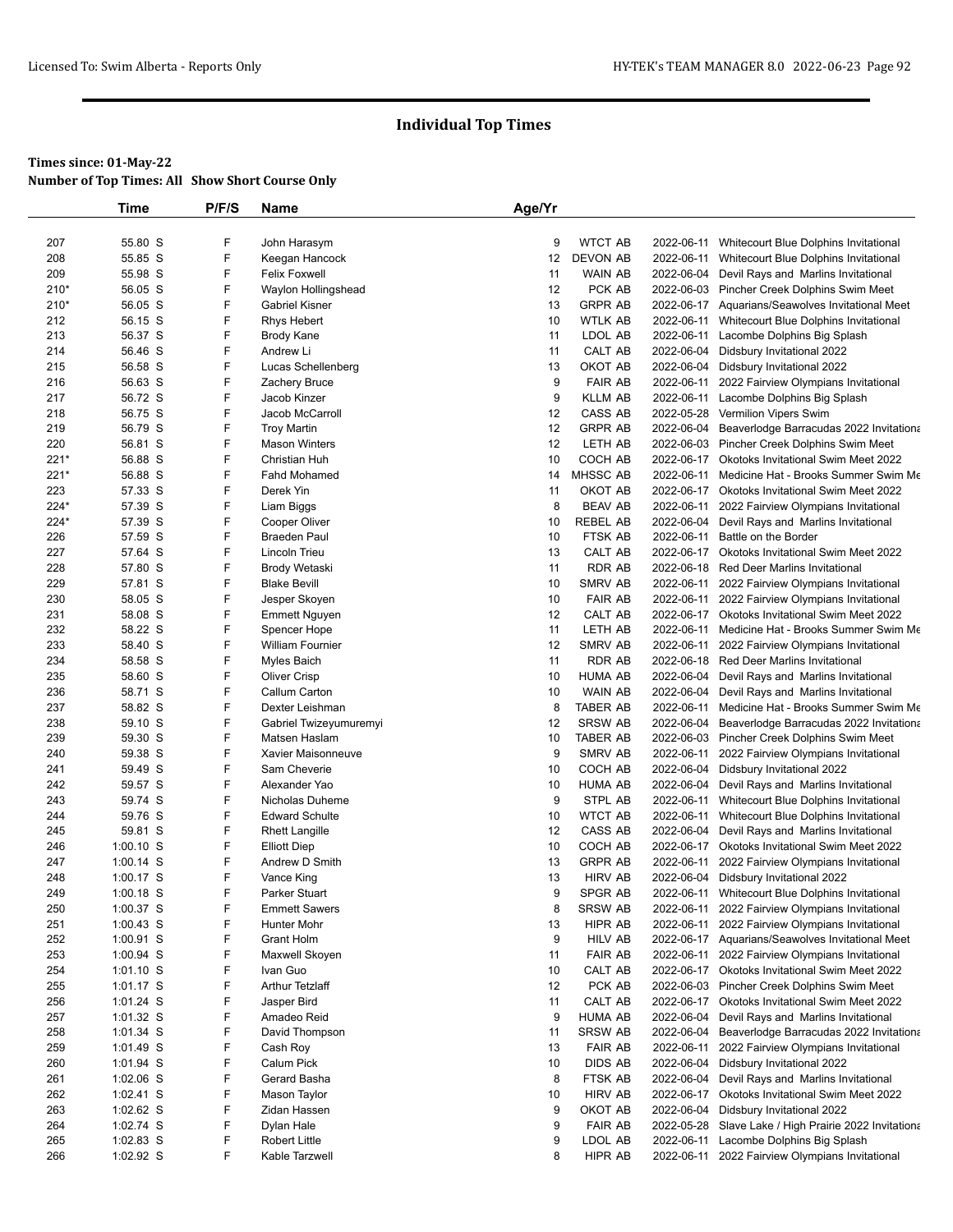## **Times since: 01-May-22**

**Number of Top Times: All Show Short Course Only**

|      | Time        | P/F/S | <b>Name</b>                   | Age/Yr         |                 |            |                                                    |
|------|-------------|-------|-------------------------------|----------------|-----------------|------------|----------------------------------------------------|
|      |             |       |                               |                |                 |            |                                                    |
| 267  | 1:03.06 S   | F     | Sebastian Wittek-Hernandez    | 12             | STPL AB         | 2022-06-11 | Whitecourt Blue Dolphins Invitational              |
| 268  | $1:03.10$ S | F     | Oren Mainville                | $\overline{7}$ | <b>WAIN AB</b>  | 2022-06-11 | Battle on the Border                               |
| 269  | $1:03.26$ S | F     | John Kenowesquape             | 11             | <b>HANNA AB</b> |            | 2022-06-18 Red Deer Marlins Invitational           |
| 270  | 1:03.41 S   | F     | Lucas Elliott                 | $\overline{7}$ | EDMD AB         | 2022-05-28 | Vermilion Vipers Swim                              |
| 271  | 1:03.54 S   | F     | <b>Colson Udey</b>            | 11             | <b>GRPR AB</b>  |            | 2022-06-11 2022 Fairview Olympians Invitational    |
| 272  | $1:03.58$ S | F     | Qui Tran                      | 9              | <b>WTCT AB</b>  |            | 2022-06-11 Whitecourt Blue Dolphins Invitational   |
| 273  | 1:03.67 S   | F     | Lenox R Maksymetz             | 9              | <b>GRPR AB</b>  |            | 2022-06-17 Aquarians/Seawolves Invitational Meet   |
| 274  | 1:03.68 S   | F     | <b>Brady McNabb</b>           | 8              | CASS AB         | 2022-06-11 | Battle on the Border                               |
| 275  | 1:03.72 S   | F     | <b>Ethan Martin</b>           | 8              | <b>GRPR AB</b>  |            | 2022-06-11 2022 Fairview Olympians Invitational    |
| 276  | 1:03.81 S   | F     | Aiden Martin                  | 10             | <b>VERM AB</b>  |            | 2022-05-28 Vermilion Vipers Swim                   |
| 277  | 1:03.86 S   | F     | Jaycee Hiebert                | 10             | <b>WTLK AB</b>  |            | 2022-06-11 Whitecourt Blue Dolphins Invitational   |
| 278  | 1:03.87 S   | F     | James Stewart                 | 10             | <b>GRPR AB</b>  |            | 2022-06-17 Aquarians/Seawolves Invitational Meet   |
| 279  | 1:03.92 S   | F     | Braydon R Smith               | 10             | <b>GRPR AB</b>  | 2022-06-11 | 2022 Fairview Olympians Invitational               |
| 280  | 1:03.95 S   | F     | Dorian Monette                | 11             | <b>GRPR AB</b>  | 2022-06-04 | Beaverlodge Barracudas 2022 Invitationa            |
| 281  | 1:03.98 S   | F     | Layne Sawicki                 | 17             | <b>WET AB</b>   |            | 2022-05-21 Wetaskiwin Olympians Splash Invitationa |
| 282  | 1:04.03 S   | F     | Asher Crampton                | $\overline{7}$ | LDOL AB         |            | 2022-06-18 Red Deer Marlins Invitational           |
| 283  | $1:04.16$ S | F     | <b>Austin Stewart</b>         | 8              | <b>GRPR AB</b>  |            | 2022-06-17 Aquarians/Seawolves Invitational Meet   |
| 284  | 1:04.29 S   | F     | Cole Bevan                    | 10             | FTMD AB         |            | 2022-06-11 Medicine Hat - Brooks Summer Swim Me    |
| 285  | 1:04.38 S   | F     | Zax Whelan                    | 9              | <b>SRSW AB</b>  |            | 2022-06-11 2022 Fairview Olympians Invitational    |
| 286  | 1:04.45 S   | F     | <b>Theodore Fraser</b>        | 10             | <b>GRIM AB</b>  |            | 2022-06-11 2022 Fairview Olympians Invitational    |
| 287  | 1:04.57 S   | F     | Cody Mercer                   | 8              | <b>HILV AB</b>  |            | 2022-06-17 Aquarians/Seawolves Invitational Meet   |
| 288  | 1:04.64 S   | F     | Jaxen Melnyk                  | 10             | LDOL AB         |            | 2022-06-11 Lacombe Dolphins Big Splash             |
| 289  | 1:04.73 S   | F     | <b>Weston Stewart</b>         | 8              | <b>INNIS AB</b> |            | 2022-06-18 Red Deer Marlins Invitational           |
| 290  | 1:04.74 S   | F     | Ali Souid                     | 12             | LETH AB         |            | 2022-06-03 Pincher Creek Dolphins Swim Meet        |
| 291  | 1:05.08 S   | F     | Sebastien C Smith             | 8              | <b>GRPR AB</b>  |            | 2022-06-11 2022 Fairview Olympians Invitational    |
| 292  | 1:05.25 S   | F     | Jack Lambert                  | $\overline{7}$ | <b>REBEL AB</b> | 2022-06-04 | Devil Rays and Marlins Invitational                |
| 293  | 1:05.50 S   | F     | Dominic Loewen                | 13             | <b>TABER AB</b> |            | 2022-06-03 Pincher Creek Dolphins Swim Meet        |
| 294  | 1:05.91 S   | F     | Levi Alger                    | $\overline{7}$ | EDMD AB         |            | 2022-06-04 Devil Rays and Marlins Invitational     |
| 295  | 1:06.00 S   | F     | Zachary Flora                 | 8              | OKOT AB         |            | 2022-06-17 Okotoks Invitational Swim Meet 2022     |
| 296  | 1:06.13 S   | F     | Ethan McCormack               | 11             | CASS AB         |            | 2022-05-21 Wetaskiwin Olympians Splash Invitationa |
| 297  | 1:06.18 S   | F     | Uyiosa Ogbeide                | 9              | <b>WET AB</b>   |            | 2022-06-04 Devil Rays and Marlins Invitational     |
| 298  | 1:06.19 S   | F     | Weston Boissoneault           | 10             | <b>SRSW AB</b>  |            | 2022-06-17 Aquarians/Seawolves Invitational Meet   |
| 299  | 1:06.22 S   | F     | <b>Emmett Fodchuk</b>         | 8              | <b>EDMD AB</b>  | 2022-06-04 | Devil Rays and Marlins Invitational                |
| 300  | 1:06.27 S   | F     | Ahmed Jarome Mouallem         | 9              | HIPR AB         | 2022-06-11 | 2022 Fairview Olympians Invitational               |
| 301  | 1:06.47 S   | F     | Ezra Brown                    | $\overline{7}$ | <b>BRKS AB</b>  |            | 2022-06-11 Medicine Hat - Brooks Summer Swim Me    |
| 302  | 1:06.48 S   | F     | <b>Blake Bruce-Sokil</b>      | $\overline{7}$ | <b>FAIR AB</b>  | 2022-06-11 | 2022 Fairview Olympians Invitational               |
| 303  | 1:06.54 S   | F     | Thomas Strebchuk              | 8              | HIPR AB         | 2022-06-04 | Beaverlodge Barracudas 2022 Invitationa            |
| 304  | $1:06.63$ S | F     | Sebastian Melnyk              | 10             | LDOL AB         |            | 2022-06-11 Lacombe Dolphins Big Splash             |
| 305  | x1:06.69 S  | F     | <b>Connor Tweten</b>          | 9              | MHSSC AB        |            | 2022-06-11 Medicine Hat - Brooks Summer Swim Me    |
| 306  | 1:06.76 S   | F     | Cohen Hubbard                 | 9              | COCH AB         | 2022-06-04 | Didsbury Invitational 2022                         |
| 307  | 1:06.80 S   | F     | <b>Harrison LeBouthillier</b> | 9              | CALT AB         | 2022-06-04 | Didsbury Invitational 2022                         |
| 308  | $1:06.83$ S | F     | Caleb Wilson                  | 9              | LDOL AB         | 2022-06-18 | <b>Red Deer Marlins Invitational</b>               |
| 309  | 1:07.31 S   | F     | <b>Ashton Winters</b>         | 10             | LETH AB         |            | 2022-06-11 Medicine Hat - Brooks Summer Swim Me    |
| 310  | 1:07.32 S   | F     | Jaxen Voros                   | 10             | <b>GRIM AB</b>  |            | 2022-06-11 2022 Fairview Olympians Invitational    |
| 311  | 1:07.43 S   | F     | Rohan Clews                   | 8              | RDR AB          |            | 2022-06-11 Lacombe Dolphins Big Splash             |
| 312  | 1:07.45 S   | F     | Daniel Thompson               | 11             | <b>SRSW AB</b>  |            | 2022-06-11 2022 Fairview Olympians Invitational    |
| 313  | 1:07.55 S   | F     | Kai Moland                    | $\overline{7}$ | EDMD AB         |            | 2022-06-04 Devil Rays and Marlins Invitational     |
| 314  | 1:07.99 S   | F     | Gavin Leslie                  | 11             | <b>KLLM AB</b>  |            | 2022-06-11 Lacombe Dolphins Big Splash             |
| 315  | 1:08.41 S   | F     | Hunter Murray                 | 9              | <b>HILV AB</b>  |            | 2022-06-11 2022 Fairview Olympians Invitational    |
| 316  | 1:08.49 S   | F     | <b>Russell Pinder</b>         | 10             | LETH AB         |            | 2022-06-11 Medicine Hat - Brooks Summer Swim Me    |
| 317  | 1:08.71 S   | F     | Mika Hassen                   | 8              | OKOT AB         | 2022-06-04 | Didsbury Invitational 2022                         |
| 318  | 1:08.78 S   | F     | Declan Lamarche               | 8              | HIPR AB         |            | 2022-06-17 Aquarians/Seawolves Invitational Meet   |
| 319  | 1:08.98 S   | F     | Joey Tessier                  | 11             | EDMN AB         |            | 2022-06-11 Whitecourt Blue Dolphins Invitational   |
| 320  | $1:09.08$ S | F     | Colin Jarvis                  | 9              | <b>SRSW AB</b>  |            | 2022-06-17 Aquarians/Seawolves Invitational Meet   |
| 321  | 1:09.28 S   | F     | Owen Hughes                   | 10             | MHSSC AB        |            | 2022-06-11 Medicine Hat - Brooks Summer Swim Me    |
| 322* | 1:09.38 S   | F     | Lincoln Doyle                 | 9              | WAIN AB         |            | 2022-06-04 Devil Rays and Marlins Invitational     |
| 322* | 1:09.38 S   | F     | Alex Tran                     | 11             | <b>WTCT AB</b>  |            | 2022-06-11 Whitecourt Blue Dolphins Invitational   |
| 324  | 1:09.54 S   | F     | <b>Rhys Pinder</b>            | $\overline{7}$ | LETH AB         |            | 2022-06-11 Medicine Hat - Brooks Summer Swim Me    |
| 325  | 1:09.67 S   | F     | Gavin Lange                   | 10             | COCH AB         |            | 2022-06-17 Okotoks Invitational Swim Meet 2022     |
| 326  | 1:09.75 S   | F     | Rylie Safronovich             | 9              | DRVL AS         |            | 2022-06-11 Whitecourt Blue Dolphins Invitational   |
|      |             |       |                               |                |                 |            |                                                    |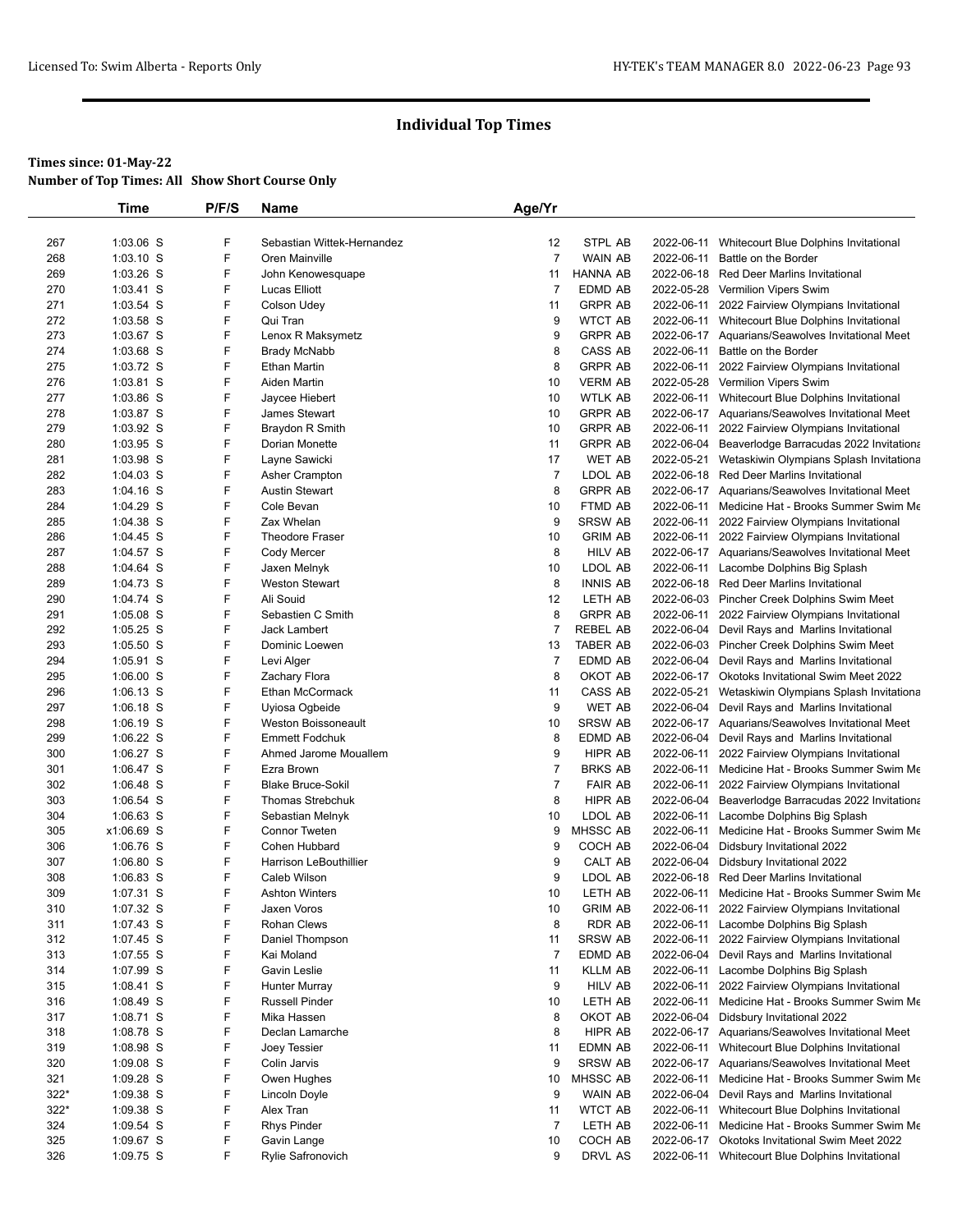|                | <b>Time</b> | P/F/S | Name                     | Age/Yr         |                 |            |                                                       |
|----------------|-------------|-------|--------------------------|----------------|-----------------|------------|-------------------------------------------------------|
|                |             |       |                          |                |                 |            |                                                       |
| 327            | $1:11.51$ S | F     | Nicholas Noel            | 9              | <b>SLLK AB</b>  |            | 2022-06-17 Aquarians/Seawolves Invitational Meet      |
| 328            | 1:11.90 S   | F     | Benjamin Bain            | 8              | HIPR AB         | 2022-06-11 | 2022 Fairview Olympians Invitational                  |
| 329            | 1:12.39 S   | F     | Sawyer Jackson           | 9              | <b>SRSW AB</b>  |            | 2022-06-04 Beaverlodge Barracudas 2022 Invitationa    |
| 330            | 1:12.64 S   | F     | Carter Koop              | 8              | LETH AB         |            | 2022-06-11 Medicine Hat - Brooks Summer Swim Me       |
| 331            | $1:12.82$ S | F     | Oliver Berube            | 9              | EDMD AB         | 2022-06-04 | Devil Rays and Marlins Invitational                   |
| 332            | 1:13.09 S   | F     | Elijah Brown             | 9              | <b>BRKS AB</b>  |            | 2022-06-11 Medicine Hat - Brooks Summer Swim Me       |
| 333            | $1:13.12$ S | F     | <b>Graham Oviatt</b>     | 7              | <b>SHRPK AB</b> |            | 2022-06-04 Devil Rays and Marlins Invitational        |
| 334            | $1:13.20$ S | F     | <b>Austin Curley</b>     | 8              | FTSK AB         |            | 2022-05-28 Vermilion Vipers Swim                      |
| 335            | $1:13.39$ S | F     | Nixon Schutte            | 9              | OKOT AB         |            | 2022-06-17 Okotoks Invitational Swim Meet 2022        |
| 336            | $1:13.47$ S | F     | Logan Anderson           | 10             | NANT AB         |            | 2022-06-11 Medicine Hat - Brooks Summer Swim Me       |
| 337            | 1:13.66 S   | F     | Anson Lin                | $\overline{7}$ | CALT AB         |            | 2022-06-17 Okotoks Invitational Swim Meet 2022        |
| 338            | $1:14.02$ S | F     | Nathan McGunigale        | $\overline{7}$ | <b>GRPR AB</b>  |            | 2022-06-17 Aquarians/Seawolves Invitational Meet      |
| 339            | $1:14.12$ S | F     | <b>Emmett Hayward</b>    | 9              | <b>GRIM AB</b>  |            | 2022-06-04 Beaverlodge Barracudas 2022 Invitationa    |
| 340            | $1:14.40$ S | F     | Sullivan Barbour         | 10             | <b>HUMA AB</b>  | 2022-06-04 | Devil Rays and Marlins Invitational                   |
| 341            | 1:14.71 S   | F     | <b>Brandt Quartly</b>    | 9              | <b>HIPR AB</b>  | 2022-06-11 | 2022 Fairview Olympians Invitational                  |
| $342*$         | $1:14.82$ S | F     | Morgan Kornicki          | 12             | FTSK AB         |            | 2022-06-04 Devil Rays and Marlins Invitational        |
| 342*           | 1:14.82 S   | F     | Max Hill                 | 8              | <b>WTCT AB</b>  |            | 2022-06-11 Whitecourt Blue Dolphins Invitational      |
| 344            | $1:15.31$ S | F     | Oskar Roper              | 8              | <b>REBEL AB</b> | 2022-06-11 | Battle on the Border                                  |
| 345            | $1:15.44$ S | F     | Dusty Roy                | 9              | <b>FAIR AB</b>  | 2022-06-04 | Beaverlodge Barracudas 2022 Invitationa               |
| 346            | 1:15.76 S   | F     | Krosby Boissoneault      | $\overline{7}$ | <b>SRSW AB</b>  |            | 2022-06-17 Aquarians/Seawolves Invitational Meet      |
| 347            | 1:15.84 S   | F     | Finn Rose                | 8              | <b>FAIR AB</b>  | 2022-06-11 | 2022 Fairview Olympians Invitational                  |
| 348            | $1:16.31$ S | F     | Reese Mohr               | 9              | HIPR AB         |            | 2022-06-11 2022 Fairview Olympians Invitational       |
| 349            | $1:16.64$ S | F     | Elijah Martin            | 10             | <b>GRPR AB</b>  |            | 2022-06-11 2022 Fairview Olympians Invitational       |
| 350            | $1:16.90$ S | F     | <b>Blake Thomaser</b>    | 10             | <b>WTLK AB</b>  |            | 2022-06-11 Whitecourt Blue Dolphins Invitational      |
| 351            | 1:17.04 S   | F     | Beau Blanchette          | $\overline{7}$ | <b>REBEL AB</b> |            | 2022-05-28 Vermilion Vipers Swim                      |
| 352            | 1:17.06 S   | F     | Randy Lang               | 10             | <b>CALT AB</b>  |            | 2022-06-17 Okotoks Invitational Swim Meet 2022        |
| 353            | 1:17.78 S   | F     | Kolten Alfred            | $\overline{7}$ | <b>SRSW AB</b>  |            | 2022-06-17 Aquarians/Seawolves Invitational Meet      |
| 354            | 1:17.89 S   | F     | Austin Boras             | $\overline{7}$ | LETH AB         |            | 2022-06-11 Medicine Hat - Brooks Summer Swim Me       |
| 355*           | $1:18.00$ S | F     | Benjamin Wolsey          | 8              | CASS AB         |            | 2022-05-21 Wetaskiwin Olympians Splash Invitationa    |
| $355*$         | $1:18.00$ S | F     | Pavel Intenberg          | 9              | EDMD AB         | 2022-06-04 | Devil Rays and Marlins Invitational                   |
| 357            | 1:18.39 S   | F     | Caid Kallen              | 9              | <b>TABER AB</b> |            | 2022-06-03 Pincher Creek Dolphins Swim Meet           |
| 358            | 1:18.70 S   | F     | James Hill               | 10             | <b>WTCT AB</b>  |            | 2022-06-11 Whitecourt Blue Dolphins Invitational      |
| 359            | $1:19.11$ S | F     | <b>Bennett Strebchuk</b> | 6              | HIPR AB         |            | 2022-06-17 Aquarians/Seawolves Invitational Meet      |
| 360            | $1:19.61$ S | F     | Duston Mohr              | 11             | HIPR AB         |            | 2022-05-28 Slave Lake / High Prairie 2022 Invitationa |
| 361            | 1:19.65 S   | F     | Hugh Russell             | $\overline{7}$ | GRPR AB         |            | 2022-06-17 Aquarians/Seawolves Invitational Meet      |
| 362            | 1:20.17 S   | F     | Mukundi Shambare         | 14             | <b>SLLK AB</b>  |            | 2022-06-17 Aquarians/Seawolves Invitational Meet      |
| 363            | 1:20.59 S   | F     | Brayden Koch             | 9              | NANT AB         |            | 2022-06-03 Pincher Creek Dolphins Swim Meet           |
| 364            | 1:20.69 S   | F     | <b>Bennett Wilson</b>    | $\overline{7}$ | LDOL AB         |            | 2022-06-18 Red Deer Marlins Invitational              |
| 365            | 1:20.87 S   | F     | <b>Oliver Fors</b>       | 10             | <b>HIPR AB</b>  |            | 2022-05-28 Slave Lake / High Prairie 2022 Invitationa |
| 366            | 1:21.90 S   | F     | <b>Daniel Dillen</b>     | 10             | PNOKA AB        |            | 2022-06-11 Lacombe Dolphins Big Splash                |
| 367            | 1:25.33 S   | F     | <b>Tristan Russnak</b>   | 9              | WAIN AB         |            | 2022-06-11 Battle on the Border                       |
| 368            | 1:25.84 S   | F     | Dayton Nordhagen         | 9              | <b>BEAV AB</b>  |            | 2022-06-04 Beaverlodge Barracudas 2022 Invitationa    |
| 369            | $1:30.48$ S | F     | Miles Fossen             | 6              | RDR AB          |            | 2022-06-18 Red Deer Marlins Invitational              |
| 370            | 1:30.80 S   | F     | Drew Grabia              | 8              | STPL AB         |            | 2022-06-11 Whitecourt Blue Dolphins Invitational      |
| 371            | 1:31.70 S   | F     | Ryker Beamish            | $\overline{7}$ | <b>WTLK AB</b>  |            | 2022-06-11 Whitecourt Blue Dolphins Invitational      |
| 372            | 1:34.56 S   | F     | <b>Taven Young</b>       | 9              | <b>WTLK AB</b>  |            | 2022-06-11 Whitecourt Blue Dolphins Invitational      |
| 373            | 1:39.47 S   | F     | Noah Meunier             | 9              | HIPR AB         |            | 2022-05-28 Slave Lake / High Prairie 2022 Invitationa |
| 374            | 1:39.65 S   | F     | Deacon Beamish           | $\overline{7}$ | <b>WTLK AB</b>  |            | 2022-06-11 Whitecourt Blue Dolphins Invitational      |
| 375            | 1:46.25 S   | F     | Enzo Dela Rosa           | 6              | REBEL AB        | 2022-06-11 | Battle on the Border                                  |
| 376            | $1:53.10$ S | F     | Carl Barmentloo          | 9              | <b>VERM AB</b>  | 2022-06-11 | Battle on the Border                                  |
| 377            | 1:56.91 S   | F     | <b>Hunter Gaultier</b>   | 8              | <b>WTCT AB</b>  |            | 2022-06-11 Whitecourt Blue Dolphins Invitational      |
| Male           | 100 Back    |       |                          |                |                 |            |                                                       |
| $\mathbf{1}$   | 1:04.78 S   | F     | <b>Ryder Chambers</b>    | 17             | STPL AB         | 2022-06-11 | Whitecourt Blue Dolphins Invitational                 |
| $\overline{2}$ | 1:09.86 S   | F     | Jeremy Oviatt            | 15             | SHRPK AB        | 2022-05-28 | Vermilion Vipers Swim                                 |
| 3              | $1:10.08$ S | F     | Teague Rasmuson          | 15             | WET AB          | 2022-05-21 | Wetaskiwin Olympians Splash Invitationa               |
| 4              | 1:11.48 S   | F     | Vance King               | 13             | <b>HIRV AB</b>  | 2022-06-04 | Didsbury Invitational 2022                            |
| 5              | 1:11.80 S   | F     | Roberto Terrazas         | 15             | <b>INNIS AB</b> |            | 2022-06-18 Red Deer Marlins Invitational              |
| 6              | 1:11.90 S   | F     | James Cho                | 15             | <b>RDR AB</b>   |            | 2022-06-11 Lacombe Dolphins Big Splash                |
| 7              | $1:13.46$ S | F     | Dustin L Rehbein         | 14             | <b>GRPR AB</b>  |            | 2022-06-17 Aquarians/Seawolves Invitational Meet      |
| 8              | 1:13.80 S   | F     | Michael Smith            | 19             | <b>BEAV AB</b>  |            | 2022-05-28 Slave Lake / High Prairie 2022 Invitationa |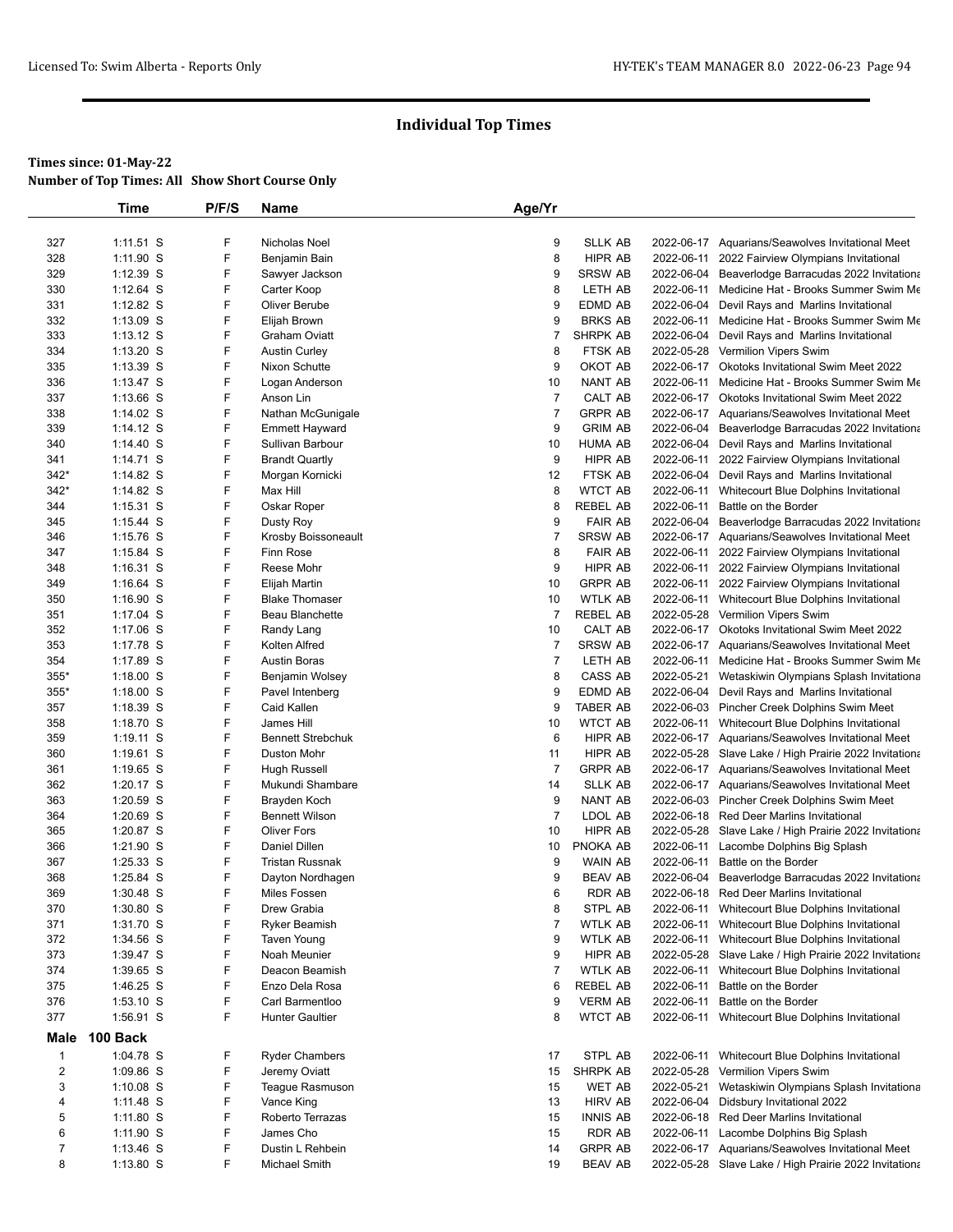|    | Time        | P/F/S | Name                    | Age/Yr |                 |            |                                                    |
|----|-------------|-------|-------------------------|--------|-----------------|------------|----------------------------------------------------|
|    |             |       |                         |        |                 |            |                                                    |
| 9  | $1:14.79$ S | F     | <b>Flynn Mitchell</b>   | 15     | <b>RDR AB</b>   |            | 2022-06-18 Red Deer Marlins Invitational           |
| 10 | $1:15.36$ S | F     | Joah Randall            | 16     | PCK AB          |            | 2022-06-03 Pincher Creek Dolphins Swim Meet        |
| 11 | $1:15.62$ S | F     | <b>Brady Park</b>       | 13     | <b>HUMA AB</b>  |            | 2022-05-21 Wetaskiwin Olympians Splash Invitationa |
| 12 | $1:16.64$ S | F     | Luke Enstrom            | 16     | <b>REBEL AB</b> |            | 2022-06-04 Devil Rays and Marlins Invitational     |
| 13 | $1:16.85$ S | F     | Zubail Dzhabrailov      | 14     | FTSK AB         |            | 2022-06-04 Devil Rays and Marlins Invitational     |
| 14 | $1:17.18$ S | F     | Eryn Yang               | 16     | <b>CALSW AB</b> |            | 2022-06-17 Okotoks Invitational Swim Meet 2022     |
| 15 | $1:17.47$ S | F     | Isaac Thibodeau         | 14     | COCH AB         |            | 2022-06-04 Didsbury Invitational 2022              |
| 16 | $1:17.89$ S | F     | Kayle Rothwell          | 15     | HIPR AB         |            | 2022-06-17 Aquarians/Seawolves Invitational Meet   |
| 17 | $1:18.56$ S | F     | Jonathan Goudreault     | 17     | PRV AB          |            | 2022-06-17 Aquarians/Seawolves Invitational Meet   |
| 18 | $1:19.93$ S | F     | Mehtaab Singh Chahal    | 14     | <b>REBEL AB</b> |            | 2022-06-11 Battle on the Border                    |
| 19 | $1:20.08$ S | F     | Oliver Johnson          | 13     | COCH AB         |            | 2022-06-17 Okotoks Invitational Swim Meet 2022     |
| 20 | $1:21.36$ S | F     | Mason Thurbide          | 16     | <b>CALSW AB</b> | 2022-06-17 | Okotoks Invitational Swim Meet 2022                |
| 21 | $1:22.11$ S | F     | Jonathan Rollheiser     | 15     | <b>REBEL AB</b> | 2022-06-11 | Battle on the Border                               |
| 22 | $1:22.44$ S | F     | Caebri Smith            | 13     | COCH AB         |            | 2022-06-04 Didsbury Invitational 2022              |
| 23 | 1:22.96 S   | F     | Raeden Villiger         | 13     | <b>BEAV AB</b>  |            | 2022-06-17 Aquarians/Seawolves Invitational Meet   |
| 24 | 1:23.75 S   | F     | <b>Matthew Deptuck</b>  | 13     | STPL AB         |            | 2022-06-11 Whitecourt Blue Dolphins Invitational   |
| 25 | 1:23.99 S   | F     | Lian Kim                | 13     | <b>CALSW AB</b> |            | 2022-06-17 Okotoks Invitational Swim Meet 2022     |
| 26 | $1:24.60$ S | F     | Callum Snell-Farnsworth | 14     | CALT AB         |            | 2022-06-17 Okotoks Invitational Swim Meet 2022     |
| 27 | 1:24.94 S   | F     | Austin Zhai             | 14     | CALT AB         |            | 2022-06-04 Didsbury Invitational 2022              |
| 28 | $1:25.51$ S | F     | Isaac Segal             | 15     | <b>HUMA AB</b>  |            | 2022-06-04 Devil Rays and Marlins Invitational     |
| 29 | 1:25.76 S   | F     | Tanner Rowney           | 14     | <b>GRPR AB</b>  | 2022-06-11 | 2022 Fairview Olympians Invitational               |
| 30 | $1:25.83$ S | F     | Tony Koo                | 14     | COCH AB         |            | 2022-06-17 Okotoks Invitational Swim Meet 2022     |
| 31 | $1:25.86$ S | F     | Kaleb Wilford           | 12     | WET AB          |            | 2022-05-28 Vermilion Vipers Swim                   |
| 32 | $1:25.92$ S | F     | Rhylan Good             | 15     | SHRPK AB        |            | 2022-06-04 Devil Rays and Marlins Invitational     |
| 33 | 1:27.82 S   | F     | Zachary Dean            | 12     | STAL AB         |            | 2022-06-11 Whitecourt Blue Dolphins Invitational   |
| 34 | 1:27.90 S   | F     | Kolos Kozuback          | 15     | <b>CALSW AB</b> |            | 2022-06-17 Okotoks Invitational Swim Meet 2022     |
| 35 | 1:28.78 S   | F     | <b>Maverick Evans</b>   | 16     | <b>HIRV AB</b>  |            | 2022-06-17 Okotoks Invitational Swim Meet 2022     |
|    |             | F     | Samuel Dean             | 14     | STAL AB         | 2022-06-11 |                                                    |
| 36 | 1:29.39 S   | F     |                         |        | <b>HUMA AB</b>  |            | Whitecourt Blue Dolphins Invitational              |
| 37 | $1:30.39$ S |       | Ernie Assen             | 14     |                 |            | 2022-06-04 Devil Rays and Marlins Invitational     |
| 38 | 1:33.27 S   | F     | Colin Rookmaker         | 13     | CASS AB         |            | 2022-05-28 Vermilion Vipers Swim                   |
| 39 | 1:33.49 S   | F     | Brayden Hartman         | 13     | PRV AB          |            | 2022-06-17 Aquarians/Seawolves Invitational Meet   |
| 40 | 1:34.29 S   | F     | LingFeng(Kevin) Ge      | 14     | CALT AB         |            | 2022-06-04 Didsbury Invitational 2022              |
| 41 | 1:34.59 S   | F     | <b>William Bellmore</b> | 14     | <b>RDR AB</b>   |            | 2022-06-18 Red Deer Marlins Invitational           |
| 42 | $1:35.06$ S | F     | <b>Charles Hiebert</b>  | 14     | WTLK AB         | 2022-06-11 | Whitecourt Blue Dolphins Invitational              |
| 43 | 1:35.88 S   | F     | Kamoule Sharkawi        | 16     | HIPR AB         |            | 2022-06-17 Aquarians/Seawolves Invitational Meet   |
| 44 | $1:35.91$ S | F     | Henry Schmidt           | 12     | <b>BEAV AB</b>  |            | 2022-06-04 Beaverlodge Barracudas 2022 Invitationa |
| 45 | $1:36.17$ S | F     | Samuel Lepine           | 13     | EDMN AB         |            | 2022-06-11 Whitecourt Blue Dolphins Invitational   |
| 46 | 1:36.32 S   | F     | Ayden De Neve           | 16     | CALT AB         |            | 2022-06-17 Okotoks Invitational Swim Meet 2022     |
| 47 | 1:36.97 S   | F     | Jordan Sher             | 13     | EDMD AB         |            | 2022-06-04 Devil Rays and Marlins Invitational     |
| 48 | $1:37.10$ S | F     | Ayden Hwang             | 14     | CALSW AB        |            | 2022-06-17 Okotoks Invitational Swim Meet 2022     |
| 49 | 1:38.65 S   | F     | Jace Biggs              | 12     | <b>BEAV AB</b>  | 2022-06-11 | 2022 Fairview Olympians Invitational               |
| 50 | 1:38.69 S   | F     | Erik Zajic              | 17     | <b>VERM AB</b>  |            | 2022-05-28 Vermilion Vipers Swim                   |
| 51 | 1:38.76 S   | F     | Daniel Guo              | 13     | <b>CALSW AB</b> |            | 2022-06-17 Okotoks Invitational Swim Meet 2022     |
| 52 | 1:39.16 S   | F     | Kyle Schatz             | 12     | <b>WTCT AB</b>  |            | 2022-06-11 Whitecourt Blue Dolphins Invitational   |
| 53 | $1:39.50$ S | F     | Jayden Paquette         | 14     | <b>WTCT AB</b>  | 2022-06-11 | Whitecourt Blue Dolphins Invitational              |
| 54 | $1:40.28$ S | F     | <b>Braydan Davis</b>    | 11     | FTSK AB         |            | 2022-05-28 Vermilion Vipers Swim                   |
| 55 | 1:40.63 S   | F     | <b>Brettan Villiger</b> | 11     | <b>BEAV AB</b>  |            | 2022-06-04 Beaverlodge Barracudas 2022 Invitationa |
| 56 | 1:40.89 S   | F     | Seth Dewald             | 14     | CASS AB         |            | 2022-06-04 Devil Rays and Marlins Invitational     |
| 57 | 1:41.32 S   | F     | Joffrey Wood            | 15     | HANNA AB        | 2022-06-11 | Lacombe Dolphins Big Splash                        |
| 58 | 1:41.35 S   | F     | Reid Boukall            | 11     | COCH AB         |            | 2022-06-04 Didsbury Invitational 2022              |
| 59 | 1:41.92 S   | F     | Nolan Verbaas           | 14     | CASS AB         |            | 2022-05-28 Vermilion Vipers Swim                   |
| 60 | 1:42.71 S   | F     | <b>Olivier Tardif</b>   | 12     | CALT AB         |            | 2022-06-04 Didsbury Invitational 2022              |
| 61 | 1:43.17 S   | F     | Luka Kikanovic          | 14     | CALT AB         |            | 2022-06-17 Okotoks Invitational Swim Meet 2022     |
| 62 | $1:43.43$ S | F     | Ethan Hale              | 12     | <b>FAIR AB</b>  |            | 2022-06-04 Beaverlodge Barracudas 2022 Invitationa |
| 63 | 1:43.85 S   | F     | Connor Dickson          | 13     | LDOL AB         |            | 2022-06-18 Red Deer Marlins Invitational           |
| 64 | 1:44.66 S   | F     | <b>Travis Burchell</b>  | 12     | OKOT AB         |            | 2022-06-04 Didsbury Invitational 2022              |
| 65 | 1:45.83 S   | F     | Nathan Hiebert          | 17     | <b>WTLK AB</b>  |            | 2022-06-11 Whitecourt Blue Dolphins Invitational   |
| 66 | 1:46.91 S   | F     | Dominic Andrusiak       | 12     | <b>WTCT AB</b>  | 2022-06-11 | Whitecourt Blue Dolphins Invitational              |
| 67 | 1:47.27 S   | F     | Elton Hansen            | 11     | <b>BEAV AB</b>  |            | 2022-06-17 Aquarians/Seawolves Invitational Meet   |
| 68 | 1:47.30 S   | F     | Lincoln Shank           | 12     | CASS AB         |            | 2022-05-21 Wetaskiwin Olympians Splash Invitationa |
|    |             |       |                         |        |                 |            |                                                    |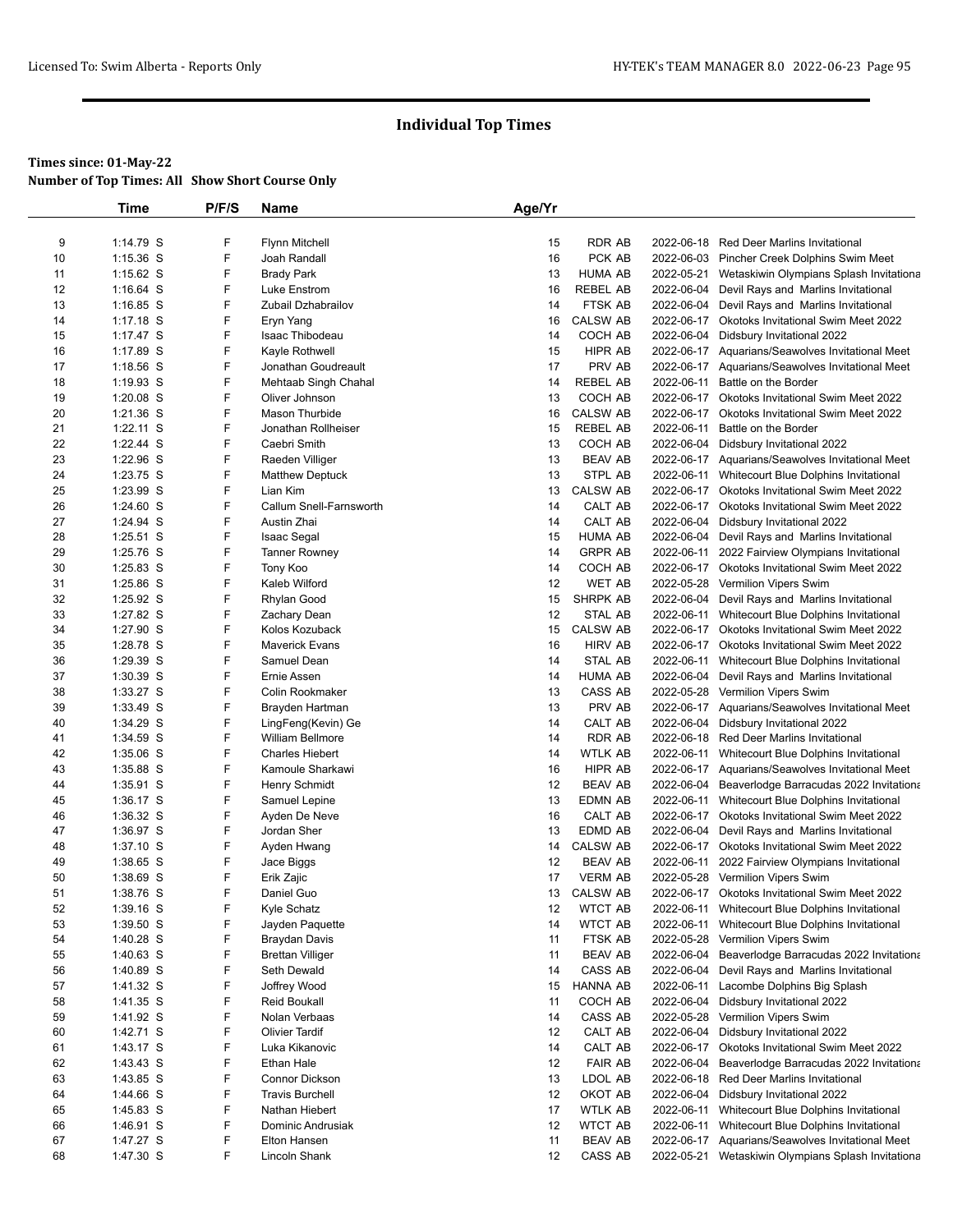|                | Time        | P/F/S | Name                             | Age/Yr |                 |            |                                                       |
|----------------|-------------|-------|----------------------------------|--------|-----------------|------------|-------------------------------------------------------|
|                |             |       |                                  |        |                 |            |                                                       |
| 69             | 1:48.05 S   | F     | Cruz Hunt                        | 11     | <b>WTCT AB</b>  | 2022-06-11 | Whitecourt Blue Dolphins Invitational                 |
| 70             | 1:48.13 S   | F     | Devin Schatz                     | 14     | <b>WTCT AB</b>  |            | 2022-06-11 Whitecourt Blue Dolphins Invitational      |
| 71             | 1:48.21 S   | F     | Connor Cox                       | 13     | <b>FAIR AB</b>  |            | 2022-06-04 Beaverlodge Barracudas 2022 Invitationa    |
| 72             | 1:48.52 S   | F     | Aiden Wesson-Rebryna             | 12     | <b>BEAV AB</b>  |            | 2022-06-17 Aquarians/Seawolves Invitational Meet      |
| 73             | 1:48.61 S   | F     | Hudson Charron                   | 12     | <b>FTSK AB</b>  | 2022-06-11 | Battle on the Border                                  |
| 74             | 1:48.68 S   | F     | Kieran Rudge                     | 11     | STAL AB         | 2022-06-11 | Whitecourt Blue Dolphins Invitational                 |
| 75             | 1:50.43 S   | F     | Gabriel Johnson                  | 18     | VVW AB          |            | 2022-05-28 Slave Lake / High Prairie 2022 Invitationa |
| 76             | 1:50.92 S   | F     | Maklin Klaassen                  | 12     | <b>DEVON AB</b> | 2022-06-11 | Whitecourt Blue Dolphins Invitational                 |
| 77             | 1:51.34 S   | F     | Felix Liu                        | 13     | CALT AB         |            | 2022-06-04 Didsbury Invitational 2022                 |
| 78             | 1:51.46 S   | F     | Sean Hale                        | 11     | <b>FAIR AB</b>  | 2022-06-11 | 2022 Fairview Olympians Invitational                  |
| 79             | 1:51.66 S   | F     | <b>Jarett Hicks</b>              | 13     | HIPR AB         |            | 2022-06-11 2022 Fairview Olympians Invitational       |
| 80             | 1:52.14 S   | F     | Ivan Ren                         | 11     | <b>CALSW AB</b> |            | 2022-06-17 Okotoks Invitational Swim Meet 2022        |
| 81             | 1:52.41 S   | F     | Draven Leclerc                   | 15     | HIPR AB         |            | 2022-06-17 Aquarians/Seawolves Invitational Meet      |
| 82             | 1:52.79 S   | F     | Spencer Pearson                  | 11     | EDMD AB         | 2022-05-21 | Wetaskiwin Olympians Splash Invitationa               |
| 83             | 1:53.79 S   | F     | Declan Haire                     | 11     | HIPR AB         |            | 2022-06-04 Beaverlodge Barracudas 2022 Invitationa    |
| 84             | 1:53.92 S   | F     | Logan Tran                       | 12     | <b>WTCT AB</b>  |            | 2022-06-11 Whitecourt Blue Dolphins Invitational      |
| 85             | 1:55.70 S   | F     | <b>Riley Payeur</b>              | 17     | <b>SRSW AB</b>  |            | 2022-06-17 Aquarians/Seawolves Invitational Meet      |
| 86             | 1:55.96 S   | F     | Anders Fenske                    | 11     | <b>BRKS AB</b>  | 2022-06-11 | Medicine Hat - Brooks Summer Swim Me                  |
| 87             | 1:57.39 S   | F     | William (Liam) Kaminski (Gagnon) | 14     | <b>WTCT AB</b>  |            | 2022-06-11 Whitecourt Blue Dolphins Invitational      |
| 88             | 1:57.45 S   | F     | Hudson Pineda                    | 11     | OKOT AB         |            | 2022-06-17 Okotoks Invitational Swim Meet 2022        |
| 89             | 1:57.66 S   | F     | Benjamin Flora                   | 11     | OKOT AB         |            | 2022-06-17 Okotoks Invitational Swim Meet 2022        |
| 90             | 1:58.49 S   | F     | <b>Gabriel Kisner</b>            | 13     | <b>GRPR AB</b>  |            | 2022-06-04 Beaverlodge Barracudas 2022 Invitationa    |
| 91             | 1:58.85 S   | F     | Shiva Lewis                      | 11     | SPGR AB         | 2022-06-11 | Whitecourt Blue Dolphins Invitational                 |
| 92             | 1:59.22 S   | F     | Andrew Li                        | 11     | CALT AB         |            | 2022-06-04 Didsbury Invitational 2022                 |
| 93             | 1:59.48 S   | F     | <b>Mason Winters</b>             | 12     | LETH AB         | 2022-06-11 | Medicine Hat - Brooks Summer Swim Me                  |
| 94             | 1:59.59 S   | F     | Luke Birkenstock                 | 13     | OKOT AB         |            | 2022-06-17 Okotoks Invitational Swim Meet 2022        |
| 95             | 2:01.35 S   | F     | Muhammad Sharkawi                | 13     | HIPR AB         |            | 2022-05-28 Slave Lake / High Prairie 2022 Invitationa |
| 96             | 2:03.03 S   | F     | <b>Trenton Nordhagen</b>         | 11     | <b>BEAV AB</b>  |            | 2022-06-04 Beaverlodge Barracudas 2022 Invitationa    |
| 97             | 2:03.75 S   | F     | Brody Wetaski                    | 11     | RDR AB          | 2022-06-11 | Lacombe Dolphins Big Splash                           |
| 98             | 2:03.90 S   | F     | Dylan Gagnon                     | 12     | <b>WTCT AB</b>  | 2022-06-11 | Whitecourt Blue Dolphins Invitational                 |
| 99             | 2:04.47 S   | F     | Sohan Gandhu                     | 11     | <b>CALSW AB</b> |            | 2022-06-17 Okotoks Invitational Swim Meet 2022        |
| 100            | 2:04.66 S   | F     | Jordan Chavez-Arroyo             | 11     | <b>VERM AB</b>  | 2022-06-11 | Battle on the Border                                  |
| 101            | 2:05.22 S   | F     | <b>Rhett Langille</b>            | 12     | CASS AB         | 2022-05-21 | Wetaskiwin Olympians Splash Invitationa               |
| 102            | 2:05.48 S   | F     | Jacob Skappak                    | 13     | RDR AB          |            | 2022-06-18 Red Deer Marlins Invitational              |
| 103            | 2:07.04 S   | F     | Zayne Yushchyshyn                | 11     | <b>REBEL AB</b> | 2022-06-11 | Battle on the Border                                  |
| 104            | 2:08.03 S   | F     | Ali Souid                        | 12     | LETH AB         |            | 2022-06-03 Pincher Creek Dolphins Swim Meet           |
| 105            | 2:08.21 S   | F     | Owen Nelson                      | 13     | RDR AB          | 2022-06-11 | Lacombe Dolphins Big Splash                           |
| 106            | 2:08.30 S   | F     | Jacob McCarroll                  | 12     | CASS AB         |            | 2022-05-28 Vermilion Vipers Swim                      |
| 107            | 2:11.93 S   | F     | Lucas Schellenberg               | 13     | OKOT AB         |            | 2022-06-04 Didsbury Invitational 2022                 |
| 108            | 2:12.73 S   | F     | Cash Roy                         | 13     | <b>FAIR AB</b>  |            | 2022-06-11 2022 Fairview Olympians Invitational       |
| 109            | 2:13.11 S   | F     | Myles Baich                      | 11     | RDR AB          | 2022-06-11 | Lacombe Dolphins Big Splash                           |
| 110            | 2:15.01 S   | F     | David Thompson                   | 11     | <b>SRSW AB</b>  |            | 2022-06-11 2022 Fairview Olympians Invitational       |
| 111            | 2:15.17 S   | F     | Alex Tran                        | 11     | <b>WTCT AB</b>  |            | 2022-06-11 Whitecourt Blue Dolphins Invitational      |
| 112            | $2:16.08$ S | F     | Andrew D Smith                   | 13     | <b>GRPR AB</b>  |            | 2022-06-11 2022 Fairview Olympians Invitational       |
| 113            | 2:16.27 S   | F     | Caiden Bullough-Stevens          | 12     | DIDS AB         |            | 2022-06-04 Didsbury Invitational 2022                 |
| 114            | 2:20.95 S   | F     | <b>Quinnton Wagner</b>           | 13     | RDR AB          | 2022-06-11 | Lacombe Dolphins Big Splash                           |
| 115            | 2:22.00 S   | F     | Dorian Monette                   | 11     | <b>GRPR AB</b>  |            | 2022-06-04 Beaverlodge Barracudas 2022 Invitationa    |
| 116            | 2:28.65 S   | F     | Colson Udey                      | 11     | <b>GRPR AB</b>  | 2022-06-04 | Beaverlodge Barracudas 2022 Invitationa               |
| 117            | 2:31.39 S   | F     | Daniel Thompson                  | 11     | <b>SRSW AB</b>  | 2022-06-11 | 2022 Fairview Olympians Invitational                  |
| 118            | 3:04.96 S   | F     | Slayter M Bell                   | 11     | <b>GRPR AB</b>  |            | 2022-06-17 Aquarians/Seawolves Invitational Meet      |
| Male           | 25 Breast   |       |                                  |        |                 |            |                                                       |
| $\mathbf{1}$   | 23.54 S     | F     | <b>Matthew Harvey</b>            | 10     | RDR AB          |            | 2022-06-18 Red Deer Marlins Invitational              |
| $\overline{c}$ | 24.61 S     | F     | Adam Stang                       | 10     | WAIN AB         | 2022-06-11 | Battle on the Border                                  |
| 3              | 24.75 S     | F     | Lucas Peters                     | 10     | <b>HILV AB</b>  |            | 2022-05-28 Slave Lake / High Prairie 2022 Invitationa |
| 4              | 25.15 S     | F     | Dominic Harder                   | 10     | <b>HILV AB</b>  |            | 2022-06-17 Aquarians/Seawolves Invitational Meet      |
| 5              | 25.23 S     | F     | Masao Mori                       | 10     | MHSSC AB        |            | 2022-06-11 Medicine Hat - Brooks Summer Swim Me       |
| 6              | 25.88 S     | F     | Luke Baldwin                     | 9      | OKOT AB         |            | 2022-06-17 Okotoks Invitational Swim Meet 2022        |
| $\overline{7}$ | 25.99 S     | F     | <b>Ericson Park</b>              | 10     | <b>HUMA AB</b>  | 2022-06-11 | Battle on the Border                                  |
| 8              | 26.89 S     | F     | Jack Strebchuk                   | 10     | HIPR AB         |            | 2022-05-28 Slave Lake / High Prairie 2022 Invitationa |
| 9              | 27.01 S     | F     | Mason Taylor                     | 10     | <b>HIRV AB</b>  |            | 2022-06-17 Okotoks Invitational Swim Meet 2022        |
|                |             |       |                                  |        |                 |            |                                                       |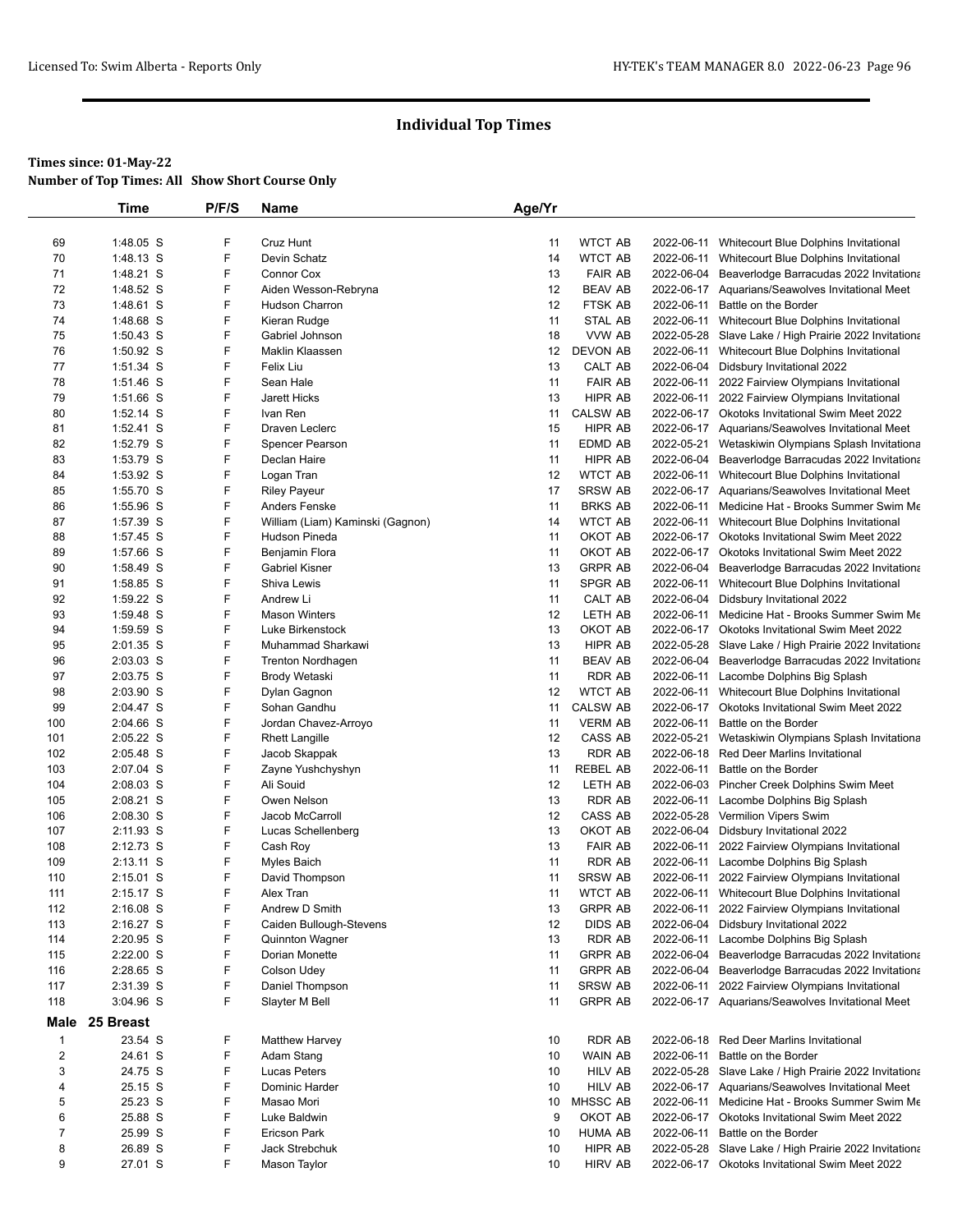|                                | Time      | P/F/S | Name                     | Age/Yr         |                 |                          |                                                    |
|--------------------------------|-----------|-------|--------------------------|----------------|-----------------|--------------------------|----------------------------------------------------|
|                                |           |       |                          |                |                 |                          |                                                    |
| 10                             | 27.07 S   | F     | <b>Tyson Pelech</b>      | 10             | <b>INNIS AB</b> | 2022-06-11               | Lacombe Dolphins Big Splash                        |
| 11                             | 27.92 S   | F     | Spencer Ngo              | 9              | CALT AB         |                          | 2022-06-17 Okotoks Invitational Swim Meet 2022     |
| 12                             | 28.38 S   | F     | Logan Fisher Boroff      | 9              | COCH AB         |                          | 2022-06-17 Okotoks Invitational Swim Meet 2022     |
| 13                             | 28.80 S   | F     | Joseph Shaw              | 10             | <b>FAIR AB</b>  |                          | 2022-06-17 Aquarians/Seawolves Invitational Meet   |
| 14                             | 28.91 S   | F     | Alex Ross                | 9              | <b>FAIR AB</b>  |                          | 2022-06-17 Aquarians/Seawolves Invitational Meet   |
| 15                             | 28.95 S   | F     | <b>William Elliott</b>   | 9              | EDMD AB         |                          | 2022-06-04 Devil Rays and Marlins Invitational     |
| 16                             | 29.09 S   | F     | Grayson Hansen           | 9              | <b>BEAV AB</b>  |                          | 2022-06-04 Beaverlodge Barracudas 2022 Invitationa |
| 17                             | 29.37 S   | F     | <b>Isaac Wolsey</b>      | 10             | CASS AB         | 2022-05-21               | Wetaskiwin Olympians Splash Invitationa            |
| 18                             | 29.49 S   | F     | Kaveer Gandhu            | 9              | <b>CALSW AB</b> |                          | 2022-06-04 Didsbury Invitational 2022              |
| 19                             | 30.10 S   | F     | Jacob Kinzer             | 9              | <b>KLLM AB</b>  | 2022-06-11               | Lacombe Dolphins Big Splash                        |
| 20                             | 30.17 S   | F     | Justin Wang              | 10             | <b>CALSW AB</b> |                          | 2022-06-17 Okotoks Invitational Swim Meet 2022     |
| 21                             | 30.85 S   | F     | <b>Colton Cutler</b>     | 10             | <b>CLARE AB</b> | 2022-06-11               | Medicine Hat - Brooks Summer Swim Me               |
| 22                             | 31.66 S   | F     | <b>Emerson Hennings</b>  | 10             | <b>GRIM AB</b>  |                          | 2022-06-11 2022 Fairview Olympians Invitational    |
| 23                             | 31.71 S   | F     | Ethan Kohlman            | 9              | <b>HANNA AB</b> | 2022-06-11               | Lacombe Dolphins Big Splash                        |
| 24                             | 31.79 S   | F     | <b>Tate Lloyd</b>        | 8              | <b>HILV AB</b>  |                          | 2022-06-17 Aquarians/Seawolves Invitational Meet   |
| 25                             | 31.90 S   | F     | <b>Bentley Samardzic</b> | 9              | STPL AB         |                          | 2022-06-11 Whitecourt Blue Dolphins Invitational   |
| 26                             | 32.32 S   | F     | Samuel Radke             | 10             | LDOL AB         | 2022-06-11               | Lacombe Dolphins Big Splash                        |
| 27                             | 32.52 S   | F     | <b>Oliver Crisp</b>      | 10             | <b>HUMA AB</b>  | 2022-06-11               | Battle on the Border                               |
| 28                             | 32.58 S   | F     | Asher Petryshen-Kozak    | $\overline{7}$ | STPL AB         |                          | 2022-06-11 Whitecourt Blue Dolphins Invitational   |
| 29                             | x32.96 S  | F     | <b>Connor Tweten</b>     | 9              | MHSSC AB        | 2022-06-11               | Medicine Hat - Brooks Summer Swim Me               |
| 30                             | 33.05 S   | F     | Daniel Jiao              | 10             | <b>HUMA AB</b>  |                          | 2022-06-04 Devil Rays and Marlins Invitational     |
| 31                             | 33.21 S   | F     | <b>Rhys Hebert</b>       | 10             | <b>WTLK AB</b>  |                          | 2022-06-11 Whitecourt Blue Dolphins Invitational   |
| 32                             | 33.95 S   | F     | Robbie Muddle            | 10             | EDMD AB         |                          | 2022-06-04 Devil Rays and Marlins Invitational     |
| 33                             | 34.27 S   | F     | Cody Mercer              | 8              | <b>HILV AB</b>  |                          | 2022-06-17 Aquarians/Seawolves Invitational Meet   |
| 34                             | 34.71 S   | F     | Gavin Hansen             | 9              | <b>BEAV AB</b>  |                          | 2022-06-04 Beaverlodge Barracudas 2022 Invitationa |
| 35                             | 35.16 S   | F     | James Stewart            | 10             | <b>GRPR AB</b>  |                          | 2022-06-17 Aquarians/Seawolves Invitational Meet   |
| 36                             | 35.39 S   | F     | Sullivan Barbour         | 10             | HUMA AB         | 2022-06-11               | Battle on the Border                               |
| 37                             | 35.49 S   | F     | Jaxen Voros              | 10             | <b>GRIM AB</b>  | 2022-06-11               | 2022 Fairview Olympians Invitational               |
| 38                             | 36.15 S   | F     | Markus Deptuck           | 10             | STPL AB         | 2022-06-11               | Whitecourt Blue Dolphins Invitational              |
| 39                             | 36.24 S   | F     | Amadeo Reid              | 9              | <b>HUMA AB</b>  |                          | 2022-06-04 Devil Rays and Marlins Invitational     |
| 40                             | 36.61 S   | F     | Wyatt Hooke              | 7              | MHSSC AB        |                          | 2022-06-03 Pincher Creek Dolphins Swim Meet        |
| 41                             | 36.98 S   | F     | Gavin Lange              | 10             | COCH AB         |                          | 2022-06-17 Okotoks Invitational Swim Meet 2022     |
| 42                             | 37.30 S   | F     | <b>Ryes Pattison</b>     | 8              | MHSSC AB        |                          | 2022-06-03 Pincher Creek Dolphins Swim Meet        |
| 43                             | 37.34 S   | F     | Uyiosa Ogbeide           | 9              | <b>WET AB</b>   | 2022-05-21               | Wetaskiwin Olympians Splash Invitationa            |
| 44                             | 37.44 S   | F     | <b>Brady Ible</b>        | 10             | DRVL AS         |                          | 2022-06-11 Whitecourt Blue Dolphins Invitational   |
| 45                             | 37.47 S   | F     | Dylan Hale               | 9              | <b>FAIR AB</b>  |                          | 2022-06-17 Aquarians/Seawolves Invitational Meet   |
| 46                             | 37.50 S   | F     | Dantae Cives             | 9              | OKOT AB         |                          | 2022-06-17 Okotoks Invitational Swim Meet 2022     |
| 47                             | 38.03 S   | F     | <b>Caleb Martin</b>      | 7              | MHSSC AB        |                          | 2022-06-03 Pincher Creek Dolphins Swim Meet        |
| 48                             | 38.82 S   | F     | Hunter Murray            | 9              | <b>HILV AB</b>  | 2022-06-11               | 2022 Fairview Olympians Invitational               |
| 49                             | 40.42 S   | F     | Joshua Hunt              | 9              | HANNA AB        | 2022-06-11               | Lacombe Dolphins Big Splash                        |
| 50                             | 40.80 S   | F     | <b>Hugh Russell</b>      | $\overline{7}$ | <b>GRPR AB</b>  |                          | 2022-06-17 Aquarians/Seawolves Invitational Meet   |
| 51                             | 40.93 S   | F     | Lincoln Doyle            | 9              | WAIN AB         | 2022-06-11               | Battle on the Border                               |
| 52                             | 41.38 S   | F     | Lucas Driesen            | 10             | RDR AB          |                          | 2022-06-18 Red Deer Marlins Invitational           |
| 53                             | 42.37 S   | F     | Thomas Strebchuk         | 8              | HIPR AB         |                          | 2022-06-17 Aquarians/Seawolves Invitational Meet   |
| 54                             | 42.65 S   | F     | <b>Weston Stewart</b>    | 8              | <b>INNIS AB</b> |                          | 2022-06-11 Lacombe Dolphins Big Splash             |
| 55                             | 44.84 S   | F     | Wesley Nguyen            | 10             | CALT AB         |                          | 2022-06-17 Okotoks Invitational Swim Meet 2022     |
| 56                             | 1:00.48 S | F     | Ahmed Jarome Mouallem    | 9              | HIPR AB         |                          | 2022-06-11 2022 Fairview Olympians Invitational    |
| 57                             | 1:08.42 S | F     | Noah Meunier             | 9              | HIPR AB         |                          | 2022-06-17 Aquarians/Seawolves Invitational Meet   |
| Male                           | 50 Breast |       |                          |                |                 |                          |                                                    |
|                                | 33.25 S   | F     | Frederick Van Der Linde  |                | <b>BRKS AB</b>  |                          |                                                    |
| $\mathbf{1}$<br>$\overline{2}$ |           | F     | Darian Chan              | 16             |                 | 2022-06-11<br>2022-06-11 | Medicine Hat - Brooks Summer Swim Me               |
|                                | 33.32 S   | F     |                          | 20<br>17       | EDMN AB         |                          | Whitecourt Blue Dolphins Invitational              |
| 3                              | 35.52 S   |       | James Wright             |                | HANNA AB        |                          | 2022-06-18 Red Deer Marlins Invitational           |
| 4                              | 35.91 S   | F     | <b>Ryan Plante</b>       | 23             | CPAS AB         | 2022-06-11               | Medicine Hat - Brooks Summer Swim Me               |
| 5                              | 36.44 S   | F     | <b>Brent Bester</b>      | 26             | <b>CALSW AB</b> | 2022-06-04               | Didsbury Invitational 2022                         |
| 6                              | 36.68 S   | F     | <b>Fred Dilger</b>       | 17             | <b>CALSW AB</b> |                          | 2022-06-17 Okotoks Invitational Swim Meet 2022     |
| $7^*$                          | 36.70 S   | F     | <b>River Clark</b>       | 13             | CPAS AB         | 2022-06-11               | Medicine Hat - Brooks Summer Swim Me               |
| $7^*$                          | 36.70 S   | F     | <b>Tanner Rowney</b>     | 14             | <b>GRPR AB</b>  |                          | 2022-06-17 Aquarians/Seawolves Invitational Meet   |
| 9                              | 36.72 S   | F     | Ronyn Kulscar            | 16             | <b>HILV AB</b>  | 2022-06-17               | Aquarians/Seawolves Invitational Meet              |
| 10                             | 36.90 S   | F     | Michael Smith            | 19             | <b>BEAV AB</b>  | 2022-06-04               | Beaverlodge Barracudas 2022 Invitationa            |
| 11                             | 37.15 S   | F     | Eric Davidson            | 18             | <b>WTCT AB</b>  | 2022-06-11               | Whitecourt Blue Dolphins Invitational              |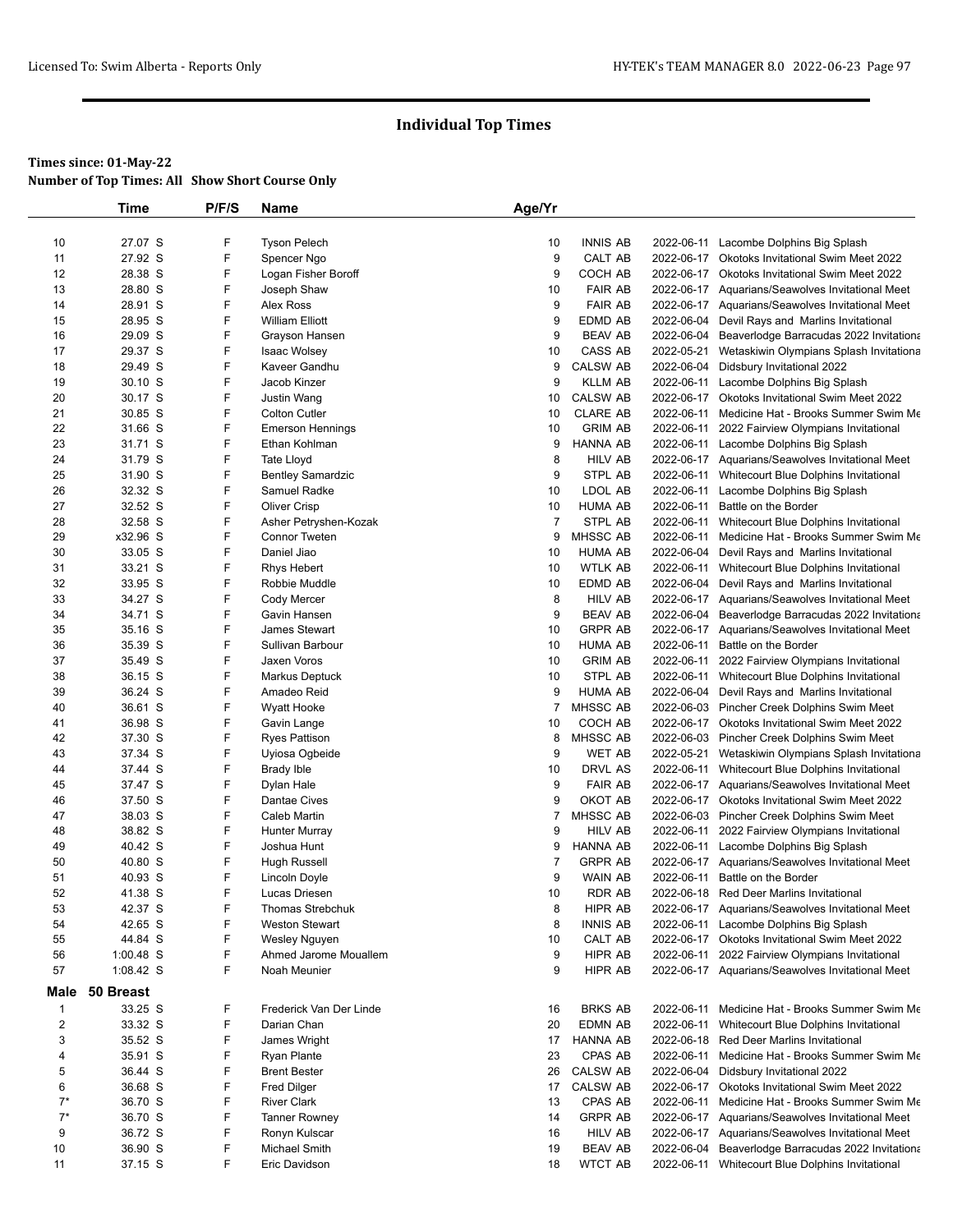|       | <b>Time</b>        | P/F/S  | Name                     | Age/Yr |                            |            |                                                       |
|-------|--------------------|--------|--------------------------|--------|----------------------------|------------|-------------------------------------------------------|
|       |                    |        |                          |        |                            |            |                                                       |
| 12    | 37.21 S            | F      | <b>William Brewer</b>    | 13     | <b>REBEL AB</b>            | 2022-06-11 | Battle on the Border                                  |
| 13    | 37.41 S            | F      | Teaque Rasmuson          | 15     | <b>WET AB</b>              |            | 2022-05-28 Vermilion Vipers Swim                      |
| 14    | 37.80 S            | F      | <b>Thierry Pelchat</b>   | 22     | <b>EDMN AB</b>             |            | 2022-06-11 Whitecourt Blue Dolphins Invitational      |
| 15    | 38.03 S            | F      | Mason Hickman            | 15     | <b>INNIS AB</b>            |            | 2022-06-11 Lacombe Dolphins Big Splash                |
| 16    | 38.04 S            | F      | Kyle Folk                | 24     | EDMN AB                    |            | 2022-06-11 Whitecourt Blue Dolphins Invitational      |
| 17    | 38.42 S            | F      | Ryan Diesel              | 18     | <b>GRIM AB</b>             |            | 2022-06-17 Aquarians/Seawolves Invitational Meet      |
| 18    | 38.96 S            | F      | Parker Schenk            | 15     | <b>HUMA AB</b>             |            | 2022-06-04 Devil Rays and Marlins Invitational        |
| 19    | 39.03 S            | F      | Javan Pearce             | 14     | <b>HUMA AB</b>             |            | 2022-06-04 Devil Rays and Marlins Invitational        |
| 20    | 39.32 S            | F      | Aaron Xiao               | 12     | COCH AB                    |            | 2022-06-17 Okotoks Invitational Swim Meet 2022        |
| 21    | 39.36 S            | F      | Ethan Baril              | 17     | <b>SLLK AB</b>             |            | 2022-06-17 Aquarians/Seawolves Invitational Meet      |
| 22    | 39.44 S            | F      | <b>Rhys Kirkness</b>     | 15     | <b>INNIS AB</b>            |            | 2022-06-04 Didsbury Invitational 2022                 |
| 23    | 40.05 S            | F      | Jeka Sobze               | 15     | PRV AB                     |            | 2022-06-04 Beaverlodge Barracudas 2022 Invitationa    |
| 24    | 40.15 S            | F      | Noa Burdge               | 15     | <b>EDMN AB</b>             |            | 2022-06-11 Whitecourt Blue Dolphins Invitational      |
| 25    | 40.16 S            | F      | Jason Pangilinan         | 15     | <b>HUMA AB</b>             | 2022-06-04 | Devil Rays and Marlins Invitational                   |
| 26    | 40.17 S            | F      | Joshua Cho               | 14     | <b>RDR AB</b>              |            | 2022-06-18 Red Deer Marlins Invitational              |
| 27    | 40.30 S            | F      | Swaleh Zaidi             | 16     | <b>INNIS AB</b>            |            | 2022-06-04 Didsbury Invitational 2022                 |
| 28    | 40.34 S            | F      | Johnny Gilborn           | 14     | <b>BRKS AB</b>             |            | 2022-06-03 Pincher Creek Dolphins Swim Meet           |
| 29    | 40.38 S            | F      | Jeffery Li               | 14     | <b>CALSW AB</b>            |            | 2022-06-17 Okotoks Invitational Swim Meet 2022        |
| 30    | 40.39 S            | F      | Isaac Thibodeau          | 14     | COCH AB                    |            | 2022-06-04 Didsbury Invitational 2022                 |
| 31    | 40.47 S            | F      | Max Du                   | 14     | <b>CALSW AB</b>            | 2022-06-04 | Didsbury Invitational 2022                            |
| 32    | 40.58 S            | F      | <b>Flynn Mitchell</b>    | 15     | <b>RDR AB</b>              | 2022-06-11 | Lacombe Dolphins Big Splash                           |
| 33    | 40.72 S            | F      | Jonathan Goudreault      | 17     | PRV AB                     |            | 2022-06-11 2022 Fairview Olympians Invitational       |
| 34    | 40.79 S            | F      | Kash Harder              | 13     | <b>HILV AB</b>             |            | 2022-06-17 Aquarians/Seawolves Invitational Meet      |
| 35    | 41.00 S            | F      | Jimmy Yuan               | 13     | CALT AB                    |            | 2022-06-17 Okotoks Invitational Swim Meet 2022        |
| 36    | 41.20 S            | F      | <b>Fintan Tessier</b>    | 16     | <b>EDMN AB</b>             |            | 2022-06-11 Whitecourt Blue Dolphins Invitational      |
| 37    | 41.30 S            | F      | Lucas Hurren             | 14     | STPL AB                    |            | 2022-06-11 Whitecourt Blue Dolphins Invitational      |
| 38    | 41.45 S            | F      | Caebri Smith             | 13     | COCH AB                    |            | 2022-06-04 Didsbury Invitational 2022                 |
| 39    | 41.51 S            | F      | <b>Ethan Parsons</b>     | 13     | <b>WET AB</b>              | 2022-06-11 | Battle on the Border                                  |
| 40    | 41.52 S            | F      | Stephen Li               | 14     | <b>CALSW AB</b>            |            | 2022-06-17 Okotoks Invitational Swim Meet 2022        |
| 41    | 41.54 S            | F      | Raeden Villiger          | 13     | <b>BEAV AB</b>             |            | 2022-06-17 Aquarians/Seawolves Invitational Meet      |
| 42    | 41.57 S            | F      | Keegan Wong              | 13     | <b>CALSW AB</b>            |            | 2022-06-04 Didsbury Invitational 2022                 |
| 43    | 41.63 S            | F      | <b>Harris Mills</b>      | 14     | STPL AB                    |            | 2022-06-11 Whitecourt Blue Dolphins Invitational      |
| 44    | 41.77 S            | F      | Mehtaab Singh Chahal     | 14     | <b>REBEL AB</b>            | 2022-06-11 | Battle on the Border                                  |
| 45    | 41.82 S            | F      | Don Velarde              | 13     | <b>TABER AB</b>            |            | 2022-06-03 Pincher Creek Dolphins Swim Meet           |
| 46    | 41.95 S            | F      | Ernie Assen              | 14     | <b>HUMA AB</b>             | 2022-05-21 | Wetaskiwin Olympians Splash Invitationa               |
| 47    | 42.10 S            | F      | Kaleb Wilford            | 12     | <b>WET AB</b>              |            | 2022-05-28 Vermilion Vipers Swim                      |
| 48    | 42.18 S            | F      | Renko Wepener            | 13     | STPL AB                    |            | 2022-06-11 Whitecourt Blue Dolphins Invitational      |
| 49    | 42.39 S            | F      | Kelvin Zhou              | 17     | CALT AB                    |            | 2022-06-17 Okotoks Invitational Swim Meet 2022        |
| 50    | 42.42 S            | F      | <b>Patrick Plaza</b>     | 16     | <b>HUMA AB</b>             | 2022-06-11 | Battle on the Border                                  |
| 51    | 42.49 S            | F      | Gavin Kuharski           | 12     | WET AB                     | 2022-06-04 | Devil Rays and Marlins Invitational                   |
| 52    | 42.71 S            | F      | Peter Van Bussel         | 16     | PCK AB                     |            | 2022-06-03 Pincher Creek Dolphins Swim Meet           |
| 53    | 42.79 S            | F      | Kayle Rothwell           | 15     | HIPR AB                    |            | 2022-05-28 Slave Lake / High Prairie 2022 Invitationa |
| $54*$ | 42.98 S            | F      | <b>Bentley Togo</b>      | 11     | LETH AB                    |            | 2022-06-03 Pincher Creek Dolphins Swim Meet           |
| $54*$ |                    | F      |                          |        |                            |            |                                                       |
| 56    | 42.98 S<br>43.04 S | F      | <b>Gabriel McCormick</b> | 15     | PNOKA AB<br><b>HUMA AB</b> |            | 2022-06-18 Red Deer Marlins Invitational              |
|       |                    |        | Isaac Zheng              | 13     |                            | 2022-05-21 | Wetaskiwin Olympians Splash Invitationa               |
| 57    | 43.20 S            | F<br>F | Erik Zajic               | 17     | <b>VERM AB</b>             | 2022-06-11 | Battle on the Border                                  |
| 58    | 43.23 S            | F      | Casey Davidson           | 17     | EDMN AB                    | 2022-06-11 | Whitecourt Blue Dolphins Invitational                 |
| 59    | 43.64 S            |        | Roberto Terrazas         | 15     | <b>INNIS AB</b>            | 2022-06-11 | Lacombe Dolphins Big Splash                           |
| 60    | 43.72 S            | F      | Kael Ferro               | 14     | SHRPK AB                   | 2022-06-04 | Devil Rays and Marlins Invitational                   |
| 61    | 43.74 S            | F      | Brayden Hartman          | 13     | PRV AB                     | 2022-06-11 | 2022 Fairview Olympians Invitational                  |
| 62    | 43.77 S            | F      | Luke Enstrom             | 16     | REBEL AB                   |            | 2022-06-04 Devil Rays and Marlins Invitational        |
| 63    | 43.94 S            | F      | Reuben Maennchen         | 15     | DIDS AB                    | 2022-06-04 | Didsbury Invitational 2022                            |
| 64    | 44.16 S            | F      | Anthony Ly               | 17     | EDMN AB                    | 2022-06-11 | Whitecourt Blue Dolphins Invitational                 |
| 65    | 44.20 S            | F      | Arlo Heal                | 12     | <b>BRKS AB</b>             | 2022-06-11 | Medicine Hat - Brooks Summer Swim Me                  |
| 66    | 44.24 S            | F      | Declan Riddell           | 14     | STPL AB                    |            | 2022-06-11 Whitecourt Blue Dolphins Invitational      |
| 67    | 44.50 S            | F      | <b>Troy Bester</b>       | 14     | <b>CALSW AB</b>            |            | 2022-06-17 Okotoks Invitational Swim Meet 2022        |
| 68    | 44.76 S            | F      | Austin Zhai              | 14     | CALT AB                    |            | 2022-06-17 Okotoks Invitational Swim Meet 2022        |
| 69    | 44.85 S            | F      | Ayden Comeau             | 14     | <b>SLLK AB</b>             |            | 2022-06-17 Aquarians/Seawolves Invitational Meet      |
| 70    | 44.96 S            | F      | lan Qin                  | 14     | <b>HUMA AB</b>             | 2022-06-04 | Devil Rays and Marlins Invitational                   |
| 71    | 45.25 S            | F      | <b>Matthew Deptuck</b>   | 13     | STPL AB                    |            | 2022-06-11 Whitecourt Blue Dolphins Invitational      |
|       |                    |        |                          |        |                            |            |                                                       |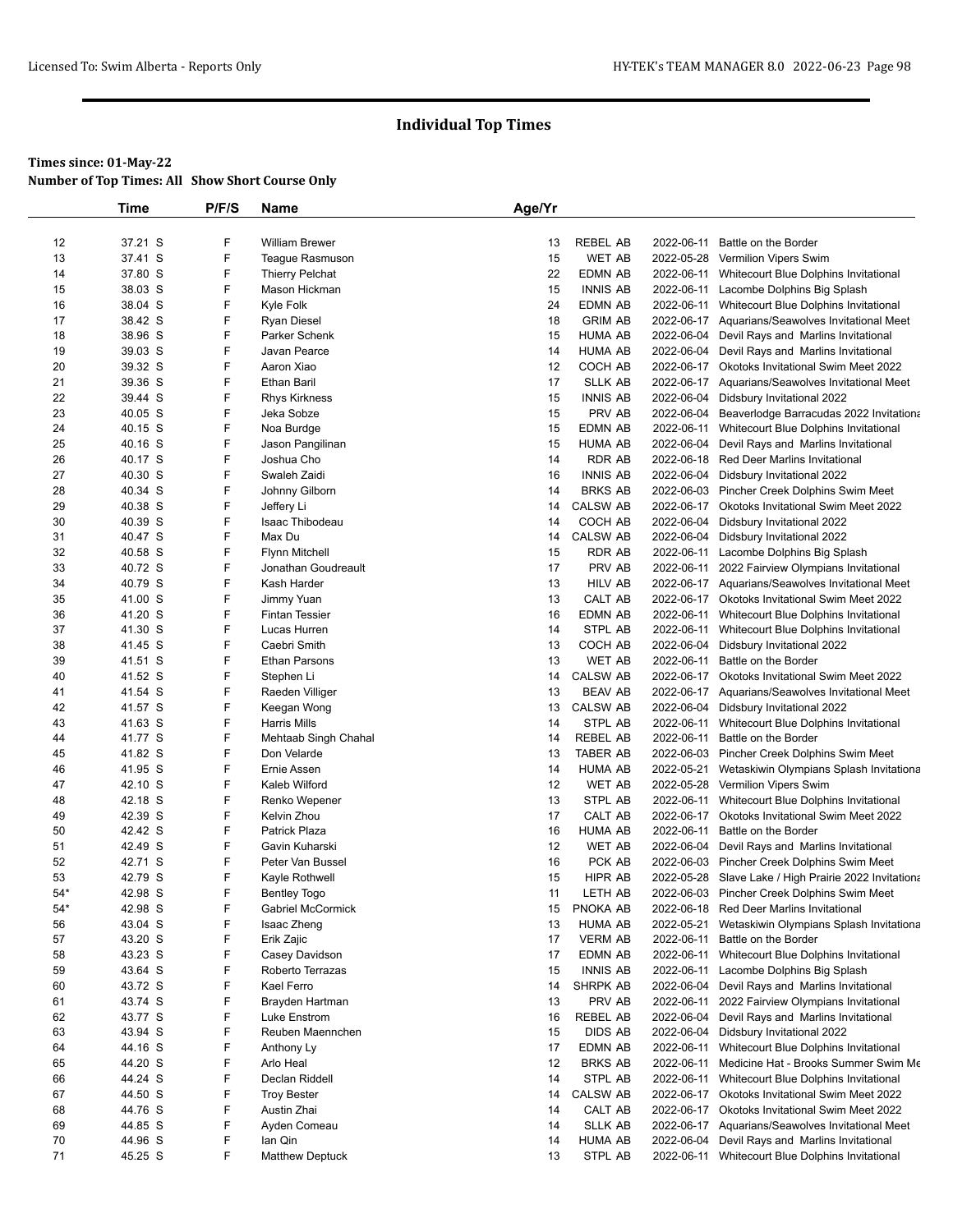|            | Time               | P/F/S  | Name                                         | Age/Yr   |                          |            |                                                                                                |
|------------|--------------------|--------|----------------------------------------------|----------|--------------------------|------------|------------------------------------------------------------------------------------------------|
|            |                    |        |                                              |          |                          |            |                                                                                                |
| 72         | 45.43 S            | F      | Patrick Ryan Holwerda                        | 13       | LDOL AB                  | 2022-06-11 | Lacombe Dolphins Big Splash                                                                    |
| 73         | 45.48 S            | F      | LingFeng(Kevin) Ge                           | 14       | CALT AB                  |            | 2022-06-17 Okotoks Invitational Swim Meet 2022                                                 |
| 74         | 45.56 S            | F      | Nate Greco                                   | 13       | CALT AB                  |            | 2022-06-17 Okotoks Invitational Swim Meet 2022                                                 |
| 75         | 45.98 S            | F      | Serkan Isik                                  | 12       | CASS AB                  | 2022-05-21 | Wetaskiwin Olympians Splash Invitationa                                                        |
| 76         | 46.03 S            | F      | Drake Young                                  | 13       | WTLK AB                  |            | 2022-06-11 Whitecourt Blue Dolphins Invitational                                               |
| 77         | 46.06 S            | F      | Kamoule Sharkawi                             | 16       | HIPR AB                  |            | 2022-05-28 Slave Lake / High Prairie 2022 Invitationa                                          |
| 78         | 46.27 S            | F      | Samuel Hallman                               | 13       | <b>INNIS AB</b>          |            | 2022-06-18 Red Deer Marlins Invitational                                                       |
| $79*$      | 46.35 S            | F      | Jaxon McCarron                               | 13       | STPL AB                  | 2022-06-11 | Whitecourt Blue Dolphins Invitational                                                          |
| $79*$      | 46.35 S            | F      | Hudson Pyrch                                 | 13       | DRVL AS                  | 2022-06-11 | Whitecourt Blue Dolphins Invitational                                                          |
| 81         | 46.40 S            | F      | Robert Hallman                               | 15       | <b>INNIS AB</b>          |            | 2022-06-18 Red Deer Marlins Invitational                                                       |
| 82         | 46.78 S            | F<br>F | Kevin Cavenagh                               | 13       | HANNA AB                 |            | 2022-06-18 Red Deer Marlins Invitational                                                       |
| 83         | 47.11 S            | F      | James Bellmore                               | 12       | RDR AB                   | 2022-06-11 | Lacombe Dolphins Big Splash                                                                    |
| 84         | 47.27 S            | F      | Alex Yagos                                   | 13       | PCK AB<br><b>HUMA AB</b> |            | 2022-06-03 Pincher Creek Dolphins Swim Meet                                                    |
| 85<br>86   | 47.61 S<br>48.06 S | F      | Sawyer Bylsma<br>Kashton Davidson            | 12<br>14 | HIPR AB                  |            | 2022-06-04 Devil Rays and Marlins Invitational                                                 |
| 87         | 48.14 S            | F      | Kai Morrison                                 | 15       | <b>DIDS AB</b>           |            | 2022-05-28 Slave Lake / High Prairie 2022 Invitationa<br>2022-06-04 Didsbury Invitational 2022 |
| 88         | 48.18 S            | F      | Kade Haslam                                  | 12       | TABER AB                 | 2022-06-11 | Medicine Hat - Brooks Summer Swim Me                                                           |
| 89         | 48.40 S            | F      | Carter Swanson                               | 13       | PROV AB                  | 2022-06-11 | Battle on the Border                                                                           |
| 90         | 48.52 S            | F      | Lincoln Stotz                                | 12       | <b>CALSW AB</b>          |            | 2022-06-17 Okotoks Invitational Swim Meet 2022                                                 |
| 91         | 48.54 S            | F      | Logan Bergstrom                              | 13       | CASS AB                  | 2022-05-21 | Wetaskiwin Olympians Splash Invitationa                                                        |
| 92         | 48.55 S            | F      | Hayden Taylor                                | 12       | <b>HIRV AB</b>           |            | 2022-06-17 Okotoks Invitational Swim Meet 2022                                                 |
| 93         | 48.84 S            | F      | Lincoln Grandoni                             | 12       | PCK AB                   |            | 2022-06-03 Pincher Creek Dolphins Swim Meet                                                    |
| 94         | 48.99 S            | F      | Jeremy Pelech                                | 12       | <b>INNIS AB</b>          | 2022-06-11 | Lacombe Dolphins Big Splash                                                                    |
| 95         | 49.10 S            | F      | Nevin Herr                                   | 14       | HIPR AB                  |            | 2022-06-04 Beaverlodge Barracudas 2022 Invitationa                                             |
| 96         | 49.29 S            | F      | Hudson Charron                               | 12       | FTSK AB                  | 2022-05-21 | Wetaskiwin Olympians Splash Invitationa                                                        |
| 97         | 49.31 S            | F      | <b>Elliott Zuk</b>                           | 15       | SHRPK AB                 |            | 2022-06-04 Devil Rays and Marlins Invitational                                                 |
| 98         | 49.55 S            | F      | Gabriel Twizeyumuremyi                       | 12       | SRSW AB                  |            | 2022-06-04 Beaverlodge Barracudas 2022 Invitationa                                             |
| 99         | 49.97 S            | F      | <b>Brettan Villiger</b>                      | 11       | <b>BEAV AB</b>           |            | 2022-05-28 Slave Lake / High Prairie 2022 Invitationa                                          |
| 100        | 50.04 S            | F      | Dominic Fox                                  | 12       | LDOL AB                  |            | 2022-06-18 Red Deer Marlins Invitational                                                       |
| 101        | 50.11 S            | F      | Alan Wang                                    | 12       | CALT AB                  |            | 2022-06-17 Okotoks Invitational Swim Meet 2022                                                 |
| 102        | 50.18 S            | F      | Draven Leclerc                               | 15       | HIPR AB                  |            | 2022-05-28 Slave Lake / High Prairie 2022 Invitationa                                          |
| $103*$     | 50.27 S            | F      | Colin Rookmaker                              | 13       | CASS AB                  |            | 2022-05-28 Vermilion Vipers Swim                                                               |
| $103*$     | 50.27 S            | F      | Denver Kong                                  | 11       | <b>HUMA AB</b>           |            | 2022-05-28 Vermilion Vipers Swim                                                               |
| 105        | 50.76 S            | F      | Karter F Gramlick                            | 15       | <b>GRPR AB</b>           |            | 2022-06-17 Aquarians/Seawolves Invitational Meet                                               |
| 106        | 51.00 S            | F      | Keenan Mitchell                              | 13       | WAIN AB                  | 2022-06-11 | Battle on the Border                                                                           |
| 107        | 51.68 S            | F      | Kaiden Van Huis                              | 12       | <b>DEVON AB</b>          | 2022-06-11 | Whitecourt Blue Dolphins Invitational                                                          |
| 108        | 51.85 S            | F      | Ben Van Der Linde                            | 11       | <b>BRKS AB</b>           | 2022-06-11 | Medicine Hat - Brooks Summer Swim Me                                                           |
| 109        | 51.88 S            | F      | <b>Isaac Segal</b>                           | 15       | <b>HUMA AB</b>           |            | 2022-06-04 Devil Rays and Marlins Invitational                                                 |
| 110        | 51.94 S            | F      | Dante Ferro                                  | 11       | SHRPK AB                 |            | 2022-06-04 Devil Rays and Marlins Invitational                                                 |
| 111        | 52.12 S            | F<br>F | Keegan Hancock                               | 12       | DEVON AB                 | 2022-06-11 | 2022-06-11 Whitecourt Blue Dolphins Invitational                                               |
| 112<br>113 | 52.15 S<br>52.16 S | F      | Alexander Carlson-Sedtke<br>Ayobami Olagunju | 13<br>11 | SPGR AB<br>FTSK AB       | 2022-06-11 | Whitecourt Blue Dolphins Invitational<br>Battle on the Border                                  |
| 114        | 52.22 S            | F      | Osamudiamen Ogbeide                          | 11       | <b>WET AB</b>            |            | 2022-06-04 Devil Rays and Marlins Invitational                                                 |
| 115        | 52.43 S            | F      | Eric Jin                                     | 11       | <b>GRPR AB</b>           |            | 2022-06-17 Aquarians/Seawolves Invitational Meet                                               |
| 116        | 52.89 S            | F      | Lucas Peters                                 | 10       | <b>HILV AB</b>           |            | 2022-06-17 Aquarians/Seawolves Invitational Meet                                               |
| 117        | 53.05 S            | F      | Jonas Paradis                                | 14       | <b>SRSW AB</b>           | 2022-06-11 | 2022 Fairview Olympians Invitational                                                           |
| 118        | 53.42 S            | F      | <b>Xavier Gillis</b>                         | 12       | <b>KLLM AB</b>           | 2022-06-11 | Lacombe Dolphins Big Splash                                                                    |
| 119        | 53.52 S            | F      | Felix Liu                                    | 13       | CALT AB                  |            | 2022-06-04 Didsbury Invitational 2022                                                          |
| 120        | 53.63 S            | F      | <b>Flynn Pardell</b>                         | 14       | PRV AB                   | 2022-06-11 | 2022 Fairview Olympians Invitational                                                           |
| 121        | 53.79 S            | F      | Stephen Bouchard                             | 14       | DRVL AS                  | 2022-06-11 | Whitecourt Blue Dolphins Invitational                                                          |
| 122        | 53.83 S            | F      | Mason Dreise                                 | 12       | LDOL AB                  | 2022-06-11 | Lacombe Dolphins Big Splash                                                                    |
| $123*$     | 54.33 S            | F      | <b>Reid Boukall</b>                          | 11       | COCH AB                  |            | 2022-06-04 Didsbury Invitational 2022                                                          |
| $123*$     | 54.33 S            | F      | Micah Zahara                                 | 13       | WET AB                   |            | 2022-06-04 Devil Rays and Marlins Invitational                                                 |
| 125        | x54.43 S           | F      | <b>Berkley Ferguson</b>                      | 15       | PRV AB                   | 2022-06-11 | 2022 Fairview Olympians Invitational                                                           |
| 126        | 54.43 S            | F      | Adam Stang                                   | 10       | WAIN AB                  | 2022-06-11 | Battle on the Border                                                                           |
| 127        | 54.49 S            | F      | Harlan Rotenburger                           | 13       | HIPR AB                  |            | 2022-06-17 Aquarians/Seawolves Invitational Meet                                               |
| 128        | 54.61 S            | F      | Jackson Lloyd                                | 11       | HILV AB                  |            | 2022-06-17 Aquarians/Seawolves Invitational Meet                                               |
| 129        | 54.66 S            | F      | Dominic Harder                               | 10       | <b>HILV AB</b>           |            | 2022-06-17 Aquarians/Seawolves Invitational Meet                                               |
| 130        | 54.83 S            | F      | Evan Thibodeau                               | 11       | COCH AB                  | 2022-06-04 | Didsbury Invitational 2022                                                                     |
| 131        | 55.09 S            | F      | Ryan Xu                                      | 13       | EDMD AB                  |            | 2022-06-04 Devil Rays and Marlins Invitational                                                 |
|            |                    |        |                                              |          |                          |            |                                                                                                |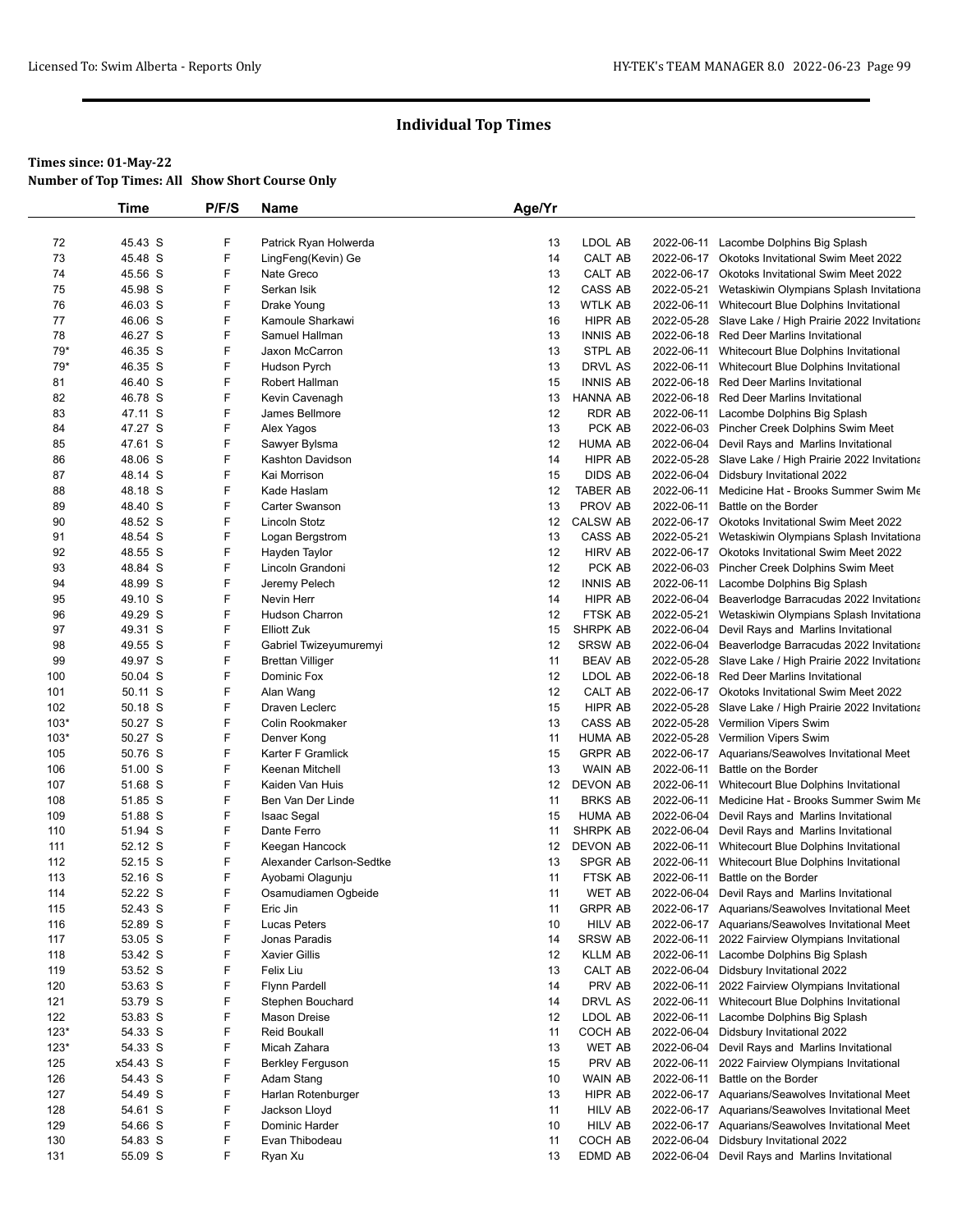|            | Time                   | P/F/S  | Name                                  | Age/Yr   |                                  |            |                                                                                                    |
|------------|------------------------|--------|---------------------------------------|----------|----------------------------------|------------|----------------------------------------------------------------------------------------------------|
|            |                        |        |                                       |          |                                  |            |                                                                                                    |
| 132        | 55.20 S                | F      | Masao Mori                            | 10       | MHSSC AB                         |            | 2022-06-03 Pincher Creek Dolphins Swim Meet                                                        |
| 133        | 55.24 S                | F      | Michael Yang                          | 11       | EDMD AB                          | 2022-06-04 | Devil Rays and Marlins Invitational                                                                |
| 134        | 55.32 S                | F      | Ethan Hale                            | 12       | <b>FAIR AB</b>                   |            | 2022-06-17 Aquarians/Seawolves Invitational Meet                                                   |
| 135        | 55.45 S                | F      | <b>Mathew Dobson</b>                  | 11       | REBEL AB                         | 2022-06-11 | Battle on the Border                                                                               |
| 136        | 55.72 S                | F      | Ivan Ren                              | 11       | <b>CALSW AB</b>                  |            | 2022-06-17 Okotoks Invitational Swim Meet 2022                                                     |
| 137        | 55.79 S                | F      | <b>Arthur Tetzlaff</b>                | 12       | PCK AB                           |            | 2022-06-03 Pincher Creek Dolphins Swim Meet                                                        |
| 138        | 55.97 S                | F      | Jacob Wolsey                          | 13       | CASS AB                          | 2022-05-21 | Wetaskiwin Olympians Splash Invitationa                                                            |
| 139        | 56.42 S                | F      | <b>Braydan Davis</b>                  | 11       | FTSK AB                          | 2022-06-11 | Battle on the Border                                                                               |
| 140        | 56.45 S                | F      | Mason Chen                            | 11       | <b>CALSW AB</b>                  |            | 2022-06-17 Okotoks Invitational Swim Meet 2022                                                     |
| 141        | 56.53 S                | F      | Jordan Robertson                      | 11       | <b>WTCT AB</b>                   |            | 2022-06-11 Whitecourt Blue Dolphins Invitational                                                   |
| 142        | 56.78 S                | F      | <b>Elton Hansen</b>                   | 11       | BEAV AB                          |            | 2022-05-28 Slave Lake / High Prairie 2022 Invitationa                                              |
| 143        | 56.95 S                | F      | <b>Connor Cox</b>                     | 13       | <b>FAIR AB</b>                   | 2022-06-11 | 2022 Fairview Olympians Invitational                                                               |
| 144        | 57.13 S                | F      | <b>Fahd Mohamed</b>                   | 14       | <b>MHSSC AB</b>                  |            | 2022-06-03 Pincher Creek Dolphins Swim Meet                                                        |
| 145        | 57.65 S                | F<br>F | <b>Adrian Baxter</b>                  | 13<br>10 | VVW AB                           |            | 2022-06-17 Aquarians/Seawolves Invitational Meet                                                   |
| 146        | 57.72 S<br>58.36 S     | F      | Rio O Gramlick<br><b>Tristan Bear</b> | 12       | <b>GRPR AB</b><br>WET AB         | 2022-05-21 | 2022-06-17 Aquarians/Seawolves Invitational Meet                                                   |
| 147<br>148 | 58.59 S                | F      | Dylan Chou                            | 11       | <b>CALSW AB</b>                  |            | Wetaskiwin Olympians Splash Invitationa<br>2022-06-17 Okotoks Invitational Swim Meet 2022          |
| 149        | 58.85 S                | F      | <b>Emmett Nguyen</b>                  | 12       | CALT AB                          |            | 2022-06-17 Okotoks Invitational Swim Meet 2022                                                     |
| 150        | 58.94 S                | F      | <b>Carter Grose</b>                   | 11       | PCK AB                           | 2022-06-11 | Medicine Hat - Brooks Summer Swim Me                                                               |
| 151        | 59.10 S                | F      | Evan Li                               | 12       | CALT AB                          |            | 2022-06-17 Okotoks Invitational Swim Meet 2022                                                     |
| 152        | 59.19 S                | F      | Nelson Grandoni                       | 10       | PCK AB                           |            | 2022-06-03 Pincher Creek Dolphins Swim Meet                                                        |
| 153        | 59.76 S                | F      | Jack Strebchuk                        | 10       | HIPR AB                          |            | 2022-06-17 Aquarians/Seawolves Invitational Meet                                                   |
| 154        | 59.83 S                | F      | Ericson Park                          | 10       | <b>HUMA AB</b>                   | 2022-06-11 | Battle on the Border                                                                               |
| 155        | 1:00.06 S              | F      | <b>Bennett Hughes</b>                 | 11       | TABER AB                         |            | 2022-06-03 Pincher Creek Dolphins Swim Meet                                                        |
| 156        | 1:00.12 S              | F      | Daniel Guo                            | 13       | <b>CALSW AB</b>                  | 2022-06-04 | Didsbury Invitational 2022                                                                         |
| 157        | $1:00.13$ S            | F      | Lincoln Shank                         | 12       | CASS AB                          | 2022-05-21 | Wetaskiwin Olympians Splash Invitationa                                                            |
| 158        | $1:00.36$ S            | F      | Connor Guo                            | 11       | <b>HUMA AB</b>                   |            | 2022-06-04 Devil Rays and Marlins Invitational                                                     |
| 159        | 1:00.39 S              | F      | <b>Gabriel Kisner</b>                 | 13       | <b>GRPR AB</b>                   | 2022-06-11 | 2022 Fairview Olympians Invitational                                                               |
| 160        | 1:00.72 S              | F      | Spencer Hope                          | 11       | LETH AB                          | 2022-06-11 | Medicine Hat - Brooks Summer Swim Me                                                               |
| 161        | $1:00.84$ S            | F      | Waylon Hollingshead                   | 12       | PCK AB                           |            | 2022-06-03 Pincher Creek Dolphins Swim Meet                                                        |
| 162        | 1:00.98 S              | F      | <b>Troy Martin</b>                    | 12       | <b>GRPR AB</b>                   | 2022-06-11 | 2022 Fairview Olympians Invitational                                                               |
| 163        | $1:00.99$ S            | F      | Aven Wiebach                          | 12       | COCH AB                          |            | 2022-06-17 Okotoks Invitational Swim Meet 2022                                                     |
| 164        | 1:01.77 S              | F      | <b>William Fournier</b>               | 12       | SMRV AB                          | 2022-06-11 | 2022 Fairview Olympians Invitational                                                               |
| 165        | 1:01.78 S              | F      | Dorian Monette                        | 11       | <b>GRPR AB</b>                   | 2022-06-11 | 2022 Fairview Olympians Invitational                                                               |
| 166        | 1:03.07 S              | F      | <b>Isaac Wolsey</b>                   | 10       | CASS AB                          |            | 2022-06-04 Devil Rays and Marlins Invitational                                                     |
| 167        | $1:03.17$ S            | F      | Anders Fenske                         | 11       | <b>BRKS AB</b>                   | 2022-06-11 | Medicine Hat - Brooks Summer Swim Me                                                               |
| 168        | $1:03.35$ S            | F      | Logan Mohr                            | 14       | HIPR AB                          | 2022-06-11 | 2022 Fairview Olympians Invitational                                                               |
| 169        | $1:03.60$ S            | F      | Eli Hebert                            | 12       | <b>WTLK AB</b>                   | 2022-06-11 | Whitecourt Blue Dolphins Invitational                                                              |
| 170        | 1:03.79 S              | F<br>F | Luke Radke                            | 13       | LDOL AB                          | 2022-06-11 | Lacombe Dolphins Big Splash                                                                        |
| 171        | 1:04.48 S              | F      | Sean Hale                             | 11       | <b>FAIR AB</b><br><b>EDMD AB</b> | 2022-06-11 | 2022 Fairview Olympians Invitational                                                               |
| 172<br>173 | 1:04.96 S<br>1:05.34 S | F      | Mason Moore<br>Allen Zhang            | 11<br>11 | <b>HUMA AB</b>                   |            | 2022-06-04 Devil Rays and Marlins Invitational                                                     |
| 174        | $1:05.98$ S            | F      | Jarett Hicks                          | 13       | HIPR AB                          |            | 2022-06-04 Devil Rays and Marlins Invitational<br>2022-06-17 Aquarians/Seawolves Invitational Meet |
| 175        | $1:06.16$ S            | F      | <b>Braeden Paul</b>                   | 10       | FTSK AB                          | 2022-06-11 | Battle on the Border                                                                               |
| 176        | 1:06.74 S              | F      | Cole Smith                            | 10       | <b>GRIM AB</b>                   |            | 2022-06-17 Aquarians/Seawolves Invitational Meet                                                   |
| 177        | 1:06.79 S              | F      | Eli Dubrule                           | 11       | HIPR AB                          | 2022-06-11 | 2022 Fairview Olympians Invitational                                                               |
| 178        | 1:07.07 S              | F      | Nikhil Ulmer                          | 11       | COCH AB                          | 2022-06-04 | Didsbury Invitational 2022                                                                         |
| 179        | 1:07.57 S              | F      | Logan Fisher Boroff                   | 9        | COCH AB                          |            | 2022-06-04 Didsbury Invitational 2022                                                              |
| 180        | 1:07.87 S              | F      | Hunter Mohr                           | 13       | HIPR AB                          | 2022-06-11 | 2022 Fairview Olympians Invitational                                                               |
| 181        | 1:07.90 S              | F      | Grayson Hansen                        | 9        | <b>BEAV AB</b>                   |            | 2022-06-17 Aquarians/Seawolves Invitational Meet                                                   |
| 182        | 1:07.94 S              | F      | Jasper Bird                           | 11       | CALT AB                          |            | 2022-06-17 Okotoks Invitational Swim Meet 2022                                                     |
| 183        | 1:08.88 S              | F      | Ethan Yang                            | 11       | <b>CALSW AB</b>                  |            | 2022-06-17 Okotoks Invitational Swim Meet 2022                                                     |
| 184        | 1:09.73 S              | F      | <b>Colton Cutler</b>                  | 10       | <b>CLARE AB</b>                  | 2022-06-03 | Pincher Creek Dolphins Swim Meet                                                                   |
| 185        | $1:11.14$ S            | F      | <b>Ashton Winters</b>                 | 10       | LETH AB                          | 2022-06-11 | Medicine Hat - Brooks Summer Swim Me                                                               |
| 186        | $1:12.45$ S            | F      | Gavin Hansen                          | 9        | <b>BEAV AB</b>                   |            | 2022-06-17 Aquarians/Seawolves Invitational Meet                                                   |
| 187        | x1:12.73 S             | F      | <b>Ryes Pattison</b>                  | 8        | MHSSC AB                         | 2022-06-11 | Medicine Hat - Brooks Summer Swim Me                                                               |
| 188        | $1:14.53$ S            | F      | Zayne Yushchyshyn                     | 11       | REBEL AB                         | 2022-06-11 | Battle on the Border                                                                               |
| 189        | $1:15.03$ S            | F      | Sam Cheverie                          | 10       | COCH AB                          | 2022-06-17 | Okotoks Invitational Swim Meet 2022                                                                |
| 190        | $1:15.42$ S            | F      | <b>Felix Foxwell</b>                  | 11       | WAIN AB                          | 2022-05-21 | Wetaskiwin Olympians Splash Invitationa                                                            |
| 191        | 1:15.90 S              | F      | Oliver Crisp                          | 10       | <b>HUMA AB</b>                   |            | 2022-06-04 Devil Rays and Marlins Invitational                                                     |
|            |                        |        |                                       |          |                                  |            |                                                                                                    |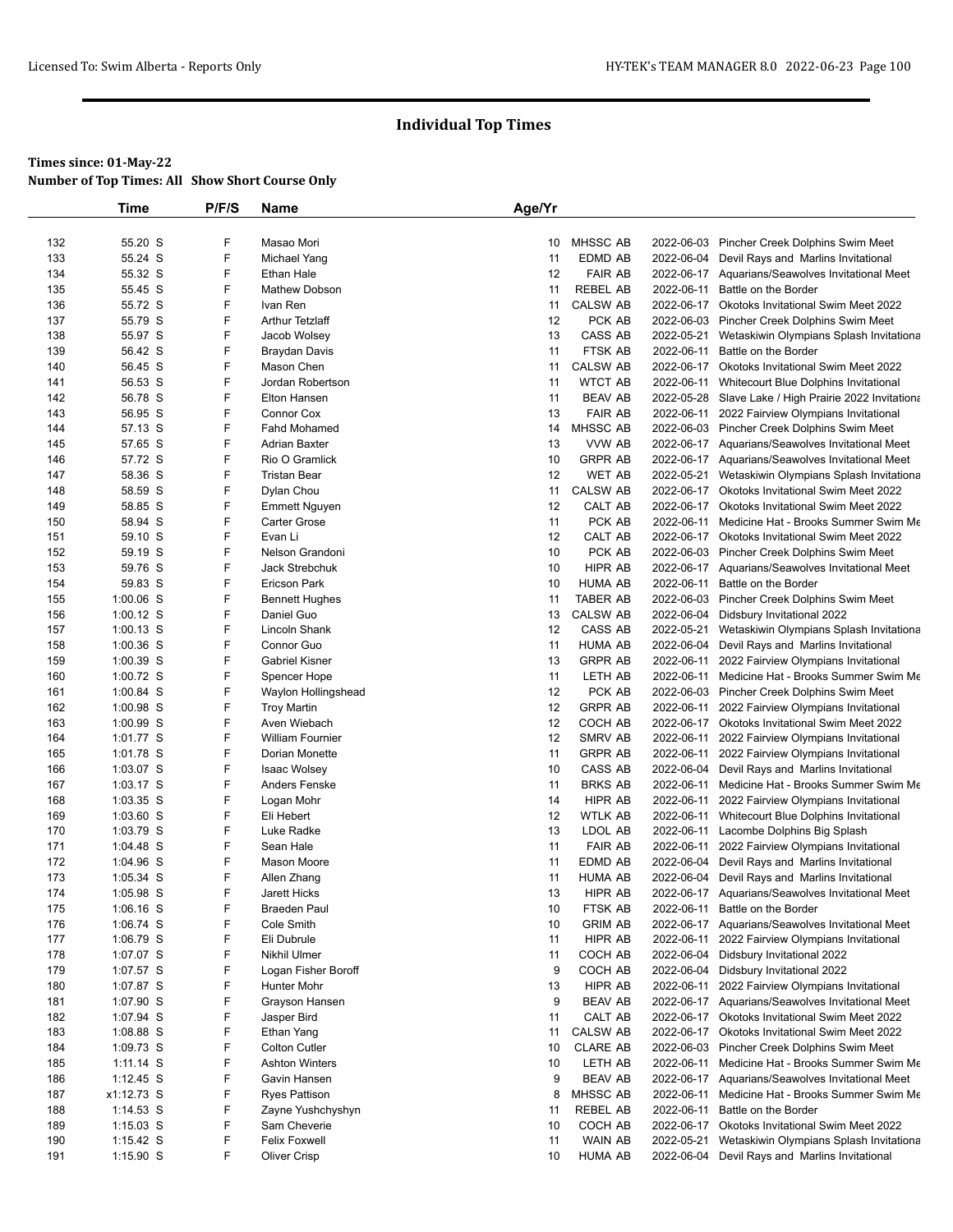|                | Time                     | P/F/S  | Name                          | Age/Yr   |                                   |                          |                                                                                            |
|----------------|--------------------------|--------|-------------------------------|----------|-----------------------------------|--------------------------|--------------------------------------------------------------------------------------------|
|                |                          |        |                               |          |                                   |                          |                                                                                            |
| 192            | $1:15.95$ S              | F      | <b>Connor Tweten</b>          | 9        | <b>MHSSC AB</b>                   |                          | 2022-06-03 Pincher Creek Dolphins Swim Meet                                                |
| 193            | $1:16.28$ S              | F      | Samuel Radke                  | 10       | LDOL AB                           |                          | 2022-06-11 Lacombe Dolphins Big Splash                                                     |
| 194            | 1:17.90 S                | F      | Layne Sawicki                 | 17       | <b>WET AB</b>                     |                          | 2022-05-21 Wetaskiwin Olympians Splash Invitationa                                         |
| 195            | $1:18.13$ S              | F      | Joel Assen                    | 9        | <b>HUMA AB</b>                    |                          | 2022-06-04 Devil Rays and Marlins Invitational                                             |
| 196            | 1:19.07 S                | F      | Markus Deptuck                | 10       | <b>STPL AB</b>                    |                          | 2022-06-11 Whitecourt Blue Dolphins Invitational                                           |
| 197            | 1:19.21 S                | F      | Uyiosa Ogbeide                | 9        | <b>WET AB</b>                     |                          | 2022-06-04 Devil Rays and Marlins Invitational                                             |
| 198            | $1:19.43$ S              | F      | Erra Foster                   | 12       | <b>DIDS AB</b>                    |                          | 2022-06-04 Didsbury Invitational 2022                                                      |
| 199            | $1:19.75$ S              | F      | David Thompson                | 11       | <b>SRSW AB</b>                    |                          | 2022-06-17 Aquarians/Seawolves Invitational Meet                                           |
| 200            | 1:26.51 S                | F      | Ryan Lien                     | 9        | <b>INNIS AB</b>                   |                          | 2022-06-04 Didsbury Invitational 2022                                                      |
| 201            | 1:27.28 S                | F      | Xavier Maisonneuve            | 9        | SMRV AB                           | 2022-06-11               | 2022 Fairview Olympians Invitational                                                       |
| 202            | 1:27.71 S                | F      | John Kenowesquape             | 11       | <b>HANNA AB</b>                   |                          | 2022-06-18 Red Deer Marlins Invitational                                                   |
| 203            | 1:29.34 S                | F      | Joshua Hunt                   | 9        | <b>HANNA AB</b>                   |                          | 2022-06-11 Lacombe Dolphins Big Splash                                                     |
| 204            | 1:32.65 S                | F      | Sebastian Wittek-Hernandez    | 12       | STPL AB                           |                          | 2022-06-11 Whitecourt Blue Dolphins Invitational                                           |
| 205            | 1:43.24 S                | F      | <b>Duston Mohr</b>            | 11       | <b>HIPR AB</b>                    |                          | 2022-06-11 2022 Fairview Olympians Invitational                                            |
| 206            | 1:57.35 S                | F      | Jason Arbib_PSPI              | 14       | OKOT AB                           |                          | 2022-06-17 Okotoks Invitational Swim Meet 2022                                             |
| Male           | 100 Breast               |        |                               |          |                                   |                          |                                                                                            |
| $\mathbf{1}$   | 1:12.91 S                | F      | Darian Chan                   | 20       | <b>EDMN AB</b>                    | 2022-06-11               | Whitecourt Blue Dolphins Invitational                                                      |
| $\overline{c}$ | $1:15.16$ S              | F      | Frederick Van Der Linde       | 16       | <b>BRKS AB</b>                    |                          | 2022-06-11 Medicine Hat - Brooks Summer Swim Me                                            |
| 3              | $1:19.33$ S              | F      | Hugo Nguyen                   | 16       | <b>EDMN AB</b>                    |                          | 2022-06-11 Whitecourt Blue Dolphins Invitational                                           |
| 4              | 1:21.84 S                | F      | Eric Davidson                 | 18       | <b>WTCT AB</b>                    |                          | 2022-06-11 Whitecourt Blue Dolphins Invitational                                           |
| 5              | 1:22.64 S                | F      | Michael Smith                 | 19       | <b>BEAV AB</b>                    |                          | 2022-06-17 Aquarians/Seawolves Invitational Meet                                           |
| 6              | 1:22.88 S                | F      | Javan Pearce                  | 14       | <b>HUMA AB</b>                    |                          | 2022-06-11 Battle on the Border                                                            |
| $\overline{7}$ | 1:24.04 S                | F      | Ethan McLaren                 | 19       | <b>SLLK AB</b>                    |                          | 2022-06-17 Aquarians/Seawolves Invitational Meet                                           |
| 8              | 1:24.89 S                | F      | James Cho                     | 15       | <b>RDR AB</b>                     |                          | 2022-06-18 Red Deer Marlins Invitational                                                   |
| 9              | 1:25.20 S                | F      | <b>Rhys Kirkness</b>          | 15       | <b>INNIS AB</b>                   |                          | 2022-06-18 Red Deer Marlins Invitational                                                   |
| 10             | 1:25.22 S                | F      | <b>Tanner Rowney</b>          | 14       | <b>GRPR AB</b>                    | 2022-06-11               | 2022 Fairview Olympians Invitational                                                       |
| 11             | 1:25.74 S                | F      | Parker Schenk                 | 15       | <b>HUMA AB</b>                    |                          | 2022-06-04 Devil Rays and Marlins Invitational                                             |
| 12             | 1:25.85 S                | F      | Kevin Ryley MacIntyre         | 16       | <b>HIRV AB</b>                    |                          | 2022-06-17 Okotoks Invitational Swim Meet 2022                                             |
| 13             | 1:26.58 S                | F      | James Wright                  | 17       | <b>HANNA AB</b>                   |                          | 2022-06-18 Red Deer Marlins Invitational                                                   |
| 14             | 1:26.69 S                | F      | Isaac Thibodeau               | 14       | COCH AB                           |                          | 2022-06-17 Okotoks Invitational Swim Meet 2022                                             |
| 15             | 1:26.85 S                | F      | Max Song                      | 16       | CALT AB                           |                          | 2022-06-17 Okotoks Invitational Swim Meet 2022                                             |
| 16             | 1:27.30 S                | F      | Joshua Cho                    | 14       | <b>RDR AB</b>                     |                          | 2022-06-11 Lacombe Dolphins Big Splash                                                     |
| 17             | 1:27.51 S                | F      | <b>William Brewer</b>         | 13       | <b>REBEL AB</b>                   |                          | 2022-06-11 Battle on the Border                                                            |
| 18             | 1:28.12 S                | F      | Ronyn Kulscar                 | 16       | <b>HILV AB</b>                    |                          | 2022-06-11 2022 Fairview Olympians Invitational                                            |
| 19             | 1:29.31 S                | F      | Ryan Diesel                   | 18       | <b>GRIM AB</b>                    |                          | 2022-05-28 Slave Lake / High Prairie 2022 Invitationa                                      |
| 20             | 1:29.34 S                | F<br>F | Keegan Wong                   | 13       | <b>CALSW AB</b>                   |                          | 2022-06-17 Okotoks Invitational Swim Meet 2022                                             |
| 21             | 1:29.89 S                |        | Owen Thurbide                 | 17       | <b>CALSW AB</b>                   |                          | 2022-06-17 Okotoks Invitational Swim Meet 2022                                             |
| 22             | 1:30.44 S<br>$1:31.53$ S | F      | Ayden Hwang                   | 14       | <b>CALSW AB</b><br><b>RDR AB</b>  |                          | 2022-06-17 Okotoks Invitational Swim Meet 2022<br>2022-06-18 Red Deer Marlins Invitational |
| 23             |                          | F      | <b>Flynn Mitchell</b>         | 15       |                                   |                          |                                                                                            |
| 24<br>25       | 1:31.74 S<br>1:32.53 S   | F<br>F | Ernie Assen                   | 14<br>14 | <b>HUMA AB</b><br><b>REBEL AB</b> | 2022-05-21<br>2022-06-11 | Wetaskiwin Olympians Splash Invitationa<br>Battle on the Border                            |
| 26             | $1:33.01$ S              | F      | Mehtaab Singh Chahal          | 17       | <b>VERM AB</b>                    |                          | 2022-06-11 Battle on the Border                                                            |
|                |                          |        | Erik Zajic                    |          |                                   |                          | 2022-06-17 Okotoks Invitational Swim Meet 2022                                             |
| 27<br>28       | 1:33.65 S<br>1:34.29 S   | F<br>F | Troy Bester                   | 14<br>14 | CALSW AB<br><b>BRKS AB</b>        |                          | 2022-06-03 Pincher Creek Dolphins Swim Meet                                                |
| 29             | 1:34.84 S                | F      | Johnny Gilborn<br>Kash Harder | 13       | <b>HILV AB</b>                    |                          | 2022-06-17 Aquarians/Seawolves Invitational Meet                                           |
| 30             | $1:35.12$ S              | F      | Casey Davidson                | 17       | EDMN AB                           |                          | 2022-06-11 Whitecourt Blue Dolphins Invitational                                           |
| 31             | $1:35.13$ S              | F      | Raeden Villiger               | 13       | <b>BEAV AB</b>                    |                          | 2022-06-04 Beaverlodge Barracudas 2022 Invitationa                                         |
| 32             | 1:35.22 S                | F      | Brayden Hartman               | 13       | PRV AB                            |                          | 2022-06-17 Aquarians/Seawolves Invitational Meet                                           |
| 33             | $1:35.41$ S              | F      | Eryn Yang                     | 16       | <b>CALSW AB</b>                   |                          | 2022-06-17 Okotoks Invitational Swim Meet 2022                                             |
| 34             | 1:35.44 S                | F      | Jonathan Goudreault           | 17       | PRV AB                            |                          | 2022-05-28 Slave Lake / High Prairie 2022 Invitationa                                      |
| 35             | $1:35.51$ S              | F      | Rhylan Good                   | 15       | SHRPK AB                          |                          | 2022-05-21 Wetaskiwin Olympians Splash Invitationa                                         |
| 36             | 1:36.37 S                | F      | <b>Bentley Togo</b>           | 11       | LETH AB                           |                          | 2022-06-11 Medicine Hat - Brooks Summer Swim Me                                            |
| 37             | 1:37.85 S                | F      | Gabriel McCormick             | 15       | PNOKA AB                          |                          | 2022-06-11 Lacombe Dolphins Big Splash                                                     |
| 38             | 1:38.62 S                | F      | Peter Van Bussel              | 16       | PCK AB                            |                          | 2022-06-03 Pincher Creek Dolphins Swim Meet                                                |
| 39             | 1:38.70 S                | F      | Kaleb Wilford                 | 12       | WET AB                            | 2022-05-21               | Wetaskiwin Olympians Splash Invitationa                                                    |
| 40             | 1:38.87 S                | F      | Renko Wepener                 | 13       | STPL AB                           | 2022-06-11               | Whitecourt Blue Dolphins Invitational                                                      |
| 41             | 1:39.22 S                | F      | Jeka Sobze                    | 15       | PRV AB                            |                          | 2022-06-11 2022 Fairview Olympians Invitational                                            |
| 42             | 1:39.35 S                | F      | Gavin Kuharski                | 12       | WET AB                            | 2022-05-21               | Wetaskiwin Olympians Splash Invitationa                                                    |
| 43             | 1:40.39 S                | F      | Alex Yagos                    | 13       | PCK AB                            |                          | 2022-06-03 Pincher Creek Dolphins Swim Meet                                                |
| 44             | 1:40.79 S                | F      | Anthony Ly                    | 17       | EDMN AB                           |                          | 2022-06-11 Whitecourt Blue Dolphins Invitational                                           |
|                |                          |        |                               |          |                                   |                          |                                                                                            |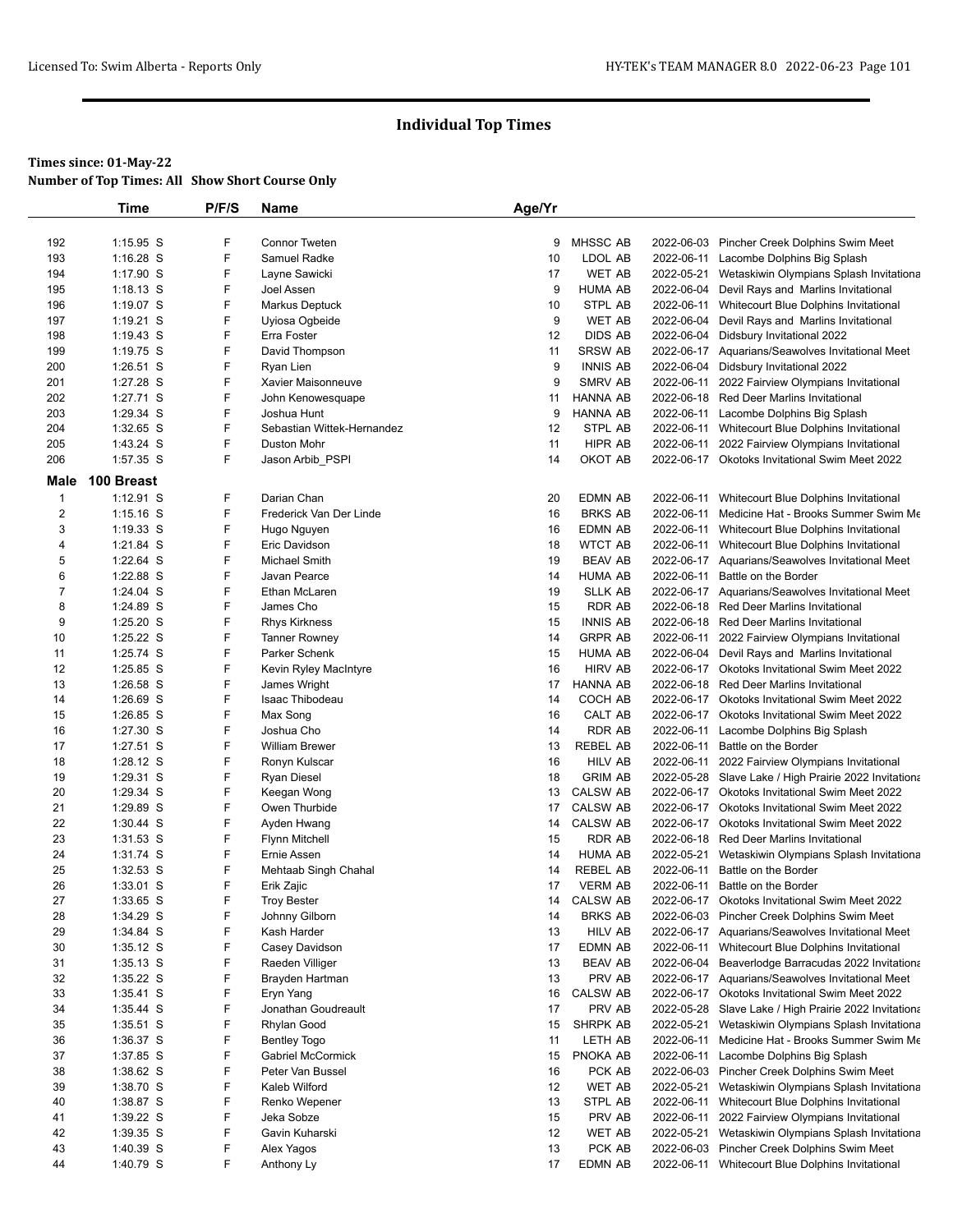|                | <b>Time</b>            | P/F/S  | Name                              | Age/Yr         |                    |            |                                                                                                   |
|----------------|------------------------|--------|-----------------------------------|----------------|--------------------|------------|---------------------------------------------------------------------------------------------------|
|                |                        |        |                                   |                |                    |            |                                                                                                   |
| 45             | 1:41.07 S              | F      | Henry Schmidt                     | 12             | <b>BEAV AB</b>     | 2022-06-04 | Beaverlodge Barracudas 2022 Invitationa                                                           |
| 46             | 1:42.38 S              | F      | Kamoule Sharkawi                  | 16             | <b>HIPR AB</b>     |            | 2022-06-17 Aquarians/Seawolves Invitational Meet                                                  |
| 47             | 1:42.72 S              | F      | Patrick Ryan Holwerda             | 13             | LDOL AB            |            | 2022-06-18 Red Deer Marlins Invitational                                                          |
| 48             | 1:44.31 S              | F      | Isaac Zheng                       | 13             | HUMA AB            | 2022-06-11 | Battle on the Border                                                                              |
| 49             | 1:45.50 S              | F<br>F | Felix Liu                         | 13             | CALT AB<br>FTSK AB |            | 2022-06-17 Okotoks Invitational Swim Meet 2022                                                    |
| 50             | 1:46.17 S              | F      | Luke Marshall                     | 15             | <b>HUMA AB</b>     | 2022-06-04 | Devil Rays and Marlins Invitational                                                               |
| 51<br>52       | 1:46.37 S<br>1:46.59 S | F      | Sawyer Bylsma<br>Lincoln Grandoni | 12<br>12       | PCK AB             |            | 2022-06-04 Devil Rays and Marlins Invitational<br>2022-06-11 Medicine Hat - Brooks Summer Swim Me |
| 53             | 1:47.57 S              | F      | Hayden Taylor                     | 12             | <b>HIRV AB</b>     |            | 2022-06-17 Okotoks Invitational Swim Meet 2022                                                    |
| 54             | 1:49.62 S              | F      | Robert Hallman                    | 15             | <b>INNIS AB</b>    |            | 2022-06-18 Red Deer Marlins Invitational                                                          |
| 55             | 1:49.77 S              | F      | <b>Matthew Daley</b>              | 14             | MHSSC AB           |            | 2022-06-11 Medicine Hat - Brooks Summer Swim Me                                                   |
| 56             | 1:49.88 S              | F      | Hudson Pyrch                      | 13             | DRVL AS            |            | 2022-06-11 Whitecourt Blue Dolphins Invitational                                                  |
| 57             | 1:50.09 S              | F      | Gabriel Johnson                   | 18             | VVW AB             |            | 2022-06-17 Aquarians/Seawolves Invitational Meet                                                  |
| 58             | $1:50.45$ S            | F      | James Bellmore                    | 12             | <b>RDR AB</b>      |            | 2022-06-18 Red Deer Marlins Invitational                                                          |
| 59             | 1:52.72 S              | F      | Nevin Herr                        | 14             | HIPR AB            | 2022-06-04 | Beaverlodge Barracudas 2022 Invitationa                                                           |
| 60             | $1:53.16$ S            | F      | Denver Kong                       | 11             | <b>HUMA AB</b>     |            | 2022-06-04 Devil Rays and Marlins Invitational                                                    |
| 61             | 1:53.58 S              | F      | Gabriel Twizeyumuremyi            | 12             | SRSW AB            | 2022-06-11 | 2022 Fairview Olympians Invitational                                                              |
| 62             | 1:53.74 S              | F      | Jace Biggs                        | 12             | <b>BEAV AB</b>     |            | 2022-06-04 Beaverlodge Barracudas 2022 Invitationa                                                |
| 63             | 1:54.13 S              | F      | Ethan Bouchard                    | 13             | DRVL AS            |            | 2022-06-11 Whitecourt Blue Dolphins Invitational                                                  |
| 64             | $1:57.13$ S            | F      | Ben Van Der Linde                 | 11             | <b>BRKS AB</b>     | 2022-06-11 | Medicine Hat - Brooks Summer Swim Me                                                              |
| 65             | 1:57.57 S              | F      | <b>Hudson Charron</b>             | 12             | FTSK AB            | 2022-05-21 | Wetaskiwin Olympians Splash Invitationa                                                           |
| 66             | 1:59.56 S              | F      | Osamudiamen Ogbeide               | 11             | <b>WET AB</b>      |            | 2022-06-04 Devil Rays and Marlins Invitational                                                    |
| 67             | 1:59.70 S              | F      | <b>Brettan Villiger</b>           | 11             | <b>BEAV AB</b>     | 2022-06-04 | Beaverlodge Barracudas 2022 Invitationa                                                           |
| 68             | 2:01.45 S              | F      | <b>Flynn Pardell</b>              | 14             | PRV AB             |            | 2022-06-11 2022 Fairview Olympians Invitational                                                   |
| 69             | $2:03.16$ S            | F      | Evan Thibodeau                    | 11             | COCH AB            |            | 2022-06-17 Okotoks Invitational Swim Meet 2022                                                    |
| 70             | 2:03.40 S              | F      | Braydan Davis                     | 11             | FTSK AB            | 2022-05-21 | Wetaskiwin Olympians Splash Invitationa                                                           |
| 71             | 2:03.59 S              | F      | Fahd Mohamed                      | 14             | MHSSC AB           |            | 2022-06-11 Medicine Hat - Brooks Summer Swim Me                                                   |
| 72             | 2:04.39 S              | F      | Ryan Xu                           | 13             | EDMD AB            |            | 2022-06-04 Devil Rays and Marlins Invitational                                                    |
| 73             | 2:08.00 S              | F      | <b>William Bellmore</b>           | 14             | RDR AB             |            | 2022-06-18 Red Deer Marlins Invitational                                                          |
| 74             | 2:10.69 S              | F      | Jackson Lloyd                     | 11             | <b>HILV AB</b>     |            | 2022-06-11 2022 Fairview Olympians Invitational                                                   |
| 75             | 2:11.82 S              | F      | Elton Hansen                      | 11             | <b>BEAV AB</b>     |            | 2022-06-04 Beaverlodge Barracudas 2022 Invitationa                                                |
| 76             | $2:12.44$ S            | F      | Jacob Wolsey                      | 13             | CASS AB            | 2022-05-21 | Wetaskiwin Olympians Splash Invitationa                                                           |
| 77             | $2:13.13$ S            | F      | <b>Gabriel Kisner</b>             | 13             | <b>GRPR AB</b>     |            | 2022-06-04 Beaverlodge Barracudas 2022 Invitationa                                                |
| 78             | 2:16.54 S              | F      | Luke Radke                        | 13             | LDOL AB            |            | 2022-06-11 Lacombe Dolphins Big Splash                                                            |
| 79             | 2:17.00 S              | F      | Dorian Monette                    | 11             | <b>GRPR AB</b>     | 2022-06-11 | 2022 Fairview Olympians Invitational                                                              |
| 80             | 2:17.57 S              | F      | Mason Moore                       | 11             | EDMD AB            | 2022-06-04 | Devil Rays and Marlins Invitational                                                               |
| 81             | 2:26.76 S              | F      | <b>Anders Fenske</b>              | 11             | <b>BRKS AB</b>     |            | 2022-06-03 Pincher Creek Dolphins Swim Meet                                                       |
| Male           | 25 Fly                 |        |                                   |                |                    |            |                                                                                                   |
| $\mathbf{1}$   | 21.11 S                | F      | Lucas Peters                      | 10             | <b>HILV AB</b>     | 2022-06-11 | 2022 Fairview Olympians Invitational                                                              |
| $\overline{c}$ | 22.20 S                | F      | <b>Matthew Harvey</b>             | 10             | RDR AB             | 2022-06-18 | <b>Red Deer Marlins Invitational</b>                                                              |
| 3              | 22.23 S                | F      | <b>Will Kantor</b>                | 9              | EDMD AB            | 2022-06-04 | Devil Rays and Marlins Invitational                                                               |
| $\overline{4}$ | 22.29 S                | F      | <b>Conor Casserly</b>             | 10             | LDOL AB            |            | 2022-06-18 Red Deer Marlins Invitational                                                          |
| 5              | 22.52 S                | F      | William Lee                       | 10             | EDMD AB            |            | 2022-06-04 Devil Rays and Marlins Invitational                                                    |
| 6              | 23.75 S                | F      | Sam Cheverie                      | 10             | COCH AB            |            | 2022-06-17 Okotoks Invitational Swim Meet 2022                                                    |
| $\overline{7}$ | 23.78 S                | F      | Logan Van Huis                    | 10             | DEVON AB           | 2022-06-11 | Whitecourt Blue Dolphins Invitational                                                             |
| 8              | 25.85 S                | F      | Ryan Lien                         | 9              | <b>INNIS AB</b>    | 2022-06-11 | Lacombe Dolphins Big Splash                                                                       |
| 9              | 27.18 S                | F      | Nelson Grandoni                   | 10             | PCK AB             |            | 2022-06-03 Pincher Creek Dolphins Swim Meet                                                       |
| 10             | 27.67 S                | F      | Murray Wilson                     | 10             | CALT AB            |            | 2022-06-04 Didsbury Invitational 2022                                                             |
| $11*$          | 28.74 S                | F      | Luke Baldwin                      | 9              | OKOT AB            |            | 2022-06-17 Okotoks Invitational Swim Meet 2022                                                    |
| $11*$          | 28.74 S                | F      | Dominic Harder                    | 10             | <b>HILV AB</b>     |            | 2022-06-17 Aquarians/Seawolves Invitational Meet                                                  |
| 13             | 29.40 S                | F      | Logan Fisher Boroff               | 9              | COCH AB            |            | 2022-06-04 Didsbury Invitational 2022                                                             |
| 14             | 29.45 S                | F      | Matsen Haslam                     | 10             | TABER AB           |            | 2022-06-03 Pincher Creek Dolphins Swim Meet                                                       |
| 15             | 30.32 S                | F      | Cole Bevan                        | 10             | FTMD AB            | 2022-06-11 | Medicine Hat - Brooks Summer Swim Me                                                              |
| 16             | x30.50 S               | F      | <b>Rixtonn Biffart</b>            | $\overline{7}$ | MHSSC AB           |            | 2022-06-11 Medicine Hat - Brooks Summer Swim Me                                                   |
| 17             | 31.86 S                | F      | <b>Brandon Boras</b>              | 9              | LETH AB            |            | 2022-06-03 Pincher Creek Dolphins Swim Meet                                                       |
| 18             | 32.25 S                | F      | Joseph Shaw                       | 10             | <b>FAIR AB</b>     |            | 2022-06-17 Aquarians/Seawolves Invitational Meet                                                  |
| 19             | 32.65 S                | F      | Joel Assen                        | 9              | <b>HUMA AB</b>     |            | 2022-05-21 Wetaskiwin Olympians Splash Invitationa                                                |
| 20             | 33.94 S                | F      | Cody Mercer                       | 8              | <b>HILV AB</b>     | 2022-06-11 | 2022 Fairview Olympians Invitational                                                              |
| 21             | 34.10 S                | F      | <b>William Elliott</b>            | 9              | EDMD AB            |            | 2022-05-28 Vermilion Vipers Swim                                                                  |
| 22             | 34.27 S                | F      | <b>Brady Ible</b>                 | 10             | DRVL AS            |            | 2022-06-11 Whitecourt Blue Dolphins Invitational                                                  |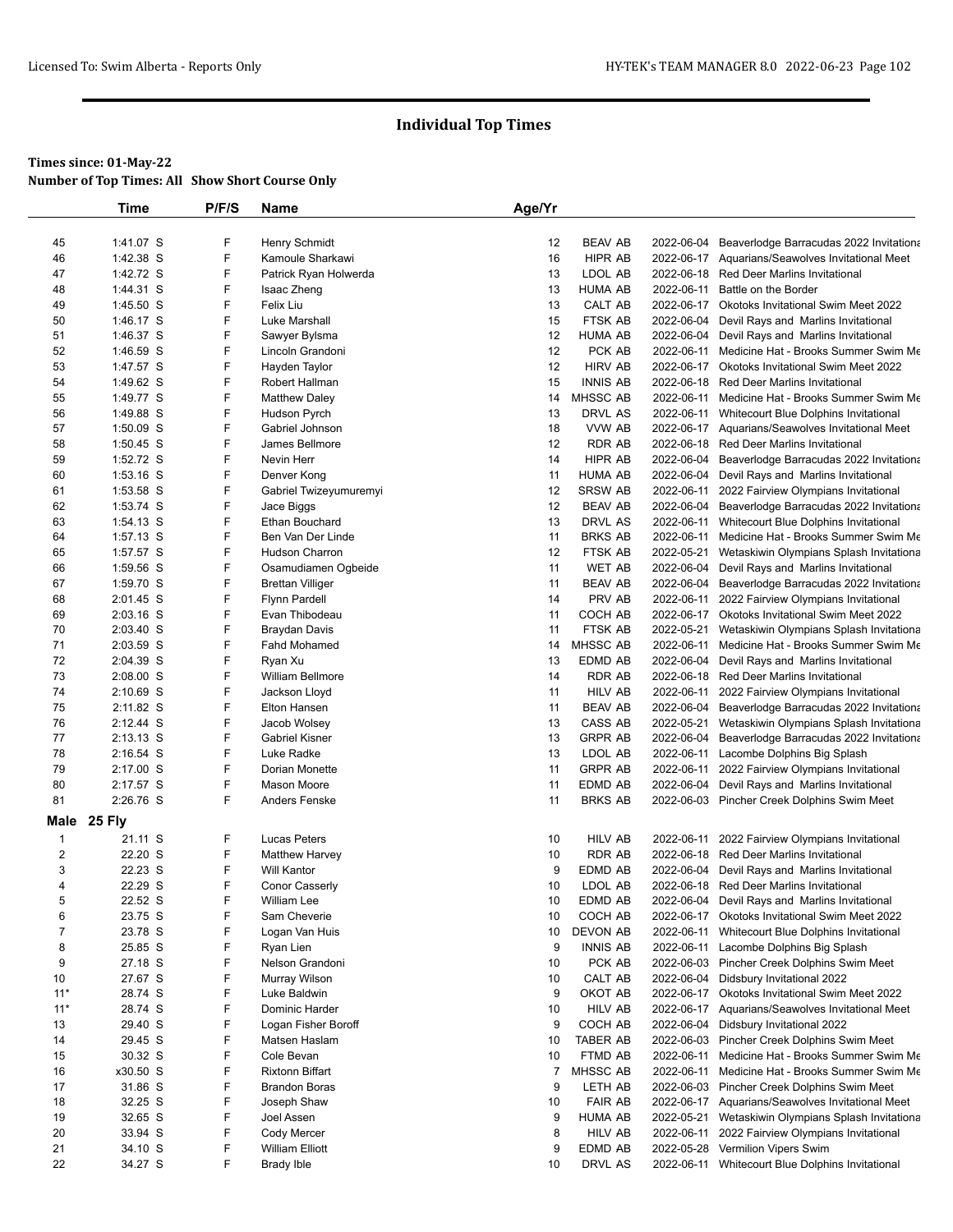# **Times since: 01-May-22**

| <b>Number of Top Times: All Show Short Course Only</b> |  |
|--------------------------------------------------------|--|
|--------------------------------------------------------|--|

|                | Time          | P/F/S | Name                                   | Age/Yr |                    |            |                                                                        |
|----------------|---------------|-------|----------------------------------------|--------|--------------------|------------|------------------------------------------------------------------------|
|                |               |       |                                        |        |                    |            |                                                                        |
| 23             | 36.55 S       | F     | Koen Wiebach                           | 10     | COCH AB            |            | 2022-06-17 Okotoks Invitational Swim Meet 2022                         |
| 24             | 36.63 S       | F     | Grant Holm                             | 9      | HILV AB            |            | 2022-06-17 Aquarians/Seawolves Invitational Meet                       |
| $25*$          | 36.85 S       | F     | Jaxen Voros                            | 10     | <b>GRIM AB</b>     |            | 2022-06-11 2022 Fairview Olympians Invitational                        |
| $25*$          | 36.85 S       | F     | James Stewart                          | 10     | <b>GRPR AB</b>     |            | 2022-06-11 2022 Fairview Olympians Invitational                        |
| 27             | 36.97 S       | F     | Ivan Guo                               | 10     | CALT AB            |            | 2022-06-17 Okotoks Invitational Swim Meet 2022                         |
| 28             | 45.15 S       | F     | <b>Ethan Martin</b>                    | 8      | <b>GRPR AB</b>     |            | 2022-06-17 Aquarians/Seawolves Invitational Meet                       |
| Male           | <b>50 Fly</b> |       |                                        |        |                    |            |                                                                        |
| $\mathbf{1}$   | 27.64 S       | F     | Jeremy Oviatt                          | 15     | SHRPK AB           |            | 2022-06-04 Devil Rays and Marlins Invitational                         |
| $\overline{2}$ | x27.67 S      | F     | <b>Matthew Ketchin</b>                 | 23     | <b>UCSC</b>        |            | 2022-06-17 Okotoks Invitational Swim Meet 2022                         |
| 3              | 27.73 S       | F     | Ryan Boll                              | 21     | <b>EDMN AB</b>     |            | 2022-06-11 Whitecourt Blue Dolphins Invitational                       |
| 4              | 28.80 S       | F     | Darian Chan                            | 20     | EDMN AB            |            | 2022-06-11 Whitecourt Blue Dolphins Invitational                       |
| 5              | 29.32 S       | F     | Connor Bissett_S14SB14SM14             | 21     | <b>EDMN AB</b>     |            | 2022-06-11 Whitecourt Blue Dolphins Invitational                       |
| 6              | 29.75 S       | F     | Frederick Van Der Linde                | 16     | <b>BRKS AB</b>     |            | 2022-06-11 Medicine Hat - Brooks Summer Swim Me                        |
| $\overline{7}$ | 29.89 S       | F     | <b>Thierry Pelchat</b>                 | 22     | <b>EDMN AB</b>     |            | 2022-06-11 Whitecourt Blue Dolphins Invitational                       |
| 8              | 30.05 S       | F     | Aaron Xiao                             | 12     | COCH AB            |            | 2022-06-17 Okotoks Invitational Swim Meet 2022                         |
| 9              | 30.23 S       | F     | Zubail Dzhabrailov                     | 14     | FTSK AB            |            | 2022-05-28 Vermilion Vipers Swim                                       |
| 10             | 30.33 S       | F     | James Cho                              | 15     | <b>RDR AB</b>      |            | 2022-06-18 Red Deer Marlins Invitational                               |
| 11             | 30.59 S       | F     | Parker Schenk                          | 15     | <b>HUMA AB</b>     |            | 2022-06-04 Devil Rays and Marlins Invitational                         |
| 12             | 30.77 S       | F     | Mason Hickman                          | 15     | <b>INNIS AB</b>    |            | 2022-06-18 Red Deer Marlins Invitational                               |
| 13             | 30.83 S       | F     | Hugo Nguyen                            | 16     | <b>EDMN AB</b>     |            | 2022-06-11 Whitecourt Blue Dolphins Invitational                       |
| 14             | 31.14 S       | F     | Ethan McLaren                          | 19     | <b>SLLK AB</b>     |            | 2022-05-28 Slave Lake / High Prairie 2022 Invitationa                  |
| 15             | 31.38 S       | F     | Teague Rasmuson                        | 15     | <b>WET AB</b>      |            | 2022-05-28 Vermilion Vipers Swim                                       |
| 16             | 31.50 S       | F     | Roberto Terrazas                       | 15     | <b>INNIS AB</b>    |            | 2022-06-18 Red Deer Marlins Invitational                               |
| 17             | 31.52 S       | F     | <b>Tyler Sommerfeldt</b>               | 17     | <b>BRKS AB</b>     |            | 2022-06-03 Pincher Creek Dolphins Swim Meet                            |
| 18             | 31.61 S       | F     | Elias Ferro                            | 14     | SHRPK AB           |            | 2022-06-04 Devil Rays and Marlins Invitational                         |
| $19*$          | 31.65 S       | F     | Luke Bester                            | 21     | <b>CALSW AB</b>    |            | 2022-06-17 Okotoks Invitational Swim Meet 2022                         |
| 19*            | 31.65 S       | F     | Kyle Folk                              | 24     | <b>EDMN AB</b>     |            | 2022-06-11 Whitecourt Blue Dolphins Invitational                       |
| 21             | 31.84 S       | F     | Quinnten Hancock                       | 15     | <b>DEVON AB</b>    |            | 2022-06-11 Whitecourt Blue Dolphins Invitational                       |
| 22             | 31.90 S       | F     | <b>River Clark</b>                     | 13     | CPAS AB            |            | 2022-06-11 Medicine Hat - Brooks Summer Swim Me                        |
| 23             | 31.91 S       | F     | Oliver Johnson                         | 13     | COCH AB            |            | 2022-06-17 Okotoks Invitational Swim Meet 2022                         |
| 24             | 31.92 S       | F     | <b>Ethan Verbaas</b>                   | 16     | CASS AB            |            | 2022-05-21 Wetaskiwin Olympians Splash Invitationa                     |
| 25             | 31.96 S       | F     | Evan Klemen                            | 15     | <b>TABER AB</b>    |            | 2022-06-11 Medicine Hat - Brooks Summer Swim Me                        |
| 26             | 32.00 S       | F     | James Wright                           | 17     | <b>HANNA AB</b>    |            | 2022-06-18 Red Deer Marlins Invitational                               |
| 27             | 32.10 S       | F     | Elias Fitzsimmons                      | 14     | COCH AB            |            | 2022-06-04 Didsbury Invitational 2022                                  |
| 28             | 32.25 S       | F     | Jason Pangilinan                       | 15     | HUMA AB            |            | 2022-06-04 Devil Rays and Marlins Invitational                         |
| 29             | 32.26 S       | F     | Liam Biggin                            | 17     | VVW AB             |            | 2022-06-11 2022 Fairview Olympians Invitational                        |
| 30             | 32.53 S       | F     | Javan Pearce                           | 14     | <b>HUMA AB</b>     |            | 2022-06-11 Battle on the Border                                        |
| 31             | 32.58 S       | F     | Owen Sommerfeldt                       | 12     | <b>BRKS AB</b>     |            | 2022-06-11 Medicine Hat - Brooks Summer Swim Me                        |
| 32             | 32.93 S       | F     | <b>Rhys Kirkness</b>                   | 15     | <b>INNIS AB</b>    |            | 2022-06-18 Red Deer Marlins Invitational                               |
| 33             | 33.06 S       | F     | Will Rowan                             | 14     | <b>CALSW AB</b>    |            | 2022-06-17 Okotoks Invitational Swim Meet 2022                         |
| 34             | 33.09 S       | F     | <b>Victor Kwok</b>                     | 17     | <b>EDMN AB</b>     | 2022-06-11 | Whitecourt Blue Dolphins Invitational                                  |
| 35             | 33.20 S       | F     | <b>Flynn Mitchell</b>                  | 15     | <b>RDR AB</b>      |            | 2022-06-18 Red Deer Marlins Invitational                               |
| 36             | 33.21 S       | F     | Rhylan Good                            | 15     | SHRPK AB           |            | 2022-05-21 Wetaskiwin Olympians Splash Invitationa                     |
| 37             | 34.06 S       | F     |                                        | 17     |                    |            |                                                                        |
| 38             |               | F     | Robert Enstrom<br><b>Ethan Parsons</b> | 13     | REBEL AB<br>WET AB | 2022-06-11 | 2022-06-04 Devil Rays and Marlins Invitational<br>Battle on the Border |
|                | 34.11 S       | F     |                                        |        |                    |            |                                                                        |
| 39             | 34.34 S       | F     | William Duheme                         | 13     | STPL AB            |            | 2022-06-11 Whitecourt Blue Dolphins Invitational                       |
| 40             | 34.38 S       | F     | Raeden Villiger                        | 13     | <b>BEAV AB</b>     |            | 2022-05-28 Slave Lake / High Prairie 2022 Invitationa                  |
| 41             | 34.50 S       |       | Noa Burdge                             | 15     | EDMN AB            |            | 2022-06-11 Whitecourt Blue Dolphins Invitational                       |
| 42             | 34.52 S       | F     | <b>Brady Park</b>                      | 13     | HUMA AB            |            | 2022-05-21 Wetaskiwin Olympians Splash Invitationa                     |
| 43             | 34.81 S       | F     | Hayden Pittman                         | 19     | EDMN AB            |            | 2022-06-11 Whitecourt Blue Dolphins Invitational                       |
| 44             | 35.13 S       | F     | Dylan Jara                             | 14     | HUMA AB            |            | 2022-06-11 Battle on the Border                                        |
| 45             | 35.21 S       | F     | <b>Dillon Bidell</b>                   | 15     | STPL AB            |            | 2022-06-11 Whitecourt Blue Dolphins Invitational                       |
| 46             | 35.31 S       | F     | <b>Tanner Rowney</b>                   | 14     | <b>GRPR AB</b>     |            | 2022-06-17 Aquarians/Seawolves Invitational Meet                       |
| 47             | 35.33 S       | F     | Keegan Wong                            | 13     | CALSW AB           |            | 2022-06-17 Okotoks Invitational Swim Meet 2022                         |
| 48             | 35.49 S       | F     | Isaac Thibodeau                        | 14     | COCH AB            |            | 2022-06-17 Okotoks Invitational Swim Meet 2022                         |
| 49             | 35.52 S       | F     | Jonathan Goudreault                    | 17     | PRV AB             |            | 2022-05-28 Slave Lake / High Prairie 2022 Invitationa                  |
| 50             | 35.58 S       | F     | Ryan Diesel                            | 18     | <b>GRIM AB</b>     |            | 2022-06-17 Aquarians/Seawolves Invitational Meet                       |
| 51             | 35.71 S       | F     | Ryan Plante                            | 23     | CPAS AB            |            | 2022-06-11 Medicine Hat - Brooks Summer Swim Me                        |
| 52             | 36.01 S       | F     | Tony Koo                               | 14     | COCH AB            |            | 2022-06-04 Didsbury Invitational 2022                                  |
| 53             | 36.41 S       | F     | Dustin L Rehbein                       | 14     | <b>GRPR AB</b>     |            | 2022-06-11 2022 Fairview Olympians Invitational                        |
|                |               |       |                                        |        |                    |            |                                                                        |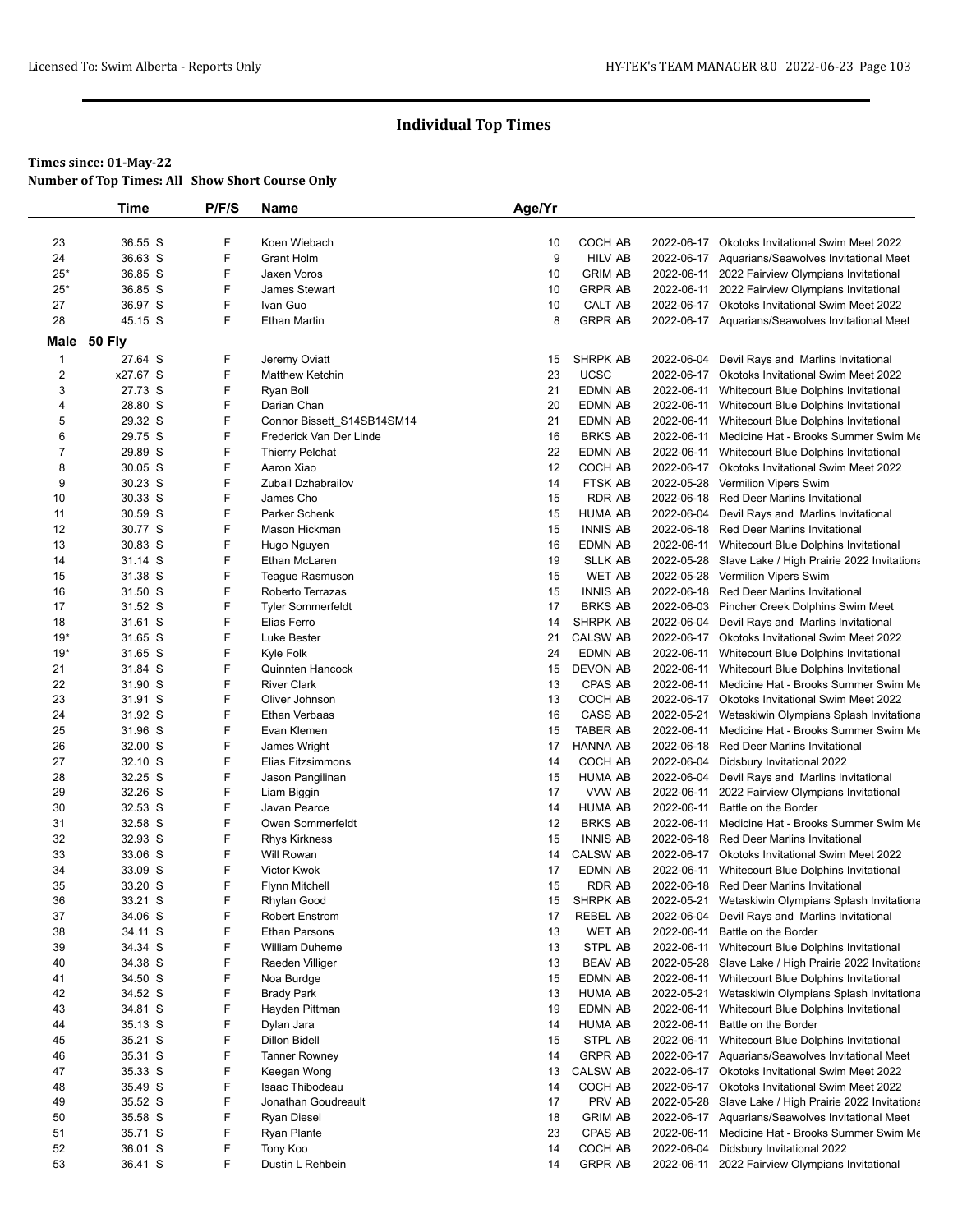|                | <b>Time</b>              | P/F/S  | Name                                      | Age/Yr   |                    |                          |                                                                                 |
|----------------|--------------------------|--------|-------------------------------------------|----------|--------------------|--------------------------|---------------------------------------------------------------------------------|
|                |                          |        |                                           |          |                    |                          |                                                                                 |
| 54             | 36.67 S                  | F      | <b>Matthew Hill</b>                       | 14       | <b>WTCT AB</b>     | 2022-06-11               | Whitecourt Blue Dolphins Invitational                                           |
| 55             | 36.79 S                  | F      | Arlo Heal                                 | 12       | <b>BRKS AB</b>     | 2022-06-11               | Medicine Hat - Brooks Summer Swim Me                                            |
| 56             | 37.12 S                  | F      | Tristan Petryshen-Kozak                   | 13       | STPL AB            |                          | 2022-06-11 Whitecourt Blue Dolphins Invitational                                |
| 57             | 37.52 S                  | F      | Ernie Assen                               | 14       | HUMA AB            | 2022-05-21               | Wetaskiwin Olympians Splash Invitationa                                         |
| 58             | 37.83 S                  | F<br>F | Graeme Coleman                            | 12       | <b>HUMA AB</b>     |                          | 2022-05-21 Wetaskiwin Olympians Splash Invitationa                              |
| 59             | 38.06 S                  | F      | Luke Marshall                             | 15       | FTSK AB            |                          | 2022-06-04 Devil Rays and Marlins Invitational                                  |
| 60<br>61       | 38.31 S<br>38.42 S       | F      | Renko Wepener                             | 13<br>13 | STPL AB<br>LDOL AB | 2022-06-11               | 2022-06-11 Whitecourt Blue Dolphins Invitational<br>Lacombe Dolphins Big Splash |
| 62             | 38.83 S                  | F      | Patrick Ryan Holwerda<br>Reuben Maennchen | 15       | <b>DIDS AB</b>     |                          | 2022-06-04 Didsbury Invitational 2022                                           |
| 63             | 38.89 S                  | F      | Dominic Fox                               | 12       | LDOL AB            |                          | 2022-06-18 Red Deer Marlins Invitational                                        |
| 64             | 39.10 S                  | F      | Joshua Cho                                | 14       | RDR AB             |                          | 2022-06-18 Red Deer Marlins Invitational                                        |
| 65             | 39.33 S                  | F      | Jeka Sobze                                | 15       | PRV AB             | 2022-06-11               | 2022 Fairview Olympians Invitational                                            |
| 66             | 40.02 S                  | F      | Swaleh Zaidi                              | 16       | <b>INNIS AB</b>    |                          | 2022-06-04 Didsbury Invitational 2022                                           |
| 67             | 40.54 S                  | F      | James Bellmore                            | 12       | RDR AB             |                          | 2022-06-18 Red Deer Marlins Invitational                                        |
| 68             | 40.55 S                  | F      | Nolan Verbaas                             | 14       | CASS AB            |                          | 2022-05-28 Vermilion Vipers Swim                                                |
| 69             | 40.98 S                  | F      | Jimmy Yuan                                | 13       | CALT AB            |                          | 2022-06-17 Okotoks Invitational Swim Meet 2022                                  |
| 70             | 41.26 S                  | F      | Kevin Cavenagh                            | 13       | HANNA AB           |                          | 2022-06-18 Red Deer Marlins Invitational                                        |
| 71             | 41.75 S                  | F      | Eason Zhang                               | 12       | <b>HUMA AB</b>     | 2022-05-21               | Wetaskiwin Olympians Splash Invitationa                                         |
| 72             | 41.77 S                  | F      | Ethan Imeson                              | 13       | STPL AB            | 2022-06-11               | Whitecourt Blue Dolphins Invitational                                           |
| 73             | 41.81 S                  | F      | Robert Hallman                            | 15       | <b>INNIS AB</b>    |                          | 2022-06-18 Red Deer Marlins Invitational                                        |
| 74             | 41.87 S                  | F      | Jace Biggs                                | 12       | <b>BEAV AB</b>     |                          | 2022-06-11 2022 Fairview Olympians Invitational                                 |
| 75             | 42.02 S                  | F      | Casey Davidson                            | 17       | EDMN AB            |                          | 2022-06-11 Whitecourt Blue Dolphins Invitational                                |
| 76             | 42.58 S                  | F      | Darcy Garratt                             | 45       | SLLK AB            |                          | 2022-05-28 Slave Lake / High Prairie 2022 Invitationa                           |
| 77             | 42.90 S                  | F      | Jeremy Pelech                             | 12       | <b>INNIS AB</b>    |                          | 2022-06-11 Lacombe Dolphins Big Splash                                          |
| 78             | 43.08 S                  | F      | <b>Matthew Daley</b>                      | 14       | <b>MHSSC AB</b>    | 2022-06-11               | Medicine Hat - Brooks Summer Swim Me                                            |
| 79             | 43.99 S                  | F      | Keenan Mitchell                           | 13       | WAIN AB            | 2022-06-11               | Battle on the Border                                                            |
| 80             | 44.01 S                  | F      | Braydan Davis                             | 11       | FTSK AB            | 2022-06-04               | Devil Rays and Marlins Invitational                                             |
| 81             | 44.28 S                  | F      | Samuel Hallman                            | 13       | <b>INNIS AB</b>    |                          | 2022-06-18 Red Deer Marlins Invitational                                        |
| 82             | 44.89 S                  | F      | Nathanial Erza                            | 12       | RDR AB             |                          | 2022-06-18 Red Deer Marlins Invitational                                        |
| 83             | 45.55 S                  | F      | Isaac Zheng                               | 13       | <b>HUMA AB</b>     |                          | 2022-05-28 Vermilion Vipers Swim                                                |
| 84             | 45.65 S                  | F      | Ethan Hale                                | 12       | <b>FAIR AB</b>     |                          | 2022-05-28 Slave Lake / High Prairie 2022 Invitationa                           |
| 85             | 46.11 S                  | F      | Kai Morrison                              | 15       | DIDS AB            |                          | 2022-06-04 Didsbury Invitational 2022                                           |
| 86             | 47.00 S                  | F      | Gage Callahan                             | 15       | <b>GRIM AB</b>     | 2022-06-04               | Beaverlodge Barracudas 2022 Invitationa                                         |
| 87             | 47.93 S                  | F      | <b>William Bellmore</b>                   | 14       | RDR AB             |                          | 2022-06-18 Red Deer Marlins Invitational                                        |
| 88             | 49.13 S                  | F      | <b>Elton Hansen</b>                       | 11       | <b>BEAV AB</b>     |                          | 2022-06-17 Aquarians/Seawolves Invitational Meet                                |
| 89             | 49.58 S                  | F      | Brendan Bullough-Stevens                  | 13       | <b>DIDS AB</b>     |                          | 2022-06-17 Okotoks Invitational Swim Meet 2022                                  |
| 90             | 50.19 S                  | F      | Karter F Gramlick                         | 15       | <b>GRPR AB</b>     |                          | 2022-06-11 2022 Fairview Olympians Invitational                                 |
| 91             | 50.35 S                  | F      | Eric Jin                                  | 11       | <b>GRPR AB</b>     |                          | 2022-06-17 Aquarians/Seawolves Invitational Meet                                |
| 92             | 51.00 S                  | F      | Mason Fazio                               | 12       | CALT AB            |                          | 2022-06-17 Okotoks Invitational Swim Meet 2022                                  |
| 93             | 52.58 S                  | F      | Joseph Shakeshaft                         | 14       | WET AB             |                          | 2022-05-21 Wetaskiwin Olympians Splash Invitationa                              |
| 94             | 54.51 S                  | F      | Mason Dreise                              | 12       | LDOL AB            |                          | 2022-06-18 Red Deer Marlins Invitational                                        |
| 95             | 55.40 S                  | F      | Coleman Yurchak                           | 11       | WAIN AB            |                          | 2022-06-04 Devil Rays and Marlins Invitational                                  |
| 96             | x58.26 S                 | F      | Berkley Ferguson                          | 15       | PRV AB             |                          | 2022-06-11 2022 Fairview Olympians Invitational                                 |
| 97             | 1:03.61 S                | F      | Dorian Monette                            | 11       | <b>GRPR AB</b>     |                          | 2022-05-28 Slave Lake / High Prairie 2022 Invitationa                           |
| 98             | $1:05.38$ S              | F      | Jacob Koop                                | 11       | LETH AB            |                          | 2022-06-11 Medicine Hat - Brooks Summer Swim Me                                 |
| 99             | $1:07.18$ S              | F      | Erra Foster                               | 12       | DIDS AB            |                          | 2022-06-04 Didsbury Invitational 2022                                           |
| 100            | $1:08.33$ S              | F      | Nikolas De Neve                           | 13       | CALT AB            |                          | 2022-06-17 Okotoks Invitational Swim Meet 2022                                  |
| 101            | $1:10.40$ S              | F<br>F | <b>Ericson Park</b>                       | 10       | HUMA AB            |                          | 2022-06-04 Devil Rays and Marlins Invitational                                  |
| 102<br>103     | 1:12.82 $S$              | F      | Spencer Hope                              | 11<br>11 | LETH AB<br>LDOL AB | 2022-06-11               | Medicine Hat - Brooks Summer Swim Me                                            |
| 104            | $1:17.17$ S<br>1:38.91 S | F      | Brody Kane<br>Zacharie Fournier           | 9        | SMRV AB            | 2022-06-11<br>2022-06-11 | Lacombe Dolphins Big Splash<br>2022 Fairview Olympians Invitational             |
|                |                          |        |                                           |          |                    |                          |                                                                                 |
| Male           | <b>100 Fly</b>           |        |                                           |          |                    |                          |                                                                                 |
| $\mathbf{1}$   | 1:05.91 S                | F      | Jeremy Oviatt                             | 15       | SHRPK AB           |                          | 2022-06-04 Devil Rays and Marlins Invitational                                  |
| $\overline{2}$ | 1:10.96 S                | F      | Zubail Dzhabrailov                        | 14       | FTSK AB            |                          | 2022-06-04 Devil Rays and Marlins Invitational                                  |
| 3              | $1:12.20$ S              | F      | Mason Hickman                             | 15       | <b>INNIS AB</b>    |                          | 2022-06-18 Red Deer Marlins Invitational                                        |
| 4              | $1:12.95$ S              | F      | <b>Michael Smith</b>                      | 19       | <b>BEAV AB</b>     |                          | 2022-05-28 Slave Lake / High Prairie 2022 Invitationa                           |
| 5              | $1:13.48$ S              | F      | Teague Rasmuson                           | 15       | <b>WET AB</b>      | 2022-06-11               | Battle on the Border                                                            |
| 6              | $1:13.63$ S              | F      | Elias Fitzsimmons                         | 14       | COCH AB            |                          | 2022-06-17 Okotoks Invitational Swim Meet 2022                                  |
| $\overline{7}$ | $1:15.40$ S              | F      | Luke Bester                               | 21       | <b>CALSW AB</b>    |                          | 2022-06-17 Okotoks Invitational Swim Meet 2022                                  |
| 8              | 1:28.19 S                | F      | <b>Robert Enstrom</b>                     | 17       | REBEL AB           |                          | 2022-06-04 Devil Rays and Marlins Invitational                                  |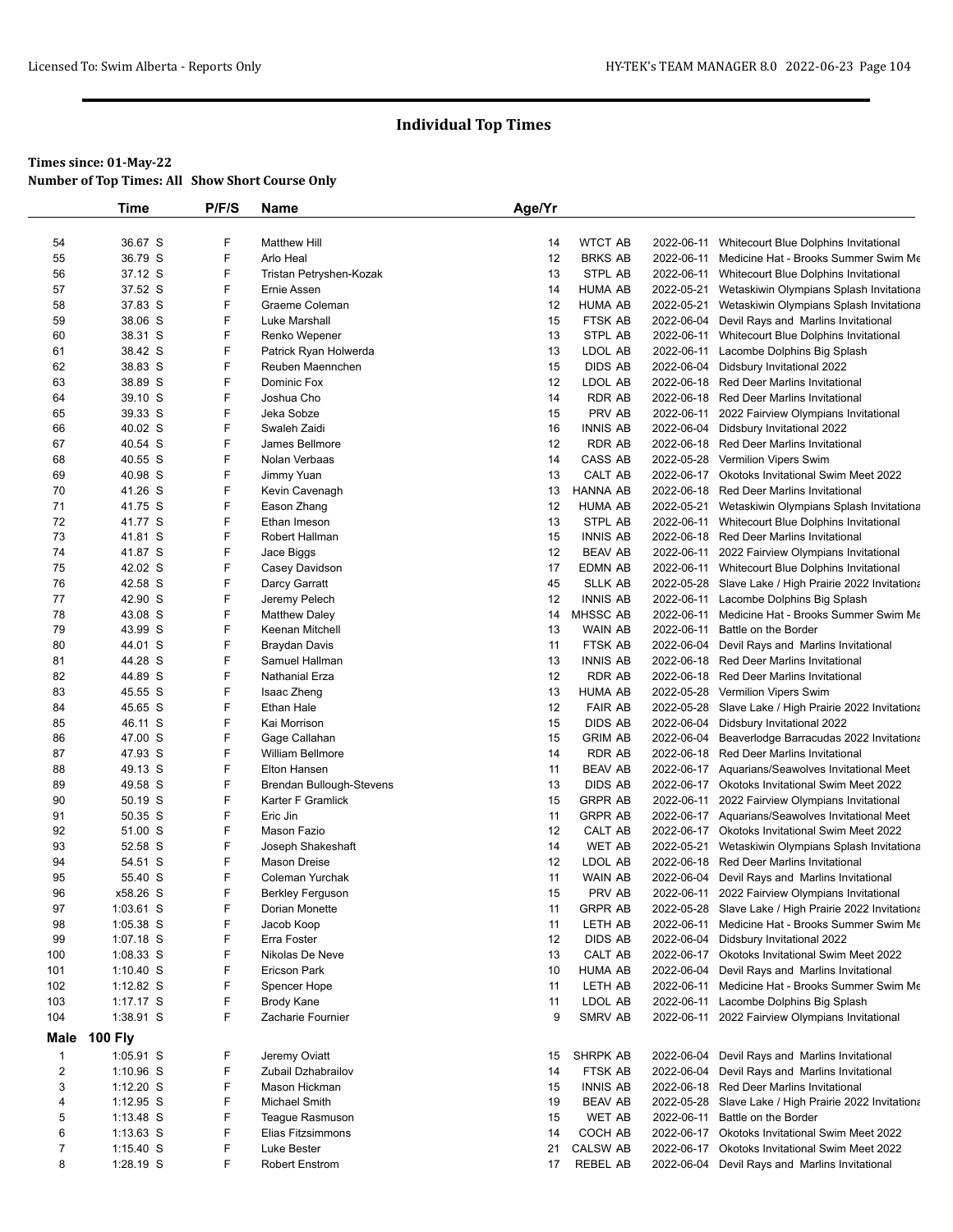#### **Times since: 01-May-22**

**Number of Top Times: All Show Short Course Only**

|                | Time                       | P/F/S  | Name                              | Age/Yr   |                                   |                          |                                                                                            |
|----------------|----------------------------|--------|-----------------------------------|----------|-----------------------------------|--------------------------|--------------------------------------------------------------------------------------------|
|                |                            |        |                                   |          |                                   |                          |                                                                                            |
| 9              | 1:28.70 S                  | F      | Jonathan Goudreault               | 17       | PRV AB                            |                          | 2022-06-11 2022 Fairview Olympians Invitational                                            |
| 10             | 1:37.23 S                  | F      | Eason Zhang                       | 12       | <b>HUMA AB</b>                    |                          | 2022-06-04 Devil Rays and Marlins Invitational                                             |
| 11             | 1:46.52 S                  | F      | Gabriel Johnson                   | 18       | VVW AB                            |                          | 2022-06-17 Aquarians/Seawolves Invitational Meet                                           |
| 12             | 1:51.53 S                  | F      | Gage Callahan                     | 15       | <b>GRIM AB</b>                    |                          | 2022-06-04 Beaverlodge Barracudas 2022 Invitationa                                         |
| 13             | 2:35.64 S                  | F      | Dorian Monette                    | 11       | <b>GRPR AB</b>                    |                          | 2022-06-17 Aquarians/Seawolves Invitational Meet                                           |
| Male           | 100 IM                     |        |                                   |          |                                   |                          |                                                                                            |
| 1              | 1:06.87 S                  | F      | Connor Bissett S14SB14SM14        | 21       | EDMN AB                           |                          | 2022-06-11 Whitecourt Blue Dolphins Invitational                                           |
| $\overline{2}$ | 1:08.01 S                  | F      | Jeremy Oviatt                     | 15       | <b>SHRPK AB</b>                   |                          | 2022-06-04 Devil Rays and Marlins Invitational                                             |
| 3              | $1:10.21$ S                | F      | Hugo Nguyen                       | 16       | <b>EDMN AB</b>                    |                          | 2022-06-11 Whitecourt Blue Dolphins Invitational                                           |
| 4              | 1:10.59 S                  | F      | Mason Hickman                     | 15       | <b>INNIS AB</b>                   |                          | 2022-06-04 Didsbury Invitational 2022                                                      |
| 5              | $1:10.93$ S                | F      | Michael Smith                     | 19       | <b>BEAV AB</b>                    |                          | 2022-06-17 Aquarians/Seawolves Invitational Meet                                           |
| 6              | $1:11.23$ S                | F      | James Cho                         | 15       | <b>RDR AB</b>                     |                          | 2022-06-18 Red Deer Marlins Invitational                                                   |
| 7              | 1:11.44 S                  | F      | Teague Rasmuson                   | 15       | <b>WET AB</b>                     |                          | 2022-05-21 Wetaskiwin Olympians Splash Invitationa                                         |
| 8              | $1:11.62$ S                | F      | Joah Randall                      | 16       | PCK AB                            |                          | 2022-06-11 Medicine Hat - Brooks Summer Swim Me                                            |
| 9              | $1:11.81$ S                | F      | <b>Quinnten Hancock</b>           | 15       | <b>DEVON AB</b>                   |                          | 2022-06-11 Whitecourt Blue Dolphins Invitational                                           |
| 10             | 1:12.85 S                  | F      | Parker Schenk                     | 15       | <b>HUMA AB</b>                    |                          | 2022-05-28 Vermilion Vipers Swim                                                           |
| 11             | $1:13.43$ S                | F      | Lucas Hurren                      | 14       | STPL AB                           |                          | 2022-06-11 Whitecourt Blue Dolphins Invitational                                           |
| 12             | $1:14.42$ S                | F      | <b>Rhys Kirkness</b>              | 15       | <b>INNIS AB</b>                   |                          | 2022-06-18 Red Deer Marlins Invitational                                                   |
| 13             | 1:14.44 S                  | F      | Elias Fitzsimmons                 | 14       | COCH AB                           |                          | 2022-06-04 Didsbury Invitational 2022                                                      |
| 14             | $1:14.50$ S                | F      | Elias Ferro                       | 14       | SHRPK AB                          |                          | 2022-06-04 Devil Rays and Marlins Invitational                                             |
| 15             | $1:14.74$ S                | F      | Ethan Verbaas                     | 16       | CASS AB                           |                          | 2022-05-21 Wetaskiwin Olympians Splash Invitationa                                         |
| 16             | $1:15.01$ S                | F      | Frederick Van Der Linde           | 16       | <b>BRKS AB</b>                    |                          | 2022-06-11 Medicine Hat - Brooks Summer Swim Me                                            |
| 17             | $1:15.26$ S                | F      | Roberto Terrazas                  | 15       | <b>INNIS AB</b>                   |                          | 2022-06-11 Lacombe Dolphins Big Splash                                                     |
| 18             | $1:15.50$ S                | F      | Zubail Dzhabrailov                | 14       | FTSK AB                           |                          | 2022-05-28 Vermilion Vipers Swim                                                           |
| 19             | 1:15.89 S                  | F      | Keegan Wong                       | 13       | <b>CALSW AB</b>                   |                          | 2022-06-04 Didsbury Invitational 2022                                                      |
| 20             | $1:16.03$ S                | F      | <b>Ryan Plante</b>                | 23       | CPAS AB                           |                          | 2022-06-11 Medicine Hat - Brooks Summer Swim Me                                            |
| 21             | $1:16.15$ S                | F      | James Wright                      | 17       | <b>HANNA AB</b>                   |                          | 2022-06-18 Red Deer Marlins Invitational                                                   |
| 22             | $1:16.20$ S                | F      | <b>River Clark</b>                | 13       | CPAS AB                           |                          | 2022-06-11 Medicine Hat - Brooks Summer Swim Me                                            |
| 23             | 1:17.79 S                  | F      | <b>Ethan Parsons</b>              | 13       | <b>WET AB</b>                     | 2022-06-11               | Battle on the Border                                                                       |
| 24             | 1:17.84 S                  | F<br>F | <b>Flynn Mitchell</b>             | 15       | <b>RDR AB</b>                     | 2022-06-18               | <b>Red Deer Marlins Invitational</b>                                                       |
| 25<br>26       | $1:18.01$ S<br>$1:18.17$ S | F      | <b>Brady Park</b><br>Javan Pearce | 13<br>14 | <b>HUMA AB</b><br><b>HUMA AB</b>  | 2022-06-11<br>2022-05-21 | Battle on the Border                                                                       |
| 27             | $1:18.50$ S                | F      | Owen Sommerfeldt                  | 12       | <b>BRKS AB</b>                    |                          | Wetaskiwin Olympians Splash Invitationa<br>2022-06-11 Medicine Hat - Brooks Summer Swim Me |
| 28             | 1:18.52 S                  | F      | Kevin Ryley MacIntyre             | 16       | <b>HIRV AB</b>                    |                          | 2022-06-17 Okotoks Invitational Swim Meet 2022                                             |
| 29             | $1:18.59$ S                | F      | Kyle Folk                         | 24       | EDMN AB                           |                          | 2022-06-11 Whitecourt Blue Dolphins Invitational                                           |
| 30             | $1:18.63$ S                | F      | Noa Burdge                        | 15       | EDMN AB                           |                          | 2022-06-11 Whitecourt Blue Dolphins Invitational                                           |
| 31             | $1:19.10$ S                | F      | Jonathan Goudreault               | 17       | PRV AB                            |                          | 2022-06-17 Aquarians/Seawolves Invitational Meet                                           |
| $32*$          | $1:19.15$ S                | F      | Oliver Johnson                    | 13       | COCH AB                           |                          | 2022-06-04 Didsbury Invitational 2022                                                      |
| $32*$          | $1:19.15$ S                | F      | Joshua Cho                        | 14       | <b>RDR AB</b>                     |                          | 2022-06-11 Lacombe Dolphins Big Splash                                                     |
| 34             | $1:19.43$ S                | F      | <b>Isaac Thibodeau</b>            | 14       | COCH AB                           |                          | 2022-06-04 Didsbury Invitational 2022                                                      |
| 35             | 1:19.68 S                  | F      | <b>William Brewer</b>             | 13       | <b>REBEL AB</b>                   | 2022-06-11               | Battle on the Border                                                                       |
| 36             | $1:19.69$ S                | F      | Lincoln Sommerfeldt               | 14       | <b>BRKS AB</b>                    |                          | 2022-06-11 Medicine Hat - Brooks Summer Swim Me                                            |
| 37             | 1:20.17 S                  | F      | Caebri Smith                      | 13       | COCH AB                           |                          | 2022-06-04 Didsbury Invitational 2022                                                      |
| 38             | $1:20.30$ S                | F      | Rhylan Good                       | 15       | <b>SHRPK AB</b>                   |                          | 2022-05-21 Wetaskiwin Olympians Splash Invitationa                                         |
| 39             | $1:20.39$ S                | F      | Tony Koo                          | 14       | COCH AB                           | 2022-06-04               | Didsbury Invitational 2022                                                                 |
| 40             | 1:20.60 S                  | F      | Stephen Li                        | 14       | <b>CALSW AB</b>                   | 2022-06-04               | Didsbury Invitational 2022                                                                 |
| 41             | 1:20.63 S                  | F      | Mehtaab Singh Chahal              | 14       | <b>REBEL AB</b>                   |                          | 2022-05-28 Vermilion Vipers Swim                                                           |
| 42             | 1:20.64 S                  | F      | <b>William Duheme</b>             | 13       | STPL AB                           |                          | 2022-06-11 Whitecourt Blue Dolphins Invitational                                           |
| 43             | 1:20.99 S                  | F      | Don Velarde                       | 13       | <b>TABER AB</b>                   |                          | 2022-06-03 Pincher Creek Dolphins Swim Meet                                                |
| 44             | 1:21.39 S                  | F      | Raeden Villiger                   | 13       | <b>BEAV AB</b>                    |                          | 2022-06-04 Beaverlodge Barracudas 2022 Invitationa                                         |
| 45*            | 1:22.88 S                  | F<br>F | Max Du                            | 14       | <b>CALSW AB</b>                   |                          | 2022-06-17 Okotoks Invitational Swim Meet 2022                                             |
| 45*            | 1:22.88 S                  |        | Owen Thurbide                     | 17       | <b>CALSW AB</b>                   |                          | 2022-06-17 Okotoks Invitational Swim Meet 2022                                             |
| 47             | 1:23.07 S                  | F<br>F | Gabriel McCormick                 | 15       | PNOKA AB                          |                          | 2022-06-11 Lacombe Dolphins Big Splash                                                     |
| 48             | 1:23.17 S                  | F      | Ryan Li<br>Ernie Assen            | 14<br>14 | <b>CALSW AB</b><br><b>HUMA AB</b> |                          | 2022-06-17 Okotoks Invitational Swim Meet 2022                                             |
| 49<br>50       | $1:24.18$ S<br>1:24.45 S   | F      | Aaron Smith                       | 15       | <b>GRIM AB</b>                    | 2022-06-04               | Devil Rays and Marlins Invitational<br>2022-06-17 Aquarians/Seawolves Invitational Meet    |
| 51             | 1:24.82 S                  | F      | <b>Tanner Rowney</b>              | 14       | <b>GRPR AB</b>                    | 2022-06-04               | Beaverlodge Barracudas 2022 Invitationa                                                    |
| 52             | 1:25.47 S                  | F      | Diesel Willier                    | 16       | HIPR AB                           |                          | 2022-05-28 Slave Lake / High Prairie 2022 Invitationa                                      |
| 53             | $1:26.45$ S                | F      | Jeka Sobze                        | 15       | PRV AB                            | 2022-06-04               | Beaverlodge Barracudas 2022 Invitationa                                                    |
| 54             | 1:27.63 S                  | F.     | Eason Zhang                       | 12       | HUMA AB                           | 2022-05-21               | Wetaskiwin Olympians Splash Invitationa                                                    |
|                |                            |        |                                   |          |                                   |                          |                                                                                            |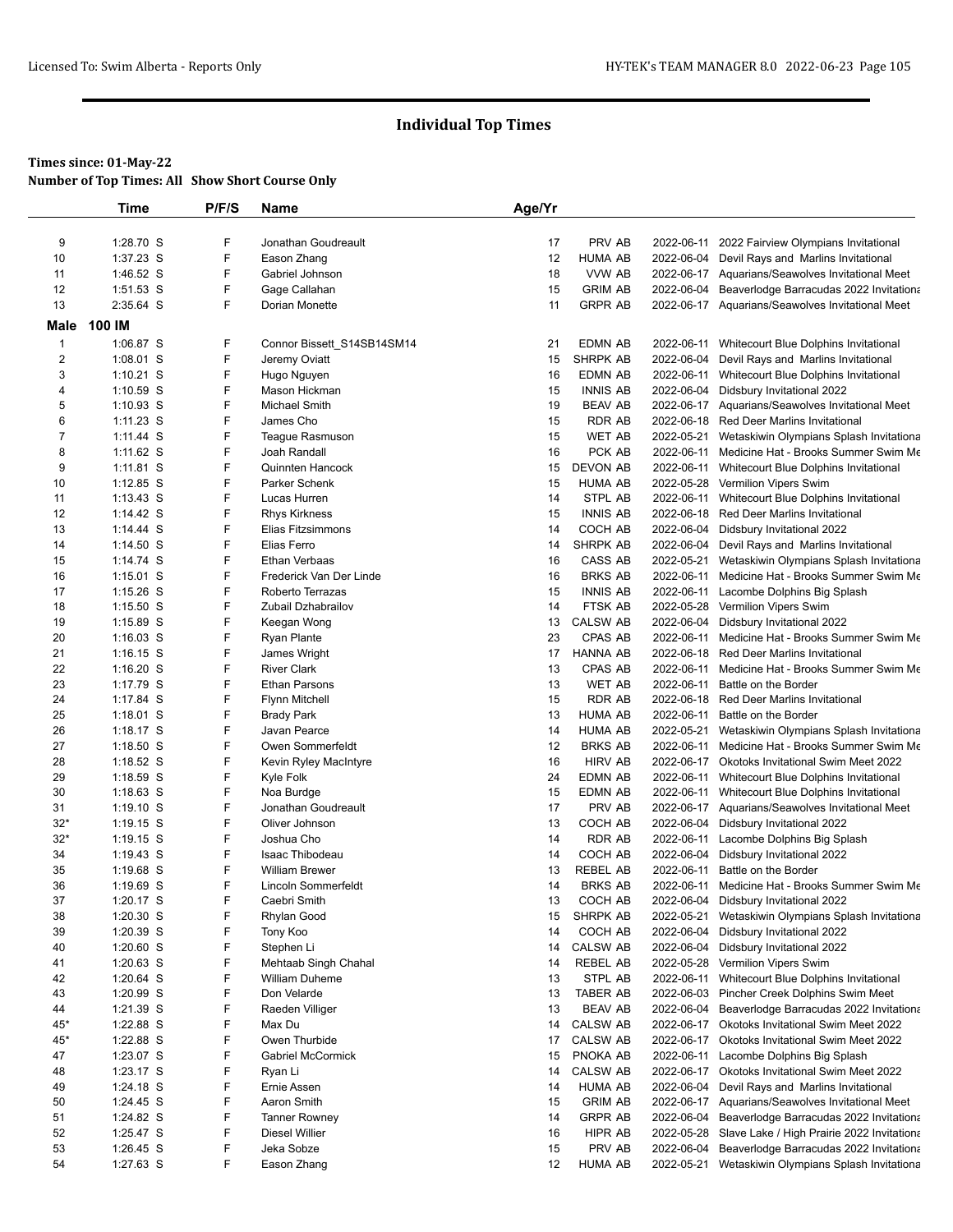|       | Time        | P/F/S  | Name                     | Age/Yr   |                 |            |                                                       |
|-------|-------------|--------|--------------------------|----------|-----------------|------------|-------------------------------------------------------|
|       |             |        |                          |          |                 |            |                                                       |
| 55    | 1:28.45 S   | F      | Patrick Ryan Holwerda    | 13       | LDOL AB         | 2022-06-18 | <b>Red Deer Marlins Invitational</b>                  |
| 56    | 1:28.69 S   | F      | Jonathan Rollheiser      | 15       | <b>REBEL AB</b> | 2022-06-11 | Battle on the Border                                  |
| 57    | 1:29.11 S   | F      | Kael Ferro               | 14       | SHRPK AB        |            | 2022-06-04 Devil Rays and Marlins Invitational        |
| 58    | 1:29.23 S   | F      | Reuben Maennchen         | 15       | DIDS AB         |            | 2022-06-17 Okotoks Invitational Swim Meet 2022        |
| 59*   | 1:29.59 S   | F<br>F | Jimmy Yuan               | 13       | CALT AB         |            | 2022-06-04 Didsbury Invitational 2022                 |
| $59*$ | 1:29.59 S   |        | Robert Hallman           | 15       | <b>INNIS AB</b> |            | 2022-06-18 Red Deer Marlins Invitational              |
| 61    | 1:30.10 S   | F      | Henry Schmidt            | 12       | <b>BEAV AB</b>  |            | 2022-06-04 Beaverlodge Barracudas 2022 Invitationa    |
| 62    | $1:30.40$ S | F      | Graeme Coleman           | 12       | <b>HUMA AB</b>  | 2022-05-21 | Wetaskiwin Olympians Splash Invitationa               |
| 63    | $1:30.46$ S | F      | <b>Troy Bester</b>       | 14       | <b>CALSW AB</b> |            | 2022-06-04 Didsbury Invitational 2022                 |
| 64    | 1:30.51 S   | F      | Kaleb Wilford            | 12       | WET AB          | 2022-05-21 | Wetaskiwin Olympians Splash Invitationa               |
| 65    | 1:31.92 S   | F<br>F | Dominic Fox              | 12<br>13 | LDOL AB         |            | 2022-06-18 Red Deer Marlins Invitational              |
| 66    | 1:32.12 S   |        | Isaac Zheng              |          | <b>HUMA AB</b>  | 2022-05-21 | Wetaskiwin Olympians Splash Invitationa               |
| $67*$ | 1:32.13 S   | F      | Kamoule Sharkawi         | 16       | HIPR AB         |            | 2022-06-04 Beaverlodge Barracudas 2022 Invitationa    |
| $67*$ | 1:32.13 S   | F      | <b>Isaac Segal</b>       | 15       | <b>HUMA AB</b>  | 2022-05-21 | Wetaskiwin Olympians Splash Invitationa               |
| 69    | 1:32.72 S   | F      | Serkan Isik              | 12       | CASS AB         |            | 2022-06-04 Devil Rays and Marlins Invitational        |
| 70    | 1:33.08 S   | F      | Peter Van Bussel         | 16       | PCK AB          |            | 2022-06-03 Pincher Creek Dolphins Swim Meet           |
| 71    | 1:33.57 S   | F      | James Bellmore           | 12       | RDR AB          |            | 2022-06-11 Lacombe Dolphins Big Splash                |
| 72    | 1:33.93 S   | F      | Drake Young              | 13       | <b>WTLK AB</b>  |            | 2022-06-11 Whitecourt Blue Dolphins Invitational      |
| 73    | 1:35.37 S   | F      | Samuel Hallman           | 13       | <b>INNIS AB</b> | 2022-06-11 | Lacombe Dolphins Big Splash                           |
| 74    | $1:35.50$ S | F      | Hudson Pyrch             | 13       | DRVL AS         |            | 2022-06-11 Whitecourt Blue Dolphins Invitational      |
| 75    | 1:35.84 S   | F      | Sawyer Bylsma            | 12       | HUMA AB         |            | 2022-06-04 Devil Rays and Marlins Invitational        |
| 76    | 1:35.86 S   | F      | Kashton Davidson         | 14       | <b>HIPR AB</b>  |            | 2022-06-17 Aquarians/Seawolves Invitational Meet      |
| 77    | 1:36.58 S   | F      | Nevin Herr               | 14       | HIPR AB         |            | 2022-06-17 Aquarians/Seawolves Invitational Meet      |
| 78    | 1:37.85 S   | F      | <b>William Bellmore</b>  | 14       | <b>RDR AB</b>   |            | 2022-06-18 Red Deer Marlins Invitational              |
| 79    | 1:37.94 S   | F      | Dante Ferro              | 11       | SHRPK AB        |            | 2022-06-04 Devil Rays and Marlins Invitational        |
| 80    | 1:37.95 S   | F      | Kevin Cavenagh           | 13       | HANNA AB        |            | 2022-06-11 Lacombe Dolphins Big Splash                |
| 81    | 1:39.27 S   | F      | Kaiden Van Huis          | 12       | DEVON AB        |            | 2022-06-11 Whitecourt Blue Dolphins Invitational      |
| 82    | 1:39.29 S   | F      | Lucas Peters             | 10       | HILV AB         |            | 2022-06-17 Aquarians/Seawolves Invitational Meet      |
| 83    | 1:39.32 S   | F      | Gabriel Johnson          | 18       | VVW AB          |            | 2022-06-17 Aquarians/Seawolves Invitational Meet      |
| 84    | 1:40.19 S   | F      | <b>Olivier Tardif</b>    | 12       | CALT AB         |            | 2022-06-04 Didsbury Invitational 2022                 |
| 85    | $1:40.38$ S | F      | Gavin Kuharski           | 12       | <b>WET AB</b>   |            | 2022-05-28 Vermilion Vipers Swim                      |
| 86    | 1:40.93 S   | F      | Jace Biggs               | 12       | <b>BEAV AB</b>  |            | 2022-06-04 Beaverlodge Barracudas 2022 Invitationa    |
| 87    | 1:41.06 S   | F      | Masao Mori               | 10       | MHSSC AB        | 2022-06-11 | Medicine Hat - Brooks Summer Swim Me                  |
| 88    | 1:41.57 S   | F      | Braydan Davis            | 11       | FTSK AB         |            | 2022-05-28 Vermilion Vipers Swim                      |
| 89    | 1:42.53 S   | F      | <b>Reid Boukall</b>      | 11       | COCH AB         |            | 2022-06-04 Didsbury Invitational 2022                 |
| 90    | 1:44.11 S   | F      | Ethan Bouchard           | 13       | DRVL AS         |            | 2022-06-11 Whitecourt Blue Dolphins Invitational      |
| 91    | 1:44.15 S   | F      | <b>Brettan Villiger</b>  | 11       | BEAV AB         |            | 2022-06-04 Beaverlodge Barracudas 2022 Invitationa    |
| 92    | 1:44.19 S   | F      | Joseph Shakeshaft        | 14       | WET AB          | 2022-05-21 | Wetaskiwin Olympians Splash Invitationa               |
| 93    | 1:44.26 S   | F      | Felix Liu                | 13       | CALT AB         |            | 2022-06-04 Didsbury Invitational 2022                 |
| 94    | 1:44.28 S   | F      | Elton Hansen             | 11       | <b>BEAV AB</b>  |            | 2022-06-04 Beaverlodge Barracudas 2022 Invitationa    |
| 95    | 1:44.41 S   | F      | Brendan Bullough-Stevens | 13       | DIDS AB         |            | 2022-06-17 Okotoks Invitational Swim Meet 2022        |
| 96    | 1:47.43 S   | F      | Ethan Hale               | 12       | <b>FAIR AB</b>  |            | 2022-05-28 Slave Lake / High Prairie 2022 Invitationa |
| 97    | 1:47.93 S   | F      | Aven Wiebach             | 12       | COCH AB         |            | 2022-06-17 Okotoks Invitational Swim Meet 2022        |
| 98    | 1:48.39 S   | F      | Dylan Chou               | 11       | CALSW AB        |            | 2022-06-17 Okotoks Invitational Swim Meet 2022        |
| 99    | 1:48.50 S   | F      | Gage Callahan            | 15       | <b>GRIM AB</b>  | 2022-06-04 | Beaverlodge Barracudas 2022 Invitationa               |
| 100   | 1:49.08 S   | F      | Mason Chen               | 11       | <b>CALSW AB</b> |            | 2022-06-17 Okotoks Invitational Swim Meet 2022        |
| 101   | 1:49.48 S   | F      | Aiden Wesson-Rebryna     | 12       | <b>BEAV AB</b>  |            | 2022-06-17 Aquarians/Seawolves Invitational Meet      |
| 102   | 1:49.91 S   | F      | Eric Jin                 | 11       | <b>GRPR AB</b>  |            | 2022-06-17 Aquarians/Seawolves Invitational Meet      |
| 103   | $1:50.24$ S | F      | Mathew Dobson            | 11       | <b>REBEL AB</b> | 2022-06-11 | Battle on the Border                                  |
| 104   | 1:50.80 S   | F      | Connor Cox               | 13       | <b>FAIR AB</b>  | 2022-06-11 | 2022 Fairview Olympians Invitational                  |
| 105   | 1:51.67 S   | F      | Evan Thibodeau           | 11       | COCH AB         |            | 2022-06-04 Didsbury Invitational 2022                 |
| 106   | 1:52.70 S   | F      | Denver Kong              | 11       | <b>HUMA AB</b>  |            | 2022-05-28 Vermilion Vipers Swim                      |
| 107   | 1:52.73 S   | F      | Jackson Lloyd            | 11       | <b>HILV AB</b>  |            | 2022-06-17 Aquarians/Seawolves Invitational Meet      |
| 108   | 1:53.35 S   | F      | <b>Bennett Hughes</b>    | 11       | TABER AB        | 2022-06-11 | Medicine Hat - Brooks Summer Swim Me                  |
| 109   | 1:54.81 S   | F      | <b>Nathanial Erza</b>    | 12       | RDR AB          | 2022-06-11 | Lacombe Dolphins Big Splash                           |
| 110   | $1:55.53$ S | F      | <b>William Lee</b>       | 10       | EDMD AB         | 2022-06-04 | Devil Rays and Marlins Invitational                   |
| 111   | 1:57.68 S   | F      | Waylon Hollingshead      | 12       | PCK AB          |            | 2022-06-03 Pincher Creek Dolphins Swim Meet           |
| 112   | 1:58.54 S   | F      | Gabriel Kisner           | 13       | <b>GRPR AB</b>  | 2022-06-11 | 2022 Fairview Olympians Invitational                  |
| 113   | 2:00.10 S   | F      | Cole Smith               | 10       | <b>GRIM AB</b>  | 2022-06-11 | 2022 Fairview Olympians Invitational                  |
| 114   | 2:00.94 S   | F      | Coleman Yurchak          | 11       | WAIN AB         |            | 2022-06-04 Devil Rays and Marlins Invitational        |
|       |             |        |                          |          |                 |            |                                                       |